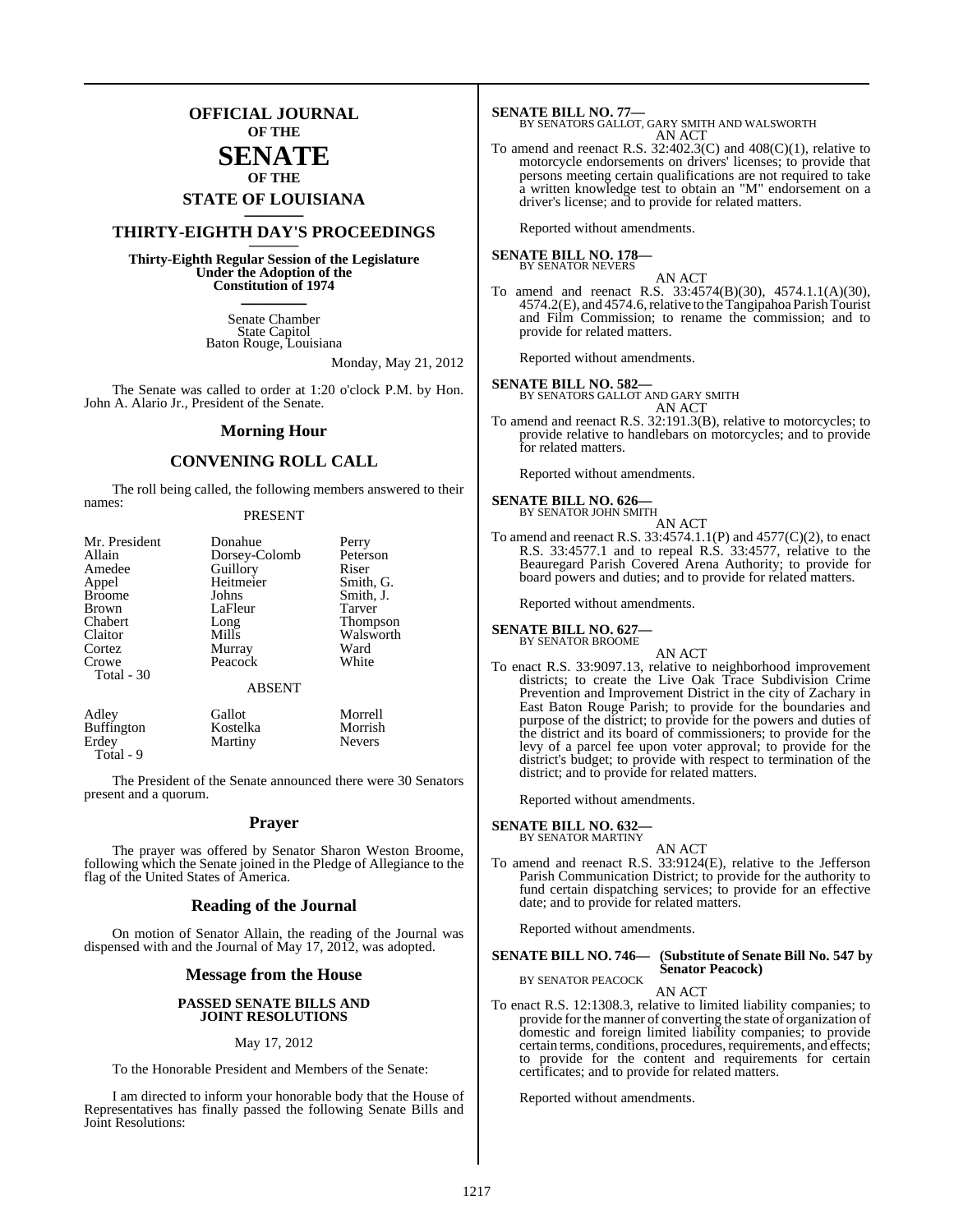# **Page 2 SENATE 38th DAY'S PROCEEDINGS**

May 21, 2012

### **SENATE BILL NO. 87—**

BY SENATORS BUFFINGTON AND THOMPSON AN ACT

To enact R.S. 49:191(6) and to repeal R.S. 49:191(4)(e), relative to the Department of Health and Hospitals; to provide for the recreation of the Department of Health and Hospitals and the statutory entities made a part of the department by law; to provide for the effective termination date for all statutory authority for the existence of such statutory entities; and to provide for related matters.

Reported without amendments.

### **SENATE BILL NO. 353—**

BY SENATORS MURRAY, ALARIO, ALLAIN, APPEL, BROOME,<br>BROWN, CLAITOR, CORTEZ, DONAHUE, DORSEY-COLOMB,<br>HEITMEIER, JOHNS, KOSTELKA, LONG, MARTINY, MORRELL,<br>MORRISH,PEACOCK,PETERSON,GARY SMITH,TARVER,THOMPSON<br>AND WARD AND REPRES BISHOP, BROSSETT, BROWN, BURFORD, BURRELL, GIROD JACKSON, ORTEGO AND PUGH

AN ACT

To enact R.S. 49:170.17, relative to Irish-American Heritage Month; to designate the month of March as Irish-American Heritage Month; and to provide for related matters.

Reported without amendments.

### **SENATE BILL NO. 101—** BY SENATOR GUILLORY

AN ACT

To amend and reenact R.S. 4:714(A), relative to charitable gaming; to increase the number of days a licensee may hold, operate, or conduct any game of chance within a calendar month; and to provide for related matters.

Reported without amendments.

# **SENATE BILL NO. 407—** BY SENATOR MURRAY

AN ACT

To amend and reenact R.S.  $33:4121(A)(1)(a)$ , relative to the Sewerage and Water Board of New Orleans; to provide relative to exemptions from charges; to provide for effective date; and to provide for related matters.

Reported without amendments.

### **SENATE BILL NO. 523** BY SENATOR HEITMEIER

AN ACT

To amend and reenact R.S.  $38:330.8(B)$ , relative to authority of levee districts; to provide relative to the funding of the Algiers Levee District and the Orleans Levee District; and to provide for related matters.

Reported without amendments.

# **SENATE BILL NO. 559—** BY SENATOR ERDEY

AN ACT

To amend and reenact R.S. 32:898(A) and 901, relative to certificates of insurance; to provide for method of filing proof and notice of cancellation or termination; and to provide for related matters.

Reported without amendments.

### **SENATE BILL NO. 270—**

BY SENATOR PERRY AND REPRESENTATIVES CHAMPAGNE AND HENSGENS AN ACT

To enact Subpart DD of Part 1 of Chapter 1 of Subtitle II of Title 47 of the Louisiana Revised Statutes of 1950, to be comprised of R.S. 47:120.102, relative to donations of refunds; to provide for such donations to the Friends of Palmetto Island State Park, Inc.; to provide for the administration and disbursement of donated monies; and to provide for related matters.

Reported without amendments.

- SENATE BILL NO. 61—<br>BY SENATORS MILLS AND THOMPSON AND REPRESENTATIVES ADAMS, BARROW, BROSSETT, BROWN, HENRY BURNS, CARMODY, CHAMPAGNE, CHANEY, CONNICK, HAVARD, HAZEL, HENRY, HENRY, HENRY, BENSCHNS, HODGES, HOFFMANN, HOWA
- To enact R.S. 40:996.1 through 996.7, relative to dangerous To enact R.S. 40:996.1 through 996.7, relative to dangerous substances; to authorize the secretary of the Department of Health and Hospitals to determine whether a substance is a dangerous substance; to permit the secretary to issue dangerous substance stop orders; to provide for rulemaking authority; to provide for penalties; to exempt the Louisiana Pesticide Law; and to provide for related matters.

Reported without amendments.

**SENATE BILL NO. 196—**

BY SENATOR MILLS

AN ACT To enact R.S. 40:964(Schedule V)(D)(3), relative to controlled dangerous substances; to add Ezogabine as a Schedule V controlled dangerous substance; and to provide for related matters.

Reported without amendments.

### **SENATE BILL NO. 206—** BY SENATOR MORRISH

AN ACT

To amend and reenact R.S. 22:1060.3(A), 1068(D)(2), and 1074(D)(2), relative to health benefit plans; to provide with respect to the continuation of coverage; to provide for guaranteed renewability of coverage in the group and individual market with regard to modifications affecting drug coverage; and to provide for related matters.

Reported without amendments.

### **SENATE BILL NO. 208—** BY SENATOR MORRISH

- AN ACT To enact R.S. 22:2171(C)(2) and (8), relative to the Louisiana
- Property and Casualty Commission; to provide for the addition of representatives to the commission membership; and to provide for related matters.

Reported without amendments.

### **SENATE BILL NO. 230—** BY SENATOR BROWN

AN ACT To amend and reenact R.S.  $22:611(8)(b)$ , (c), and (d) and  $613(A)(1)(b)$  and (c), relative to risk-based capital for domestic insurers; to provide for definitions; to provide with respect to a company-action level event; and to provide for related matters.

Reported without amendments.

**SENATE BILL NO. 232—** BY SENATOR BROOME

AN ACT

To amend and reenact R.S. 22:18(A), relative to the suspension or revocation of insurers' licenses; to provide for the issuance of cease and desist orders by the commissioner; and to provide for related matters.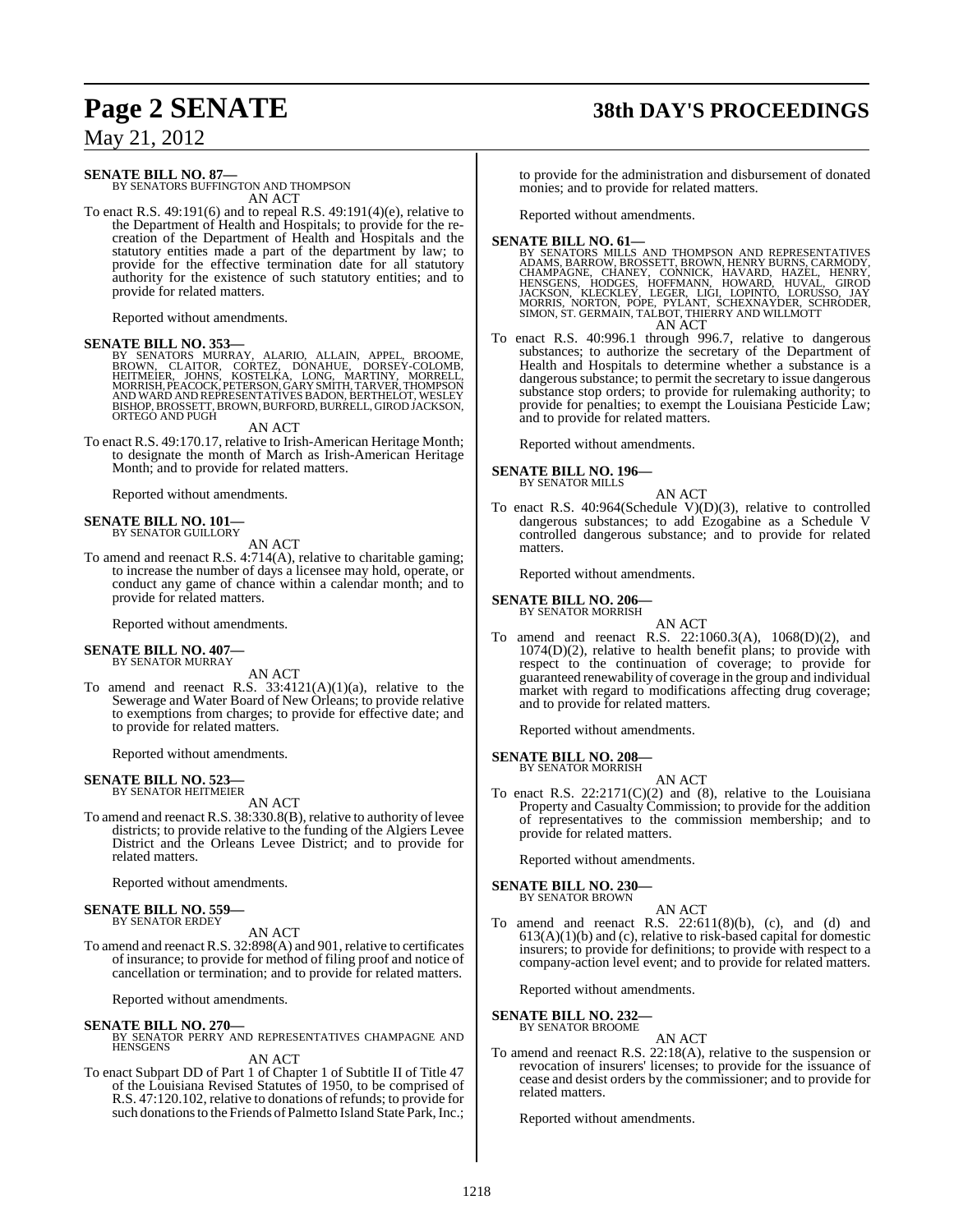# **38th DAY'S PROCEEDINGS Page 3 SENATE**

Respectfully submitted, ALFRED W. SPEER Clerk of the House of Representatives

### **Privilege Report of the Legislative Bureau**

May 21, 2012

To the President and Members of the Senate:

I am directed by your Legislative Bureau to submit the following report:

The following bills are approved as to construction and duplication. We advise and suggest the following amendments to the engrossed bills.

# **HOUSE BILL NO. 73—** BY REPRESENTATIVE LIGI

AN ACT

To amend and reenact R.S. 40:41(D)(1) and (2)(introductory paragraph), relative to disclosure of records in the vital records registry; to authorize the use of certain records by judicial district courts; to provide for specified uses of vital records; and to provide for related matters.

Reported without amendments.

**HOUSE BILL NO. 80—** BY REPRESENTATIVE TIM BURNS

AN ACT

To amend and reenact R.S. 40:2115(C), relative to smoking in hospitals; to eliminate the requirement for accommodation of smoking by inpatients in psychiatric facilities of the Department of Health and Hospitals; to establish proceduresfor treatment of smokers with mental illnessin such facilities; and to provide for related matters.

Reported without amendments.

### **HOUSE BILL NO. 172—** BY REPRESENTATIVE DIXON

AN ACT

To amend and reenact R.S. 37:793(A)(1), (6), and (7), (B)(1) and (4),  $(C)(1)$ ,  $(2)$ , and  $(3)$ ,  $(E)(1)$ ,  $(G)(1)$ , and  $(H)(2)$  and  $795(B)(2)(q)$ and (s), to enact R.S.  $37:751(F)$  and  $793(A)(9)$  and (10) and  $(C)(6)$ ,  $(7)$ ,  $(8)$ , and  $(9)$ , and to repeal R.S.  $37:793(A)(2)$ ,  $(4)$ , and  $(5)$  and  $(C)(4)$  and  $(5)$ , relative to the practice of dentistry; to provide for a short title; to provide for definitions; to provide regulations for sedation of dental patients; to authorize promulgation of rules; and to provide for related matters.

Reported without amendments.

### **HOUSE BILL NO. 292—**

BY REPRESENTATIVES PUGH, CHAMPAGNE, HENRY,LORUSSO, AND TALBOT

- AN ACT
- To enact R.S. 17:60.4, relative to term limits for school board members; to require local option elections in certain school districts to determine if a district's school board members shall have term limits; to specify the term limitations for school board members if approved by the electors voting in a school district; to provide for applicability; to provide relative to the conduct of such elections and the costs thereof; and to provide for related matters.

Reported without amendments.

# May 21, 2012

### **HOUSE BILL NO. 319—**

BY REPRESENTATIVE MONTOUCET AN ACT

To enact R.S. 47:1907(A)(4), relative to assessors; to provide relative to the salary for the assessor of Lafayette Parish; to provide for an effective date; and to provide for related matters.

Reported without amendments.

### **HOUSE BILL NO. 349—** BY REPRESENTATIVE DIXON

AN ACT

To amend and reenact R.S. 37:757(B), 760(A)(4)(b) and (9), 780(B)(1) and (3), 786(G), and 786.1(A)(1) and to enact R.S.  $37:760(A)(16)$ , relative to the Dental Practice Act; to provide for the provision of dental records in compliance with statutory law; to clarify the board's powers and duties to impose fines under certain circumstances; to authorize the board to defend employees, agents, or contractors in a lawsuit under certain circumstances; to clarify that the committee's administrative fine covers all of the board's costs from the start of the investigation through administrative hearings, judicial review, and appeals; to specify that the issuance of a stay of a board decision does not harm the Louisiana State Board of Dentistry; and to provide for related matters.

Reported without amendments.

### **HOUSE BILL NO. 357—**

BY REPRESENTATIVE BROWN AN ACT

To amend and reenact R.S. 13:2618, relative to the LaSalle Parish justice of the peace courts; to provide for the territorial jurisdiction of such courts; to provide relative to the election to the offices of justice of the peace and constable; to provide for effectiveness; and to provide for related matters.

Reported without amendments.

**HOUSE BILL NO. 362—** BY REPRESENTATIVE KATRINA JACKSON AN ACT

To amend and reenact R.S. 40:1236.13(E), relative to automated external defibrillators; to allow high schools that participate in interscholastic athletics to have an automated external defibrillator on their premises; and to provide for related matters.

Reported without amendments.

### **HOUSE BILL NO. 365—**

BY REPRESENTATIVE STUART BISHOP

- AN ACT
- To enact R.S. 18:461.1, relative to candidates for certain office; to require certain ethics education and training for certain candidates; to provide relative to certifying such training; and to provide for related matters.

Reported without amendments.

# **HOUSE BILL NO. 385—** BY REPRESENTATIVE MORENO

AN ACT

To amend and reenact R.S. 18:101(F), relative to voter registration and voting; to provide relative to qualifications for registration and voting; to provide relative to the residence of persons involuntarily displaced by the effects of certain states of emergency for such purposes; and to provide for related matters.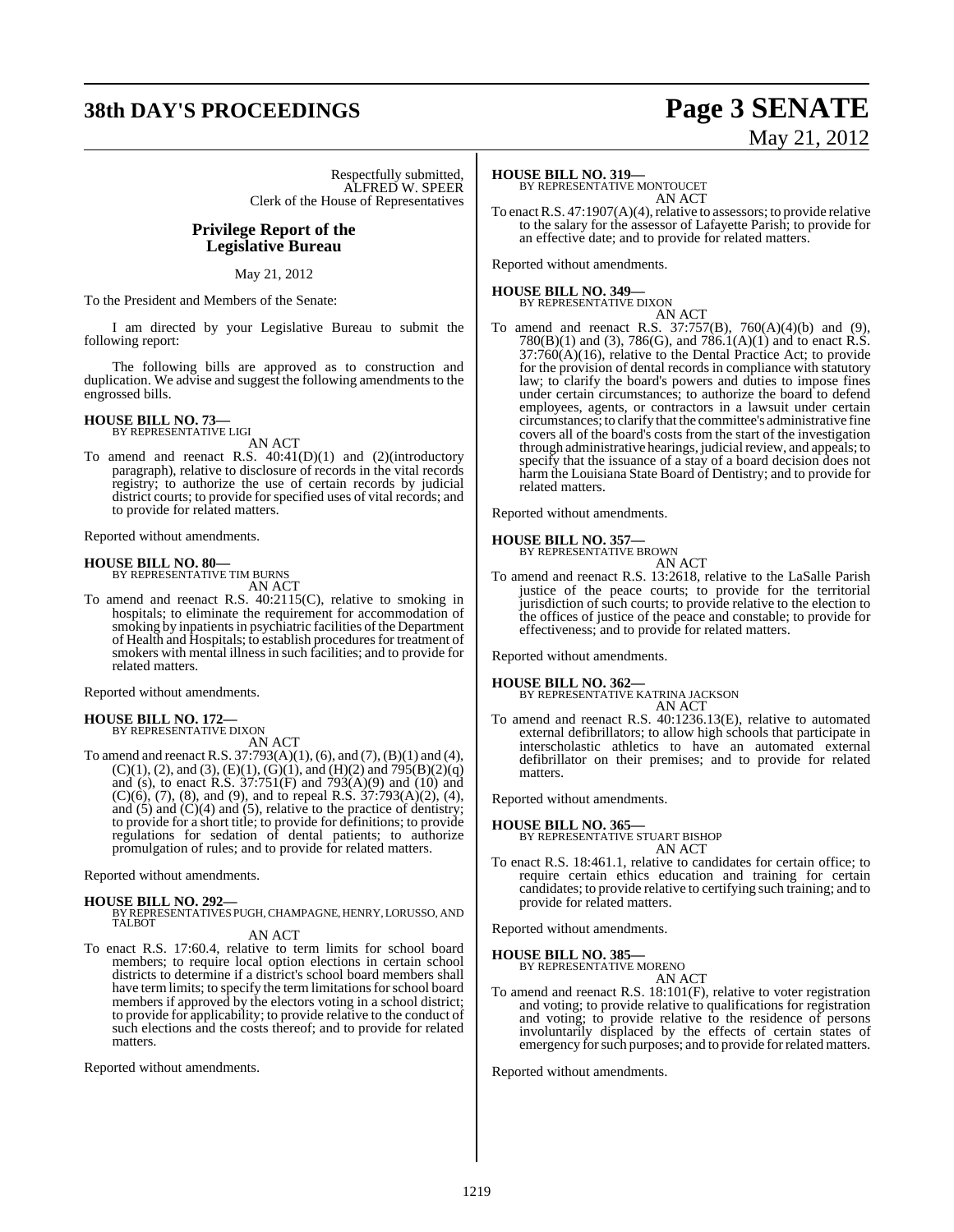# **Page 4 SENATE 38th DAY'S PROCEEDINGS**

May 21, 2012

**HOUSE BILL NO. 510—**

BY REPRESENTATIVES BURFORD AND COX AN ACT

To enact R.S. 13:2621, relative to the DeSoto Parish justice of the peace courts; to provide for the territorial jurisdiction of such courts; to provide relative to the election to the offices of justice of the peace and constable; to provide for effective dates; and to provide for related matters.

Reported without amendments.

# **HOUSE BILL NO. 541—** BY REPRESENTATIVE ST. GERMAIN

AN ACT

To amend and reenact R.S. 40:2017.11 and to enact R.S. 40:1563(L), relative to the review of plans or specifications; to authorize the fire marshal to review plans for health care facilities and residential living options and collect charges; and to provide for related matters.

Reported without amendments.

### **HOUSE BILL NO. 639—** BY REPRESENTATIVE PATRICK WILLIAMS AN ACT

To amend and reenact R.S. 37:791(B) and to enact R.S. 37:770(F), 791(A)(3) and (4), and 795(B)(2)(v) and (3)(m), relative to the well-being program for dentists and dental hygienists; to provide for the assessment and collection of a fee to be used for the treatment of dentists and dental hygienists suffering from mental illness, physical deficiencies, or substance abuse; to provide for the limitation of liability of the Louisiana State Board of Dentistry and certain other specified people involved in the identification, investigation, and treatment of dentists and dental hygienists suffering from certain illnesses or deficiencies; to authorize the recovery of the cost of defending a frivolous lawsuit under certain circumstances; to establish minimum and maximum fees to be collected from dentists and dental hygienists to support the well-being program; and to provide for related matters.

Reported without amendments.

### **HOUSE BILL NO. 710—** BY REPRESENTATIVE BARROW

AN ACT

To amend and reenact R.S. 18:1484(2)(a), relative to campaign finance; to provide for persons required to file reports; to change the threshold for a candidate for any other office to be required to file; and to provide for related matters.

Reported without amendments.

### **HOUSE BILL NO. 715—** BY REPRESENTATIVE LEGER

AN ACT

To enact R.S. 49:222(B)(13), relative to the powers of the secretary of state; to provide relative to the fees chargeable by the secretary of state; to authorize fees relative to cable service or video service; and to provide for related matters.

Reported without amendments.

# **HOUSE BILL NO. 721—** BY REPRESENTATIVE MORENO

AN ACT

To amend and reenact R.S.  $13:5073(A)(1)$ , relative to the certification of tobacco product manufacturers; to provide for a fee for certification for tobacco product manufacturers; to provide for the use of the fees; and to provide for related **matters** 

Reported without amendments.

### **HOUSE BILL NO. 767—**

BY REPRESENTATIVE GIROD JACKSON AN ACT

To amend and reenact R.S. 13:477(24) and 621.24, relative to the Twenty-Fourth Judicial District; to provide for election sections for the Twenty-Fourth Judicial District; to provide for the assignment of judgeships for election purposes; to provide for the election of judges; to provide for effectiveness; and to provide for related matters.

Reported without amendments.

### **HOUSE BILL NO. 823—**

BY REPRESENTATIVE GREENE AN ACT

To amend and reenact R.S. 37:3415.3(B)(10) and (11), 3415.13, and 3415.21 and to enact R.S. 37:3415.2(11), (12), and (13), 3415.3(C) and (D), and 3415.15, relative to real estate appraisals; to define certain terms; to require an appraiser's license to perform appraisal reviews; to provide that administrative reviews of an appraisal do not require an appraiser's license; to require a surety bond; to provide for the competency of appraisers; to provide for customary and reasonable fees for appraisers; to provide for disclosure of fees paid to appraisers by appraisal management companies; to provide for the disclosure of administration fees charged by appraisal management companies; to require that administrative rules receive affirmative approval from the Louisiana Legislature; to repeal an outdated grandfathering clause; to provide for applicability; to provide for an effective date; and to provide for related matters.

Reported without amendments.

### **HOUSE BILL NO. 846—**

BY REPRESENTATIVES SIMON, BADON, BERTHELOT, BILLIOT,<br>WESLEYBISHOP,BROWN,HENRYBURNS,COX,DOVE,GAROFALO,<br>GISCLAIR, HARRIS, HOFFMANN, HOWARD, JAMES, JEFFERSON,<br>LEGER,LIGI,MORENO,POPE,REYNOLDS,RICHARD,RICHARDSON,<br>SHADOIN,AND TH AN ACT

To amend and reenact R.S. 28:2(14), (17), and (29)(a)(introductory paragraph), 52(A) and (C), 52.1(A), 52.2(A), 52.3(A), 53(A)(1), 55(J), 64(D), and 772(E) and to enact R.S. 28:171.1, relative to mental health law; to provide for definitions; to establish principles for the state mental health system; and to provide for related matters.

Reported without amendments.

### **HOUSE BILL NO. 867—**

BY REPRESENTATIVE ORTEGO AN ACT

To enact R.S. 17:1519.18, relative to a partnership for health care; to authorize certain functions of the University Medical Center in Lafayette; to provide for a pilot program for coordinated school health and wellness centers; to provide for goals and requirements of the program; to provide for conditions relative to funding availability; and to provide for related matters.

Reported without amendments.

**HOUSE BILL NO. 936—**

BY REPRESENTATIVE DANAHAY AN ACT

To enact R.S. 36:109(V) and Subpart B of Part I of Chapter 1 of Title 29 of the Louisiana Revised Statutes of 1950, to be comprised of R.S. 29:61 through 68, relative to military forces; to create the Louisiana Military AdvisoryCouncil within the Department of Economic Development; to provide for the membership of the council and its officers; to provide for terms of office for the members of the council; to provide relative to compensation and expensesfor council members; to provide the powers and duties of the council; to require the establishment of working groups; and to provide for related matters.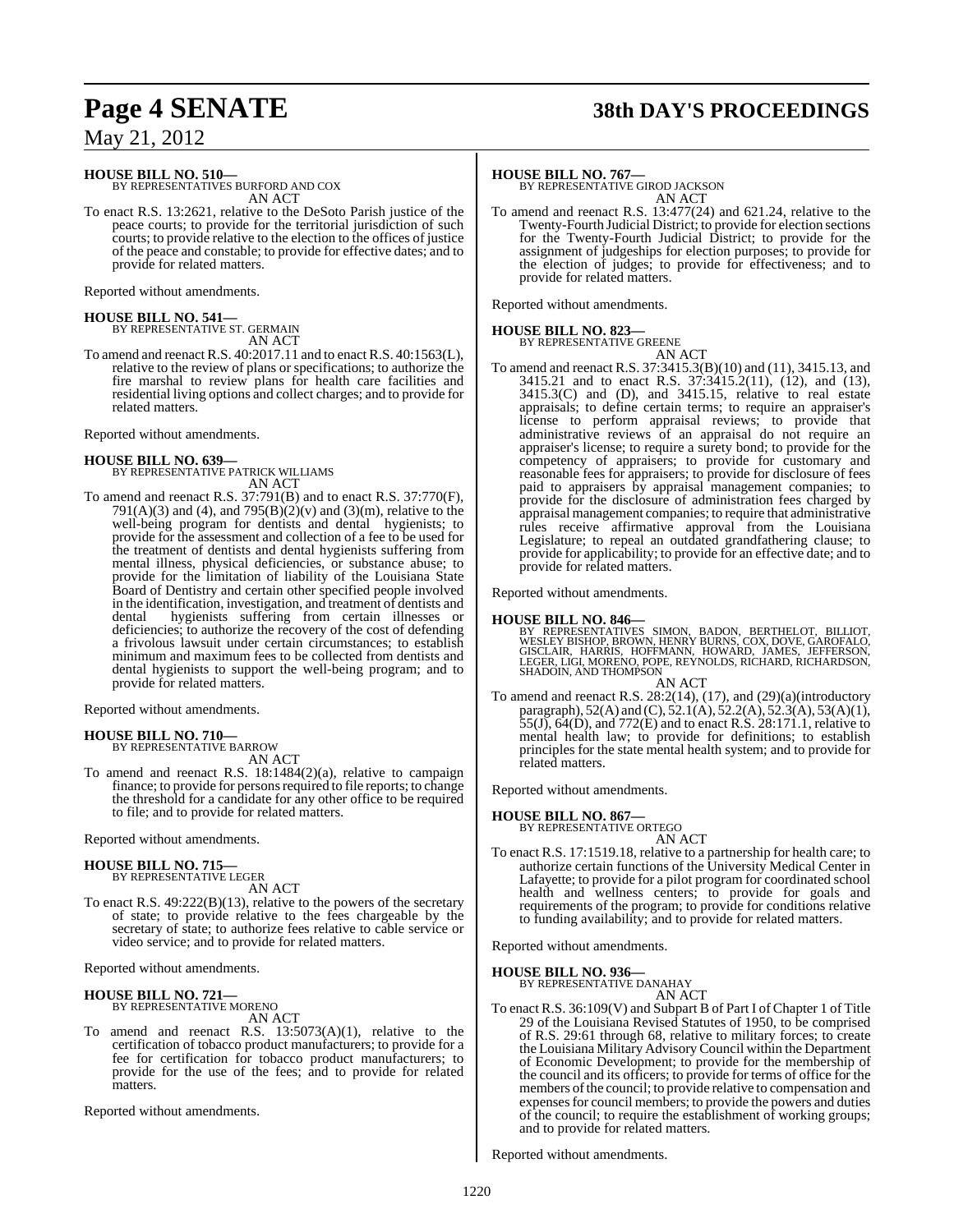# **38th DAY'S PROCEEDINGS Page 5 SENATE**

# May 21, 2012

**HOUSE BILL NO. 952—**<br>BY REPRESENTATIVES BROSSETT, ARNOLD, BADON, BARROW, BERTHELOT, BILLIOT, WESLEY BISHOP, HENRY BURNS, BURRELL,<br>CARMODY, COX, DOVE, EDWARDS, GAROFALO, HARRIS, HUNTER,<br>KATRINA JACKSON, JAMES, JEFFERSON, J AN ACT

To enact Part I-A of Chapter 1 of Title 28 of the Louisiana Revised Statutes of 1950, to be comprised of R.S. 28:26.10.1 through 26.10.5, relative to mental and behavioral health services; to provide a short title; to a provide a statement of legislative intent; to provide for management of mental and behavioral health resources; to provide for funding priorities; to provide for innovative mental and behavioral health services; and to provide for related matters.

Reported without amendments.

### **HOUSE BILL NO. 1014—**

BY REPRESENTATIVE HOFFMANN

AN ACT To amend and reenact R.S. 37:3397(B)(4), 3401(D), 3410, 3415.3(B)(10) and (11), 3415.13, and 3415.21 and to enact R.S. 37:3415.2(11), (12), and (13), 3415.3(C) and (D), and 3415.15, relative to real estate appraisals; to repeal the maximum time an individual may hold a real estate appraiser trainee license; to provide for reciprocity for real estate appraiser licenses; to define certain terms; to require an appraiser's license to perform appraisal reviews; to provide that administrative reviews of an appraisal do notrequire an appraiser'slicense; to require a surety bond; to provide for the competency of appraisers; to provide for customary and reasonable fees for appraisers; to provide for disclosure of fees paid to appraisers by appraisal management companies; to provide for the disclosure of administration fees charged by appraisal management companies; to require that administrative rules receive affirmative approval from the Louisiana Legislature; to repeal an outdated grandfathering clause; to provide for applicability; to provide for an effective date; and to provide for related matters.

Reported without amendments.

### **HOUSE BILL NO. 1015—** BY REPRESENTATIVE LIGI

AN ACT

To amend and reenact R.S. 32:1253(A)(1)(introductory paragraph), relative to the Louisiana Motor Vehicle Commission; to provide relative to membership; and to provide for related matters.

Reported without amendments.

# **HOUSE BILL NO. 1016—** BY REPRESENTATIVE POPE

AN ACT

To amend and reenact R.S. 46:1409(A), 1413(N), and 1414 and to enact R.S. 46:1409(B)(10) and  $1413(A)(7)$ , relative to child day care; to provide for rules, regulations, and standards for licensed day care centers; to provide for certain duties of the Department of Children and Family Services relative to regulation of day care centers; to provide for requirements of the Louisiana Advisory Council on Child Care and Early Education; and to provide for related matters.

Reported without amendments.

# **HOUSE BILL NO. 1025—** BY REPRESENTATIVE POPE

AN ACT

To enact R.S. 37:1281.2, relative to the allied practitioner health program; to establish an annual assessment for the identification, monitoring, assistance, and procurement of treatment of medical psychologists, physician assistants, and podiatrists suffering from certain conditions; to provide for a self-reporting waiver applicable to a violation related to the individual's ability to practice his profession with reasonable skill and safety by reason of substance abuse or psychiatric condition; to extend protected

actions and communications to certain enumerated individuals and entities; and to provide for related matters.

Reported without amendments.

### **HOUSE BILL NO. 1034—** BY REPRESENTATIVE FOIL

AN ACT

To amend and reenact R.S. 42:1102(18)(b), relative to the application of the Code of Governmental Ethics to certain persons; to provide an exception to the definition of "public employee" for persons who performspecified, limited contractual services; and to provide for related matters.

Reported without amendments.

**HOUSE BILL NO. 1063—**

BY REPRESENTATIVES SIMON AND ORTEGO AN ACT

To enact R.S. 37:158, relative to the practice of architecture; to provide for firm practices; to provide for licensure by the State Board of Architectural Examiners; to provide for promulgation of rules; to provide an effective date; and to provide for related matters.

Reported without amendments.

**HOUSE BILL NO. 1065—** BY REPRESENTATIVE BROADWATER AN ACT

To amend and reenact R.S. 12:1607(A) and (D), relative to the professional licenses of business entities after a conversion; to clarify the provisions of law regarding the updating of a professional license after the conversion of a domestic business entity; to provide for a surviving entity following a merger where the ownership of the entity does not change; to provide for retroactivity; and to provide for related matters.

Reported without amendments.

# **HOUSE BILL NO. 1096—** BY REPRESENTATIVE BILLIOT

AN ACT

To amend and reenact Section 3 of Act No. 535 of the 1988 Regular Session of the Legislature, as amended by Section 2 of Act No. 285 of the 1992 Regular Session of the Legislature, Section 3 of Act No. 1291 of the 1997 Regular Session of the Legislature, Section 1 of Act No. 50 of the 1998 Regular Session of the Legislature, Section 1 of Act No. 7 of the 2001 First Extraordinary Session of the Legislature, Section 1 of Act No. 14 of the 2004 First Extraordinary Session of the Legislature, Section 1 of Act No. 76 of the 2006 Regular Session of the Legislature, and Section 1 of Act No. 232 of the 2008 Regular Session of the Legislature, relative to the Louisiana Tax Free Shopping Program; to change the termination date of the program; and to provide for related matters.

Reported without amendments.

### **HOUSE BILL NO. 1102—**

BY REPRESENTATIVE LIGI AN ACT

To enact R.S. 47:1508(B)(30), relative to the Department of Revenue; to authorize the disclosure of certain taxpayer information to the Louisiana Clerks of Court Association; to restrict the use of such information; and to provide for related matters.

Reported without amendments.

### **HOUSE BILL NO. 1111—** BY REPRESENTATIVE THIBAUT

AN ACT

To enact R.S. 4:183(C), relative to the Horsemen's Benevolent and Protective Association; to describe benefits for permittees and employees; and to provide for related matters.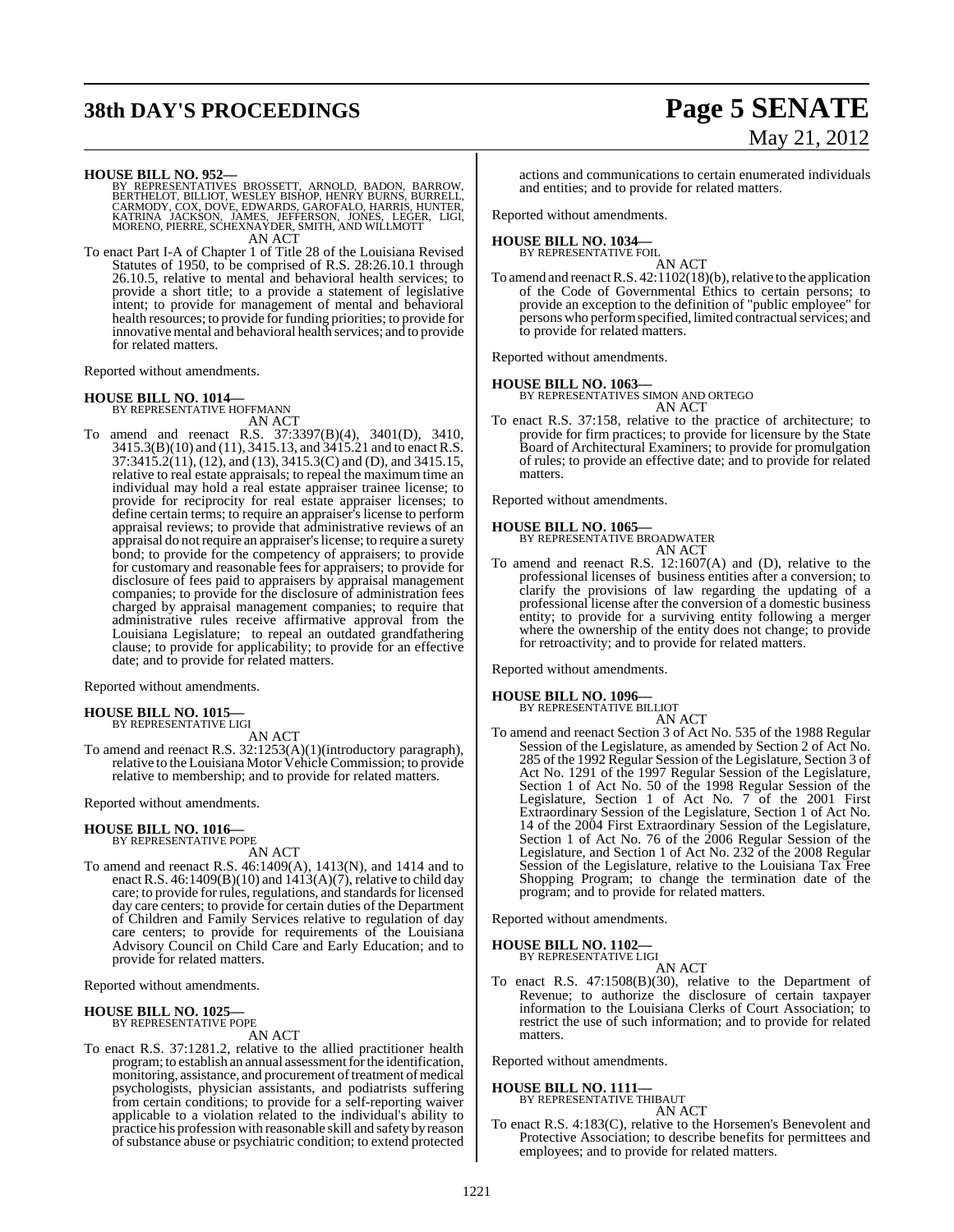Reported without amendments.

### **HOUSE BILL NO. 1113—**

BY REPRESENTATIVE JOHNSON AN ACT

To amend and reenact R.S. 44:9(F) and (G) and to enact R.S. 44:4(45), relative to public records; to provide relative to the exemption of certain records in the possession of the Louisiana Licensed Professional Counselors Board of Examiners; to provide for the continued confidentiality of such records; to provide relative to the disclosure of certain confidential information to the Louisiana Licensed Professional Counselors Board of Examiners; and to provide for related matters.

Reported without amendments.

# **HOUSE BILL NO. 1120—** BY REPRESENTATIVE LAMBERT

AN ACT

To amend and reenact R.S. 47:301(10)(a)(ii), relative to exclusions from local sales tax; to provide with respect to the exclusion for the resale of certain services from local sales tax; to clarify certain provisions; to provide with respect to compliance with rules and regulations; to provide for the acceptance by a local collector of a resale certificate; and to provide for related matters.

Reported without amendments.

### **HOUSE BILL NO. 1143—**

BY REPRESENTATIVE NANCY LANDRY AN ACT

To amend and reenact R.S. 42:19(A)(1)(b)(ii), relative to meetings of public bodies; to provide relative to notice of such meetings; to provide relative to meeting agendas; to provide relative to the duties of the presiding officer of a public body relative to agenda items; and to provide for related matters.

Reported without amendments.

**HOUSE BILL NO. 1178—** BY REPRESENTATIVES LEGER AND ORTEGO AN ACT

To enact Chapter 27 of Title 12 of the Louisiana Revised Statutes of 1950, to be comprised of R.S. 12:1801 through 1832, relative to benefit corporations; to enact the "Benefit Corporations Law"; to provide for applicability; to provide for definitions; to provide for formation of benefit corporations; to provide for election and termination of benefit corporation status; to provide for corporate purposes; to provide for a standard of conduct for directors and officers; to provide for a benefit director; to provide for a benefit officer; to provide for a right of action; to require an annual benefits report; to provide for stock certificates; and to provide for related matters.

Reported without amendments.

# **HOUSE BILL NO. 1188— (Substitute for HouseBill No. 802 by**

**Representative Anders)**<br>BY REPRESENTATIVES ANDERS, ADAMS, ARMES, BADON, BILLIOT,<br>BROWN, BURRELL, DIXON, GISCLAIR, HARRISON,<br>HENSGENS, KATRINA JACKSON, LEOPOLD, JAY MORRIS, PONTI,<br>PYLANT, REYNOLDS, RICHARDSON, AND ST. GERM AN ACT

To amend and reenact R.S. 37:1861(B)(introductory paragraph) and 1864.3 and to enact R.S. 37:1861(B)(6) and Chapter 22 of Title 37 of the Louisiana Revised Statutes of 1950, to be comprised of R.S. 37:1961 through 1975, relative to used or secondhand property; to provide for an exemption to the secondhand dealer law; to prohibit cash payments for the purchase of copper and other metals; to establish the Louisiana Scrap Metal Recyclers Law; to provide for definitions; to require an occupational license to operate as a scrap metal recycler; to require changes in location to be noted on a license; to provide for hours of operation; to require records ofscrapmetal purchased; to require the records to be kept for three years; to require the records to be

# **Page 6 SENATE 38th DAY'S PROCEEDINGS**

made available for inspection by law enforcement; to require photographic records of scrap metal purchased and of the sellers; to prohibit the purchase of scrap metal not owned by the seller; to prohibit scrap metal purchases from person under the age of eighteen; to require a statement of ownership from the seller; to provide that failure to obtain the statement shall be prima facie evidence of fraud; to provide for exoneration from fraudulent, willful, or criminal knowledge; to require daily reports; to require the use of a national database; to provide for violations; to provide for penalties; to provide for an effective date; and to provide for related matters.

Reported with amendments.

### **LEGISLATIVE BUREAU AMENDMENTS**

Amendments proposed by Legislative Bureau to Reengrossed House Bill No. 1188 by Representative Anders

AMENDMENT NO

On page 1, line 13, following "from" and before "under" change "person" to "persons"

### AMENDMENT NO. 2

On page 5, line 9, following "storage," and before "processing" insert "or"

**HOUSE BILL NO. 1207— (Substitute for House Bill No. 604 by Representative Harrison)**<br>BY REPRESENTATIVES HARRISON, DOVE, AND WHITNEY AND<br>SENATOR CHABERT

AN ACT

To enact R.S. 51:1422, relative to unfair and deceptive trade practices; to prohibit misrepresentation regarding the provision of local television service; to provide for exceptions; to provide for violations; and to provide for related matters.

Reported without amendments.

Respectfully submitted, DANIEL R. MARTINY Chairman

### **Adoption of Legislative Bureau Report**

On motion of Senator Martiny, the Legislative Bureau amendments were adopted and the Bills and Joint Resolutions were read by title and passed to a third reading.

### **Introduction of Senate Resolutions**

**SENATE RESOLUTION NO. 129—** BY SENATOR BROOME

### A RESOLUTION

To recognize Tuesday, May 22, 2012, as YMCA Day in Louisiana.

The resolution was read by title and placed on the Calendar for a second reading.

### **SENATE RESOLUTION NO. 130—** BY SENATOR PERRY

A RESOLUTION

To commend Gerald P. Breaux for more than thirty years of service with the Lafayette Convention and Visitors Commission and to congratulate him upon the occasion of his retirement.

The resolution was read by title and placed on the Calendar for a second reading.

### **SENATE RESOLUTION NO. 131—** BY SENATOR CORTEZ

A RESOLUTION

To recognize May 2012 as Amyotrophic Lateral Sclerosis Awareness Month.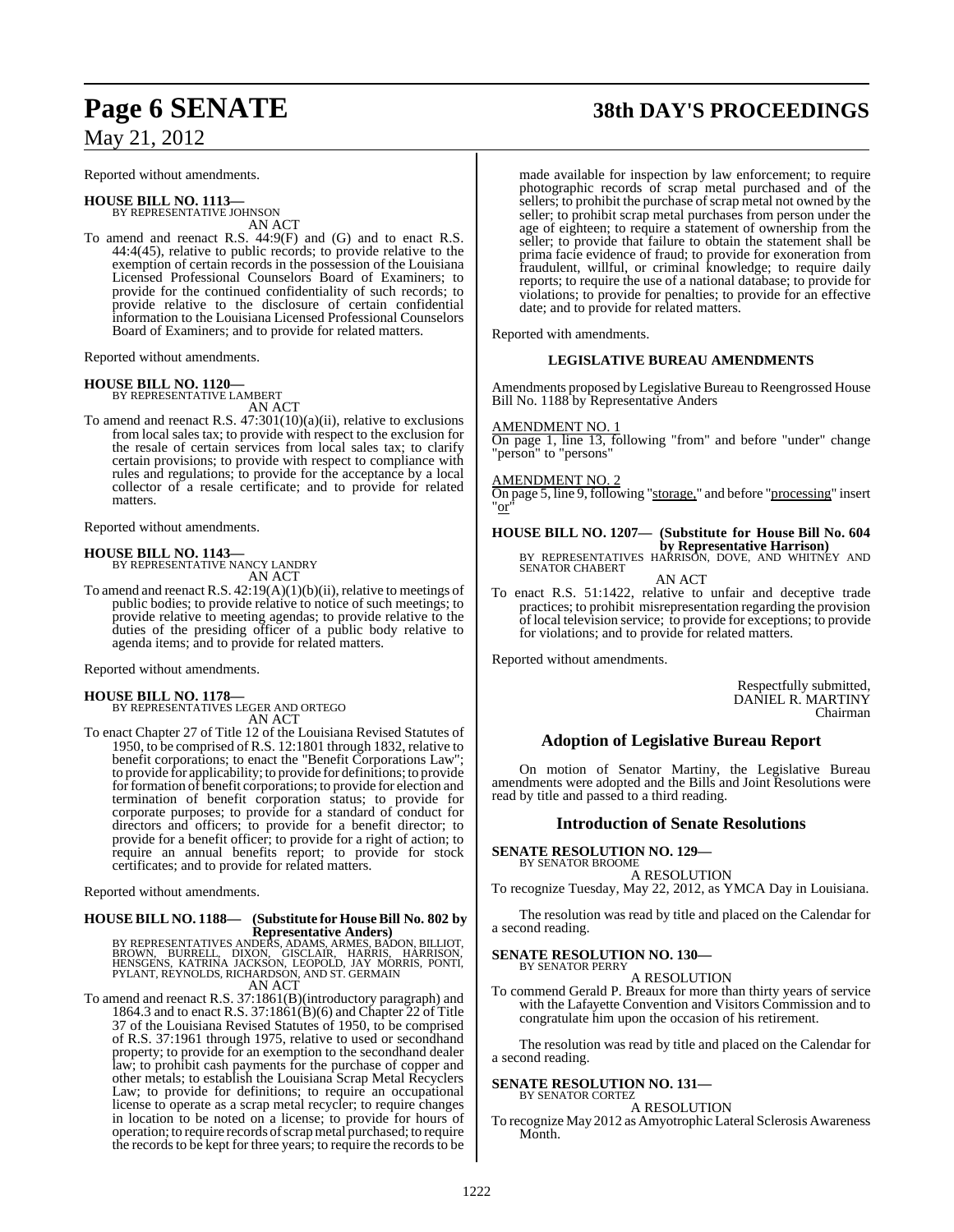# **38th DAY'S PROCEEDINGS Page 7 SENATE**

# May 21, 2012

The resolution was read by title and placed on the Calendar for a second reading.

# **SENATE RESOLUTION NO. 132—** BY SENATOR JOHN SMITH

A RESOLUTION To commend the Leesville High School Lady Cats for reaching the Class 4A state softball championship game.

The resolution was read by title and placed on the Calendar for a second reading.

### **Introduction of Senate Concurrent Resolutions**

Senator Broome asked for and obtained a suspension of the rules to read Senate Concurrent Resolutions a first and second time.

# **SENATE CONCURRENT RESOLUTION NO. 118—** BY SENATOR BROOME

A CONCURRENT RESOLUTION

To commend Lucy S. McGough, a professor of law at LSU's Paul M. Hebert Law Center, upon her many outstanding career accomplishments and contributionsin the realmofChildren and Family Law.

The concurrent resolution was read by title. Senator Broome moved to adopt the Senate Concurrent Resolution.

### **ROLL CALL**

The roll was called with the following result:

YEAS

| Mr. President<br>Adley<br>Allain<br>Amedee<br>Appel<br><b>Broome</b><br><b>Brown</b><br><b>Buffington</b><br>Chabert<br>Claitor | Donahue<br>Dorsey-Colomb<br>Gallot<br>Guillory<br>Heitmeier<br>Johns<br>LaFleur<br>Long<br>Martiny<br>Mills | Murray<br>Peacock<br>Perry<br>Peterson<br>Riser<br>Smith, G.<br>Smith, J.<br>Tarver<br><b>Thompson</b><br>Walsworth |
|---------------------------------------------------------------------------------------------------------------------------------|-------------------------------------------------------------------------------------------------------------|---------------------------------------------------------------------------------------------------------------------|
| Cortez                                                                                                                          | Morrell                                                                                                     | Ward                                                                                                                |
| Crowe<br><b>Total - 36</b>                                                                                                      | Morrish                                                                                                     | White                                                                                                               |
|                                                                                                                                 | <b>NAYS</b>                                                                                                 |                                                                                                                     |
| Total - 0                                                                                                                       | <b>ABSENT</b>                                                                                               |                                                                                                                     |

| Erdey     | Kostelka | <b>Nevers</b> |
|-----------|----------|---------------|
| Total - 3 |          |               |

The Chair declared the Senate adopted the Senate Concurrent Resolution and ordered it sent to the House.

### **SENATE CONCURRENT RESOLUTION NO. 119—** BY SENATOR LAFLEUR

A CONCURRENT RESOLUTION

To formally recognize and to urge and request the United States government, particularly the Assistant Secretary-Indian Affairs of the United States Department of the Interior and the members of the Louisiana congressional delegation, to take appropriate action to formally recognize the Louisiana Precinct of the Southern Band of the Cherokee Nation of Webbers Falls, Oklahoma 74470, as an American Indian tribe.

The resolution was read by title and placed on the Calendar for a second reading.

# **SENATE CONCURRENT RESOLUTION NO. 120—**<br>BY SENATOR HEITMEIER AND REPRESENTATIVE SIMON A CONCURRENT RESOLUTION

To commend Jodi Wilson upon her thirty-three years of outstanding service and dedication to the citizens of the state of Louisiana and to congratulate her on the occasion of her retirement from the Department of Health and Hospitals.

The resolution was read by title and placed on the Calendar for a second reading.

### **Senate Bills and Joint Resolutions on Second Reading**

### **SENATE BILL NO. 766— (Substitute of Senate Bill No. 593 by Senator Alario)** BY SENATOR ALARIO

AN ACT

To To enact R.S. 40:1299.30.1, relative to abortion; to provide for the Pain-Capable Unborn Child Protection Act; to provide for legislative intent; to provide for definitions; to provide for the determination of postfertilization age; to provide for penalties; to provide for an effective date; and to provide for related matters.

On motion of Senator Heitmeier the bill was read by title, ordered engrossed and passed to a third reading.

### **Senate Concurrent Resolutions on Second Reading**

# **SENATE CONCURRENT RESOLUTION NO. 117—** BY SENATOR LONG

A CONCURRENT RESOLUTION

To express the sincere condolences of the Legislature of Louisiana upon the passing of Donald Long, a gentleman and Christian family man, and to commemorate a life well spent in service to his fellow man.

The concurrent resolution was read by title. Senator Long moved to adopt the Senate Concurrent Resolution.

### **ROLL CALL**

The roll was called with the following result:

### YEAS

| Mr. President<br>Adley<br>Allain<br>Amedee<br>Appel<br>Broome<br>Brown<br>Buffington<br>Chabert<br>Claitor | Donahue<br>Dorsey-Colomb<br>Gallot<br>Guillory<br>Heitmeier<br>Johns<br>LaFleur<br>Long<br>Martiny<br>Mills | Murray<br>Peacock<br>Perry<br>Peterson<br>Riser<br>Smith, G.<br>Smith, J.<br>Tarver<br>Thompson<br>Walsworth |
|------------------------------------------------------------------------------------------------------------|-------------------------------------------------------------------------------------------------------------|--------------------------------------------------------------------------------------------------------------|
| Cortez<br>Crowe                                                                                            | Morrell<br>Morrish                                                                                          | Ward<br>White                                                                                                |
| Total - 36                                                                                                 | <b>NAYS</b>                                                                                                 |                                                                                                              |
| Total $-0$                                                                                                 | <b>ABSENT</b>                                                                                               |                                                                                                              |
| Erdey<br>Total - 3                                                                                         | Kostelka                                                                                                    | <b>Nevers</b>                                                                                                |

The Chair declared the Senate adopted the Senate Concurrent Resolution and ordered it sent to the House.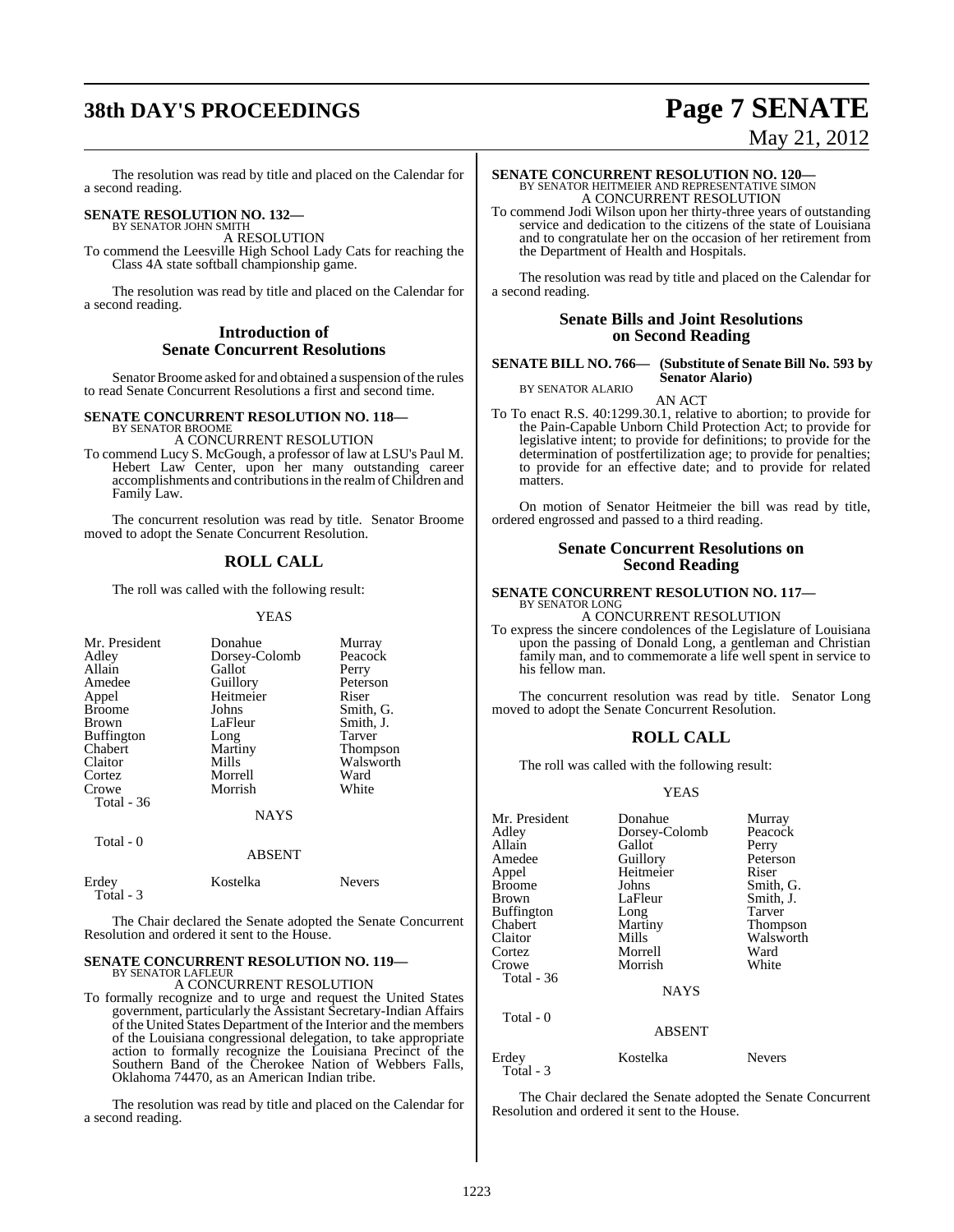# **Page 8 SENATE 38th DAY'S PROCEEDINGS**

May 21, 2012

### **Message from the House**

### **ASKING CONCURRENCE IN HOUSE BILLS AND JOINT RESOLUTIONS**

### May 17, 2012

To the Honorable President and Members of the Senate:

I am directed to inform your honorable body that the House of Representatives has finally passed and asks your concurrence in the following House Bills and Joint Resolutions:

| HB NO. 2           | <b>HB NO. 822</b>  | <b>HB NO. 1044</b> |
|--------------------|--------------------|--------------------|
| <b>HB NO. 1059</b> | <b>HB NO. 1212</b> | <b>HB NO. 723</b>  |

Respectfully submitted, ALFRED W. SPEER Clerk of the House of Representatives

### **House Bills and Joint Resolutions**

Senator Donahue asked for and obtained a suspension of the rules to read House Bills and Joint Resolutions a first and second time by title and refer them to committee.

**HOUSE BILL NO. 2—** BY REPRESENTATIVE ROBIDEAUX AN ACT

To provide with respect to the capital outlay budget and the capital outlay programforstate government, state institutions, and other public entities; to provide for the designation of projects and improvements; to provide for the financing thereof making appropriations from certain sources; and to provide for related matters.

The bill was read by title and referred by the President to the Committee on Revenue and Fiscal Affairs.

# **HOUSE BILL NO. 723—** BY REPRESENTATIVE BURRELL

AN ACT

To amend and reenact R.S. 39:2(5) and 36(A)(3)(a) and (B)(5), relative to public finance; to provide for the definition of positions contained in appropriations bills; to provide for the inclusion of certain information in the executive budget and supporting document; and to provide for related matters.

The bill was read by title and referred by the President to the Committee on Finance.

# **HOUSE BILL NO. 822—** BY REPRESENTATIVE FANNIN

AN ACT

To amend and reenact R.S. 22:842, relative to special treasury funds; to provide for deposits into the Louisiana Medical Assistance Trust Fund; to provide for the transfer, dedication, use, and appropriations as specified of certain treasury funds; to provide for the deposit of certain fundsinto the state treasury; to provide for effective dates; and to provide for related matters.

The bill was read by title and referred by the President to the Committee on Finance.

### **HOUSE BILL NO. 1044—** BY REPRESENTATIVE KLECKLEY

AN ACT

To appropriate funds for Fiscal Year 2012-2013 to defray the expenses of the Louisiana Legislature, including the expenses of the House of Representatives and the Senate, of legislative service agencies, and of the Louisiana State Law Institute; to provide for the salary, expenses and allowances of members, officers, staff and agencies of the Legislature; to provide with

respect to the appropriations and allocations herein made; and to provide for related matters.

The bill was read by title and referred by the President to the Committee on Finance.

### **HOUSE BILL NO. 1059—**

BY REPRESENTATIVE FANNIN AN ACT

To appropriate funds and to make certain reductions in appropriationsfromcertain sourcesto be allocated to designated agencies and purposes in specific amounts for the making of supplemental appropriations and reductions for said agencies and purposes for Fiscal Year 2011-2012; to provide for an effective date; and to provide for related matters.

The bill was read by title and referred by the President to the Committee on Finance.

### **HOUSE BILL NO. 1212— (Substitute for House Bill No. 935 by Representative St. Germain)**<br>BY REPRESENTATIVE ST. GERMAIN AN ACT

To enact R.S. 47:820.5.8, Chapter 2 of Subtitle VIII of Title 47 of the Louisiana Revised Statutes of 1950, to be comprised of R.S. 47:7011 through 7018, and R.S. 48:954 and 954.1, relative to the Department of Transportation and Development; to provide for an election to determine if tolls are collected on the Crescent City Connection Bridge; to provide relative to collection of tolls; to provide relative to the distribution of toll collections; to create a fund; to provide for an advisory body; to provide for ferry fares; to provide for privatization; to authorize the State Bond Commission to issue bonds secured by certain funds; to provide for the use of the proceeds of the bonds; to provide for a special fund; to provide for certain requirements and limitations on the issuance of bonds; to provide for a procedure to contest the validity of issuance of the bonds; to provide for the rights of bondholders; to authorize the issuance of refunding bonds; and to provide for related matters.

The bill was read by title and referred by the President to the Committee on Transportation, Highways and Public Works.

### **Message from the House**

### **ASKING CONCURRENCE IN HOUSE CONCURRENT RESOLUTIONS**

May 17, 2012

To the Honorable President and Members of the Senate:

I am directed to inform your honorable body that the House of Representatives has finally passed and asks your concurrence in the following House Concurrent Resolutions:

HCR NO. 158

Respectfully submitted, ALFRED W. SPEER Clerk of the House of Representatives

### **House Concurrent Resolutions on First Reading**

### **HOUSE CONCURRENT RESOLUTION NO. 158—** BY REPRESENTATIVE BROSSETT A CONCURRENT RESOLUTION

To recognize Thursday, May 24, 2012, as UNO Day at the legislature.

The resolution was read by title and placed on the Calendar for a second reading.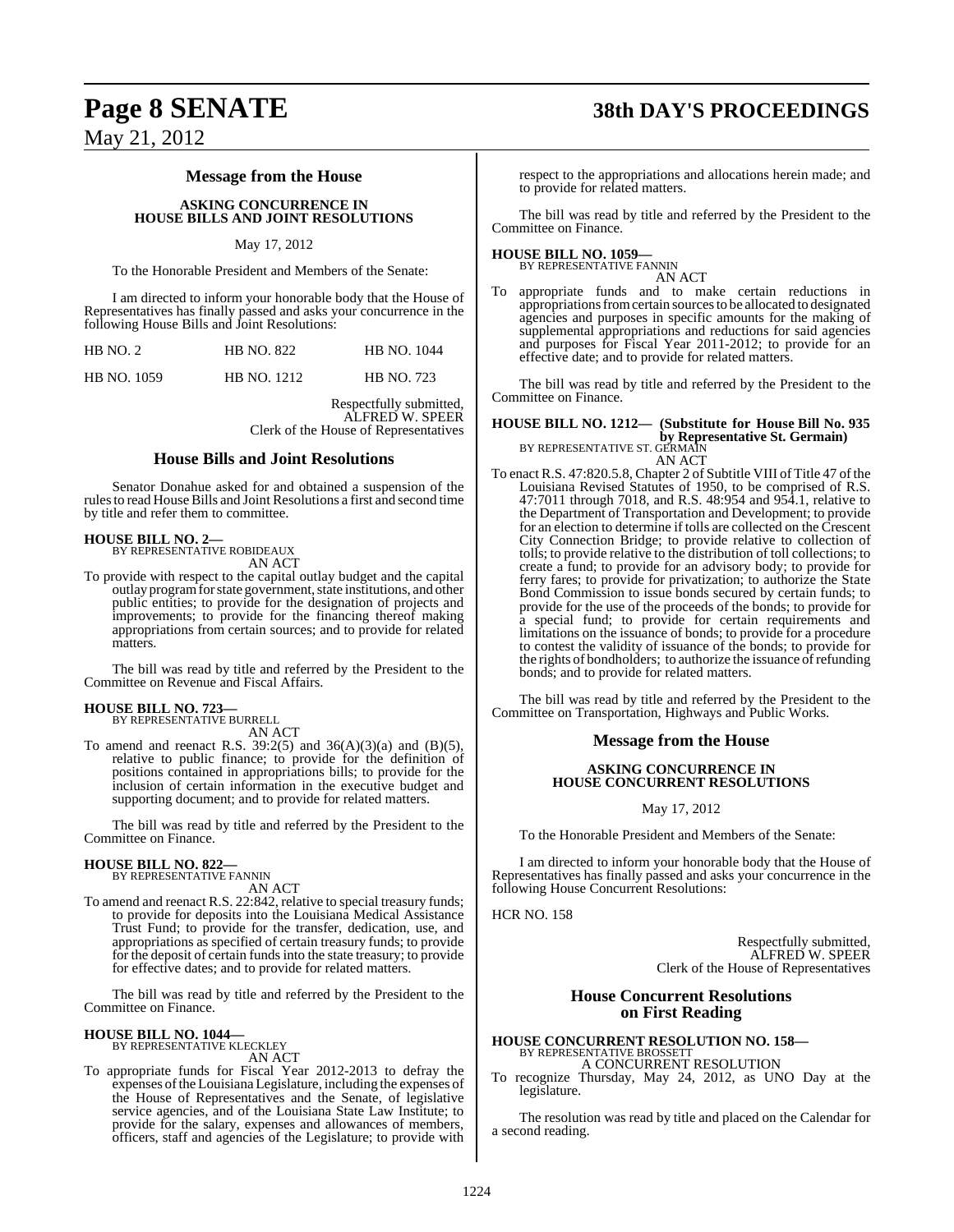# **38th DAY'S PROCEEDINGS Page 9 SENATE**

# May 21, 2012

### **House Bills and Joint Resolutions on Second Reading**

### **HOUSE BILL NO. 806—**

BY REPRESENTATIVE SMITH AN ACT

To amend and reenact R.S. 17:281(A)(2), relative to the Department ofEducation; authorizesthe department to survey students about risk behavior associated with chronic health conditions; provides relative to sex education classes; and to provide for related matters.

The bill was read by title and referred by the President to the Committee on Education.

### **HOUSE BILL NO. 810—** BY REPRESENTATIVE JAMES

AN ACT

To enact R.S. 42:456(A)(3), relative to permitted payroll withholdings for public employees; to provide authority for certain payroll deductions; to provide for an effective date; and to provide for related matters.

The bill was read by title and referred by the President to the Committee on Finance.

# **HOUSE BILL NO. 982—** BY REPRESENTATIVE BARROW

AN ACT

To enact R.S. 15:1110(F), 1110.1, and 1110.2, relative to juvenile detention facilities; to provide for annual licensing fees; to provide for fines, sanctions, and penalties; to provide for the Juvenile Detention Licensing Trust Fund and for its uses; to require and provide relative to the disclosure of recordation on the state central registry for the abuse or neglect of children for certain persons associated with the juvenile detention facility; to provide for a process of appeal; to provide for an effective date; and to provide for related matters.

The bill was read by title and referred by the President to the Committee on Judiciary B.

# **HOUSE BILL NO. 1213— (Substitute for HouseBill No. 664 by**

Representative Ortego)<br>
BROSSETT, HENRY BURNS, CARMODY, CHAMPAGNE, ARNOLD, BARROW,<br>
EDWARDS, FOIL, GISCLAIR, GUINN, HAVARD, HUNTER, HUVAL,<br>
JOHNSON, LEGER, MONTOUCET, REYNOLDS, RICHARD, RITCHIE,<br>
WHITNEY, AND ALFRED WILLIA

To amend and reenact R.S. 39:364, relative to motor vehicles used by state agencies; to provide for the purchase or lease of vehicles which use certain fuels; to provide for the types of vehicles; to provide for the use of certain funds administered by the Department of Natural Resources; to provide for an effective date; and to provide for related matters.

The bill was read by title and referred by the President to the Committee on Finance.

### **HOUSE BILL NO. 1214— (Substitute for HouseBill No. 407 by Representative Smith)**

BY REPRESENTATIVES SMITH, BADON, WESLEY BISHOP, BROSSETT,<br>HENRY BURNS, CARMODY, COX, DIXON, GAINES, GISCLAIR,<br>HONORE, HUNTER, GIROD JACKSON, JAMES, JEFFERSON, TERRY<br>LANDRY, ORTEGO, PIERRE, PRICE, THIERRY, AND ALFRED<br>WILLIA

### AN ACT

To amend and reenact R.S. 17:416.13(B)(1), (2), and (3) and (D)(3), to enact R.S. 17:81(W) and 3996(B)(30), and to repeal R.S.  $17:416.13(B)(4)$ , relative to harassment, intimidation, and bullying in public schools; to provide relative to codes of conduct for school employees and for students; to provide relative to the prohibition in such codes of conduct against harassment, intimidation, and bullying; to provide relative to definitions, training, reporting, and investigation; to remove provisions excepting certain parishes from certain requirements

relative to student codes of conduct; to provide relative to effectiveness; and to provide for related matters.

The bill was read by title and referred by the President to the Committee on Education.

### **Reports of Committees**

The following reports of committees were received and read:

### **REPORT OF COMMITTEE ON**

### **EDUCATION**

Senator Conrad Appel, Chairman on behalf of the Committee on Education, submitted the following report:

### May 17, 2012

To the President and Members of the Senate:

I am directed by your Committee on Education to submit the following report:

### **SENATE RESOLUTION NO. 120—** BY SENATOR APPEL

A RESOLUTION

To urge and request the Board of Regents to develop a strategy to attract more students to, and graduate more students from, the state's colleges and universities in the fields of Science, Technology, Engineering, and Math (STEM).

Reported favorably.

### **HOUSE CONCURRENT RESOLUTION NO. 79—** BY REPRESENTATIVE BADON A CONCURRENT RESOLUTION

To urge and request the Board of Supervisors of Community and Technical Colleges to submit a written report relative to the status of the reconstruction and reopening of the Sidney N. Collier Technical Division site of Delgado Community College to the House Committee on Education and the Senate Committee on Education by not later than May 15, 2012.

Reported with amendments.

# **HOUSE CONCURRENT RESOLUTION NO. 95—** BY REPRESENTATIVE HAZEL

A CONCURRENT RESOLUTION

To urge and request the Board of Supervisors of Community and Technical Colleges and the State Board of Elementary and Secondary Education jointly to study the feasibility of granting a Louisiana high school diploma to successful completers of adult education programs that meet state standards and to report their findings and recommendations at least sixty days prior to the 2013 Regular Session of the Legislature of Louisiana.

Reported favorably.

**HOUSE BILL NO. 236—** BY REPRESENTATIVE HODGES

AN ACT

To amend and reenact R.S. 17:280 and to enact R.S. 17:3996(B)(30), relative to instruction in public schools regarding Internet and cell phone safety; to provide relative to guidelines and teaching materials for such instruction; to provide for limitation of liability; and to provide for related matters.

Reported favorably.

### **HOUSE BILL NO. 293—**

BY REPRESENTATIVE HARRISON AN ACT

To amend and reenact R.S. 17:491 and 492, relative to tenure of school bus operators; to provide relative to a school bus operator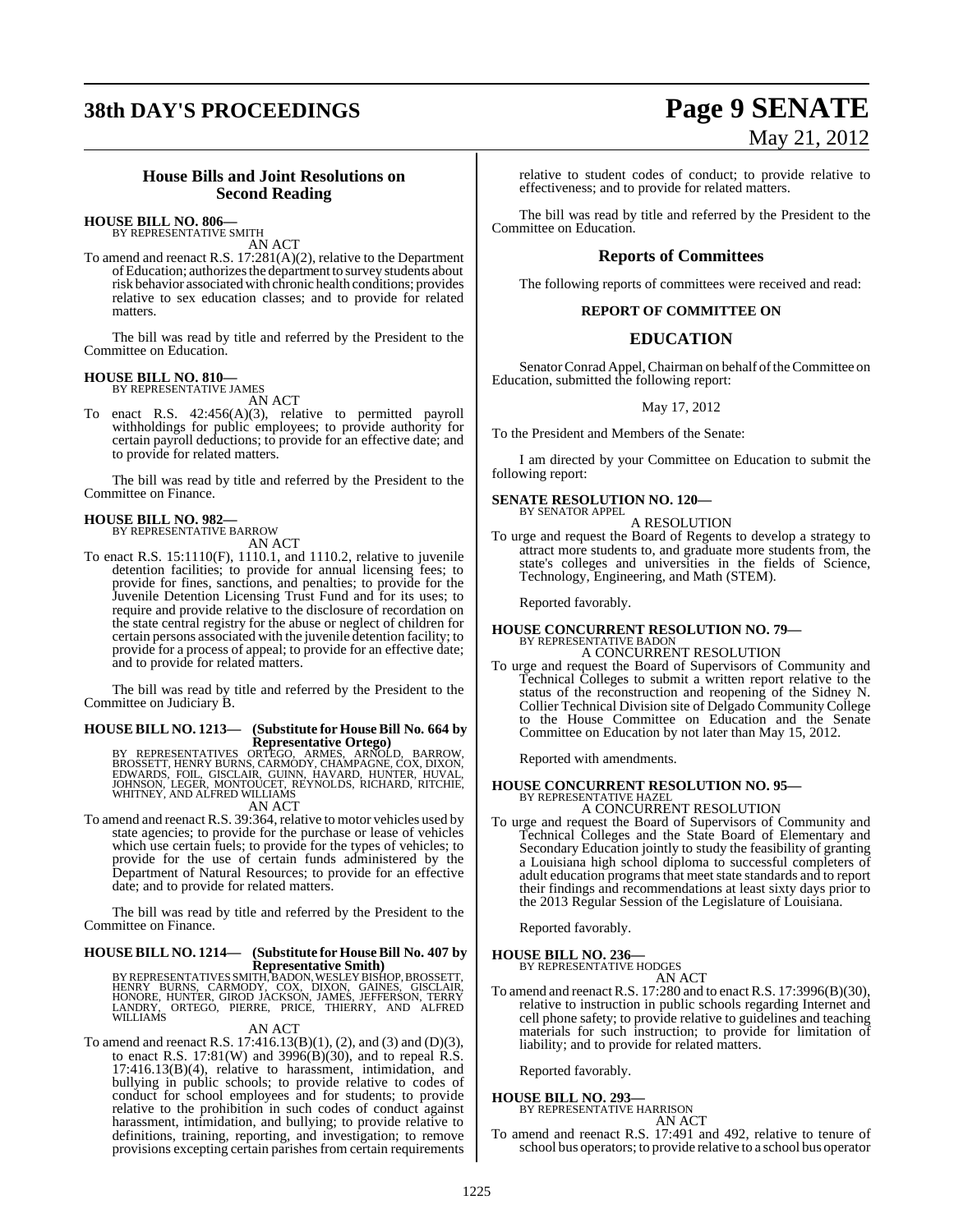becoming a regular and permanent employee of the employing school board; to provide definitions; to provide applicability; to provide relative to the removal of certain operators; to provide an effective date; and to provide for related matters.

Reported favorably.

### **HOUSE BILL NO. 411—** BY REPRESENTATIVE ABRAMSON

AN ACT

To amend and reenact R.S. 17:3982(B), relative to educational facilities and property in Orleans Parish; to provide relative to the sale of such facilities and property by a charter school organization when they are no longer needed for an educational purpose; and to provide for related matters.

Reported favorably.

### **HOUSE BILL NO. 436—**

BY REPRESENTATIVES HARRISON, ADAMS, BERTHELOT, STUART<br>BISHOP,BROADWATER,BROWN,BURFORD,TIMBURNS,CARMODY,<br>COX, GISCLAIR, HARRIS, HAVARD, HENRY, HENSGENS, HILL,<br>HODGES, HOFFMANN, HUVAL, JONES, KLECKLEY, MACK, PUGH,<br>PYLANT,SCH AN ACT

To enact R.S. 17:264 and 3996(B)(30), relative to required instruction in public schools; to require certain public school governing authoritiesto provide instruction on certain aspects of American history; to provide for guidelines pertaining to such instruction; and to provide for related matters.

Reported favorably.

### **HOUSE BILL NO. 661—**

BY REPRESENTATIVE HARRISON AN ACT

To enact R.S. 17:7(33), relative to the powers and duties of the State Board of Elementary and Secondary Education; to require the board to assist governing authorities in maximizing reimbursement of certain school-based health care services; to identify certain funding sources in order to create and maintain electronic health reports; and to provide for related matters.

Reported favorably.

### **HOUSE BILL NO. 705—**

BY REPRESENTATIVE HOFFMANN AN ACT

To amend and reenact R.S. 17:81(Q)(2)(c), to provide relative to the reporting of certain electronic communication between an employee at a public elementary or secondary school and a student enrolled at that school; to provide relative to the manner and frequency of reporting certain communication that is made or received by an employee using a means other than one provided by or made available by the school system; to provide guidelines; to provide applicability; to provide an effective date; and to provide for related matters.

Reported favorably.

### **HOUSE BILL NO. 761—** BY REPRESENTATIVES HONORE AND SMITH AN ACT

To amend and reenact R.S. 17:194(B), relative to school nutrition programs; to except certain elementary and secondary schools operated by certain public postsecondary institutions from certain requirements relative to the funding of school nutrition programs; and to provide for related matters.

Reported favorably.

### **HOUSE BILL NO. 856—**

BY REPRESENTATIVES HONORE AND SMITH AN ACT

To enact R.S. 17:1855.2(3), relative to tuition increases at Southern University Laboratory School; to authorize a tuition increase; and to provide for related matters.

# **Page 10 SENATE 38th DAY'S PROCEEDINGS**

Reported favorably.

## **HOUSE BILL NO. 911—**

BY REPRESENTATIVE FOIL AN ACT

To amend and reenact the heading of Part II of Chapter 43 of Title 17 of the Louisiana Revised Statutes of 1950 and R.S. 17:4031(A), (B), and (E), relative to the School Choice Pilot Program for Certain Students with Exceptionalities; to remove the limitation that the programbe a two-year pilot program; to provide relative to student eligibility; to remove certain reporting requirements; and to provide for related matters.

Reported favorably.

### **HOUSE BILL NO. 1173—**

BY REPRESENTATIVE CARTER AN ACT

To amend and reenact R.S. 17:43, 46(A)(1)(b), (B), (D), (E)(1),  $(2)(d)$ , and  $(4)(b)$  and  $(c)$ ,  $(G)(1)(a)(iii)$ ,  $(I)$ ,  $(N)(2)$ ,  $(P)$ , and  $(Q)$ , 47(A), (B), and (D)(1)(a) and (6)(a), (b), (c), and (d), 48(A) and (B), 49(A) and (B), 348(A) and (B), and 1945 and R.S.  $36:642(C)(1)$  and  $648.1$ , to enact R.S. 17:46(A)(1)(c), and to repeal R.S. 17:4.1, 348(D) and (E), and 1945(C)(4) and (5), provides relative to special education; provides relative to the administration and supervision of Louisiana special schools and programs; and to provide for related matters.

Reported favorably.

# **HOUSE BILL NO. 1209— (Substitute for House Bill No. 312**

**by Representative Richard)**<br>BERTHELOT, BILLIOT, WESLEY BISHOP, BROADS, ARNOLD, BADON,<br>BERTHELOT, BILLIOT, WESLEY BISHOP, BROADWATER, HENRY<br>BURNS, BURRELL, CARMODY, CARTER, CHAMPAGNE, CHANEY,<br>COX, DIXON, EDWARDS, GAINES, G AN ACT

To amend and reenact R.S.  $17:416(A)(2)(c)$  and  $416.2(A)$  and  $(D)$ and to repeal R.S. 17:416.2(B) and (F), relative to students suspended or expelled from school; to provide relative to placement of students in alternative education programs; to require attendance of students placed in alternative schools or alternative education programs; to require parents, tutors, and guardians of the students to assure attendance, and to provide for enforcement and penalties for violations; to provide relative to such programs, including provisions for agreements for provision of education services to certain students; to remove the exclusion of certain students from the requirement for supervision of expelled and suspended students; to repeal provisions relative to waivers from a requirement for alternative education programs and provisions prohibiting return of certain students to alternative education programs; and to provide for related matters.

Reported with amendments.

Respectfully submitted, CONRAD APPEL Chairman

### **REPORT OF COMMITTEE ON**

### **LABOR AND INDUSTRIAL RELATIONS**

Senator A. G. Crowe, Chairman on behalf of the Committee on Labor and Industrial Relations, submitted the following report:

### May 17, 2012

To the President and Members of the Senate:

I am directed by your Committee on Labor and Industrial Relations to submit the following report: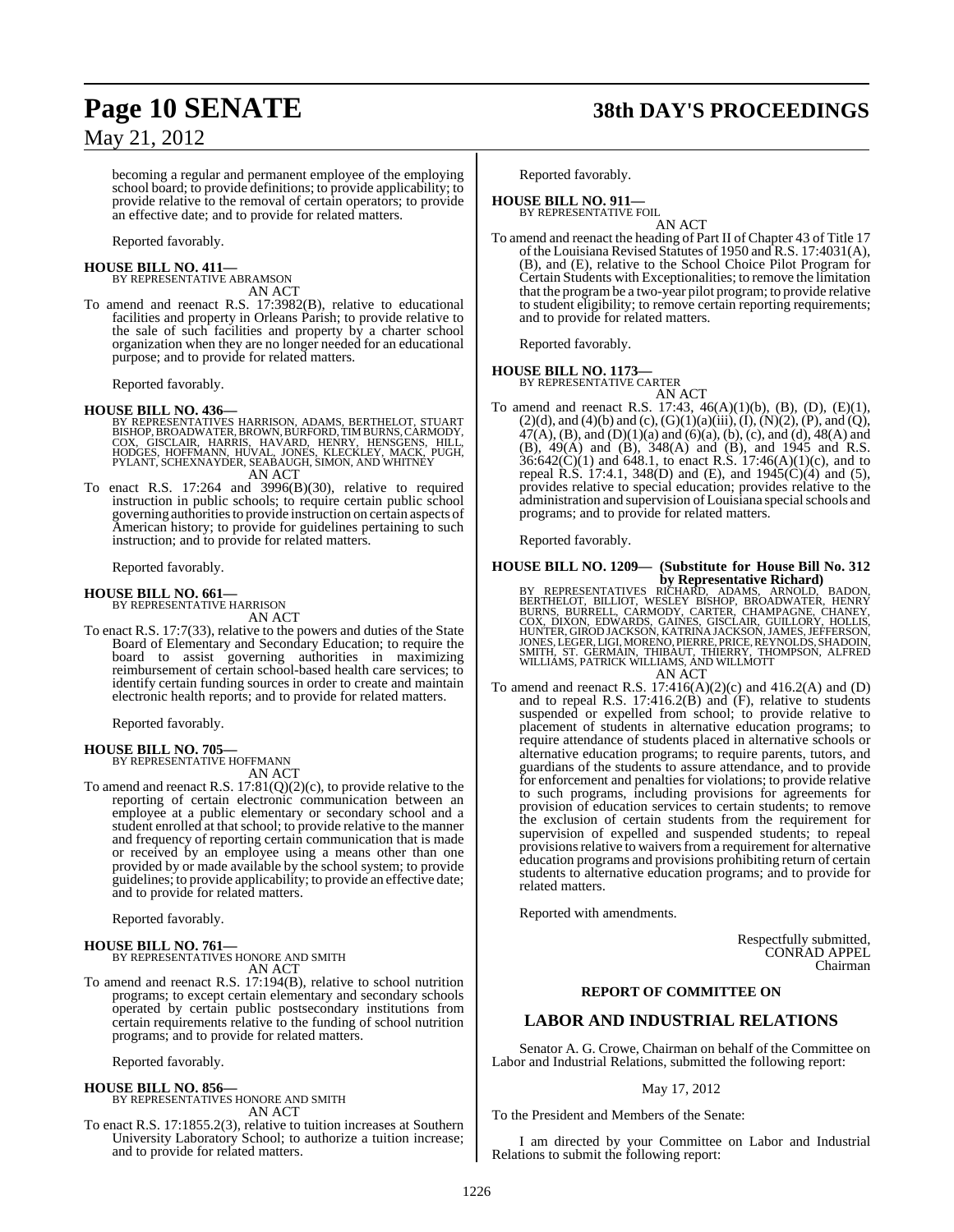# **38th DAY'S PROCEEDINGS Page 11 SENATE**

# May 21, 2012

### **HOUSE BILL NO. 354—**

BY REPRESENTATIVE CROMER AN ACT

To enact R.S. 22:1751 and R.S. 23:1769, relative to registration and regulation of Professional Employer Organizations by the Department of Insurance and the Louisiana Workforce Commission; to authorize such organizations to register electronically and through certain approved assurance organizations; and to provide for related matters.

Reported favorably.

### **HOUSE BILL NO. 637—** BY REPRESENTATIVE LEGER

AN ACT

To amend and reenact R.S. 23:368(E)(3)(c) and R.S. 51:2231(A) and (C) and 2256, relative to discrimination; to provide with respect to genetic discrimination; to provide with respect to discrimination in the workplace; to provide with respect to the Louisiana Commission on Human Rights and the Louisiana Workforce Commission; and to provide for related matters.

Reported with amendments.

### **HOUSE BILL NO. 1083—** BY REPRESENTATIVE PYLANT

AN ACT

To amend and reenact R.S. 23:1201.4, relative to workers' compensation; to provide for the forfeiture of certain benefits while incarcerated; to provide with respect to work release; to provide with respect to a transitional work program; to provide with respect to medical benefits; and to provide for related matters.

Reported favorably.

### **HOUSE BILL NO. 1121—** BY REPRESENTATIVE JAMES

AN ACT

To enact R.S. 23:905, relative to employee records; to provide for employee access to wage and employment records; to provide for electronic transmission; to provide for the payment of costs; and to provide for related matters.

Reported with amendments.

Respectfully submitted, A. G. CROWE Chairman

### **REPORT OF COMMITTEE ON**

### **LOCAL AND MUNICIPAL AFFAIRS**

Senator Gregory W. Tarver Sr., Vice-Chairman on behalf of the Committee on Local and Municipal Affairs, submitted the following report:

### May 17, 2012

To the President and Members of the Senate:

I am directed by your Committee on Local and Municipal Affairs to submit the following report:

### **SENATE BILL NO. 408—** BY SENATOR MURRAY

AN ACT

To amend and reenact R.S. 33:4080(A), relative to the sewerage system in the city of New Orleans; to provide for the shifting of high voltage electric lines and certain wires, at the owner's expense, to accommodate public systemprojects; and to provide for related matters.

Reported favorably.

### **SENATE BILL NO. 409—**

BY SENATOR MURRAY

AN ACT To amend and reenact R.S.  $38:2225.2.1(A)(1)$  and (3), relative to public contracts; to authorize the Sewerage and Water Board of New Orleans to use design-build contracts; to extend the authorization time for use of design-build contracts by certain public entities in areas damaged by Hurricane Katrina, Hurricane Rita, or both; and to provide for related matters.

Reported favorably.

### **SENATE BILL NO. 562—**

BY SENATOR PERRY AN ACT

To amend and reenact R.S.  $33:9039.124(A)(1)$  and (4), relative to the tax upon the occupancy of hotel rooms, motel rooms, and overnight camping facilities levied and collected by the Abbeville Film and Visitors Commission District; to terminate the tax upon the occupancy of hotel rooms, motel rooms, and overnight camping facilities with the district; to authorize the district to collect and levy a one percent tax, subject to voter approval; and to provide for related matters.

Reported favorably.

**SENATE BILL NO. 573—** BY SENATORS MURRAY, ALARIO AND MORRELL AND REPRESENTATIVE LEGER AN ACT

To enact Subpart B-28 of Part IV of Chapter 1 of Title 33 of the Louisiana Revised Statutes of 1950, to be comprised of R.S. 33:130.551 through 130.560.2, relative to economic and community development in Orleans Parish; to create the New Orleans Hospitality and Entertainment District, a political subdivision of the State of Louisiana; to provide for the boundaries of the district; to provide for the governance of the district; to provide for the authority, powers, duties, and functions of the governing body of the district; to allow for the levy and collection of taxes and special assessments within the district; to provide for the authority to create subdistricts within the district; to authorize the district to issue and sell bonds; to provide for the duration of the district; to allow the governing body of the district to enter into cooperative endeavor agreements; and to provide for related matters.

Reported by substitute.

### **SENATE BILL NO. 600—** BY SENATOR PERRY

AN ACT

To amend and reenact R.S. 33:4574.1.1(Q)(1), and to enact R.S.  $33:4574.1.1(Q)(2)(g)$  and (3), relative to the tax upon occupancy on hotel rooms, motel rooms, and camping facilities; to terminate the tax upon occupancy on hotel rooms, motel rooms, and camping facilities levied and collected by the Vermilion Parish Tourist Commission for the purpose of funding recreation programs for youth; to authorize the tourist commission to levy and collect an additional two percent tax for certain purposes, subject to voter approval; and to provide for related matters.

Reported with amendments.

**HOUSE BILL NO. 145—** BY REPRESENTATIVE WESLEY BISHOP AN ACT

To enact R.S. 33:9091.19, relative to Orleans Parish; to create the North Kenilworth Improvement and Security District within the parish; to provide relative to the purpose, governance, and powers and duties of the district; to provide for the imposition of a parcel fee and for the use thereof; and to provide for related matters.

Reported favorably.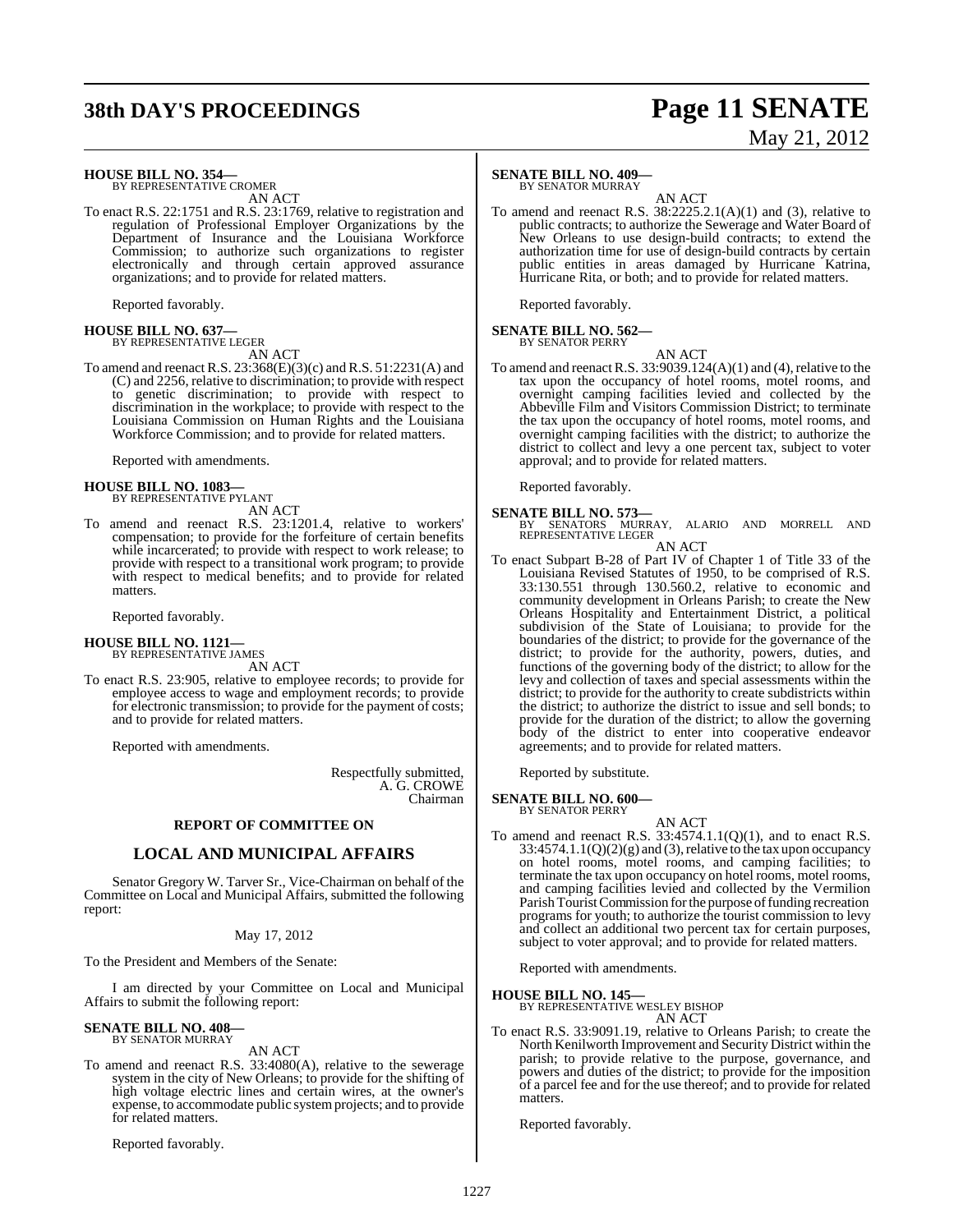# **Page 12 SENATE 38th DAY'S PROCEEDINGS**

May 21, 2012

### **HOUSE BILL NO. 335—**

BY REPRESENTATIVE LORUSSO AN ACT

To amend and reenact R.S. 33:9038.59(G), relative to the New Orleans City Park Taxing District; to provide relative to tax increment financing and the dedication of state sales tax increments for such purpose; to provide relative to approval of agreements related to such state sales tax increment financing; and to provide for related matters.

Reported favorably.

### **HOUSE BILL NO. 410—** BY REPRESENTATIVE FANNIN

AN ACT

To amend and reenact R.S. 33:4564.5, relative to a recreation district in Jackson Parish; to provide relative to the board of commissioners of such a district; to provide relative to the authority of the governing authority of Jackson Parish with respect to the budget and taxing authority and the compensation and expenses of board members, the secretary-treasurer, and director of such a district; and to provide for related matters.

Reported favorably.

- **HOUSE BILL NO. 412—** BY REPRESENTATIVE JOHNSON AN ACT
- To amend and reenact R.S. 47:338.210(A)(1), (B), (C), and (D), relative to the hotel occupancy tax; to provide for legislative intent relative to substitution of the city of Bunkie for municipalities in a particular population range in existing law which is authorized to levy and collect a hotel occupancy tax; and to provide for related matters.

Reported favorably.

### **HOUSE BILL NO. 497—**

BY REPRESENTATIVE BARRAS AND SENATOR MILLS A JOINT RESOLUTION

Proposing to add Article VII, Section 21(L) of the Constitution of Louisiana, to authorize the governing authority of the city of New Iberia to grant ad valorem tax exemption contracts for certain property annexed by the city; to provide for the approval of contracts; to provide for certain contract limitations; to provide with respect to the assessment and taxation of property subject to a contract; to authorize the legislature to provide for implementation; to provide for submission of the proposed amendment to the electors; and to provide for related matters.

Reported favorably.

### **HOUSE BILL NO. 788—**

BY REPRESENTATIVE ST. GERMAIN AN ACT

To amend and reenact R.S. 33:180(B), relative to annexation; to provide for exclusion of certain areas for annexation; and to provide for related matters.

Reported favorably.

### **HOUSE BILL NO. 801—** BY REPRESENTATIVE MONTOUCET AN ACT

To enact R.S. 33:2490(E) and 2550(E), relative to the municipal fire and police civil service; to provide relative to employees who have resigned or retired from the classified service due to injury; to provide that any such employee may be reemployed at any time after his resignation or retirement; to provide relative to the position and class to which he may be reemployed; to provide relative to the qualifications and seniority of any such employee; to provide limitations; and to provide for related matters.

Reported favorably.

### **HOUSE BILL NO. 843—**

BY REPRESENTATIVE LORUSSO AN ACT

To amend and reenact R.S. 33:9091.5, relative to Orleans Parish; to provide relative to the Lake Vista Crime Prevention District; to provide relative to the purpose and governance of the district; to provide relative to district funding; to change provisions relative to the levy of a parcel fee; and to provide for related matters.

Reported favorably.

# **HOUSE BILL NO. 900—** BY REPRESENTATIVE DIXON

AN ACT To enact Subpart J of Part I of Chapter 14 of Title 33 of the Louisiana Revised Statutes of 1950, to be comprised of R.S. 33:4780.81 through 4780.91, relative to Rapides Parish; to authorize the governing authority ofthe parish to provide zoning regulations and restrictions in a certain district within the parish; to provide procedures relative to the amendment and enforcement of any such regulation or restriction; to provide relative to the applicability of the Act; and to provide for related matters.

Reported favorably.

### **HOUSE BILL NO. 905—**

BY REPRESENTATIVE EDWARDS

- AN ACT
- To enact R.S. 33:2740.20, relative to St. Helena Parish; to create the St. Helena Parish Elderly Services District; to provide for the governance, boundaries, and powers and duties of the district; to authorize the district to levy ad valorem and sales taxes, subject to voter approval; and to provide for related matters.

Reported favorably.

### **HOUSE BILL NO. 924—**

BY REPRESENTATIVE WESLEY BISHOP AN ACT

To enact R.S. 33:2740.70.1, relative to Orleans Parish; to create the Downman Road Economic Development District within the parish; to provide relative to the boundaries, purpose, and powers and duties of the district; to provide relative to district funding, including the authority to levy taxes; and to provide for related matters.

Reported favorably.

**HOUSE BILL NO. 934—** BY REPRESENTATIVES LIGI, ADAMS, ARNOLD, BADON, BILLIOT, WESLEY BISHOP, BROSSETT, CONNICK, LEGER, LEOPOLD, LOPINTO, LORUSSO, TALBOT, AND WILLMOTT AND SENATORS ALARIO, APPEL, MARTINY, AND MORRELL AN ACT

To enact R.S. 47:551.1, relative to special districts; to authorize the establishment of an automobile rental tax district in the parishes of Jefferson and Orleans; to provide for the boundaries, governance, and powers of the district; to authorize the levy of a tax on the lease or rental of certain automobiles under certain circumstances; to provide for the use of the avails of the tax; to provide for an effective date; and to provide for related matters.

Reported favorably.

### **HOUSE BILL NO. 956—**

- BY REPRESENTATIVE BADON AN ACT
- To amend and reenact R.S. 33:9100.12(A) and to enact R.S. 33:9100.10, relative to Orleans Parish; to provide relative to the East New Orleans Neighborhood Advisory Commission; to authorize the governing authority of the city of New Orleans to levy and collect a parcel fee within the area of the commission; to provide relative to the disposition of the proceeds of the fee;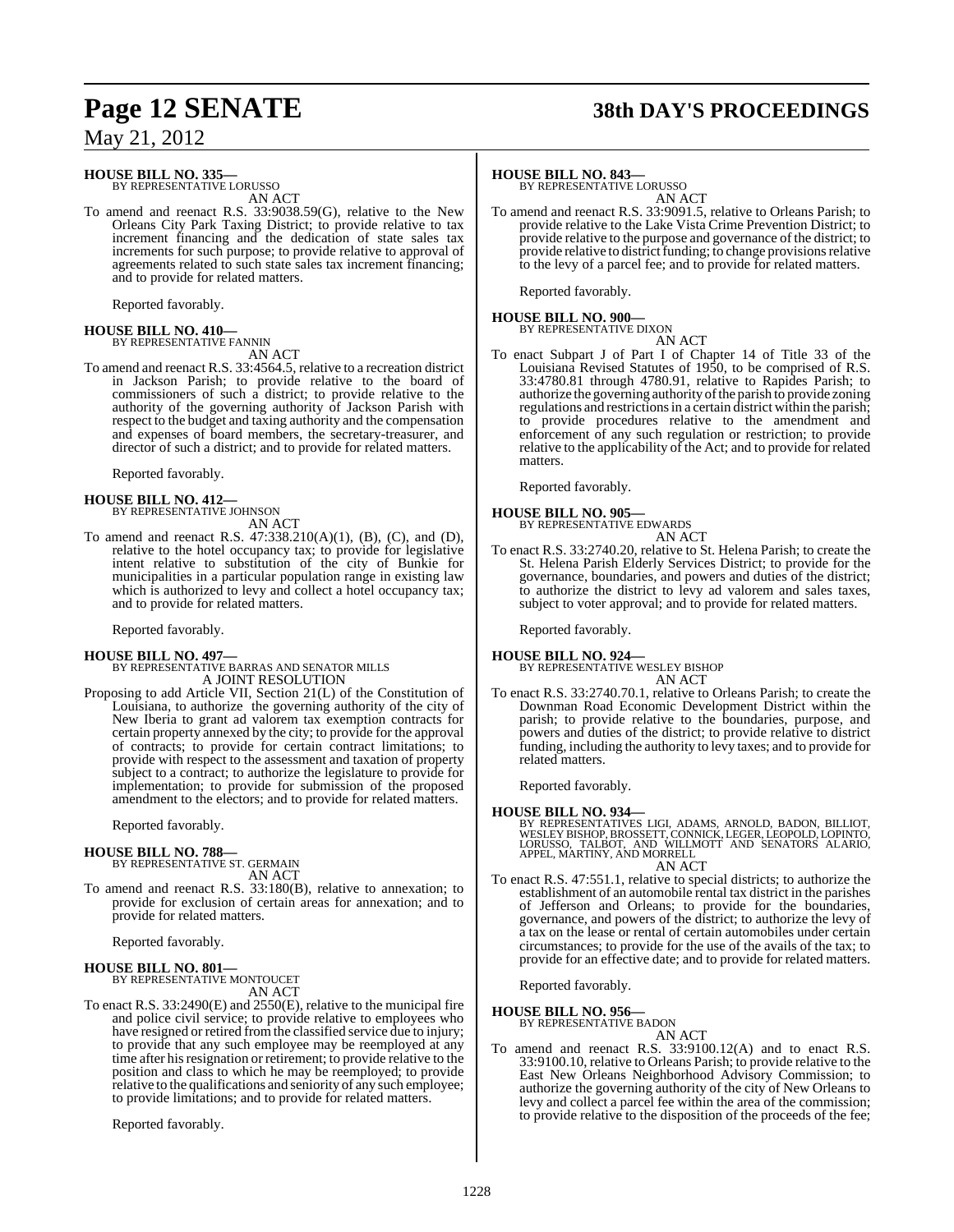# **38th DAY'S PROCEEDINGS Page 13 SENATE**

# May 21, 2012

to require the executive board of the commission to propose an annual budget to the commission; and to provide for related matters.

Reported favorably.

### **HOUSE BILL NO. 971—** BY REPRESENTATIVE BARROW

AN ACT

To enact R.S. 47:551.1, relative to special districts; to authorize the establishment of an automobile rental tax district in East Baton Rouge Parish; to provide for the boundaries, governance, and powers of the district; to authorize the levy of a tax on the lease or rental of certain automobiles under certain circumstances; to provide for the use of the avails of the tax; to provide for an effective date; and to provide for related matters.

Reported favorably.

### **HOUSE BILL NO. 1051—** BY REPRESENTATIVE SMITH

AN ACT

To amend and reenact R.S.  $33:2740.8(A)(1)$  and  $(D)(1)(d)$ , relative to downtown development districts; to provide relative to the Downtown Development District of the city of Baton Rouge; to provide relative to the boundaries and the governing board of the district; and to provide for related matters.

Reported favorably.

### **HOUSE BILL NO. 1103—** BY REPRESENTATIVE LEGER

AN ACT

To amend and reenact R.S. 33:130.842(A) and to enact R.S. 33:130.845(10), relative to the Louisiana Sports and Entertainment District; to revise the boundaries of the district; to provide procedures regarding the dedication of certain state of Louisiana sales tax increments for district purposes; and to provide for related matters.

Reported favorably.

### **HOUSE BILL NO. 1105—**

BY REPRESENTATIVE KATRINA JACKSON AN ACT

To enact R.S. 46:1053(FF), relative to hospital service districts; to authorize the governing authority of certain parishes to pay a commissioner's fee to each member of the board of commissioners of any hospital service district located within the boundaries of the parish; to provide relative to the purpose and amount of the fee; and to provide for related matters.

Reported favorably.

Respectfully submitted, GREGORY W. TARVER SR. Vice-Chairman

### **SUPPLEMENTAL REPORT OF COMMITTEE ON**

### **NATURAL RESOURCES**

Senator Gerald Long, Chairman on behalf of the Committee on Natural Resources, submitted the following supplemental report:

May 17, 2012

To the President and Members of the Senate:

I am directed by your Committee on Natural Resources to submit the following report:

### **SENATE BILL NO. 670—** BY SENATOR LAFLEUR

AN ACT

To amend and reenact R.S. 56:302.9(A) and 302.9.1(A), relative to charter boat and charter boat fishing guides; to provide for licensing requirements; to provide for proof of liability insurance; and to provide for related matters.

Reported favorably.

### **HOUSE BILL NO. 618—** BY REPRESENTATIVE ABRAMSON AN ACT

To enact Code of Civil Procedure Article 1563, relative to liability for environmental damage; to provide for limitations on the effect of an admission of liability; to provide for admissibility of evidence; to provide for referral to the Department of Natural Resources; to provide for admissibility of admission of responsibility; to provide for funding of the department's review; to provide for reimbursement to plaintiff; to provide for primary jurisdiction; and to provide for related matters.

Reported with amendments.

### **HOUSE BILL NO. 1211— (Substitute for House Bill No. 1175 by Representative St. Germain)** BY REPRESENTATIVE ST. GERMAIN AN ACT

To amend and reenact R.S. 30:2456(E) and to enact R.S. 30:2456(D)(3), relative to the Louisiana Oil Spill Prevention and Response Act; to provide relative to contracts entered into by the oil spill coordinator; to provide relative to entry on to vessels by the coordinator; to provide for a study of the Oil Spill Contingency Fund; and to provide for related matters.

Reported with amendments.

Respectfully submitted, GERALD LONG Chairman

### **REPORT OF COMMITTEE ON**

### **TRANSPORTATION, HIGHWAYS AND PUBLIC WORKS**

Senator Robert Adley, Chairman on behalf of the Committee on Transportation, Highways and Public Works, submitted the following report:

### May 17, 2012

To the President and Members of the Senate:

I am directed by your Committee on Transportation, Highways and Public Works to submit the following report:

### **HOUSE CONCURRENT RESOLUTION NO. 23—** BY REPRESENTATIVE ORTEGO

A CONCURRENT RESOLUTION

To authorize and direct creation of the Uniform Bilingual Signage and Map Task Force; to provide for membership, powers, and duties of the task force; to provide for a report of its business; and to provide for related matters.

Reported favorably.

# **HOUSE CONCURRENT RESOLUTION NO. 65—**<br>BY REPRESENTATIVE GISCLAIR<br>A CONCURRENT RESOLUTION

To urge and request the Department of Transportation and Development to conduct a study relative to the intersection of Louisiana Highway 1 and Louisiana Highway 3090 in Lafourche Parish.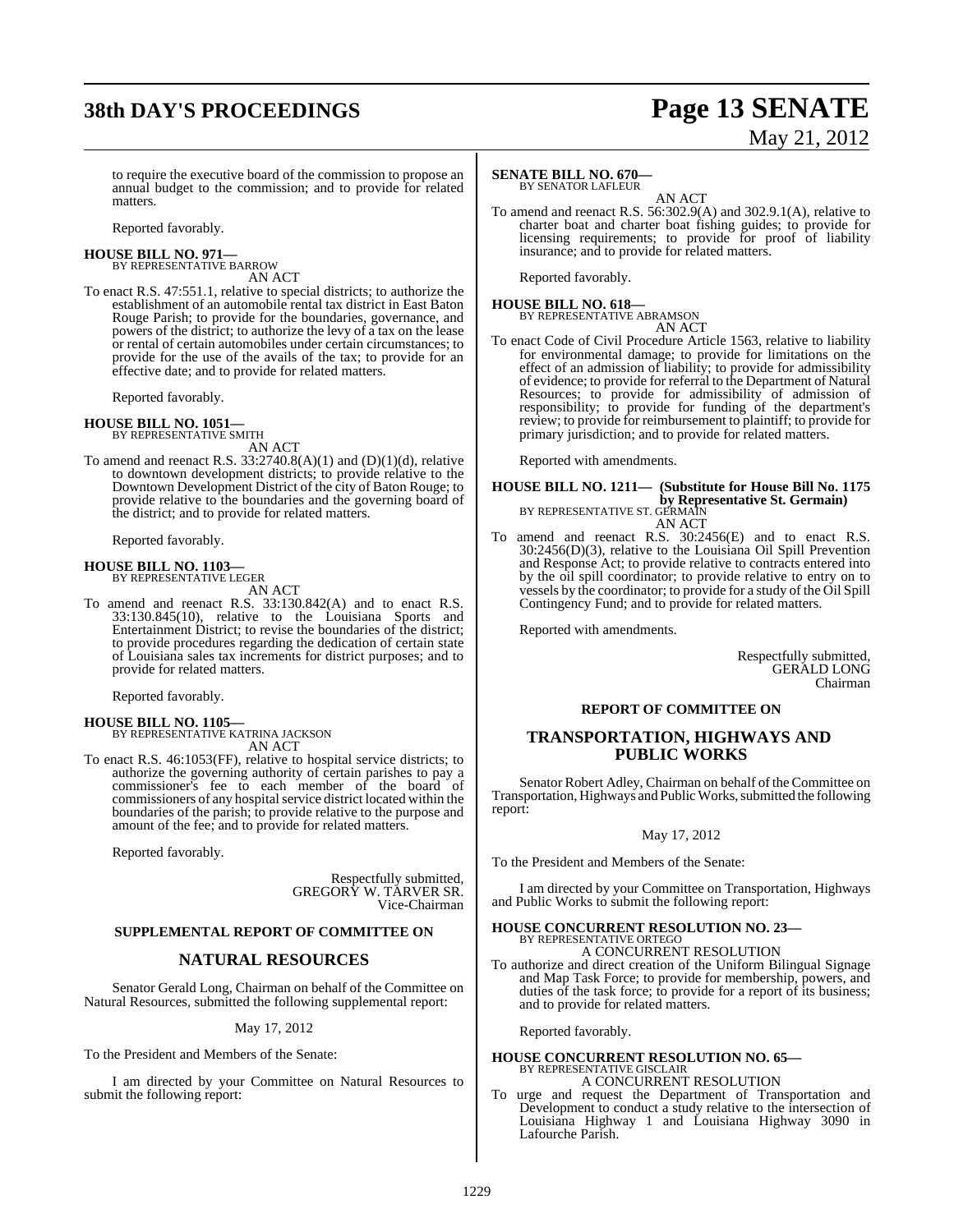### Reported favorably.

### **HOUSE CONCURRENT RESOLUTION NO. 100—**

BY REPRESENTATIVE ORTEGO A CONCURRENT RESOLUTION

To urge and request the re-creation of the Complete Streets Work Group created by Senate Concurrent Resolution No. 110 of the 2009 Regular Session of the Legislature.

Reported favorably.

# **HOUSE CONCURRENT RESOLUTION NO. 128—** BY REPRESENTATIVE LEGER

A CONCURRENT RESOLUTION

To urge and request the Department of Transportation and Development to study the effects of hydrokinetic turbines on infrastructure and to report the results to the House Committee on Transportation, Highways and Public Works, the House Committee on Natural Resources and Environment, the Senate Committee on Transportation, Highways and PublicWorks, and the Senate Committee on Natural Resources prior to the convening of the 2013 Regular Session of the Legislature of Louisiana.

Reported favorably.

# **HOUSE CONCURRENT RESOLUTION NO. 152—** BY REPRESENTATIVE ORTEGO

A CONCURRENT RESOLUTION

To urge and request the office of facility planning and control and the office of state buildings to study the use of products which have been determined to have low volatile organic compound (VOC) content in the maintenance, renovation, or construction of public buildings and report the findings to the Legislature of Louisiana no later than December 31, 2012.

Reported favorably.

### **HOUSE BILL NO. 421—**

BY REPRESENTATIVE ST. GERMAIN AN ACT

To amend and reenact R.S.  $32:2(A)(2)$  and to enact R.S.  $32:2(A)(3)$ , relative to rules, regulations, and orders of the Department of Transportation and Development; to remove certain requirements for filing certain regulations in clerks of court offices; to remove specific requirements for references; to provide for effectiveness of certain orders issued by the Department of Transportation and Development; and to provide for related matters.

Reported favorably.

### **HOUSE BILL NO. 610—**

BY REPRESENTATIVE ST. GERMAIN AN ACT

To amend and reenact R.S. 34:1221(A)(introductory paragraph) and (5), relative to the Greater Baton Rouge Port Commission; to increase the membership of the commission; and to provide for related matters.

Reported favorably.

### **HOUSE BILL NO. 701—**

BY REPRESENTATIVE GAROFALO AN ACT

To amend and reenact R.S. 38:330.7, relative to police officers for the Southeast Louisiana Flood Protection Authorities; to authorize the employment of a superintendent by the Southeast Flood Protection Authority - East; to provide for such superintendent's powers and authority; to authorize the use of police security personnel from one levee district within another under certain circumstances; and to provide for related matters.

Reported with amendments.

# **Page 14 SENATE 38th DAY'S PROCEEDINGS**

### **HOUSE BILL NO. 831—**

BY REPRESENTATIVE HAZEL AN ACT

To amend and reenact R.S. 38:2227(A), relative to bidders on public contracts; to revise provisions prohibiting certain contractors from bidding on public contracts; and to provide for related matters.

Reported favorably.

# **HOUSE BILL NO. 857—** BY REPRESENTATIVE JOHNSON

AN ACT

To enact R.S. 32:900.1, relative to for-hire motor vehicles used to transport railroad workers; to provide for minimum liability coverage for passengers; and to provide for related matters.

Reported with amendments.

# **HOUSE BILL NO. 1053—** BY REPRESENTATIVE GAROFALO

AN ACT

To repeal R.S. 32:392.1, relative to motor vehicles; to repeal the prohibition on the impoundment of motor vehicles in certain circumstances.

Reported favorably.

### **HOUSE BILL NO. 1054—** BY REPRESENTATIVE HILL

AN ACT

To enact R.S. 56:1948.5(57)(f) through (l), and (62)(b) through (l), and (64), relative to Louisiana Byways designation, to provide for route additions; and to provide for related matters.

Reported favorably.

### **HOUSE BILL NO. 1056—** BY REPRESENTATIVE FRANKLIN

AN ACT

To enact R.S. 47:463.155, relative to prestige license plates; to provide for the Free and Accepted Mason license plate; to provide for qualified applicants; to provide for rules and regulations; and to provide for related matters.

Reported with amendments.

### **HOUSE BILL NO. 1112—**

BY REPRESENTATIVE ST. GERMAIN AN ACT

To amend and reenact R.S.  $47:501(C)(1)$  and (2), relative to application for a motor vehicle registration; to require submission of a current and valid photo identification; and to provide for related matters.

Reported favorably.

### **HOUSE BILL NO. 1129—** BY REPRESENTATIVE HODGES

AN ACT

To amend and reenact R.S.  $38:2212(A)(1)(b)(ii)(bb)$  and  $(3)(c)(ii)$ , relative to public bids; requires lowest bidders on certain contracts to submit certain documentation and information within a certain time; and to provide for related matters.

Reported with amendments.

# **HOUSE BILL NO. 1135—** BY REPRESENTATIVE BILLIOT

AN ACT

To enact R.S. 32:83, relative to driving on certain highways; to provide for method of driving on multiple-lane highways with left-turn lanes; and to provide for related matters.

Reported favorably.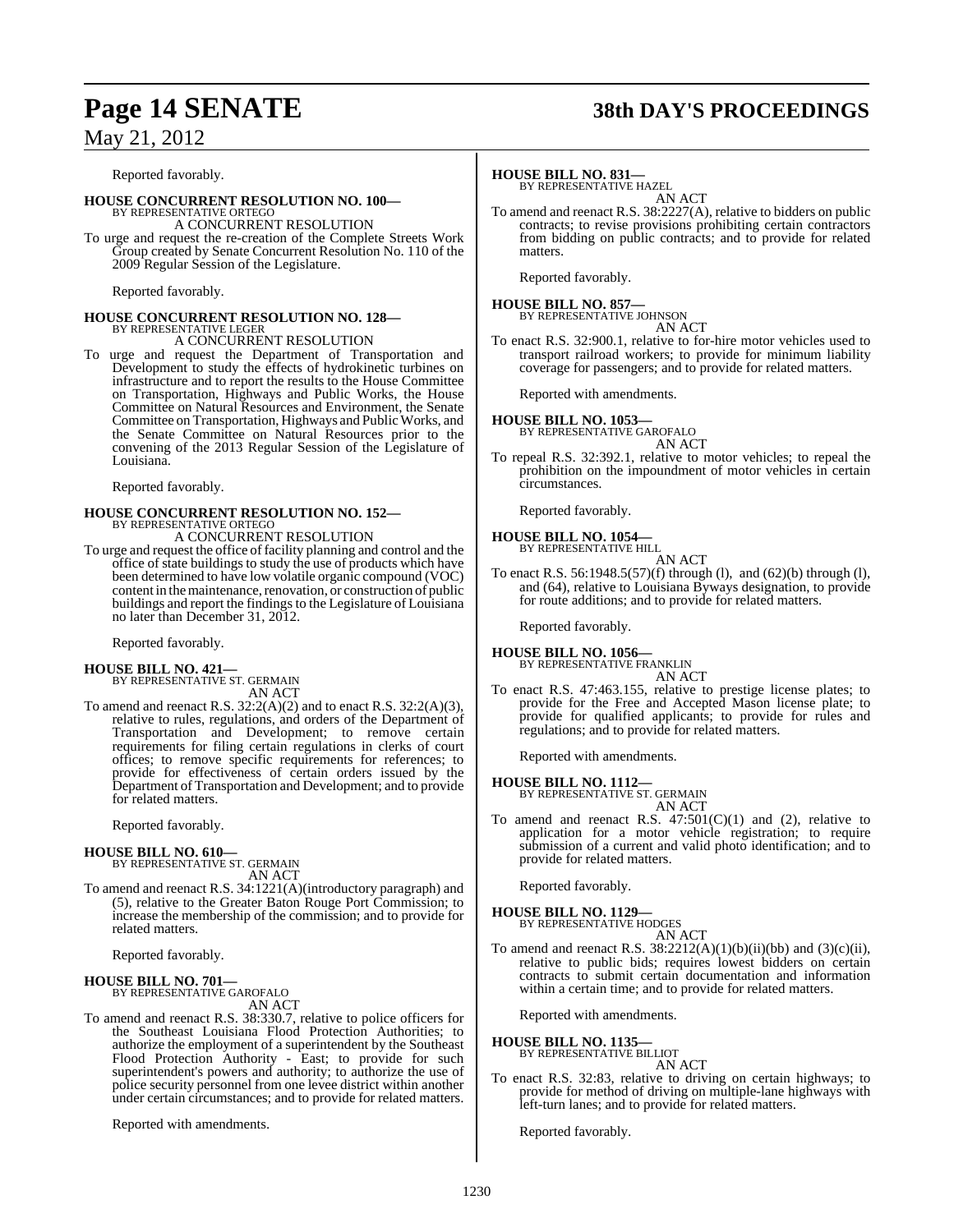# **38th DAY'S PROCEEDINGS Page 15 SENATE**

Respectfully submitted, ROBERT ADLEY Chairman

### **REPORT OF COMMITTEE ON**

### **RETIREMENT**

Senator Elbert L. Guillory, Chairman on behalf of the Committee on Retirement, submitted the following report:

### May 21, 2012

To the President and Members of the Senate:

I am directed by your Committee on Retirement to submit the following report:

### **HOUSE BILL NO. 9—**

BY REPRESENTATIVES LIGI AND CHAMPAGNE A JOINT RESOLUTION

Proposing to add Article X, Section 29(G) of the Constitution of Louisiana, to provide relative to public retirement systems and persons in such systems; to provide for legislative authority with respect to the forfeiture of retirement benefits by persons who are convicted of certain felonies; to provide for submission of the proposed amendment to the electors; and to provide for related matters.

Reported favorably.

### **HOUSE BILL NO. 10—**

BY REPRESENTATIVES LIGI, ABRAMSON, ADAMS, ARNOLD,<br>BILLIOT, STUART BISHOP, BROADWATER, BROSSETT, BURFORD,<br>TIMBURNS, CHAMPAGNE, CHANEY, DANAHAY, DIXON, EDWARDS,<br>GAINES, GAROFALO, GISCLAIR, GUINN, HARRIS, HARRISON,<br>HAVARD, HE

AN ACT

To amend and reenact the heading of Subpart L of Part II of Chapter 4 of Subtitle I of Title 11 of the Louisiana Revised Statutes of 1950 and to enact R.S. 11:293, relative to retirement benefits; to provide relative to public servants who are members, former members, or retirees of public retirement systems; to provide relative to forfeiture of a portion of retirement benefits by such persons who are convicted of certain felonies related to their offices; to provide relative to amounts awarded to spouses or dependents; to provide relative to restitution; to provide relative to the rights of spouses and former spouses; to provide relative to the employer and employee contributions made on behalf of such persons; to require the Department of Public Safety and Corrections and the secretary of state to report such officerelated felonies; and to provide for related matters.

Reported favorably.

# **HOUSE BILL NO. 38—** BY REPRESENTATIVE JONES

AN ACT

To enact R.S. 11:142(M), relative to the payment of retirement benefits; to provide for reports when such benefits should be stopped; to provide for certification by the employee; to provide relative to the fiduciary duty of affected boards; to provide relative to the recovery of erroneously paid benefits; and to provide for related matters.

Reported favorably.

# **HOUSE BILL NO. 1064—** BY REPRESENTATIVE HOFFMANN

AN ACT

To amend and reenact R.S. 11:62(12), 1581(5), and 1631(F)(1) and to enact R.S. 11:1636(C), relative to the District Attorneys' Retirement System; to provide relative to benefits; to provide

### relative to the funding of benefits; to provide for definitions; to provide for implementation; and to provide for related matters.

Reported favorably.

### **HOUSE BILL NO. 1131—** BY REPRESENTATIVE PEARSON

AN ACT

To amend and reenact R.S. 11:102(B)(1), (2)(introductory paragraph), (b)(introductory paragraph) and (ii), and (c),  $(3)(a)$ and (d)(vii), (4), and (5)(b) and to enact R.S.  $11:102(D)$ , relative to employer contribution rates for the Teachers' Retirement System of Louisiana; to provide for calculation of individualized employer contribution rates for classes of employees; to provide for system valuations; and to provide for related matters.

Reported favorably.

### **HOUSE BILL NO. 1174—**

BY REPRESENTATIVE DANAHAY AN ACT

To amend and reenact R.S. 11:62(6) and 2213(introductory paragraph), (4), and (20) and to enact Part II of Chapter 8 of Subtitle III of Title 11 of the Louisiana Revised Statutes of 1950, to be comprised of R.S. 11:2241.1 through 2241.8, and Part III of Chapter 8 of Subtitle III of Title 11 of the Louisiana Revised Statutes of 1950, to be comprised of R.S. 11:2242.1 through 2242.8, relative to the establishment of subplans for new hires within the Municipal Police Employees' Retirement System; to provide relative to eligibility, benefits, accrual and contribution rates; to provide for definitions; to provide restrictions; and to provide for related matters.

Reported with amendments.

### **HOUSE BILL NO. 1202— (Substitute for House Bill No. 58 by Representative Pearson)** BY REPRESENTATIVE PEARSON

AN ACT

To amend and reenact R.S. 11:1581(5), 1612, 1614, 1617, 1631(F)(1), and 1635 and to enact R.S. 11:1588, 1631(G), 1632(C), (D), (E), and (F), 1633(C), 1636(C) and (D), 1638(C), 1645, and 1646, relative to the District Attorneys' Retirement System of Louisiana; to provide relative to federal tax qualification status of the system; to authorize changes to be made using the Administrative Procedure Act; and to provide for related matters.

Reported favorably.

Respectfully submitted, ELBERT L. GUILLORY Chairman

### **Senate Bills and Joint Resolutions on Second Reading Just Reported by Committees**

Senator Donahue asked for and obtained a suspension of the rules to take up Senate Bills and Joint Resolutions just reported by Committees.

**SENATE BILL NO. 408—** BY SENATOR MURRAY

AN ACT

To amend and reenact R.S. 33:4080(A), relative to the sewerage system in the city of New Orleans; to provide for the shifting of high voltage electric lines and certain wires, at the owner's expense, to accommodate public systemprojects; and to provide for related matters.

Reported favorably by the Committee on Local and Municipal Affairs. The bill was read by title, ordered engrossed and passed to a third reading.

# May 21, 2012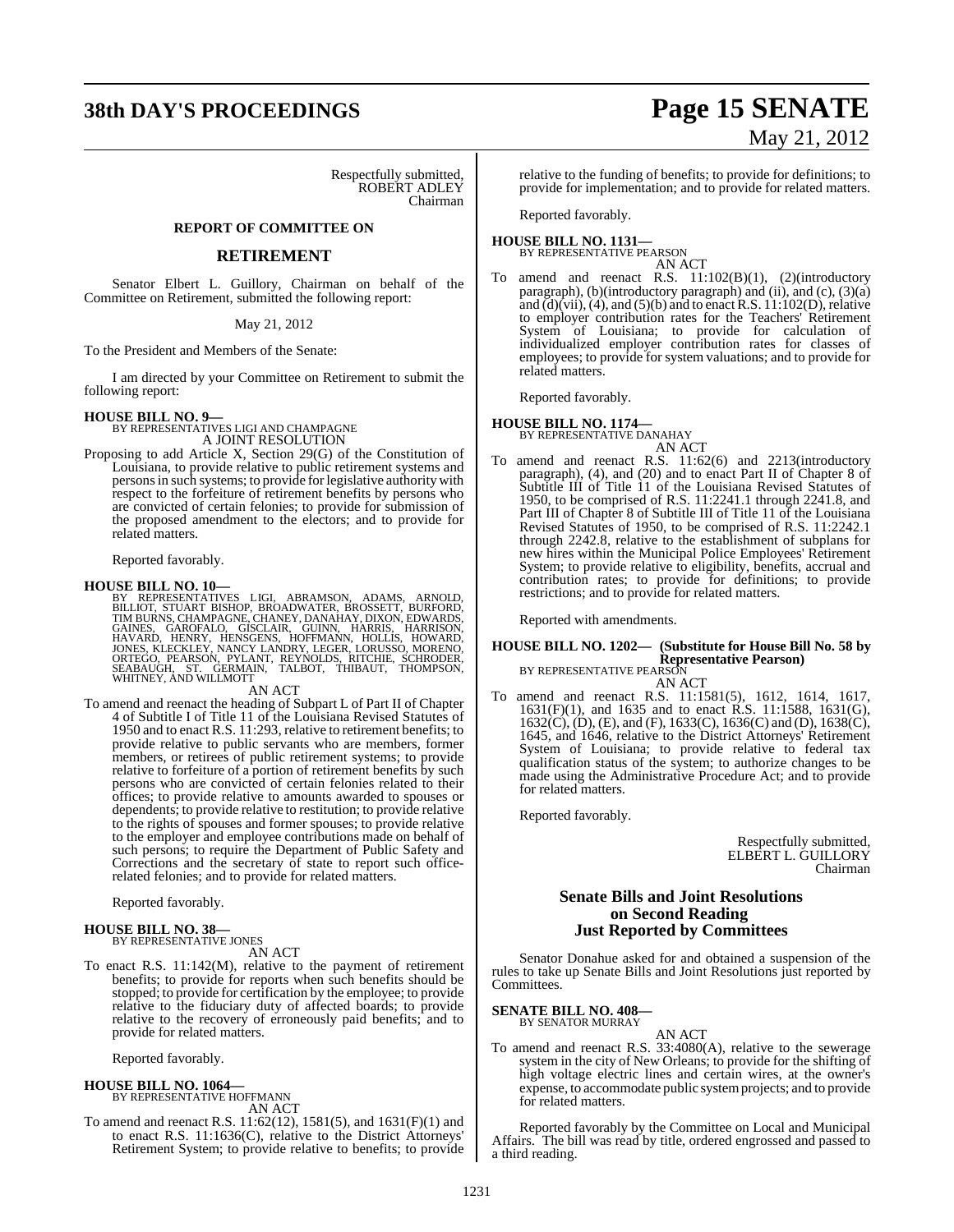### **SENATE BILL NO. 409—** BY SENATOR MURRAY

AN ACT

To amend and reenact R.S.  $38:2225.2.1(A)(1)$  and (3), relative to public contracts; to authorize the Sewerage and Water Board of New Orleans to use design-build contracts; to extend the authorization time for use of design-build contracts by certain public entities in areas damaged by Hurricane Katrina, Hurricane Rita, or both; and to provide for related matters.

Reported favorably by the Committee on Local and Municipal Affairs. The bill was read by title, ordered engrossed and passed to a third reading.

### **SENATE BILL NO. 562—** BY SENATOR PERRY

AN ACT

To amend and reenact R.S. 33:9039.124(A)(1) and (4), relative to the tax upon the occupancy of hotel rooms, motel rooms, and overnight camping facilities levied and collected by the Abbeville Film and Visitors Commission District; to terminate the tax upon the occupancy of hotel rooms, motel rooms, and overnight camping facilities with the district; to authorize the district to collect and levy a one percent tax, subject to voter approval; and to provide for related matters.

Reported favorably by the Committee on Local and Municipal Affairs. The bill was read by title, ordered engrossed and passed to a third reading.

### **SENATE BILL NO. 573—**

BY SENATORS MURRAY, ALARIO AND MORRELL AND REPRESENTATIVE LEGER AN ACT

To enact Subpart B-28 of Part IV of Chapter 1 of Title 33 of the Louisiana Revised Statutes of 1950, to be comprised of R.S. 33:130.551 through 130.560.2, relative to economic and community development in Orleans Parish; to create the New Orleans Hospitality and Entertainment District, a political subdivision of the State of Louisiana; to provide for the boundaries of the district; to provide for the governance of the district; to provide for the authority, powers, duties, and functions of the governing body of the district; to allow for the levy and collection of taxes and special assessments within the district; to provide for the authority to create subdistricts within the district; to authorize the district to issue and sell bonds; to provide for the duration of the district; to allow the governing body of the district to enter into cooperative endeavor agreements; and to provide for related matters.

Reported by substitute by the Committee on Local and Municipal Affairs. The bill wasread by title; the committee substitute bill was read.

### **SENATE BILL NO. — (Substitute of Senate Bill No. 573 by Senator Murray)**

BY SENATOR MURRAY AN ACT

To enact Subpart B-28 of Part IV of Chapter 1 of Title 33 of the Louisiana Revised Statutes of 1950, to be comprised of R.S. 33:130.551 through 130.558, relative to economic and community development in Orleans Parish; to provide for the levy and collection of taxes, with voter approval; to provide relative to the avails of the taxes; to provide for annual reporting; to provide for public records; to provide for an effective date and a termination date; and to provide for related matters.

Notice of intention to introduce this Act has been published. Be it enacted by the Legislature of Louisiana:

- Section 1. Subpart B-28 of Part IV of Chapter 1 of Title 33 of the Louisiana Revised Statutes of 1950, comprised of R.S.
- 33:130.551 through 130.558, is hereby enacted to read as follows: **SUBPART B. NEW ORLEANS HOSPITALITY ZONE §130.551. Title**

**The provisions of this Subpart shall hereafter be known as the "New Orleans Hospitality Zone Act".**

### **§130.552. New Orleans Hospitality Zone; creation**

**There is hereby created in the city of New Orleans, the New Orleans Hospitality Zone.**

**§130.553. Definitions**

**As used in this Subpart:**

**(1) "City" means the city of New Orleans.**

**(2) "Fund" means the Hospitality Zone Dedicated Fund hereby created as a special and distinct fund within the city of New Orleans.**

**(3) "Hospitality zone" means all territories within the boundaries of the Pontchartrain Expressway, at the point where it intersects with the Mississippi River to Claiborne overpass/ I-10; I-10 to Canal Street; Canal Street to North Rampart, along the rear property lines of parcels that front on the down river side of Canal Street; North Rampart to Esplanade, along the rear property lines of parcels that front on the lakeside of North Rampart; Esplanade to the Mississippi River, along the rear property lines of parcels that front on the down river side of Esplanade; the Mississippi River back to the point where it intersects with the Pontchartrain Expressway.**

**(4) "Hotel" means any establishment engaged in the business of furnishing or providing rooms intended or designed for dwelling, lodging, or sleeping purposes to transient guests where such establishment consists of ten or more guest rooms and rents for more than ten dollars per day, but does not include any hospital, convalescent or nursing home or sanitarium, or any hotel-like facility operated by or in connection with a hospital or medical clinic providing rooms exclusively for patients and their families.**

**(5) "Mayor" means the mayor of the city of New Orleans. §130.554. Purpose**

**The zone is created to improve the quality of life for the residents within the hospitality zone and to provide for cooperative economic and community development that grows the tourism industry among the city, the state, and the owners of property in the hospitality zone, including, but not limited to enhancing the development of and improvement to the properties within the hospitality zone, to promote tourism and improve the quality of the experience for visitors and manage the impact on neighborhoods within the hospitality zone, to provide enhanced public safety and sanitation within the zone, to provide for signage and lighting within the hospitality zone, to provide for property renewal and repair within the zone, and to expand the entertainment and leisure activities and facilities within the hospitality zone.**

**§130.555. New Orleans Hospitality Zone Dedicated Fund**

**A. There shall be a special and distinct fund in the city known as the Hospitality Zone Dedicated Fund.**

**B. Money in the New Orleans Hospitality Zone Dedicated Fund shall be allocated and used according to funding recommendations of the New Orleans City Council. The recommendations shall be made and prioritized in order to enhance public safety, sanitation, infrastructure, and enforcement, parks and parkways, or other projects within the Hospitality Zone, with priority considerations given to the needs of the French Quarter area. In no case shall the total amount of money allocated from the fund for the French Quarter area in such recommendations be less than a reasonable estimate of the proceeds of the additional taxes authorized by R.S. 33:130.556 collected from the French Quarter area.**

**C. Funds in the Hospitality Zone Dedicated Fund shall supplement and enhance services routinely provided by the city or its agencies.**

**§130.556. Levy of Taxes**

**A. It is expressly provided that any taxes levied by the city may exceed the limitation set forth by Article VI, Section 29(A) of the Constitution of Louisiana and shall be imposed, collected, and enforced subject to the terms of the resolution imposing the tax and the provisions of Chapter 2 of Subtitle II of Chapter 47 of the Louisiana Revised Statutes of 1950.**

**B.(1) Notwithstanding any law to the contrary, the provisions of this Subsection shall apply to the levy of any tax in the city under any authority provided in this Subpart. Any taxes of any type to be levied in the city, shall be levied only after the**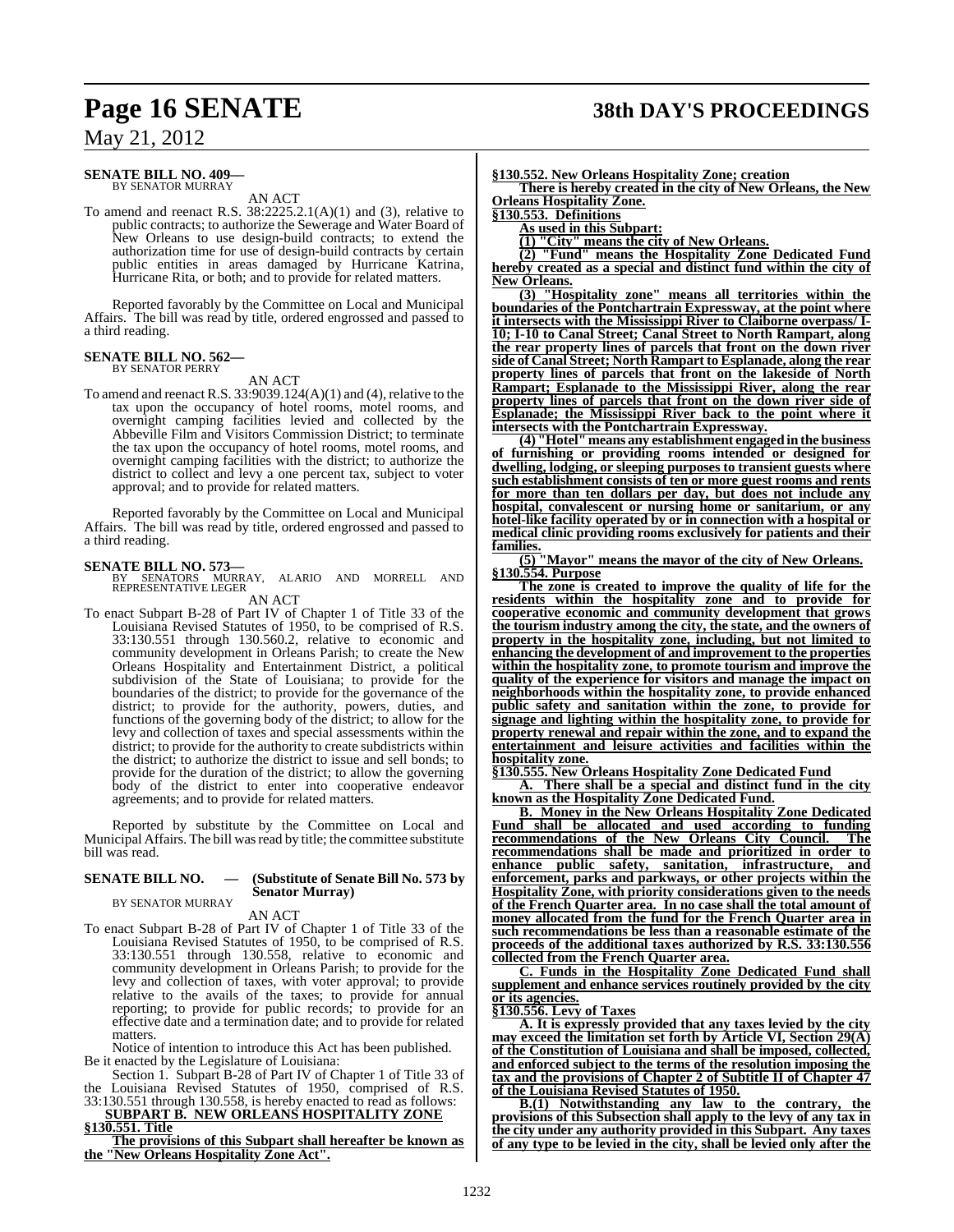# **38th DAY'S PROCEEDINGS Page 17 SENATE**

# May 21, 2012

**New Orleans City Council has adopted an appropriate resolution giving notice of its intention to levy such taxes, which resolution shall include a general description of the taxes to be levied, and notice of this intention shall be published twice in the official journal of the parish.**

**(2) Such taxes may be levied only after the proposition for the levy of such taxes has been submitted to the electors of the city at an election held for that purpose and the proposition has received the favorable vote of a majority of the electors voting in such election. This Section does and shall be construed to provide a complete and additional method for the levy of the taxes authorized in this Section and no other proceeding, notice, or approval shall be required.**

**C. The city is hereby authorized and empowered to levy an additional tax on the occupancy of hotel rooms in the city in an aggregate amount not to exceed one and three-quarters percent (1.75%) at any time.**

**D.(1) The city is hereby further authorized and empowered to levy an additional tax on the sale at retail of food and beverages for consumption on or off the premises, not intended for home consumption, in the area bound by the Pontchartrain Expressway toClaiborne overpass/ I-10; Claiborne overpass/ I-10 to Canal Street; Canal Street to North Rampart, along the rear property lines of parcels that front on the down river side of Canal Street; North Rampart to Esplanade, along the rear property lines of parcels that front on the lakeside of North Rampart; Esplanade to the Mississippi River, along the rear property lines of parcels that front on the down river side of Esplanade; the Mississippi River to the Pontchartrain Expressway in an aggregate amount not to exceed 0.2495% at any time.**

**(2) Such tax shall be paid by the person who purchases such food or beverage and shall be paid at the time that the charge for the food or beverage is paid at any establishment or operation including, any fixed or mobile restaurant, coffee shop, cafeteria, short order café, luncheonette, grill, tearoom, sandwich shop, tavern, bar, cocktail lounge, nightclub, roadside stand, industrial feeding establishment, catering establishment, and any other establishment or operation where food or drink is served or provided for the public or similar place in which food or drink is prepared for sale or service on the premises. However, the food and beverage tax shall not apply to meals furnished to any of the following: the staff and students of educational institutions, including kindergartens, the staff and patients of hospitals or health facilities, to occasional meals furnished in connection with or by educational, religious, or medical organizations if the meals are consumed on the premises where purchased.**

**E. The city is hereby further authorized and empowered to levy an additional one percent tax with respect to overnight registered guest's overnight parking.**

**F. The avails of the tax as authorized in Subparagraph C and Subsections D and E of this Section shall be distributed electronically each month as follows:**

**(1) Twenty percent to the New Orleans Metropolitan Convention and Visitors Bureau for tourism marketing.**

**(2) Twenty percent to the New Orleans Tourism Marketing Corporation for tourism marketing.**

**(3)(a) Forty percent to the Hospitality Zone Dedicated Fund. Money in the fund shall be used solely for enhanced city services and shall only be used for enhanced public safety, sanitation, infrastructure, and maintenance thereof, and code enforcement.**

**(b)Funds in the Hospitality Zone Dedicated Fund shall supplement and enhance those services routinely provided by the city or its agencies.**

**(4) Ten percent to the New Orleans Multicultural Tourism Network.**

**(5) Ten percent to the French Quarter Management District. This shall be considered as supplemental funding for the district and shall not be considered to supplant any existing funding for the district nor prohibit any additional allocations from the Hospitality Zone Dedicated Fund.**

**G. Any tax levied under this Section shall be in addition to all other taxes and shall be collected at the same time and in the same manner and pursuant to the practices and procedures set** **forth in the Uniform Local Sales Tax Code in Chapter 2-D of Subtitle II of Title 47 of the Louisiana Revised Statutes of 1950. §130.557. Accountability**

**A. There shall be a public accounting of all funds received as a result of this Subpart as well as a prompt response to public records request in relation to these funds irrespective of the status of the receiving organization.**

**B. All entities identified for funding under R.S. 33:130.556(F), except R.S. 33:130.556(F)(3), shall submit an annual report to the New Orleans City Council and the legislature that identifies their use and allocation of the funds. The annual report shall be submitted on October first each year. The first report shall be due October 1, 2013, and shall cover allocations made in the prior fiscal year.**

**§130.558. Liberal construction**

**This Subpart, being necessary for the welfare of the state, the city-parish, and its residents, shall be liberally construed to effect the purposes thereof.**

Section 2. If any provision or item of this Act, or the application thereof, is held invalid, such invalidity shall not affect other provisions, items, or applications of the act which can be given effect without the invalid provision, item, or application and to this end the provisions of this Act are hereby declared severable.

Section 3. The provisions of this Act shall be null and void and of no effect after January 1, 2022.

Section 4. This Act shall become effective upon signature by the governor or, if not signed by the governor, upon expiration of the time for bills to become law without signature by the governor, as provided by Article III, Section 18 of the Constitution of Louisiana. If vetoed by the governor and subsequently approved by the legislature, this Act shall become effective on the day following such approval.

On motion of Senator Dorsey-Colomb, the committee substitute bill was adopted and becomes Senate Bill No. 767 by Senator Murray, substitute for Senate Bill No. 573 by Senator Murray.

### **SENATE BILL NO. 767— (Substitute of Senate Bill No. 573 by Senator Murray)** BY SENATOR MURRAY

AN ACT

To enact Subpart B-28 of Part IV of Chapter 1 of Title 33 of the Louisiana Revised Statutes of 1950, to be comprised of R.S. 33:130.551 through 130.558, relative to economic and community development in Orleans Parish; to provide for the levy and collection of taxes, with voter approval; to provide relative to the avails of the taxes; to provide for annual reporting; to provide for public records; to provide for an effective date and a termination date; and to provide for related matters.

The bill was read by title and placed on the Calendar for a second reading.

# **SENATE BILL NO. 600—** BY SENATOR PERRY

AN ACT To amend and reenact R.S. 33:4574.1.1(Q)(1), and to enact R.S.  $33:4574.1.1(Q)(2)(g)$  and (3), relative to the tax upon occupancy on hotel rooms, motel rooms, and camping facilities; to terminate the tax upon occupancy on hotel rooms, motel rooms, and camping facilities levied and collected by the Vermilion Parish Tourist Commission for the purpose of funding recreation programs for youth; to authorize the tourist commission to levy and collect an additional two percent tax for certain purposes, subject to voter approval; and to provide for related matters.

Reported with amendments by the Committee on Local and Municipal Affairs.

### **SENATE COMMITTEE AMENDMENTS**

Amendments proposed by Senate Committee on Local and Municipal Affairs to Original Senate Bill No. 600 by Senator Perry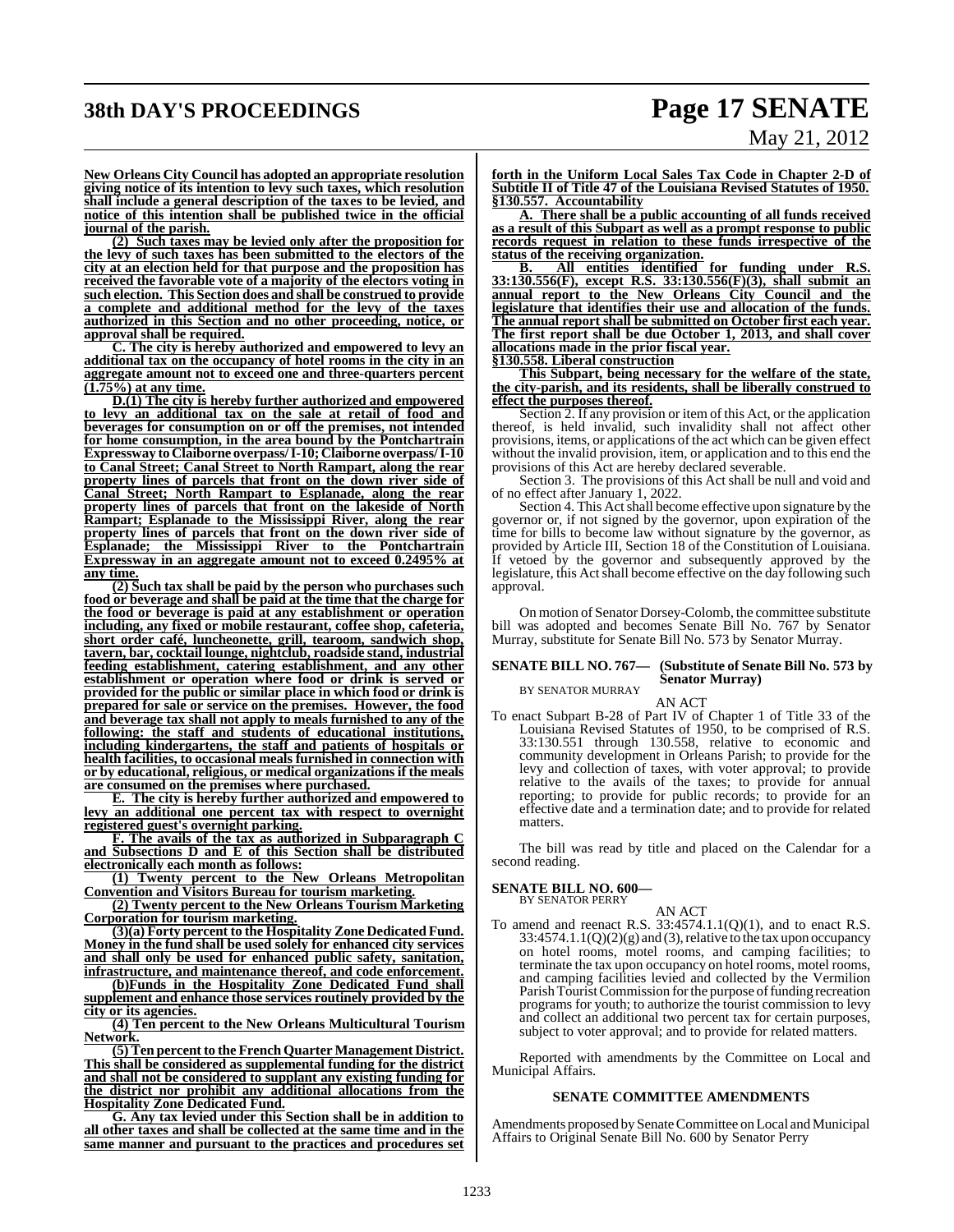# **Page 18 SENATE 38th DAY'S PROCEEDINGS**

AMENDMENT NO. 1

On page 2, line 18, after "**(3)(a)**" and before "**Notwithstanding**" delete "**(i)**"

AMENDMENT NO. 2 On page 2, at the beginning of line 28, change "**(aa)**" to "**(i)**"

AMENDMENT NO. 3 On page 3, at the beginning of line 1, change "**(bb)**" to "**(ii)**"

AMENDMENT NO. 4 On page 3, at the beginning of line 3, change "**(cc)**" to "**(iii)**"

AMENDMENT NO. 5 On page 3, at the beginning of line 5, change "**(dd)**" to "**(iv)**"

<u>AMENDMENT NO. 6</u> On page 3, at the beginning of line 6, change "**(ee)**" to "**(v)**"

AMENDMENT NO. 7 On page 3, at the beginning of line 7, change "**(ff)**" to "**(vi)**"

AMENDMENT NO. 8 On page 3, at the beginning of line 8, change "**(gg)**" to "**(vii)**"

AMENDMENT NO. 9 On page 3, at the beginning of line 9, change "**(hh)**" to "**(viii)**"

AMENDMENT NO. 10

On page 3, line 13, after "**Subparagraph**" and before "**of this**" change "**(b)**" to "**(c)**"

On motion of Senator Dorsey-Colomb, the committee amendment was adopted. The amended bill was read by title, ordered engrossed and passed to a third reading.

### **SENATE BILL NO. 670—** BY SENATOR LAFLEUR

AN ACT

To amend and reenact R.S. 56:302.9(A) and 302.9.1(A), relative to charter boat and charter boat fishing guides; to provide for licensing requirements; to provide for proof of liability insurance; and to provide for related matters.

Reported favorably by the Committee on Natural Resources. The bill was read by title, ordered engrossed and passed to a third reading.

### **House Bills and Joint Resolutions on Second Reading Just Reported by Committees**

Senator Guillory asked for and obtained a suspension of the rules to take up House Bills and Joint Resolutions just reported by Committees.

**HOUSE BILL NO. 9—** BY REPRESENTATIVES LIGI AND CHAMPAGNE A JOINT RESOLUTION

Proposing to add Article X, Section 29(G) of the Constitution of Louisiana, to provide relative to public retirement systems and personsin such systems; to provide forlegislative authority with respect to the forfeiture of retirement benefits by persons who are convicted of certain felonies; to provide for submission of the proposed amendment to the electors; and to provide for related matters.

Reported favorably by the Committee on Retirement. The bill was read by title and referred to the Legislative Bureau.

### **HOUSE BILL NO. 10—**

BY REPRESENTATIVES LIGI, ABRAMSON, ADAMS, ARNOLD,<br>BILLIOT, STUART BISHOP, BROADWATER, BROSSETT, BURFORD,<br>TIMBURNS,CHAMPAGNE,CHANEY, DANAHAY, DIXON, EDWARDS,<br>GAINES, GAROFALO, GISCLAIR, GUINN, HARRIS, HARRISON,

HAVARD, HENRY, HENSGENS, HOFFMANN, HOLLIS, HOWARD,<br>JONES, KLECKLEY, NANCY LANDRY, LEGER, LORUSSO, MORENO,<br>ORTEGO, PEARSON, PYLANT, REYNOLDS, RITCHIE, SCHRODER,<br>SEABAUGH, ST. GERMAIN, TALBOT, THIBAUT, THOMPSON, WHITNEY, AND WILLMOTT

AN ACT

To amend and reenact the heading of Subpart L of Part II of Chapter 4 of Subtitle I of Title 11 of the Louisiana Revised Statutes of 1950 and to enact R.S. 11:293, relative to retirement benefits; to provide relative to public servants who are members, former members, or retirees of public retirement systems; to provide relative to forfeiture of a portion of retirement benefits by such persons who are convicted of certain felonies related to their offices; to provide relative to amounts awarded to spouses or dependents; to provide relative to restitution; to provide relative to the rights of spouses and former spouses; to provide relative to the employer and employee contributions made on behalf of such persons; to require the Department of Public Safety and Corrections and the secretary of state to report such officerelated felonies; and to provide for related matters.

Reported favorably by the Committee on Retirement. The bill was read by title and referred to the Legislative Bureau.

# **HOUSE BILL NO. 38—** BY REPRESENTATIVE JONES

AN ACT

To enact R.S. 11:142(M), relative to the payment of retirement benefits; to provide for reports when such benefits should be stopped; to provide for certification by the employee; to provide relative to the fiduciary duty of affected boards; to provide relative to the recovery of erroneously paid benefits; and to provide for related matters.

Reported favorably by the Committee on Retirement. The bill was read by title and referred to the Legislative Bureau.

**HOUSE BILL NO. 145—** BY REPRESENTATIVE WESLEY BISHOP AN ACT

To enact R.S. 33:9091.19, relative to Orleans Parish; to create the North Kenilworth Improvement and Security District within the parish; to provide relative to the purpose, governance, and powers and duties of the district; to provide for the imposition of a parcel fee and for the use thereof; and to provide for related matters.

Reported favorably by the Committee on Local and Municipal Affairs. The bill was read by title and referred to the Legislative Bureau.

**HOUSE BILL NO. 236—** BY REPRESENTATIVE HODGES

### AN ACT

To amend and reenact R.S. 17:280 and to enact R.S. 17:3996(B)(30), relative to instruction in public schools regarding Internet and cell phone safety; to provide relative to guidelines and teaching materials for such instruction; to provide for limitation of liability; and to provide for related matters.

Reported favorably by the Committee on Education. The bill was read by title and referred to the Legislative Bureau.

**HOUSE BILL NO. 293—**

BY REPRESENTATIVE HARRISON AN ACT

To amend and reenact R.S. 17:491 and 492, relative to tenure of school bus operators; to provide relative to a school bus operator becoming a regular and permanent employee of the employing school board; to provide definitions; to provide applicability; to provide relative to the removal of certain operators; to provide an effective date; and to provide for related matters.

Reported favorably by the Committee on Education. The bill was read by title and referred to the Legislative Bureau.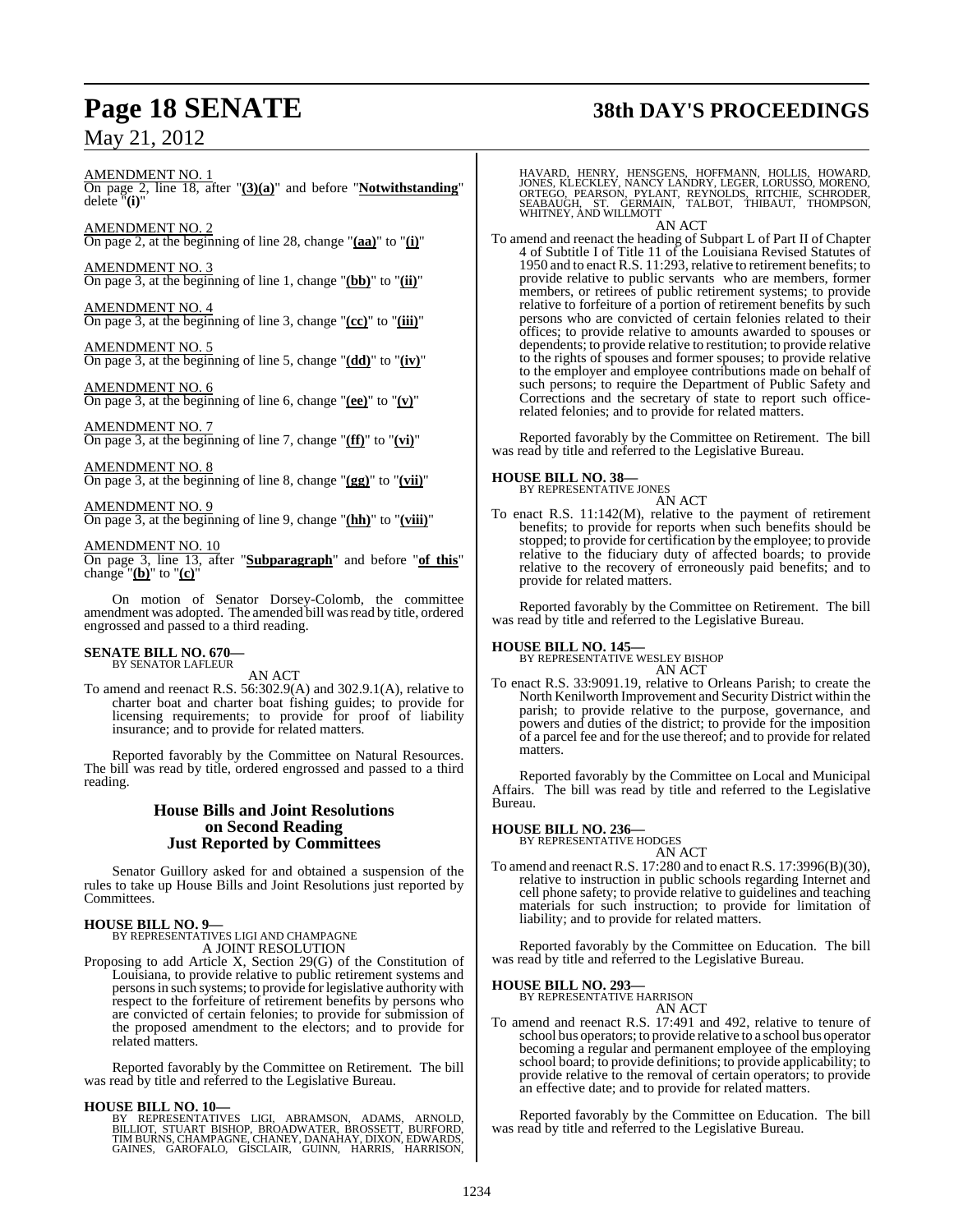# **38th DAY'S PROCEEDINGS Page 19 SENATE**

# May 21, 2012

**HOUSE BILL NO. 335—** BY REPRESENTATIVE LORUSSO

AN ACT

To amend and reenact R.S. 33:9038.59(G), relative to the New Orleans City Park Taxing District; to provide relative to tax increment financing and the dedication of state sales tax increments for such purpose; to provide relative to approval of agreements related to such state sales tax increment financing; and to provide for related matters.

Reported favorably by the Committee on Local and Municipal Affairs. The bill was read by title and referred to the Legislative Bureau.

### **HOUSE BILL NO. 354—** BY REPRESENTATIVE CROMER

AN ACT

To enact R.S. 22:1751 and R.S. 23:1769, relative to registration and regulation of Professional Employer Organizations by the Department of Insurance and the Louisiana Workforce Commission; to authorize such organizations to register electronically and through certain approved assurance organizations; and to provide for related matters.

Reported favorably by the Committee on Labor and Industrial Relations. The bill was read by title and referred to the Legislative Bureau.

### **HOUSE BILL NO. 410—**

BY REPRESENTATIVE FANNIN

AN ACT

To amend and reenact R.S. 33:4564.5, relative to a recreation district in Jackson Parish; to provide relative to the board of commissioners of such a district; to provide relative to the authority of the governing authority of Jackson Parish with respect to the budget and taxing authority and the compensation and expenses of board members, the secretary-treasurer, and director of such a district; and to provide for related matters.

Reported favorably by the Committee on Local and Municipal Affairs. The bill was read by title and referred to the Legislative Bureau.

# **HOUSE BILL NO. 411—** BY REPRESENTATIVE ABRAMSON

AN ACT

To amend and reenact R.S. 17:3982(B), relative to educational facilities and property in Orleans Parish; to provide relative to the sale of such facilities and property by a charter school organization when they are no longer needed for an educational purpose; and to provide for related matters.

Reported favorably by the Committee on Education. The bill was read by title and referred to the Legislative Bureau.

# **HOUSE BILL NO. 412—** BY REPRESENTATIVE JOHNSON

AN ACT

To amend and reenact R.S.  $47:338.210(A)(1)$ , (B), (C), and (D), relative to the hotel occupancy tax; to provide for legislative intent relative to substitution of the city of Bunkie for municipalities in a particular population range in existing law which is authorized to levy and collect a hotel occupancy tax; and to provide for related matters.

Reported favorably by the Committee on Local and Municipal Affairs. The was read by title and referred to the Legislative Bureau.

# **HOUSE BILL NO. 421—** BY REPRESENTATIVE ST. GERMAIN

AN ACT

To amend and reenact R.S. 32:2(A)(2) and to enact R.S. 32:2(A)(3), relative to rules, regulations, and orders of the Department of Transportation and Development; to remove certain requirements for filing certain regulations in clerks of court offices; to remove specific requirements for references; to provide for effectiveness of certain orders issued by the Department of Transportation and Development; and to provide for related matters.

Reported favorably by the Committee on Transportation, Highways and Public Works. The bill was read by title and referred to the Legislative Bureau.

**HOUSE BILL NO. 436—**<br>BY REPRESENTATIVES HARRISON, ADAMS, BERTHELOT, STUART<br>BISHOP, BROADWATER, BROWN, BURFORD, TIMBURNS, CARMODY,<br>COX, GISCLAIR, HARRIS, HAVARD, HENRY, HENSGENS, HILL,<br>HODGES, HOFFMANN, HUVAL, JONES, KLECK AN ACT

To enact R.S. 17:264 and 3996(B)(30), relative to required instruction in public schools; to require certain public school governing authorities to provide instruction on certain aspects of American history; to provide for guidelines pertaining to such instruction; and to provide for related matters.

Reported favorably by the Committee on Education. The bill was read by title and referred to the Legislative Bureau.

**HOUSE BILL NO. 497—** BY REPRESENTATIVE BARRAS AND SENATOR MILLS A JOINT RESOLUTION

Proposing to add Article VII, Section 21(L) of the Constitution of Louisiana, to authorize the governing authority of the city of New Iberia to grant ad valorem tax exemption contracts for certain property annexed by the city; to provide for the approval of contracts; to provide for certain contract limitations; to provide with respect to the assessment and taxation of property subject to a contract; to authorize the legislature to provide for implementation; to provide for submission of the proposed amendment to the electors; and to provide for related matters.

Reported favorably by the Committee on Local and Municipal Affairs. The bill was read by title and referred to the Legislative Bureau.

**HOUSE BILL NO. 610—** BY REPRESENTATIVE ST. GERMAIN AN ACT

To amend and reenact R.S. 34:1221(A)(introductory paragraph) and (5), relative to the Greater Baton Rouge Port Commission; to increase the membership of the commission; and to provide for related matters.

Reported favorably by the Committee on Transportation, Highways and Public Works. The bill was read by title and referred to the Legislative Bureau.

**HOUSE BILL NO. 618—** BY REPRESENTATIVE ABRAMSON AN ACT

To enact Code of Civil Procedure Article 1563, relative to liability for environmental damage; to provide for limitations on the effect of an admission of liability; to provide for admissibility of evidence; to provide for referral to the Department of Natural Resources; to provide for admissibility of admission of responsibility; to provide for funding of the department's review; to provide for reimbursement to plaintiff; to provide for primary jurisdiction; and to provide for related matters.

Reported with amendments by the Committee on Natural Resources.

### **SENATE COMMITTEE AMENDMENTS**

Amendments proposed by Senate Committee on Natural Resources to Reengrossed House Bill No. 618 by Representative Abramson

### AMENDMENT NO. 1

On page 1, line 2, delete "Article" and insert "Articles 1552 and"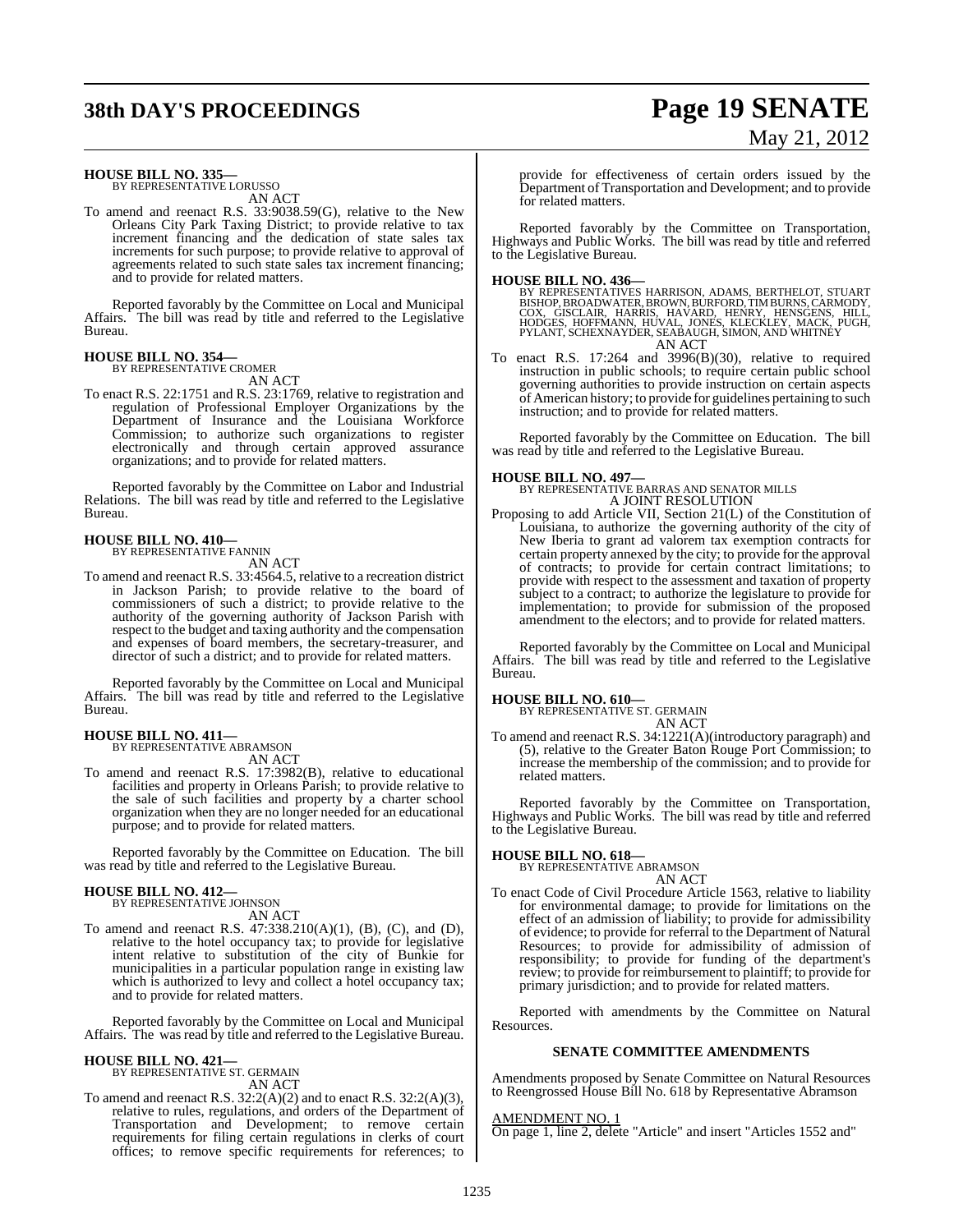# **Page 20 SENATE 38th DAY'S PROCEEDINGS**

AMENDMENT NO. 2

On page 1, line 3, after "damage;" insert "to provide for environmental management orders;"

### AMENDMENT NO. 3

On page 1, delete lines 9 through 21, and on page 2, delete lines 1 through 17 and insert:

Section 1. Code of Civil Procedure Articles 1552 and 1563 are hereby enacted to read as follows:

Art. 1552. Environmental management orders

Upon the request of any party in any civil action alleging environmental damage pursuant to R.S. 30:29, or the Department of Natural Resources, office of conservation, the court shall direct the attorneys for the parties to appear before the court to develop an environmental management order. The environmental management order shall authorize all parties to access the property allegedly impacted to performinspections and environmental testing. The order shall require that all test results be submitted to all parties and the Department of Natural Resources, office of conservation, within thirty days of receipt thereof. Failure by a party to provide the results of testing to the other parties shall preclude that party from admitting those results into evidence in the civil action. The environmental management order shall include reasonable terms for all of the following:

(1) Access to the property.

(2) Investigation and environmental testing.

(3) Sampling and testing protocols.

(4) Specific time frames within which to conduct such testing and sampling.

\* \* \*

Art. 1563. Limited admission of liability in environmental damage lawsuits; effect

A.(1) If any party admits liability for environmental damage pursuant to  $\overline{R.S.}$  30:29, that party may elect to limit this admission of liability for environmental damage to responsibility for implementing the most feasible plan to evaluate, and if necessary, remediate all or a portion of the contamination that is the subject of the litigation to applicable regulatory standards (hereinafter referred to as a "limited admission"). A limited admission shall not be construed as an admission of liability for damages under R.S. 30:29(H), nor shall a limited admission result in a waiver of any rights or defenses of the admitting party.

(2) Upon the expiration of the delay in which a party may file a limited admission under Paragraph (A)(5) of this Article, and if one or more of the defendants have made a timely limited admission, the court shall refer the matter to the Department of Natural Resources, office of conservation (hereinafter to as the "department"), to conduct a public hearing to approve or structure a plan which the department determines to be the most feasible plan to evaluate or remediate the environmental damage under the applicable regulatory standards pursuant to the provisions of R.S. 30:29.

(3) The limited admission, the plan approved by the department, and all written comments provided by the agencies pursuant to R.S.  $30:29(C)(3)$ (b) shall be admissible subject to the Code of Evidence Articles 702 through 705 and Code of Civil Procedure Art. 1425 as evidence in any action.

(4) At any time after the filing of a civil action subject to the provisions of R.S. 30:29 and, absent good cause shown, no later than ninety days after the completion of the environmental testing set forth in the environmental management order issued by the court pursuant to the Code of Civil Procedure Art. 1552, any party may make a limited admission by filing the same into the record of the court proceeding.

(5) Any other party who intends to make a limited admission for the same or any other environmental damage shall file the same into the record of the court proceeding within sixty days of the filing of the first limited admission by another party. Any limited admission filed by another party after the first limited admission is filed shall be filed no later than ninety days following the completion of the environmental testing set forth in the environmental management order.

(6) The party making a limited admission shall be required to deposit with the department sufficient funds to cover the cost of the department's review of the plans or submittals under R.S. 30:29,

including the cost of holding a public hearing to approve or structure the feasible plan. The initial payment of these costs shall be in an amount of one hundred thousand dollars. This initial payment shall be deposited prior to or along with the submission of the plan by the admitting party. The admitting party shall be entitled to reimbursement of any portion of the deposit that is unused by the department. Within thirty days of the department's filing of the plan, the party admitting responsibility for implementing the most feasible plan shall reimburse the plaintiff for those costs which the court determines to be recoverable under R.S.  $30:29(E)(1)$ .

 $(B)$  The provisions of this Article shall not establish primary jurisdiction with the Department of Natural Resources.

Section 2. The provisions of this Act shall not apply to any case in which the court on or before May 15, 2012, has issued or signed an order setting the case for trial, regardless of whether such trial setting is continued."

On motion of Senator Long, the committee amendment was adopted. The amended bill was read by title and referred to the Legislative Bureau.

**HOUSE BILL NO. 637—** BY REPRESENTATIVE LEGER AN ACT

To amend and reenactR.S. 23:368(E)(3)(c) and R.S. 51:2231(A) and (C) and 2256, relative to discrimination; to provide with respect to genetic discrimination; to provide with respect to discrimination in the workplace; to provide with respect to the Louisiana Commission on Human Rights and the Louisiana Workforce Commission; and to provide for related matters.

Reported with amendments by the Committee on Labor and Industrial Relations.

### **SENATE COMMITTEE AMENDMENTS**

Amendments proposed by Senate Committee on Labor and Industrial Relations to Engrossed House Bill No. 637 by Representative Leger

### AMENDMENT NO. 1

On page 1, line 2, after "R.S.  $51:2231(A)$  and  $(C)$ " insert ",  $2232(11)$ (b) and  $(12)$ "

AMENDMENT NO. 2

On page 2, line 1, after "R.S.  $51:2231(A)$  and  $(C)$ " insert ",  $2232(11)$ (b) and  $(12)$ "

### AMENDMENT NO. 3

On page 2, delete lines 13 through 15 and insert the following: "because race, creed, color, religion, sex, age, disability, or national origin in connection with employment and in connection with public accommodation;"

### AMENDMENT NO. 4

On page 2, after line 27 insert the following:

"§2232. Definitions

| As used in this Chapter: |   |   |
|--------------------------|---|---|
|                          | × | ∗ |
| (11)                     |   |   |

(11) \* \* \* (b) The following shall not be considered disabilities: homosexuality, bisexuality, transvestism, transexualism, pedophilia, exhibitionism, voyeurism, gender identity disorders not resulting from physical impairments, or other sexual behavior disorders, compulsive gambling, kleptomania, pyromania, psychoactive substance use disorders resulting from current illegal use of drugs or narcotics, or use of alcohol which adversely affects job performance or conduct.

(12) "Discriminatory practice in connection with employment" means an employment practice prohibited by R.S. 23:312, 323, or 332. No public contract executed pursuant to Title 38 or Title 39 of the Louisiana Revised Statutes of 1950 shall include any category or behavior which is listed in Subparagraph (11)(b) of this Section as a protected class in any discrimination or non-discrimination section of the public contract, unless to do so would violate federal law or a federal executive order."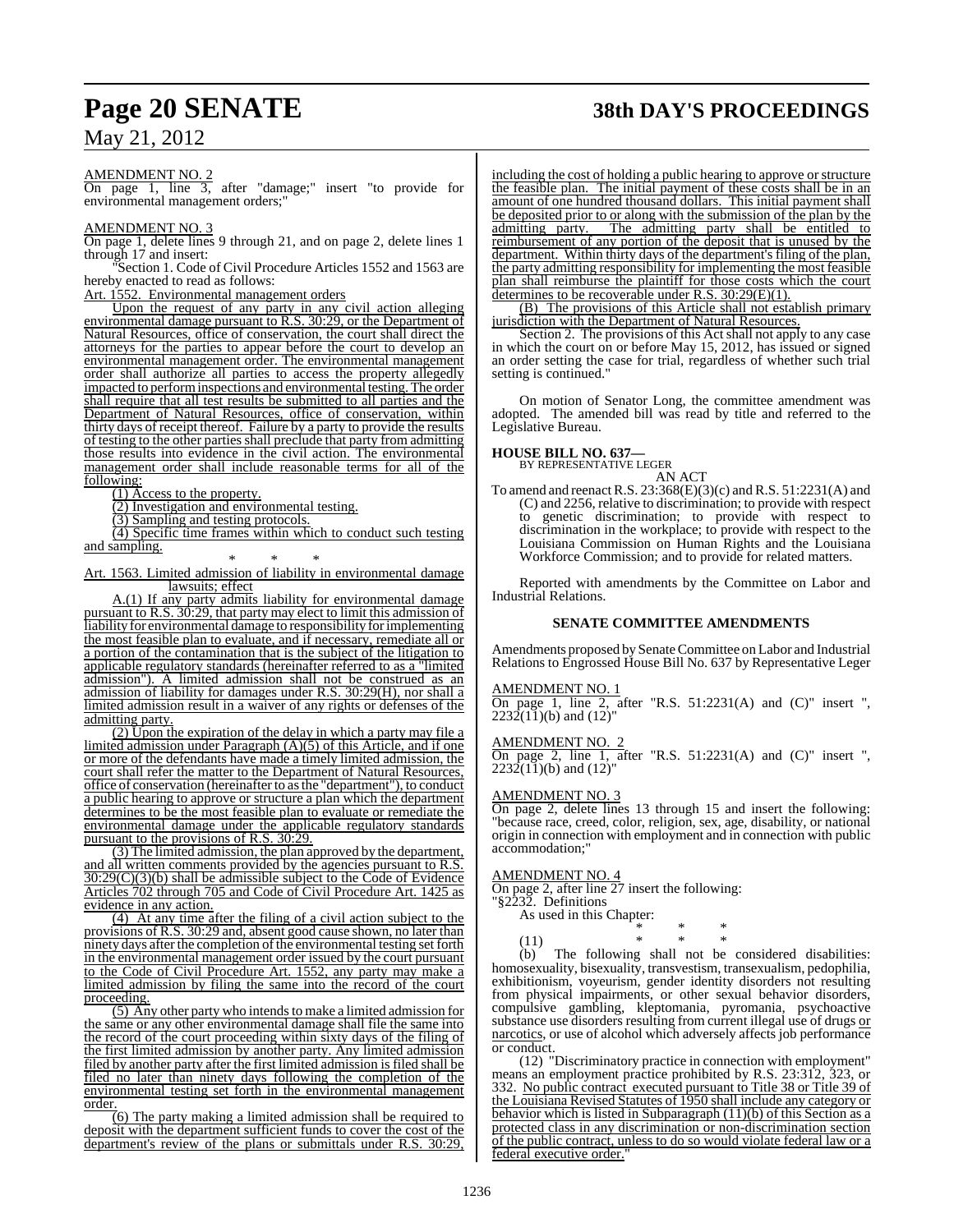# **38th DAY'S PROCEEDINGS Page 21 SENATE**

# May 21, 2012

On motion of Senator Crowe, the committee amendment was adopted. The amended bill was read by title and referred to the Legislative Bureau.

# **HOUSE BILL NO. 661—** BY REPRESENTATIVE HARRISON

AN ACT

To enact R.S. 17:7(33), relative to the powers and duties of the State Board of Elementary and Secondary Education; to require the board to assist governing authorities in maximizing reimbursement of certain school-based health care services; to identify certain funding sources in order to create and maintain electronic health reports; and to provide for related matters.

Reported favorably by the Committee on Education. The bill was read by title and referred to the Legislative Bureau.

### **HOUSE BILL NO. 701—** BY REPRESENTATIVE GAROFALO

AN ACT

To amend and reenact R.S. 38:330.7, relative to police officers for the Southeast Louisiana Flood Protection Authorities; to authorize the employment of a superintendent by the Southeast Flood Protection Authority - East; to provide for such superintendent's powers and authority; to authorize the use of police security personnel from one levee district within another under certain circumstances; and to provide for related matters.

Reported with amendments by the Committee on Transportation, Highways and Public Works.

### **SENATE COMMITTEE AMENDMENTS**

Amendments proposed by Senate Committee on Transportation, Highways and Public Works to Reengrossed House Bill No. 701 by Representative Garofalo

### AMENDMENT NO. 1

On page 2, line 1, delete "and R.S." and on line 2, delete "38:326"

### AMENDMENT NO. 2

On page 2, line 3, after "police security" delete the remainder of line 3 and on line 4, at the beginning of the line delete "of the superintendent of state police"

### AMENDMENT NO. 3

On page 2, line 9, after "superintendent" insert "." and delete the remainder of line 9 and delete line 10

On motion of Senator Adley, the committee amendment was adopted. The amended bill was read by title and recommitted to the Committee on Finance.

# **HOUSE BILL NO. 705—** BY REPRESENTATIVE HOFFMANN

AN ACT

To amend and reenact R.S. 17:81(Q)(2)(c), to provide relative to the reporting of certain electronic communication between an employee at a public elementary or secondary school and a student enrolled at that school; to provide relative to the manner and frequency of reporting certain communication that is made or received by an employee using a means other than one provided by or made available by the school system; to provide guidelines; to provide applicability; to provide an effective date; and to provide for related matters.

Reported favorably by the Committee on Education. The bill was read by title and referred to the Legislative Bureau.

**HOUSE BILL NO. 761—** BY REPRESENTATIVES HONORE AND SMITH AN ACT

To amend and reenact R.S. 17:194(B), relative to school nutrition programs; to except certain elementary and secondary schools operated by certain public postsecondary institutions from

certain requirements relative to the funding of school nutrition programs; and to provide for related matters.

Reported favorably by the Committee on Education. The bill was read by title and referred to the Legislative Bureau.

# **HOUSE BILL NO. 788—** BY REPRESENTATIVE ST. GERMAIN

AN ACT

To amend and reenact R.S. 33:180(B), relative to annexation; to provide for exclusion of certain areas for annexation; and to provide for related matters.

Reported favorably by the Committee on Local and Municipal Affairs. The bill was read by title and referred to the Legislative Bureau.

### **HOUSE BILL NO. 801—**

BY REPRESENTATIVE MONTOUCET AN ACT

To enact R.S. 33:2490(E) and 2550(E), relative to the municipal fire and police civil service; to provide relative to employees who have resigned or retired from the classified service due to injury; to provide that any such employee may be reemployed at any time after his resignation or retirement; to provide relative to the position and class to which he may be reemployed; to provide relative to the qualifications and seniority of any such employee; to provide limitations; and to provide for related matters.

Reported favorably by the Committee on Local and Municipal Affairs. The bill was read by title and referred to the Legislative Bureau.

# **HOUSE BILL NO. 831—** BY REPRESENTATIVE HAZEL

AN ACT

To amend and reenact R.S. 38:2227(A), relative to bidders on public contracts; to revise provisions prohibiting certain contractors from bidding on public contracts; and to provide for related matters.

Reported favorably by the Committee on Transportation, Highways and Public Works. The bill was read by title and referred to the Legislative Bureau.

# **HOUSE BILL NO. 843—** BY REPRESENTATIVE LORUSSO

AN ACT

To amend and reenact R.S. 33:9091.5, relative to Orleans Parish; to provide relative to the Lake Vista Crime Prevention District; to provide relative to the purpose and governance of the district; to provide relative to district funding; to change provisions relative to the levy of a parcel fee; and to provide for related matters.

Reported favorably by the Committee on Local and Municipal Affairs. The bill was read by title and referred to the Legislative Bureau.

### **HOUSE BILL NO. 856—**

BY REPRESENTATIVES HONORE AND SMITH AN ACT

To enact R.S. 17:1855.2(3), relative to tuition increases at Southern University Laboratory School; to authorize a tuition increase; and to provide for related matters.

Reported favorably by the Committee on Education. The bill was read by title and referred to the Legislative Bureau.

# **HOUSE BILL NO. 857—** BY REPRESENTATIVE JOHNSON

AN ACT

To enact R.S. 32:900.1, relative to for-hire motor vehicles used to transport railroad workers; to provide for minimum liability coverage for passengers; and to provide for related matters.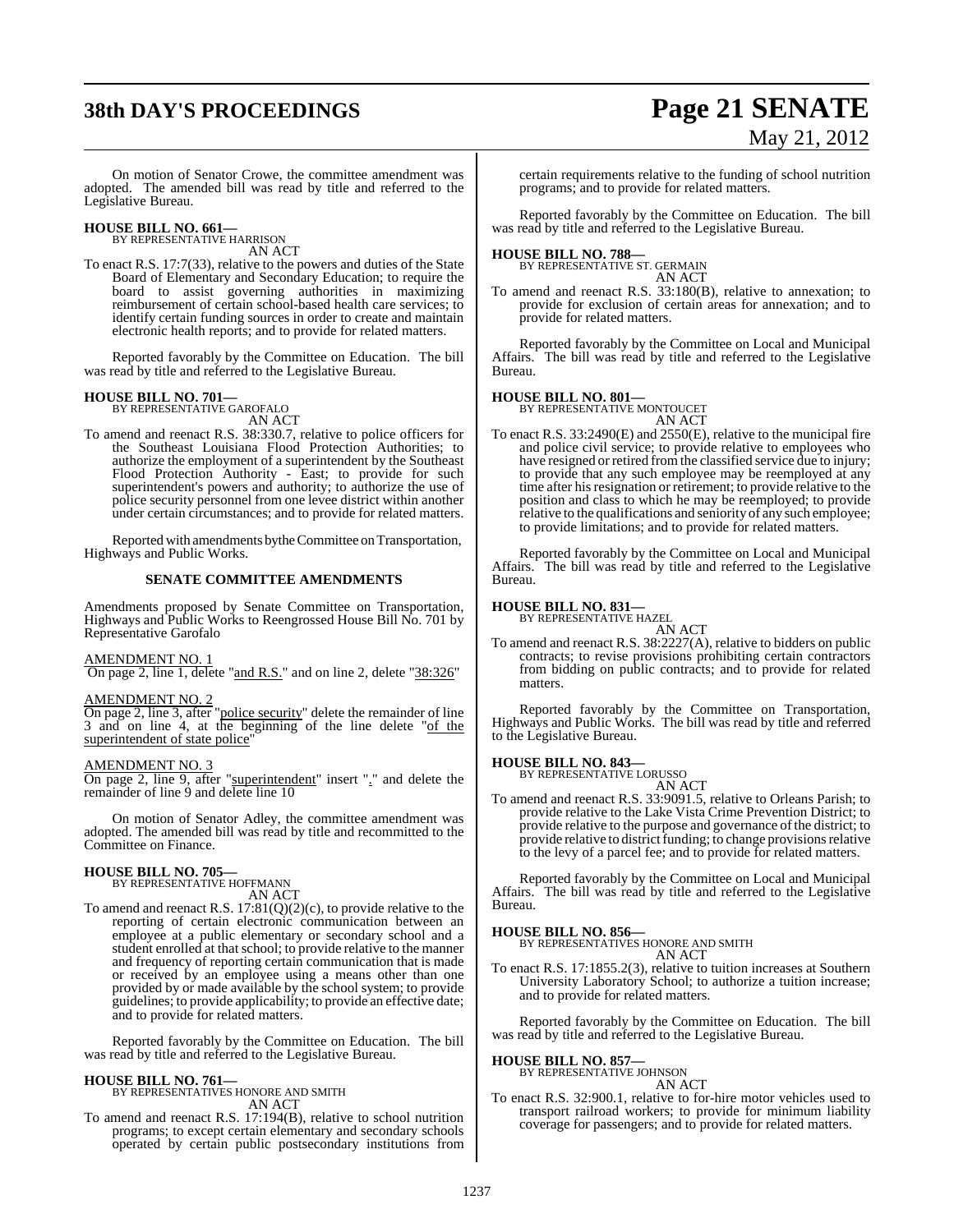# **Page 22 SENATE 38th DAY'S PROCEEDINGS**

## May 21, 2012

Reported with amendments by theCommittee on Transportation, Highways and Public Works.

### **SENATE COMMITTEE AMENDMENTS**

Amendments proposed by Senate Committee on Transportation, Highways and Public Works to Reengrossed House Bill No. 857 by Representative Johnson

### AMENDMENT NO. 1

On page 2, line 5, change "two hundred fifty" to "five hundred"

On motion of Senator Adley, the committee amendment was adopted. The amended bill was read by title and referred to the Legislative Bureau.

# **HOUSE BILL NO. 900—** BY REPRESENTATIVE DIXON

AN ACT

To enact Subpart J of Part I of Chapter 14 of Title 33 of the Louisiana Revised Statutes of 1950, to be comprised of R.S. 33:4780.81 through 4780.91, relative to Rapides Parish; to authorize the governing authority of the parish to provide zoning regulations and restrictions in a certain district within the parish; to provide procedures relative to the amendment and enforcement of any such regulation or restriction; to provide relative to the applicability of the Act; and to provide for related matters.

Reported favorably by the Committee on Local and Municipal Affairs. The bill was read by title and referred to the Legislative Bureau.

# **HOUSE BILL NO. 905—** BY REPRESENTATIVE EDWARDS

AN ACT

To enact R.S. 33:2740.20, relative to St. Helena Parish; to create the St. Helena Parish Elderly Services District; to provide for the governance, boundaries, and powers and duties of the district; to authorize the district to levy ad valorem and sales taxes, subject to voter approval; and to provide for related matters.

Reported favorably by the Committee on Local and Municipal Affairs. The bill was read by title and recommitted to the Committee on Revenue and Fiscal Affairs.

# **HOUSE BILL NO. 911—** BY REPRESENTATIVE FOIL

AN ACT

To amend and reenact the heading of Part II of Chapter 43 of Title 17 of the Louisiana Revised Statutes of 1950 and R.S. 17:4031(A), (B), and (E), relative to the School Choice Pilot Program for Certain Students with Exceptionalities; to remove the limitation that the programbe a two-year pilot program; to provide relative to student eligibility; to remove certain reporting requirements; and to provide for related matters.

Reported favorably by the Committee on Education. The bill was read by title and referred to the Legislative Bureau.

### **HOUSE BILL NO. 924—**

BY REPRESENTATIVE WESLEY BISHOP AN ACT

To enact R.S. 33:2740.70.1, relative to Orleans Parish; to create the Downman Road Economic Development District within the parish; to provide relative to the boundaries, purpose, and powers and duties of the district; to provide relative to district funding, including the authority to levy taxes; and to provide for related matters.

Reported favorably by the Committee on Local and Municipal Affairs. The bill was read by title and referred to the Legislative Bureau.

**HOUSE BILL NO. 934—** BY REPRESENTATIVES LIGI, ADAMS, ARNOLD, BADON, BILLIOT, WESLEY BISHOP, BROSSETT, CONNICK, LEGER, LEOPOLD, LOPINTO, LORUSSO, TALBOT, AND WILLMOTT AND SENATORS ALARIO, APPEL, MARTINY, AND MORRELL AN ACT

To enact R.S. 47:551.1, relative to special districts; to authorize the establishment of an automobile rental tax district in the parishes of Jefferson and Orleans; to provide for the boundaries, governance, and powers of the district; to authorize the levy of a tax on the lease or rental of certain automobiles under certain circumstances; to provide for the use of the avails of the tax; to provide for an effective date; and to provide for related matters.

Reported favorably by the Committee on Local and Municipal Affairs. The bill was read by title and recommitted to the Committee on Revenue and Fiscal Affairs.

### **HOUSE BILL NO. 956—**

BY REPRESENTATIVE BADON AN ACT

To amend and reenact R.S. 33:9100.12(A) and to enact R.S. 33:9100.10, relative to Orleans Parish; to provide relative to the East New Orleans Neighborhood Advisory Commission; to authorize the governing authority of the city of New Orleans to levy and collect a parcel fee within the area of the commission; to provide relative to the disposition of the proceeds of the fee; to require the executive board of the commission to propose an annual budget to the commission; and to provide for related matters.

Reported favorably by the Committee on Local and Municipal Affairs. The bill was read by title and referred to the Legislative Bureau.

### **HOUSE BILL NO. 971—**

BY REPRESENTATIVE BARROW

AN ACT To enact R.S. 47:551.1, relative to special districts; to authorize the establishment of an automobile rental tax district in East Baton Rouge Parish; to provide for the boundaries, governance, and powers of the district; to authorize the levy of a tax on the lease or rental of certain automobiles under certain circumstances; to provide for the use of the avails of the tax; to provide for an effective date; and to provide for related matters.

Reported favorably by the Committee on Local and Municipal Affairs. The bill was read by title and recommitted to the Committee on Revenue and Fiscal Affairs.

### **HOUSE BILL NO. 1051—**

BY REPRESENTATIVE SMITH

AN ACT To amend and reenact R.S. 33:2740.8(A)(1) and (D)(1)(d), relative to downtown development districts; to provide relative to the Downtown Development District of the city of Baton Rouge; to provide relative to the boundaries and the governing board of the district; and to provide for related matters.

Reported favorably by the Committee on Local and Municipal Affairs. The bill was read by title and referred to the Legislative Bureau.

**HOUSE BILL NO. 1053—**

BY REPRESENTATIVE GAROFALO AN ACT

To repeal R.S. 32:392.1, relative to motor vehicles; to repeal the prohibition on the impoundment of motor vehicles in certain circumstances.

Reported favorably by the Committee on Transportation, Highways and Public Works. The bill was read by title and referred to the Legislative Bureau.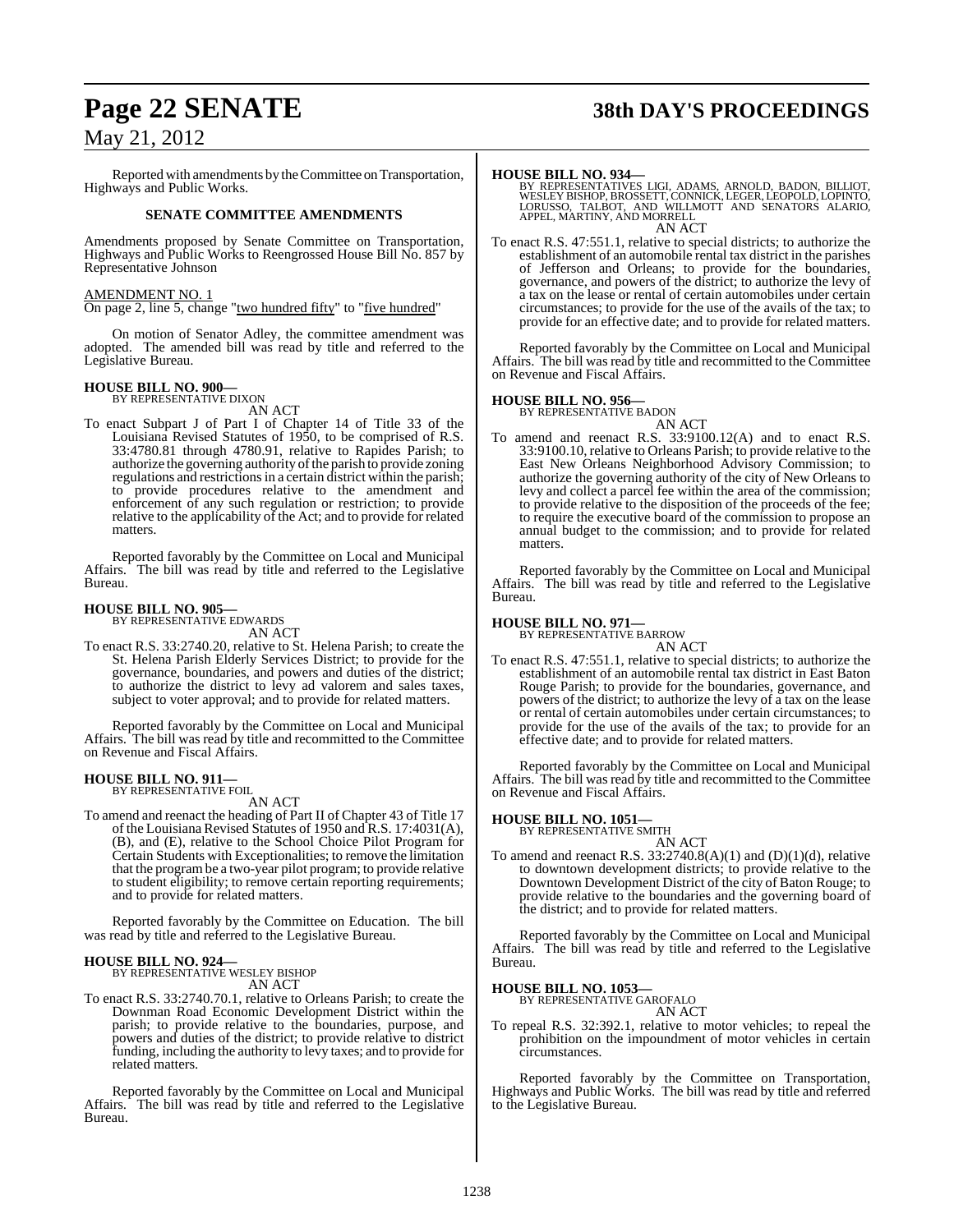# **38th DAY'S PROCEEDINGS Page 23 SENATE**

# May 21, 2012

### **HOUSE BILL NO. 1054—**

BY REPRESENTATIVE HILL AN ACT

To enact R.S. 56:1948.5(57)(f) through (l), and (62)(b) through (l), and (64), relative to Louisiana Byways designation, to provide for route additions; and to provide for related matters.

Reported favorably by the Committee on Transportation, Highways and Public Works. The bill was read by title and referred to the Legislative Bureau.

# **HOUSE BILL NO. 1056—** BY REPRESENTATIVE FRANKLIN

AN ACT

To enact R.S. 47:463.155, relative to prestige license plates; to provide for the Free and Accepted Mason license plate; to provide for qualified applicants; to provide for rules and regulations; and to provide for related matters.

Reported with amendments by the Committee on Transportation, Highways and Public Works.

### **SENATE COMMITTEE AMENDMENTS**

Amendments proposed by Senate Committee on Transportation, Highways and Public Works to Reengrossed House Bill No. 1056 by Representative Franklin

### AMENDMENT NO. 1

On page 2, line 4, after "applicant" change "and" to ", which fee"

### AMENDMENT NO. 2

On page 2, line 6, after "license" delete "fee provided for in R.S.  $47:\overline{463}$ " and insert "tax imposed by Article VII, Section 5 of the Constitution of Louisiana"

### AMENDMENT NO. 3

On page 2, line 10, delete "Ionic Lodge Number 26." and insert the "lodge incorporated in the zip code which the motor vehicle is registered with the office of motor vehicles. In the event there are multiple lodges incorporated in the same zip code, the plate applicant shall indicate to which Free and Accepted Mason lodge the royalty fee shall be forwarded.

On motion of Senator Adley, the committee amendment was adopted. The amended bill was read by title and referred to the Legislative Bureau.

# **HOUSE BILL NO. 1064—** BY REPRESENTATIVE HOFFMANN

AN ACT

To amend and reenact R.S. 11:62(12), 1581(5), and 1631(F)(1) and to enact R.S. 11:1636(C), relative to the District Attorneys' Retirement System; to provide relative to benefits; to provide relative to the funding of benefits; to provide for definitions; to provide for implementation; and to provide for related matters.

Reported favorably by the Committee on Retirement. The bill was read by title and referred to the Legislative Bureau.

### **HOUSE BILL NO. 1083—**

BY REPRESENTATIVE PYLANT AN ACT

To amend and reenact R.S. 23:1201.4, relative to workers' compensation; to provide for the forfeiture of certain benefits while incarcerated; to provide with respect to work release; to provide with respect to a transitional work program; to provide with respect to medical benefits; and to provide for related matters.

Reported favorably by the Committee on Labor and Industrial Relations. The bill was read by title and referred to the Legislative Bureau.

### **HOUSE BILL NO. 1103—**

BY REPRESENTATIVE LEGER AN ACT

To amend and reenact R.S. 33:130.842(A) and to enact R.S. 33:130.845(10), relative to the Louisiana Sports and Entertainment District; to revise the boundaries of the district; to provide procedures regarding the dedication of certain state of Louisiana sales tax increments for district purposes; and to provide for related matters.

Reported favorably by the Committee on Local and Municipal Affairs. The bill was read by title and referred to the Legislative Bureau.

### **HOUSE BILL NO. 1105—**

BY REPRESENTATIVE KATRINA JACKSON AN ACT

To enact R.S. 46:1053(FF), relative to hospital service districts; to authorize the governing authority of certain parishes to pay a commissioner's fee to each member of the board of commissioners of any hospital service district located within the boundaries of the parish; to provide relative to the purpose and amount of the fee; and to provide for related matters.

Reported favorably by the Committee on Local and Municipal Affairs. The bill was read by title and referred to the Legislative Bureau.

### **HOUSE BILL NO. 1112—**

BY REPRESENTATIVE ST. GERMAIN AN ACT

To amend and reenact R.S.  $47:501(C)(1)$  and (2), relative to application for a motor vehicle registration; to require submission of a current and valid photo identification; and to provide for related matters.

Reported favorably by the Committee on Transportation, Highways and Public Works. The bill was read by title and referred to the Legislative Bureau.

# **HOUSE BILL NO. 1121—** BY REPRESENTATIVE JAMES

AN ACT

To enact R.S. 23:905, relative to employee records; to provide for employee access to wage and employment records; to provide for electronic transmission; to provide for the payment of costs; and to provide for related matters.

Reported with amendments by the Committee on Labor and Industrial Relations.

### **SENATE COMMITTEE AMENDMENTS**

Amendments proposed by Senate Committee on Labor and Industrial Relations to Engrossed House Bill No. 1121 by Representative James

### AMENDMENT NO. 1

On page 1, line 3, after "and" and before "employment" insert "certain"

**MENDMENT NO. 2** On page 1, line 9, delete "employment" and insert "employer"

AMENDMENT NO. 3

On page 1, line 10, after "representative" insert ", for lending purposes, tenant screening and insurance underwriting only"

### AMENDMENT NO. 4

On page 1, line 13, after "administrator" delete "," (comma) and insert "." (period) and delete the rest of the line

### AMENDMENT NO. 5

On page 1, delete lines 14 through 16, and insert the following: Such records shall be provided only on an individual inquiry basis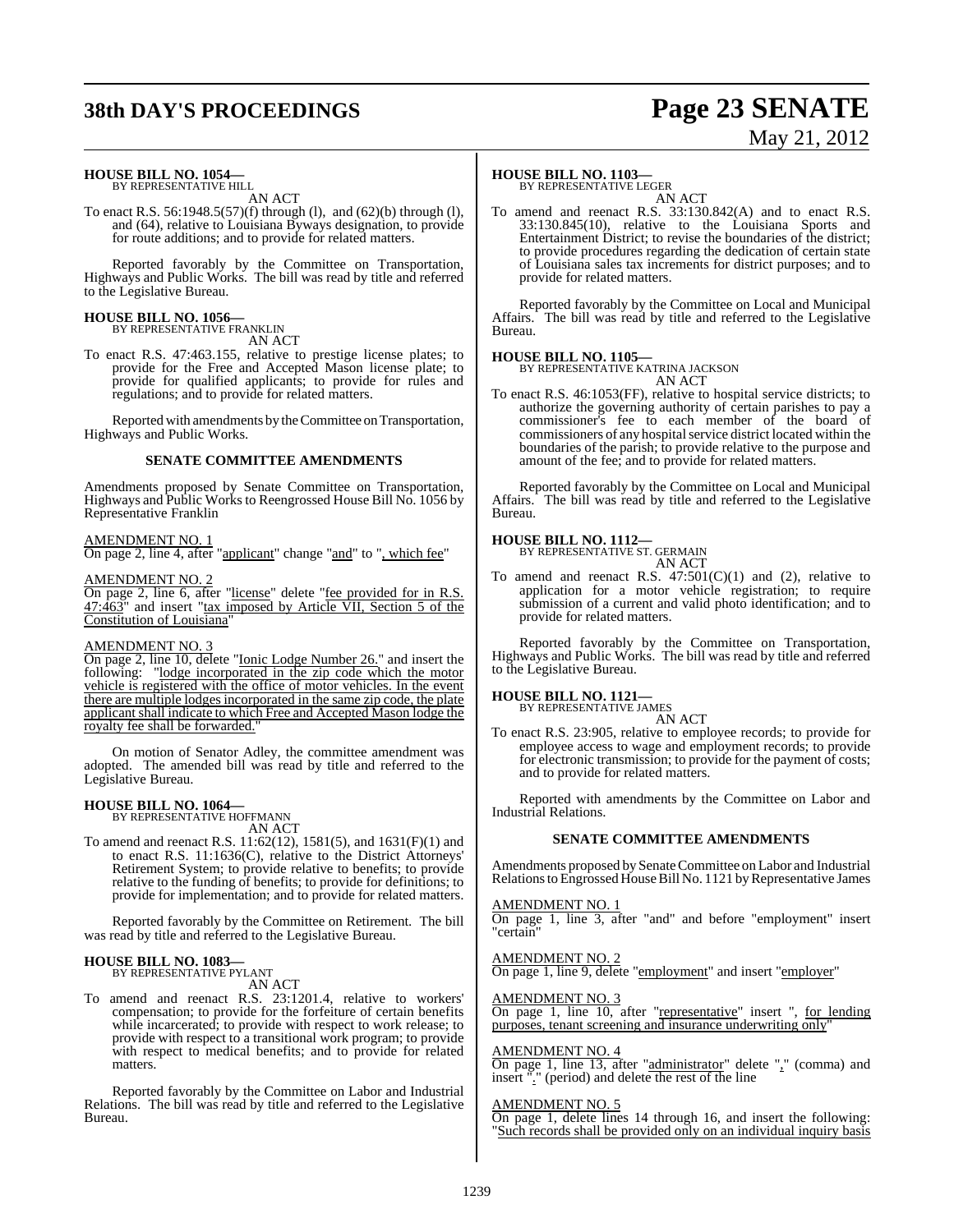# **Page 24 SENATE 38th DAY'S PROCEEDINGS**

May 21, 2012

and shall not be maintained or reported with other data. Any costs incurred by the commission in"

On motion of Senator Crowe, the committee amendment was adopted. The amended bill was read by title and referred to the Legislative Bureau.

### **HOUSE BILL NO. 1129—** BY REPRESENTATIVE HODGES

AN ACT

To amend and reenact R.S.  $38:2212(A)(1)(b)(ii)(bb)$  and  $(3)(c)(ii)$ , relative to public bids; requires lowest bidders on certain contracts to submit certain documentation and information within a certain time; and to provide for related matters.

Reported with amendments by the Committee on Transportation, Highways and Public Works.

### **SENATE COMMITTEE AMENDMENTS**

Amendments proposed by Senate Committee on Transportation, Highways and Public Works to Reengrossed House Bill No. 1129 by Representative Hodges

### AMENDMENT NO. 1

On page 1, line 16, after "required" insert "including but not limited to the low bidder's attestation pursuant to R.S. 38:2212.10 and 2227"

### AMENDMENT NO. 2

On page 2, line 3, after "bidders" delete "within" and after "days" change "of" to "after"

### AMENDMENT NO. 3

On page 2, line 20, after "bidders" delete "within" and on line 21, after "days" change "of" to "after"

On motion of Senator Adley, the committee amendment was adopted. The amended bill was read by title and referred to the Legislative Bureau.

# **HOUSE BILL NO. 1131—** BY REPRESENTATIVE PEARSON

AN ACT

To amend and reenact R.S. 11:102(B)(1), (2)(introductory paragraph), (b)(introductory paragraph) and (ii), and (c), (3)(a) and  $(d)$ (vii), (4), and (5)(b) and to enact R.S.  $11:102(D)$ , relative to employer contribution rates for the Teachers' Retirement System of Louisiana; to provide for calculation of individualized employer contribution rates for classes of employees; to provide for system valuations; and to provide for related matters.

Reported favorably by the Committee on Retirement. The bill was read by title and recommitted to the Committee on Finance.

### **HOUSE BILL NO. 1135—** BY REPRESENTATIVE BILLIOT

AN ACT

To enact R.S. 32:83, relative to driving on certain highways; to provide for method of driving on multiple-lane highways with left-turn lanes; and to provide for related matters.

Reported favorably by the Committee on Transportation, Highways and Public Works. The bill was read by title and referred to the Legislative Bureau.

# **HOUSE BILL NO. 1173—** BY REPRESENTATIVE CARTER

AN ACT

To amend and reenact R.S. 17:43, 46(A)(1)(b), (B), (D), (E)(1),  $(2)(d)$ , and  $(4)(b)$  and  $(c)$ ,  $(G)(1)(a)(iii)$ ,  $(I)$ ,  $(N)(2)$ ,  $(P)$ , and  $(Q)$ ,  $47(A)$ , (B), and (D)(1)(a) and (6)(a), (b), (c), and (d), 48(A) and (B), 49(A) and (B), 348(A) and (B), and 1945 and R.S.  $36:642(C)(1)$  and  $648.1$ , to enact R.S. 17:46(A)(1)(c), and to repeal R.S. 17:4.1, 348(D) and (E), and  $1945(C)(4)$  and (5), provides relative to special education; provides relative to the administration and supervision of Louisiana special schools and programs; and to provide for related matters.

Reported favorably by the Committee on Education. The bill was read by title and referred to the Legislative Bureau.

### **HOUSE BILL NO. 1174—** BY REPRESENTATIVE DANAHAY

AN ACT

To amend and reenact R.S. 11:62(6) and 2213(introductory paragraph), (4), and (20) and to enact Part II of Chapter 8 of Subtitle III of Title 11 of the Louisiana Revised Statutes of 1950, to be comprised of R.S. 11:2241.1 through 2241.8, and Part III of Chapter 8 of Subtitle III of Title 11 of the Louisiana Revised Statutes of 1950, to be comprised of R.S. 11:2242.1 through 2242.8, relative to the establishment of subplans for new hires within the Municipal Police Employees' Retirement System; to provide relative to eligibility, benefits, accrual and contribution rates; to provide for definitions; to provide restrictions; and to provide for related matters.

Reported with amendments by the Committee on Retirement.

### **SENATE COMMITTEE AMENDMENTS**

Amendments proposed by Senate Committee on Retirement to Reengrossed House Bill No. 1174 by Representative Danahay

### AMENDMENT NO. 1

On page 1, line 2, after "R.S." delete the remainder of the line and delete lines 3 through 6 in their entirety and at the beginning of line 7 delete "subplans for new hires within" and insert: "11:2213(introductory paragraph), (4), and (20) and to enact R.S.  $11:2213(23)$  and  $(24)$  and  $2236$ , relative to benefits for new members of"

### AMENDMENT NO. 2

On page 1, line 14, after "R.S." delete the remainder of the line and delete lines 15 through 18 in their entirety and insert: "11:2213(introductory paragraph), (4), and (20) are hereby amended and reenacted and R.S.  $11:2213(23)$  and  $(24)$  and  $2236$  are hereby enacted to read as follows:"

### AMENDMENT NO. 3

Delete page 2 in its entirety, and on page 3 delete lines 1 through 8

### AMENDMENT NO. 4

On page 4, delete lines 17 through 28 and delete pages 5 through 17 in their entirety and insert in lieu thereof the following:

"(23) <u>"Tier 1" shall mean the benefit structure</u> applicable to members whose first employment making them eligible for system membership occurred prior to January 1, 2013.<br>(24) "Tier 2" shall mean the benefit stru

shall mean the benefit structure applicable to members whose first employment making them eligible for system membership occurred on or after January 1, 2013. \* \* \*

### §2236. Tier 2 provisions

A. Creation. (1) A second tier of benefits, to be known as Tier 2, is created within the Municipal Police Employees' Retirement System for members whose first employment making them eligible for membership in the system occurred on or after January 1, 2013.

(2) Any other provisions of this Chapter or any other laws to the contrary notwithstanding, the retirement of Tier 2 members shall be governed by the provisions of this Section; however, if provisions of this Chapter cover matters not specifically addressed by the provisions of this Section or if any of the provisions of this Chapter are made applicable in this Section, then those provisions shall apply to members governed by this Section.

B. For purposes of this Section, the term "member" or "members" shall mean a person or persons otherwise qualifying for system membership under R.S. 11:2213 whose first employment making them eligible for membership in this system occurred on or after January 1, 2013.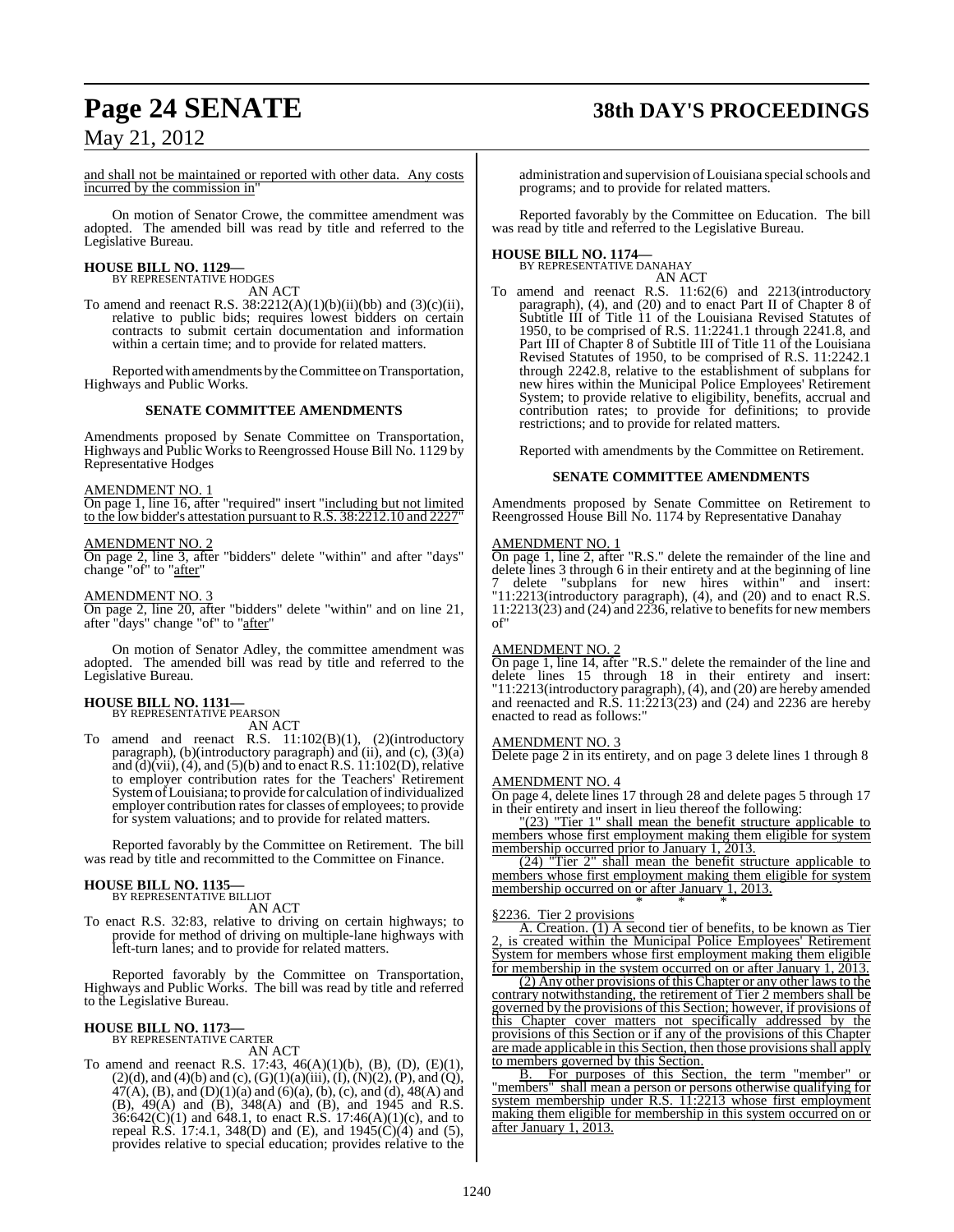# **38th DAY'S PROCEEDINGS Page 25 SENATE**

# May 21, 2012

C. Eligibility for Tier 2 membership. (1) Membership in Tier 2 islimited to those employees whose first employment making them eligible for system membership began on or after January 1, 2013.

(2) No person who participated in the Deferred Retirement Option Plan as a member of Tier 1 of this system shall be eligible for membership in Tier 2.

D. Eligibility for retirement. Any member of Tier 2 shall be eligible for retirement if he has:

(1) Thirty years or more of service at any age.

Twenty years or more of service at age fifty-five or thereafter.

(3) Twelve years or more of service at age sixty or thereafter.

(4) Twenty years of service credit at any age, exclusive of unused annual and sick leave and military service other than qualified military service as provided in 26 U.S.C. 414(u) earned on or after December 12, 1994. Any person retiring under this Paragraph shall have his benefit, inclusive of military service credit and allowable unused annual and sick leave, actuarially reduced from the date he would have attained age fifty-five. Any member who elects to retire pursuant to the provisions of this Paragraph shall not be eligible to participate in the Deferred Retirement Option Plan provided by R.S. 11:2221 or the Initial Benefit Option provided by R.S. 11:2224(F).

E. Retirement benefit calculation. (1) Except as provided in Paragraph (2) of this Subsection, a member shall receive a retirement benefit equal to three percent of average final compensation for every year of creditable service, not to exceed one hundred percent of the member's average final compensation. Notwithstanding this provision, a member who retires with thirty or more years of creditable service shall receive a retirement benefit equal to three and one-third percent of the member's average final compensation for every year of creditable service in Tier 2, not to exceed one hundred percent of the member's average final compensation.

(2) Members who had service in any other public retirement system, plan, or fund of this state shall upon retirement eligibility receive a retirement benefit for that prior service based on the applicable accrual rate when earned.

(3)(a) Creditable service maintained pursuant to a reciprocal agreement in another system, fund, or plan shall not be used to meet the requirement of thirty or more years of creditable service.

(b) Transferred service with an accrual rate of less than three and one-third percent shall not be used to meet the requirement of thirty or more years of creditable service unless the member elects to purchase the accrual rate for application to his transferred credit.

F. Deferred Retirement Option Plan; Initial Benefit Option. A member who is eligible for regular retirement may elect to participate in the Deferred Retirement Option Plan in accordance with the provisions of R.S. 11:2221 or the Initial Benefit Option provided by  $R.S. 11:2224(F).$ 

G. Disability retirement.  $(1)(a)$  Eligibility for disability benefits, procedures for application for disability benefits, procedures for the certification of continuing eligibility for disability benefits, the authority of the board of trustees to modify disability benefits, and procedures governing the restoration to active service of a formerly disabled employee shall be as provided in R.S. 11:202 through 2

(b) The burden of proving that a disability is not based on a preexisting condition, prohibiting receipt of benefits, shall lie with the member if the physical examination and waiver forms required by R.S.  $11:2214(\overline{A})(2)$  have not been submitted to the system.

(2)(a) The board of trustees shall award disability benefits to eligible members who have been officially certified as disabled to perform the position held by the member at the time that the disability was incurred or as disabled to perform any other position paying the same salary currently available in the department if the disability is not the result of a preexisting condition. Upon receipt of any application for disability retirement, the system shall request from the chief of police the job descriptions of all positions currently available in the department paying the same salary. Such job descriptions shall be submitted to the system within thirty days, or it shall be presumed that no position is available that pays the same salary. The disability benefit shall be determined as provided in this Subsection.

(b) Upon application for retirement due to a total and permanent disability caused solely as the result of injuries sustained in the performance of his official duties, a member shall receive a disability benefit equal to two and one-half percent of his average final compensation multiplied by his years of creditable service, but not less than thirty percent nor more than fifty percent of his average final compensation.

(c) Upon application for retirement due to a total and permanent disability, any member with at least ten years of creditable service shall receive a disability benefit equal to two and one-half percent of his average final compensation multiplied by his years of creditable service, but not less than thirty percent nor more than fifty percent of his average final compensation.

(d) In no case shall any disability benefit approved by the board of trustees be paid until all employee and employer contributions are received by the retirement system, covering service through the date of termination of employment. Furthermore, no application for disability benefits shall be approved until all previously refunded contributions from the system have been repaid, including compounded interest at the board-approved actuarial valuation rate thereon from the date of refund until repaid in full.

(3)(a) In accordance with the provisions of this Section, at the time of attainment of normal retirement age, a service-connected disability benefit recipient shall have the option to continue to receive his disability retirement benefit or his vested retirement benefit for the remainder of his life; if he elects to receive his vested retirement benefit, such benefit shall be equal to the greater of his disability benefit or his vested retirement benefit. Such election filed with the retirement system shall become irrevocable thirty days after receipt.

(b) Upon attainment of normal retirement age, a disability recipient not covered by Subparagraph (a) of this Paragraph shall receive the greater of his disability retirement benefit or his vested benefit.

(4) Any person who is receiving or has received a disability retirement benefit from any law enforcement or police retirement plan or pension and relief fund for policemen, except a disability retiree of this system, shall not be eligible for membership in the Municipal Police Employees' Retirement System if he becomes no longer disabled and returns to service in the same municipality or becomes employed as a policeman or law enforcement officer while receiving a disability benefit.

(5)(a) Any disability retiree who is in a coma or who is paraplegic, when such condition is solely the result of injuries sustained in the performance of his official duties and such condition is certified by the State Medical Disability Board, shall receive a benefit equal to his average final compensation.

(b) Any disability retiree who is blinded or who loses the total use of a limb solely as a result of injuries sustained in the performance of his official duties and whose condition is certified by the State Medical Disability Board shall receive a benefit equal to his average final compensation. No funds derived from the assessments against insurers pursuant to R.S. 22:1476 shall be used to pay any increased costs or increase in liability of the system resulting from the provisions of this Paragraph.

(6) Notwithstanding the provisions of R.S. 11:221(D), any disability benefits granted under the provisions of this Section shall not be reduced because the disability retiree is also receiving social security disability benefits.

H. Survivor Benefits. Benefits shall be payable to any survivor of an active contributing member who dies before retirement or a disability retiree who dies after retirement as specified in the following:

 $(1)(a)$  If an active contributing member or a disability retiree having at least ten years of creditable service in the system dies and leaves a surviving spouse, the surviving spouse shall receive a benefit calculated according to the regular retirement formula, disregarding age, but not less than thirty percent nor more than fifty percent of the member's average final compensation. If the surviving spouse remarries, such benefit shall cease unless remarriage occurs after the spouse attains the age of sixty years; the benefit shall resume after a subsequent termination of the new marriage and upon approval of the board of trustees.

(b) If the board of trustees determines that an active contributing member was killed as a result of injuries sustained in the line of duty, the cessation of benefits upon remarriage set forth in this Paragraph shall not apply. The surviving spouse shall receive a benefit equal to one hundred percent of the member's average final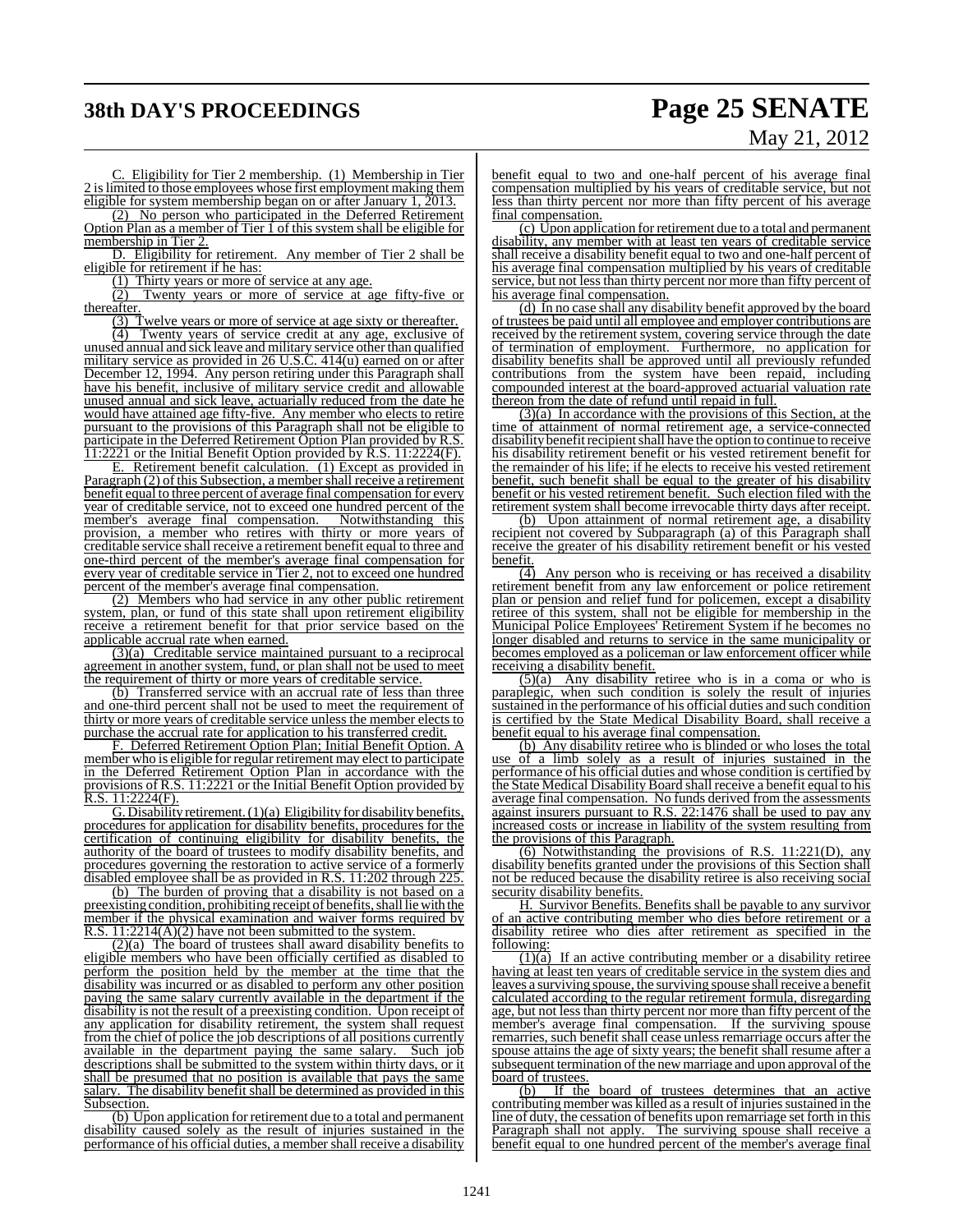# **Page 26 SENATE 38th DAY'S PROCEEDINGS**

May 21, 2012

compensation less any survivor benefits payable to a child or children as provided in this Section. The sum of survivor benefits paid to children and a surviving spouse shall not exceed one hundred percent of the member's average final compensation. No funds derived from the assessments against insurers pursuant to R.S. 22:1476 shall be used to pay any increased costs or increase in liability of the system resulting from the payment of benefits to a surviving spouse pursuant to this Subparagraph.

 $(2)(a)$  If an active contributing member or a disability retiree having at least ten years of creditable service in the system dies and leaves, in addition to a surviving spouse, one or more children under eighteen years of age, each child under age eighteen shall be paid monthly benefits equal to ten percent of the deceased member's average final compensation, or two hundred dollars per month, whichever is greater. However, benefits payable on account of each child, when added to the benefits payable to the surviving spouse, shall not exceed an aggregate of one hundred percent of the deceased member's average final compensation. Benefits for a surviving child shall cease upon the child's attainment of age eighteen years or upon marriage, whichever occurs first, except that benefits shall continue:

(i) For a surviving child to age twenty-three if the child is a fulltime, unmarried student at a recognized institution of higher education, high school, or vocational-technical school, and

(ii) For a surviving totally physically handicapped or mentally handicapped child if such child was totally physically handicapped or mentally handicapped at the time of the death of the member or became so prior to the attainment of age eighteen and is dependent upon the surviving spouse or other legal guardian for subsistence.

(b) If an active contributing member or a disability retiree having at least ten years of creditable service in the system dies and does not leave a surviving spouse but leaves one or more children under the age of eighteen, each child under age eighteen shall be paid monthly benefits equal to twenty-five percent of the deceased member's average final compensation. Benefits paid on account of each child shall not exceed an aggregate of fifty percent of the average final compensation. If the deceased member is survived by only one minor child, the child shall be paid not less than thirty percent of the deceased member's average final compensation. Benefits shall continue after the minor child attains age eighteen as provided in Subparagraph (a) of this Paragraph.

(c) If at the time of a member's death the member is not married to the natural parent of any child or children who are entitled to receive a payment pursuant to this Subsection and if a trust has been created by the deceased member for the benefit of such child or children, the payment shall be made to any person designated as a trustee by the member on a certified copy of a trust document submitted to the system by the member.

(3) If a member who is eligible for retirement dies before retiring, the surviving spouse shall automatically be paid benefits as though the member had retired on the date of his death and elected Option 2, naming the surviving spouse as beneficiary, orshall be paid benefits as provided in this Subsection whichever is greater.

(4) Any member who has twelve or more years of service credit established in the retirement system and who terminates covered employment and leaves his accumulated contributions in the retirement system in order to receive a retirement benefit upon reaching the applicable age shall be covered by the survivor benefit provisions found in this Subsection.

On motion of Senator Guillory, the committee amendment was adopted. The amended bill was read by title and referred to the Legislative Bureau.

### **HOUSE BILL NO. 1202— (Substitute for House Bill No. 58 by Representative Pearson)**

BY REPRESENTATIVE PEARSON

AN ACT To amend and reenact R.S. 11:1581(5), 1612, 1614, 1617, 1631(F)(1), and 1635 and to enact R.S. 11:1588, 1631(G),  $1632(C)$ , (D), (E), and (F), 1633(C), 1636(C) and (D), 1638(C), 1645, and 1646, relative to the District Attorneys' Retirement System of Louisiana; to provide relative to federal tax qualification status of the system; to authorize changes to be made using the Administrative Procedure Act; and to provide for related matters.

Reported favorably by the Committee on Retirement. The bill was read by title and referred to the Legislative Bureau.

### **HOUSE BILL NO. 1209— (Substitute for House Bill No. 312**

**by Representative Richard)**<br>BERTHELOT, BILLIOT, WESLEY BISHOP, BROADS, ARNOLD, BADON,<br>BERTHELOT, BILLIOT, WESLEY BISHOP, BROADWATER, HENRY<br>BURNS, BURRELL, CARMODY, CARTER, CHAMPAGNE, CHANEY,<br>COX, DIXON, EDWARDS, GAINES, G AN ACT

To amend and reenact R.S.  $17:416(A)(2)(c)$  and  $416.2(A)$  and  $(D)$ and to repeal R.S.  $17:416.2(B)$  and  $(F)$ , relative to students suspended or expelled from school; to provide relative to placement of students in alternative education programs; to require attendance of students placed in alternative schools or alternative education programs; to require parents, tutors, and guardians of the students to assure attendance, and to provide for enforcement and penalties for violations; to provide relative to such programs, including provisions for agreements for provision of education services to certain students; to remove the exclusion of certain students from the requirement for supervision of expelled and suspended students; to repeal provisions relative to waivers from a requirement for alternative education programs and provisions prohibiting return of certain students to alternative education programs; and to provide for related matters.

Reported with amendments by the Committee on Education.

### **SENATE COMMITTEE AMENDMENTS**

Amendments proposed by Senate Committee on Education to Reengrossed House Bill No. 1209 by Representative Richard

### AMENDMENT NO. 1

On page 3, line 21, between "services" and the period "." insert "and is assigned by the office of juvenile justice to a community-based program or facility

On motion of Senator Appel, the committee amendment was adopted. The amended bill was read by title and recommitted to the Committee on Finance.

### **HOUSE BILL NO. 1211— (Substitute for House Bill No. 1175 by Representative St. Germain)** BY REPRESENTATIVE ST. GERMAIN

AN ACT To amend and reenact R.S. 30:2456(E) and to enact R.S. 30:2456(D)(3), relative to the Louisiana Oil Spill Prevention and Response Act; to provide relative to contracts entered into by the oil spill coordinator; to provide relative to entry on to vessels by the coordinator; to provide for a study of the Oil Spill Contingency Fund; and to provide for related matters.

Reported with amendments by the Committee on Natural Resources.

### **SENATE COMMITTEE AMENDMENTS**

Amendments proposed by Senate Committee on Natural Resources to Reengrossed House Bill No. 1211 by Representative St. Germain

### AMENDMENT NO. 1

On page 1, line 14, delete "emergency" and insert "legally sensitive"

On motion of Senator Long, the committee amendment was adopted. The amended bill was read by title and referred to the Legislative Bureau.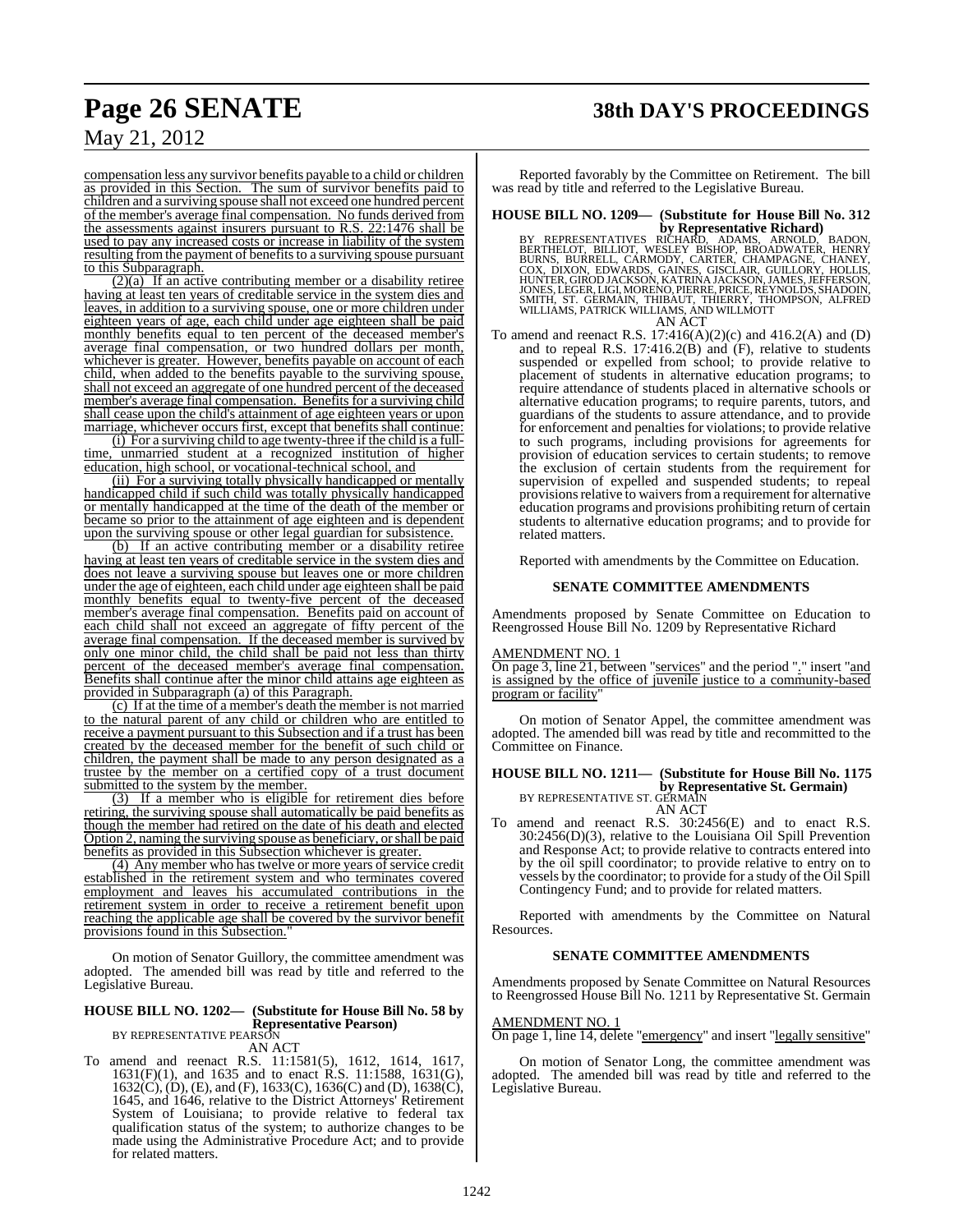# **38th DAY'S PROCEEDINGS Page 27 SENATE**

### **Rules Suspended**

Senator Morrell asked for and obtained a suspension of the rules to recommit a bill.

### **HOUSE BILL NO. 380—**

BY REPRESENTATIVES MACK, BURFORD, HILL, HOFFMANN, AND POPE

AN ACT

To amend and reenact R.S. 46:460.10, relative to drug testing of adult recipients of cash assistance; to require participants to consent to possible random drug testing prior to receipt of cash benefits; to require random drug testing for twenty percent of recipients of cash assistance; to authorize the drug testing of more than twenty percent of all participants of the Family Independence Temporary Assistance Program under certain circumstances; to establish a cost savings program for drug testing; to provide for a determination of sufficiency of funding; to provide certain penalties for participants with positive test results for illegal drug use; to provide relative to the responsibility for the cost of drug testing; to require investigations under certain circumstances; to provide for an effective date; and to provide for related matters.

Senator Morrell moved to recommit the bill fromtheCommittee on Health and Welfare to the Committee on Judiciary B.

Without objection, so ordered.

### **Rules Suspended**

Senator Riser asked for and obtained a suspension of the rules to recommit a bill.

# **HOUSE BILL NO. 47—** BY REPRESENTATIVE MACK

AN ACT

To amend and reenact R.S. 14:98(C)(1)(introductory paragraph) and to enact R.S.  $14:98(C)(4)$ , relative to operating a vehicle while intoxicated; to provide for a minimum mandatory prison sentence and treatment for certain offenses of operating a vehicle while intoxicated; and to provide for related matters.

Senator Riser moved to recommit the bill, which was on Third Reading and Final Passage, to the Committee on Finance.

Without objection, so ordered.

### **Senate Concurrent Resolutions Returned from the House of Representatives with Amendments, Subject to Call**

### **Called from the Calendar**

Senator Crowe asked that Senate Concurrent Resolution No. 95 be called from the Calendar.

**SENATE CONCURRENT RESOLUTION NO. 95—**<br>
BY SENATORS CROWE, DONAHUE AND NEVERS AND<br>
REPRESENTATIVES CROMER AND PEARSON<br>
A CONCURRENT RESOLUTION

To express the sincere condolences of the Senate of the Legislature of Louisiana upon the death of Cecelia Louise Minnick Drennan, a successful real estate agent and civic volunteer in Slidell.

The concurrent resolution was read by title. Returned from the House of Representatives with amendments:

### **HOUSE FLOOR AMENDMENTS**

Amendments proposed by Representatives Cromer and Pearson to Original Senate Concurrent Resolution No. 95 by Senator Crowe

# May 21, 2012

### AMENDMENT NO. 1

On page 1, line 2, after "condolences" and before "of the Legislature" delete "of the Senate"

### AMENDMENT NO. 2

On page 2, line 22, after "that" and before "Legislature" delete "the Senate of

Senator Crowe moved to concur in the amendments proposed by the House.

### **ROLL CALL**

The roll was called with the following result:

### YEAS

| Dorsey-Colomb<br>Erdey<br>Gallot                                                                                     | Peacock<br>Perry                                                                                |
|----------------------------------------------------------------------------------------------------------------------|-------------------------------------------------------------------------------------------------|
| Guillory<br>Heitmeier<br>Johns<br>LaFleur<br>Long<br>Martiny<br>Mills<br>Morrell<br>Morrish<br>Murray<br><b>NAYS</b> | Peterson<br>Riser<br>Smith, G.<br>Smith, J.<br>Tarver<br>Thompson<br>Walsworth<br>Ward<br>White |
| <b>ABSENT</b>                                                                                                        |                                                                                                 |
|                                                                                                                      |                                                                                                 |

Kostelka Nevers Total - 2

The Chair declared the Senate concurred in the amendments proposed by the House.

### **Senate Bills and Joint Resolutions Returned from the House of Representatives with Amendments**

**SENATE BILL NO. 19—**<br>BY SENATORS CORTEZ AND WALSWORTH AND REPRESENTATIVE<br>HOFFMANN

AN ACT To amend and reenact R.S.  $11:710(A)(1)$  and  $(4)$ ,  $(B)(1)(a)$ ,  $(C)(2)$ , and (D), to enact R.S.  $11:710(A)(5)$  and (6), and to repeal R.S. 11:710(H), relative to the Teachers' Retirement System of Louisiana; to provide for definitions; to allow certain retirees reemployed as substitute teachers to receive benefits during reemployment; to allow certain retirees reemployed as an instructor of adult education or literacy program to receive benefits during reemployment; to provide limitations; to provide for an effective date; and to provide for related matters.

The bill was read by title. Returned from the House of Representatives with amendments:

### **HOUSE COMMITTEE AMENDMENTS**

Amendments proposed by House Committee on Retirement to Reengrossed Senate Bill No. 19 by Senator Cortez

### AMENDMENT NO. 1

On page 1, line 2, after "11:710(A)(1)" insert a comma "," and delete "and (4),'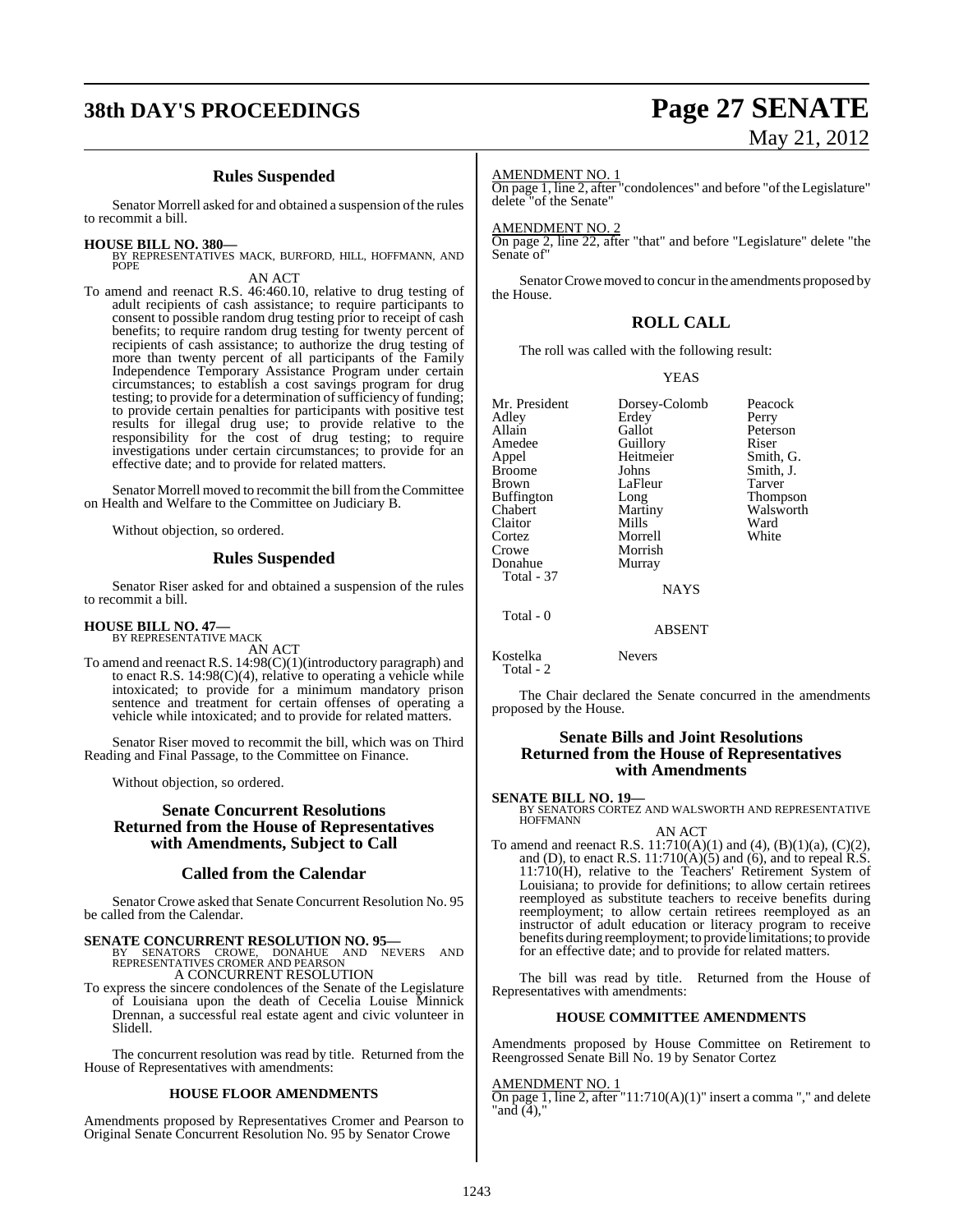# **Page 28 SENATE 38th DAY'S PROCEEDINGS**

## May 21, 2012

### AMENDMENT NO. 2

On page 1, line 3, after "11:701(A)(5)" insert a comma "," and change "and  $(6)$ " to " $(6)$ , and  $(7)$ "

### AMENDMENT NO. 3

On page 1, line 11, after "11:710(A)(1)" insert a comma "," and delete "and  $(4)$ ,

### AMENDMENT NO. 4

On page 1, line 12, after "11:710(A)(5)" insert a comma "," and change "and  $(6)$ " to " $(6)$ , and  $(7)$ "

### AMENDMENT NO. 5

On page 2, delete lines 15 through 18 in their entirety and insert in lieu thereof:

"**(5) A retired member who returns to active service covered by the provisions of this Chapter as a substitute classroom teacher who teaches any student in**"

### AMENDMENT NO. 6

On page 2, at the beginning of line 27, change "**(5)**" to "**(6)**"

### AMENDMENT NO. 7

On page 2, at the beginning of line 29, change "**(6)**" to "**(7)**"

### AMENDMENT NO. 8

On page 3, line 16, after "**Section providing for**" delete the remainder of the line in its entirety and delete lines 17 through 19 in their entirety and insert in lieu thereof: "**earning limitations, the most restrictive earnings limitation shall apply to the total earnings of the retired teacher for all such positions in a fiscal year.**"

Senator Cortez moved to concur in the amendments proposed by the House.

### **ROLL CALL**

The roll was called with the following result:

### YEAS

| Mr. President     | Dorsey-Colomb | Peacock         |
|-------------------|---------------|-----------------|
| Adley             | Erdey         | Perry           |
| Allain            | Gallot        | Peterson        |
| Amedee            | Guillory      | Riser           |
| Appel             | Heitmeier     | Smith, G.       |
| <b>Broome</b>     | Johns         | Smith, J.       |
| <b>Brown</b>      | LaFleur       | Tarver          |
| <b>Buffington</b> | Long          | <b>Thompson</b> |
| Chabert           | Martiny       | Walsworth       |
| Claitor           | Mills         | Ward            |
| Cortez            | Morrell       | White           |
| Crowe             | Morrish       |                 |
| Donahue           | Murray        |                 |
| Total - 37        |               |                 |
|                   | <b>NAYS</b>   |                 |
| Total - 0         |               |                 |
|                   | ABSENT        |                 |

Kostelka Nevers

Total - 2

The Chair declared the Senate concurred in the amendments proposed by the House.

### **SENATE BILL NO. 31—**

BY SENATOR HEITMEIER

AN ACT To amend and reenact R.S.  $11:728(C)(1)(a)$  and (b)(ii) and (iii) and  $(2)(a)$  and (b) and R.S. 17:3997 $(A)(2)$  and (3) and to repeal Act 999 of the 2010 Regular Session, relative to the Teachers' Retirement System of Louisiana; to provide relative to

membership in the system of charter school teachers; to provide for purchase of service credit by charter school teachers; to provide for an effective date; and to provide for related matters.

The bill was read by title. Returned from the House of Representatives with amendments:

### **HOUSE COMMITTEE AMENDMENTS**

Amendments proposed by House Committee on Retirement to Engrossed Senate Bill No. 31 by Senator Heitmeier

### AMENDMENT NO. 1

On page 3, line 21, change "**instrument that originated as SLS 12RS-108**" to "**Act that originated as Senate Bill No. 31 of the 2012 Regular Session of the Legislature**"

Senator Heitmeier moved to concur in the amendments proposed by the House.

### **ROLL CALL**

The roll was called with the following result:

### YEAS

| Mr. President<br>Adley<br>Allain<br>Amedee<br>Appel<br><b>Broome</b><br>Brown<br>Buffington<br>Chabert<br>Claitor<br>Cortez<br>Crowe<br>Total - 36 | Dorsey-Colomb<br>Erdey<br>Gallot<br>Guillory<br>Heitmeier<br>Johns<br>LaFleur<br>Long<br>Martiny<br>Mills<br>Morrell<br>Morrish<br><b>NAYS</b> | Murray<br>Peacock<br>Perry<br>Peterson<br>Riser<br>Smith, G.<br>Smith, J.<br>Tarver<br>Thompson<br>Walsworth<br>Ward<br>White |
|----------------------------------------------------------------------------------------------------------------------------------------------------|------------------------------------------------------------------------------------------------------------------------------------------------|-------------------------------------------------------------------------------------------------------------------------------|
| Total - 0                                                                                                                                          | <b>ABSENT</b>                                                                                                                                  |                                                                                                                               |
| Donahue                                                                                                                                            | Kostelka                                                                                                                                       | <b>Nevers</b>                                                                                                                 |

The Chair declared the Senate concurred in the amendments proposed by the House.

### **SENATE BILL NO. 97—**

Total - 3

BY SENATORS MORRELL, ALARIO, JOHNS, LAFLEUR AND GARY<br>SMITHANDREPRESENTATIVES ADAMS, ANDERS, ARMES, ARNOLD,<br>BADON, BERTHELOT, BILLIOT, BROSSETT, BROWN, HENRY BURNS,<br>CARMODY, CHANEY, COX, DIXON, DOVE, EDWARDS, GARDES,<br>GAROFA AN ACT

To enact Part IV of Chapter 35 of Title 13 of the Louisiana Revised Statutes of 1950, to be comprised of R.S. 13:5631 through 5636 and R.S.  $36:4(B)(1)(ff)$ , to create and provide relative to the Louisiana Sheriff's Executive Management Institute; to provide relative to the board of directors, their qualifications and appointment; to provide for Senate confirmation; to provide for the necessary conditions required to receive an increase in compensation; and to provide for related matters.

The bill was read by title. Returned from the House of Representatives with amendments: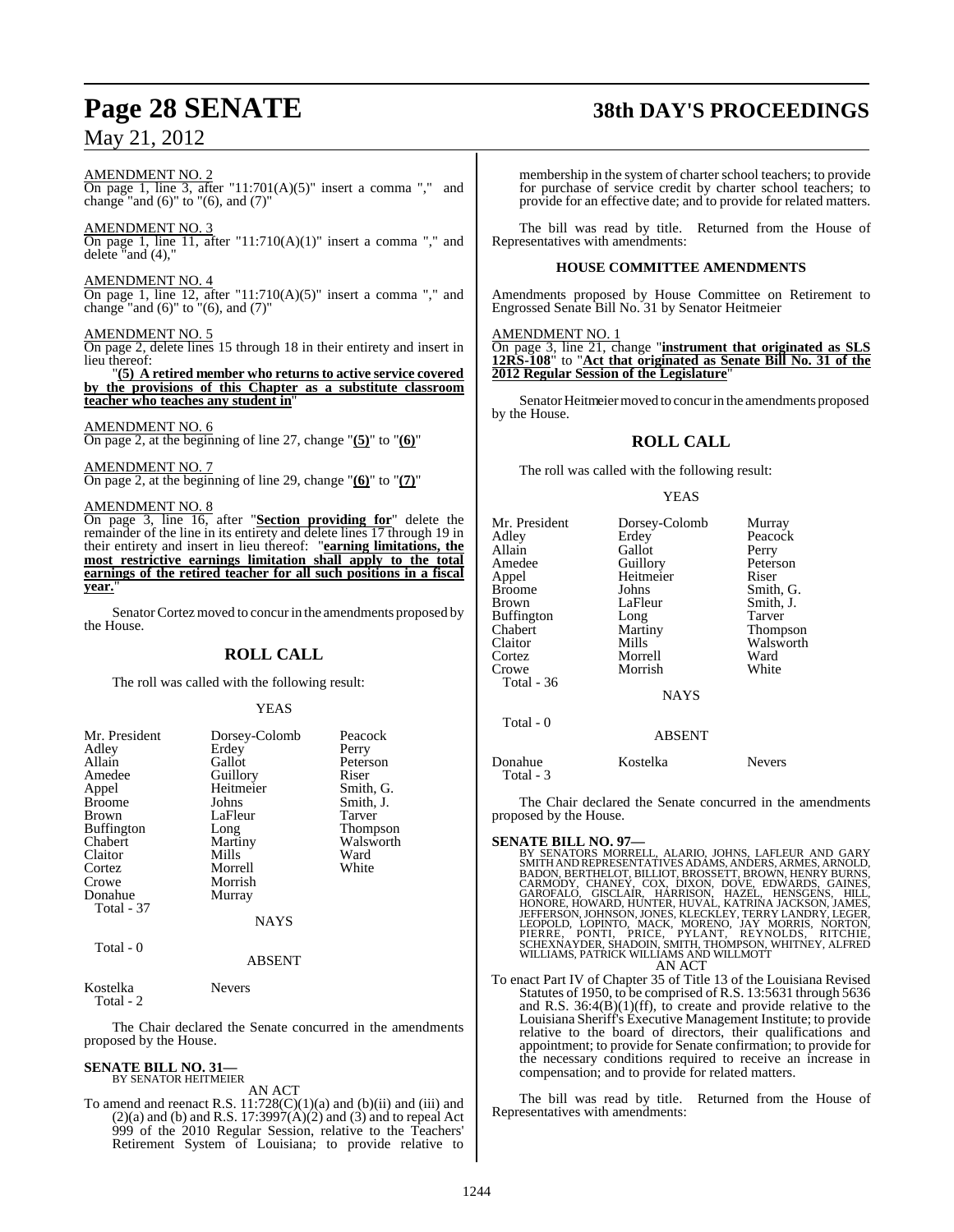# **38th DAY'S PROCEEDINGS Page 29 SENATE**

## May 21, 2012

### **LEGISLATIVE BUREAU AMENDMENTS**

Amendments proposed by Legislative Bureau to Reengrossed Senate Bill No. 97 by Senator Morrell

### AMENDMENT NO. 1

On page 2, line 11, following "**Association**" and before "**all**" insert "**,**"

### AMENDMENT NO. 2

On page 4, line 11, following "**if**" and before "**the**" insert "**both**"

### AMENDMENT NO. 3

On page 4, line 13, following "**Part**" and before the end of the line change "**; and**" to "**.**"

Senator Morrell moved to concur in the amendments proposed by the House.

### **ROLL CALL**

The roll was called with the following result:

### YEAS

| Mr. President     | Dorsey-Colomb | Murray          |
|-------------------|---------------|-----------------|
| Adley             | Erdey         | Peacock         |
| Amedee            | Gallot        | Perry           |
| Appel             | Guillory      | Peterson        |
| <b>Broome</b>     | Heitmeier     | Riser           |
| <b>Brown</b>      | Johns         | Smith, G.       |
| <b>Buffington</b> | LaFleur       | Smith, J.       |
| Chabert           | Long          | Tarver          |
| Claitor           | Martiny       | <b>Thompson</b> |
| Cortez            | Mills         | Walsworth       |
| Crowe             | Morrell       | Ward            |
| Donahue           | Morrish       | White           |
| <b>Total - 36</b> |               |                 |
|                   | <b>NAYS</b>   |                 |
| Total - 0         |               |                 |

### ABSENT

| Allain    | Kostelka | <b>Nevers</b> |
|-----------|----------|---------------|
| Total - 3 |          |               |

The Chair declared the Senate concurred in the amendments proposed by the House.

### **SENATE BILL NO. 98—** BY SENATOR MORRELL

AN ACT

To enact R.S. 40:1510, relative to fire protection districts, municipal fire departments or volunteer fire departments; to allow expenditure of public funds in connection with certain activities; and to provide for related matters.

The bill was read by title. Returned from the House of Representatives with amendments:

### **HOUSE COMMITTEE AMENDMENTS**

Amendments proposed by House Committee on Municipal, Parochial and Cultural Affairs to Engrossed Senate Bill No. 98 by Senator Morrell

### AMENDMENT NO. 1

On page 1, delete lines 14 and 15 and insert the following:

"**(2) The purchase of a meal in conjunction with an event acknowledging a firefighter who receives a plaque, trophy, certificate, medal, or similar memento to acknowledge outstanding achievement or valiant act of personnel not to exceed twenty-five dollars per recipient.** 

### **HOUSE FLOOR AMENDMENTS**

Amendments proposed by Representatives Adams and St. Germain to Engrossed Senate Bill No. 98 by Senator Morrell

### AMENDMENT NO. 1

Delete House Committee Amendment No. 1 proposed by House Committee on Municipal, Parochial and Cultural Affairs and adopted by the House of Representatives on May 2, 2012.

### AMENDMENT NO. 2

On page 1, line 14, after "Meals" insert comma "," and "snacks or refreshments"

### AMENDMENT NO. 3 On page 1, line 14, after "in" insert "fire department related meetings, workshops, training programs, or"

### AMENDMENT NO. 4

On page 1, after line 15, insert the following:

 $\frac{12}{3}$  The provisions of this Section shall not be construed to prohibit or restrict the use of public funds to pay or defray the reasonable expenses of travel and lodging required for attendance at any conference or convention forthe purpose of educating ortraining fire department personnel with regard to their public duties and responsibilities."

Senator Morrell moved to reject the amendments proposed by the House.

### **ROLL CALL**

The roll was called with the following result: YEAS

Mr. President Erdey Peacock<br>Adley Gallot Perry Adley Gallot<br>Allain Guillory Allain Guillory Peterson<br>Amedee Heitmeier Riser Appel Johns Smith, G.<br>Broome LaFleur Smith, J. Brown Long Tarver<br>
Buffington Martiny Thompson Buffington Marti<br>Chabert Mills Chabert Mills Walsworth<br>Claitor Morrell Ward Claitor Morrell Ward<br>Crowe Morrish White Dorsey-Colomb Total - 35

Heitmeier<br>Johns LaFleur Smith, J.<br>
Long Tarver Morrish<br>Murray

**NAYS** 

ABSENT

Donahue Total - 4

Total - 0

The Chair declared the Senate rejected the amendments proposed by the House.

### **SENATE BILL NO. 115—** BY SENATOR MILLS

AN ACT

To enact R.S. 40:2110(D) and (E), relative to suspension of a license for a freestanding inpatient psychiatric hospital; to provide for immediate suspension of a license under certain circumstances; to provide for notice, appeal, and injunctive relief; and to provide for related matters.

The bill was read by title. Returned from the House of Representatives with amendments:

Cortez Kostelka<br>Donahue Nevers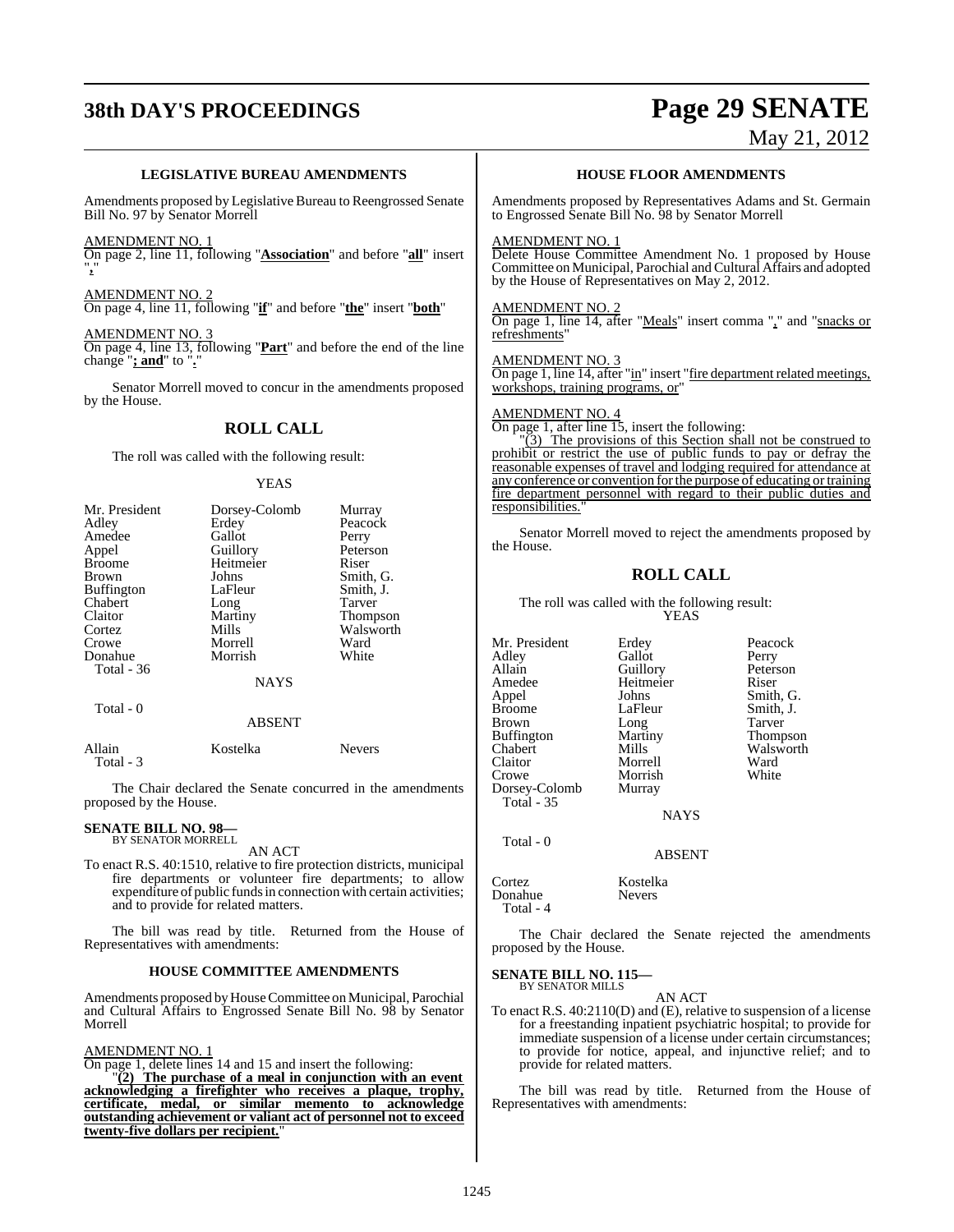# **Page 30 SENATE 38th DAY'S PROCEEDINGS**

### **LEGISLATIVE BUREAU AMENDMENTS**

Amendments proposed by Legislative Bureau to Engrossed Senate Bill No. 115 by Senator Mills

AMENDMENT NO. 1

On page 2, line 11, following "**appeal is**" and before "**lodged.**" insert "**being**"

AMENDMENT NO. 2

On page 2, line 22, following "**practices**" and before "**led**" change "**which**" to "**that**"

Senator Mills moved to concur in the amendments proposed by the House.

### **ROLL CALL**

The roll was called with the following result:

### YEAS

| Mr. President<br>Adley<br>Allain<br>Amedee<br>Appel<br><b>Broome</b><br><b>Brown</b><br><b>Buffington</b><br>Chabert<br>Claitor<br>Cortez<br>Dorsey-Colomb<br><b>Total - 35</b> | Erdey<br>Gallot<br>Guillory<br>Heitmeier<br>Johns<br>LaFleur<br>Long<br>Martiny<br>Mills<br>Morrell<br>Morrish<br>Murray | Peacock<br>Perry<br>Peterson<br>Riser<br>Smith, G.<br>Smith, J.<br>Tarver<br>Thompson<br>Walsworth<br>Ward<br>White |
|---------------------------------------------------------------------------------------------------------------------------------------------------------------------------------|--------------------------------------------------------------------------------------------------------------------------|---------------------------------------------------------------------------------------------------------------------|
|                                                                                                                                                                                 | <b>NAYS</b>                                                                                                              |                                                                                                                     |
| Total - 0                                                                                                                                                                       | <b>ABSENT</b>                                                                                                            |                                                                                                                     |

 Total - 4 The Chair declared the Senate concurred in the amendments proposed by the House.

# **SENATE BILL NO. 126—** BY SENATOR MURRAY

Crowe Kostelka<br>Donahue Nevers

Donahue

AN ACT

To amend and reenact R.S. 38:2225.2.1(A)(3), relative to public contracts; to extend the time relative to the utilization of designbuild contracts under certain circumstances; and to provide for related matters.

The bill was read by title. Returned from the House of Representatives with amendments:

### **HOUSE FLOOR AMENDMENTS**

Amendments proposed by Representative Wesley Bishop to Engrossed Senate Bill No. 126 by Senator Murray

AMENDMENT NO. 1 On page 1, line 2, change "38:2225.2.1(A)(3)," to "38:2225.2.1(A)(1) and  $(3)$ ,"

AMENDMENT NO. 2 On page 1, at the end of line 3, insert "to provide applicability;"

AMENDMENT NO. 3 change "38:2225.2.1(A)(3) is" to  $\overline{On}$  page 1, line 6, cha<br>"38:2225.2.1(A)(1) and (3) are"

### AMENDMENT NO. 4

On page 1 delete line 10 in its entirety and insert in lieu thereof the following:

" $A(1)$  Notwithstanding any law to the contrary, the following public entities may utilize **use** the design-build method in the construction or repair of any public building or structure which has been destroyed or damaged by Hurricane Katrina, Hurricane Rita, or both, or any public building or structure to be constructed or repaired to meet a homeland security or criminal justice need pursuant to a hurricane recovery plan: the division of administration, the Recovery School District, **the Orleans Parish School Board,** the city of New Orleans, sheriffs, housing authorities, and parish governments in Calcasieu, Cameron, Jefferson, Orleans, Plaquemines, St. Bernard, St. Tammany, and Vermilion parishes and the Port of New Orleans. \* \* \*"

Senator Murray moved to concur in the amendments proposed by the House.

### **ROLL CALL**

The roll was called with the following result:

### YEAS

| Mr. President<br>Adley<br>Allain<br>Amedee<br>Appel<br>Broome<br>Brown<br>Buffington<br>Chabert<br>Claitor<br>Cortez<br>Crowe | Dorsey-Colomb<br>Erdey<br>Gallot<br>Guillory<br>Heitmeier<br>Johns<br>LaFleur<br>Long<br>Martiny<br>Mills<br>Morrell<br>Morrish | Peacock<br>Perry<br>Peterson<br>Riser<br>Smith, G.<br>Smith, J.<br>Tarver<br>Thompson<br>Walsworth<br>Ward<br>White |
|-------------------------------------------------------------------------------------------------------------------------------|---------------------------------------------------------------------------------------------------------------------------------|---------------------------------------------------------------------------------------------------------------------|
| Donahue<br>Total - 37                                                                                                         | Murray                                                                                                                          |                                                                                                                     |
|                                                                                                                               | <b>NAYS</b>                                                                                                                     |                                                                                                                     |
| Total - 0                                                                                                                     | <b>ABSENT</b>                                                                                                                   |                                                                                                                     |
|                                                                                                                               |                                                                                                                                 |                                                                                                                     |

Kostelka Nevers Total - 2

The Chair declared the Senate concurred in the amendments proposed by the House.

### **SENATE BILL NO. 128—** BY SENATOR CLAITOR

AN ACT To amend and reenact R.S. 37:711.15(A)(4)(b), and to repeal R.S. 37:711.4(D) relative to the Louisiana Professional Geoscience Practice Act; to provide for license eligibility; to provide for exemptions from examination requirements; to repeal certain prohibitions and limitations upon the receipt and use of state funds; and to provide for related matters.

The bill was read by title. Returned from the House of Representatives with amendments:

### **HOUSE COMMITTEE AMENDMENTS**

Amendments proposed by House Committee on Commerce to Reengrossed Senate Bill No. 128 by Senator Claitor

### AMENDMENT NO. 1

On page 1, line 2, after "reenact" delete the remainder of the line and insert in lieu thereof the following: "R.S. 37:711.2(5), 711.15(A)(4)(b), and 711.23(C)(2), to enact R.S. 37:711.3(K) and 711.4(E), and to repeal R.S. 37:711.4(D), relative to"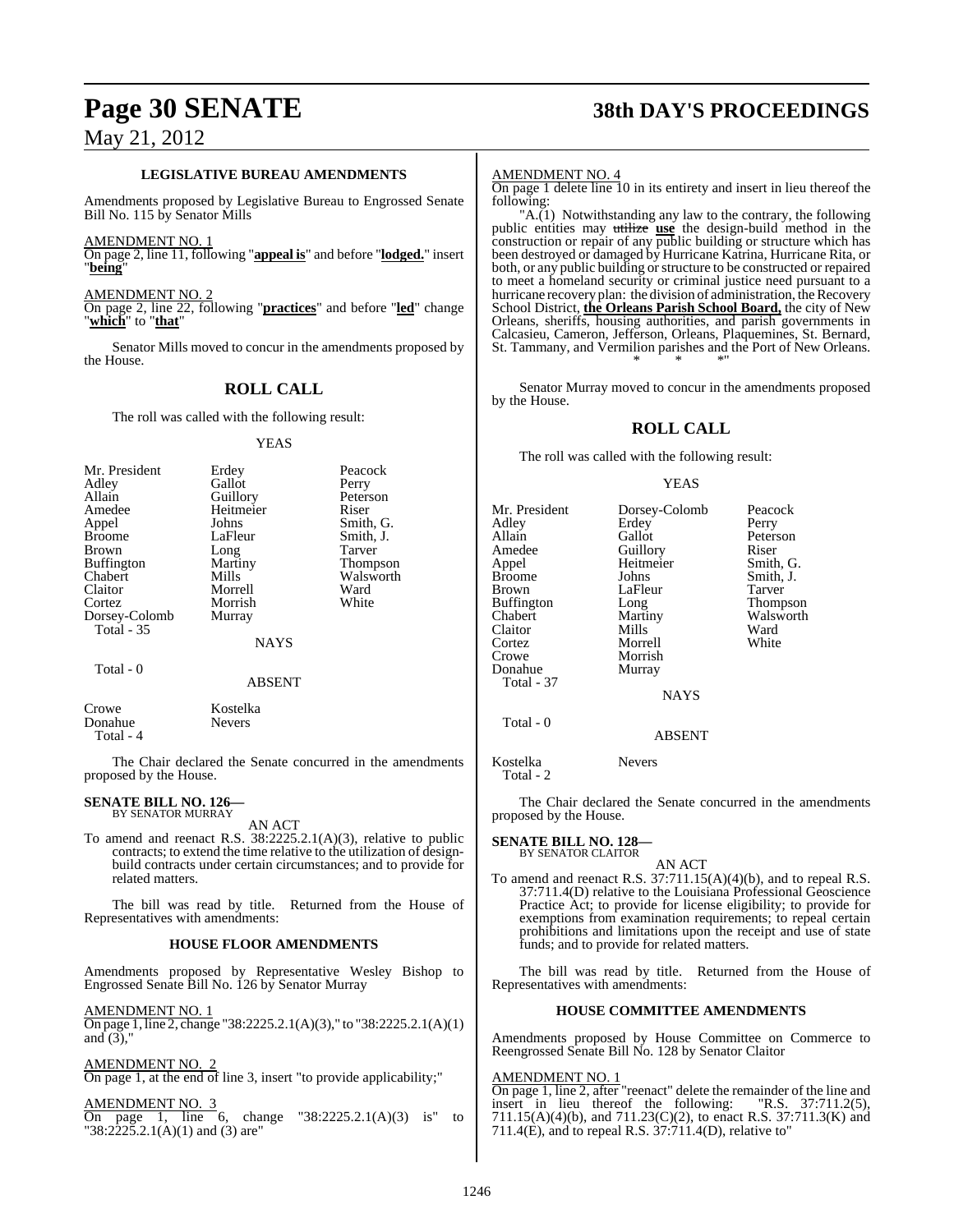# **38th DAY'S PROCEEDINGS Page 31 SENATE**

### AMENDMENT NO. 2

On page 1, line 3, between "Act;" and "to provide" insert "to provide for the definition of geoscience; to exempt petroleum geoscientists;"

### AMENDMENT NO. 3

On page 1, line 4, after "requirements;" and before "to repeal" insert "to provide for board membership;"

### AMENDMENT NO. 4

On page 1, line 8, after "Section 1." delete the remainder of the line and insert in lieu thereof the following: "R.S. 37:711.2(5), 711.15(A)(4)(b), and 711.23(C)(2) are hereby amended and reenacted and R.S. 37:711.3(K) and 711.4(E) are hereby enacted to read as"

### AMENDMENT NO. 5

On page 1, between lines 9 and 10 insert the following: "§711.2. Definitions

The following words and phrases when used in this Chapter shall have the following meanings, unless the context clearly requires otherwise:

\* \* \* (5) "Geoscience" means the science of the earth and its origin and history, the investigation of the earth's environment and its constituent soils, rocks, minerals, fossil fuels, solids, and fluids, and the study of the natural and introduced agents, forces, and processes that cause changes in and on the earth. \* \* \*

### §711.3. Application of Chapter \* \* \*

**K.(1) This Chapter shall not apply to any person employed or acting as a petroleum geologist**.

**(2) No person employed or acting as a petroleum geologist shall be required to be licensed or certified by the board or to pay any fee to the board in order to practice or testify regarding any environmental geology or geoscientist case on any wells or facilities owned by the person or the company for which the petroleum geologist is employed.**

**(3) No person employed or acting as a petroleum geologist shall be required to be licensed or certified by the board in order to testify or prepare and present an exhibit or document for the sole purpose of being placed in evidence before any entity of state government or its political subdivisions.**

**(4) If any change in state law requires the board to license petroleum geologists, the board shall provide written notice to the New Orleans Geological Society, the Baton Rouge Geological Society, the Shreveport Geological Society, and the Lafayette Geological Society at least ninety days prior to taking any action.** §711.4. Board; appointments; terms

\* \* \* **E. On or after January 1, 2013, no employee of the Department of Natural Resources, including but not limited to the office of conservation, or the Department of Environmental Quality shall be appointed to the board.** \* \* \*"

### AMENDMENT NO. 6

On page 2, between lines 2 and 3, insert the following:

"§711.23. Disciplinary proceedings against licensees and certificate holders; procedure \* \* \*

C. Charges may be preferred against any licensee or certificate holder in the following manner:

\* \* \* (2) The board, on receipt of a complaint from any person and by majority vote of the board's entire membership authorized to participate in a proceeding, may prefer charges against any licensee or certificate holder who commits or engages in any of the acts or offenses listed in Subsection A of this Section. Such complaint shall be in writing, shall be sworn to by the person or persons making the complaint, and shall be filed with the board. **The board shall not act upon anonymous complaints.**

\* \* \*"

# May 21, 2012

Senator Claitor moved to concur in the amendments proposed by the House.

### **ROLL CALL**

The roll was called with the following result:

### YEAS

| Mr. President | Dorsey-Colomb | Peacock   |
|---------------|---------------|-----------|
| Adlev         | Erdey         | Perry     |
| Allain        | Gallot        | Peterson  |
| Amedee        | Guillory      | Riser     |
| Appel         | Heitmeier     | Smith, G  |
| Broome        | Johns         | Smith, J. |
| Brown         | LaFleur       | Tarver    |
| Buffington    | Long          | Thompso   |
| Chabert       | Martiny       | Walswor   |
| Claitor       | Mills         | Ward      |
| Cortez        | Morrell       | White     |
| Crowe         | Morrish       |           |
| Donahue       | Murray        |           |
| Total - 37    |               |           |
|               | NAYS          |           |
|               |               |           |

ith, G.<br>ith, J. b<sub>mpson</sub> lsworth<br>rd

### ABSENT

Kostelka Nevers Total - 2

The Chair declared the Senate concurred in the amendments proposed by the House.

Total - 0

**SENATE BILL NO. 130—** BY SENATORS CROWE, ALARIO, APPEL, KOSTELKA, LONG, THOMPSON AND WALSWORTH AN ACT

To enact R.S.  $40:989.2(C)(5)(m)$ , relative to crimes involving the knowing and intentional possession of a compound or mixture of a certain prohibited plant; to provide for certain prohibited plants; and to provide for related matters.

The bill was read by title. Returned from the House of Representatives with amendments:

### **HOUSE FLOOR AMENDMENTS**

Amendments proposed by Representative Lopinto to Reengrossed Senate Bill No. 130 by Senator Crowe

### AMENDMENT NO. 1

On page 1, line 2, after "enact" delete the remainder of the line and delete lines 3 and 4 in their entirety and insert "R.S. 40:989.3, relative to violations of the Controlled Dangerous Substances Law; to create the crime of unlawful distribution of products containing Mitragyna speciosa to minors; to provide for penalties; and to provide for related matters."

### AMENDMENT NO. 2

On page 1, line 6, change "R.S.  $40:989.2(C)(5)(m)$ " to "R.S. "40:989.3"

### AMENDMENT NO. 3

On page 1, delete lines 7 through 17 and insert the following:

"§989.3. Unlawful distribution of products containing Mitragyna speciosa to minors; penalties

A. It shall be unlawful for any person to distribute any product containing Mitragyna speciosa to a minor.

B. Whoever violates the provisions of this Subsection shall be fined not more than five hundred dollars or imprisoned for not more than six months, or both."

Senator Crowe moved to concur in the amendments proposed by the House.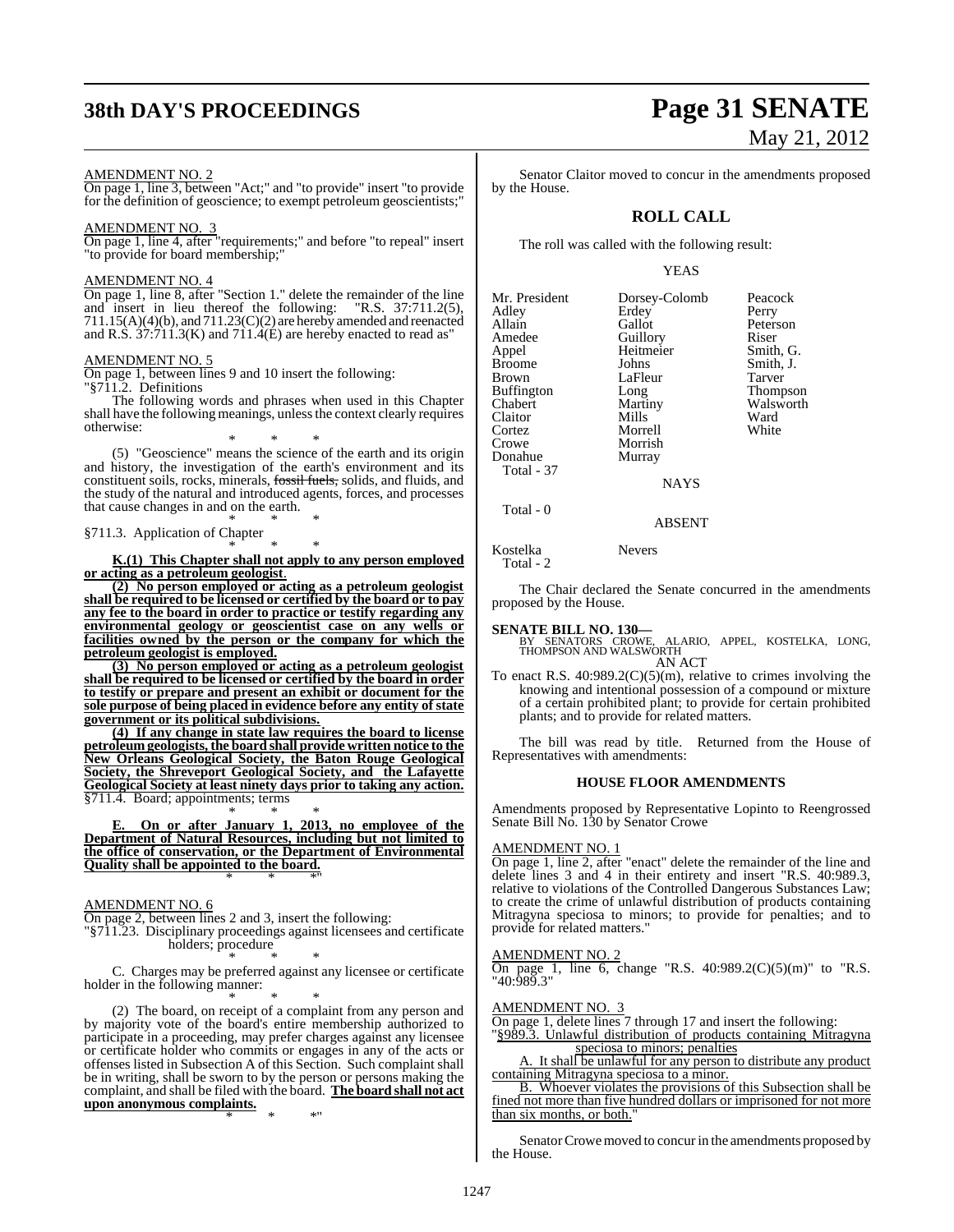### **ROLL CALL**

The roll was called with the following result:

### YEAS

| Mr. President<br>Adley<br>Allain<br>Amedee<br>Appel<br><b>Broome</b> | Dorsey-Colomb<br>Erdey<br>Gallot<br>Guillory<br>Heitmeier<br>Johns | Peacock<br>Perry<br>Peterson<br>Riser<br>Smith, G.<br>Smith, J. |
|----------------------------------------------------------------------|--------------------------------------------------------------------|-----------------------------------------------------------------|
| <b>Brown</b>                                                         | LaFleur                                                            | <b>Tarver</b>                                                   |
| <b>Buffington</b><br>Chabert                                         | Long<br>Martiny                                                    | <b>Thompson</b><br>Walsworth                                    |
| Claitor                                                              | Mills                                                              | Ward                                                            |
| Cortez                                                               | Morrell                                                            | White                                                           |
| Crowe                                                                | Morrish                                                            |                                                                 |
| Donahue                                                              | Murray                                                             |                                                                 |
| Total - 37                                                           |                                                                    |                                                                 |
|                                                                      | NAYS                                                               |                                                                 |

Total - 0

Kostelka Nevers

Total - 2

The Chair declared the Senate concurred in the amendment proposed by the House.

ABSENT

### **SENATE BILL NO. 146—** BY SENATOR LONG

AN ACT

To enact R.S.  $22:1706(H)(10)$ , relative to standards of conduct public adjusters; to prohibit a public adjuster from acting as appraiser on claims he or she is adjusting; and to provide for related matters.

The bill was read by title. Returned from the House Representatives with amendments:

### **HOUSE FLOOR AMENDMENTS**

Amendments proposed by Representative Seabaugh to Engrossed Senate Bill No. 146 by Senator Long

### AMENDMENT NO. 1

On page 1, line 2, after "conduct of" insert "certain"

### AMENDMENT NO. 2

On page 1, line 11, after "**(10)**" delete the remainder of the line and insert the following:

"**A public adjuster shall not act as an appraiser or umpire pursuant to the appraisal provisions of R.S. 22:1311 or any similar provision of a policy of insurance if that public adjuster is adjusting or has adjusted all or any part of the claim, or both, or property subject to that appraisal provision.**"

### AMENDMENT NO. 3

On page 1, delete line 12 in its entirety

Senator Long moved to concur in the amendments proposed the House.

### **ROLL CALL**

The roll was called with the following result:

### YEAS

|        | Mr. Preside |
|--------|-------------|
| Adley  |             |
| Allain |             |

nt Dorsey-Colomb Peacock<br>Erdey Perry Erdey<br>Gallot

Peterson

# **Page 32 SENATE 38th DAY'S PROCEEDINGS**

|           | Amedee                           | Guillory                                       | Riser                                                                                                                                                                                                                          |
|-----------|----------------------------------|------------------------------------------------|--------------------------------------------------------------------------------------------------------------------------------------------------------------------------------------------------------------------------------|
|           | Appel                            | Heitmeier                                      | Smith, G.                                                                                                                                                                                                                      |
|           | <b>Broome</b>                    | Johns                                          | Smith, J.                                                                                                                                                                                                                      |
|           | Brown                            | LaFleur                                        | Tarver                                                                                                                                                                                                                         |
|           | <b>Buffington</b>                | Long                                           | Thompson                                                                                                                                                                                                                       |
|           | Chabert                          | Martiny                                        | Walsworth                                                                                                                                                                                                                      |
|           | Claitor                          | Mills                                          | Ward                                                                                                                                                                                                                           |
|           | Cortez                           | Morrell                                        | White                                                                                                                                                                                                                          |
|           | Crowe                            | Morrish                                        |                                                                                                                                                                                                                                |
|           | Donahue                          | Murray                                         |                                                                                                                                                                                                                                |
|           | Total - 37                       |                                                |                                                                                                                                                                                                                                |
|           |                                  | <b>NAYS</b>                                    |                                                                                                                                                                                                                                |
|           |                                  |                                                |                                                                                                                                                                                                                                |
|           | Total - 0                        | <b>ABSENT</b>                                  |                                                                                                                                                                                                                                |
|           |                                  |                                                |                                                                                                                                                                                                                                |
|           | Kostelka                         | <b>Nevers</b>                                  |                                                                                                                                                                                                                                |
|           | Total - 2                        |                                                |                                                                                                                                                                                                                                |
|           |                                  |                                                |                                                                                                                                                                                                                                |
|           | proposed by the House.           |                                                | The Chair declared the Senate concurred in the amendments                                                                                                                                                                      |
|           |                                  |                                                |                                                                                                                                                                                                                                |
|           | <b>SENATE BILL NO. 157—</b>      |                                                |                                                                                                                                                                                                                                |
|           |                                  |                                                |                                                                                                                                                                                                                                |
|           |                                  |                                                | A A BALLA IVO LOTER ALARIO, BROWN, BUFFINGTON, ERDEY, HEITMEIER, NEVERS, GARY SMITH, THOMPSON, ALLAIN, AMEDEE, APPEL, BROOME, CHABERT, CORTEZ, CROWE, DONAHUE, DORSEY-COLOMB, GUILLORY, JOHNS, LONG, MILLS, MORRISH, MURRAY, T |
|           |                                  |                                                |                                                                                                                                                                                                                                |
|           |                                  |                                                |                                                                                                                                                                                                                                |
|           |                                  | <b>AN ACT</b>                                  |                                                                                                                                                                                                                                |
| ıts       |                                  |                                                | To enact R.S. $32:412(K)$ and R.S. $40:1321(K)$ , relative to veteran                                                                                                                                                          |
|           |                                  |                                                | designation on a driver's license and identification card; to                                                                                                                                                                  |
|           |                                  |                                                | provide for the exhibition of the word "Veteran" on a driver's                                                                                                                                                                 |
|           |                                  |                                                | license and identification card; and to provide for related                                                                                                                                                                    |
|           | matters.                         |                                                |                                                                                                                                                                                                                                |
|           |                                  |                                                |                                                                                                                                                                                                                                |
| οf        |                                  |                                                | The bill was read by title. Returned from the House of                                                                                                                                                                         |
| an        | Representatives with amendments: |                                                |                                                                                                                                                                                                                                |
| or        |                                  |                                                |                                                                                                                                                                                                                                |
|           |                                  | <b>HOUSE COMMITTEE AMENDMENTS</b>              |                                                                                                                                                                                                                                |
| οf        |                                  |                                                |                                                                                                                                                                                                                                |
|           |                                  |                                                | Amendments proposed by House Committee on Transportation,                                                                                                                                                                      |
|           |                                  |                                                | Highways, and Public Works to Engrossed Senate Bill No. 157 by                                                                                                                                                                 |
|           | Senator Adley                    |                                                |                                                                                                                                                                                                                                |
|           |                                  |                                                |                                                                                                                                                                                                                                |
| ed        | AMENDMENT NO. 1                  |                                                | On page 1, line 15, after "Defense", insert "or equivalent, as                                                                                                                                                                 |
|           |                                  | established by administrative rule'            |                                                                                                                                                                                                                                |
|           |                                  |                                                |                                                                                                                                                                                                                                |
|           | AMENDMENT NO. 2                  |                                                |                                                                                                                                                                                                                                |
|           |                                  |                                                | On page 2, line 13, after "Defense", insert "or equivalent, as                                                                                                                                                                 |
|           |                                  | established by administrative rule"            |                                                                                                                                                                                                                                |
|           |                                  |                                                |                                                                                                                                                                                                                                |
| nd        |                                  |                                                | Senator Adley moved to concur in the amendments proposed by                                                                                                                                                                    |
|           | the House.                       |                                                |                                                                                                                                                                                                                                |
| <u>re</u> |                                  |                                                |                                                                                                                                                                                                                                |
| ny<br>er  |                                  | <b>ROLL CALL</b>                               |                                                                                                                                                                                                                                |
| h,        |                                  |                                                |                                                                                                                                                                                                                                |
|           |                                  | The roll was called with the following result: |                                                                                                                                                                                                                                |
|           |                                  |                                                |                                                                                                                                                                                                                                |
|           |                                  | <b>YEAS</b>                                    |                                                                                                                                                                                                                                |
|           | Mr. President                    |                                                | Peacock                                                                                                                                                                                                                        |
|           |                                  | Dorsey-Colomb                                  |                                                                                                                                                                                                                                |
| by        | Adley<br>Allain                  | Erdey<br>Gallot                                | Perry                                                                                                                                                                                                                          |
|           |                                  |                                                | Peterson<br>Riser                                                                                                                                                                                                              |
|           | Amedee                           | Guillory                                       |                                                                                                                                                                                                                                |
|           | Appel                            | Heitmeier                                      | Smith, G.                                                                                                                                                                                                                      |
|           | <b>Broome</b>                    | Johns                                          | Smith, J.                                                                                                                                                                                                                      |
|           | <b>Brown</b>                     | LaFleur                                        | Tarver                                                                                                                                                                                                                         |
|           | <b>Buffington</b><br>Chabert     | Long                                           | Thompson<br>Walsworth                                                                                                                                                                                                          |
|           |                                  | Martiny                                        |                                                                                                                                                                                                                                |

Martiny Walsworth<br>
Mills Ward

Claitor Mills Ward<br>Cortez Morrell White

Morrish<br>Murray

Cortez Morrell<br>Crowe Morrish

Donahue Total - 37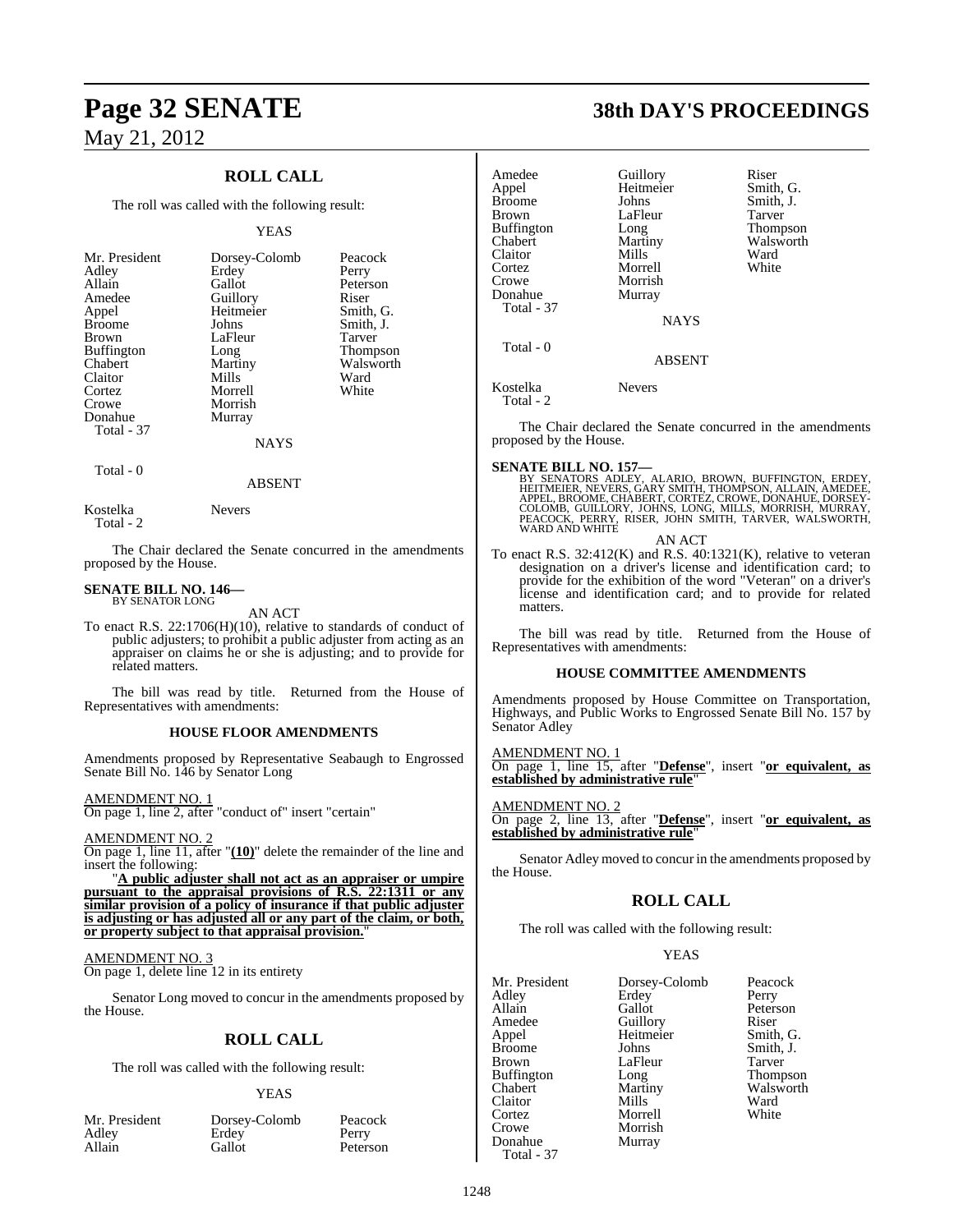# **38th DAY'S PROCEEDINGS Page 33 SENATE**

### **NAYS**

Total - 0

Kostelka Nevers Total - 2

The Chair declared the Senate concurred in the amendments proposed by the House.

# **SENATE BILL NO. 167—** BY SENATOR GARY SMITH

AN ACT

To enact R.S. 22:821(B)(34) and 1431, and Part VIII-A of Chapter 5 of Title 22 of the Louisiana Revised Statutes of 1950, to be comprised of R.S. 22:1781.1 through 1781.6, relative to portable electronics insurance; to provide definitions; to provide with respect to the vendors of portable electronic devices; to provide for the requirements for the sale of portable electronics insurance; to provide with respect to termination of portable electronics insurance; and to provide for related matters.

The bill was read by title. Returned from the House of Representatives with amendments:

### **HOUSE COMMITTEE AMENDMENTS**

Amendments proposed by House Committee on Insurance to Reengrossed Senate Bill No. 167 by Senator Gary Smith

AMENDMENT NO. 1

On page 3, line 5, delete "**and shall terminate the enrollment of that customer**"

AMENDMENT NO. 2 On page 9, line 6, between "**the**" and "**information**" insert "**name and identifying**"

AMENDMENT NO. 3

On page 9, at the end of line 10, insert "**The name and identifying information only for such single designated responsible person is then required.** 

AMENDMENT NO. 4 On page 9, delete lines 20 through 23 in their entirety

Senator Gary Smith moved to concur in the amendments proposed by the House.

### **ROLL CALL**

The roll was called with the following result:

### YEAS

| Erdey<br>Gallot<br>Guillory<br>Heitmeier<br>Johns<br>LaFleur<br>Long<br>Martiny<br>Mills<br>Morrell<br>Morrish<br>Murray | Perry<br>Peterson<br>Riser<br>Smith, G.<br>Smith, J.<br>Tarver<br><b>Thompson</b><br>Walsworth<br>Ward<br>White |
|--------------------------------------------------------------------------------------------------------------------------|-----------------------------------------------------------------------------------------------------------------|
| NAYS                                                                                                                     |                                                                                                                 |
|                                                                                                                          |                                                                                                                 |

Total - 0

# May 21, 2012

### ABSENT

Kostelka Nevers Total - 2

The Chair declared the Senate concurred in the amendments proposed by the House.

**SENATE BILL NO. 173—** BY SENATOR MURRAY

AN ACT

To amend and reenact R.S. 13:2519(B) and to repeal R.S. 13:2501.1(J), 2502, 2503, 2504, 2504.1, 2505(A), 2508, 2510, 2511, 2517, and 2518, relative to the Traffic Court of New Orleans; to repeal provisions relative to certain multiple misdemeanors or ordinance violations; to repeal provisions relative to certain judicial employees and their compensation; to repeal provisions relative to certain fidelity bonds; and to provide for related matters.

On motion of Senator Murray, the bill was read by title and returned to the Calendar, subject to call.

### **SENATE BILL NO. 195—**

- BY SENATOR MILLS
- To enact R.S. 40:964(Schedule I)(D)(4), relative to controlled dangerous substances; to provide relative to substances having a depressant effect on the central nervous system, specifically phenazepam; to add phenazepam to Schedule I of the Uniform Controlled Dangerous Substances Law; and to provide for related matters.

AN ACT

The bill was read by title. Returned from the House of Representatives with amendments:

### **HOUSE FLOOR AMENDMENTS**

Amendments proposed by Representative Lopinto to Engrossed Senate Bill No. 195 by Senator Mills

### AMENDMENT NO. 1

On page 1, line 2, after "R.S. 40:964(Schedule I)(D)(4)" and before "relative" delete the comma "," and insert "and  $(F)(9)$  and  $(10)$ ,"

AMENDMENT NO. 2

On page 1, line 4, after "add" and before "to" delete "phenazepam" and insert "certain substances"

### AMENDMENT NO. 3

On page 1, line 7, after "Section 1." and before "hereby" delete "R.S. 40:964(Schedule I)(D)(4) is" and insert "R.S. 40:964(Schedule  $I(D)(4)$  and  $(F)(9)$  and  $(10)$  are"

### AMENDMENT NO. 4

On page 2, between lines 5 and 6 add the following:

"F. Synthetic cannabinoids. Unless specifically excepted or unless listed in another schedule, any material, compound, mixture, or preparation, which contains any quantity of a synthetic cannabinoid found to be in any of the following chemical groups, or any of those groups which contain any synthetic cannabinoid salts, isomers, or salts of isomers, whenever the existence of such salts, isomers, or salts of isomers is possible within the specific chemical designation, including all synthetic cannabinoid chemical analogues in such groups:

\* \* \* (9) (1-pentylindol-3-yl)-(2,2,3,3-tetramethylcyclopropyl) methanone  $\overline{(10)}$   $\overline{(1-(5-fluoropentyl)indol-3-yl)-(2,2,3,3-tetramethyl)}$ cyclopropyl)methanone \* \* \*"

Senator Mills moved to concur in the amendments proposed by the House.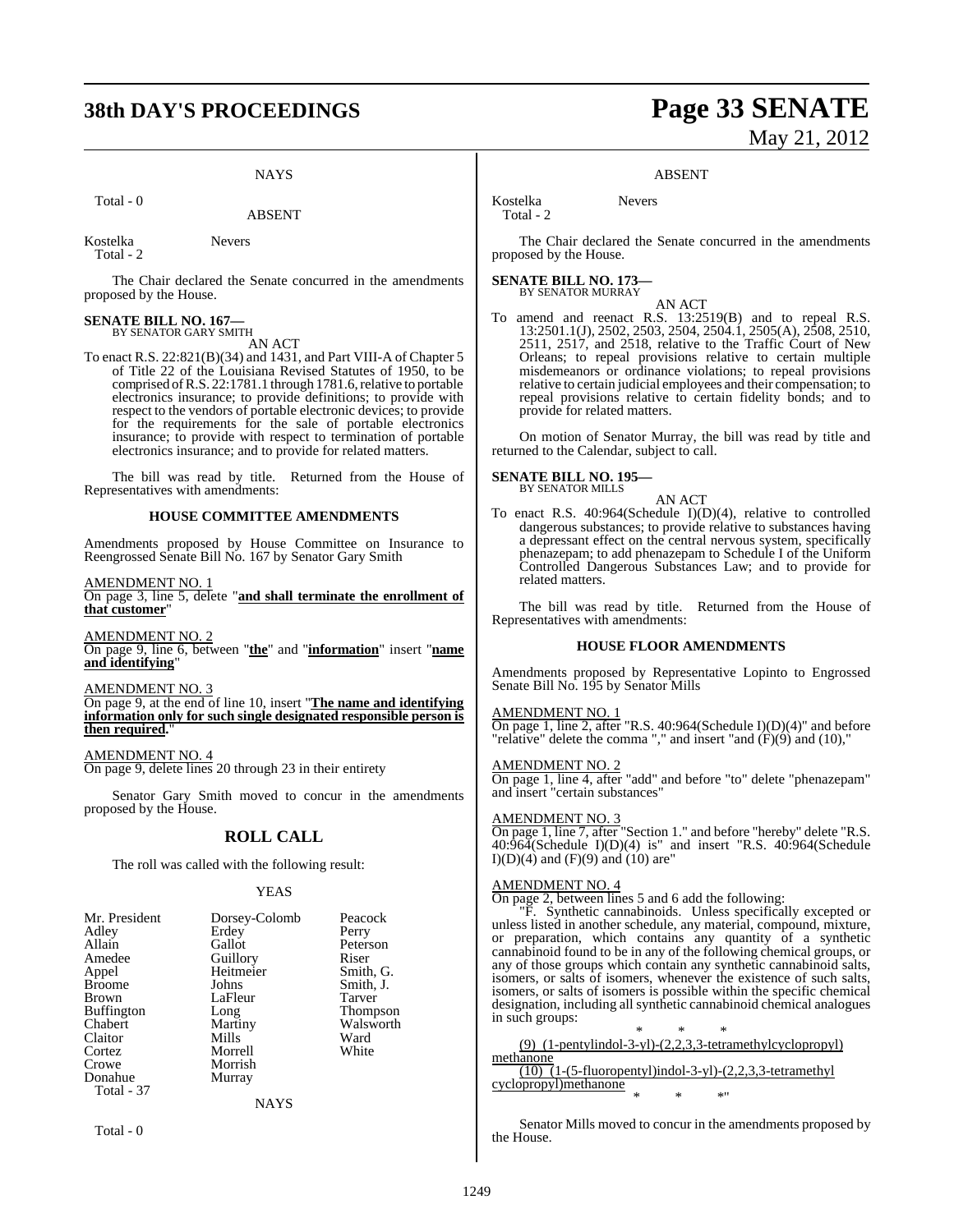### **ROLL CALL**

The roll was called with the following result:

### YEAS

| Mr. President<br>Adley<br>Allain<br>Amedee<br>Appel<br><b>Broome</b><br><b>Brown</b><br><b>Buffington</b><br>Chabert<br>Cortez<br>Crowe | Dorsey-Colomb<br>Erdey<br>Gallot<br>Guillory<br>Heitmeier<br>Johns<br>LaFleur<br>Long<br>Martiny<br>Mills<br>Morrell | Murray<br>Peacock<br>Perry<br>Peterson<br>Riser<br>Smith, G.<br>Smith, J.<br>Tarver<br><b>Thompson</b><br>Walsworth<br>Ward |
|-----------------------------------------------------------------------------------------------------------------------------------------|----------------------------------------------------------------------------------------------------------------------|-----------------------------------------------------------------------------------------------------------------------------|
| Donahue                                                                                                                                 | Morrish                                                                                                              | White                                                                                                                       |
| Total - 36                                                                                                                              | <b>NAYS</b>                                                                                                          |                                                                                                                             |

Total - 0

### ABSENT

| Claitor   | Kostelka | <b>Nevers</b> |
|-----------|----------|---------------|
| Total - 3 |          |               |

The Chair declared the Senate concurred in the amendments proposed by the House.

**SENATE BILL NO. 231—**<br>BY SENATORS MURRAY, MILLS AND THOMPSON AND<br>REPRESENTATIVE THIBAUT AN ACT

To enact R.S. 22:1006.1, relative to prior authorization forms; to provide with respect to the issuance and use of prior authorization forms; to provide for an effective date; and to provide for related matters.

The bill was read by title. Returned from the House of Representatives with amendments:

### **HOUSE COMMITTEE AMENDMENTS**

Amendments proposed by House Committee on Insurance to Reengrossed Senate Bill No. 231 by Senator Murray

AMENDMENT NO. 1

On page 2, line 16, after "**documentation.**" delete the remainder of the line and insert in lieu thereof "**A health insurance issuer may make such form**"

### **LEGISLATIVE BUREAU AMENDMENTS**

Amendments proposed by Legislative Bureau to Reengrossed Senate Bill No. 231 by Senator Murray

### AMENDMENT NO. 1

In House Committee Amendment No. 1 proposed by the House Committee on Insurance to Reengrossed Senate Bill No. 231 by Senator Murray, on page 1, line 3, change "**such**" to "**the**"

AMENDMENT NO. 2

On page 2, line 15, following "**benefits.**" and before "**form**" change "**Such**" to "**The**"

Senator Murray moved to concur in the amendments proposed by the House.

### **ROLL CALL**

The roll was called with the following result:

# **Page 34 SENATE 38th DAY'S PROCEEDINGS**

### YEAS

Mr. President Dorsey-Colomb Peacock<br>Adley Erdey Perry Adley Erdey<br>Allain Gallot Amedee Guillory Riser<br>
Appel Heitmeier Smith, G. Heitmeier Smith, G.<br>Johns Smith, J. Broome Brown LaFleur Tarver<br>
Buffington Long Thompson Buffington Long<br>
Chabert Martiny Martiny Walsworth<br>
Mills Ward Claitor Mills Ward<br>Cortez Morrish White Cortez Morrish<br>
Donahue Murray Murray Total - 35 NAYS Total - 0 ABSENT Crowe Morrell Kostelka Nevers

Peterson

Total - 4

The Chair declared the Senate concurred in the amendments proposed by the House.

**SENATE BILL NO. 234—**<br>BY SENATOR GARY SMITH AND REPRESENTATIVES BILLIOT,<br>BROWN, GUILLORY, GIROD JACKSON, MILLER, ST. GERMAIN AND WILLMOTT

AN ACT

To amend and reenact R.S. 26:932(1) and (5) through (9), 933(B)(2), (D) and (E), 934(2) and (3), 935(A), (B)(1)(a), and (C), 936(B), and 937 and to enact R.S. 26:932(10) and 933(F), relative to alcoholic beverages and tobacco; to provide regarding the Louisiana Responsible Vendor Program; to create server permits for security personnel; to provide for definitions; to provide for training requirements and for certification; to provide for security personnel liability and for penalties, fines, suspension or revocation of a permit; to provide for permit fees; to provide for exemption from local training and licensing regulation in certain instances; and to provide for related matters.

The bill was read by title. Returned from the House of Representatives with amendments:

### **HOUSE COMMITTEE AMENDMENTS**

Amendments proposed by House Committee on Judiciary to Reengrossed Senate Bill No. 234 by Senator Gary Smith

### AMENDMENT NO. 1

On page 2, at the end of line 11, insert the following: "**Security personnel" shall not include persons employed by hotels or motels which consist of sleeping rooms, cottages or cabins unless the person works primarily in an area on the licensed premises of a hotel or motel where the principal commodity sold is alcoholic beverages for consumption on the licensed premises.**"

### AMENDMENT NO. 2

On page 3, line 21, after "include" delete the remainder of the line and line 22 in its entirety and insert "**training on the subject matter as required by the provisions of Subsection C of this Section as well as**"

AMENDMENT NO. 3 On page 3, line 24, change "**customer**" to "**customers**"

### **LEGISLATIVE BUREAU AMENDMENTS**

Amendments proposed by Legislative Bureau to Reengrossed Senate Bill No. 234 by Senator Gary Smith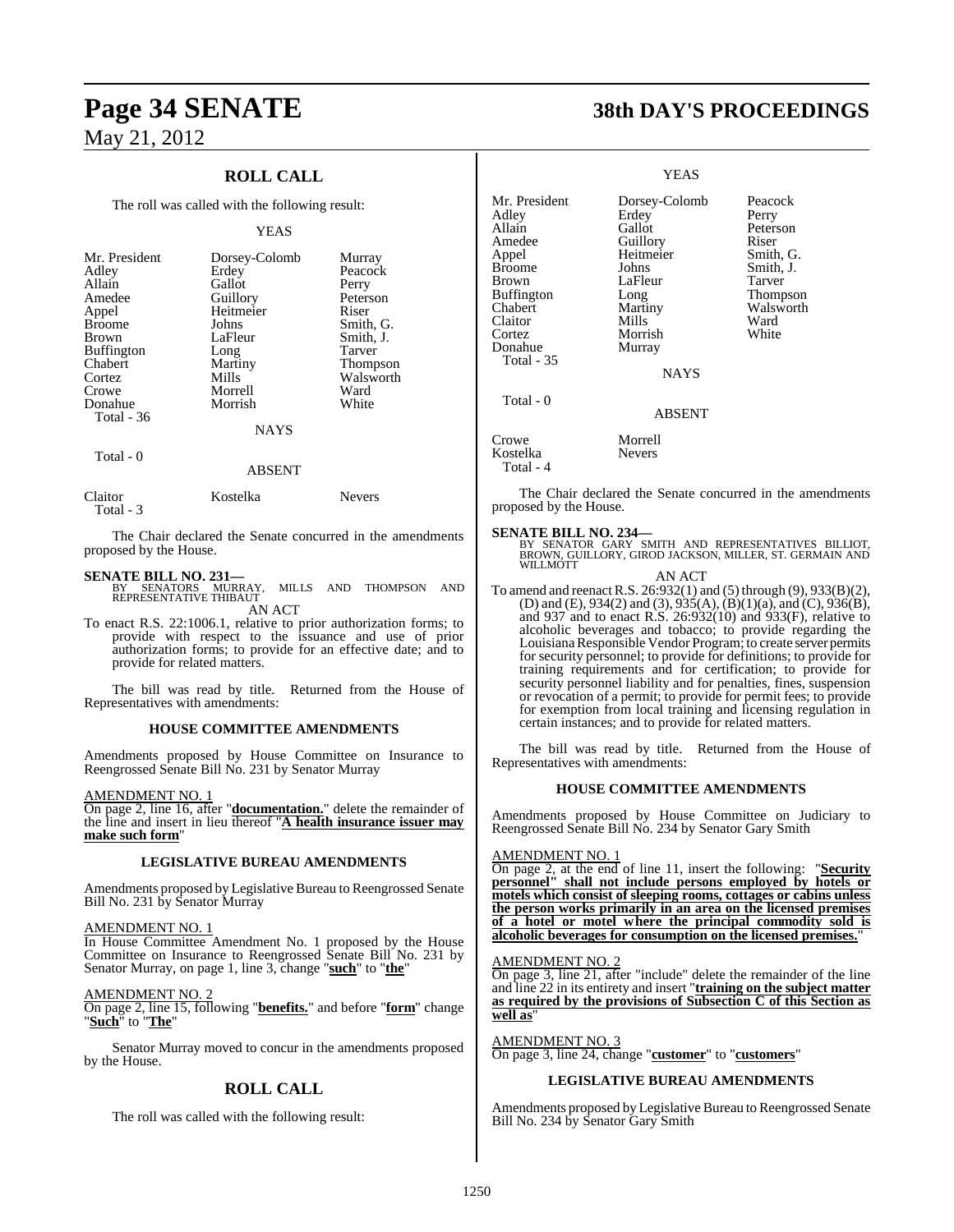# **38th DAY'S PROCEEDINGS Page 35 SENATE**

# May 21, 2012

### AMENDMENT NO. 1

In House Committee Amendment No. 3 proposed by the House Committee on Judiciary to Reengrossed Senate Bill No. 234 by Senator G. Smith, on line 13, following "line 24," insert "following "**disruptive**" and before "**and**","

AMENDMENT NO. 2 On page 3, line 23, following "**including**" and before "**but**" delete "**,**"

AMENDMENT NO. 3 On page 3, line 24, following "**to**" and before "**handling**" delete "**,**"

### **HOUSE FLOOR AMENDMENTS**

Amendments proposed by Representative Miller to Reengrossed Senate Bill No. 234 by Senator Gary Smith

AMENDMENT NO. 1

 $\overline{\text{On page 2, line 19, after}}$  "completion" delete the remainder of the line and insert "**of all required server or security personnel training courses and**"

AMENDMENT NO. 2

On page 4, line 7, after "completion" delete the remainder of the line and insert "**of all required server or security personnel training courses**"

### AMENDMENT NO. 3

On page 5, at the end of line 19, change "the" to "**each**"

Senator Gary Smith moved to concur in the amendments proposed by the House.

### **ROLL CALL**

The roll was called with the following result:

### YEAS

| Mr. President<br>Adley<br>Allain<br>Appel<br><b>Broome</b><br><b>Brown</b><br><b>Buffington</b><br>Chabert<br>Claitor | Dorsey-Colomb<br>Erdey<br>Gallot<br>Guillory<br>Heitmeier<br>Johns<br>LaFleur<br>Long<br>Martiny | Murray<br>Peacock<br>Perry<br>Peterson<br>Riser<br>Smith, G.<br>Smith, J.<br>Tarver<br>Thompson |
|-----------------------------------------------------------------------------------------------------------------------|--------------------------------------------------------------------------------------------------|-------------------------------------------------------------------------------------------------|
| Cortez                                                                                                                | Mills                                                                                            | Walsworth                                                                                       |
| Crowe                                                                                                                 | Morrell                                                                                          | Ward                                                                                            |
| Donahue<br>Total - 36                                                                                                 | Morrish                                                                                          | White                                                                                           |
|                                                                                                                       | <b>NAYS</b>                                                                                      |                                                                                                 |

Total - 0

### ABSENT

| Amedee    | Kostelka | <b>Nevers</b> |
|-----------|----------|---------------|
| Total - 3 |          |               |

The Chair declared the Senate concurred in the amendments proposed by the House.

### **SENATE BILL NO. 271—**

BY SENATOR PERRY AND REPRESENTATIVES BERTHELOT, CHAMPAGNE AND HENSGENS AN ACT

To enact Subpart DD of Part 1 of Chapter 1 of Subtitle II of Title 47 of the Louisiana Revised Statutes of 1950, to be comprised of R.S. 47:120.102, relative to donations of refunds; to provide for such donations to the Dreams Come True, Inc.; to provide for the administration and disbursement of donated monies; and to provide for related matters.

The bill was read by title. Returned from the House of Representatives with amendments:

### **LEGISLATIVE BUREAU AMENDMENTS**

Amendments proposed by Legislative Bureau to Reengrossed Senate Bill No. 271 by Senator Perry

AMENDMENT NO. 1

On page 2, line 8, following "**B.**" and before "**DCT**" delete "**The**"

Senator Perry moved to concur in the amendments proposed by the House.

### **ROLL CALL**

The roll was called with the following result:

### YEAS

| Mr. President | Dorsey-Colomb | Peacock   |
|---------------|---------------|-----------|
| Adley         | Erdey         | Perry     |
| Allain        | Gallot        | Peterson  |
| Amedee        | Guillory      | Riser     |
| Appel         | Heitmeier     | Smith, G. |
| <b>Broome</b> | Johns         | Smith, J. |
| Brown         | LaFleur       | Tarver    |
| Buffington    | Long          | Thompson  |
| Chabert       | Martiny       | Walsworth |
| Claitor       | Mills         | Ward      |
| Cortez        | Morrell       | White     |
| Crowe         | Morrish       |           |
| Donahue       | Murray        |           |
| Total - 37    |               |           |
|               | <b>NAYS</b>   |           |
| Total - 0     |               |           |

ABSENT

Kostelka Nevers

Total - 2

The Chair declared the Senate concurred in the amendments proposed by the House.

### **SENATE BILL NO. 324—** BY SENATOR PERRY

AN ACT

To amend and reenact R.S. 13:783(D)(7), relative to clerks of court; to provide relative to the clerk of court of Cameron Parish, East Feliciana Parish, Vermilion Parish, and West Feliciana Parish; to provide for an automobile expense allowance for the clerk of court of Cameron Parish, East Feliciana Parish, Vermilion Parish, and West Feliciana Parish; and to provide for related matters.

The bill was read by title. Returned from the House of Representatives with amendments:

### **HOUSE COMMITTEE AMENDMENTS**

Amendments proposed by House Committee on Judiciary to Engrossed Senate Bill No. 324 by Senator Perry

### AMENDMENT NO. 1

On page 1, line 2, change "R.S.  $13:783(D)(7)$ " to "R.S.  $13:783(D)(1)(a)$  and  $(7)$ "

### AMENDMENT NO. 2

On page 1, line 3, delete "Vermilion Parish," and before "and" insert "Franklin Parish, St. Charles Parish, Vermilion Parish, West Baton Rouge Parish,"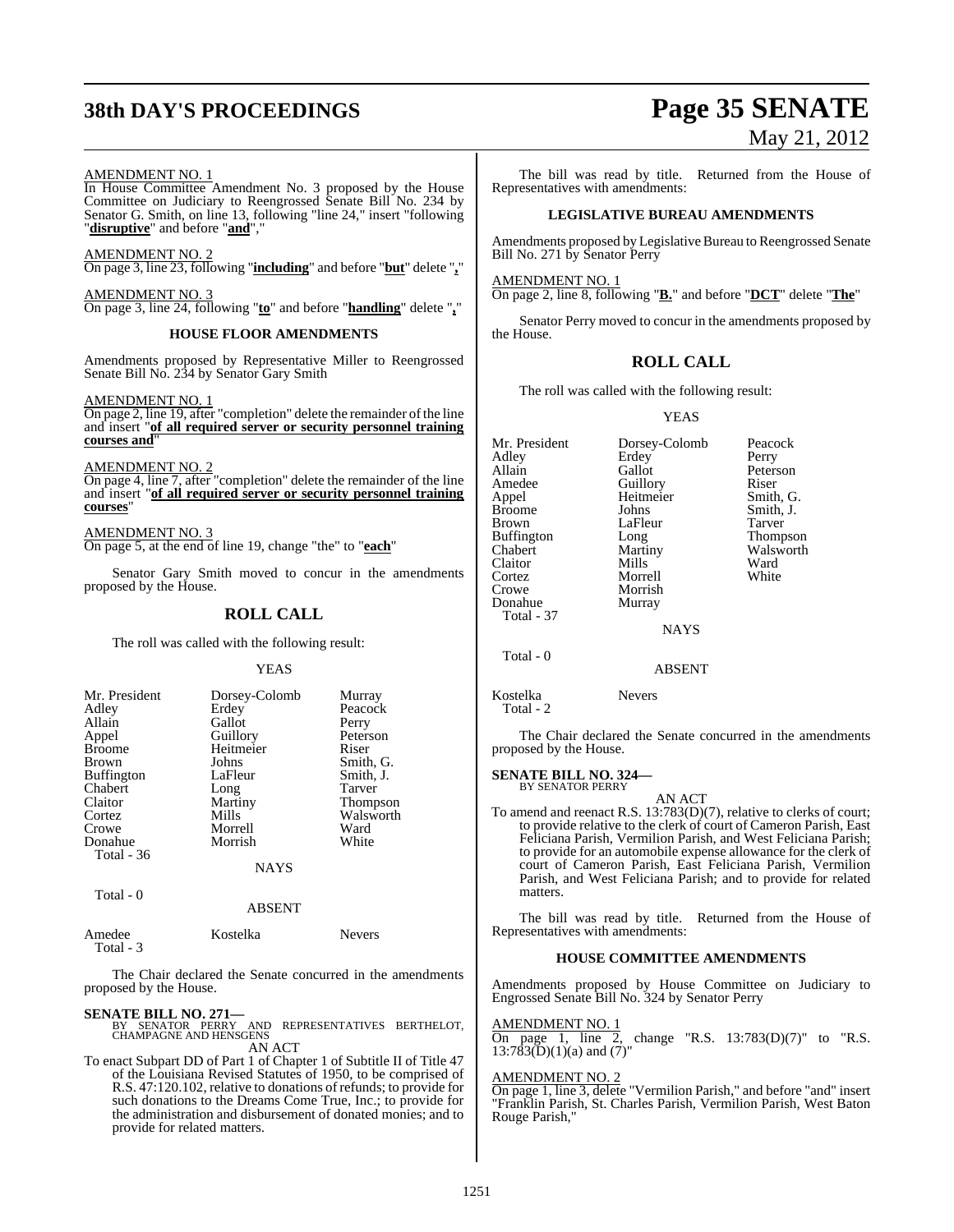### AMENDMENT NO. 3

On page 1, line 5, delete "Vermilion Parish," and before "and" insert "Franklin Parish, St. Charles Parish, Vermilion Parish, West Baton Rouge Parish,"

### AMENDMENT NO. 4

On page 1, line  $\overline{8}$ , change "R.S. 13:783(D)(7) is" to "R.S.  $13:783(D)(1)(a)$  and (7) are"

### AMENDMENT NO. 5

On page 1, line 11, after "D(1)" delete the asterisks and insert the following:

 $\lim_{h \to 0}$  Each of the clerks of the district courts is hereby authorized to purchase, out of any surplus in his salary fund, an automobile for the use of his office, after having first obtained the consent of the governing authority of the parish.

**(ii)** However, the consent of the governing authority shall not be necessary as to any clerk of court who prior to July 29, 1970, has purchased an automobile under authority of any previously enacted law."

### AMENDMENT NO. 6

On page 1, line 13, after "**East Feliciana Parish,**" and before "Iberia Parish" insert "**Franklin Parish,**"

### AMENDMENT NO. 7

On page 1, line 14, after "Red River Parish," and before "St. Tammany Parish" insert "**St. Charles Parish,**"

AMENDMENT NO. 8

On page 1, line 15, after "Washington Parish," and before "**and**" insert "**West Baton Rouge Parish,**"

Senator Perry moved to concur in the amendments proposed by the House.

### **ROLL CALL**

The roll was called with the following result:

### YEAS

| Mr. President     | Dorsey-Colomb | Murray        |
|-------------------|---------------|---------------|
| Adley             | Erdey         | Peacock       |
| Allain            | Gallot        | Perry         |
| Amedee            | Guillory      | Peterson      |
| Appel             | Heitmeier     | Riser         |
| <b>Broome</b>     | Johns         | Smith, G.     |
| <b>Brown</b>      | LaFleur       | Smith, J.     |
| <b>Buffington</b> | Long          | <b>Tarver</b> |
| Chabert           | Martiny       | Thompson      |
| Cortez            | Mills         | Walsworth     |
| Crowe             | Morrell       | Ward          |
| Donahue           | Morrish       | White         |
| Total - 36        |               |               |
|                   | <b>NAYS</b>   |               |

### Total - 0 ABSENT

Claitor Kostelka Nevers Total - 3

The Chair declared the Senate concurred in the amendments proposed by the House.

### **SENATE BILL NO. 341—** BY SENATOR CLAITOR

AN ACT

To amend and reenact R.S. 56:699.5(A) and (B) and 699.6 and to repeal R.S. 56:699.1 and 699.2, relative to the firearm and hunter education courses; to provide for firearm and hunter education requirements; to provide terms and conditions for

# **Page 36 SENATE 38th DAY'S PROCEEDINGS**

exceptions from firearm and hunter education; and to provide for related matters.

The bill was read by title. Returned from the House of Representatives with amendments:

### **HOUSE COMMITTEE AMENDMENTS**

Amendments proposed by House Committee on Natural Resources and Environment to Engrossed Senate Bill No. 341 by Senator Claitor

AMENDMENT NO. 1 On page 1, line 16, after "**born**" delete "**on or**"

AMENDMENT NO. 2 On page 2, line 9, after "**born**" delete "**on or**"

AMENDMENT NO. 3 On page 2, at the end of line 16, delete "**on or**"

Senator Claitor moved to concur in the amendments proposed by the House.

### **ROLL CALL**

The roll was called with the following result:

| v |
|---|
|---|

| Mr. President<br>Adlev<br>Allain<br>Amedee<br>Appel<br>Broome<br>Brown<br>Buffington<br>Chabert<br>Claitor<br>Cortez<br>Crowe<br>Total - 36<br>Total - 0 | Donahue<br>Dorsey-Colomb<br>Erdey<br>Gallot<br>Guillory<br>Heitmeier<br>LaFleur<br>Long<br>Martiny<br>Mills<br>Morrell<br>Morrish<br><b>NAYS</b><br><b>ABSENT</b> | Murray<br>Peacock<br>Perry<br>Peterson<br>Riser<br>Smith, G.<br>Smith, J.<br>Tarver<br>Thompson<br>Walsworth<br>Ward<br>White |
|----------------------------------------------------------------------------------------------------------------------------------------------------------|-------------------------------------------------------------------------------------------------------------------------------------------------------------------|-------------------------------------------------------------------------------------------------------------------------------|
| Johns                                                                                                                                                    | Kostelka                                                                                                                                                          | Nevers                                                                                                                        |
| Total - 3                                                                                                                                                |                                                                                                                                                                   |                                                                                                                               |

The Chair declared the Senate concurred in the amendments proposed by the House.

**SENATE BILL NO. 399—** BY SENATORS WHITE, NEVERS AND THOMPSON AN ACT

To amend and reenact R.S. 12:403(2) and 407, relative to electric cooperatives; to provide relative to powers and bylaws; to provide for perpetual existence of cooperatives in certain circumstances; to provide relative to adoption, amendment, or repeal of bylaws; to provide certain terms, conditions, and requirements; to provide forthe board of directorstaking certain actionswithout authorization of the members of the cooperative; and to provide for related matters.

The bill was read by title. Returned from the House of Representatives with amendments:

### **LEGISLATIVE BUREAU AMENDMENTS**

Amendments proposed by Legislative Bureau to Reengrossed Senate Bill No. 399 by Senator White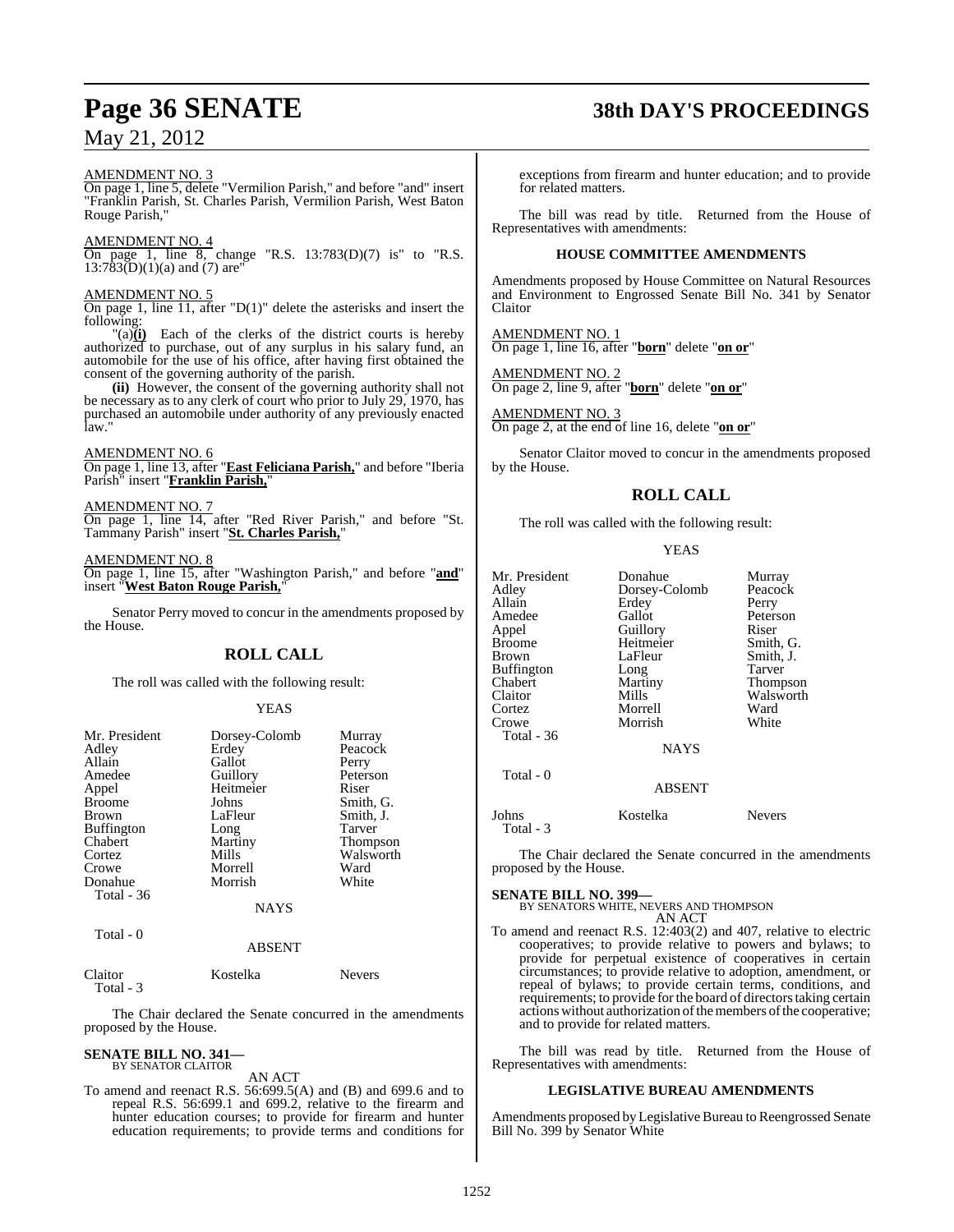# **38th DAY'S PROCEEDINGS Page 37 SENATE**

# May 21, 2012

AMENDMENT NO. 1

On page 3, line 8, following "**franchises,**" and before "**permits**" change "**and**" to "**or**"

Senator White moved to concur in the amendments proposed by the House.

#### **ROLL CALL**

The roll was called with the following result:

#### YEAS

| Mr. President<br>Adley<br>Allain<br>Amedee<br>Appel<br><b>Broome</b><br><b>Brown</b><br>Buffington<br>Chabert<br>Cortez | Dorsey-Colomb<br>Erdey<br>Gallot<br>Guillory<br>Heitmeier<br>Johns<br>LaFleur<br>Long<br>Martiny<br>Mills | Murray<br>Peacock<br>Perry<br>Peterson<br>Riser<br>Smith, G.<br>Smith, J.<br><b>Tarver</b><br><b>Thompson</b><br>Walsworth |
|-------------------------------------------------------------------------------------------------------------------------|-----------------------------------------------------------------------------------------------------------|----------------------------------------------------------------------------------------------------------------------------|
| Crowe<br>Donahue                                                                                                        | Morrell<br>Morrish                                                                                        | Ward<br>White                                                                                                              |
| Total - 36                                                                                                              |                                                                                                           |                                                                                                                            |
|                                                                                                                         | <b>NAYS</b>                                                                                               |                                                                                                                            |
| Total - 0                                                                                                               | ABSENT                                                                                                    |                                                                                                                            |

### Claitor Kostelka Nevers Total - 3

The Chair declared the Senate concurred in the amendments proposed by the House.

#### **SENATE BILL NO. 625— (Substitute of Senate Bill No. 609 by Senator Murray)**

BY SENATOR MURRAY AN ACT

To amend and reenact R.S. 13:477(introductory paragraph), 691(A), 1306, 1307, 1311, 1312, 1381.2, and 1594, and R.S. 44:181, to enact R.S. 13:1213.2 and 1336(D), to repeal R.S. 13:474.1, 477(41), 621.41, 621.42 through 621.46, 714.1, 714.2, 751.1, 751.2 through 751.5, 841.3, 983, 996.62 through 996.64, R.S. 44:181.5 and 181.6, and Sections 6, 8, 9, 22, and 31 of Act No. 621 of the 2006 Regular Session of the Legislature, and to provide for certain provisions of Section 19 of Act No. 621 of the 2006 Regular Session of the Legislature as amended by Act No. 675 and Act No. 873 of the 2008 Regular Session of the Legislature, and Act No. 340 of the 2011 Regular Session of the Legislature, relative to courts and judicial procedure; to provide relative to the civil and criminal district courts and juvenile court of the parish of Orleans; to repeal provisions relative to the consolidation of the civil and criminal district courts of Orleans Parish into the Forty-First Judicial District Court and their respective clerks; to repeal effective dates for repeals of provisions related to the civil and criminal district courts and the abolition of the juvenile court of Orleans Parish; to provide that certain provisions of law that would have otherwise been repealed shall remain in effect; to provide for the distribution of fees collected in the Civil District Court; to provide for the salaries of the civil and criminal district court judges and certain family and juvenile court judges; to provide exclusive jurisdiction to the magistrate and criminal district court judges and commissioners to set certain bonds and release certain defendants; to provide relative to terms of office and elections for Orleans Parish Juvenile Court judges; to direct the Louisiana State Law Institute to redesignate certain statutory provisions; and to provide for related matters.

The bill was read by title. Returned from the House of Representatives with amendments:

#### **HOUSE COMMITTEE AMENDMENTS**

Amendments proposed by House Committee on Judiciary to Reengrossed Senate Bill No. 625 by Senator Murray

AMENDMENT NO. 1 On page 1, line 3, after "R.S. 13:1213.2" and before the comma "," delete "and 1336(D)"

#### AMENDMENT NO. 2

On page 2, line 29, after "R.S. 13:1213.2" delete the remainder of the line and insert "is"

#### **LEGISLATIVE BUREAU AMENDMENTS**

Amendments proposed byLegislative Bureau to Reengrossed Senate Bill No. 625 by Senator Murray

#### AMENDMENT NO. 1

On page 1, line 4, following "621.41" and before "through" delete ", 621.42

#### AMENDMENT NO. 2

On page 1, line 4, following "751.1" and before the end of the line delete<sup>"</sup>

#### AMENDMENT NO. 3

On page 1, line 5, following the beginning of the line and before "through" delete "751.2"

#### AMENDMENT NO. 4 On page 1, line 9, following "Legislature" and before "and" delete ","

AMENDMENT NO. 5 On page 4, line 7, delete "\* \* \*"

#### AMENDMENT NO. 6

On page 5, line 2, following "file the" and before "with" change "same" to "**audit**"

Senator Murray moved to concur in the amendments proposed by the House.

## **ROLL CALL**

The roll was called with the following result:

#### YEAS

| Dorsey-Colomb | Peacock   |
|---------------|-----------|
| Erdey         | Perry     |
| Gallot        | Peterson  |
|               | Riser     |
| Heitmeier     | Smith, G. |
| Johns         | Smith, J. |
| LaFleur       | Tarver    |
| Long          | Thompson  |
| Martiny       | Walsworth |
| Mills         | Ward      |
| Morrell       | White     |
| Morrish       |           |
| Murray        |           |
|               |           |
| <b>NAYS</b>   |           |
|               |           |
| <b>ABSENT</b> |           |
|               | Guillory  |

#### Kostelka Nevers Total - 2

The Chair declared the Senate concurred in the amendments proposed by the House.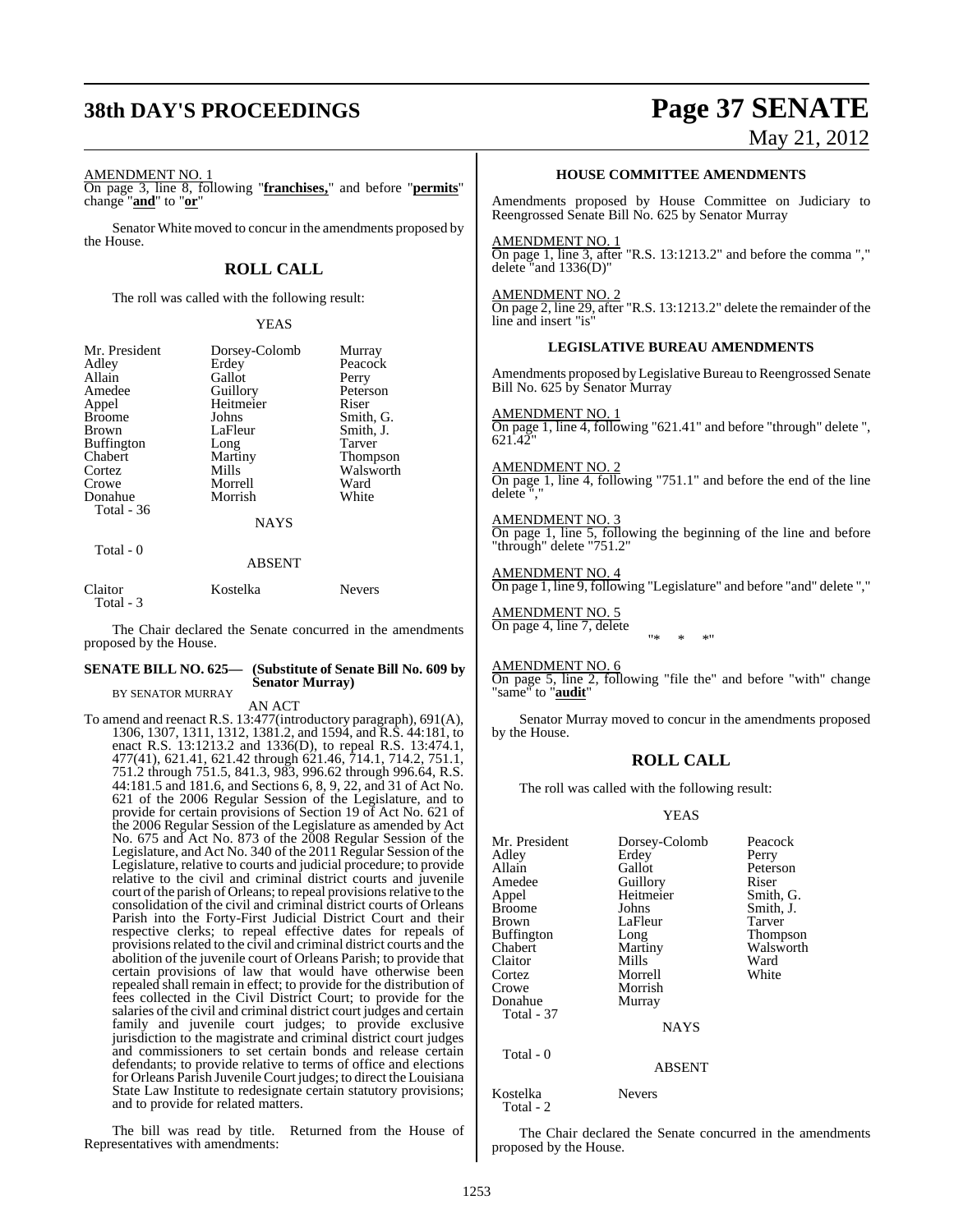### **Explanation of Vote**

Senator Morrell stated his voting machine was voted in error. He was not present in the Senate Chamber when the vote was taken on Senate Bill No. 625. He asked that the Official Journal so state.

#### **SENATE BILL NO. 667—** BY SENATOR GARY SMITH

AN ACT

To amend and reenact R.S. 32:402.1(A)(1)(a) and the introductory paragraph of 402.1(A)(2), relative to driver education; to provide relative to the requirements for driver education for persons who are less than eighteen years of age and for persons who are eighteen years of age or older; to provide relative to classroom instruction and actual driving instruction; and to provide for related matters.

The bill was read by title. Returned from the House of Representatives with amendments:

#### **HOUSE COMMITTEE AMENDMENTS**

Amendments proposed by House Committee on Transportation, Highways, and Public Works to Engrossed Senate Bill No. 667 by Senator Gary Smith

#### AMENDMENT NO. 1

On page 2, line 1, after "instruction.", insert "**A person shall not be allowed to receive more than four hours of actual driving** instruction on any single calendar day.

#### AMENDMENT NO. 2

On page 2, line 13, after "**instruction**." insert, "**A person shall not be allowed to receive more than four hours of actual driving instruction on any single calendar day.** 

Senator Gary Smith moved to concur in the amendments proposed by the House.

#### **ROLL CALL**

The roll was called with the following result:

#### YEAS

| Mr. President | Dorsey-Colomb | Murray          |
|---------------|---------------|-----------------|
| Adley         | Erdey         | Peacock         |
| Allain        | Gallot        | Perry           |
| Amedee        | Guillory      | Peterson        |
|               |               |                 |
| Appel         | Heitmeier     | Riser           |
| <b>Broome</b> | Johns         | Smith, G.       |
| <b>Brown</b>  | LaFleur       | Smith, J.       |
| Buffington    | Long          | Tarver          |
| Chabert       | Martiny       | <b>Thompson</b> |
| Cortez        | Mills         | Walsworth       |
| Crowe         | Morrell       | Ward            |
| Donahue       | Morrish       | White           |
| Total - 36    |               |                 |
|               | <b>NAYS</b>   |                 |
| Total - 0     |               |                 |
|               | ABSENT        |                 |

| Claitor    | Kostelka | <b>Nevers</b> |
|------------|----------|---------------|
| Total $-3$ |          |               |

The Chair declared the Senate concurred in the amendments proposed by the House.

# **Page 38 SENATE 38th DAY'S PROCEEDINGS**

#### **Senate Concurrent Resolutions on Third Reading and Final Passage**

#### **SENATE CONCURRENT RESOLUTION NO. 99—** BY SENATOR APPEL

A CONCURRENT RESOLUTION

To provide for legislative approval of the formula to determine the cost of a minimum foundation program of education in all public elementary and secondary schools as well as to equitably allocate the funds to city, parish, and other local public school systems as developed by the State Board of Elementary and Secondary Education and adopted by the board on February 27, 2012.

The concurrent resolution was read by title. Senator Appel moved to adopt the Senate Concurrent Resolution.

## **ROLL CALL**

The roll was called with the following result:

#### YEAS

| Mr. President<br>Adley<br>Allain<br>Amedee<br>Appel<br><b>Broome</b><br><b>Buffington</b><br>Chabert<br>Claitor<br>Total - 26 | Cortez<br>Crowe<br>Donahue<br>Guillory<br>Heitmeier<br>Johns<br>Kostelka<br>LaFleur<br>Long<br><b>NAYS</b> | Martiny<br>Morrell<br>Peacock<br>Riser<br>Smith, J.<br>Thompson<br>Walsworth<br>White |
|-------------------------------------------------------------------------------------------------------------------------------|------------------------------------------------------------------------------------------------------------|---------------------------------------------------------------------------------------|
|                                                                                                                               |                                                                                                            |                                                                                       |
|                                                                                                                               |                                                                                                            |                                                                                       |

Gallot<br>Mills

Brown Morrish Smith, G.<br>
Dorsey-Colomb Murray Tarver Dorsey-Colomb Murra<br>Gallot Perry Peterson Total - 10

#### ABSENT

Erdey Nevers Ward Total - 3

The Chair declared the Senate adopted the Senate Concurrent Resolution and ordered it sent to the House.

#### **Rules Suspended**

Senator Claitor asked for and obtained a suspension of the rules to pass over Senate Bills on Third Reading and Final Passage.

#### **Senate Bills and Joint Resolutions on Third Reading and Final Passage, Subject to Call**

#### **Called from the Calendar**

Senator Claitor asked that Senate Bill No. 726 be called from the Calendar.

# **SENATE BILL NO. 726—** BY SENATOR CLAITOR

AN ACT

To enact Subpart A-1 of Chapter 1 of Title 17 of the Louisiana Revised Statutes of 1950, to be comprised of R.S. 17:19, relative to the minimum foundation program and formula; to provide relative to legislative approval of the formula; to provide relative to the format and content of the legislative instrument utilized for legislative approval of the formula; and to provide for related matters.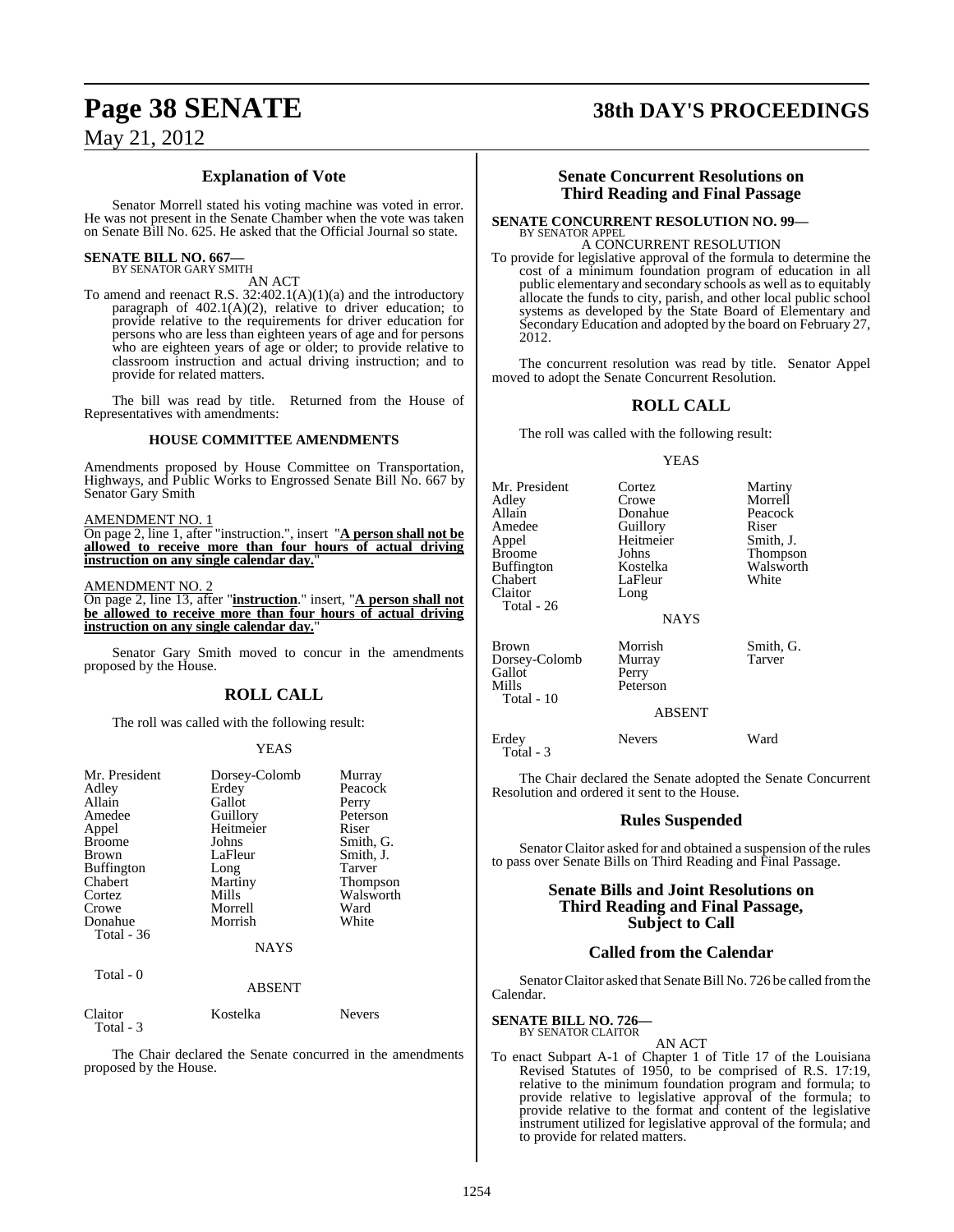# **38th DAY'S PROCEEDINGS Page 39 SENATE**

The bill was read by title. Senator Claitor moved the final passage of the bill.

#### **ROLL CALL**

The roll was called with the following result:

#### YEAS

| Mr. President<br>Adley<br>Amedee<br>Appel<br><b>Broome</b><br><b>Brown</b><br><b>Buffington</b><br>Chabert<br>Claitor<br>Cortez<br>Donahue<br><b>Total - 33</b> | Dorsey-Colomb<br>Erdey<br>Gallot<br>Guillory<br>Heitmeier<br>Johns<br>Kostelka<br>LaFleur<br>Long<br>Martiny<br>Mills<br><b>NAYS</b> | Morrish<br>Murray<br>Peacock<br>Perry<br>Peterson<br>Riser<br>Smith, G.<br>Smith, J.<br>Tarver<br>Ward<br>White |
|-----------------------------------------------------------------------------------------------------------------------------------------------------------------|--------------------------------------------------------------------------------------------------------------------------------------|-----------------------------------------------------------------------------------------------------------------|
| Morrell<br>Total - 3                                                                                                                                            | Thompson<br><b>ABSENT</b>                                                                                                            | Walsworth                                                                                                       |
|                                                                                                                                                                 |                                                                                                                                      |                                                                                                                 |
| Allain                                                                                                                                                          | Crowe                                                                                                                                | <b>Nevers</b>                                                                                                   |

The Chair declared the bill was passed and ordered it sent to the House. Senator Claitor moved to reconsider the vote by which the bill was passed and laid the motion on the table.

#### **Senate Bills and Joint Resolutions on Third Reading and Final Passage**

# **SENATE BILL NO. 226—** BY SENATOR MORRISH

Total - 3

AN ACT

To enact R.S. 42:1123(42), relative to the code of governmental ethics; to provide for an exception to the prohibition of a public servant from doing business with a person who has a business relationship with the agency of the public servant under certain circumstances; and to provide for related matters.

#### **Floor Amendments**

Senator Long proposed the following amendments.

#### **SENATE FLOOR AMENDMENTS**

Amendments proposed by Senator Long to Engrossed Senate Bill No. 226 by Senator Morrish

#### AMENDMENT NO. 1

On page 1, line 15, after "**municipality**" insert: "**, or a legal entity in which an elected official of a parish governing authority of a parish with a population of twenty-three thousand or less according to the latest federal decennial census has a controlling interest from bidding on or contracting with a public utility company if the only relationship the governing authority has with the public utility company is a standard, non-exclusive franchise agreement**"

On motion of Senator Long, the amendments were adopted.

The bill was read by title. Senator Morrish moved the final passage of the amended bill.

# May 21, 2012

### **ROLL CALL**

The roll was called with the following result:

YEAS

| Mr. President<br>Adley | Donahue<br>Dorsey-Colomb | Morrell<br>Morrish |
|------------------------|--------------------------|--------------------|
| Allain                 | Erdey                    | Peacock            |
| Amedee                 | Gallot                   | Perry              |
| Appel                  | Guillory                 | Riser              |
| Broome                 | Heitmeier                | Smith, G.          |
| Brown                  | Johns                    | Smith, J.          |
| Buffington             | Kostelka                 | Thompson           |
| Chabert                | LaFleur                  | Walsworth          |
| Claitor                | Long                     | White              |
| Cortez                 | Martiny                  |                    |
| Crowe                  | Mills                    |                    |
| Total - 34             |                          |                    |
|                        | <b>NAYS</b>              |                    |
| Murray                 | Peterson                 | Tarver             |
| Total - 3              | <b>ABSENT</b>            |                    |
| Nevers<br>Total - 2    | Ward                     |                    |

The Chair declared the amended bill was passed, ordered reengrossed and sent to the House. Senator Morrish moved to reconsider the vote by which the bill was passed and laid the motion on the table.

**SENATE BILL NO. 371—** BY SENATOR HEITMEIER AND REPRESENTATIVE BROSSETT AN ACT

To enact R.S. 40:1300.332, relative to Medicaid; to provide for the Department of Health and Hospitals upper payment limit mechanism for outpatient behavioral health services for certain Medicaid recipients; to provide for rules and regulations; and to provide for related matters.

The bill was read by title. Senator Heitmeier moved the final passage of the bill.

#### **ROLL CALL**

The roll was called with the following result:

#### **YEAS**

| Mr. President | Dorsey-Colomb | Murray          |
|---------------|---------------|-----------------|
| Adley         | Erdey         | Peacock         |
| Allain        | Gallot        | Perry           |
| Amedee        | Guillory      | Peterson        |
| Appel         | Heitmeier     | Riser           |
| <b>Broome</b> | Johns         | Smith, G.       |
| Brown         | Kostelka      | Smith, J.       |
| Buffington    | LaFleur       | Tarver          |
| Chabert       | Long          | <b>Thompson</b> |
| Claitor       | Martiny       | Walsworth       |
| Cortez        | Mills         | Ward            |
| Crowe         | Morrell       | White           |
| Donahue       | Morrish       |                 |
| Total - 38    |               |                 |
|               | <b>NAYS</b>   |                 |
| Total - 0     |               |                 |

ABSENT

Total - 1

Nevers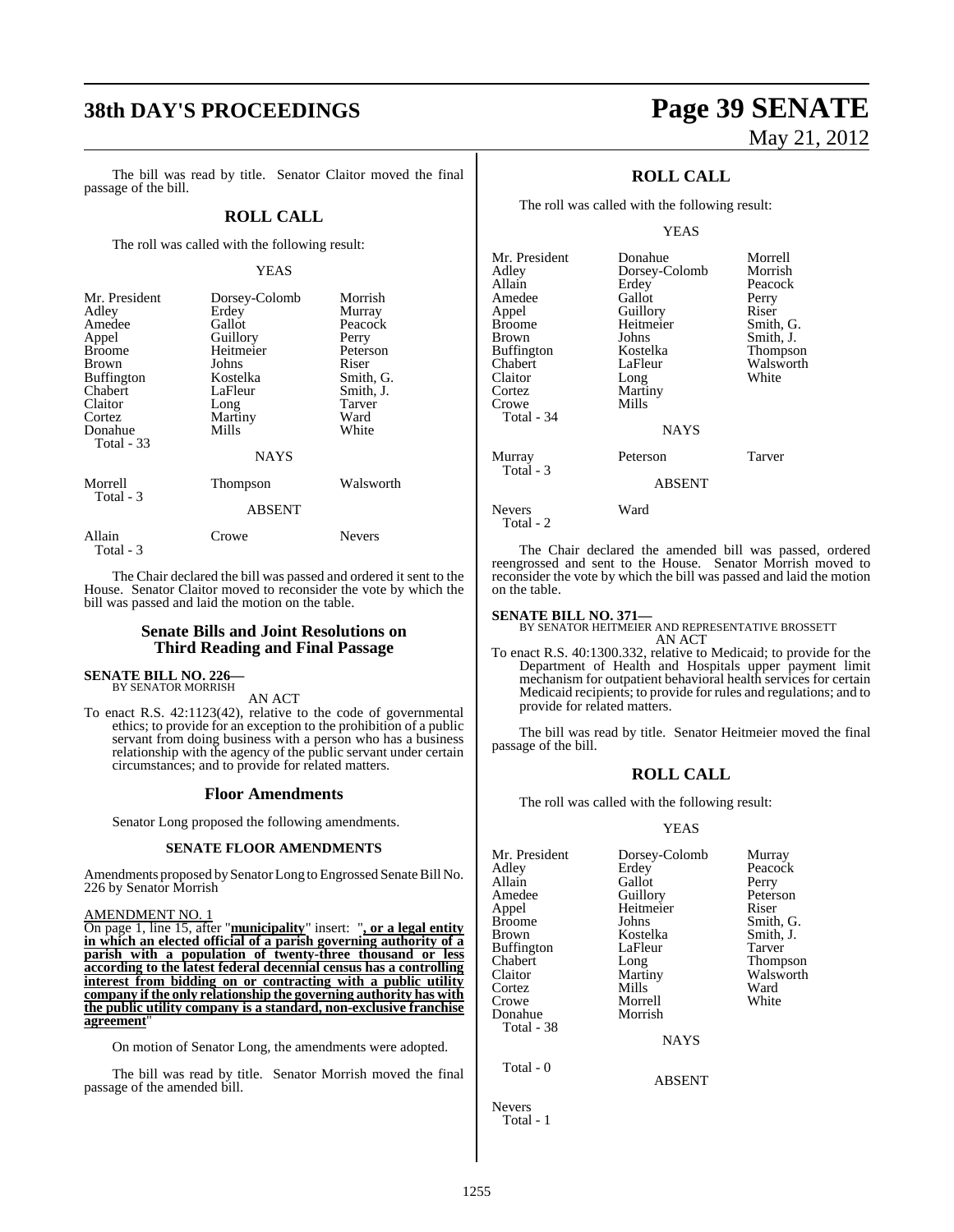The Chair declared the bill was passed and ordered it sent to the House. Senator Heitmeier moved to reconsider the vote by which the bill was passed and laid the motion on the table.

# **SENATE BILL NO. 423—** BY SENATOR CLAITOR

AN ACT

To enact R.S. 51:122(D), relative to contracts, combinations, and conspiracies in restraint of trade or commerce; to exempt officers and employees acting on behalf of the same entity from such provisions; and to provide for related matters.

The bill was read by title. Senator Claitor moved the final passage of the bill.

## **ROLL CALL**

The roll was called with the following result:

#### YEAS

| Mr. President     | Dorsey-Colomb | Murray          |
|-------------------|---------------|-----------------|
| Adley             | Erdey         | Peacock         |
| Allain            | Gallot        | Perry           |
| Amedee            | Guillory      | Peterson        |
| Appel             | Heitmeier     | Riser           |
| <b>Broome</b>     | Johns         | Smith, G.       |
| <b>Brown</b>      | Kostelka      | Smith, J.       |
| <b>Buffington</b> | LaFleur       | Tarver          |
| Chabert           | Long          | <b>Thompson</b> |
| Claitor           | Martiny       | Walsworth       |
| Cortez            | Mills         | Ward            |
| Crowe             | Morrell       | White           |
| Donahue           | Morrish       |                 |
| Total - 38        |               |                 |
|                   | <b>NAYS</b>   |                 |
|                   |               |                 |

#### ABSENT

Nevers

Total - 1

Total - 0

The Chair declared the bill was passed and ordered it sent to the House. Senator Claitor moved to reconsider the vote by which the bill was passed and laid the motion on the table.

# **SENATE BILL NO. 555—** BY SENATOR ADLEY

AN ACT

To amend and reenact R.S.  $30:29(C)(1)$ , (2), and (3) and to enact R.S.  $30:29(B)(5)$ ,  $(6)$ ,  $(7)$ , and  $(L)$ , relative to the remediation of oilfield sites and exploration and production sites; to provide for the admission or finding of liability by certain parties; to provide for the issuance of subpoenas for certain individuals and the procedure for a preliminary hearing; to suspend the prescriptive period for casesinvolving environmental damage; to provide for indemnification; to provide terms, conditions, requirements, and procedures; and to provide for related matters.

#### **Floor Amendments**

Senator Martiny sent up floor amendments.

#### **SENATE FLOOR AMENDMENTS**

Amendments proposed by Senator Martiny on behalf of the Legislative Bureau to Engrossed Senate Bill No. 555 by Senator Adley

AMENDMENT NO. 1

On page 6, line 15, at the beginning of the line change "**(C)(3)(b)(i)**" to "**(i) of this Subparagraph**"

# **Page 40 SENATE 38th DAY'S PROCEEDINGS**

On motion of Senator Martiny, the amendments were adopted.

The bill was read by title. Senator Adley moved the final passage of the amended bill.

### **ROLL CALL**

The roll was called with the following result:

#### YEAS

| Mr. President | Dorsey-Colomb | Murray          |
|---------------|---------------|-----------------|
| Adley         | Erdey         | Peacock         |
|               |               |                 |
| Allain        | Gallot        | Perry           |
| Amedee        | Guillory      | Peterson        |
| Appel         | Heitmeier     | Riser           |
| Broome        | Johns         | Smith, G.       |
| Brown         | Kostelka      | Smith, J.       |
| Buffington    | LaFleur       | Tarver          |
| Chabert       | Long          | <b>Thompson</b> |
| Claitor       | Martiny       | Walsworth       |
| Cortez        | Mills         | Ward            |
| Crowe         | Morrell       | White           |
| Donahue       | Morrish       |                 |
| Total - 38    |               |                 |
|               | <b>NAYS</b>   |                 |
|               |               |                 |

Nevers Total - 1

Total - 0

The Chair declared the amended bill was passed, ordered reengrossed and sent to the House. Senator Adley moved to reconsider the vote by which the bill was passed and laid the motion on the table.

ABSENT

#### **SENATE BILL NO. 590—**

BY SENATOR ALARIO

AN ACT To amend and reenactR.S. 17:3045.3 and 3045.8;R.S. 23:3003;R.S.  $25:933(9)$  through  $(15)$ , and  $941(A)$  and the introductory paragraph of  $(B)(1)$ ; R.S. 32:57 $(\dot{G})(2)$ , 171 $(F)(1)$  and  $(2)$ ,  $175(\text{C})(4)$ , the introductory paragraph of  $412(\text{H})$  and  $(\text{H})(1)$ , and 783(G); R.S. 36:209(T); R.S. 37:3390.6; R.S. 38:2216(E); R.S. 39:100.94(B)(1), 2162(B), and 2165.11(B); R.S. 47:463.88(E); R.S. 51:955.4(F); and Sections 2, 3, 4(C), and 5 of Act No. 1212 of the 2001 Regular Session; to enact R.S. 3:3391.12(C); and to repeal R.S. 2:904; R.S. 3:283.2(H), Part II of Chapter 4-A of Title 3 of the Louisiana Revised Statutes of 1950, comprised of R.S. 3:321 through 323, and 3391.13; R.S. 17:10.3, 421.12, 2036, and 3042.11; R.S. 23:1310.12, and Part XIII of Chapter 11 of Title 23 of the Louisiana Revised Statutes of 1950, comprised of R.S. 23:1771 through 1776, and 3003; R.S. 25:933(16), 940 and 942; R.S. 27:270(B); R.S. 29:731.1; R.S. 30:2417(B) and (C);R.S. 32:412(H)(2) and (3) and 783(H); R.S. 33:3006, 4769 and 4770; R.S. 37:3119; Subpart H of Part II of Chapter 1 of Subtitle I of Title 39 of the Louisiana Revised Statutes of 1950, comprised of R.S. 39:100.11 and 100.12, Subpart L of Part II of Chapter 1 of Subtitle I of Title 39 of the Louisiana Revised Statutes of 1950, comprised of R.S. 39:100.36, Subpart P of Part II of Chapter 1 of Subtitle I of Title 39 of the Louisiana Revised Statutes of 1950, comprised ofR.S. 39:100.71, 100.93, Subpart P-3 of Part II of Chapter 1 of Subtitle I of Title 39 of the Louisiana Revised Statutes of 1950, comprised of R.S. 39:100.101, Subpart Q of Part II of Chapter 1 of Subtitle I of Title 39 of the Louisiana Revised Statutes of 1950, comprised of R.S. 39:100.121, Subpart Q-1 of Part II of Chapter 1 of Subtitle I of Title 39 of the Louisiana Revised Statutes of 1950, comprised of R.S. 39:100.122, Subpart Q-2 of Part II of Chapter 1 of Subtitle I of Title 39 of the Louisiana Revised Statutes of 1950, comprised of R.S. 39:100.123, Subpart Q-3 of Part II of Chapter<sup>1</sup> of Subtitle I of Title 39 of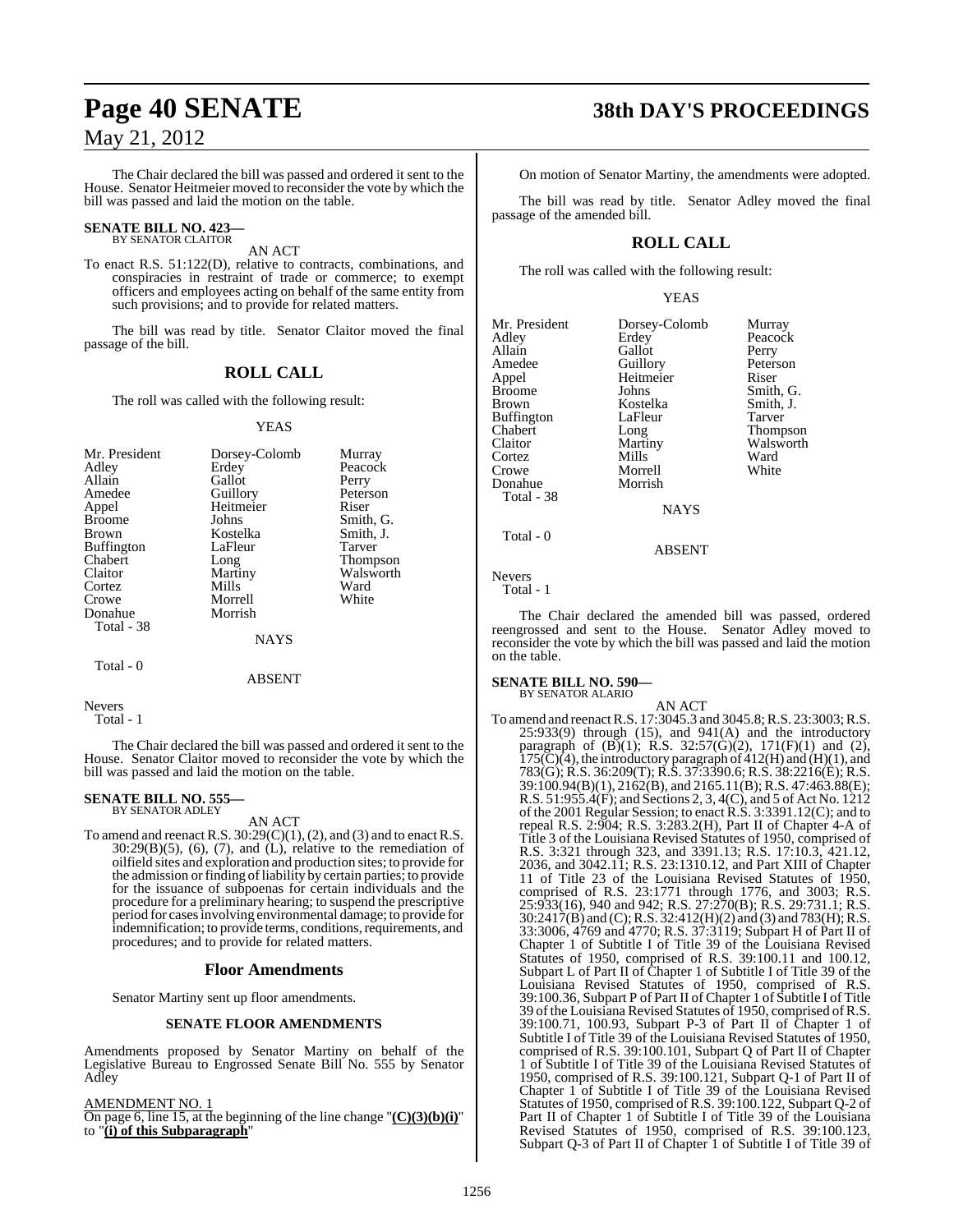# **38th DAY'S PROCEEDINGS Page 41 SENATE**

the Louisiana Revised Statutes of 1950, comprised of R.S. 39:100.124, Subpart Q-4 of Part II of Chapter 1 of Subtitle I of Title 39 of the Louisiana Revised Statutes of 1950, comprised of R.S. 39:100.125, R.S. 39:127.2, 2161, and 2165.10; Part LX of Chapter 5 of Title 40 of the Louisiana Revised Statutes of 1950, comprised of R.S. 40:1300.221, and 1300.263; R.S. 46:2609 and 2802; R.S. 47:120.81, 322.44, 332.15, 332.50, 463.88(F) and (G); R.S. 48:393; R.S. 51:955.5, 1262.1, and 2315(D), relative to the elimination of certain special treasury funds; to eliminate the General Aviation and Reliever Airport Maintenance Grant Program Fund, Agricultural Products Processing Development Fund, Rural Development Fund, Formosan Termite Initiative Fund, School and District Accountability Rewards Fund, Teacher Educational Aid for Children Fund, Job Reserve Fund, Teachers Education Incentive Program Trust Fund, Louisiana Opportunity Loan Fund, Director of Workers' Compensation Revolving Fund, Domestic Violence Victims Account, Special Fund for the Vocational Rehabilitation of Individuals with Disabilities, Louisiana Historic Cemetery Trust Fund, Casino Gaming Proceeds Fund, State Disaster or Emergency Relief Fund, Used Oil Recycling Trust Fund, Greater New Orleans Expressway Commission Additional Cost Fund, Office of Motor Vehicles Testing Fund, Louisiana Used Motor Vehicle Commission Fund, Allen Parish Local Government Gaming Mitigation Fund, Louisiana Blighted Property Reclamation Revolving Loan Fund, Louisiana Auctioneers Licensing Board Fund, Addictive Disorders Professionals Licensing and Certification Fund, Small Contract Bond Fund, Municipalities Energy Expense Fund, Louisiana Economic and Port Development Infrastructure Fund, Manufactured Home Tax Fairness Fund, Grantsfor Grads Fund, FEMA Mobile Home Reimbursement Fund, Hurricane Recovery Health Insurance Premium Fund, Center of Excellence for Autism Spectrum Disorder Fund, Walking the Walk of Our Kids Fund, Technology Commercialization Fund, Statewide Education Facilities Fund, Capitol Complex Master Plan Fund, Hurricane Relief Programs Fraud Detection Fund, Oil Spill Relief Programs Fraud Detection Fund, Communitybased Primary Health Care Initiative Fund, Tobacco Control Program Fund, Louisiana Children, Youth and Families Investment Fund, Child Poverty Prevention Fund, St. Helena Parish TouristCommission Fund,Claiborne Parish Tourism and Economic Development Fund, Kappa Kamp Fund, Railroad Crossing SafetyFund,Broadband Infrastructure and Information Technology Fund, Louisiana Welcome Center Improvement Fund, Rural Economic Development Account, and the Manufactured and Mobile Homes Settlement Fund; to authorize the transfer of balances between funds; to provide for deposit of monies into the state general fund; and to provide for related matters.

#### **Floor Amendments**

Senator Martiny sent up floor amendments.

#### **SENATE FLOOR AMENDMENTS**

Amendments proposed by Senator Martiny on behalf of the Legislative Bureau to Engrossed Senate Bill No. 590 by Senator Alario

#### AMENDMENT NO. 1

On page 15, line 18, following "Safety" and before "," insert "and Corrections"

#### AMENDMENT NO. 2

On page 16, line 22, following "will" and before "after" change "only be made" to "be made only"

On motion of Senator Martiny, the amendments were adopted.

#### **Floor Amendments**

Senator Alario proposed the following amendments.

# May 21, 2012

#### **SENATE FLOOR AMENDMENTS**

Amendments proposed by Senator Alario to Engrossed Senate Bill No. 590 by Senator Alario

#### AMENDMENT NO. 1

On page 9, line 4, after "commission" delete the remainder of the line, delete lines 5 through 8 and insert the following: "and deposited by him in a special fund to be known as the Louisiana Used Motor Vehicle Commission Fund. The proceeds of the fund shall be disbursed by him at the direction of the commission in administering and enforcing the provisions of this Chapter."

On motion of Senator Alario, the amendments were adopted.

The bill was read by title. Senator Donahue moved the final passage of the amended bill.

#### **ROLL CALL**

The roll was called with the following result:

#### YEAS

| Mr. President<br>Adley<br>Allain<br>Amedee<br>Appel<br><b>Broome</b><br><b>Brown</b><br><b>Buffington</b> | Dorsey-Colomb<br>Erdey<br>Gallot<br>Guillory<br>Heitmeier<br>Johns<br>Kostelka<br>LaFleur | Murray<br>Peacock<br>Perry<br>Riser<br>Smith, G.<br>Smith, J.<br><b>Tarver</b><br>Thompson |
|-----------------------------------------------------------------------------------------------------------|-------------------------------------------------------------------------------------------|--------------------------------------------------------------------------------------------|
| Chabert                                                                                                   | Long                                                                                      | Walsworth                                                                                  |
| Claitor                                                                                                   | Martiny                                                                                   | Ward                                                                                       |
| Cortez                                                                                                    | Mills                                                                                     | White                                                                                      |
| Crowe                                                                                                     | Morrell                                                                                   |                                                                                            |
| Donahue                                                                                                   | Morrish                                                                                   |                                                                                            |
| Total - 37                                                                                                |                                                                                           |                                                                                            |
|                                                                                                           | <b>NAYS</b>                                                                               |                                                                                            |
| Total - 0                                                                                                 |                                                                                           |                                                                                            |
|                                                                                                           | ABSENT                                                                                    |                                                                                            |

Nevers Peterson

Total - 2

The Chair declared the amended bill was passed, ordered reengrossed and sent to the House. Senator Donahue moved to reconsider the vote by which the bill was passed and laid the motion on the table.

#### **Senate Bills and Joint Resolutions on Third Reading and Final Passage, Subject to Call**

#### **Called from the Calendar**

Senator Perry asked that Senate Bill No. 687 be called from the Calendar.

# **SENATE BILL NO. 687—** BY SENATOR PERRY

AN ACT To amend and reenact R.S.  $14:98(B)(1)$  and  $(2)$ ,  $(C)(1)$  and  $(3)$ ,  $(D)(1)(a)$  and  $(b)(i)$ , and  $(E)(1)(b)(i)$ , and to enact R.S.

 $14:98(B)(3)$ ,  $(C)(4)$ ,  $(D)(4)$ , and  $(E)(5)$ , relative to the crime of operating a vehicle while intoxicated; to provide relative to sentencing guidelines for conviction of operating a vehicle while intoxicated; and to provide for related matters.

#### **Floor Amendments**

Senator Martiny sent up floor amendments.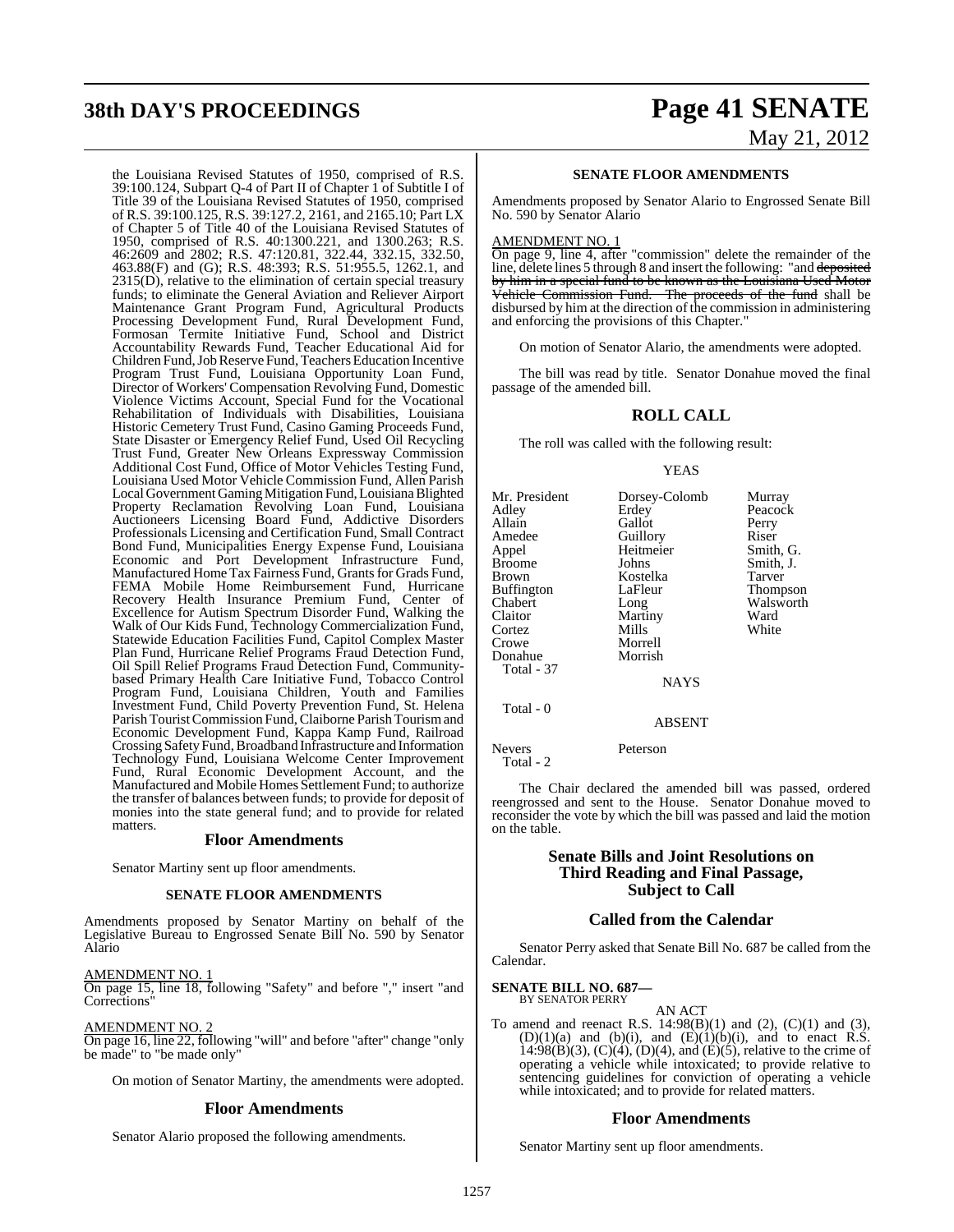# **Page 42 SENATE 38th DAY'S PROCEEDINGS**

## May 21, 2012

#### **SENATE FLOOR AMENDMENTS**

Amendments proposed by Senator Martiny on behalf of the Legislative Bureau to Engrossed Senate Bill No. 687 by Senator Perry

AMENDMENT NO. 1 On page 4, line 7, following "**treatment of**" delete "**such**"

AMENDMENT NO. 2 On page 4, line 8, following "**publish**" change "**such**" to "**the**"

AMENDMENT NO. 3 On page 4, line 14, following "**provide**" delete "**such**"

AMENDMENT NO. 4 On page 4, line 16, following "**with**" change "**such**" to "**the**"

AMENDMENT NO. 5 On page 4, line 22, following "**in**" change "**such**" to "**the**"

AMENDMENT NO. 6 On page 6, line 25, following "**of**" delete "**such**"

AMENDMENT NO. 7 On page 6, line 26, following "**publish**" change "**such**" to "**the**"

AMENDMENT NO. 8 On page 7, line 3, following "**provide**" delete "**such**"

AMENDMENT NO. 9 On page 7, line 5, following "**with**" change "**such**" to "**the**"

AMENDMENT NO. 10 On page 7, line 11, following "**in**" change "**such**" to "**the**"

On motion of Senator Martiny, the amendments were adopted.

#### **Floor Amendments**

Senator Perry proposed the following amendments.

#### **SENATE FLOOR AMENDMENTS**

Amendments proposed by Senator Perry to Engrossed Senate Bill No. 687 by Senator Perry

#### AMENDMENT NO. 1

On page 1, line 2, after "reenact" delete the remainder of the line and delete line 3 and insert "the introductory paragraph of R.S. 14:98(B)(1), the introductory paragraph of  $98(\text{C})(1)$  and (3), and  $(D)(1)(a)$  and to enact R.S. 14:98 $(B)(2)(c)$ , relative to the"

#### AMENDMENT NO. 2

On page 1, line 8, after "Section 1." delete the remainder of the line and delete lines 9 and 10 and insert the following: "The introductory paragraph of R.S. 14:98(B)(1), the introductory paragraph of  $98(\overrightarrow{C})(1)$  and (3), and (D)(1)(a) are hereby amended and reenacted and R.S.  $14:98:(B)(2)(c)$  is enacted to read as follows:"

#### AMENDMENT NO. 3

On page 2, delete lines 5 through 29 and insert the following: "\* \* \*

 $(2)(a)$  \* \* \* \*

AMENDMENT NO. 4

On page 3, delete lines 1 through 17

#### AMENDMENT NO. 5

On page 3, line 19, after "**the crime of**" delete the remainder of the line and on line 20, delete "**in violation of R.S. 14:32.1, or**"

AMENDMENT NO. 6 On page 3, delete lines 25 through 29 and on page 4, delete lines 1 through 26

AMENDMENT NO. 7 On page 4, line 29, delete "**one**" and insert "seven hundred fifty" and on page 5, at the beginning of line 1, delete "**thousand**" and change "**two**" to "one"

AMENDMENT NO. 8 On page 5, line 2, after "months" delete the remainder of the line and delete line 3, and on line 4, delete "**Paragraph (4) of this Section**"

AMENDMENT NO. 9 On page 5, delete lines 12 through 29 and delete page 6 in its entirety

AMENDMENT NO. 10 On page 7, delete lines 1 through 14

AMENDMENT NO. 11 On page 7, delete lines 27 through 29 and delete page 8 in its entirety and on page 9, delete lines 1 through 3

On motion of Senator Perry, the amendments were adopted.

Senator Donahue moved to recommit the amended bill to the Committee on Finance.

Senator Perry objected.

## **ROLL CALL**

The roll was called with the following result:

#### YEAS

| Mr. President | Donahue       | Morrell         |
|---------------|---------------|-----------------|
| Adlev         | Dorsey-Colomb | Morrish         |
| Allain        | Erdey         | Murray          |
| Amedee        | Gallot        | Peacock         |
| Appel         | Johns         | Peterson        |
| Brown         | Kostelka      | Riser           |
| Buffington    | LaFleur       | Smith, G.       |
| Chabert       | Martiny       | <b>Tarver</b>   |
| Total - 24    |               |                 |
|               | <b>NAYS</b>   |                 |
| <b>Broome</b> | Guillory      | Smith, J.       |
| Claitor       | Long          | <b>Thompson</b> |
| Cortez        | Mills         | Walsworth       |
| Crowe         | Perry         | Ward            |
| Total - 12    |               |                 |
|               | A D CENT      |                 |

ABSENT

Heitmeier Nevers White

The Chair declared the bill was recommitted.

#### **Called from the Calendar**

Senator Guillory asked that Senate Bill No. 6 be called from the Calendar.

**SENATE BILL NO. 6—** BY SENATOR GUILLORY

Total - 3

AN ACT

To amend and reenact R.S. 11:1195.1(B) and (C) and 1195.2(B) and (C) and to enact R.S.  $11:1195.1(D)$  and  $1195.2(D)$ , relative to theLouisiana SchoolEmployees'Retirement System; to provide for reporting of positions and employees that cease to be covered by the retirement system; to provide for audits to ensure compliance; to provide for an effective date; and to provide for related matters.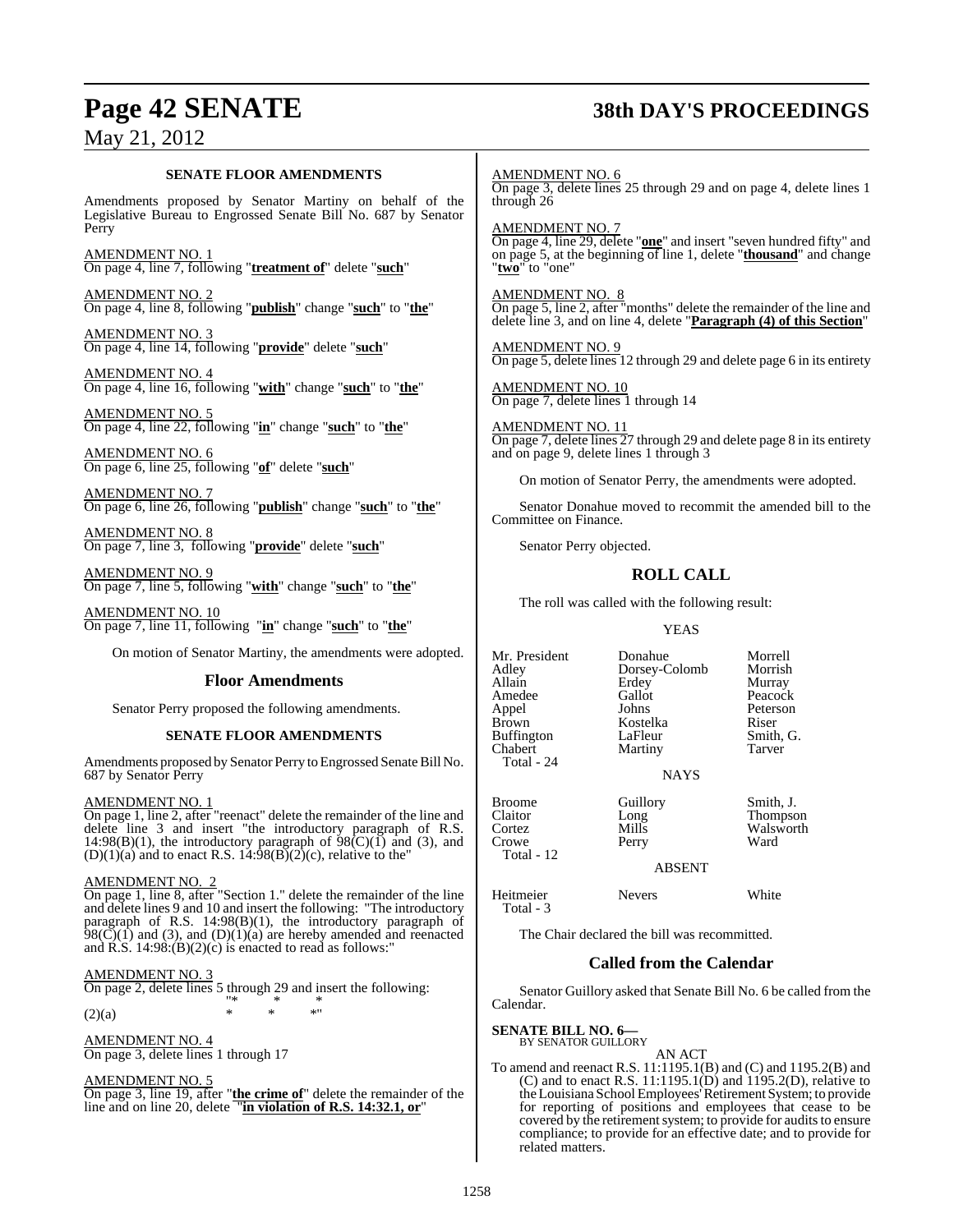# **38th DAY'S PROCEEDINGS Page 43 SENATE**

The bill was read by title. Senator Guillory moved the final passage of the bill.

#### **ROLL CALL**

The roll was called with the following result:

#### YEAS

| Mr. President     | Dorsey-Colomb | Peacock   |
|-------------------|---------------|-----------|
| Adley             | Erdey         | Perry     |
| Allain            | Gallot        | Peterson  |
| Amedee            | Guillory      | Riser     |
| Appel             | Heitmeier     | Smith, G. |
| <b>Broome</b>     | Johns         | Smith, J. |
| <b>Brown</b>      | Kostelka      | Tarver    |
| <b>Buffington</b> | LaFleur       | Thompson  |
| Chabert           | Long          | Walsworth |
| Claitor           | Martiny       | Ward      |
| Cortez            | Mills         | White     |
| Crowe             | Morrish       |           |
| Donahue           | Murray        |           |
| Total - 37        |               |           |
|                   | NAYS          |           |
| Total - 0         |               |           |

## ABSENT

Morrell Nevers Total - 2

The Chair declared the bill was passed and ordered it sent to the House. Senator Guillory moved to reconsider the vote by which the bill was passed and laid the motion on the table.

#### **Rules Suspended**

Senator Thompson asked for and obtained a suspension of the rules to pass over House Concurrent Resolutions Reported by Committee to be adopted.

#### **House Bills and Joint Resolutions on Third Reading and Final Passage**

**HOUSE BILL NO. 568—** BY REPRESENTATIVE WESLEY BISHOP

AN ACT

To enact R.S. 47:305.71 and 337.9(D)(33), relative to localsales and use tax exemptions; to provide for a local sales and use tax exemption for sales of certain property to the "St. Bernard Project, Inc."; to provide for an effective date; and to provide for related matters.

The bill was read by title. Senator Murray moved the final passage of the bill.

#### **ROLL CALL**

The roll was called with the following result:

#### YEAS

| Mr. President     | Dorsey-Colomb         | Murray        |
|-------------------|-----------------------|---------------|
| Adley             | Erdey                 | Peacock       |
| Allain            | Gallot                | Perry         |
| Amedee            | Guillory<br>Heitmeier | Peterson      |
| Appel             |                       | Riser         |
| <b>Broome</b>     | Johns                 | Smith, G.     |
| <b>Brown</b>      | Kostelka              | Smith, J.     |
| <b>Buffington</b> | LaFleur               | <b>Tarver</b> |
| Chabert           | Long                  | Thompson      |
| Claitor           | Martiny               | Walsworth     |
| Cortez            | Mills                 | Ward          |

# May 21, 2012

| Crowe<br>Donahue                                      | Morrell<br>Morrish | White                                                                                                                                |
|-------------------------------------------------------|--------------------|--------------------------------------------------------------------------------------------------------------------------------------|
| Total - 38                                            | <b>NAYS</b>        |                                                                                                                                      |
| Total - 0                                             | <b>ABSENT</b>      |                                                                                                                                      |
| Nevers<br>Total - 1                                   |                    |                                                                                                                                      |
| the bill was passed and laid the motion on the table. |                    | The Chair declared the bill was passed and ordered it returned<br>to the House. Senator Murray moved to reconsider the vote by which |
| HOUSE BILL NO. 1104—                                  |                    | BY REPRESENTATIVES KATRINA JACKSON, ARMES, BARROW,<br>WESLEY BISHOP, BURRELL, DIXON, GAINES, HARRISON, HUNTER,                       |

WESLEY BISHOP, BURRELL, DIXON, GAINES, HARRISON, HUNTER.<br>JAMES, JOHNSON, LAMBERT, PIERRE, PRICE, REYNOLDS,<br>SCHEXNAYDER, AND THIBAUT

AN ACT

To enact R.S. 47:1517.1, relative to tax incentives; to require state agencies which administer tax credits and tax rebates to make certain reports; to provide relative to the contents of such reports; to provide for certain requirements and limitations; to provide for definitions; and to provide for related matters.

The bill was read by title. Senator Adley moved the final passage of the bill.

#### **ROLL CALL**

The roll was called with the following result:

#### YEAS

Mr. President Dorsey-Colomb Murray<br>Adley Erdey Peacocl Adley Erdey Peacock<br>Allain Gallot Perry Allain Gallot<br>Amedee Guillory Amedee Guillory Peterson<br>
Appel Heitmeier Riser Appel Heitmeier<br>Broome Johns Broome Johns Smith, G.<br>Brown Kostelka Smith, J. Kostelka Smith,<br>LaFleur Tarver Buffington Chabert Long Thompson<br>Claitor Martiny Ward Martiny Ward<br>
Mills White Cortez<br>Crowe Morrish Total - 35 NAYS Total - 0 ABSENT Donahue Nevers<br>Morrell Walsw

Walsworth

The Chair declared the bill was passed and ordered it returned to the House. Senator Adley moved to reconsider the vote by which the bill was passed and laid the motion on the table.

**HOUSE BILL NO. 37—** BY REPRESENTATIVE GISCLAIR

Total - 4

AN ACT

To enact R.S. 33:447.9, relative to the Mayor's Court of the town of Lockport; to provide for additional court costs for violations of municipal ordinances; to provide forthe use of additional funds; and to provide for related matters.

The bill was read by title. Senator Chabert moved the final passage of the bill.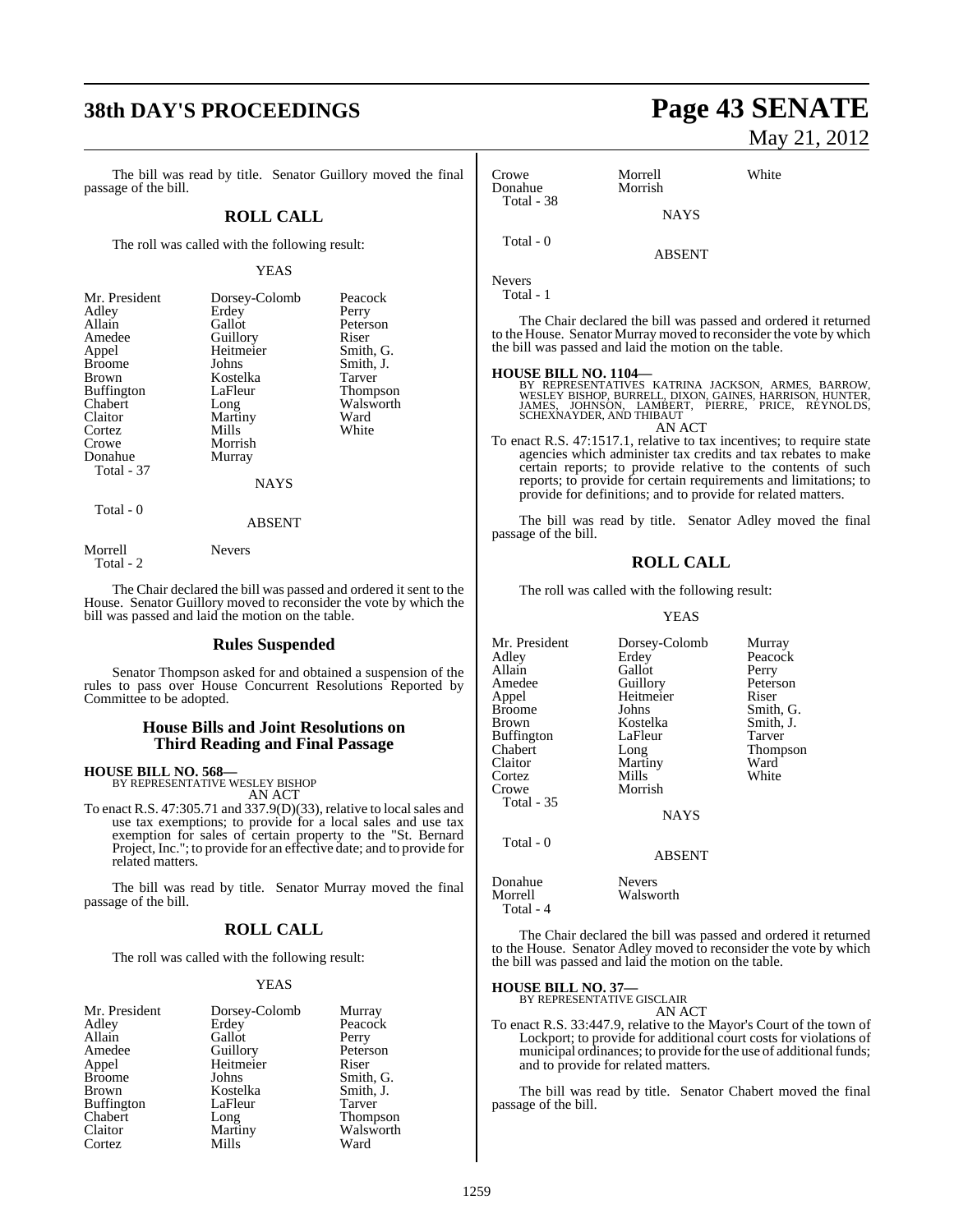## **ROLL CALL**

The roll was called with the following result:

#### YEAS

| Mr. President<br>Adley<br>Allain<br>Amedee<br>Appel<br><b>Broome</b><br>Brown<br>Buffington<br>Chabert<br>Claitor<br>Cortez<br>Crowe<br>Donahue<br>Total - 37 | Dorsey-Colomb<br>Erdey<br>Gallot<br>Guillory<br>Heitmeier<br>Johns<br>Kostelka<br>LaFleur<br>Long<br>Martiny<br>Mills<br>Morrish<br>Murray | Peacock<br>Perry<br>Peterson<br>Riser<br>Smith, G.<br>Smith, J.<br>Tarver<br><b>Thompson</b><br>Walsworth<br>Ward<br>White |
|---------------------------------------------------------------------------------------------------------------------------------------------------------------|--------------------------------------------------------------------------------------------------------------------------------------------|----------------------------------------------------------------------------------------------------------------------------|
| $T_{\alpha \text{tal}}$ 0                                                                                                                                     | <b>NAYS</b>                                                                                                                                |                                                                                                                            |
|                                                                                                                                                               |                                                                                                                                            |                                                                                                                            |

#### Total - 0

Morrell Nevers Total - 2

The Chair declared the bill was passed and ordered it returned to the House. Senator Chabert moved to reconsider the vote by which the bill was passed and laid the motion on the table.

ABSENT

# **HOUSE BILL NO. 103—** BY REPRESENTATIVE THIERRY

AN ACT

To amend and reenact R.S.  $13:783(D)(1)(a)$  and (7), relative to the clerks of court for East Feliciana Parish, West Feliciana Parish, and St. Landry Parish; to exempt the clerks of court for East Feliciana Parish, West Feliciana Parish, and St. Landry Parish from obtaining consent from the governing authority to purchase an automobile; to authorize an automobile expense allowance for the East Feliciana Parish, West Feliciana Parish, and St. Landry Parish clerks of court; to require automobile insurance for bodily injury and property damage; to allocate surplus funds to the expense allowance; to prohibit additional expenses from being paid by the state or local governing authority; and to provide for related matters.

The bill was read by title. Senator Guillory moved the final passage of the bill.

#### **ROLL CALL**

The roll was called with the following result:

#### YEAS

| Mr. President<br>Adley<br>Allain<br>Amedee<br><b>Broome</b><br>Brown<br><b>Buffington</b><br>Chabert<br>Claitor<br>Cortez<br>Crowe<br>Total - 33 | Dorsey-Colomb<br>Erdey<br>Gallot<br>Guillory<br>Heitmeier<br>Johns<br>Kostelka<br>LaFleur<br>Long<br>Martiny<br>Mills | Morrish<br>Murray<br>Peacock<br>Perry<br>Peterson<br>Smith, G.<br>Smith, J.<br>Tarver<br><b>Thompson</b><br>Ward<br>White |
|--------------------------------------------------------------------------------------------------------------------------------------------------|-----------------------------------------------------------------------------------------------------------------------|---------------------------------------------------------------------------------------------------------------------------|
|                                                                                                                                                  | <b>NAYS</b>                                                                                                           |                                                                                                                           |
| Riser<br>Total $-2$                                                                                                                              | Walsworth                                                                                                             |                                                                                                                           |

# **Page 44 SENATE 38th DAY'S PROCEEDINGS**

#### ABSENT

Appel Morrell<br>Donahue Nevers Donahue Total - 4

The Chair declared the bill was passed and ordered it returned to the House. Senator Guillory moved to reconsider the vote by which the bill was passed and laid the motion on the table.

#### **HOUSE BILL NO. 126—**

BY REPRESENTATIVES DIXON AND BROADWATER AN ACT

To enact R.S. 23:1203.1(O) and 1294(C), relative to the Workers' Compensation; to provide for immunity from legal proceedings to the Medical Advisory Council; to provide for immunity from legal proceedings to the Workers' Compensation Advisory Council; to provide with respect to subpoenas; and to provide for related matters.

The bill was read by title. Senator Murray moved the final passage of the bill.

#### **ROLL CALL**

The roll was called with the following result:

#### YEAS

Mr. President Erdey Peacock Adley Gallot Perry<br>Allain Guillory Peters Allain Guillory Peterson<br>Amedee Heitmeier Riser Amedee Heitmeier<br>Broome Johns Broome Johns Smith, G.<br>Brown Kostelka Smith, J. Kostelka Smith,<br>LaFleur Tarver Buffington LaFle<br>Chabert Long Chabert Long Thompson Cortez Mills Ward<br>Crowe Morrell White Morrell<br>Morrish Donahue Morrish<br>Dorsey-Colomb Murray Dorsey-Colomb Total - 37 NAYS

Total - 0

Appel Nevers

Total - 2

The Chair declared the bill was passed and ordered it returned to the House. Senator Murray moved to reconsider the vote by which the bill was passed and laid the motion on the table.

ABSENT

# **HOUSE BILL NO. 166—** BY REPRESENTATIVE LEGER

AN ACT

To enact Children's Code Article 603(15)(j), relative to the mandatory reporting of child abuse; to provide for the addition of certain coaches to the statutory list of mandatory reporters; and to provide for related matters.

The bill was read by title. Senator Morrell moved the final passage of the bill.

#### **ROLL CALL**

The roll was called with the following result:

#### YEAS

Mr. President Erdey Peacock<br>Adley Gallot Perry Adley

Walsworth<br>Ward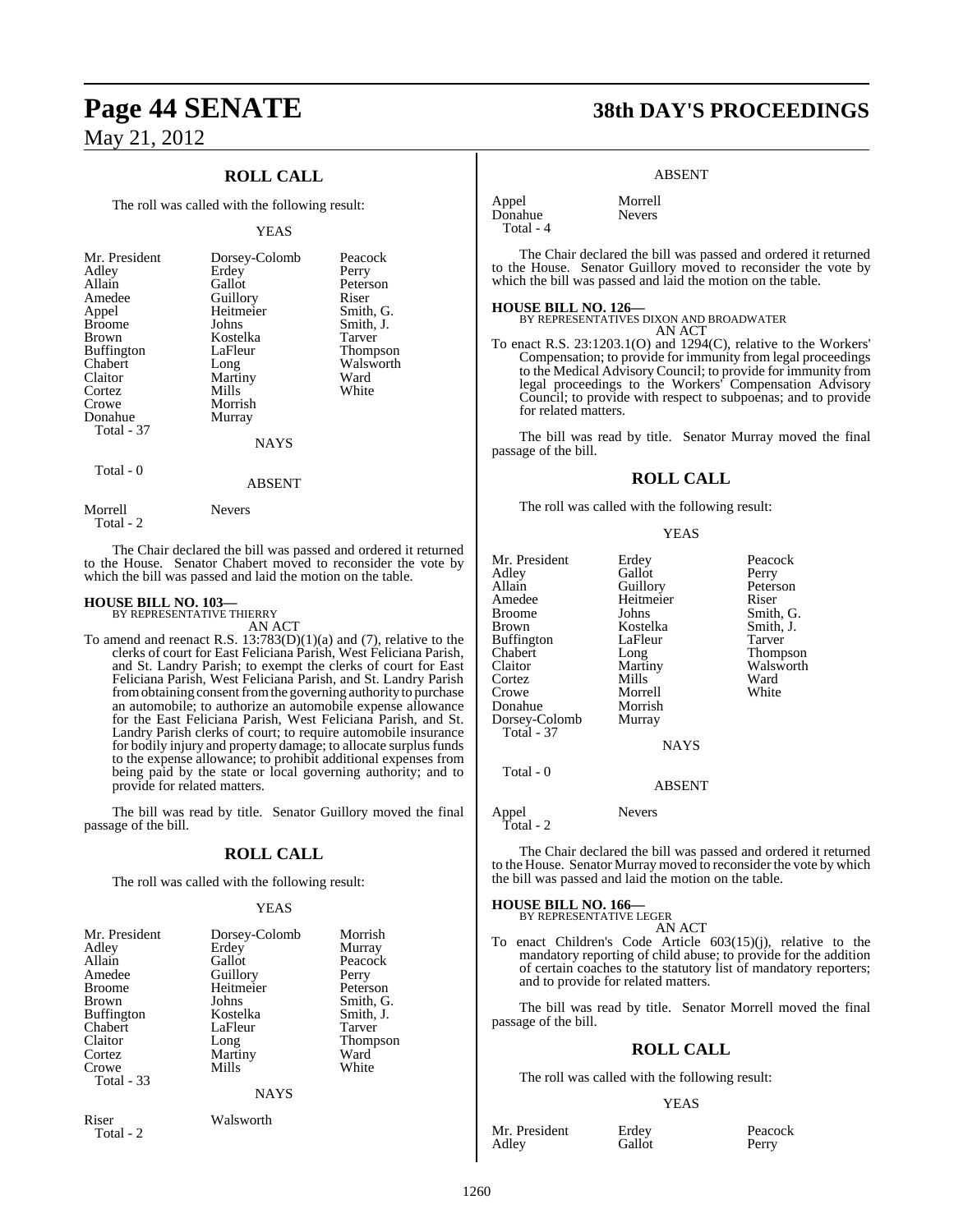# **38th DAY'S PROCEEDINGS Page 45 SENATE**

| Allain<br>Amedee<br><b>Broome</b><br><b>Brown</b><br><b>Buffington</b><br>Chabert<br>Claitor<br>Cortez<br>Crowe<br>Donahue<br>Dorsey-Colomb<br>Total - 37 | Guillory<br>Heitmeier<br>Johns<br>Kostelka<br>LaFleur<br>Long<br>Martiny<br>Mills<br>Morrell<br>Morrish<br>Murray<br><b>NAYS</b> | Peterson<br>Riser<br>Smith, G.<br>Smith, J.<br>Tarver<br>Thompson<br>Walsworth<br>Ward<br>White |
|-----------------------------------------------------------------------------------------------------------------------------------------------------------|----------------------------------------------------------------------------------------------------------------------------------|-------------------------------------------------------------------------------------------------|
| Total - 0                                                                                                                                                 | <b>ABSENT</b>                                                                                                                    |                                                                                                 |
| Appel                                                                                                                                                     | <b>Nevers</b>                                                                                                                    |                                                                                                 |

Total - 2

The Chair declared the bill was passed and ordered it returned to the House. Senator Morrell moved to reconsider the vote by which the bill was passed and laid the motion on the table.

**HOUSE BILL NO. 220—**<br>BY REPRESENTATIVES WESLEY BISHOP, BADON, BARROW, BROWN,<br>BURRELL, DIXON, GUILLORY, HODGES, HUNTER, KATRINA<br>JACKSON, JAMES, MORENO, NORTON, PIERRE, AND ALFRED<br>WILLIAMS

AN ACT

To amend and reenact R.S. 14:95.2.2(D), relative to reckless discharge of a firearm at a parade; to increase penalties; and to provide for related matters.

The bill was read by title. Senator Morrell moved the final passage of the bill.

#### **ROLL CALL**

The roll was called with the following result:

#### YEAS

| Mr. President     | Erdey       | Murray    |
|-------------------|-------------|-----------|
| Adley             | Gallot      | Peacock   |
| Allain            | Guillory    | Perry     |
| Amedee            | Heitmeier   | Peterson  |
| <b>Broome</b>     | Johns       | Riser     |
| <b>Brown</b>      | Kostelka    | Smith, G. |
| <b>Buffington</b> | LaFleur     | Smith, J. |
| Chabert           | Long        | Tarver    |
| Cortez            | Martiny     | Thompson  |
| Crowe             | Mills       | Walsworth |
| Donahue           | Morrell     | Ward      |
| Dorsey-Colomb     | Morrish     | White     |
| Total - 36        |             |           |
|                   | <b>NAYS</b> |           |

Claitor Total - 1

#### ABSENT

Appel Nevers Total - 2

The Chair declared the bill was passed and ordered it returned to the House. Senator Morrell moved to reconsider the vote by which the bill was passed and laid the motion on the table.

#### **HOUSE BILL NO. 222—**

BY REPRESENTATIVE WESLEY BISHOP AN ACT

To amend and reenact R.S. 14:95(F), relative to illegal carrying of weapons; to provide with respect to prior offenses; to authorize the use of convictions of ordinances as predicate offensesfor the

# May 21, 2012

purpose of increased penalties; and to provide for related matters.

The bill was read by title. Senator Morrell moved the final passage of the bill.

### **ROLL CALL**

The roll was called with the following result:

YEAS

| Mr. President | Erdey         | Peacock       |
|---------------|---------------|---------------|
| Adlev         | Gallot        | Perry         |
| Allain        | Guillory      | Peterson      |
| Amedee        | Heitmeier     | Riser         |
| Brown         | Johns         | Smith, G.     |
| Buffington    | Kostelka      | Smith, J.     |
| Chabert       | Long          | Tarver        |
| Cortez        | Martiny       | Thompson      |
| Crowe         | Mills         | Walsworth     |
| Donahue       | Morrish       | Ward          |
| Dorsey-Colomb | Murray        | White         |
| Total - 33    |               |               |
|               | <b>NAYS</b>   |               |
| Claitor       |               |               |
| Total - 1     |               |               |
|               | <b>ABSENT</b> |               |
| Appel         | LaFleur       | <b>Nevers</b> |
| <b>Broome</b> | Morrell       |               |
| Total - 5     |               |               |

The Chair declared the bill was passed and ordered it returned to the House. Senator Morrell moved to reconsider the vote by which the bill was passed and laid the motion on the table.

#### **Explanation of Vote**

Senator Riser stated he intended to vote nay on House Bill No. 222, and asked that the Official Journal so state.

#### **HOUSE BILL NO. 326—** BY REPRESENTATIVE WILLMOTT

AN ACT

To amend and reenact Children's Code Articles 1421, 1422(A)(1) and (2), and 1423(A)(2) and to enact Children's Code Article 1404(23) and (24), relative to the emergency certificate admission procedure; to provide for definitions; to authorize a family psychiatric mental health nurse practitioner or psychologist to execute an emergency certificate under certain circumstances; to require the inclusion of the date that an examination was conducted by a family psychiatric mental health nurse practitioner or psychologist on the emergency certificate; to require the director of a treatment facility to provide the parish coroner with the name of the family psychiatric mental health nurse practitioner or psychologist that executed an emergency certificate for a minor's admission to treatment; and to provide for related matters.

The bill was read by title. Senator Martiny moved the final passage of the bill.

#### **ROLL CALL**

The roll was called with the following result:

#### YEAS

| Mr. President | Dorsey-Colomb | Morrish |
|---------------|---------------|---------|
| Adlev         | Erdey         | Murray  |
| Allain        | Gallot        | Peacock |
| Amedee        | Guillory      | Perry   |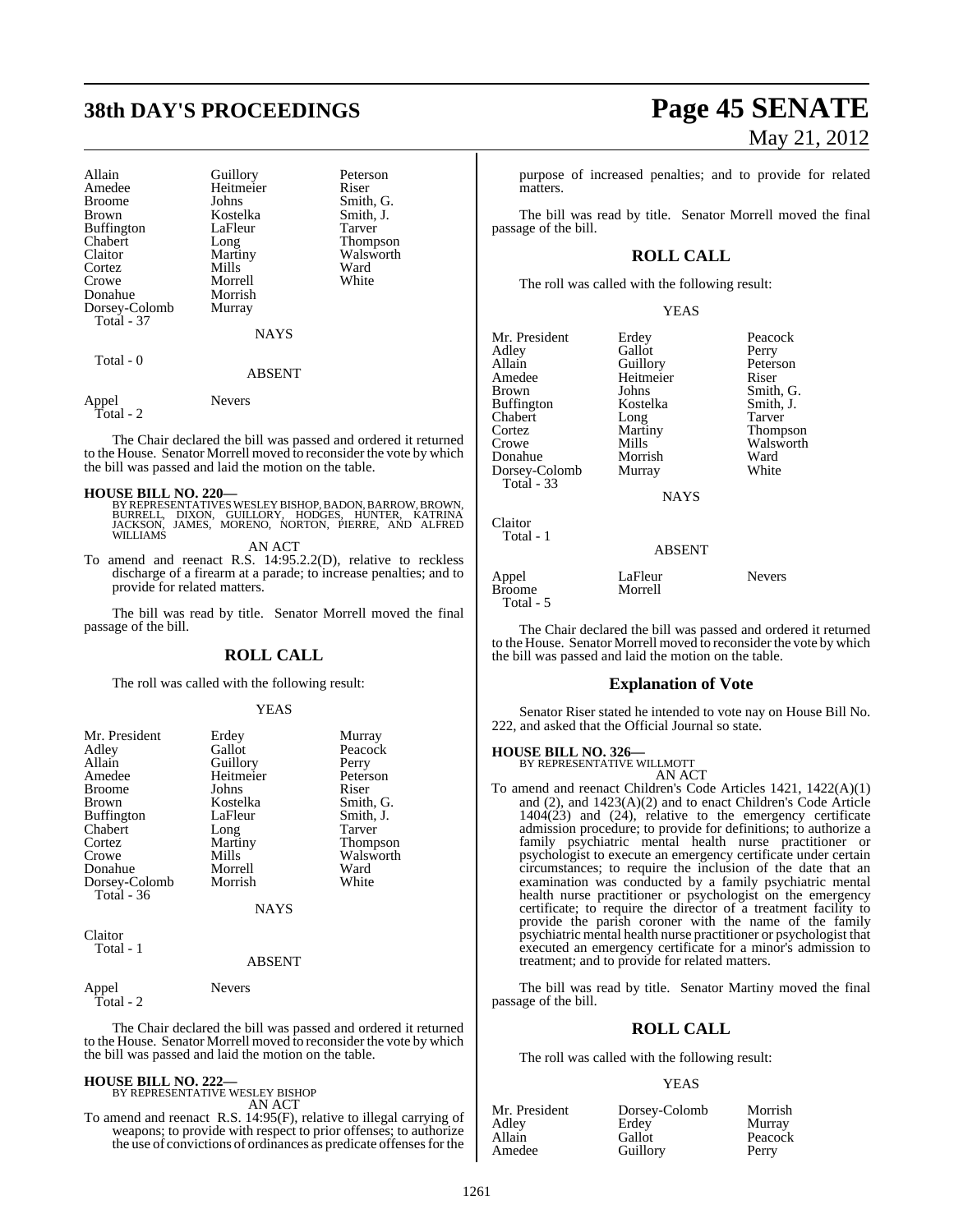| <b>Broome</b>     | Heitmeier     | Peterson        |
|-------------------|---------------|-----------------|
| <b>Brown</b>      | Johns         | Riser           |
| <b>Buffington</b> | Kostelka      | Smith, G.       |
| Chabert           | LaFleur       | Smith, J.       |
| Claitor           | Long          | Tarver          |
| Cortez            | Martiny       | <b>Thompson</b> |
| Crowe             | Mills         | Walsworth       |
| Donahue           | Morrell       | Ward            |
| Total - 36        |               |                 |
|                   | <b>NAYS</b>   |                 |
| Total - 0         |               |                 |
|                   | <b>ABSENT</b> |                 |
| Appel             | Nevers        | White           |

The Chair declared the bill was passed and ordered it returned to the House. Senator Martiny moved to reconsider the vote by which the bill was passed and laid the motion on the table.

#### **HOUSE BILL NO. 426—**

Total - 3

BY REPRESENTATIVE JAY MORRIS AN ACT

To amend and reenact Code of Civil Procedure Article 4916, relative to justice of the peace courts; to provide for venue; to provide for applicability of rules of venue; and to provide for related matters.

The bill was read by title. Senator Claitor moved the final passage of the bill.

#### **ROLL CALL**

The roll was called with the following result:

#### YEAS

| Mr. President<br>Adley<br>Allain<br>Amedee<br><b>Broome</b><br><b>Brown</b><br><b>Buffington</b><br>Chabert<br>Claitor<br>Cortez | Dorsey-Colomb<br>Erdey<br>Gallot<br>Guillory<br>Heitmeier<br>Johns<br>Kostelka<br>LaFleur<br>Long<br>Martiny | Morrish<br>Murray<br>Peacock<br>Perry<br>Peterson<br>Riser<br>Smith, G.<br>Smith, J.<br>Tarver |
|----------------------------------------------------------------------------------------------------------------------------------|--------------------------------------------------------------------------------------------------------------|------------------------------------------------------------------------------------------------|
|                                                                                                                                  |                                                                                                              | <b>Thompson</b>                                                                                |
| Crowe<br>Donahue                                                                                                                 | Mills<br>Morrell                                                                                             | Walsworth<br>Ward                                                                              |
| Total - 36                                                                                                                       | <b>NAYS</b>                                                                                                  |                                                                                                |
| Total - 0                                                                                                                        |                                                                                                              |                                                                                                |

|                    | <b>ABSENT</b> |       |
|--------------------|---------------|-------|
| Appel<br>Total - 3 | <b>Nevers</b> | White |

The Chair declared the bill was passed and ordered it returned to the House. Senator Claitor moved to reconsider the vote by which the bill was passed and laid the motion on the table.

# **HOUSE BILL NO. 445—** BY REPRESENTATIVE LOPINTO

AN ACT

To enact R.S. 27:311(D)(5) and (6), relative to video draw poker; to provide for the holding of franchise payments until remitted to the state; to provide for liability of device owners and shareholders, officers, directors, partners, managers, and managing members for payment of the franchise payment to the state of Louisiana; to provide for rulemaking; and to provide for related matters.

# **Page 46 SENATE 38th DAY'S PROCEEDINGS**

The bill was read by title. Senator Martiny moved the final passage of the bill.

## **ROLL CALL**

The roll was called with the following result:

#### YEAS

| Mr. President<br>Adley<br>Allain<br>Amedee<br>Broome<br>Brown<br>Buffington<br>Chabert<br>Claitor<br>Cortez<br>Crowe<br>Donahue<br>Total - 36<br>Total - 0 | Dorsey-Colomb<br>Erdey<br>Gallot<br>Guillory<br>Heitmeier<br>Johns<br>Kostelka<br>LaFleur<br>Long<br>Martiny<br>Mills<br>Morrell<br><b>NAYS</b><br><b>ABSENT</b> | Morrish<br>Murray<br>Peacock<br>Perry<br>Peterson<br>Riser<br>Smith, G.<br>Smith, J.<br>Tarver<br>Thompson<br>Walsworth<br>White |
|------------------------------------------------------------------------------------------------------------------------------------------------------------|------------------------------------------------------------------------------------------------------------------------------------------------------------------|----------------------------------------------------------------------------------------------------------------------------------|
| Appel                                                                                                                                                      | <b>Nevers</b>                                                                                                                                                    | Ward                                                                                                                             |
| Total - 3                                                                                                                                                  |                                                                                                                                                                  |                                                                                                                                  |

The Chair declared the bill was passed and ordered it returned to the House. Senator Martiny moved to reconsider the vote by which the bill was passed and laid the motion on the table.

# **HOUSE BILL NO. 446—** BY REPRESENTATIVE LOPINTO

AN ACT To enact R.S. 4:735(D), relative to violations of the Charitable Raffles, Bingo and Keno Licensing Law; to prohibit persons associated or affiliated with charitable gaming licensees from benefitting fromnet gaming proceeds; to provide for exceptions; to provide for definitions; and to provide for related matters.

The bill was read by title. Senator Martiny moved the final passage of the bill.

## **ROLL CALL**

The roll was called with the following result:

#### YEAS

Thompson

| Mr. President     | Gallot      | Murray         |
|-------------------|-------------|----------------|
| Adley             | Guillory    | Peacock        |
| Allain            | Heitmeier   | Perry          |
| <b>Brown</b>      | Johns       | Peterson       |
| <b>Buffington</b> | Kostelka    | Riser          |
| Chabert           | LaFleur     | Smith, G.      |
| Cortez            | Long        | Smith, J.      |
| Crowe             | Martiny     | Tarver         |
| Donahue           | Mills       | <b>Thompso</b> |
| Dorsey-Colomb     | Morrell     | Ward           |
| Erdey             | Morrish     | White          |
| Total - 33        |             |                |
|                   | <b>NAYS</b> |                |
| Amedee            | Claitor     |                |

ABSENT

Appel Nevers<br>Broome Walsw Walsworth

Total - 2

Total - 4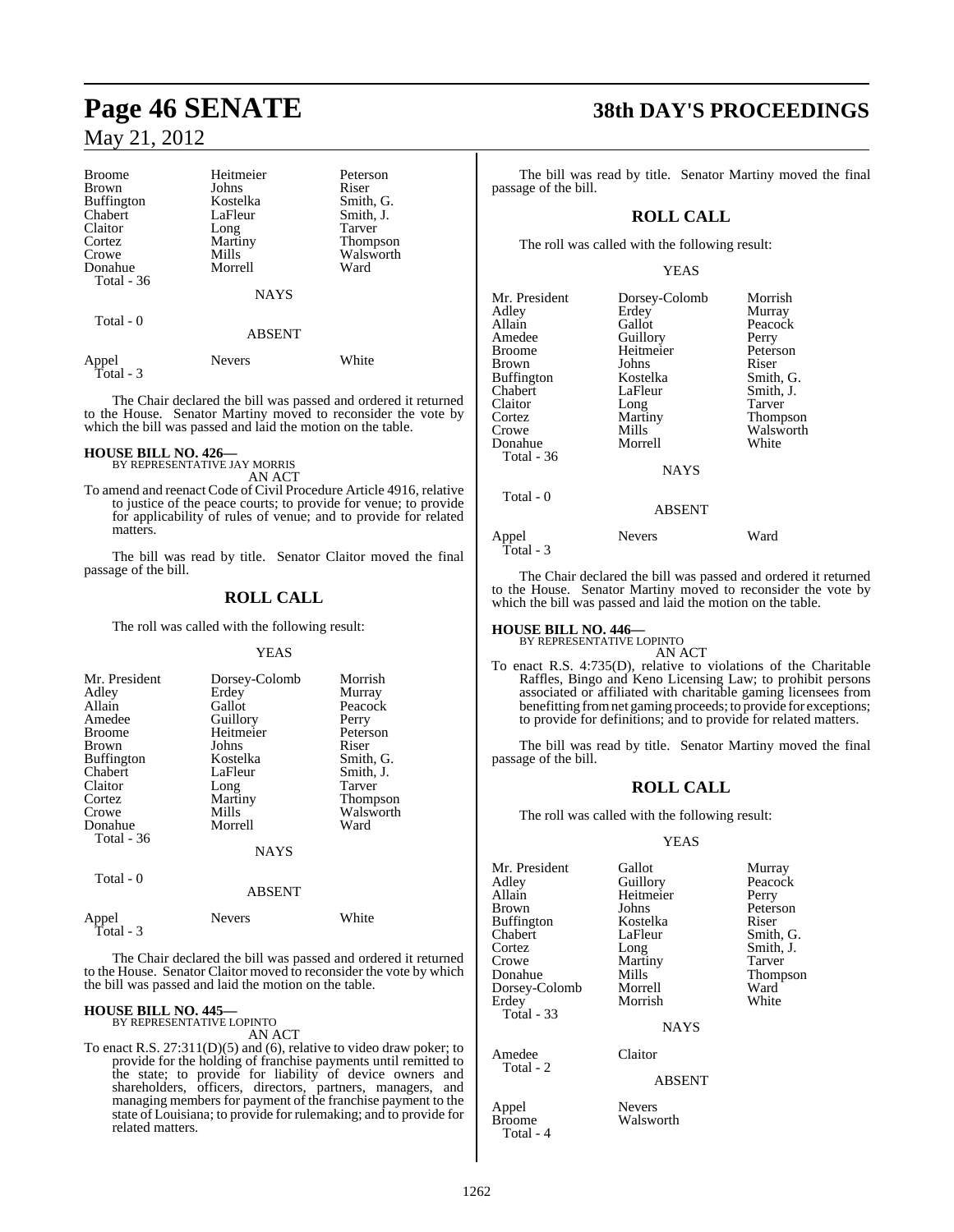# **38th DAY'S PROCEEDINGS Page 47 SENATE**

The Chair declared the bill was passed and ordered it returned to the House. Senator Martiny moved to reconsider the vote by which the bill was passed and laid the motion on the table.

# **HOUSE BILL NO. 450—** BY REPRESENTATIVE ABRAMSON

AN ACT

To amend and reenact R.S. 9:4823(A)(introductory paragraph) and  $(2)$ , 4831(A), 4833(E), 4835(A) and (B), 4862(B)(3), 4865(C),  $4872(A)$  and (B), and  $4885(C)$ , relative to claims and privileges; to provide for a one-year time limitation within which to file a suit to enforce a Private Works Act privilege; to provide with respect to a notice of pendency of action; to provide for technical corrections; and to provide for related matters.

The bill was read by title. Senator Claitor moved the final passage of the bill.

#### **ROLL CALL**

The roll was called with the following result:

#### YEAS

| Mr. President<br>Allain | Dorsey-Colomb<br>Erdey | Murray<br>Peacock |
|-------------------------|------------------------|-------------------|
| Amedee                  | Gallot                 | Perry             |
| Appel<br><b>Broome</b>  | Guillory<br>Heitmeier  | Peterson<br>Riser |
| <b>Brown</b>            | Kostelka               | Smith, G.         |
| <b>Buffington</b>       | LaFleur                | Smith, J.         |
| Chabert                 | Long                   | Tarver            |
| Claitor                 | Martiny                | <b>Thompson</b>   |
| Cortez                  | Mills                  | Walsworth         |
| Crowe                   | Morrell                | Ward              |
| Donahue                 | Morrish                | White             |
| <b>Total - 36</b>       |                        |                   |
|                         | <b>NAYS</b>            |                   |
| Total - 0               | <b>ABSENT</b>          |                   |

Adley Johns Nevers Total - 3

The Chair declared the bill was passed and ordered it returned to the House. Senator Claitor moved to reconsider the vote by which the bill was passed and laid the motion on the table.

#### **HOUSE BILL NO. 452—**

BY REPRESENTATIVE ABRAMSON AN ACT

To amend and reenact R.S. 13:4344.1(A)(introductory paragraph), (6), and (7), (D), (E), and (F) and to enact R.S.  $13:4344.1(G)$ and (H), relative to inscriptions on mortgage certificates; to provide for deletion of inscriptions; to delete antiquated references to the recorder of mortgages for Orleans Parish; to provide for technical corrections; to provide for inscriptions of cancelled and prescribed mortgages; to provide for retroactive application; and to provide for related matters.

#### **Floor Amendments**

Senator Appel proposed the following amendments.

#### **SENATE FLOOR AMENDMENTS**

Amendments proposed by Senator Appel to Reengrossed House Bill No. 452 by Representative Abramson

AMENDMENT NO. 1

On page 3, line 6, change "cancelled" to "canceled"

On motion of Senator Appel, the amendments were adopted.

# May 21, 2012

The bill was read by title. Senator Claitor moved the final passage of the amended bill.

#### **ROLL CALL**

The roll was called with the following result:

#### YEAS

| Mr. President<br>Adley<br>Allain<br>Amedee<br>Appel<br><b>Broome</b><br><b>Brown</b><br>Buffington<br>Chabert<br>Claitor<br>Cortez<br>Crowe<br>Donahue<br>Total - 37 | Dorsey-Colomb<br>Erdey<br>Gallot<br>Guillory<br>Heitmeier<br>Kostelka<br>LaFleur<br>Long<br>Martiny<br>Mills<br>Morrell<br>Morrish<br>Murray | Peacock<br>Perry<br>Peterson<br>Riser<br>Smith, G.<br>Smith, J.<br>Tarver<br>Thompson<br>Walsworth<br>Ward<br>White |
|----------------------------------------------------------------------------------------------------------------------------------------------------------------------|----------------------------------------------------------------------------------------------------------------------------------------------|---------------------------------------------------------------------------------------------------------------------|
|                                                                                                                                                                      | NAYS                                                                                                                                         |                                                                                                                     |
| Total - 0                                                                                                                                                            |                                                                                                                                              |                                                                                                                     |

Johns Nevers Total - 2

The Chair declared the amended bill was passed and ordered it returned to the House. Senator Claitor moved to reconsider the vote by which the bill was passed and laid the motion on the table.

ABSENT

**HOUSE BILL NO. 453—** BY REPRESENTATIVE ABRAMSON AN ACT

To amend and reenact Code of Civil Procedure Article 2293(B)(1), relative to notice of seizure in judgment debtor cases; to provide for the form of such notice; and to provide for related matters.

The bill was read by title. Senator Claitor moved the final passage of the bill.

#### **ROLL CALL**

The roll was called with the following result:

#### YEAS

| Mr. President<br>Adley<br>Allain<br>Amedee<br>Appel<br><b>Broome</b><br>Brown<br><b>Buffington</b><br>Chabert<br>Claitor<br>Cortez<br>Crowe<br>Donahue | Dorsey-Colomb<br>Erdey<br>Gallot<br>Guillory<br>Heitmeier<br>Johns<br>Kostelka<br>LaFleur<br>Long<br>Martiny<br>Mills<br>Morrell<br>Morrish | Murray<br>Peacock<br>Perry<br>Peterson<br>Riser<br>Smith, G.<br>Smith, J.<br>Tarver<br>Thompson<br>Walsworth<br>Ward<br>White |
|--------------------------------------------------------------------------------------------------------------------------------------------------------|---------------------------------------------------------------------------------------------------------------------------------------------|-------------------------------------------------------------------------------------------------------------------------------|
| Total - 38                                                                                                                                             | <b>NAYS</b>                                                                                                                                 |                                                                                                                               |
| Total - 0                                                                                                                                              | <b>ABSENT</b>                                                                                                                               |                                                                                                                               |
| <b>Nevers</b>                                                                                                                                          |                                                                                                                                             |                                                                                                                               |

Total - 1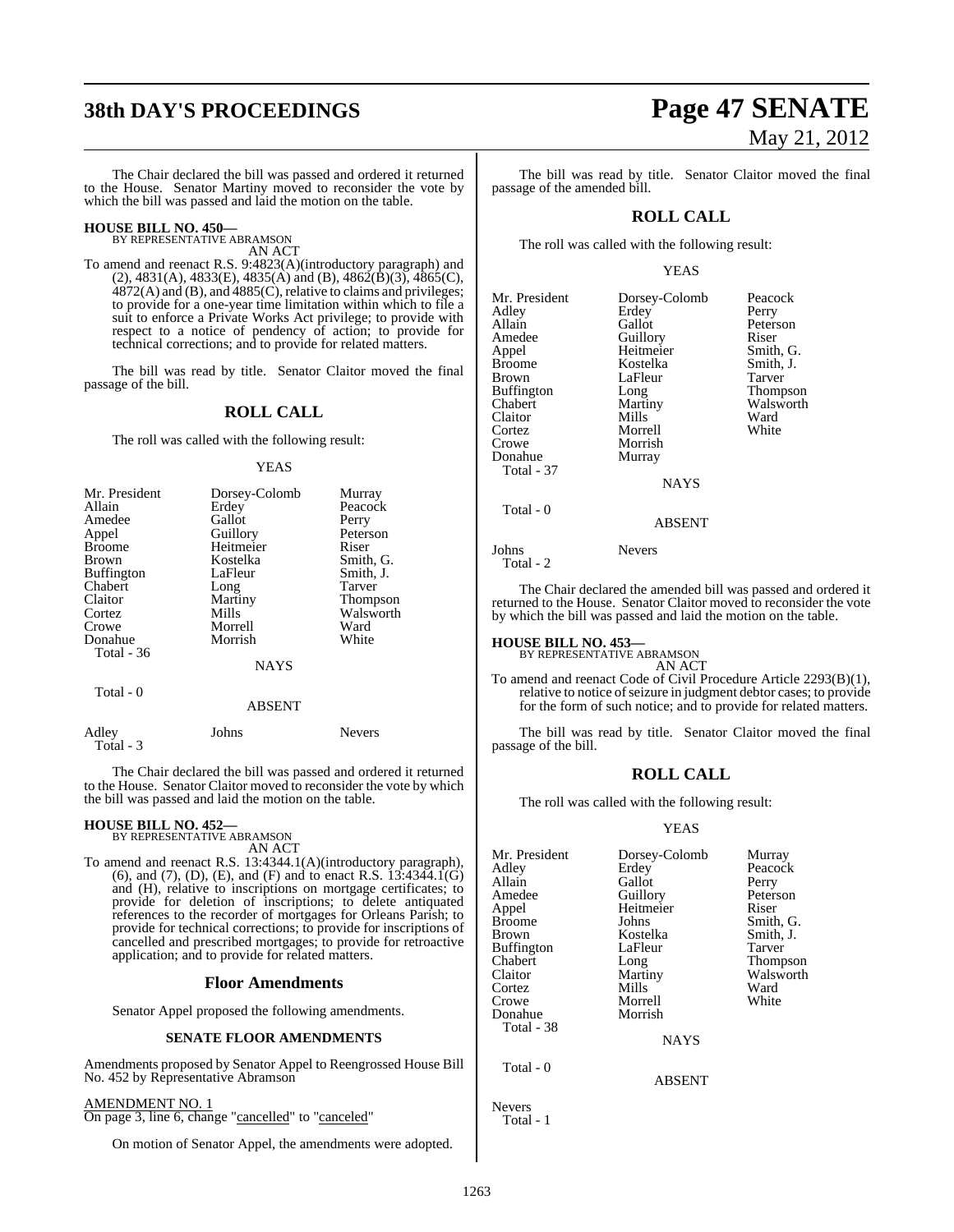The Chair declared the bill was passed and ordered it returned to the House. Senator Claitor moved to reconsider the vote by which the bill was passed and laid the motion on the table.

# **HOUSE BILL NO. 455—** BY REPRESENTATIVE ABRAMSON

AN ACT

To amend and reenact R.S. 9:371 and Code of Civil Procedure Article 3604(B)(introductory paragraph) and (3) and to enact Code of Civil Procedure Article  $360\dot{4}$ (D) and (E), relative to injunctions; to provide for service of injunctions, preliminary injunctions, and temporary restraining orders on federally insured financial institutions; to provide for liability of federally insured financial institutions for compliance with injunctions, preliminary injunctions, and temporary restraining orders; and to provide for related matters.

The bill was read by title. Senator Martiny moved the final passage of the bill.

## **ROLL CALL**

The roll was called with the following result:

#### YEAS

| Mr. President     | Erdey         | Peacock   |
|-------------------|---------------|-----------|
| Adley             | Gallot        | Perry     |
| Allain            | Guillory      | Peterson  |
|                   |               |           |
| Amedee            | Heitmeier     | Riser     |
| Appel             | Johns         | Smith, G. |
| <b>Broome</b>     | Kostelka      | Smith, J. |
| Brown             | LaFleur       | Tarver    |
| <b>Buffington</b> | Long          | Thompson  |
| Chabert           | Martiny       | Walsworth |
| Cortez            | Mills         | Ward      |
| Crowe             | Morrell       | White     |
| Donahue           | Morrish       |           |
| Dorsey-Colomb     | Murray        |           |
| <b>Total - 37</b> |               |           |
|                   | <b>NAYS</b>   |           |
| Total - 0         |               |           |
|                   | <b>ABSENT</b> |           |

Claitor Nevers Total - 2

The Chair declared the bill was passed and ordered it returned to the House. Senator Martiny moved to reconsider the vote by which the bill was passed and laid the motion on the table.

#### **HOUSE BILL NO. 469—**

BY REPRESENTATIVE ABRAMSON AN ACT

To amend and reenact R.S. 9:2092(A) and (B)(2) and 2262.2(A) and (B)(2), to enact R.S. 9:2092(B)(3) and 2262.2(B)(3), and to repeal R.S. 9:2092(B)(1)(f) and 2262.2(B)(1)(g), relative to property held in a trust; to provide for recordation of certain documents; to provide for the contents of an extract of trust relative to the authority of a trustee; and to provide for related matters.

#### **Floor Amendments**

Senator Claitor proposed the following amendments.

#### **SENATE FLOOR AMENDMENTS**

Amendments proposed by Senators Claitor and Murray to Reengrossed House Bill No. 469 by Representative Abramson

# **Page 48 SENATE 38th DAY'S PROCEEDINGS**

#### AMENDMENT NO. 1

On page 1, line  $\overline{3}$  after "9:" and before "2262.2(B)(3)" delete  $"2092(B)(3)$  and"

#### AMENDMENT NO. 2

On page 1, line 9 after "9:" and before "2262.2(B)(3)" delete " $2092(B)(3)$  and"

#### AMENDMENT NO. 3

On page 1, at the beginning of line 19 after "(2)" delete the remainder of the line and delete lines 20 and 21, and on page 2 delete lines 1 through 3

#### AMENDMENT NO. 4

On page 2, at the beginning of line 4 delete  $(3)$ "

On motion of Senator Claitor, the amendments were adopted.

#### **Floor Amendments**

Senator Murray proposed the following amendments.

#### **SENATE FLOOR AMENDMENTS**

Amendments proposed bySenator Murray to Reengrossed House Bill No. 469 by Representative Abramson

#### AMENDMENT NO. 1

On page 1, deletes lines 2 through 4 and insert

"To amend and reenact R.S.  $9.2092(A)$  and  $(B)(1)(f)$  and  $(2)$  and  $2262.2(A)$  and  $(B)(1)(g)$  and  $(2)$ , and to enact R.S.  $9:2092(B)(3)$ and 2262.2(B)(3), relative to property held in a trust; to provide for recordation of"

#### AMENDMENT NO. 2

On page 1, delete line 8 and insert  $\text{Section 1. R.S. } 9:2092(\text{A}) \text{ and } (\text{B})(1)(\text{f}) \text{ and } (2) \text{ and } 2262.2(\text{A})$ and  $(B)(1)(g)$  and  $(2)$  are hereby amended

#### AMENDMENT NO. 3

On page 1, delete lines 17 through 21 and insert

"B. (1) For purposes of recording an extract of a trust instrument, such an extract shall be executed by either the settlor or the trustee and shall include all of the following:

\* \* \* (f) A brief description of the immovable property or other property subject to the trust, the title to which must be recorded in order to affect third persons. If the trust instrument also contains a transfer of immovable property or other property to the trust, the title to which must be recorded in order to affect third persons, then the extract shall contain a brief legal description of the property.

(2) Unless the trust and abstract of trust recite or otherwise note any modification or restriction of the trustee's power or duties, the trustee shall have all of the powers and duties granted to trustees under the Louisiana Trust Code."

#### AMENDMENT NO. 4

On page 2, delete lines 1 through 3

#### AMENDMENT NO. 5

On page 2, line 4, change " $(3)$ " to  $(2)(3)$ "

#### AMENDMENT NO. 6

On page 2, delete lines 23 through 28 and insert

 $\mathbb{B}(1)$  For purposes of recording an extract of a trust instrument, such an extract of a trust instrument either shall be in such form and contain such information as may be lawful under the law of the jurisdiction which the parties have expressly chosen to govern the trust, or shall be executed by either the settlor or the trustee and shall include all of the following:

\* \* \* (g) A description of the immovable property or other property subject to the trust. If the trust instrument also contains a transfer of immovable property or other property to the trust, the title to which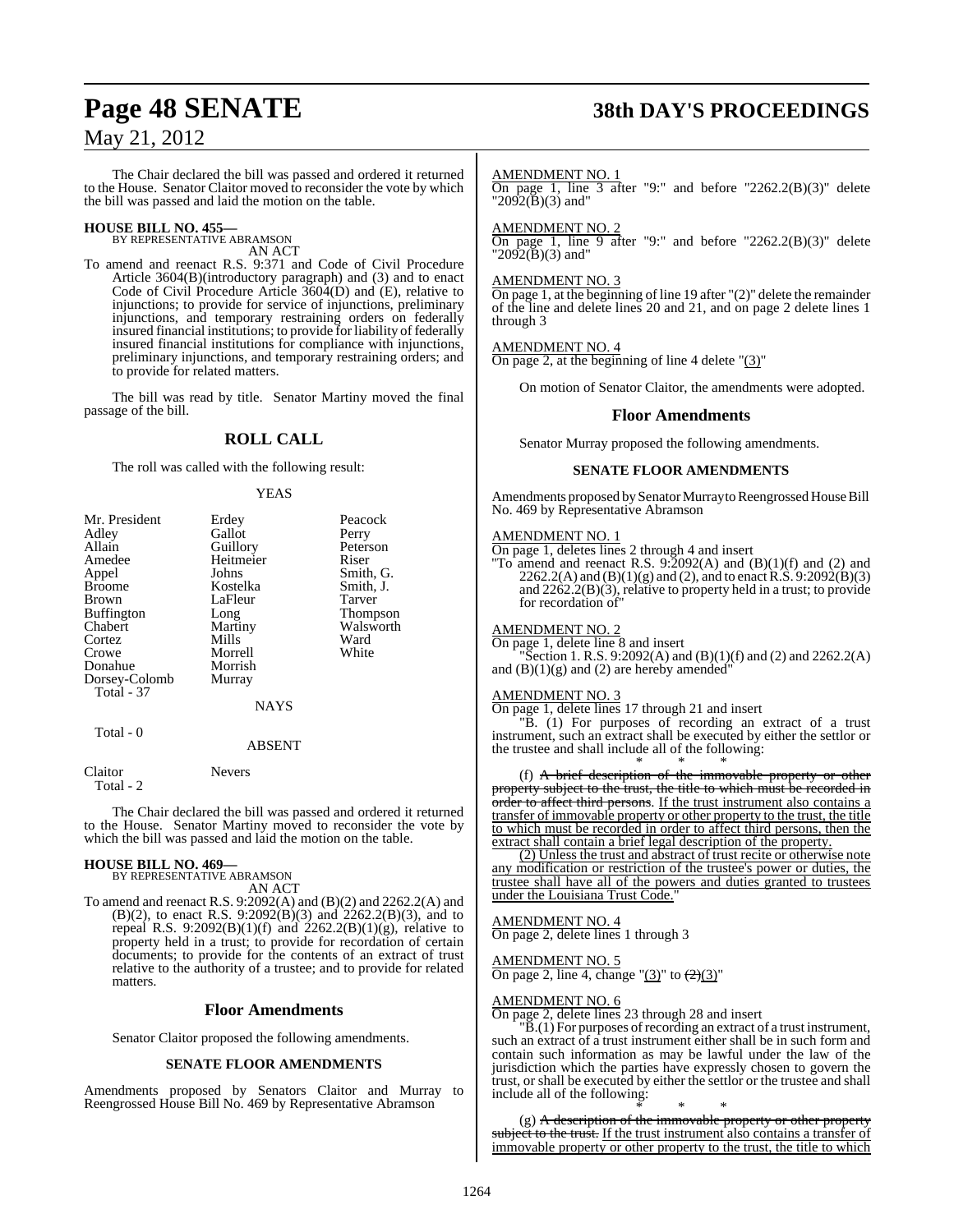# **38th DAY'S PROCEEDINGS Page 49 SENATE**

must be recorded in order to affect third persons, then the extract shall contain a brief legal description of the property. \* \* \*

(2) Unless the trust and abstract of trust recite or otherwise note any modification or restriction of the trustee's power or duties, the trustee shall have all of the powers and duties granted to trustees under the Louisiana Trust Code.

AMENDMENT NO. 7 On page 3, delete lines 1 and 2

AMENDMENT NO. 8 On page 3, line 3, change "(3)" to " $\left(\frac{2}{2}\right)$  (3)"

#### AMENDMENT NO. 9 On page 3, delete lines 10 and 11

On motion of Senator Murray, the amendments were adopted.

The bill was read by title. Senator Claitor moved the final passage of the amended bill.

#### **ROLL CALL**

The roll was called with the following result:

#### YEAS

| Mr. President        | Dorsey-Colomb | Murray        |
|----------------------|---------------|---------------|
| Adley                | Erdey         | Peacock       |
| Allain               | Gallot        | Perry         |
| Amedee               | Guillory      | Peterson      |
| Appel                | Heitmeier     | Riser         |
| <b>Broome</b>        | Johns         | Smith, G.     |
| Brown                | Kostelka      | Smith, J.     |
| <b>Buffington</b>    | LaFleur       | Tarver        |
| Chabert              | Long          | Thompson      |
| Claitor              | Martiny       | Walsworth     |
| Cortez               | Mills         | Ward          |
| Crowe                | Morrish       | White         |
| Total - 36           |               |               |
|                      | <b>NAYS</b>   |               |
| Total - 0            |               |               |
|                      | <b>ABSENT</b> |               |
| Donahue<br>Total - 3 | Morrell       | <b>Nevers</b> |

The Chair declared the amended bill was passed and ordered it returned to the House. Senator Claitor moved to reconsider the vote by which the bill was passed and laid the motion on the table.

#### **HOUSE BILL NO. 470—**

BY REPRESENTATIVE ABRAMSON AN ACT

To amend and reenact R.S. 35:2.1(A), relative to notaries; to provide for the execution of an act of correction; to provide for notaries who may execute an act of correction; to provide for the form of the act of correction; and to provide for related matters.

The bill was read by title. Senator Claitor moved the final passage of the bill.

#### **ROLL CALL**

The roll was called with the following result:

#### YEAS

| Mr. President |  |
|---------------|--|
| Adley         |  |
| Allain        |  |
| Amedee        |  |

Erdey Peacock<br>Gallot Perry Gallot<br>Guillory Heitmeier

Peterson<br>Riser

# May 21, 2012

Appel Johns Smith, G.<br>Broome Kostelka Smith, J. Broome Kostelka Smith, J.<br>Brown LaFleur Tarver Brown LaFleur<br>Buffington Long Buffington Long Thompson<br>Chabert Martiny Walsworth Martiny Walsworth<br>
Mills Ward Claitor Mills Ward<br>Cortez Morrell White Cortez Morrell<br>Crowe Morrish Morrish<br>Murray Dorsey-Colomb Total - 37 **NAYS**  Total - 0 **ABSENT** Donahue Nevers Total - 2

The Chair declared the bill was passed and ordered it returned to the House. Senator Claitor moved to reconsider the vote by which the bill was passed and laid the motion on the table.

**HOUSE BILL NO. 535—** BY REPRESENTATIVE JAY MORRIS

AN ACT

To amend and reenact R.S. 9:4422(introductory paragraph) and (3), relative to obligations secured by mortgages or privileges; to provide with the respect to promissory notes; and to provide for related matters.

The bill was read by title. Senator Claitor moved the final passage of the bill.

#### **ROLL CALL**

The roll was called with the following result:

#### YEAS

| Erdey       | Murray                     |
|-------------|----------------------------|
| Gallot      | Peacock                    |
| Guillory    | Perry                      |
|             | Peterson                   |
| Johns       | Riser                      |
| Kostelka    | Smith, G.                  |
| LaFleur     | Smith, J.                  |
|             | Tarver                     |
| Martiny     | Thompson                   |
|             | Walsworth                  |
| Morrell     | Ward                       |
| Morrish     | White                      |
|             |                            |
| <b>NAYS</b> |                            |
|             | Heitmeier<br>Long<br>Mills |

Total - 0

Allain

ABSENT

| llain     | Donahue | <b>Nevers</b> |
|-----------|---------|---------------|
| Total - 3 |         |               |

The Chair declared the bill was passed and ordered it returned to the House. Senator Claitor moved to reconsider the vote by which the bill was passed and laid the motion on the table.

**HOUSE BILL NO. 543—** BY REPRESENTATIVES SMITH AND TERRY LANDRY AN ACT

To amend and reenact R.S. 15:574.4(B), relative to parole; to amend provisions relative to parole eligibility for certain offenders; to provide for parole eligibility for offenders sentenced to life imprisonment; to provide for exceptions; to provide for conditions for eligibility; and to provide for related matters.

The bill was read by title. Senator Martiny moved the final passage of the bill.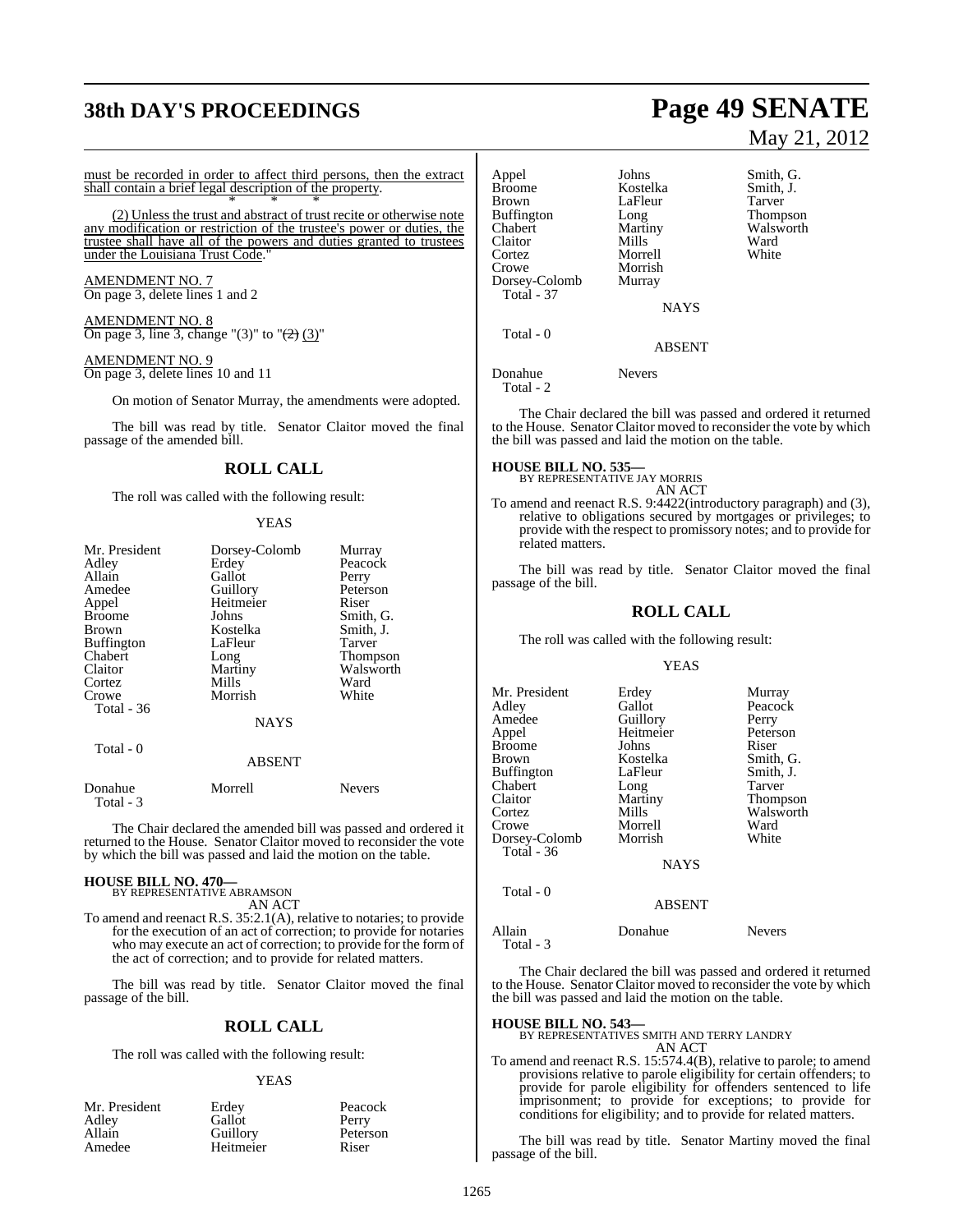### **ROLL CALL**

The roll was called with the following result:

#### YEAS

| Allain        | Heitmeier     | Morrell   |
|---------------|---------------|-----------|
| <b>Broome</b> | Johns         | Morrish   |
| <b>Brown</b>  | LaFleur       | Murray    |
| Buffington    | Long          | Peterson  |
| Dorsey-Colomb | Martiny       | Tarver    |
| Gallot        | Mills         | White     |
| Total - 18    |               |           |
|               | <b>NAYS</b>   |           |
| Mr. President | Crowe         | Riser     |
| Adley         | Donahue       | Smith, J. |
| Amedee        | Erdey         | Thompson  |
| Appel         | Guillory      | Walsworth |
| Chabert       | Kostelka      | Ward      |
| Claitor       | Peacock       |           |
| Cortez        | Perry         |           |
| Total - 19    |               |           |
|               | <b>ABSENT</b> |           |
| <b>Nevers</b> | Smith, G.     |           |

Total - 2

The Chair declared the bill failed to pass.

#### **Notice of Reconsideration**

Senator Martiny moved to reconsider on the next Legislative Day the vote by which the bill failed to pass.

#### **Explanation of Vote**

Senator Heitmeier stated he intended to vote nay on House Bill No. 543, and asked that the Official Journal so state.

# **HOUSE BILL NO. 464—** BY REPRESENTATIVE ABRAMSON

AN ACT

To amend and reenact Code of Civil Procedure Article 123(A) and Civil Code Article 38 and to enact Code of Civil Procedure Articles 593.1 and 593.2, relative to civil procedure; to provide relative to venue; to provide relative to domicile; to provide for the domicile of juridical persons; to provide for certain procedures for class actions; and to provide for related matters.

#### **Floor Amendments**

Senator Martiny proposed the following amendments.

#### **SENATE FLOOR AMENDMENTS**

Amendments proposed by Senator Martiny to Reengrossed House Bill No. 464 by Representative Abramson

#### AMENDMENT NO. 1

Delete Committee Amendments Nos. 1, 2, 3, and 6 proposed by the Senate Committee on Judiciary A and adopted by the Senate on May 16, 2012.

Senator Martiny moved the adoption of the amendments.

Senator Perry objected.

#### **ROLL CALL**

The roll was called with the following result:

# **Page 50 SENATE 38th DAY'S PROCEEDINGS**

|                                                                                                                                                  | YEAS                                                                                                                  |                                                                                                                        |
|--------------------------------------------------------------------------------------------------------------------------------------------------|-----------------------------------------------------------------------------------------------------------------------|------------------------------------------------------------------------------------------------------------------------|
| Mr. President<br>Adley<br>Allain<br>Amedee<br>Appel<br><b>Broome</b><br>Brown<br><b>Buffington</b><br>Chabert<br>Claitor<br>Cortez<br>Total - 33 | Crowe<br>Donahue<br>Dorsey-Colomb<br>Erdey<br>Gallot<br>Guillory<br>Heitmeier<br>Johns<br>Kostelka<br>LaFleur<br>Long | Martiny<br>Morrell<br>Morrish<br>Murray<br>Peacock<br>Peterson<br>Smith, G.<br>Smith, J.<br>Tarver<br>Thompson<br>Ward |
|                                                                                                                                                  | NAYS                                                                                                                  |                                                                                                                        |
| Total - 0                                                                                                                                        | <b>ABSENT</b>                                                                                                         |                                                                                                                        |
| Mills<br><b>Nevers</b><br>Total - 6                                                                                                              | Perry<br>Riser                                                                                                        | Walsworth<br>White                                                                                                     |

The Chair declared the amendments were adopted.

The bill was read by title. Senator Murray moved the final passage of the amended bill.

#### **ROLL CALL**

The roll was called with the following result:

YEAS

| Mr. President<br>Adley<br>Allain<br>Amedee<br>Appel<br>Broome<br>Brown<br>Buffington<br>Chabert<br>Claitor<br>Cortez<br>Crowe<br>Donahue<br>Total - 37 | Dorsey-Colomb<br>Erdey<br>Guillory<br>Heitmeier<br>Johns<br>Kostelka<br>LaFleur<br>Long<br>Martiny<br>Mills<br>Morrell<br>Morrish<br>Murray<br><b>NAYS</b> | Peacock<br>Perry<br>Peterson<br>Riser<br>Smith, G.<br>Smith, J.<br>Tarver<br>Thompson<br>Walsworth<br>Ward<br>White |
|--------------------------------------------------------------------------------------------------------------------------------------------------------|------------------------------------------------------------------------------------------------------------------------------------------------------------|---------------------------------------------------------------------------------------------------------------------|
| Total - 0                                                                                                                                              | <b>ABSENT</b>                                                                                                                                              |                                                                                                                     |

Gallot Nevers Total - 2

The Chair declared the amended bill was passed and ordered it returned to the House. Senator Murray moved to reconsider the vote by which the bill was passed and laid the motion on the table.

#### **HOUSE BILL NO. 566—**

BY REPRESENTATIVE BROSSETT AN ACT

To enact R.S. 15:542(F)(4), relative to sex offender registration and notification requirements; to authorize certain persons convicted of crime against nature to petition the court to be relieved of sex offender registration and notification requirements; to provide for exceptions; to provide for procedures; and to provide for related matters.

The bill was read by title. Senator Morrell moved the final passage of the bill.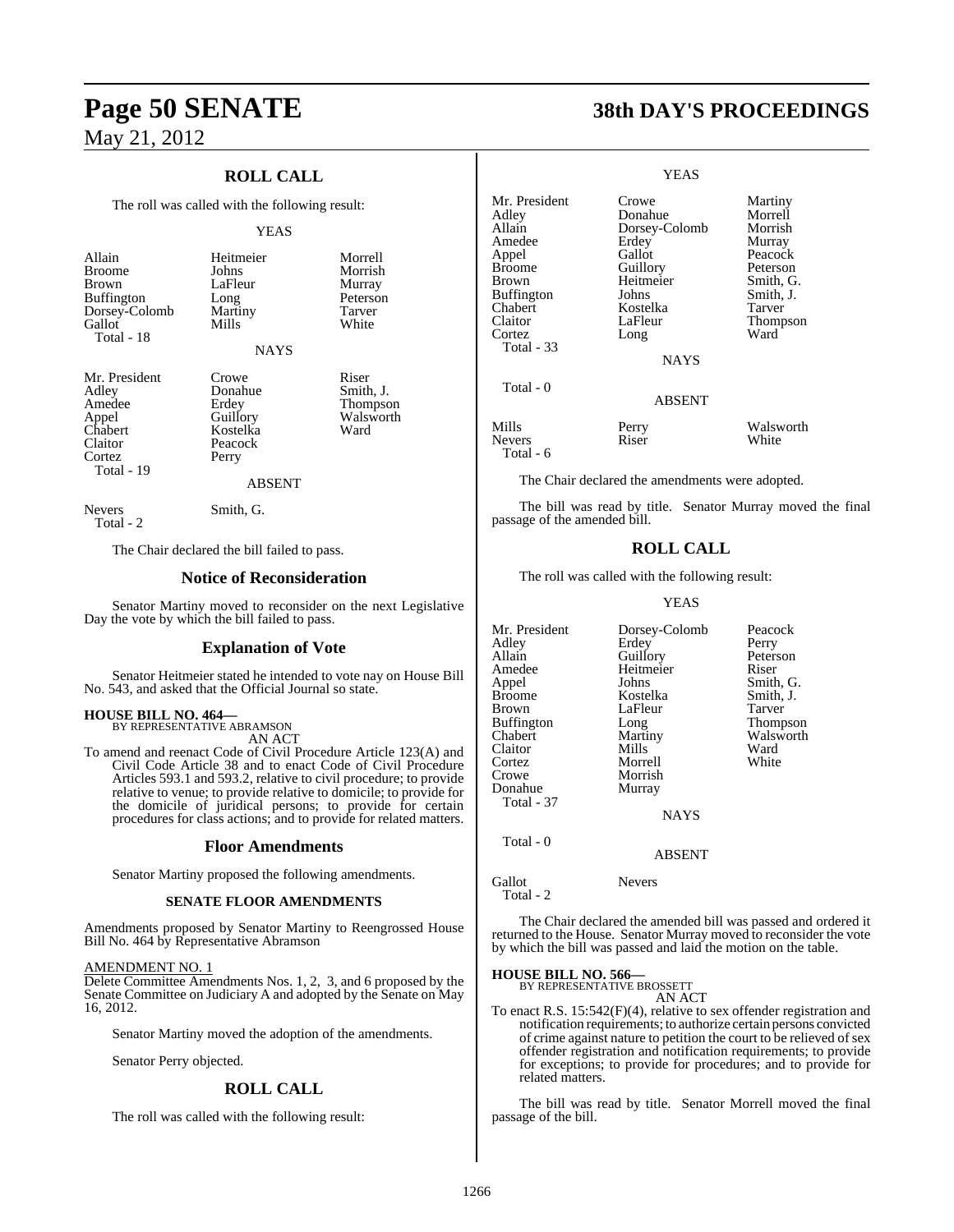# **38th DAY'S PROCEEDINGS Page 51 SENATE**

### **ROLL CALL**

The roll was called with the following result:

#### YEAS

| Mr. President<br>Adley<br>Allain<br>Amedee<br>Appel<br><b>Broome</b><br><b>Brown</b><br><b>Buffington</b><br>Chabert<br>Cortez<br>Crowe<br>Total - 33 | Dorsey-Colomb<br>Erdey<br>Guillory<br>Heitmeier<br>Johns<br>Kostelka<br>LaFleur<br>Long<br>Martiny<br>Mills<br>Morrell<br><b>NAYS</b> | Morrish<br>Murray<br>Perry<br>Peterson<br>Riser<br>Smith, G.<br>Smith, J.<br>Tarver<br>Thompson<br>Ward<br>White |
|-------------------------------------------------------------------------------------------------------------------------------------------------------|---------------------------------------------------------------------------------------------------------------------------------------|------------------------------------------------------------------------------------------------------------------|
| Total - 0                                                                                                                                             | <b>ABSENT</b>                                                                                                                         |                                                                                                                  |
| Claitor                                                                                                                                               | Gallot                                                                                                                                | Peacock                                                                                                          |

Donahue Nevers Walsworth Total - 6

The Chair declared the bill was passed and ordered it returned to the House. Senator Morrell moved to reconsider the vote by which the bill was passed and laid the motion on the table.

# **HOUSE BILL NO. 581—** BY REPRESENTATIVE LEGER

AN ACT

To enact Code of Criminal Procedure Article 334.4, relative to bail; to provide for the reinstatement of bail in certain cases; to provide for the circumstances in which bail may be reinstated; and to provide for related matters.

#### **Floor Amendments**

Senator Morrell proposed the following amendments.

#### **SENATE FLOOR AMENDMENTS**

Amendments proposed by Senator Morrell to Engrossed House Bill No. 581 by Representative Leger

#### AMENDMENT NO. 1

On page 1, after line 16, insert the following:

"B. Judges for the Criminal District Court, including the Magistrate Judge and Commissioners, for the parish of Orleans shall have exclusive jurisdiction to set state misdemeanor and felony bonds and exclusive jurisdiction to release a defendant on state misdemeanor and felony bonds. Orleans Parish district judges with criminal jurisdiction sitting en banc shall establish rules effectuating telephonic communication and verification of bonds and releases.

#### AMENDMENT NO. 2 On page 1, line 15, delete "B." and insert "C."

On motion of Senator Morrell, the amendments were adopted.

The bill was read by title. Senator Murray moved the final passage of the amended bill.

#### **ROLL CALL**

The roll was called with the following result:

#### YEAS

|       | Mr. President |  |
|-------|---------------|--|
| Adley |               |  |
|       |               |  |

President Dorsey-Colomb Peacock<br>
Perry Erdey Perry Adley Erdey Perry

May 21, 2012

Allain Guillory Peterson<br>Amedee Heitmeier Riser Amedee Heitmeier<br>Appel Johns Appel  $\begin{array}{ccc} \text{Johns} & \text{Smith, G.} \\ \text{Broome} & \text{Kostelka} & \text{Smith, J.} \end{array}$ Broome Kostelka Smith, J.<br>Brown I.aFleur Tarver LaFleur Tarver<br>
Long Thompson Buffington Long<br>Chabert Martiny Martiny Walsworth<br>
Mills Ward Claitor Mills Ward<br>Cortez Morrell White Cortez Morrell<br>Crowe Morrish Morrish<br>Murray Donahue Total - 37 **NAYS**  Total - 0 ABSENT Gallot Nevers Total - 2

The Chair declared the amended bill was passed and ordered it returned to the House. Senator Murray moved to reconsider the vote by which the bill was passed and laid the motion on the table.

#### **HOUSE BILL NO. 766—**

BY REPRESENTATIVE LIGI

AN ACT To amend and reenact R.S. 40:1299.39.1(A)(1)(b)(ii) and (B)(2),  $1299.44(A)(3)$ ,  $(D)(2)(b)(xiv)$  and  $(5)$ ,  $1299.47(A)(1)(b)(ii)$  and (B)(2) and (3), to enact R.S. 40:1299.39.1(A)(6) and 1299.47(A)(6), and to repeal R.S. 40:1299.44(A)(7)(e), relative to medical review; to provide relative to the state medical review panel; to provide for the Patient's Compensation Fund; to provide relative to the surcharge levied on health care providers; to provide for time limitations; to provide relative to proper parties to remit the surcharge to the Patient's Compensation Fund; to provide for procedure of board meetings; to provide for requests for review of a malpractice claim; to provide relative to raising peremptory exceptions; and to provide for related matters.

The bill was read by title. Senator Murray moved the final passage of the bill.

#### **ROLL CALL**

The roll was called with the following result:

#### YEAS

| Mr. President        | Dorsey-Colomb | Peacock   |
|----------------------|---------------|-----------|
| Adley                | Erdey         | Perry     |
| Allain               | Guillory      | Peterson  |
| Amedee               | Heitmeier     | Riser     |
| Appel                | Johns         | Smith, G. |
| Broome               | Kostelka      | Smith, J. |
| Brown                | LaFleur       | Tarver    |
| Buffington           | Long          | Thompson  |
| Chabert              | Martiny       | Walsworth |
| Claitor              | Mills         | Ward      |
| Cortez               | Morrell       | White     |
| Crowe                | Morrish       |           |
| Donahue              | Murray        |           |
| Total - 37           |               |           |
|                      | <b>NAYS</b>   |           |
| Total - 0            |               |           |
|                      | <b>ABSENT</b> |           |
| Gallot<br>Total $-2$ | <b>Nevers</b> |           |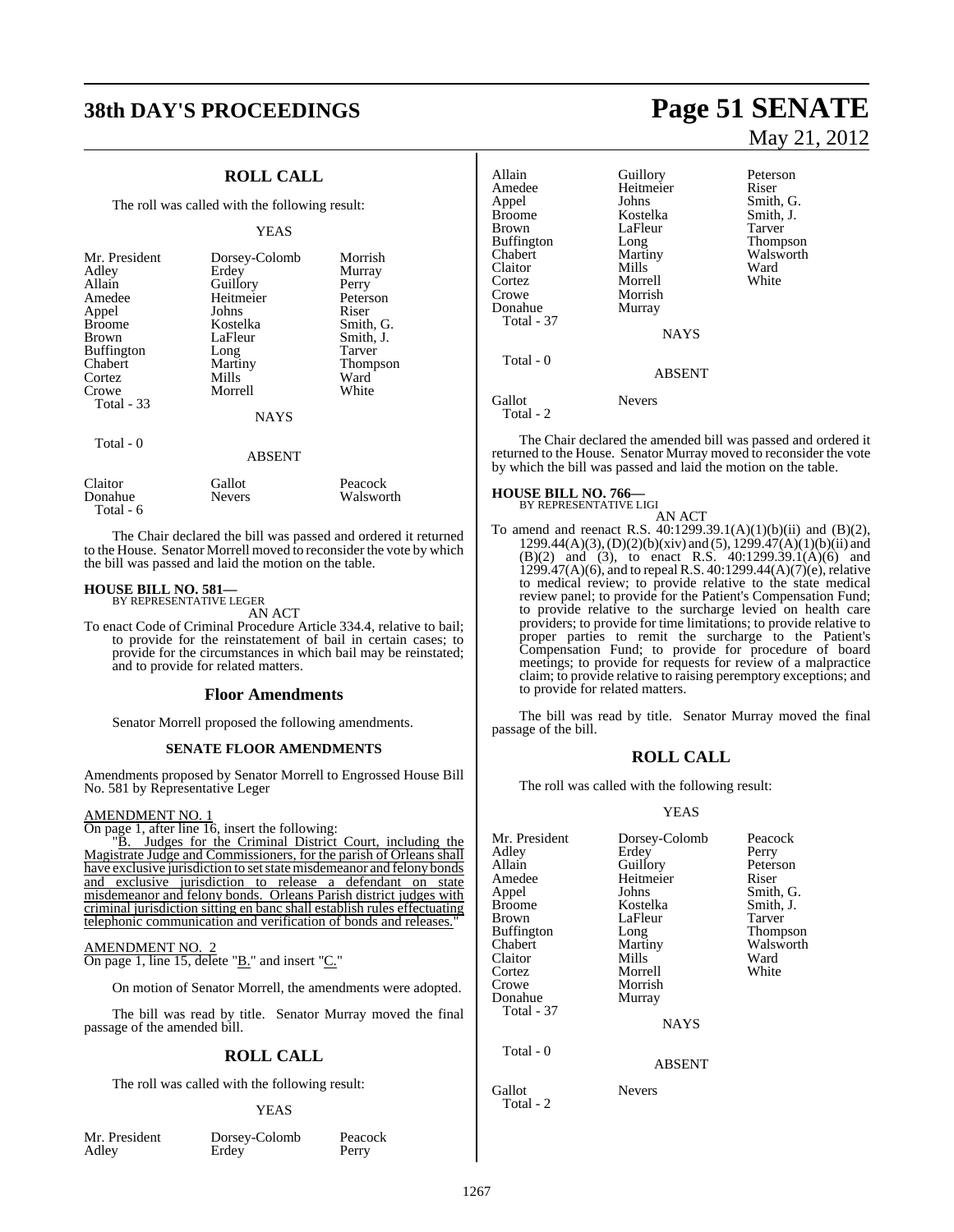# **Page 52 SENATE 38th DAY'S PROCEEDINGS**

## May 21, 2012

The Chair declared the bill was passed and ordered it returned to the House. Senator Murray moved to reconsider the vote by which the bill was passed and laid the motion on the table.

# **HOUSE BILL NO. 781—** BY REPRESENTATIVE PYLANT

AN ACT

To amend and reenact R.S. 32:666(A)(1)(a)(i), (2)(introductory paragraph), and (3), relative to chemical tests for suspected drunken drivers; to provide for the administration of multiple chemical tests; and to provide for related matters.

On motion of Senator Broome, the bill was read by title and returned to the Calendar, subject to call.

#### **HOUSE BILL NO. 904—**

BY REPRESENTATIVE HUNTER AN ACT

To amend and reenact R.S. 9:2799(A)(1) and 2799.3, relative to limitation of liability for damages from donated food; to provide for limitation of liability of schools, churches, and civic organizations; and to provide for related matters.

The bill was read by title. Senator Thompson moved the final passage of the bill.

#### **ROLL CALL**

The roll was called with the following result:

#### YEAS

| Mr. President<br>Adley<br>Allain<br>Amedee<br>Appel<br><b>Broome</b><br>Brown<br><b>Buffington</b><br>Chabert<br>Cortez<br>Crowe | Dorsey-Colomb<br>Erdey<br>Guillory<br>Heitmeier<br>Johns<br>Kostelka<br>LaFleur<br>Long<br>Martiny<br>Mills<br>Morrish | Peacock<br>Perry<br>Peterson<br>Riser<br>Smith, G.<br>Smith, J.<br>Tarver<br>Thompson<br>Walsworth<br>Ward<br>White |
|----------------------------------------------------------------------------------------------------------------------------------|------------------------------------------------------------------------------------------------------------------------|---------------------------------------------------------------------------------------------------------------------|
| Donahue<br>Total - 35<br>Total - 0                                                                                               | Murray<br><b>NAYS</b>                                                                                                  |                                                                                                                     |
|                                                                                                                                  | <b>ABSENT</b>                                                                                                          |                                                                                                                     |
| Claitor<br>Gallot                                                                                                                | Morrell<br>Nevers                                                                                                      |                                                                                                                     |

The Chair declared the bill was passed and ordered it returned to the House. Senator Thompson moved to reconsider the vote by which the bill was passed and laid the motion on the table.

# **HOUSE BILL NO. 912—** BY REPRESENTATIVE NANCY LANDRY

Total - 4

AN ACT

To amend and reenact Children's Code Articles 1247 through 1250 and 1252(A), relative to intrafamily adoptions; to provide relative to notice to certain persons; to provide for the filing of an answer; to provide for redacting of social security numbers; to provide for service of process; to provide relative to investigations by the Department of Children and Family Services; and to provide for related matters.

#### **Floor Amendments**

Senator Martiny proposed the following amendments.

#### **SENATE FLOOR AMENDMENTS**

Amendments proposed by Senator Martiny to Engrossed House Bill No. 912 by Representative Nancy Landry

#### AMENDMENT NO. 1

On page 1, line 2, after "Articles" insert "1187, 1188(C)," and after " $12\overline{5}2\overline{A}$ )" insert "and to enact R.S. 40:80"

#### AMENDMENT NO. 2

On page 1, line 6, after "Services;" insert "to provide for access to original birth certificate by certain persons;"

#### AMENDMENT NO. 3

On page 1, line 8, after "Articles" insert "1187, 1188(C),"

#### AMENDMENT NO. 4

On page 1, between lines 9 and 10 insert:

"Art. 1187. Court records of proceedings Except as provided in R.S. 40:80, All all court records of adoption proceedings shall be confidential and shall not be open to inspection except on written authorization by the court and there shall be no publication thereof.

Art. 1188. Motion for disclosure

\* \* \* C. Except as provided in R.S. 40:80, This this action and the limited medical exception provision of Article 1127 shall be the exclusive means for gaining access to records of adoptions whether maintained by this court, some other court, an adoption agency, any state agency, or private individual, notwithstanding provisions of law to the contrary.

\* \* \*"

## AMENDMENT NO. 5

On page 4, after line 19, insert the following:

Section 2. R.S. 40:80 is hereby enacted to read as follows: §80. Intrafamily adoption; certified copy of original birth certificate

Notwithstanding any provision of law to the contrary:

(1) A certified copy of an original birth certificate sealed at any time as a result of an intrafamily adoption, as provided in Children's Code Articles 1243 et seq., shall be obtained upon written request to the state registrar by any of the following:

(a) The person adopted through such intrafamily adoption.

(b) A member of the immediate or surviving family of such adopted person, or named in a court proceeding as a member of the immediate or surviving family of such adopted person, or the beneficiary of an insurance policy or trust of the adopted person, or an attorney who makes a written declaration that he is a legal representative of any of these persons.

(2) The written request to the state registrar shall include the name of the biological mother and the name of the biological father ofthe person adopted through such intrafamily adoption. Prior to the issuance of a certified copy of the birth certificate, the state registrar shall verify the accuracy of the name of the biological mother and the name of the biological father included in the written request. In order for the state registrar to complete the request, the names of the biological mother and father shall be accurate.

Senator Martiny moved the adoption of the amendments.

Senator Claitor objected.

#### **ROLL CALL**

The roll was called with the following result:

#### YEAS

Amedee Johns Murray<br>Appel Kostelka Peacock Broome Long Peterson<br>Buffington Martiny Smith, G. Buffington Martiny<br>Crowe Morrell Dorsey-Colomb Total - 18

Kostelka Peacock<br>Long Peterson Morrell Smith, J.<br>
Morrish White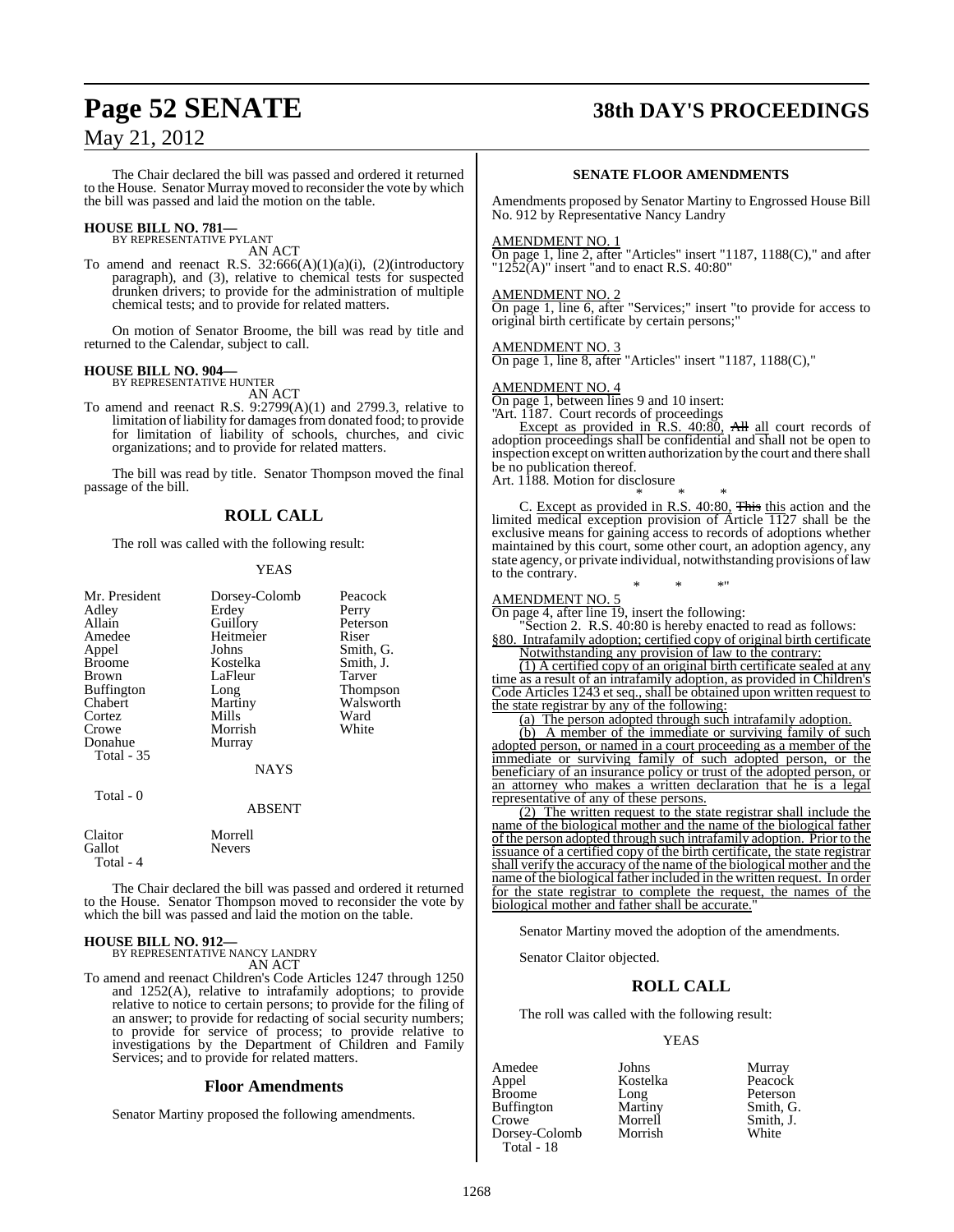#### NAYS

| Mr. President                    | Cortez             | Perry             |
|----------------------------------|--------------------|-------------------|
| Allain                           | Donahue            | Tarver            |
| <b>Brown</b>                     | Guillory           | <b>Thompson</b>   |
| Chabert<br>Claitor<br>Total - 15 | Heitmeier<br>Mills | Walsworth<br>Ward |
|                                  | <b>ABSENT</b>      |                   |
| Adley                            | Gallot             | <b>Nevers</b>     |
| Erdey                            | LaFleur            | Riser             |

Total - 6

The Chair declared the amendments were adopted.

On motion of Senator Claitor, the amended bill was read by title and returned to the Calendar, subject to call.

#### **HOUSE BILL NO. 941—**

BY REPRESENTATIVE ABRAMSON AN ACT

To amend and reenact R.S. 9:4821 and to enact R.S. 9:4820(D), relative to the Private Works Act; to provide for effective dates of privileges; to provide for priority of privileges; and to provide for related matters.

The bill was read by title. Senator Claitor moved the final passage of the bill.

### **ROLL CALL**

The roll was called with the following result:

#### YEAS

| Mr. President<br>Adley<br>Allain<br>Amedee<br>Appel<br><b>Broome</b><br><b>Brown</b><br><b>Buffington</b><br>Chabert<br>Claitor<br>Cortez<br>Dorsey-Colomb<br>Total $-35$ | Erdey<br>Guillory<br>Heitmeier<br>Johns<br>Kostelka<br>LaFleur<br>Long<br>Martiny<br>Mills<br>Morrell<br>Morrish<br>Murray<br><b>NAYS</b> | Peacock<br>Perry<br>Peterson<br>Riser<br>Smith, G.<br>Smith, J.<br>Tarver<br><b>Thompson</b><br>Walsworth<br>Ward<br>White |
|---------------------------------------------------------------------------------------------------------------------------------------------------------------------------|-------------------------------------------------------------------------------------------------------------------------------------------|----------------------------------------------------------------------------------------------------------------------------|
| Total - 0                                                                                                                                                                 | <b>ABSENT</b>                                                                                                                             |                                                                                                                            |
| Crowe                                                                                                                                                                     | Gallot                                                                                                                                    |                                                                                                                            |

| Crowe     | станог        |  |
|-----------|---------------|--|
| Donahue   | <b>Nevers</b> |  |
| Total - 4 |               |  |
|           |               |  |

The Chair declared the bill was passed and ordered it returned to the House. Senator Claitor moved to reconsider the vote by which the bill was passed and laid the motion on the table.

#### **HOUSE BILL NO. 1011—**

BY REPRESENTATIVE PRICE AN ACT

To amend and reenact R.S.  $13:691(B)(5)$ , relative to vehicle expenses for certain judges; to authorize an increase in the amount of reimbursements for vehicle expenses; and to provide for related matters.

The bill was read by title. Senator Amedee moved the final passage of the bill.

# **38th DAY'S PROCEEDINGS Page 53 SENATE** May 21, 2012

## **ROLL CALL**

The roll was called with the following result:

YEAS

| Mr. President     | Donahue       | Murray    |
|-------------------|---------------|-----------|
| Adley             | Dorsey-Colomb | Peacock   |
| Allain            | Guillory      | Perry     |
| Amedee            | Heitmeier     | Peterson  |
| Appel             | Johns         | Smith, G. |
| <b>Broome</b>     | LaFleur       | Smith, J. |
| Brown             | Martiny       | Tarver    |
| <b>Buffington</b> | Mills         | Thompson  |
| Chabert           | Morrell       | Ward      |
| Cortez            | Morrish       | White     |
| Total - 30        |               |           |
|                   | <b>NAYS</b>   |           |
| Crowe             | Long          | Walsworth |
| Kostelka          | Riser         |           |
| Total - 5         | <b>ABSENT</b> |           |
| Claitor           | Gallot        |           |
| $\mathbf{r}$ 1    | $\mathbf{r}$  |           |

Erdey Nevers Total - 4

The Chair declared the bill was passed and ordered it returned to the House. Senator Amedee moved to reconsider the vote by which the bill was passed and laid the motion on the table.

# **HOUSE BILL NO. 1116—** BY REPRESENTATIVE BADON

AN ACT

To amend and reenact R.S. 14:35.3(D)(introductory paragraph), relative to domestic abuse battery; to increase the minimum mandatory sentence for second offense domestic abuse battery; to require participation in a domestic abuse prevention program; and to provide for related matters.

The bill was read by title. Senator Morrell moved the final passage of the bill.

#### **ROLL CALL**

The roll was called with the following result:

#### YEAS

| Mr. President     | Dorsey-Colomb | Murray    |
|-------------------|---------------|-----------|
| Adley             | Erdey         | Peacock   |
| Allain            | Guillory      | Peterson  |
| Amedee            | Heitmeier     | Riser     |
| Appel             | Johns         | Smith, G. |
| <b>Broome</b>     | Kostelka      | Smith, J. |
| Brown             | LaFleur       | Tarver    |
| <b>Buffington</b> | Long          | Thompson  |
| Chabert           | Martiny       | Walsworth |
| Cortez            | Mills         | Ward      |
| Crowe             | Morrell       | White     |
| Donahue           | Morrish       |           |
| <b>Total - 35</b> |               |           |
|                   | <b>NAYS</b>   |           |
| Claitor           |               |           |
| Total - 1         |               |           |
|                   | <b>ABSENT</b> |           |
| Gallot            | Nevers        | Perry     |

Total - 3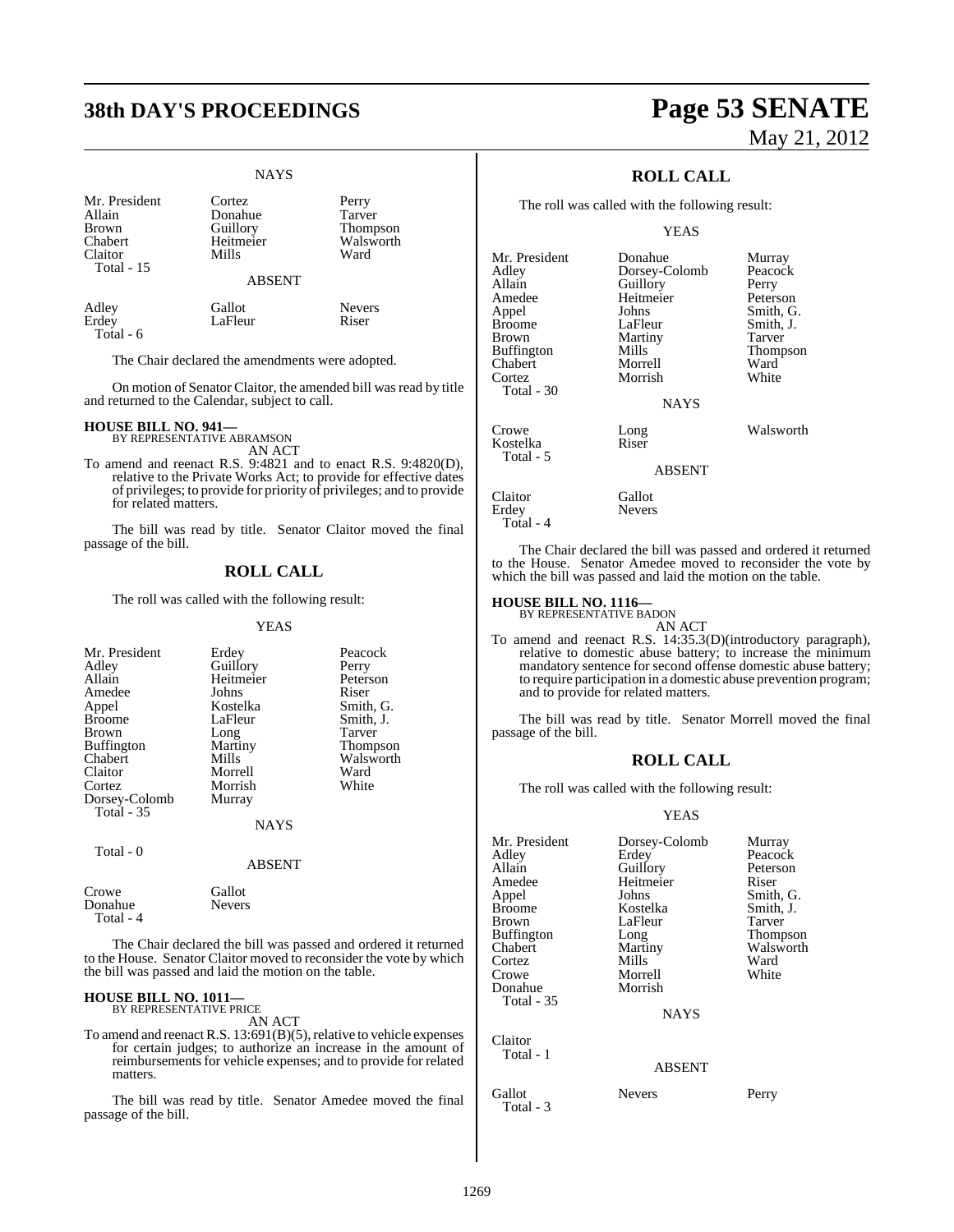The Chair declared the bill was passed and ordered it returned to the House. Senator Morrell moved to reconsider the vote by which the bill was passed and laid the motion on the table.

# **HOUSE BILL NO. 1144— (Substitute for HouseBill No. 953 by Representative Leger)**<br>BY REPRESENTATIVE LEGER AND SENATOR MURRAY<br>AN ACT

To amend and reenact R.S. 13:477(introductory paragraph), 691(A), 1306, 1307, 1311, 1312, 1381.2, and 1594, and R.S. 44:181, to enact R.S. 13:1213.2, and to repeal R.S. 13:474.1, 477(41), 621.41, 621.42, 621.43 through 621.46, 714.1, 714.2, 751.1 through 751.5, 841.3, 983, 996.62 through 996.64, R.S. 44:181.5 and 181.6, and Sections 6, 8, 9, 22, and 31 of Act No. 621 of the 2006 Regular Session of the Legislature, and Section 19 of Act No. 621 of the 2006 Regular Session of the Legislature as amended by Act No. 675 and Act No. 873 of the 2008 Regular Session of the Legislature, and Act No. 340 of the 2011 Regular Session, relative to courts and judicial procedure; to provide relative to the civil and criminal district courts and juvenile court of the parish of Orleans; to repeal provisions relative to the consolidation of the civil and criminal district courts of Orleans Parish into the Forty-First Judicial District Court and their respective clerks; to repeal effective dates for repeals of provisions related to the civil and criminal district courts and the abolition of the juvenile court of Orleans Parish; to provide that certain provisions of law that would have otherwise been repealed shall remain in effect; to provide for the distribution of fees collected in the Civil District Court; to provide for the salaries of the civil and criminal district court judges and certain family and juvenile court judges; to provide relative to terms of office and electionsfor Orleans Parish Juvenile Court judges; to direct the Louisiana State Law Institute to redesignate certain statutory provisions; and to provide for related matters.

On motion of Senator Murray, the bill was read by title and returned to the Calendar, subject to call.

#### **House Bills and Joint Resolutions on Third Reading and Final Passage, Subject to Call**

#### **Called from the Calendar**

Senator Morrell asked that House Bill No. 518 be called from the Calendar.

#### **HOUSE BILL NO. 518—**

BY REPRESENTATIVE LOPINTO

AN ACT To amend and reenactR.S. 15:572.1(A)(1) and 574.2(A),(B),(C)(1), (2)(introductory paragraph), and (3), (D)(introductory paragraph),  $(4)$ ,  $(9)$ , and  $(11)$ ,  $(E)$ ,  $(F)(1)$ (introductory paragraph), (G), and (H)(1) and (2), relative to the Board of Pardons; to merge the functions and duties of the Board of Parole into the Board of Pardons; to create a committee on parole; to provide for the membership, duties, and functions of the committee on parole; to provide for transitional provisions; and to provide for related matters.

The bill was read by title. Senator Morrell moved the final passage of the bill.

## **ROLL CALL**

The roll was called with the following result:

#### YEAS

| Mr. President | Dorsey-Colomb | Murray   |
|---------------|---------------|----------|
| Adley         | Erdey         | Peacock  |
| Allain        | Guillory      | Perry    |
| Amedee        | Heitmeier     | Peterson |
| Appel         | Johns         | Riser    |

# **Page 54 SENATE 38th DAY'S PROCEEDINGS**

| Broome<br>Brown<br>Buffington<br>Chabert<br>Cortez<br>Crowe<br>Donahue<br>Total - 36 | Kostelka<br>LaFleur<br>Long<br>Martiny<br>Mills<br>Morrell<br>Morrish<br><b>NAYS</b> | Smith, G.<br>Smith, J.<br>Tarver<br><b>Thompson</b><br>Walsworth<br>Ward<br>White |
|--------------------------------------------------------------------------------------|--------------------------------------------------------------------------------------|-----------------------------------------------------------------------------------|
| Total - 0                                                                            | <b>ABSENT</b>                                                                        |                                                                                   |
| Claitor<br>Total - 3                                                                 | Gallot                                                                               | <b>Nevers</b>                                                                     |

The Chair declared the bill was passed and ordered it returned to the House. Senator Morrell moved to reconsider the vote by which the bill was passed and laid the motion on the table.

#### **Called from the Calendar**

Senator Amedee asked that House Bill No. 71 be called fromthe Calendar.

# **HOUSE BILL NO. 71—** BY REPRESENTATIVE BERTHELOT

AN ACT

To enact R.S. 40:1602, relative to the state fire marshal; to authorize the state fire marshal to issue a burn ban; to authorize the state fire marshal and the commissioner of agriculture to issue civil fines for violations; to provide for the amount of the civil fine; to provide for the appeal of the civil fines; to provide for the deposit of monies collected in the Life Safety and Property Protection Trust Fund; to exempt prescribed burning; and to provide for related matters.

The bill was read by title. Senator Amedee moved the final passage of the bill.

#### **ROLL CALL**

The roll was called with the following result:

#### YEAS

| Mr. President<br>Adley<br>Allain<br>Amedee<br>Appel<br><b>Broome</b><br>Brown<br><b>Buffington</b><br>Chabert<br>Cortez<br>Crowe<br>Donahue<br><b>Total - 35</b> | Dorsey-Colomb<br>Erdey<br>Guillory<br>Heitmeier<br>Johns<br>Kostelka<br>LaFleur<br>Long<br>Martiny<br>Mills<br>Morrell<br>Morrish<br><b>NAYS</b> | Murray<br>Peacock<br>Perry<br>Peterson<br>Riser<br>Smith, G.<br>Smith, J.<br>Tarver<br>Thompson<br>Walsworth<br>Ward |
|------------------------------------------------------------------------------------------------------------------------------------------------------------------|--------------------------------------------------------------------------------------------------------------------------------------------------|----------------------------------------------------------------------------------------------------------------------|
| Total - 0                                                                                                                                                        | <b>ABSENT</b>                                                                                                                                    |                                                                                                                      |
| Claitor<br>Gallot                                                                                                                                                | <b>Nevers</b><br>White                                                                                                                           |                                                                                                                      |

Total - 4

The Chair declared the bill was passed and ordered it returned to the House. Senator Amedee moved to reconsider the vote by which the bill was passed and laid the motion on the table.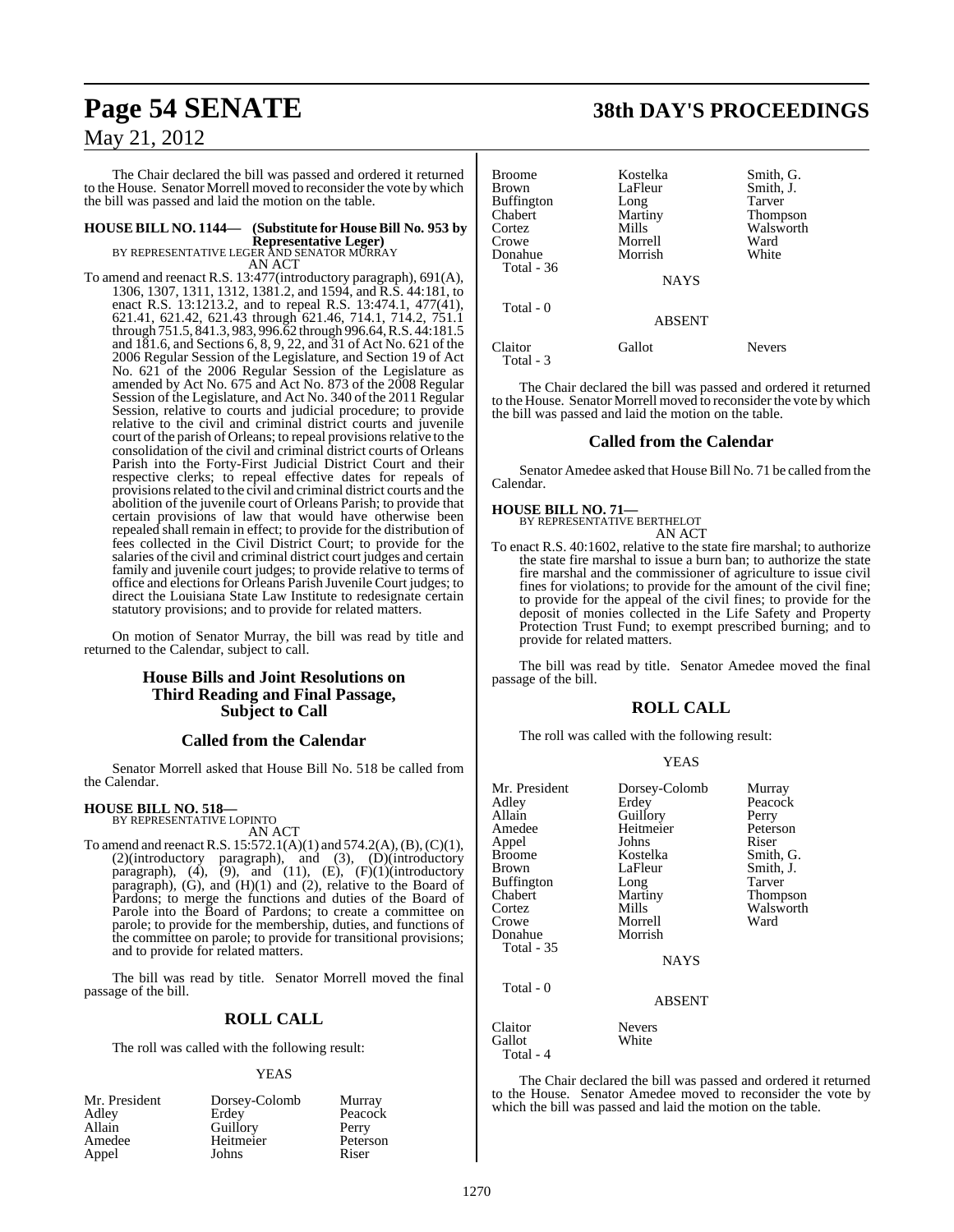# **38th DAY'S PROCEEDINGS Page 55 SENATE**

# May 21, 2012

#### **Called from the Calendar**

Senator Amedee asked that House Bill No. 141 be called from the Calendar.

**HOUSE BILL NO. 141—**

BY REPRESENTATIVE ST. GERMAIN AN ACT

To amend and reenact R.S. 18:1495.7(A) and R.S. 42:1124.4(A)(2), relative to financial disclosure; to change the deadline for certain disclosures by candidates for certain offices; to change the time for certain notices relative to financial disclosure statements; to provide for penalties; and to provide for related matters.

#### **Floor Amendments**

Senator Amedee proposed the following amendments.

#### **SENATE FLOOR AMENDMENTS**

Amendments proposed by Senator Amedee to Engrossed House Bill No. 141 by Representative St. Germain

#### AMENDMENT NO. 1

Delete Senate Committee Amendments 1 through 3 proposed by the Senate Committee on Senate and Governmental Affairs and adopted by the Senate on May 10, 2012.

#### AMENDMENT NO. 2

Delete Legislative Bureau Amendments 1 through 14 proposed by the Legislative Bureau and adopted by the Senate on May 14, 2012.

#### AMENDMENT NO. 3

On page 1, line 2, delete "R.S. 42:1124.4(A)(2)" and insert "the introductory paragraph of R.S. 42:1124(A), (B) and the introductory paragraph of  $112\tilde{4}$ (C), the introductory paragraph of  $1124.2(A)$ , (B) and the introductory paragraph of  $1124.2(\dot{C})$ , the introductory paragraph of 1124.2.1(A),  $\overline{(B)}$  and the introductory paragraph of  $1124.2.1(C)$ ,  $1124.3(A)$ ,  $(B)$ , and the introductory paragraph of 1124.3(C), and 1124.4(A)(2)"

#### AMENDMENT NO. 4

On page 2, line 1, delete "R.S.  $42:1124.4(A)(2)$  is" and insert "The introductory paragraph of R.S. 42:1124(A), (B) and the introductory paragraph of  $112\overline{4}$ (C), the introductory paragraph of  $1124.2(A)$ , (B) and the introductory paragraph of  $1124.2(\hat{C})$ , the introductory paragraph of  $1124.2.1(A)$ ,  $\overline{(B)}$  and the introductory paragraph of  $1124.2.1(C)$ ,  $1124.3(A)$ ,  $(B)$ , and the introductory paragraph of 1124.3(C), and 1124.4(A)(2) are"

#### AMENDMENT NO. 5

On page 2, between lines 1 and 2, insert the following:

"§1124. Financial disclosure; statewide elected officials; certain public servants

A. The following persons shall annually file a financial statement as provided in this Section:

\* \* \* B. (1) The financial statement required by this Section shall be filed by  $\overline{M}$ ay fifteenth of each year during which the person holds an office or position included in Subsection A of this Section and, except as provided in Subsection B(2) of this Section by May fifteenth of the year following the termination of the holding of such office or position. The financial statement shall include all the required information in Subsection C of this Section for the preceding calendar year.

(2) In the year in which the holding of the office or position is terminated, the financial statement required by this Section may be filed within sixty days following the termination of the holding of such office or position and the financial statement shall include all the required information in Subsection C of this Section for the period in which the person held the office or position which is true and correct to the best knowledge, information and belief of the person.

C. The financial statement required by this Section shall be filed on a form prescribed by the Board of Ethics and shall include the following information <del>for the preceding calendar year</del>: \* \* \*

§1124.2. Financial disclosure; certain elected officials; members of certain boards and commissions; ethics administrator

A. Each of the following, except a person who is required to file a financial statement pursuant to R.S. 42:1124, shall annually file a financial statement as provided in this Section: \* \* \*

B.(1) The financial statement required by this Section shall be filed by  $\overline{M}$ ay fifteenth of each year during which the person holds an office or position included in Subsection A of this Section and, except as provided in Subsection  $B(2)$  of this Section by May fifteenth of the year following the termination of the holding of such office or position the financial statement shall include all the required information in Subsection C of this Section for the preceding calendar year.

(2) In the year in which the holding of the office or position is terminated, the financial statement required by this Section may be filed within sixty days following the termination of the holding of such office or position and the financial statement shall include all the required information in Subsection C of this Section for the period in which the person held the office or position which is true and correct to the best knowledge, information and belief of the person.

\* \* \* C. The financial statement required by this Section shall be filed on a form prescribed by the Board of Ethics and shall include the following information for the preceding calendar year: \* \* \*

§1124.2.1 Financial disclosure; members of boards and commissions A. Each of the following, except a person who is required to file

a financial statement pursuant to R.S. 42:1124 or 1124.2, shall annually file a financial statement as provided in this Section: \* \* \*

B. (1) The financial statement required by this Section shall be filed by  $\overline{M}$ ay fifteenth of each year during which the person holds an office included in Subsection A of this Section and, except as provided in Subsection B(2) of this Section by May fifteenth of the year following the termination of the holding of such office the financial statement shall include all the required information in Subsection C of this Section for the proceeding calendar year.

(2) In the year in which the holding of the office or position is terminated, the financial statement required by this Section may be filed within sixty days following the termination of the holding of such office or position and the financial statement shall include all the required information in Subsection C of this Section for the period in which the person held the office or position which is true and correct to the best knowledge, information and belief of the person.

 $\overline{C}$ . The financial statement required by this Section shall be filed on a form prescribed by the Board of Ethics and shall include the following information for the preceding calendar year: \* \* \*

§1124.3. Financial disclosure; certain elected officials, voting districts of under five thousand

A. Each person holding a public office who represents a voting district having a population of fewer than five thousand and each member of the governing authority or management board of a charter school created pursuant to Chapter 42 of Title 17 of the Louisiana Revised Statutes of 1950, except any person who is required to file a financial statement by R.S. 42:1124, 1124.2, or 1124.2.1 shall annually file a financial statement as provided in this Section.

 $B(\underline{1})$  The financial statement required by this Section shall be filed by  $\overline{M}$ ay fifteenth of each year during which the person holds an office included in Subsection A of this Section and, except as provided in Subsection B(2) of this Section by May fifteenth of the year following the termination of the holding of such office the financial statement shall include all the required information in Subsection C of this Section fo the preceding calendar year.

(2) In the year in which the holding of the office or position is terminated, the financial statement required by this Section may be filed within sixty days following the termination of the holding of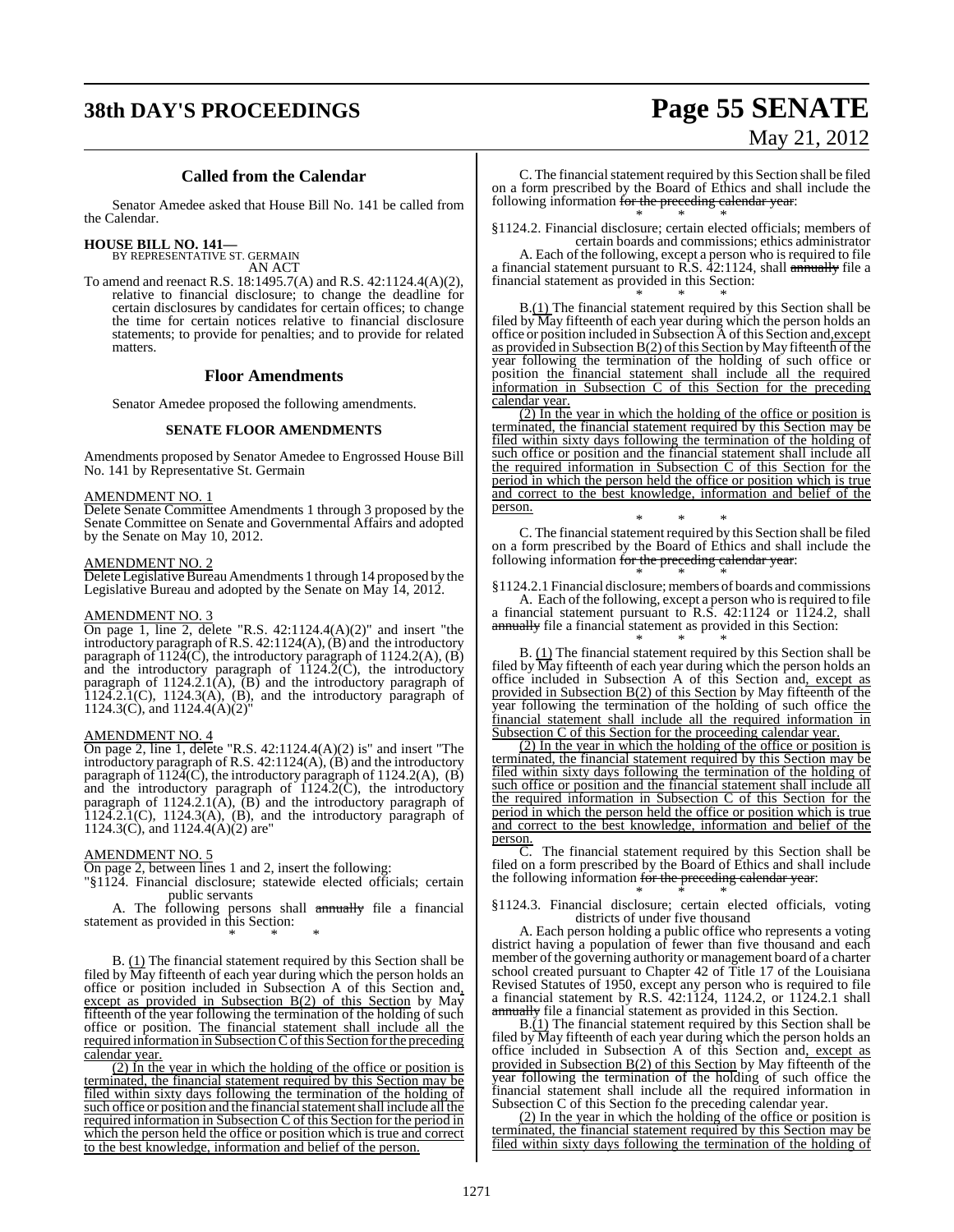such office or position and the financial statement shall include all the required information in Subsection C of this Section for the period in which the person held the office or position which is true and correct to the best knowledge, information and belief of the person.

C. The financial statement required by this Section shall be filed on a form prescribed by the Board of Ethics and shall include the following information <del>for the preceding calendar year</del>: \* \* \*"

#### AMENDMENT NO. 6

On page 2, between lines 12 and 13, insert the following:

"Section 3. Any person required by R.S. 42:1124, 1124.2, 1124.2.1 or 1124.3 to file a financial disclosure statement who terminates his public service in 2012 shall file a financial statement including all the information required by law covering the time served in 2012 on or before March 1, 2013."

#### AMENDMENT NO. 7

On page 2, line 13, change "Section 3." to "Section 4."

On motion of Senator Amedee, the amendments were adopted.

The bill was read by title. Senator Amedee moved the final passage of the amended bill.

## **ROLL CALL**

The roll was called with the following result:

#### YEAS

| Mr. President<br>Adley<br>Allain<br>Amedee<br>Appel<br><b>Broome</b><br>Brown<br><b>Buffington</b><br>Chabert<br>Claitor | Dorsey-Colomb<br>Erdey<br>Guillory<br>Heitmeier<br>Johns<br>Kostelka<br>LaFleur<br>Long<br>Martiny<br>Mills | Peacock<br>Perry<br>Peterson<br>Riser<br>Smith, G.<br>Smith, J.<br>Tarver<br>Thompson<br>Walsworth<br>Ward |
|--------------------------------------------------------------------------------------------------------------------------|-------------------------------------------------------------------------------------------------------------|------------------------------------------------------------------------------------------------------------|
| Cortez<br>Crowe<br>Donahue<br>Total - 37                                                                                 | Morrell<br>Morrish<br>Murray                                                                                | White                                                                                                      |
| Total - 0                                                                                                                | <b>NAYS</b><br>ARSENT                                                                                       |                                                                                                            |

Nevers

| Gallot |  |
|--------|--|
| Total  |  |

The Chair declared the amended bill was passed and ordered it returned to the House. Senator Amedee moved to reconsider the vote by which the bill was passed and laid the motion on the table.

#### **Called from the Calendar**

Senator Amedee asked that House Bill No. 942 be called from the Calendar.

# **HOUSE BILL NO. 942—** BY REPRESENTATIVE TIM BURNS

AN ACT

To amend and reenact R.S. 42:1142, relative to enforcement of the laws under the jurisdiction of the Board of Ethics; to provide for the appeal of actions taken to enforce the laws under the jurisdiction of the Board of Ethics; to provide for appeal of actions of the Board of Ethics and the Ethics Adjudicatory Board; to provide the Board of Ethics a limited right to appeal final decisions of the Ethics Adjudicatory Board; to provide for the payment of attorney fees and court costs under certain circumstances; and to provide for related matters.

# **Page 56 SENATE 38th DAY'S PROCEEDINGS**

#### **Floor Amendments**

Senator Amedee proposed the following amendments.

#### **SENATE FLOOR AMENDMENTS**

Amendments proposed by Senator Amedee to Engrossed House Bill No. 942 by Representative Tim Burns

AMENDMENT NO. 1

On page 2, line 12, change "mailing" to "transmission"

AMENDMENT NO. 2 On page 2, line 15, change "mailing" to "transmission"

AMENDMENT NO. 3 On page 2, line 16, change "mailing" to "transmission"

AMENDMENT NO. 4 On page 2, line 20, change "mailing" to "transmission"

AMENDMENT NO. 5 On page 2, line 22, change "mailing" to "transmission"

On motion of Senator Amedee, the amendments were adopted.

#### **Floor Amendments**

Senator Amedee proposed the following amendments.

#### **SENATE FLOOR AMENDMENTS**

Amendments proposed by Senator Amedee to Engrossed House Bill No. 942 by Representative Tim Burns

AMENDMENT NO. 1

On page 3, between lines 3 and 4, insert the following: "(c) The amount of attorney fees shall be determined by the court of appeal and shall be set forth in the court's judgment.

On motion of Senator Amedee, the amendments were adopted.

The bill was read by title. Senator Amedee moved the final passage of the amended bill.

#### **ROLL CALL**

The roll was called with the following result:

#### YEAS

| Mr. President<br>Adley<br>Allain<br>Amedee<br>Appel<br>Broome<br>Brown<br>Buffington<br>Chabert<br>Claitor<br>Cortez<br>Crowe<br>Donahue<br><b>Total - 37</b><br>Total - 0 | Dorsey-Colomb<br>Erdey<br>Guillory<br>Heitmeier<br>Johns<br>Kostelka<br>LaFleur<br>Long<br>Martiny<br>Mills<br>Morrell<br>Morrish<br>Murray<br><b>NAYS</b><br><b>ABSENT</b> | Peacock<br>Perry<br>Peterson<br>Riser<br>Smith, G.<br>Smith, J.<br>Tarver<br>Thompson<br>Walsworth<br>Ward<br>White |
|----------------------------------------------------------------------------------------------------------------------------------------------------------------------------|-----------------------------------------------------------------------------------------------------------------------------------------------------------------------------|---------------------------------------------------------------------------------------------------------------------|
| Gallot                                                                                                                                                                     | <b>Nevers</b>                                                                                                                                                               |                                                                                                                     |
| Total - 2                                                                                                                                                                  |                                                                                                                                                                             |                                                                                                                     |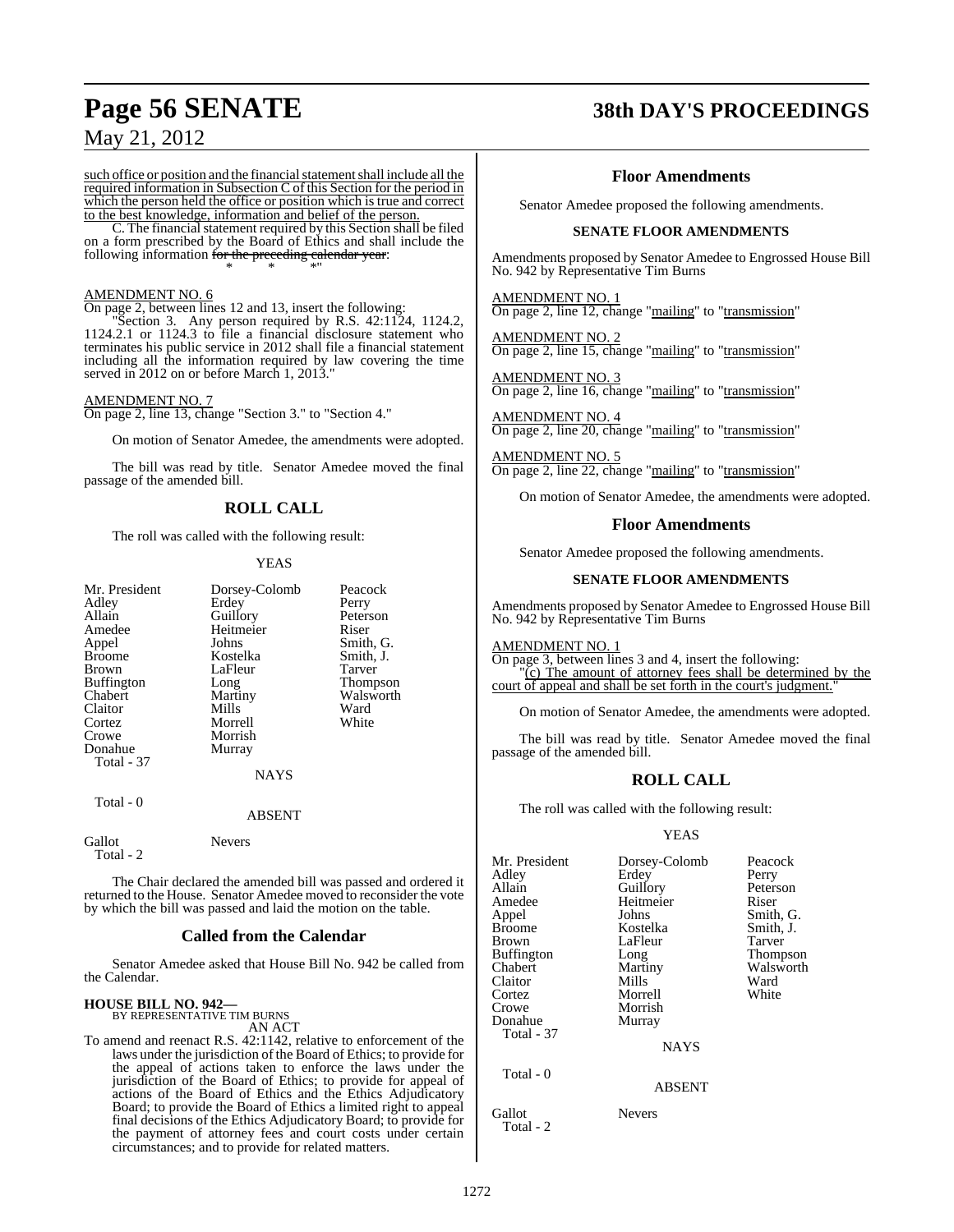# **38th DAY'S PROCEEDINGS Page 57 SENATE**

The Chair declared the amended bill was passed and ordered it returned to the House. Senator Amedee moved to reconsider the vote by which the bill was passed and laid the motion on the table.

#### **Called from the Calendar**

Senator Martiny asked that House Bill No. 274 be called from the Calendar.

# **HOUSE BILL NO. 274—** BY REPRESENTATIVE FOIL

AN ACT

To amend and reenact R.S. 19:2, 2.1(A)(2), 2.2(A)(introductory paragraph) and (2) and (B),  $5(B)$  and (C)(6), 6, 7, 8(A) and (B), 9, 12, 14(B), and 201, to enact R.S. 19:2.2(C), 8(E), and 16, and to repeal R.S. 9:3176 through 3191, relative to expropriation; to provide notice, service, and filing requirements when property is sought to be acquired through expropriation; to provide additional requirements when property is sought to be acquired by expropriating authorities other than the state or its political subdivisions or corporations; to provide procedures for delay periods, trial, and burden of proof; to provide for determination of compensation and attorney fees; to repeal outdated or duplicative expropriation statutes; and to provide for related matters.

#### **Floor Amendments**

Senator Claitor proposed the following amendments.

#### **SENATE FLOOR AMENDMENTS**

Amendments proposed by Senator Claitor to Reengrossed House Bill No. 274 by Representative Foil

AMENDMENT NO. 1 On page 1, line 3 after "9," delete "12,"

AMENDMENT NO. 2 On page 1, line 14 after "9," delete "12,"

AMENDMENT NO. 3 On page 8, delete lines 22 through 29

Senator Claitor moved the adoption of the amendments.

Senator Martiny objected.

#### **ROLL CALL**

The roll was called with the following result:

YEAS

| Crowe       | Peacock               |
|-------------|-----------------------|
| Donahue     | Perry                 |
|             | Riser                 |
| Erdey       | Smith, G.             |
| Heitmeier   | Smith, J.             |
| Johns       | Tarver                |
| Kostelka    | Thompson              |
| LaFleur     | Walsworth             |
|             | Ward                  |
| Mills       | White                 |
|             |                       |
| <b>NAYS</b> |                       |
|             | Dorsey-Colomb<br>Long |

Total - 5

Martiny Morrish Peterson Murray

# May 21, 2012

#### ABSENT

Amedee Guillory<br>Gallot Nevers Total - 4

The Chair declared the amendments were adopted.

**Nevers** 

The bill was read by title. Senator Martiny moved the final passage of the amended bill.

#### **ROLL CALL**

The roll was called with the following result:

YEAS

Mr. President Donahue Morrell<br>
Appel Dorsey-Colomb Morrish Broome Erdey Murray<br>Brown Heitmeier Peterson Buffington Chabert Kostelka Smith, G. Claitor LaFleur<br>Cortez Long Crowe Mills Total - 27 Adley **Peacock** Walsworth<br>Allain Perry Ward

Dorsey-Colomb Morrish<br>Erdey Murray Heitmeier Peters<br>
Iohns Riser

Thompson<br>White

Allain Perry<br>Amedee Smith Smith, J.

ABSENT

NAYS

Gallot Martiny Guillory Nevers Total - 4

Total - 8

The Chair declared the amended bill was passed and ordered it returned to the House. Senator Martiny moved to reconsider the vote by which the bill was passed and laid the motion on the table.

#### **Called from the Calendar**

Senator Martiny asked that House Bill No. 476 be called from the Calendar.

#### **HOUSE BILL NO. 476—**

BY REPRESENTATIVE ABRAMSON AN ACT

To amend and reenact R.S. 9:1951 and to enact R.S. 9:1953, relative to the Louisiana Trust Code; to provide for the general rule for trusts created for mixed private and charitable purposes; to provide for the assignment of interest in a trust created for mixed private and charitable purposes; to provide for the termination of a trust created for mixed private and charitable purposes; and to provide for related matters.

#### **Floor Amendments**

Senator Martiny proposed the following amendments.

#### **SENATE FLOOR AMENDMENTS**

Amendments proposed by Senator Martiny to Reengrossed House Bill No. 476 by Representative Abramson

#### AMENDMENT NO. 1

Delete Senate Committee Amendment No. 1 proposed by the Senate Committee on Judiciary A and adopted by the Senate on May 9, 2012.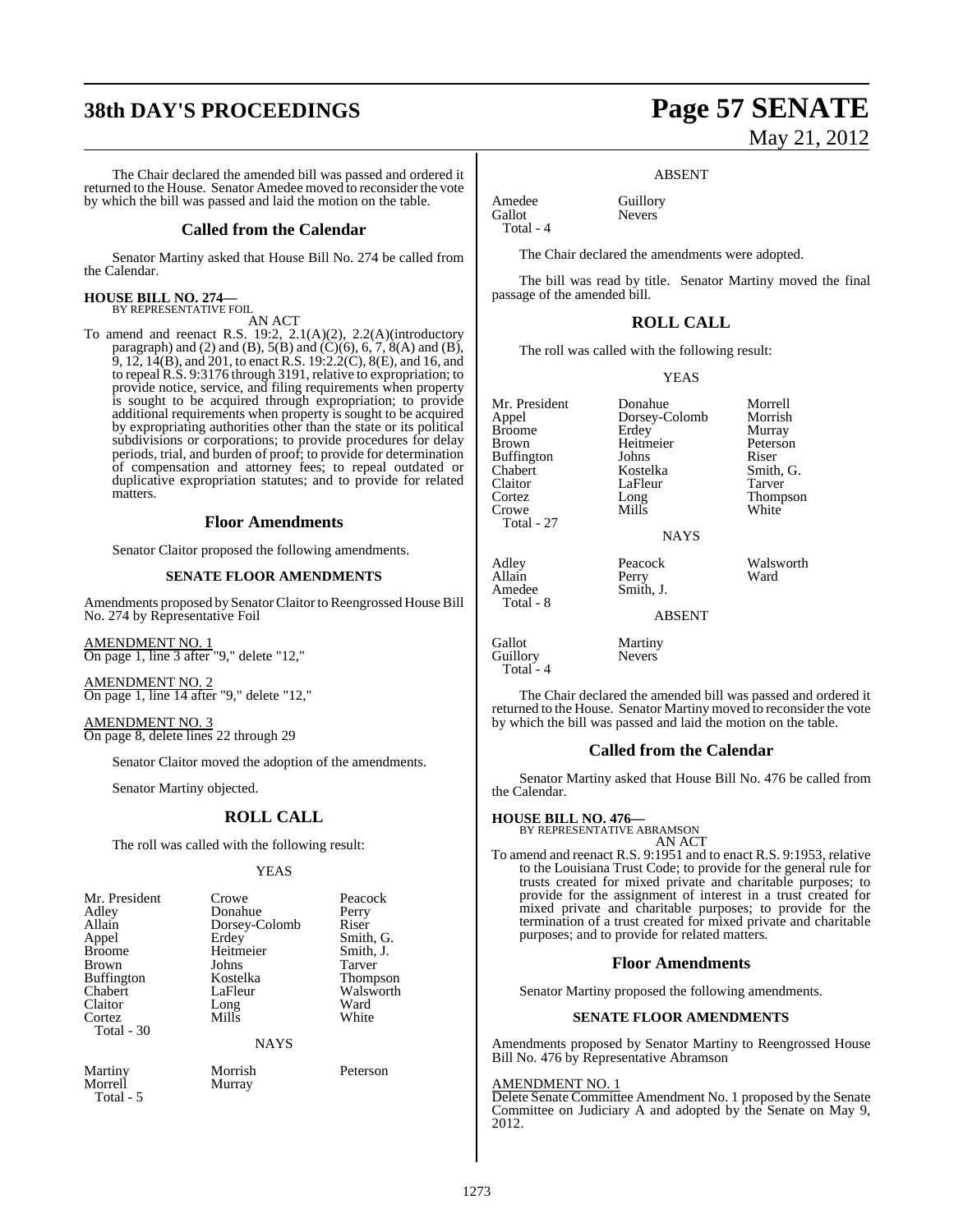#### AMENDMENT NO. 2

On page 2, line 7, after "time" and before "assign" insert "gratuitously"

#### AMENDMENT NO. 3

On page 2, line 8, after "trust," delete the remainder of the line and on line 9 delete "trust instrument specifically provides for it." and insert the following: "unless the trust instrument specifically contains a special needs provision or provides otherwise."

On motion of Senator Martiny, the amendments were adopted.

The bill was read by title. Senator Martiny moved the final passage of the amended bill.

#### **ROLL CALL**

The roll was called with the following result:

#### YEAS

| Mr. President     | Dorsey-Colomb | Peacock   |
|-------------------|---------------|-----------|
| Adley             | Erdey         | Perry     |
| Allain            | Guillory      | Peterson  |
| Amedee            | Heitmeier     | Riser     |
| Appel             | Johns         | Smith, G. |
| <b>Broome</b>     | Kostelka      | Smith, J. |
| Brown             | LaFleur       | Tarver    |
| <b>Buffington</b> | Long          | Thompson  |
| Chabert           | Martiny       | Walsworth |
| Claitor           | Mills         | Ward      |
| Cortez            | Morrell       | White     |
| Crowe             | Morrish       |           |
| Donahue           | Murray        |           |
| Total - 37        |               |           |
|                   | <b>NAYS</b>   |           |
| Total - 0         |               |           |
|                   | ABSENT        |           |

Gallot Nevers Total - 2

The Chair declared the amended bill was passed and ordered it returned to the House. Senator Martiny moved to reconsider the vote by which the bill was passed and laid the motion on the table.

#### **Called from the Calendar**

Senator Heitmeier asked that House Bill No. 156 be called from the Calendar.

#### **HOUSE BILL NO. 156—** BY REPRESENTATIVE SIMON

AN ACT

To amend and reenact R.S. 46:236.1(C) and (D)(4) and (5) and to enact R.S.  $46:236.1(A)(7)$  and  $(D)(6)$ , relative to the Supplemental Nutrition Assistance Program educational component; to provide for legislative findings; to provide for requirements of nutrition education services; to provide for reporting requirements of the Department of Children and Family Services; and to provide for related matters.

The bill was read by title. Senator Heitmeier moved the final passage of the bill.

## **ROLL CALL**

The roll was called with the following result:

#### YEAS

| Mr. President |  |
|---------------|--|
| Adley         |  |

Dorsey-Colomb Peacock<br>Erdey Perry **Erdey** 

# **Page 58 SENATE 38th DAY'S PROCEEDINGS**

| Allain<br>Amedee<br>Appel<br><b>Broome</b><br><b>Brown</b><br><b>Buffington</b><br>Chabert<br>Claitor<br>Cortez<br>Crowe<br>Donahue<br><b>Total - 37</b> | Guillory<br>Heitmeier<br>Johns<br>Kostelka<br>LaFleur<br>Long<br>Martiny<br>Mills<br>Morrell<br>Morrish<br>Murray | Peterson<br>Riser<br>Smith, G.<br>Smith, J.<br>Tarver<br>Thompson<br>Walsworth<br>Ward<br>White |
|----------------------------------------------------------------------------------------------------------------------------------------------------------|-------------------------------------------------------------------------------------------------------------------|-------------------------------------------------------------------------------------------------|
|                                                                                                                                                          | <b>NAYS</b>                                                                                                       |                                                                                                 |
| Total - 0                                                                                                                                                | <b>ABSENT</b>                                                                                                     |                                                                                                 |
| Gallot                                                                                                                                                   | <b>Nevers</b>                                                                                                     |                                                                                                 |

 $Total - 2$ 

The Chair declared the bill was passed and ordered it returned to the House. Senator Heitmeier moved to reconsider the vote by which the bill was passed and laid the motion on the table.

#### **Called from the Calendar**

Senator White asked that House Bill No. 202 be called from the Calendar.

#### **HOUSE BILL NO. 202—**

BY REPRESENTATIVE RICHARDSON AN ACT

To amend and reenact Children's Code Article 305(B)(4) and (E) and Code of Criminal Procedure Article 644.1, relative to juvenile proceedings; to amend provisions relative to divestiture of juvenile court jurisdiction; to provide relative to the jurisdiction over mental capacity determinations; to provide relative to mental capacity determination proceedings; and to provide for related matters.

The bill was read by title. Senator White moved the final passage of the bill.

#### **ROLL CALL**

The roll was called with the following result:

#### YEAS

| Mr. President       | Dorsey-Colomb | Murray        |
|---------------------|---------------|---------------|
| Adley               | Erdey         | Peacock       |
| Allain              | Guillory      | Perry         |
| Appel               | Heitmeier     | Peterson      |
|                     |               | Riser         |
| <b>Broome</b>       | Johns         |               |
| Brown               | Kostelka      | Smith, G.     |
| <b>Buffington</b>   | LaFleur       | Smith, J.     |
| Chabert             | Long          | Tarver        |
| Claitor             | Martiny       | Thompson      |
| Cortez              | Mills         | Walsworth     |
| Crowe               | Morrell       | Ward          |
| Donahue             | Morrish       | White         |
| Total - 36          |               |               |
|                     | <b>NAYS</b>   |               |
| Total - 0           |               |               |
|                     | <b>ABSENT</b> |               |
| Amedee<br>Total - 3 | Gallot        | <b>Nevers</b> |

The Chair declared the bill was passed and ordered it returned to the House. Senator White moved to reconsider the vote by which the bill was passed and laid the motion on the table.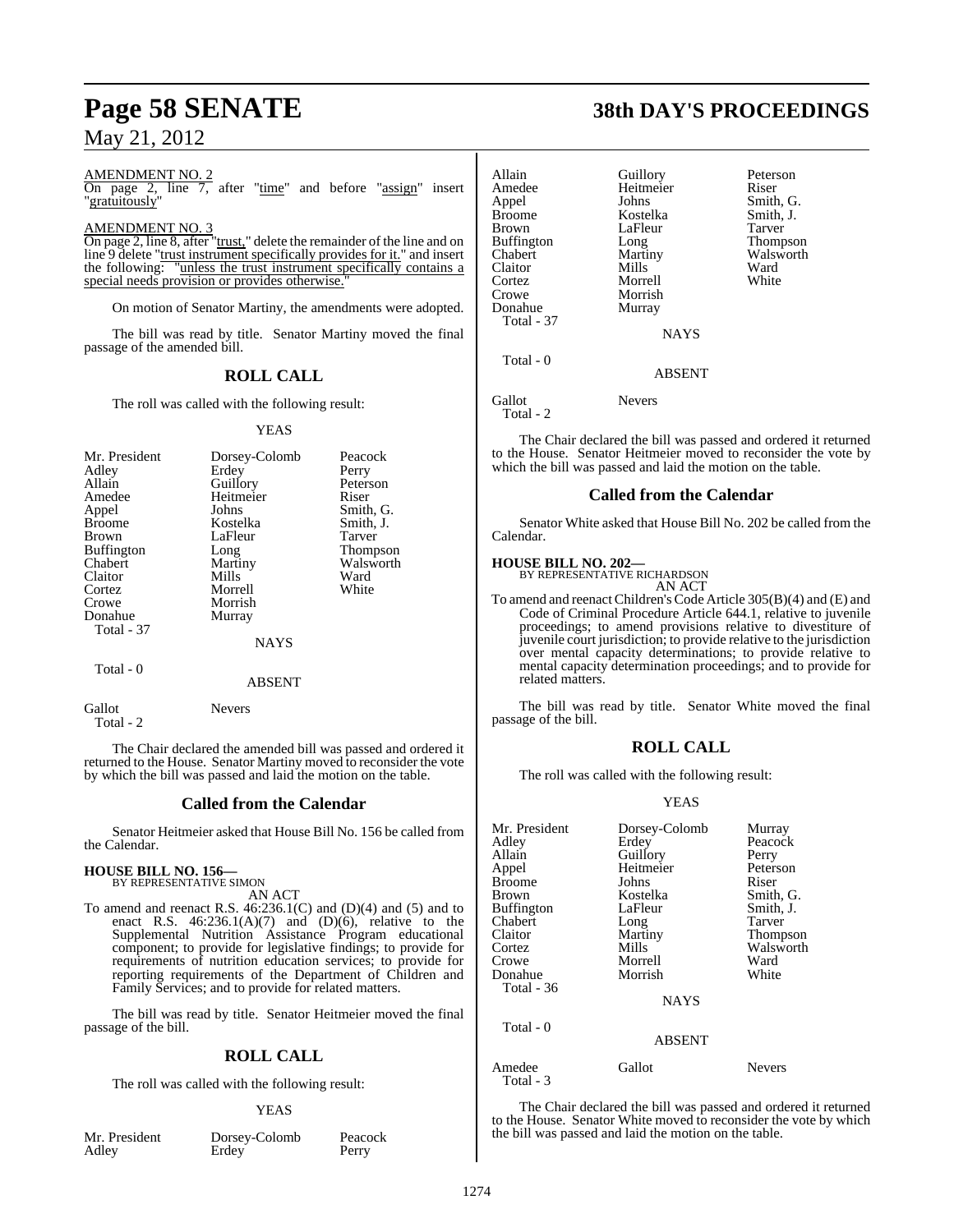# **38th DAY'S PROCEEDINGS Page 59 SENATE**

# May 21, 2012

#### **Called from the Calendar**

Senator Riser asked that House Bill No. 754 be called from the Calendar.

HOUSE BILL NO. 754—<br>
BY REPRESENTATIVES ROBIDEAUX, ABRAMSON, ADAMS, ARMES, BADON, BARRAS, BERTHELOT, BILLIOT, STUART BISHOP, WESLEY<br>
BISHOP, BROADWATER, BROWN, BURFORD, HENRY BURNS, TIM<br>
BURNS, CARMODY, CARTER, CHAMPAGNE,

AN ACT<br>To enact Subpart R of Part II-A of Chapter 1 of Subtitle I of Title 39 of the Louisiana Revised Statutes of 1950, to be comprised of R.S. 39:100.126, and Chapter 3 of Subtitle VII of Title 47 of the Louisiana Revised Statutes of 1950, to be comprised of R.S. 47:6301, relative to rebates; to authorize contracts for certain state sales and use tax rebates; to provide for definitions, requirements, and limitations; to provide for the amount, approval, and issuance of rebates; to provide for the recapture of rebates under certain circumstances; to provide relative to the payment of certain taxes in error; to provide with respect to administrative expenses; to provide forthe disposition of certain state revenues; to establish the Specialized Educational Institutions Support Fund; to provide for the deposit, use, and investment of monies in the fund; to authorize the promulgation of rules and regulations; to provide for an effective date; and to provide for related matters.

#### **Floor Amendments**

Senator Riser proposed the following amendments.

#### **SENATE FLOOR AMENDMENTS**

Amendments proposed by Senator Riser to Reengrossed House Bill No. 754 by Representative Robideaux

#### AMENDMENT NO. 1

Delete the Senate Committee Amendments No. 8 and No. 9 proposed by the Senate Committee on Finance and adopted by the Senate on May 10, 2012.

#### AMENDMENT NO. 2

On page 3, at the beginning of line 21, after "Contract." insert "(1)"

#### AMENDMENT NO. 3

On page 4, between lines 2 and 3, insert the following:

 $\sqrt{2}$ ) The contract shall include a provision whereby the procurement processing company expressly acknowledges that if it receives a rebate for new taxable sales under the provisions of R.S. 47:6301, in no event shall the taxes on such new taxable sales remitted to Louisiana by the procurement processing company or affiliated entity constitute an overpayment as defined in R.S. 47:1621.

(3) Any contract between the procurement processing company and a purchasing company shall include a provision whereby the parties in such contract expressly acknowledge that if the procurement processing company receives a rebate for new taxable sales under the provisions of R.S. 47:6301, in no event shall the taxes on such new taxable sales remitted to Louisiana by the procurement processing company or affiliated entity constitute an overpayment as defined in R.S. 47:1621.

On motion of Senator Riser, the amendments were adopted.

#### **Floor Amendments**

Senator Claitor proposed the following amendments.

#### **SENATE FLOOR AMENDMENTS**

Amendments proposed by Senator Claitor to Reengrossed House Bill No. 754 by Representative Robideaux

#### AMENDMENT NO. 1

On page 1, line 10, between "the" and "Specialized" insert "Unfunded Accrued Liability and"

#### AMENDMENT NO. 2

On page 2, line 5, between "R." and "SPECIALIZED" insert "UNFUNDED ACCRUED LIABILITY AND"

#### AMENDMENT NO. 3

On page 2, line 9, between the quotation mark after "the" and "Specialized" insert "Unfunded Accrued Liability and"

#### AMENDMENT NO. 4

On page 2, line 15, between the second "for" and "the" insert "(1) payments against the unfunded accrued liability of the public retirement systems which are in addition to any payments required for the annual amortization of the unfunded accrued liability of the public retirement systems, as required by Article X, Section  $29(E)(2)(c)$  of the constitution; however, any such payments to the public retirement systems shall not be used, directly or indirectly, to fund cost-of-living increases for such systems and (2)"

#### AMENDMENT NO. 5

On page 2, line 22, after "Subsection" delete the remainder of the line, delete line 23 and 24, and insert the following: ":

(1) Fifty percent of the fund as payment against the unfunded accrued liability of the public retirement systems as provided in Subsection B of this Section.

(2) In the event that the amount available in the remaining fifty percent of the fund for appropriations in any fiscal year is insufficient to provide forthe allocationsin this Paragraph, the amounts allocated in this Paragraph shall be reduced proportionally.

#### AMENDMENT NO. 6

In Senate Committee Amendment No. 2 proposed by the Senate Committee on Finance and adopted by the Senate on May 10, 2012 on line 7 thereof, change " $(1)$ " to " $(a)$ "

#### AMENDMENT NO. 7

In Senate Committee Amendment No. 2 proposed by the Senate Committee on Finance and adopted by the Senate on May 10, 2012 on line 9 thereof, change " $(2)$ " to " $(b)$ "

#### AMENDMENT NO. 8

In Senate Committee Amendment No.3 proposed by the Senate Committee on Finance and adopted by the Senate on May 10, 2012 on line 12 thereof, change " $(3)$ " to " $(c)$ "

#### AMENDMENT NO. 9

In Senate Committee Amendment No. 2 proposed by the Senate Committee on Finance and adopted by the Senate on May 10, 2012 on line 14 thereof, change " $(4)$ " to " $(d)$ "

#### AMENDMENT NO. 10

In Senate Committee Amendment No. 2 proposed by the Senate Committee on Finance and adopted by the Senate on May 10, 2012 on line 16 thereof, change " $(5)$ " to " $(e)$ "

On motion of Senator Claitor, the amendments were adopted.

The bill was read by title. Senator Riser moved the final passage of the amended bill.

#### **ROLL CALL**

The roll was called with the following result: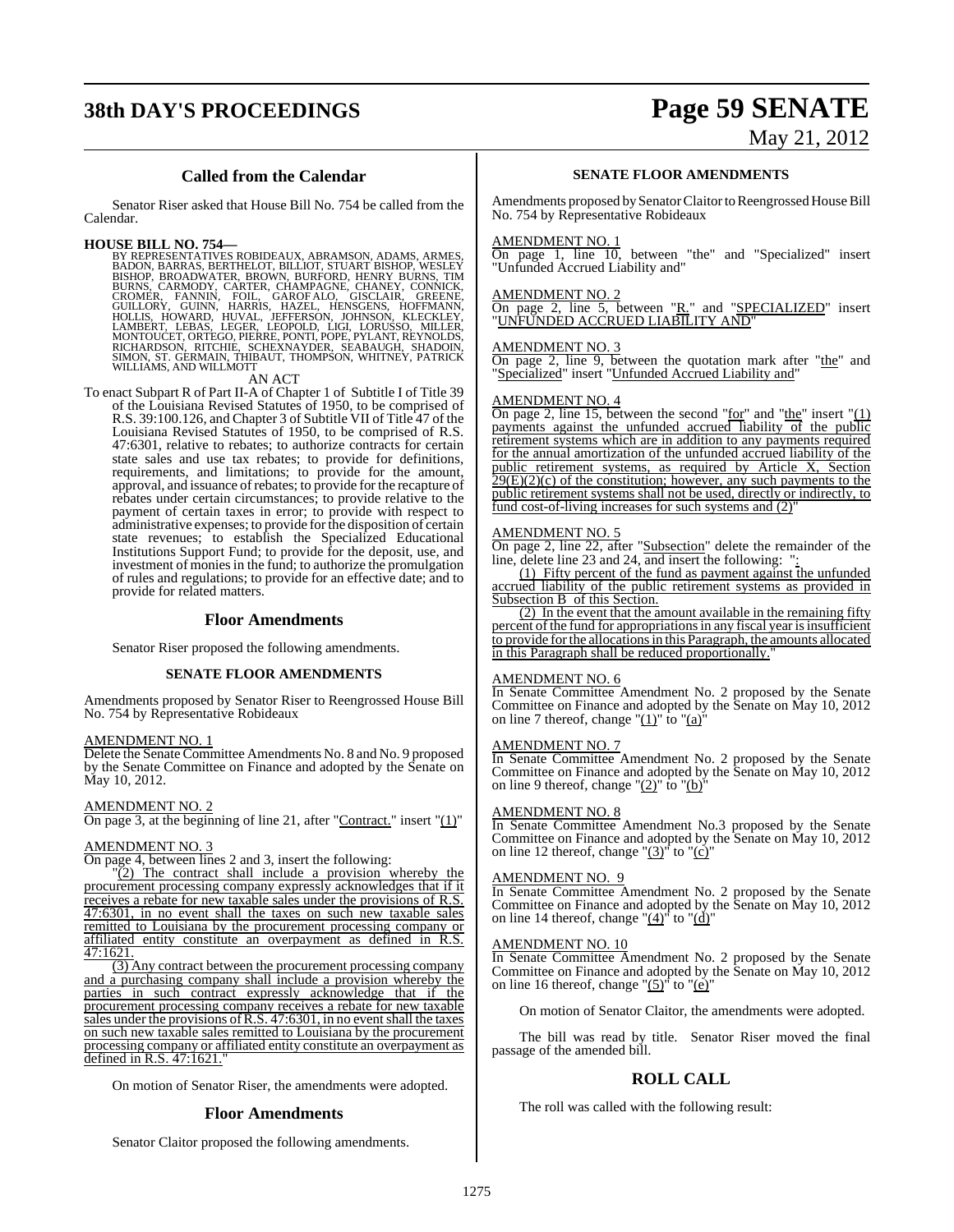#### YEAS

| Adley<br>Allain<br>Amedee<br>Appel<br><b>Broome</b><br>Brown<br><b>Buffington</b><br>Chabert<br>Claitor<br>Cortez<br>Crowe<br>Donahue<br>Total - 35 | Dorsey-Colomb<br>Erdey<br>Heitmeier<br>Johns<br>Kostelka<br>LaFleur<br>Long<br>Martiny<br>Mills<br>Morrell<br>Morrish<br>Murray<br><b>NAYS</b> | Peacock<br>Perry<br>Peterson<br>Riser<br>Smith, G.<br>Smith, J.<br>Tarver<br>Thompson<br>Walsworth<br>Ward<br>White |
|-----------------------------------------------------------------------------------------------------------------------------------------------------|------------------------------------------------------------------------------------------------------------------------------------------------|---------------------------------------------------------------------------------------------------------------------|
| Total - 0                                                                                                                                           | <b>ABSENT</b>                                                                                                                                  |                                                                                                                     |
| Mr. President<br>Gallot<br>Total - 4                                                                                                                | Guillory<br><b>Nevers</b>                                                                                                                      |                                                                                                                     |

The Chair declared the amended bill was passed and ordered it returned to the House. Senator Riser moved to reconsider the vote by which the bill was passed and laid the motion on the table.

#### **Called from the Calendar**

Senator Brown asked that House Bill No. 1109 be called from the Calendar.

#### **HOUSE BILL NO. 1109—** BY REPRESENTATIVE PRICE

AN ACT

To enact R.S.  $17:87.6(C)$ , relative to alienation of school property by school boards; to authorize local public school boards to sell certain used individual computing devices at private sale to students or their parents, tutors, or legal guardians; to provide limitations on such sales and for the deposit and use of funds derived from such sales; and to provide for related matters.

The bill was read by title. Senator Brown moved the final passage of the bill.

## **ROLL CALL**

The roll was called with the following result:

#### YEAS

| Mr. President<br>Adley<br>Allain<br>Amedee<br>Appel<br><b>Broome</b><br>Brown<br><b>Buffington</b><br>Chabert<br>Claitor<br>Cortez<br>Crowe<br>Total $-36$ | Donahue<br>Dorsey-Colomb<br>Erdey<br>Heitmeier<br>Johns<br>Kostelka<br>LaFleur<br>Long<br>Martiny<br>Mills<br>Morrell<br>Morrish | Murray<br>Peacock<br>Perry<br>Peterson<br>Riser<br>Smith, G.<br>Smith, J.<br>Tarver<br>Thompson<br>Walsworth<br>Ward<br>White |
|------------------------------------------------------------------------------------------------------------------------------------------------------------|----------------------------------------------------------------------------------------------------------------------------------|-------------------------------------------------------------------------------------------------------------------------------|
|                                                                                                                                                            | <b>NAYS</b>                                                                                                                      |                                                                                                                               |
| Total - 0                                                                                                                                                  | <b>ABSENT</b>                                                                                                                    |                                                                                                                               |
| Gallot                                                                                                                                                     | Guillory                                                                                                                         | <b>Nevers</b>                                                                                                                 |

# Total - 3

# **Page 60 SENATE 38th DAY'S PROCEEDINGS**

The Chair declared the bill was passed and ordered it returned to the House. Senator Brown moved to reconsider the vote by which the bill was passed and laid the motion on the table.

#### **House Concurrent Resolutions on Second Reading Reported by Committees**

#### **HOUSE CONCURRENT RESOLUTION NO. 5—** BY REPRESENTATIVE SCHRODER A CONCURRENT RESOLUTION

To continue and provide with respect to the Task Force on Legal Representation in Child Protection Cases created in the 2003 Regular Session pursuant to House Concurrent Resolution No. 44 and continued pursuant to House Concurrent Resolution No. 59 of the 2004 Regular Session, House Concurrent Resolution No. 105 of the 2005 Regular Session, and House Concurrent Resolution No. 137 of the 2007 Regular Session of the Legislature.

Reported favorably by the Committee on Health and Welfare.

The resolution was read by title. Senator Crowe moved to concur in the House Concurrent Resolution.

#### **ROLL CALL**

The roll was called with the following result:

#### YEAS

| Mr. President<br>Allain<br>Appel<br>Broome<br>Brown<br>Buffington<br>Chabert | Dorsey-Colomb<br>Erdey<br>Heitmeier<br>Johns<br>Kostelka<br>LaFleur<br>Long | Peacock<br>Perry<br>Peterson<br>Riser<br>Smith, G.<br>Smith, J.<br>Tarver |
|------------------------------------------------------------------------------|-----------------------------------------------------------------------------|---------------------------------------------------------------------------|
| Claitor                                                                      | Martiny                                                                     | <b>Thompson</b>                                                           |
| Cortez                                                                       | Morrell                                                                     | Walsworth                                                                 |
| Crowe                                                                        | Morrish                                                                     | Ward                                                                      |
| Donahue                                                                      | Murray                                                                      | White                                                                     |
| Total - 33                                                                   |                                                                             |                                                                           |
|                                                                              | <b>NAYS</b>                                                                 |                                                                           |
| Total - 0                                                                    | <b>ABSENT</b>                                                               |                                                                           |
|                                                                              |                                                                             |                                                                           |

| Adley     | Gallot   | Mills         |
|-----------|----------|---------------|
| Amedee    | Guillory | <b>Nevers</b> |
| Total - 6 |          |               |

The Chair declared the Senate concurred in the House Concurrent Resolution and ordered it returned to the House.

#### **HOUSE CONCURRENT RESOLUTION NO. 11—** BY REPRESENTATIVE HOFFMANN

A CONCURRENT RESOLUTION

To memorialize the United States Congress to take such actions as are necessary to defund and appropriate no future funding to Planned Parenthood.

Reported favorably by the Committee on Health and Welfare.

The resolution was read by title. Senator Long moved to concur in the House Concurrent Resolution.

#### **ROLL CALL**

The roll was called with the following result: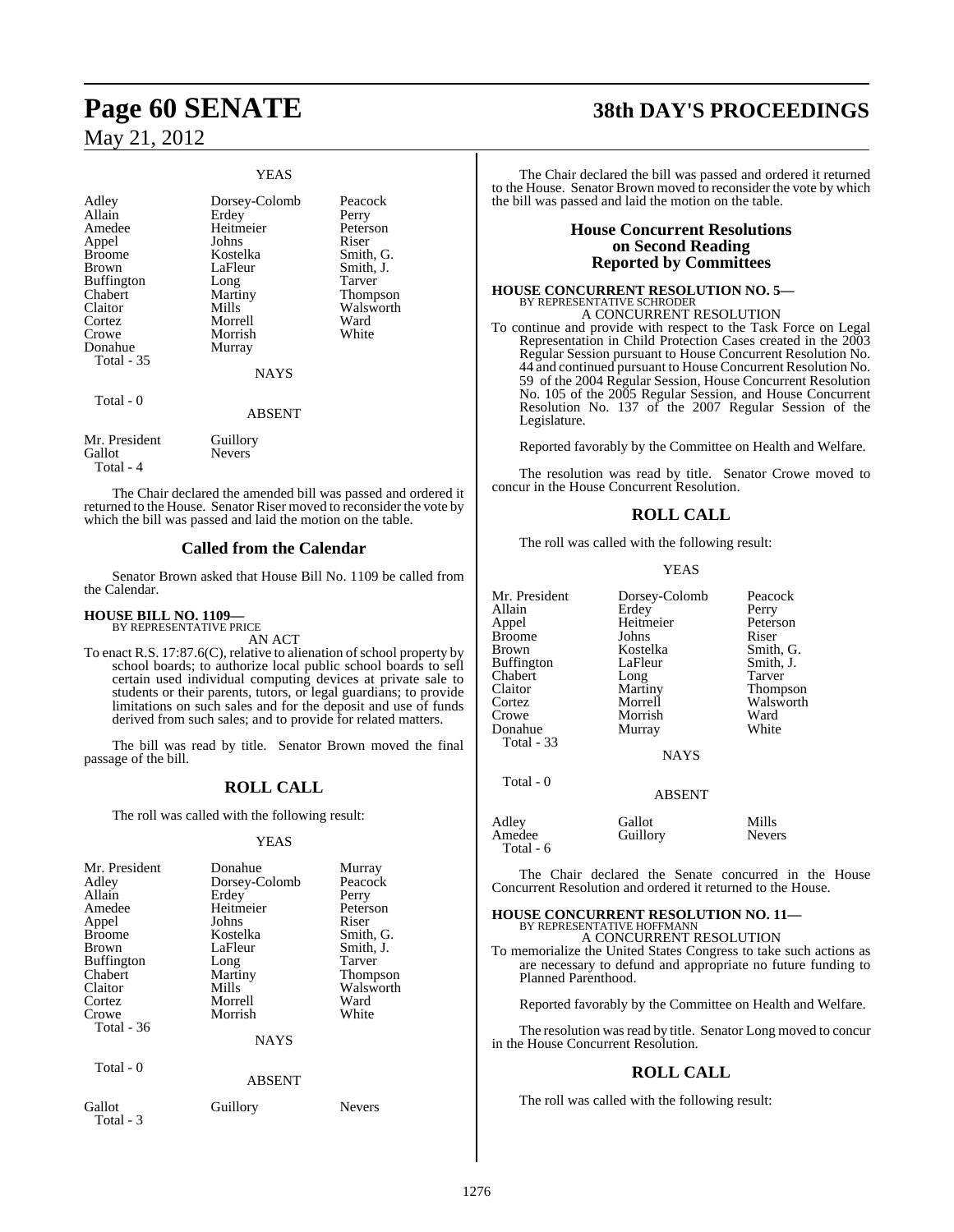# **38th DAY'S PROCEEDINGS Page 61 SENATE**

#### YEAS

| Mr. President<br>Adley<br>Allain<br>Amedee<br>Appel<br><b>Broome</b><br>Brown<br><b>Buffington</b><br>Chabert<br>Cortez<br>Total - 29 | Crowe<br>Donahue<br>Erdey<br>Johns<br>Kostelka<br>LaFleur<br>Long<br>Martiny<br>Mills<br>Morrish<br><b>NAYS</b> | Peacock<br>Perry<br>Riser<br>Smith, G.<br>Smith, J.<br>Thompson<br>Walsworth<br>Ward<br>White |
|---------------------------------------------------------------------------------------------------------------------------------------|-----------------------------------------------------------------------------------------------------------------|-----------------------------------------------------------------------------------------------|
| Dorsey-Colomb<br>Morrell<br>Total - 5                                                                                                 | Murray<br>Peterson<br><b>ABSENT</b>                                                                             | Tarver                                                                                        |
| Claitor<br>Gallot<br>Total - 5                                                                                                        | Guillory<br>Heitmeier                                                                                           | <b>Nevers</b>                                                                                 |

The Chair declared the Senate concurred in the House Concurrent Resolution and ordered it returned to the House.

# **HOUSE CONCURRENT RESOLUTION NO. 52—** BY REPRESENTATIVE KATRINA JACKSON

A CONCURRENT RESOLUTION

To urge and request the office of public health in the Department of Health and Hospitals to study the feasibility of establishing a breast milk bank at a hospital in Northeast Louisiana with a level three neonatal intensive care unit.

Reported favorably by the Committee on Health and Welfare.

The resolution was read by title. Senator Walsworth moved to concur in the House Concurrent Resolution.

#### **ROLL CALL**

The roll was called with the following result:

#### YEAS

| Mr. President     | Donahue       | Murray    |
|-------------------|---------------|-----------|
| Adley             | Dorsey-Colomb | Perry     |
| Allain            | Erdey         | Peterson  |
| Amedee            | Heitmeier     | Riser     |
| Appel             | Johns         | Smith, G. |
| <b>Broome</b>     | Kostelka      | Smith, J. |
| Brown             | LaFleur       | Tarver    |
| <b>Buffington</b> | Long          | Thompson  |
| Chabert           | Martiny       | Walsworth |
| Cortez            | Mills         | Ward      |
| Crowe             | Morrish       | White     |
| Total - 33        |               |           |
|                   | <b>NAYS</b>   |           |
| Total - 0         |               |           |
|                   | <b>ABSENT</b> |           |
| Claitor           | Guillory      | Nevers    |
| Gallot            | Morrell       | Peacock   |

The Chair declared the Senate concurred in the House Concurrent Resolution and ordered it returned to the House.

Total - 6

Peacock

# May 21, 2012

#### **HOUSE CONCURRENT RESOLUTION NO. 69—**

BY REPRESENTATIVE LIGI A CONCURRENT RESOLUTION

To amend the Department of Health and Hospitals, Board of Medical Examiners, rule (LAC 46:XLV.3149), which provides for limitations on examinations of an applicant for certification as an athletic trainer, and to direct the office of the state register to print the amendments in the Louisiana Administrative Code.

Reported favorably by the Committee on Health and Welfare.

The resolution was read by title. Senator Appel moved to concur in the House Concurrent Resolution.

#### **ROLL CALL**

The roll was called with the following result:

YEAS

| Mr. President     | Donahue       | Peacock   |
|-------------------|---------------|-----------|
| Adley             | Dorsey-Colomb | Perry     |
| Allain            | Erdey         | Peterson  |
| Amedee            | Heitmeier     | Riser     |
| Appel             | Johns         | Smith, G. |
| <b>Broome</b>     | Kostelka      | Smith, J. |
| Brown             | LaFleur       | Tarver    |
| <b>Buffington</b> | Long          | Thompson  |
| Chabert           | Martiny       | Walsworth |
| Claitor           | Morrell       | Ward      |
| Cortez            | Morrish       | White     |
| Crowe             | Murray        |           |
| <b>Total - 35</b> |               |           |
|                   | <b>NAYS</b>   |           |
| Total - 0         |               |           |
|                   | <b>ABSENT</b> |           |
| Gallot            | Mills         |           |
| Guillory          | <b>Nevers</b> |           |

Total - 4

The Chair declared the Senate concurred in the House Concurrent Resolution and ordered it returned to the House.

# **HOUSE CONCURRENT RESOLUTION NO. 84—** BY REPRESENTATIVE KATRINA JACKSON

A CONCURRENT RESOLUTION

To urge and request the Department of Health and Hospitals and the Louisiana Hospital Association to promote and encourage public hospitals, hospitals receiving state funding, and medical clinics to promote the Text4baby initiative in Louisiana.

Reported favorably by the Committee on Health and Welfare.

The resolution was read by title. Senator Broome moved to concur in the House Concurrent Resolution.

#### **ROLL CALL**

The roll was called with the following result:

#### YEAS

Mr. President Donahue Murray<br>Adley Dorsey-Colomb Perry Adley Dorsey-Colomb Perry Allain Erdey Peterson<br>Amedee Heitmeier Riser Heitmeier<br>Johns Appel Johns Smith, G.<br>Broome Kostelka Smith, J. Broome Kostelka Smith,<br>Brown LaFleur Tarver Buffington Long<br>Chabert Marti

LaFleur Tarver<br>
Long Thompson Martiny Walsworth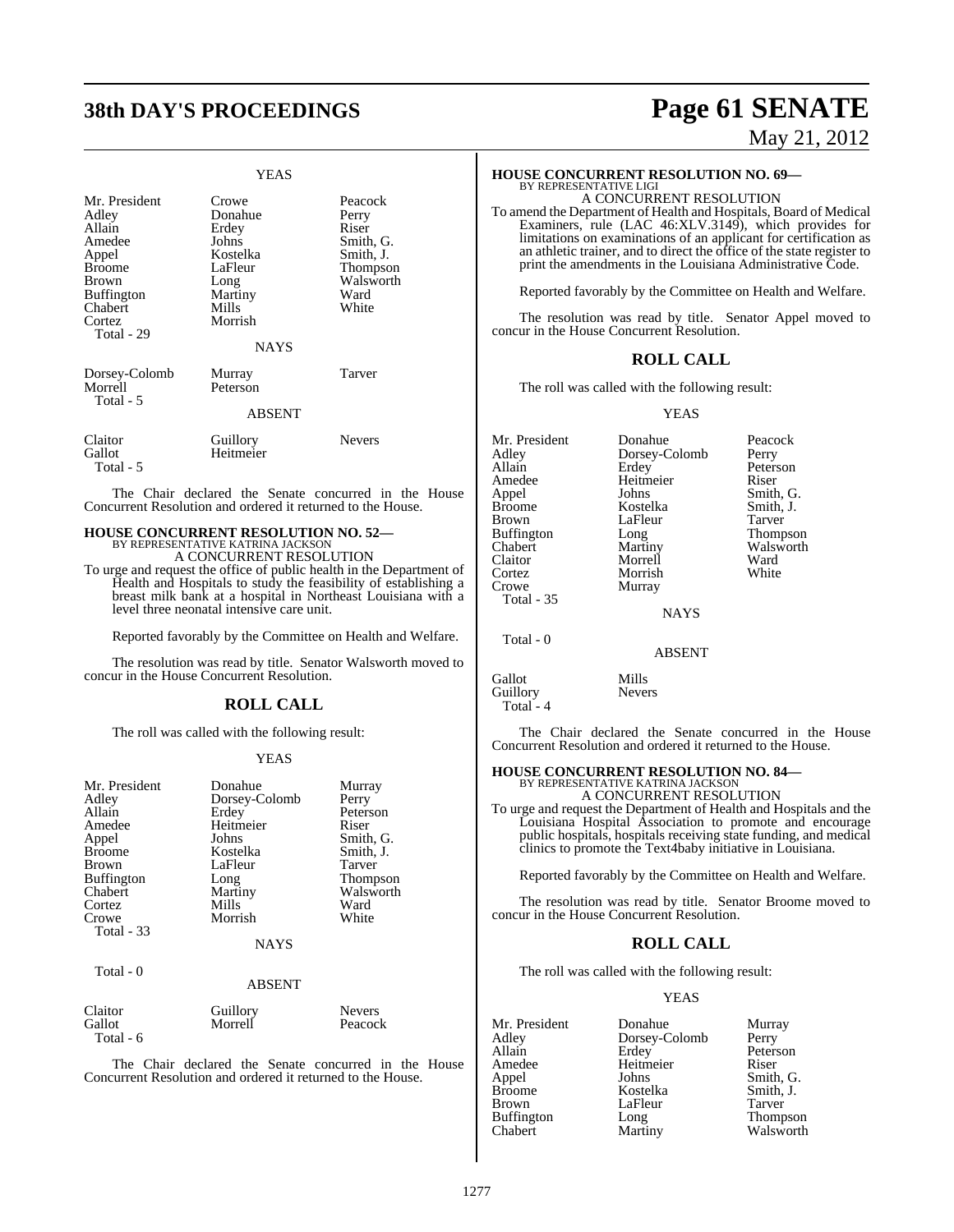| Claitor<br>Cortez<br>Total $-33$ | Mills<br>Morrish<br><b>NAYS</b> | Ward<br>White            |  |
|----------------------------------|---------------------------------|--------------------------|--|
| Total - 0                        | <b>ABSENT</b>                   |                          |  |
| Crowe<br>Gallot<br>Total - 6     | Guillory<br>Morrell             | <b>Nevers</b><br>Peacock |  |

The Chair declared the Senate concurred in the House Concurrent Resolution and ordered it returned to the House.

#### **HOUSE CONCURRENT RESOLUTION NO. 105—**

BY REPRESENTATIVE LORUSSO A CONCURRENT RESOLUTION

To urge and request the Louisiana Department of Veterans Affairs to study Veterans Treatment Courts and the feasibility of creating and implementing such courts in the state of Louisiana.

Reported favorably by the Committee on Health and Welfare.

The resolution was read by title. Senator Murray moved to concur in the House Concurrent Resolution.

## **ROLL CALL**

The roll was called with the following result:

#### YEAS

| Mr. President<br>Adley<br>Allain<br>Amedee<br>Appel<br><b>Broome</b><br>Brown<br><b>Buffington</b><br>Chabert<br>Claitor<br>Cortez<br>Crowe<br>Total - 36<br>Total - 0 | Donahue<br>Dorsey-Colomb<br>Erdey<br>Heitmeier<br>Johns<br>Kostelka<br>LaFleur<br>Long<br>Martiny<br>Mills<br>Morrell<br>Morrish<br><b>NAYS</b><br>ABSENT | Murray<br>Peacock<br>Perry<br>Peterson<br>Riser<br>Smith, G.<br>Smith, J.<br>Tarver<br>Thompson<br>Walsworth<br>Ward<br>White |
|------------------------------------------------------------------------------------------------------------------------------------------------------------------------|-----------------------------------------------------------------------------------------------------------------------------------------------------------|-------------------------------------------------------------------------------------------------------------------------------|
|                                                                                                                                                                        |                                                                                                                                                           |                                                                                                                               |
| Gallot<br>Total - 3                                                                                                                                                    | Guillory                                                                                                                                                  | Nevers                                                                                                                        |

The Chair declared the Senate concurred in the House Concurrent Resolution and ordered it returned to the House.

#### **HOUSE CONCURRENT RESOLUTION NO. 108—** BY REPRESENTATIVE SIMON

A CONCURRENT RESOLUTION

To create a study committee to study inpatient transfers between hospitals, public and private, and make recommendations on the establishment of hospital to hospital transfer agreements.

Reported favorably by the Committee on Health and Welfare.

#### **Floor Amendments**

Senator Dorsey-Colomb proposed the following amendments.

#### **SENATE FLOOR AMENDMENTS**

Amendments proposed by Senator Dorsey-Colomb to Engrossed House Concurrent Resolution No. 108 by Representative Simon

# **Page 62 SENATE 38th DAY'S PROCEEDINGS**

#### AMENDMENT NO. 1

Total - 5

On page 3, between lines 2 and 3, insert the following: "(7) A member of Our Lady of the Lake Regional Medical Center appointed by the President and Chief Executive Officer."

On motion of Senator Dorsey-Colomb, the amendments were adopted.

The amended resolution was read by title. Senator Heitmeier moved to concur in the amended House Concurrent Resolution.

#### **ROLL CALL**

The roll was called with the following result:

#### YEAS

| Mr. President<br>Adley<br>Allain<br>Amedee<br>Appel<br><b>Broome</b><br>Brown<br><b>Buffington</b><br>Chabert<br>Claitor<br>Cortez<br>Crowe<br>Total - 34 | Donahue<br>Dorsey-Colomb<br>Erdey<br>Heitmeier<br>Johns<br>LaFleur<br>Long<br>Martiny<br>Mills<br>Morrell<br>Morrish<br>Murray<br><b>NAYS</b> | Perry<br>Peterson<br>Riser<br>Smith, G.<br>Smith, J.<br>Tarver<br>Thompson<br>Walsworth<br>Ward<br>White |
|-----------------------------------------------------------------------------------------------------------------------------------------------------------|-----------------------------------------------------------------------------------------------------------------------------------------------|----------------------------------------------------------------------------------------------------------|
| Total - 0                                                                                                                                                 | <b>ABSENT</b>                                                                                                                                 |                                                                                                          |
| Gallot<br>Guillory                                                                                                                                        | Kostelka<br><b>Nevers</b>                                                                                                                     | Peacock                                                                                                  |

The Chair declared the Senate concurred in the amended House Concurrent Resolution and ordered it returned to the House.

## **HOUSE CONCURRENT RESOLUTION NO. 132—** BY REPRESENTATIVE HODGES A CONCURRENT RESOLUTION

To express support for the people of Israel and for their right to live in freedom and to defend themselves, to recognize the longstanding friendship between the people of Israel and the people of Louisiana, and to extend best wishes to the people of Israel for peace, security, and prosperity.

Reported favorably by the Committee on Senate and Governmental Affairs.

The resolution was read by title. Senator Buffington moved to concur in the House Concurrent Resolution.

#### **ROLL CALL**

The roll was called with the following result:

#### YEAS

Mr. President Donahue Murray<br>Adlev Dorsey-Colomb Peacock Adley Dorsey-Colomb Peacc<br>Allain Erdev Perry Allain Erdey Perry<br>
Amedee Heitmeier Peterson Heitmeier Peters<br>
Johns Riser Appel Johns<br>Broome Kostelka Broome Kostelka Smith, G.<br>Brown LaFleur Smith, J. LaFleur Smith, J.<br>Long Tarver Buffington Long<br>Chabert Martiny Chabert Martiny Thompson<br>Claitor Mills Walsworth

Walsworth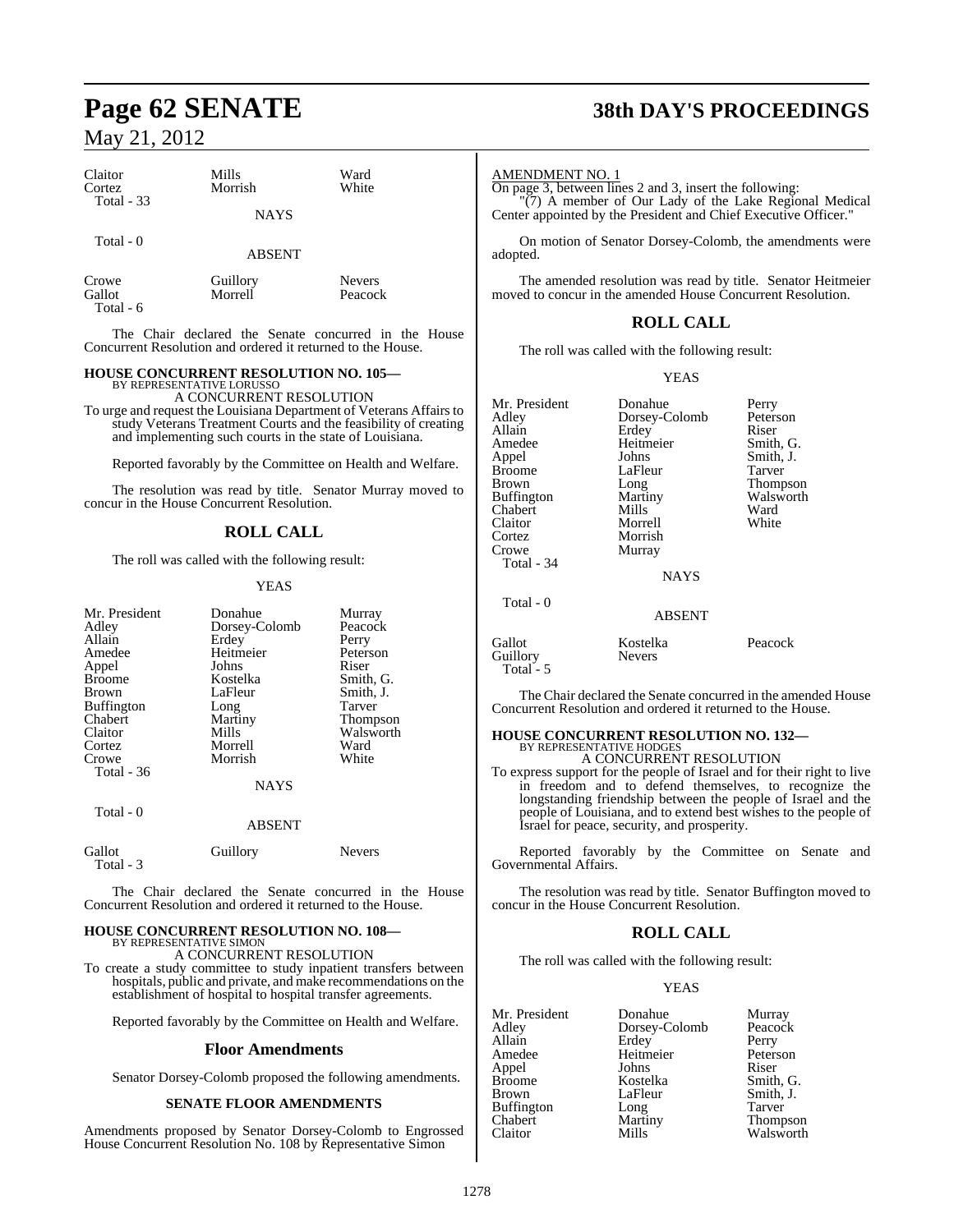# **38th DAY'S PROCEEDINGS Page 63 SENATE**

| Cortez<br>Crowe   | Morrell<br>Morrish | Ward<br>White |
|-------------------|--------------------|---------------|
| <b>Total - 36</b> | <b>NAYS</b>        |               |
| Total - 0         |                    |               |

ABSENT

| Gallot    | Guillory | Nevers |
|-----------|----------|--------|
| Total - 3 |          |        |

The Chair declared the Senate concurred in the House Concurrent Resolution and ordered it returned to the House.

#### **Rules Suspended**

Senator Murray asked for and obtained a suspension of the rules to revert to the Morning Hour.

#### **Message from the House**

#### **CONCURRING IN SENATE CONCURRENT RESOLUTIONS**

#### May 21, 2012

To the Honorable President and Members of the Senate:

I am directed to inform your honorable body that the House of Representatives has finally concurred in the following Senate Concurrent Resolutions:

#### **SENATE CONCURRENT RESOLUTION NO. 115—**

BY SENATOR CROWE A CONCURRENT RESOLUTION To commend Jerrie LeDoux for her ten years of outstanding service to the Louisiana TeenPact Leadership School.

Reported without amendments.

SENATE CONCURRENT RESOLUTION NO. 117—<br>BY SENATORS LONG, ADLEY, ALARIO, ALLAIN, AMEDEE, APPEL, BROOME, BROWE, DORNAHUE, DORSEY-COLOMB, ERDEY, CLAITOR, CORTEZ,<br>CROWE, DONAHUE, DORSEY-COLOMB, ERDEY, GALLOT, GUILLORY,<br>HEITMEIE A CONCURRENT RESOLUTION

To express the sincere condolences of the Legislature of Louisiana upon the passing of Donald Long, a gentleman and Christian family man, and to commemorate a life well spent in service to his fellow man.

Reported without amendments.

## **SENATE CONCURRENT RESOLUTION NO. 118—** BY SENATOR BROOME A CONCURRENT RESOLUTION

To commend Lucy S. McGough, a professor of law at LSU's Paul M. Hebert Law Center, upon her many outstanding career accomplishments and contributionsin the realmofChildren and Family Law.

Reported without amendments.

Respectfully submitted, ALFRED W. SPEER Clerk of the House of Representatives

#### **Message from the House**

#### **DISAGREEMENT TO HOUSE BILL**

May 21, 2012

# May 21, 2012

To the Honorable President and Members of the Senate:

I am directed to inform your honorable body that the House of Representatives has refused to concur in the proposed Senate Amendment(s) to **House Bill No. 615** by Representative St. Germain, and ask the President to appoint on the part of the Senate a committee to confer with a like committee from the House on the disagreement.

> Respectfully submitted, ALFRED W. SPEER Clerk of the House of Representatives

#### **Message from the House**

#### **DISAGREEMENT TO HOUSE BILL**

May 21, 2012

To the Honorable President and Members of the Senate:

I am directed to inform your honorable body that the House of Representatives has refused to concur in the proposed Senate Amendment(s) to **House Bill No. 589** by Representative St. Germain, and ask the President to appoint on the part of the Senate a committee to confer with a like committee from the House on the disagreement.

> Respectfully submitted, ALFRED W. SPEER Clerk of the House of Representatives

#### **Message from the House**

#### **DISAGREEMENT TO HOUSE BILL**

May 21, 2012

To the Honorable President and Members of the Senate:

I am directed to inform your honorable body that the House of Representatives has refused to concur in the proposed Senate Amendment(s) to **House Bill No. 586** by Representative St. Germain, and ask the President to appoint on the part of the Senate a committee to confer with a like committee from the House on the disagreement.

> Respectfully submitted, ALFRED W. SPEER Clerk of the House of Representatives

#### **Message from the House**

#### **DISAGREEMENT TO HOUSE BILL**

May 21, 2012

To the Honorable President and Members of the Senate:

I am directed to inform your honorable body that the House of Representatives has refused to concur in the proposed Senate Amendment(s) to **House Bill No. 596** by Representative St. Germain, and ask the President to appoint on the part of the Senate a committee to confer with a like committee from the House on the disagreement.

> Respectfully submitted, ALFRED W. SPEER Clerk of the House of Representatives

#### **Message from the House**

#### **DISAGREEMENT TO HOUSE BILL**

#### May 21, 2012

To the Honorable President and Members of the Senate: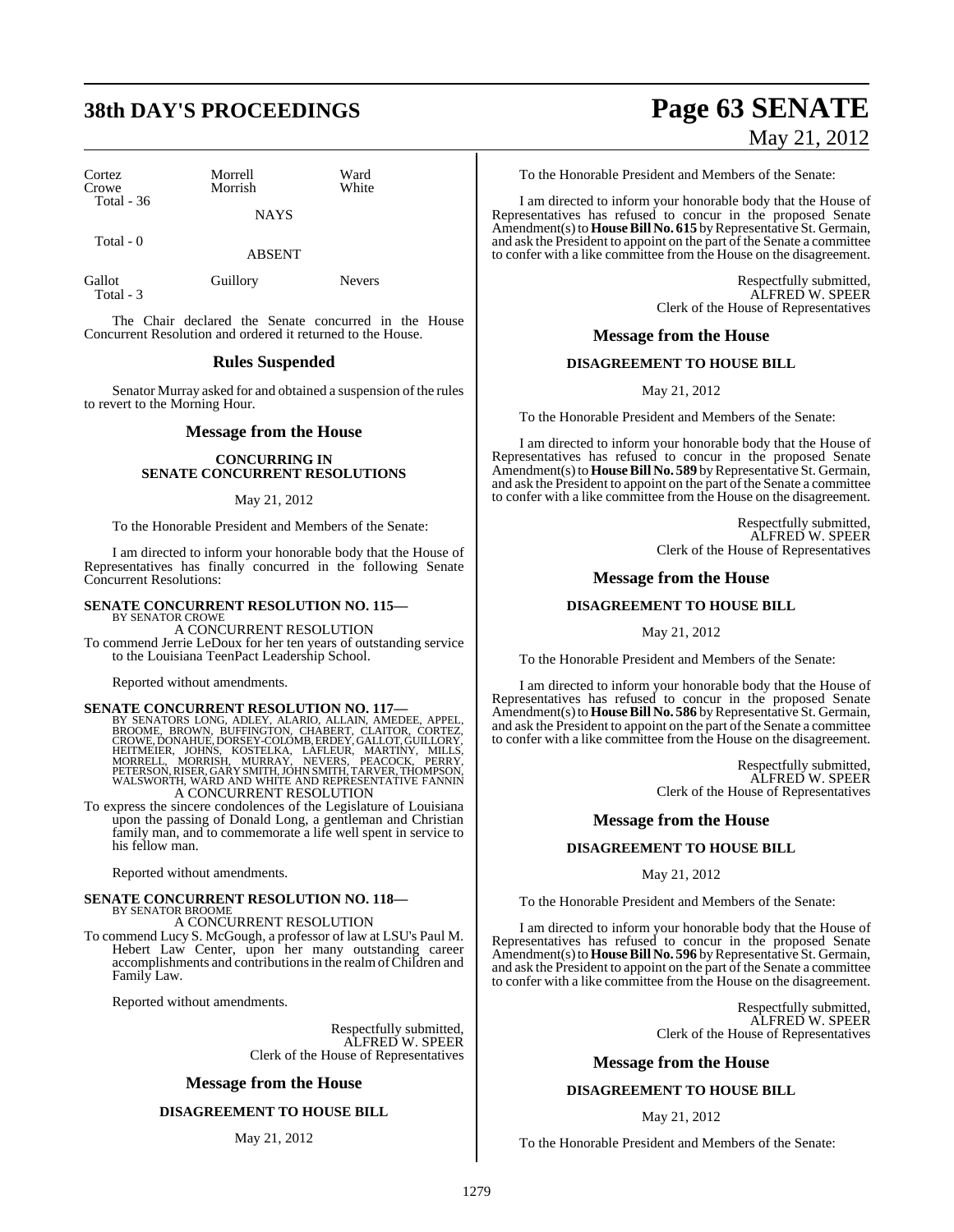# **Page 64 SENATE 38th DAY'S PROCEEDINGS**

## May 21, 2012

I am directed to inform your honorable body that the House of Representatives has refused to concur in the proposed Senate Amendment(s) to **House Bill No. 94** by Representative Cromer, and ask the President to appoint on the part of the Senate a committee to confer with a like committee from the House on the disagreement.

> Respectfully submitted, ALFRED W. SPEER Clerk of the House of Representatives

#### **Appointment of Conference Committee on House Bill No. 231**

The President of the Senate appointed to the Conference Committee on **House Bill No. 231** the following members of the Senate:

> Senators Morrell, Heitmeier and Peacock.

#### **Introduction of Senate Resolutions**

#### **SENATE RESOLUTION NO. 133—** BY SENATOR ALLAIN

A RESOLUTION

To designate May 31, 2012, as St. Jude Children's Hospital Day at the Louisiana Senate.

The resolution was read by title and placed on the Calendar for a second reading.

#### **SENATE RESOLUTION NO. 134—** BY SENATOR RISER

A RESOLUTION

To urge and request officials in Louisiana to partner with prescribers, pharmacists, school-based organizations, and the manufacturers of branded and generic prescription medications to evaluate existing efforts at deterring prescription drug abuse, determine the effectiveness of current efforts and make recommendations to the state on best practices for combating abuse while ensuring that accessis not restricted for those individuals who are in need of prescription medications.

The resolution was read by title and placed on the Calendar for a second reading.

# **SENATE RESOLUTION NO. 135—** BY SENATOR CROWE

A RESOLUTION

To recognize the third Sunday in January, as Pro-Life Day at the Louisiana State Capitol.

The resolution was read by title and placed on the Calendar for a second reading.

## **SENATE RESOLUTION NO. 136—**

BY SENATOR CROWE A RESOLUTION

To recognize the first Thursday in May of each year as the State Day of Prayer at the Louisiana State Capitol.

The resolution was read by title and placed on the Calendar for a second reading.

#### **SENATE RESOLUTION NO. 137—** BY SENATOR JOHN SMITH

A RESOLUTION

To commend the players, coaches, managerial personnel, and statistician ofthe Hornbeck High School Hornets Boys Baseball Team upon its excellence during the 2012 season that culminated in winning the Class B State High School Baseball Championship.

The resolution was read by title and placed on the Calendar for a second reading.

# **SENATE RESOLUTION NO. 138—** BY SENATOR JOHN SMITH

A RESOLUTION

To commend and congratulate the players and coaches of the Anacoco High School Lady Indians on winning the Class B Girls High School State Softball Championship.

The resolution was read by title and placed on the Calendar for a second reading.

#### **Introduction of Senate Concurrent Resolutions**

#### **SENATE CONCURRENT RESOLUTION NO. 121—**

BY SENATOR CORTEZ A CONCURRENT RESOLUTION

To express the sincere condolences of the Legislature of Louisiana upon the death of George Norris Hebert.

The resolution was read by title and placed on the Calendar for a second reading.

#### **SENATE CONCURRENT RESOLUTION NO. 122—** BY SENATOR MILLS

#### A CONCURRENT RESOLUTION

To urge and request the State Board of Elementary and Secondary Education to make recommendations relative to the consideration of family involvement or use of family involvement data in measuring school performance and educator effectiveness.

The resolution was read by title and placed on the Calendar for a second reading.

# **SENATE CONCURRENT RESOLUTION NO. 123—** BY SENATOR WHITE

A CONCURRENT RESOLUTION

To commemorate the two hundredth anniversary of the War of 1812 and "The Star Spangled Banner".

The resolution was read by title and placed on the Calendar for a second reading.

## **SENATE CONCURRENT RESOLUTION NO. 124—** BY SENATOR CLAITOR A CONCURRENT RESOLUTION

To urge and request the State Board of Elementary and Secondary Education to study and determine the most equitable funding methodology to appropriately address the individual needs of children with special needs within the Minimum Foundation Program formula and to incorporate such methodology into the formula as expeditiously as possible.

The resolution was read by title and placed on the Calendar for a second reading.

#### **SENATE CONCURRENT RESOLUTION NO. 125—** BY SENATOR PETERSON

#### A CONCURRENT RESOLUTION

To create and provide with respect to a special committee to study and make recommendations with respect to statutes relative to inappropriate communication between school employees and minor students and to recommend to the Senate Judiciary B Committee what requirements for professional development, continuing education or pre-service training might be established relative to the professional, ethical, legal, and boundary rules governing inappropriate communication between school employees and minor students which should be enacted into law.

The resolution was read by title and placed on the Calendar for a second reading.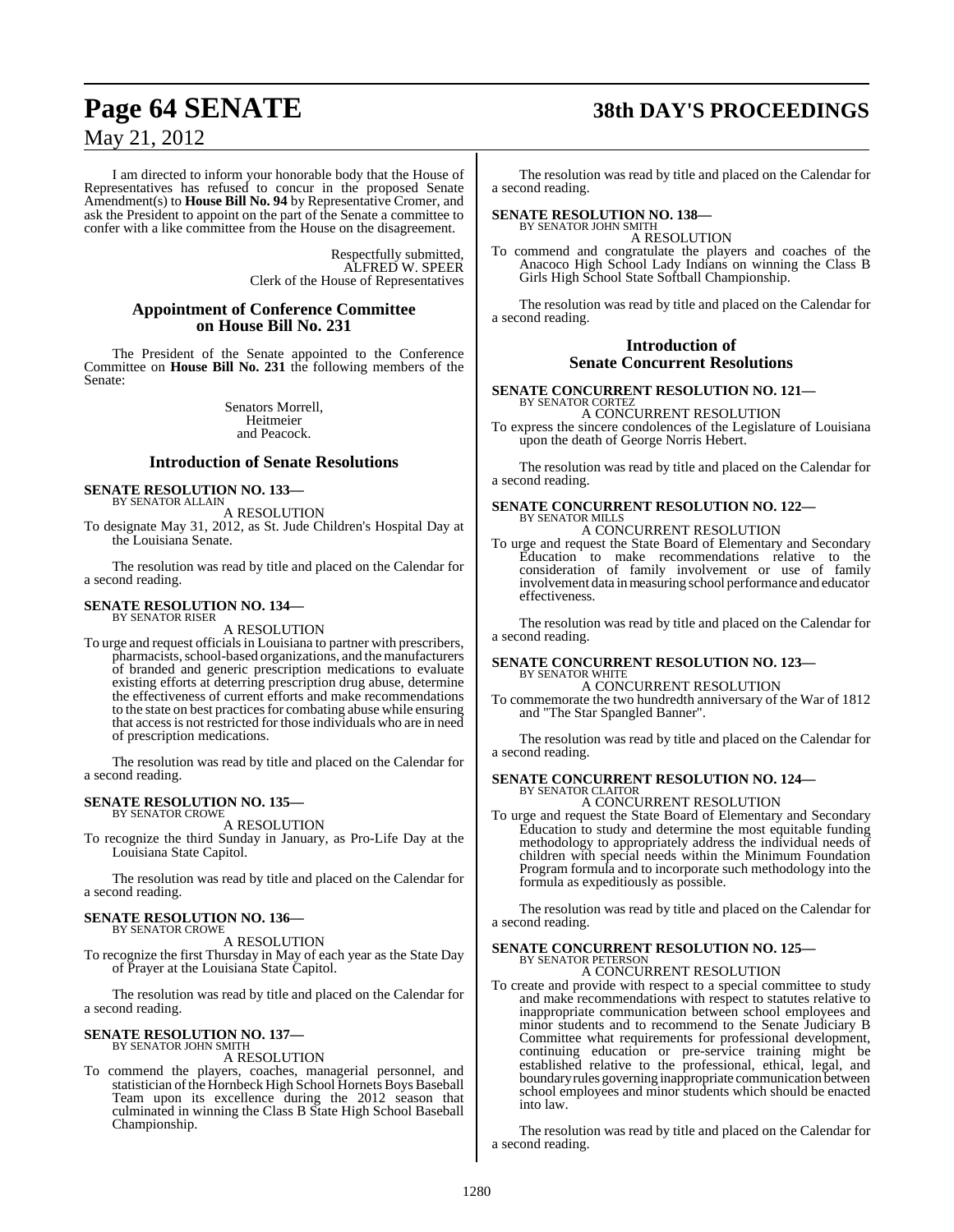# **38th DAY'S PROCEEDINGS Page 65 SENATE**

## **Message from the House**

**ASKING CONCURRENCE IN HOUSE BILLS AND JOINT RESOLUTIONS**

#### May 21, 2012

To the Honorable President and Members of the Senate:

I am directed to inform your honorable body that the House of Representatives has finally passed and asks your concurrence in the following House Bills and Joint Resolutions:

| <b>HB NO. 203</b> | <b>HB NO. 333</b> | HB NO. 625        |
|-------------------|-------------------|-------------------|
| HB NO. 1069       | <b>HB NO. 183</b> | <b>HB NO. 347</b> |
| <b>HB NO. 741</b> | <b>HB NO. 812</b> |                   |

Respectfully submitted, ALFRED W. SPEER Clerk of the House of Representatives

#### **House Bills and Joint Resolutions**

Senator Adley asked for and obtained a suspension of the rules to read House Bills and Joint Resolutions a first and second time by title and refer them to committee.

#### **HOUSE BILL NO. 183—** BY REPRESENTATIVE LEGER

AN ACT

To amend and reenact R.S. 27:247 and 270(A)(3)(a), relative to the casino support services contract; to provide for the funding of such contract; to establish the Casino Support Services Fund as a special treasury fund; to provide for uses of monies in the fund; to provide for an effective date; and to provide for related matters.

The bill was read by title and referred by the President to the Committee on Finance.

#### **HOUSE BILL NO. 203—**

BY REPRESENTATIVE LEGER AN ACT

To amend and reenact R.S. 27:247, relative to the casino support services contract; to provide for compensation to the parish for providing support services; to provide for an effective date; and to provide for related matters.

The bill was read by title and referred by the President to the Committee on Finance.

# **HOUSE BILL NO. 333—** BY REPRESENTATIVE JOHNSON

AN ACT

To amend and reenact R.S. 33:2218.2(F)(2), relative to supplemental compensation for certain lawenforcement personnel; to increase the number of Tunica-Biloxi tribal officers eligible for such additional compensation; to provide for an effective date; and to provide for related matters.

The bill was read by title and referred by the President to the Committee on Finance.

#### **HOUSE BILL NO. 347—**

BY REPRESENTATIVES REYNOLDS, HENRY BURNS, FANNIN, AND THOMPSON AND SENATOR ADLEY AN ACT

To enact R.S. 56:10.2, relative to state mineral income from activity in and adjacent to Lake Bistineau; to dedicate a portion of such revenue to operations, management, and improvements to the lake; to create the Lake Bistineau Management Account in the Conservation Fund; and to provide for related matters.

May 21, 2012

The bill was read by title and referred by the President to the Committee on Finance.

# **HOUSE BILL NO. 625—** BY REPRESENTATIVE ST. GERMAIN

AN ACT

To amend and reenact R.S. 22:1476(A)(2), relative to the dedication of assessments paid by certain insurers; to increase the dedication to the Municipal Fire and Police Civil Service Operating Fund; and to provide for related matters.

The bill was read by title and referred by the President to the Committee on Local and Municipal Affairs.

#### **HOUSE BILL NO. 741—**

BY REPRESENTATIVE BROADWATER AN ACT

To enactR.S. 39:88.3,relative to the Louisiana Collection Policy and Procedure Act; to provide for the sale or securitization of longterm delinquent accounts receivable and other obligations due to the state; to provide for selling or securitizing certain percentages in 2013 and 2014; to provide for reporting results of such sale or securitization; to direct the Louisiana State Law Institute to redesignate the provisions of R.S. 39:88.3 and 88.4 as R.S. 39:88.4 and 88.5; to provide for exceptions; and to provide for related matters.

The bill was read by title and referred by the President to the Committee on Finance.

**HOUSE BILL NO. 812—**<br>BY REPRESENTATIVES CHAMPAGNE, BARRAS, BERTHELOT,<br>GAROFALO, GISCLAIR, GREENE, GUINN, HENSGENS, HUNTER,<br>HUVAL, GIROD JACKSON, JONES, NANCY LANDRY, LEGER, MILLER,<br>ORTEGO, PIERRE, SCHEXNAYDER, ST. GERMAIN

#### A JOINT RESOLUTION

Proposing to add Article VII, Section 10.2(G) of the Constitution of Louisiana, to provide for the deposit of any monies received by the state from violations of federal and state environmental and water quality laws associated with the Deepwater Horizon oil spill into the Coastal Protection and Restoration Fund; to provide for submission of the proposed amendment to the electors; and to provide for related matters.

The bill was read by title and referred by the President to the Committee on Finance.

# **HOUSE BILL NO. 1069—** BY REPRESENTATIVE TIM BURNS

AN ACT

To enact Chapter 21 of Title 49 of the Louisiana Revised Statutes of 1950, to be comprised of R.S. 49:1311 through 1315, relative to state departments, offices, and agencies that provide services by means of a website; to require that certain such departments, offices, and agencies include a customer satisfaction survey on the website and provide for website users to submit comments and for the department, office, or agency to respond on the website; to require certain contact information on such websites; to provide for implementation and oversight; and to provide for related matters.

The bill was read by title and referred by the President to the Committee on Senate and Governmental Affairs.

#### **Message from the House**

#### **ASKING CONCURRENCE IN HOUSE CONCURRENT RESOLUTIONS**

#### May 21, 2012

To the Honorable President and Members of the Senate: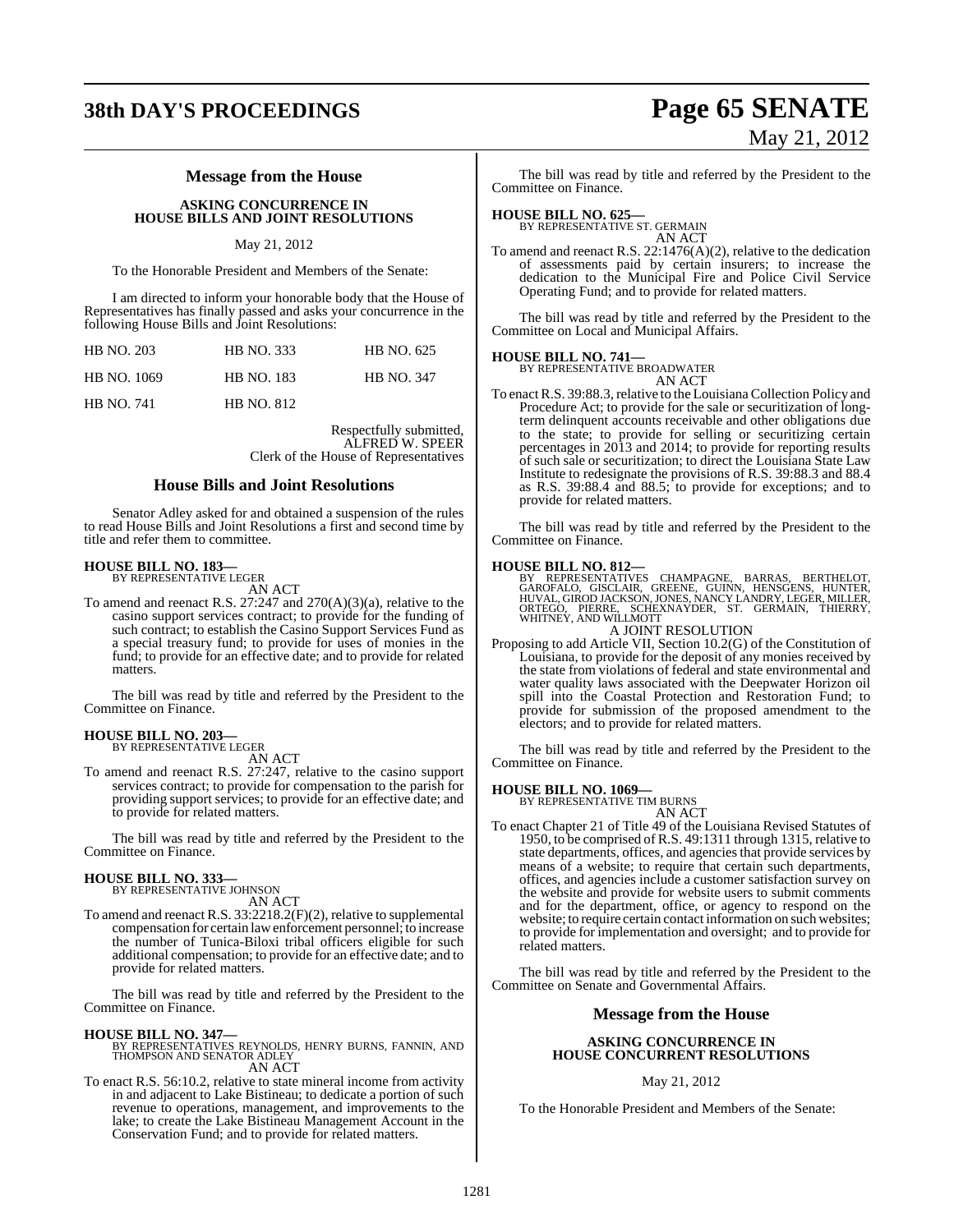I am directed to inform your honorable body that the House of Representatives has finally passed and asks your concurrence in the following House Concurrent Resolutions:

| <b>HCR NO. 59</b>  | <b>HCR NO. 86</b>  | <b>HCR NO. 90</b>  |
|--------------------|--------------------|--------------------|
| <b>HCR NO. 92</b>  | <b>HCR NO. 106</b> | <b>HCR NO. 107</b> |
| <b>HCR NO. 113</b> | <b>HCR NO. 159</b> | <b>HCR NO. 160</b> |
| <b>HCR NO. 161</b> | <b>HCR NO. 162</b> | <b>HCR NO. 163</b> |
| <b>HCR NO. 164</b> | <b>HCR NO. 165</b> | <b>HCR NO. 166</b> |
|                    |                    |                    |

HCR NO. 167

Respectfully submitted, ALFRED W. SPEER Clerk of the House of Representatives

#### **House Concurrent Resolutions on First Reading**

## **HOUSE CONCURRENT RESOLUTION NO. 59—** BY REPRESENTATIVE CARMODY A CONCURRENT RESOLUTION

To adopt Joint Rule No. 9 of the Joint Rules of the Senate and House of Representatives to require the most recently calculated amount of the Unfunded Accrued Liability to be displayed on the homepage of the legislative website.

The resolution was read by title and placed on the Calendar for a second reading.

# **HOUSE CONCURRENT RESOLUTION NO. 86—** BY REPRESENTATIVE THOMPSON

A CONCURRENT RESOLUTION

To urge and request the State Board of Elementary and Secondary Education to study the advantages and disadvantages of enacting a state law to limit the salary amount paid to public school administrators, with certain exceptions, to the amount paid to teachers in the same school system and to report its findings and recommendations at least sixty days prior to the 2013 Regular Session of the Legislature of Louisiana.

The resolution was read by title and placed on the Calendar for a second reading.

#### **HOUSE CONCURRENT RESOLUTION NO. 90—**

BY REPRESENTATIVE SEABAUGH A CONCURRENT RESOLUTION

To direct the Criminal Code Committee of the Louisiana State Law Institute to study the issue of post-conviction relief, specifically with regard to the costs associated with providing such relief, and to issue a report of itsfindings and recommendations on the feasibility of assessing certain fees for applications for postconviction relief to the Legislature of Louisiana.

The resolution was read by title and placed on the Calendar for a second reading.

#### **HOUSE CONCURRENT RESOLUTION NO. 92—** BY REPRESENTATIVE CHAMPAGNE A CONCURRENT RESOLUTION

To urge and request the Board of Regents to study executive compensation at the university system offices and boards and to report its findings to the legislature at least sixty days prior to the 2013 Regular Session of the Legislature of Louisiana.

The resolution was read by title and placed on the Calendar for a second reading.

# **Page 66 SENATE 38th DAY'S PROCEEDINGS**

### **HOUSE CONCURRENT RESOLUTION NO. 106—** BY REPRESENTATIVE HOFFMANN A CONCURRENT RESOLUTION

To urge and request the State Board of Elementary and Secondary Education to provide for the inclusion of "read alouds" in early childhood education programs administered at the state level.

The resolution was read by title and placed on the Calendar for a second reading.

# **HOUSE CONCURRENT RESOLUTION NO. 107—** BY REPRESENTATIVE HOFFMANN

A CONCURRENT RESOLUTION

To urge and request the House Committee on House and Governmental Affairs and the Senate Committee on Senate and Governmental Affairs to meet and function as a joint committee to study financial disclosure and ethics training requirements for the calendar year in which the terms of office end for elected officials whose terms end early in the calendar year.

The resolution was read by title and placed on the Calendar for a second reading.

## **HOUSE CONCURRENT RESOLUTION NO. 113—** BY REPRESENTATIVE HARRISON A CONCURRENT RESOLUTION

To direct the Louisiana Sentencing Commission to study the feasibility of requiring an offender to serve his term of imprisonment through home incarceration with the use of electronic monitoring and to report its findings to the legislature prior to the convening of the 2013 Regular Session of the Legislature of Louisiana.

The resolution was read by title and placed on the Calendar for a second reading.

- **HOUSE CONCURRENT RESOLUTION NO. 159**—<br>BY REPRESENTATIVES TIM BURNS, ABRAMSON, ARNOLD,<br>BURRELL, EDWARDS, GREENE, LEGER, AND RICHARD AND<br>SENATORS BROOME, GALLOT, MARTINY, MURRAY, AND NEVERS<br>A CONCURRENT RESOLUTION
- To commend Professor Lucy McGough, longtime professor of law at the Louisiana State University Paul M. Hebert Law Center, for her extraordinary achievements and contributions to the state of Louisiana.

The resolution was read by title and placed on the Calendar for a second reading.

**HOUSE CONCURRENT RESOLUTION NO. 160—** BY REPRESENTATIVES STUART BISHOP, NANCY LANDRY, AND ROBIDEAUX AND SENATOR CORTEZ A CONCURRENT RESOLUTION

To commend Katie Atkins of Lafayette for her outstanding artistic accomplishments, including winning the 2012 art contest sponsored by the George Rodrigue Foundation of the Arts and the selection of her design for the official Louisiana Bicentennial poster.

The resolution was read by title and placed on the Calendar for a second reading.

#### **HOUSE CONCURRENT RESOLUTION NO. 161—** BY REPRESENTATIVE HOFFMANN

A CONCURRENT RESOLUTION

To urge and request the Department of Health and Hospitals to study prospective changes to Louisiana statutes and policies which could reduce the incidence of fetal exposure to controlled dangerous substances and alcohol and to report its findings to the legislative committees on health and welfare.

The resolution was read by title and placed on the Calendar for a second reading.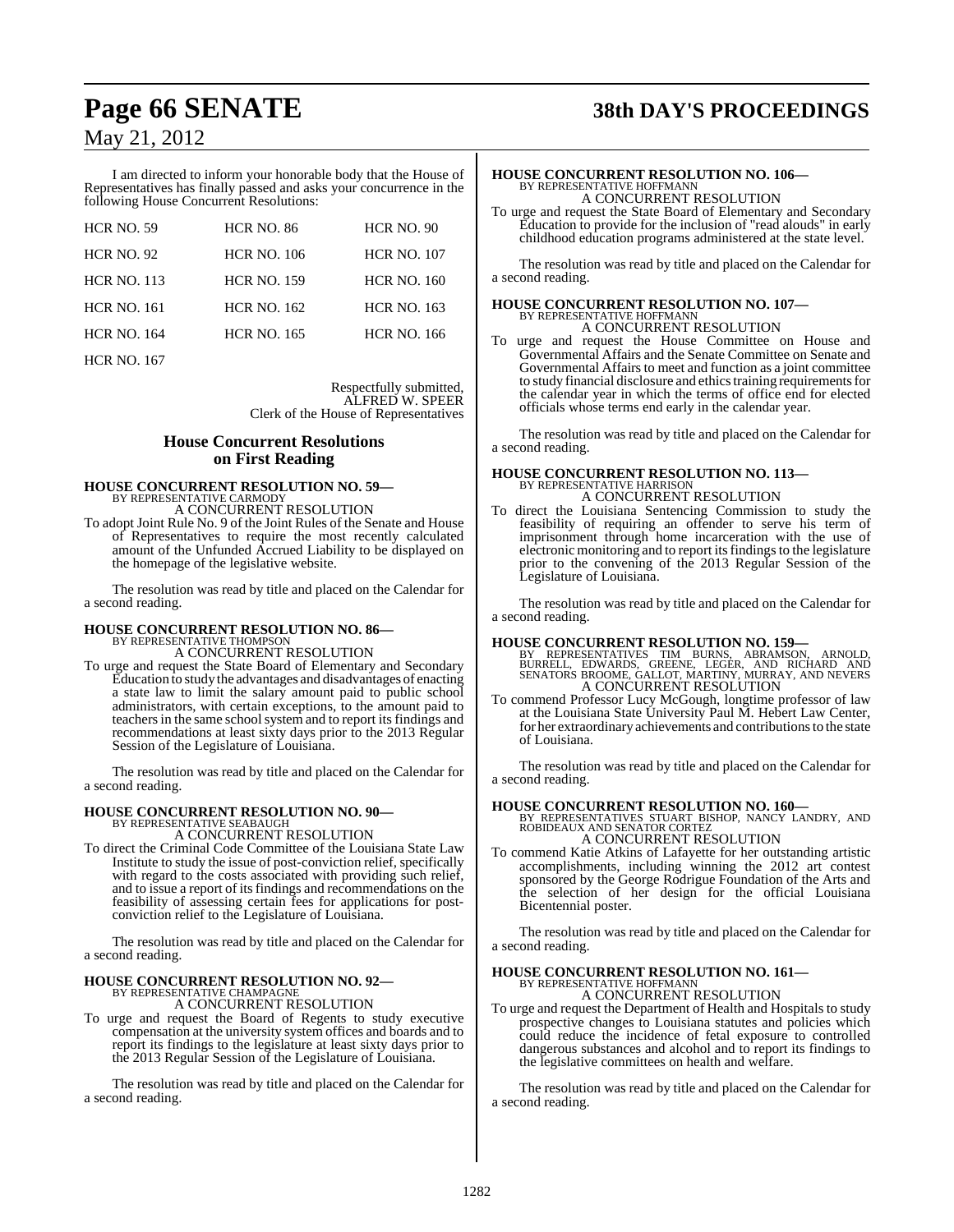# **38th DAY'S PROCEEDINGS Page 67 SENATE**

# May 21, 2012

**HOUSE CONCURRENT RESOLUTION NO. 162—**<br>BY REPRESENTATIVES FRANKLIN, DANAHAY, GEYMANN, GUINN,<br>HENSGENS, HILL, AND KLECKLEY AND SENATORS JOHNS,<br>MORRISH, AND JOHN SMITH A CONCURRENT RESOLUTION

To commend Joshua Ledet of Westlake for his extraordinary musical talents and achievements and for the tremendous pride he brings to the state of Louisiana.

The resolution was read by title and placed on the Calendar for a second reading.

#### **HOUSE CONCURRENT RESOLUTION NO. 163—** BY REPRESENTATIVE HOFFMANN

A CONCURRENT RESOLUTION

To urge and request the Department of Public Safety and Corrections to study the feasibility and effectiveness of establishing a procedure for allowing persons under the custody of the Department of Public Safety and Corrections to participate in bone marrow testing and for creating incentives to encourage participation.

The resolution was read by title and placed on the Calendar for a second reading.

## **HOUSE CONCURRENT RESOLUTION NO. 164—** BY REPRESENTATIVE HOFFMANN A CONCURRENT RESOLUTION

To urge and request the Department of Children and Family Services to study prospective changes to Louisiana statutes and policies relative to children placed in state custody pending child in need of care proceedings which would provide for the best interests of such children and to report its findings to the legislative committees on health and welfare.

The resolution was read by title and placed on the Calendar for a second reading.

# **HOUSE CONCURRENT RESOLUTION NO. 165—** BY REPRESENTATIVE TALBOT

A CONCURRENT RESOLUTION

To urge and request the legislative auditor to identify expenditures of proceeds collected by the state but not deposited into the treasury and expenditures of "Non-Appropriated Requirements" and to report its findings to the legislature thirty days prior to the 2013 Regular Session of the Legislature of Louisiana.

The resolution was read by title and placed on the Calendar for a second reading.

## **HOUSE CONCURRENT RESOLUTION NO. 166—** BY REPRESENTATIVE SHADOIN A CONCURRENT RESOLUTION

To commend members of the administration, faculty, and staff of Hopewell Elementary School and Hopewell High School in Dubach, Louisiana.

The resolution was read by title and placed on the Calendar for a second reading.

# **HOUSE CONCURRENT RESOLUTION NO. 167—**<br>BY REPRESENTATIVE SIMON AND SENATOR HEITMEIER<br>A CONCURRENT RESOLUTION

To commend Ms. Jodi Wilson on her thirty-three years of outstanding service and dedication to the citizens of the state of Louisiana and to congratulate her on the occasion of her retirement from the Louisiana Department of Health and Hospitals.

The resolution was read by title and placed on the Calendar for a second reading.

#### **Reports of Committees**

The following reports of committees were received and read:

#### **REPORT OF COMMITTEE ON**

## **FINANCE**

Senator Jack Donahue, Chairman on behalf of the Committee on Finance, submitted the following report:

May 21, 2012

To the President and Members of the Senate:

I am directed by your Committee on Finance to submit the following report:

#### **HOUSE BILL NO. 168—**

BY REPRESENTATIVE THIERRY AN ACT

To amend and reenact R.S. 27:392(B)(3)(b)(i), relative to the St. Landry Parish Excellence Fund; to provide for use of monies appropriated from the fund; and to provide for related matters.

Reported favorably.

#### **HOUSE BILL NO. 507—** BY REPRESENTATIVE PONTI

AN ACT To amend and reenact R.S.  $39:2006(A)(4)$  and  $2176(A)(4)$ , relative to small businesses; to increase the maximum gross receipts threshold for small businesses applying to the Louisiana Initiative for Small Entrepreneurships (Hudson Initiative); to increase the maximum gross receipts threshold for small businesses applying to the Louisiana Initiative for Veteran and Service-Connected Disabled Veteran-Owned Small Entrepreneurships (Veteran Initiative); to provide for an effective date; and to provide for related matters.

Reported favorably.

#### **HOUSE BILL NO. 838—**

BY REPRESENTATIVE CHAMPAGNE AN ACT

To enact R.S. 49:214.5.4(I), relative to the Coastal Protection and Restoration Fund; to dedicate certain monies into the fund; to provide for effectiveness; and to provide for related matters.

Reported favorably.

#### **HOUSE BILL NO. 1043—**

BY REPRESENTATIVE HENRY BURNS AN ACT

To amend and reenact R.S. 39:100.61(B), relative to the New Opportunities Waiver Fund; to provide for the deposit of monies into the New Opportunities Waiver Fund; provides for an effective date; and to provide for related matters.

Reported favorably.

#### **HOUSE BILL NO. 1045—** BY REPRESENTATIVE SEABAUGH

AN ACT

To amend and reenact R.S.  $13:5108.1(A)(1)$  and  $(E)(2)$  and  $(3)$  and to enact R.S. 13:5108.1(E)(4), relative to individuals covered under the Louisiana Governmental Claims Act; to provide for indemnification; to provide for the definition of "covered individual"; and to provide for related matters.

Reported with amendments.

**HOUSE BILL NO. 1106—** BY REPRESENTATIVES KATRINA JACKSON AND PATRICK WILLIAMS AN ACT

To enact Chapter 3 of Subtitle VII of Title 47 of the Louisiana Revised Statutes of 1950, to be comprised of R.S. 47:6301, relative to rebates; to authorize a rebate for donations to certain public schools; to provide for the amount and issuance of the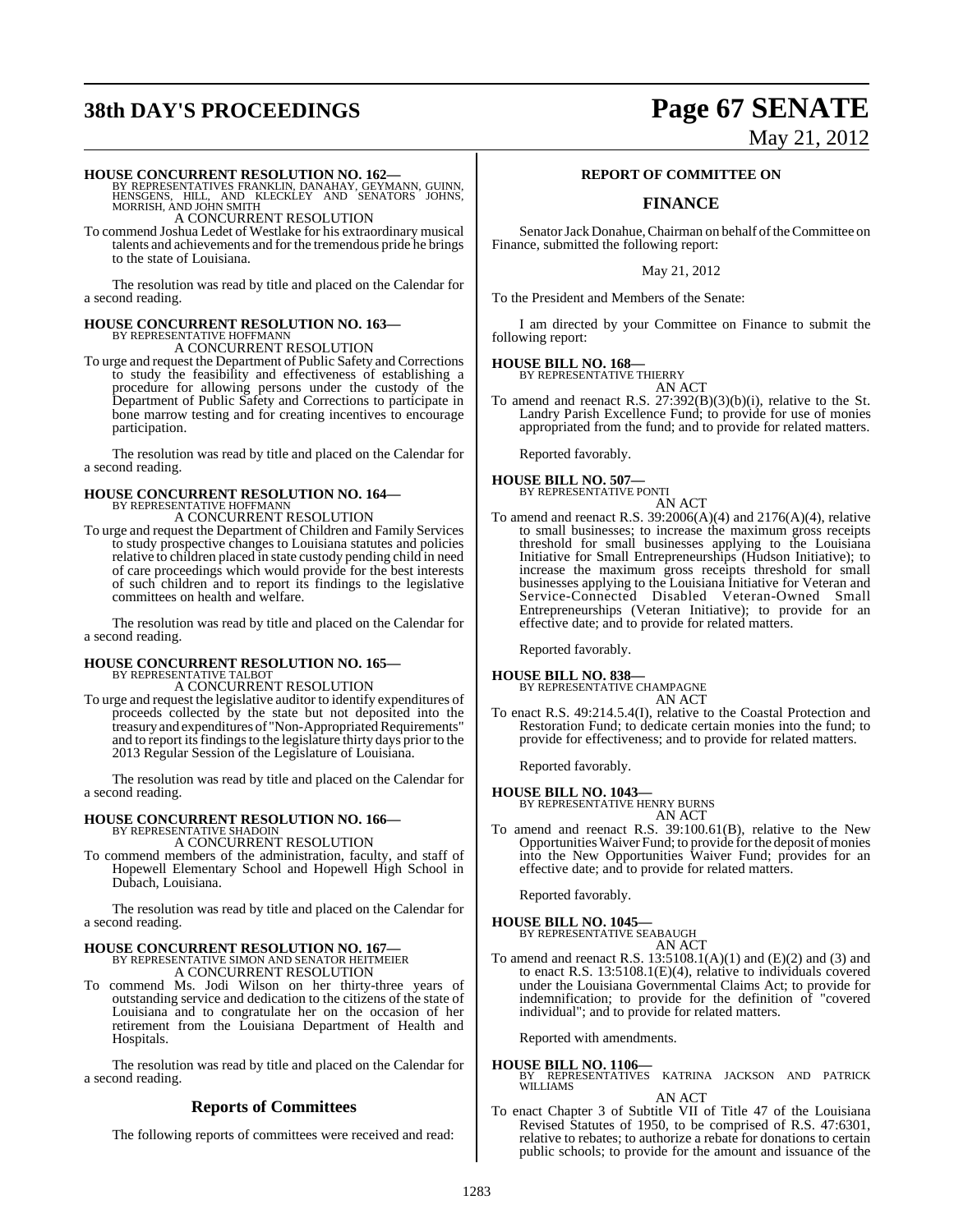rebate; to provide for certain requirements and limitations; to provide for an effective date; and to provide for related matters.

Reported with amendments.

Respectfully submitted, JACK DONAHUE Chairman

#### **REPORT OF COMMITTEE ON**

## **REVENUE AND FISCAL AFFAIRS**

Senator Neil Riser, Chairman on behalf of the Committee on Revenue and Fiscal Affairs, submitted the following report:

#### May 21, 2012

To the President and Members of the Senate:

I am directed by your Committee on Revenue and Fiscal Affairs to submit the following report:

#### **HOUSE BILL NO. 325—** BY REPRESENTATIVE ARNOLD

AN ACT

To amend and reenact R.S. 15:168(B)(1), relative to the judicial district indigent defender fund; to increase the special cost assessed in criminal cases in each judicial district court for the district indigent defender fund; to provide for effectiveness; and to provide for related matters.

Reported with amendments.

# **HOUSE BILL NO. 674—** BY REPRESENTATIVE ROBIDEAUX

A JOINT RESOLUTION

Proposing to add Article VII, Section 21(L) of the Constitution of Louisiana, to authorize the granting of ad valorem tax exemption contracts to certain businesses; to authorize the Board of Commerce and Industry to enter into contracts; to provide with respect to contract approvals; to provide for certain contract limitations; to provide with respect to the assessment and taxation of property subject to a contract; to require the legislature to establish a program for the granting of contracts; to provide for effectiveness; to provide for submission of the proposed amendment to the electors; and to provide for related matters.

Reported with amendments.

#### **HOUSE BILL NO. 694—**

BY REPRESENTATIVE ROBIDEAUX AN ACT

To amend and reenact R.S. 44:4.1(B)(29) and to enact Chapter 5 of Subtitle V of Title 47 of the Louisiana Revised Statutes of 1950, to be comprised of R.S. 47:4351 through 4355, relative to ad valorem taxation; to establish a program for the granting of ad valorem tax exemption contracts for certain businesses; to provide for the administration of the program; to provide for optional participation by parishes, municipalities, and school districts; to provide relative to the confidentiality of certain records in the possession of parish governing authorities relative thereto; to provide for eligibility for participation in the program; to authorize contracts under certain circumstances; to provide for contract terms, conditions, and limitations; to provide with respect to approval of contracts and notification of certain entities relative to contracts; to provide with respect to contract suspension and cancellation; to authorize rulemaking; to provide for effectiveness; and to provide for related matters.

Reported with amendments.

# **Page 68 SENATE 38th DAY'S PROCEEDINGS**

#### **HOUSE BILL NO. 1092—**

BY REPRESENTATIVE FANNIN AN ACT

To amend and reenact R.S. 47:1621(D)(1), relative to the payment of tax refunds; to authorize the payment of refunds for overpayments by means of a debit card under certain circumstances; and to provide for related matters.

Reported favorably.

Respectfully submitted, SENATOR NEIL RISER Chairman

#### **House Bills and Joint Resolutions on Second Reading Just Reported by Committees**

Senator Riser asked for and obtained a suspension of the rules to take up House Bills and Joint Resolutions just reported by Committees.

# **HOUSE BILL NO. 168—** BY REPRESENTATIVE THIERRY

AN ACT

To amend and reenact R.S. 27:392(B)(3)(b)(i), relative to the St. Landry Parish Excellence Fund; to provide for use of monies appropriated from the fund; and to provide for related matters.

Reported favorably by the Committee on Finance. The bill was read by title and referred to the Legislative Bureau.

#### **HOUSE BILL NO. 325—**

BY REPRESENTATIVE ARNOLD AN ACT

To amend and reenact R.S. 15:168(B)(1), relative to the judicial district indigent defender fund; to increase the special cost assessed in criminal cases in each judicial district court for the district indigent defender fund; to provide for effectiveness; and to provide for related matters.

Reported with amendments by the Committee on Revenue and Fiscal Affairs.

#### **SENATE COMMITTEE AMENDMENTS**

Amendments proposed by Senate Committee on Revenue and Fiscal Affairs to Reengrossed House Bill No. 325 by Representative Arnold

#### AMENDMENT NO. 1

Delete Senate Committee Amendment No. 1 proposed by the Committee on Judiciary "B" and adopted by the Senate on May 16, 2012

#### AMENDMENT NO. 2

On page 2, at the end of line 2, insert: "Mayors' courts which are required to assess the court cost of thirty-five dollars on the effective date of that Act which originated as House Bill No. 325 of the Regular Session of 2012 shall continue to assess such amount as cost of court.

On motion of Senator Riser, the committee amendment was adopted. The amended bill was read by title and referred to the Legislative Bureau.

#### **HOUSE BILL NO. 507—**

BY REPRESENTATIVE PONTI

AN ACT To amend and reenact R.S.  $39:2006(A)(4)$  and  $2176(A)(4)$ , relative to small businesses; to increase the maximum gross receipts threshold for small businesses applying to the Louisiana Initiative for Small Entrepreneurships (Hudson Initiative); to increase the maximum gross receipts threshold for small businesses applying to the Louisiana Initiative for Veteran and Service-Connected Disabled Veteran-Owned Small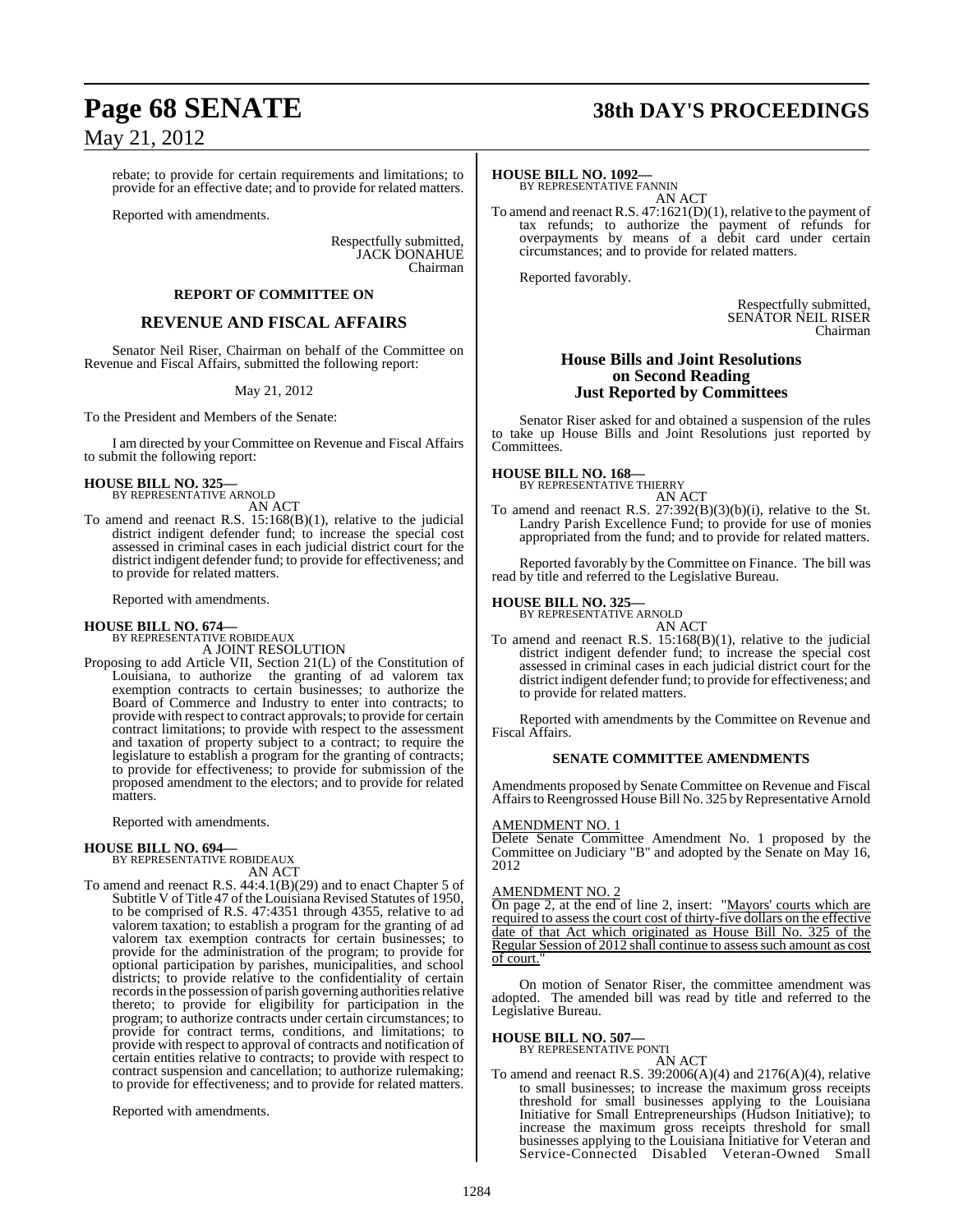# **38th DAY'S PROCEEDINGS Page 69 SENATE**

# May 21, 2012

Entrepreneurships (Veteran Initiative); to provide for an effective date; and to provide for related matters.

Reported favorably by the Committee on Finance. The bill was read by title and referred to the Legislative Bureau.

# **HOUSE BILL NO. 674—** BY REPRESENTATIVE ROBIDEAUX

A JOINT RESOLUTION

Proposing to add Article VII, Section 21(L) of the Constitution of Louisiana, to authorize the granting of ad valorem tax exemption contracts to certain businesses; to authorize the Board of Commerce and Industry to enter into contracts; to provide with respect to contract approvals; to provide for certain contract limitations; to provide with respect to the assessment and taxation of property subject to a contract; to require the legislature to establish a program for the granting of contracts; to provide for effectiveness; to provide for submission of the proposed amendment to the electors; and to provide for related matters.

Reported with amendments by the Committee on Revenue and Fiscal Affairs.

#### **SENATE COMMITTEE AMENDMENTS**

Amendments proposed by Senate Committee on Revenue and Fiscal Affairs to Reengrossed House Bill No. 674 by Representative Robideaux

#### AMENDMENT NO. 1

On page 1, line 3, after "businesses" delete the remainder of the line, delete lines 3 through 5, and insert: "which contain such terms and conditions as provided by law; to provide with"

#### AMENDMENT NO. 2

On page 1, line 6, after "contract;" delete the remainder of the line, and delete line 7, and insert "to provide for"

#### AMENDMENT NO. 3

On page 2, delete lines 1 through 22, and insert the following:

"(L) (1) (a) Except as otherwise provided herein, property owned or leased by, and used by, a targeted non-manufacturing business in the operation of its facility, including buildings, improvements, equipment and other property necessary or beneficial to such operation, pursuant to contracts of exemption which contain such terms and conditions as provided by law. Land underlying the facility and other property pertaining to the facility on which ad valorem taxes have previously been paid, inventories, consumables and property eligible for the manufacturing exemption provided by Paragraph (F) of this Section, shall not be exempt under this Paragraph.

(b) Ad valorem taxes shall apply to the assessed valuation of the first ten million dollars or ten percent of fair market value, whichever is greater, and this amount of property shall not be exempt under this Paragraph.

 $(c)$  A targeted non-manufacturing business means at least fifty percent of such business' total annual sales from a site or sites in the state is to out-of-state customers or buyers, or to in-state customers or buyers but the product or service is resold by the purchaser to an out-of-state customer or buyer for ultimate use, or to the federal government, or any combination thereof. The legislature may provide by law for the inclusion of sales by affiliates when appropriate in making this fifty percent determination.

(d) A contract for the exemption shall be available only in parishes which have agreed to participate, in the manner provided by the legislature by law.

On motion of Senator Riser, the committee amendment was adopted. The amended bill was read by title and referred to the Legislative Bureau.

#### **HOUSE BILL NO. 694—**

BY REPRESENTATIVE ROBIDEAUX AN ACT

To amend and reenact R.S. 44:4.1(B)(29) and to enact Chapter 5 of Subtitle V of Title 47 of the Louisiana Revised Statutes of 1950, to be comprised of R.S. 47:4351 through 4355, relative to ad valorem taxation; to establish a program for the granting of ad valorem tax exemption contracts for certain businesses; to provide for the administration of the program; to provide for optional participation by parishes, municipalities, and school districts; to provide relative to the confidentiality of certain records in the possession of parish governing authorities relative thereto; to provide for eligibility for participation in the program; to authorize contracts under certain circumstances; to provide for contract terms, conditions, and limitations; to provide with respect to approval of contracts and notification of certain entities relative to contracts; to provide with respect to contract suspension and cancellation; to authorize rulemaking; to provide for effectiveness; and to provide for related matters.

Reported with amendments by the Committee on Revenue and Fiscal Affairs.

#### **SENATE COMMITTEE AMENDMENTS**

Amendments proposed by Senate Committee on Revenue and Fiscal Affairs to Re-Reengrossed House Bill No. 694 by Representative Robideaux

#### AMENDMENT NO. 1

On page 1, line 2, after "To" delete "amend and reenact R.S.  $44:4.1(B)(29)$  and to"

#### AMENDMENT NO. 2

On page 1, line 7, after "municipalities," insert "law enforcement districts and assessors," and after "districts;" delete the remainder of the line and delete line 8, and insert "to"

#### AMENDMENT NO. 3

On page 1, delete lines 16 through 20, and on page 2, delete lines 1 through 7

#### AMENDMENT NO. 4

On page 2, line 8, change "Section 2." to "Section 1."

#### AMENDMENT NO. 5

On page 2, between lines 18 and 19, insert the following:

"(3) "Contract" means a contract executed between the board and a targeted non-manufacturing business, granting the exemption for a facility.

#### AMENDMENT NO. 6

On page 2, line 19, change "(3)" to "(4)"

#### AMENDMENT NO. 7

On page 2, between lines 20 and 21, insert the following:

"(5) "Exemption" means the exemption from ad valorem property tax provided by Article VII, Section 21(L) of the Constitution of Louisiana for targeted non-manufacturing business facilities and granted under this program.

(6) "Facility" means the new or expanded site of a targeted non-manufacturing business's activities in Louisiana, including buildings, improvements, equipment and other property necessary or beneficial to such operation, which is owned or leased for a term of more than five years by the business. "Facility" does not include the land underlying the facility and other property pertaining to the facility on which ad valorem taxes have previously been paid, inventories, consumables, and property eligible for the manufacturing exemption provided by Article VII, Section  $21(F)$  of the Constitution of Louisiana."

#### AMENDMENT NO. 8

On page 2, line 21, change " $(4)$ " to " $(7)$ "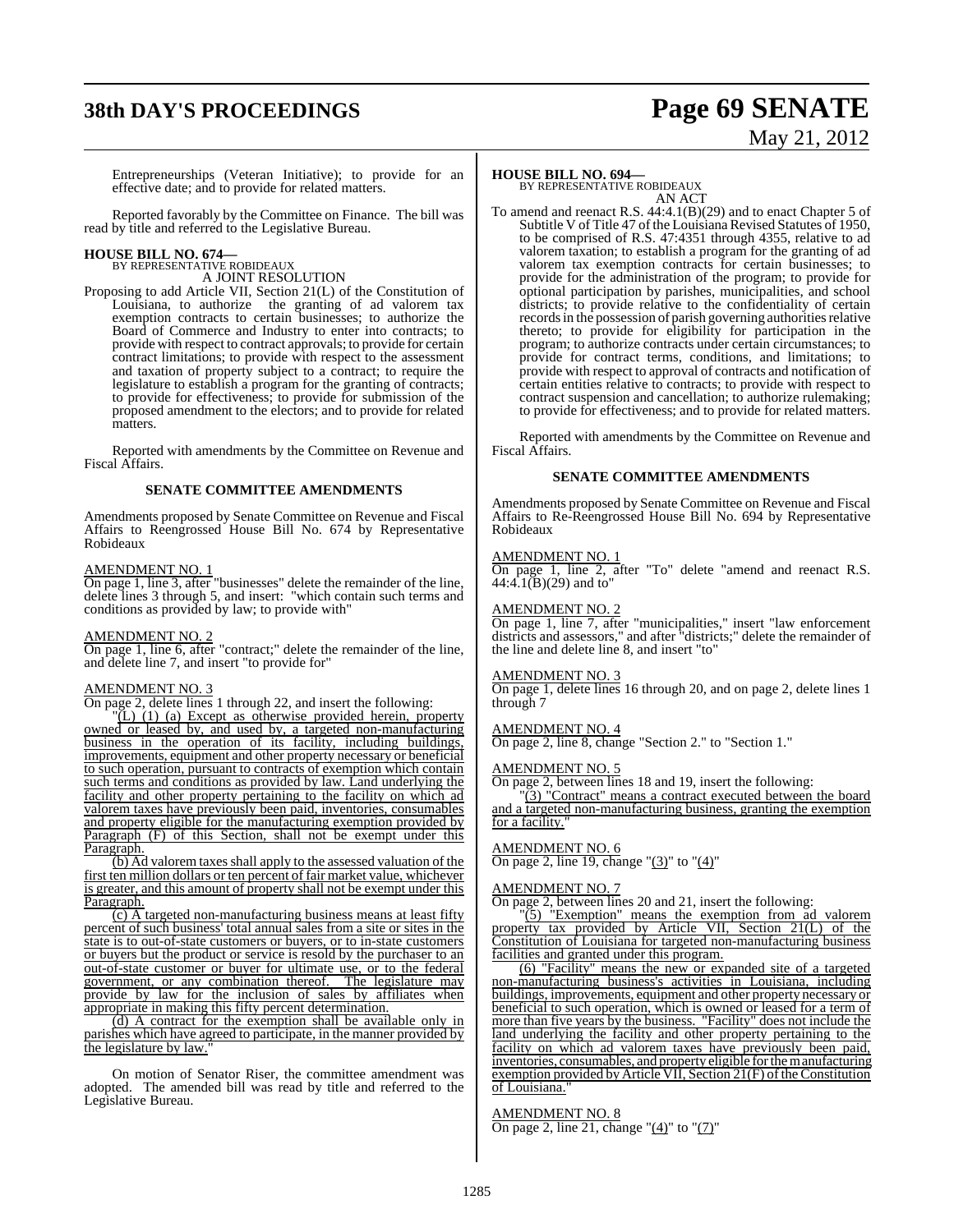# **Page 70 SENATE 38th DAY'S PROCEEDINGS**

## May 21, 2012

#### AMENDMENT NO. 9

On page 2, between lines 26 and 27, insert the following:

"(8) "New direct jobs" means permanent full-time positions of employment, meaning working thirty or more hours per week, exclusive of contract labor, based at the facility and filled by Louisiana residents, and not existing in the state prior to implementation of the project and the effective date of the contract."

#### AMENDMENT NO. 10

On page 2, line 27, change "(5)" to "(9)"

#### AMENDMENT NO. 11

On page 2, after line 29, insert the following:

 $(10)$  "Project" means the establishment and operation of a new facility or expanded existing facility in Louisiana by a targeted non-manufacturing business."

#### AMENDMENT NO. 12

On page 3, delete lines 1 through 3

#### AMENDMENT NO. 13

On page 3, line 4, change "(7)" to "(11)"

#### AMENDMENT NO. 14

On page 3, line 6, change "(8)" to "(12)"

#### AMENDMENT NO. 15

On page 3, delete lines 9 through 29, and delete pages 4, 5 and 6, and on page 7, delete lines 1 through 7, and insert the following:

 $(13)$  "Targeted non-manufacturing business" means a business, other than a manufacturer, that meets the requirements of Section 4354 of this Subpart.

§4352. Program administration

There is hereby established a program to implement the exemption provided by Article VII, Section 21(L) of the Constitution of Louisiana. The program shall be implemented and administered by the Department of Economic Development, which shall adopt and promulgate such rules as are necessary for the administration of the program in compliance with the Administrative Procedure Act. §4353. Parish participation

A. A contract for the exemption shall be available only in parishes which have agreed to participate in the program. A parish participates in the program upon approval by all of the following local governmental entities:

(1) The parish governing authority.

(2) All municipalities in the parish which levy an ad valorem tax.

(3) All school boards in the parish which levy an ad valorem tax.

(4) The parish law enforcement district.

(5) The assessor.

B. Any one of the local governmental entities listed in Paragraph  $(A)(1)$  of this Section may withdraw the participation of a parish. The withdrawal of a participating parish shall become effective ninety days after the date upon which any one of the local governmental entities provides written notification to the secretary of its intention to discontinue participation. The withdrawal of a its intention to discontinue participation. participating parish shall not affect existing contracts.<br>84354 Targeted non-manufacturing business

Targeted non-manufacturing business

A targeted non-manufacturing business shall meet all of the following requirements:

A. The business undertakes a project to establish a new or expanded facility in the state.

B. The primary activities at the facility are or will be among the following targeted non-manufacturing business activities: corporate headquarters, distribution facilities, data services facilities, research and development operations, and digital media and software development centers.

C. With the exception of a business providing at least fifty new headquarters jobs or shared service center jobs, a business primarily engaged in retail sales, real estate, professional services, natural resource extraction or exploration, financial services, or venture capital funds, shall not be eligible for the program. No business engaged in gaming or gambling shall be eligible for the program.

D. Within the time period provided in the contract, the business shall make capital expenditures of at least twenty-five million dollars for the facility, and create and maintain at least fifty new direct jobs.<br>E. At least fifty percent of total annual sales by the business

At least fifty percent of total annual sales by the business from a Louisiana site or sites are to out-of-state customers or buyers, or to in-state customers or buyers but the product or service is resold by the purchaser to an out-of-state customer or buyer for ultimate use, or to the federal government, or any combination thereof. The secretary, at his discretion, may include sales by closely associated affiliates of the business in determining the percentage of sales meeting this requirement.<br>§4355. Contracts

#### Contracts

A. At the invitation of the secretary or any of the local governmental entities listed in Paragraph (A)(1) of Section 4353 of this Subpart, a targeted non-manufacturing business undertaking a project in a participating parish may apply for a contract by submitting to the department such certified statements and documentation as the department may require.

B. The secretary may recommend the project to the board for a contract upon determining the applicant meets the requirements of a targeted non-manufacturing business, and the exemption would be advantageous in a competitive site selection situation to encourage the establishment of a targeted non-manufacturing business facility which is expected to yield significant positive economic benefit to the state and the parish. The secretary, at his discretion, may include sales by affiliates of the applicant business in making the fifty percent determination required under Section 4354(E) of this Subpart. The secretary's recommendation shall include proposed The secretary's recommendation shall include proposed contract terms and conditions.

C. The contract shall include the following provisions:

 $(1)$  A term of ten years.

(2) Performance obligations, including required capital expenditures and new direct jobs, and the time for performance of such obligations.

(3) Monitoring by the department, reporting by the business and auditing of contract performance.

(4) Consequences of failure to perform contract obligations.

D. Upon approval by the board, the secretary shall execute the contract on behalf of the board and provide a copy of the contract to the assessor and the parish governing authority of the respective parish. The secretary shall notify the assessor and parish governing authority if a contract is suspended or cancelled.

E. In the event the secretary determines that a business has failed to meet the eligibility requirements of the program or the performance obligations of the contract, the secretary may, at his discretion, suspend or cancel the contract. A contract suspension shall remove the exemption for the year in which the failure occurred, but secretary may lift the suspension following a year in which eligibility requirements and performance obligations are met, and the exemption shall then be restored effective for that year. A contract cancellation shall remove the exemption for the calendar year in which the failure occurred and all future years. Upon receipt of notification from the secretary that a contract is suspended or cancelled, the assessor shall adjust the property assessment in the manner provided by law. Taxes becoming due for a prior year due to removal of an exemption shall, at the discretion of the tax collector, be collectable immediately or with the taxes for the current year.

Section 2. The state shall be the sole proper defendant in any taxpayer challenge to the correctness of an assessment based upon the constitutionality of an exemption provided for in this Act."

On motion of Senator Riser, the committee amendment was adopted. The amended bill was read by title and referred to the Legislative Bureau.

#### **HOUSE BILL NO. 838—**

BY REPRESENTATIVE CHAMPAGNE AN ACT

To enact R.S. 49:214.5.4(I), relative to the Coastal Protection and Restoration Fund; to dedicate certain monies into the fund; to provide for effectiveness; and to provide for related matters.

Reported favorably by the Committee on Finance. The bill was read by title and referred to the Legislative Bureau.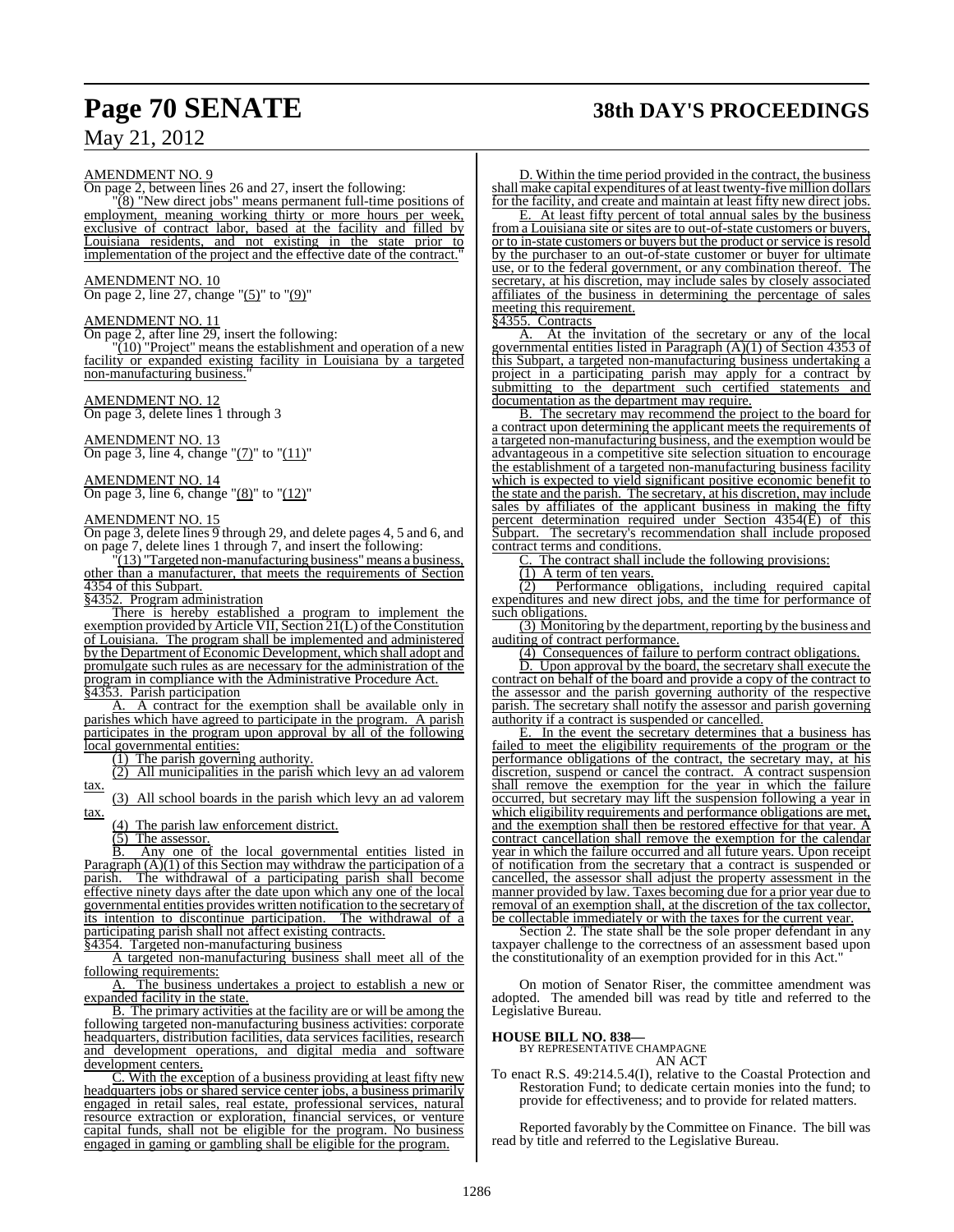# **38th DAY'S PROCEEDINGS Page 71 SENATE**

# May 21, 2012

#### **HOUSE BILL NO. 1043—**

BY REPRESENTATIVE HENRY BURNS AN ACT

To amend and reenact R.S. 39:100.61(B), relative to the New Opportunities Waiver Fund; to provide for the deposit of monies into the New Opportunities Waiver Fund; provides for an effective date; and to provide for related matters.

Reported favorably by the Committee on Finance. The bill was read by title and referred to the Legislative Bureau.

# **HOUSE BILL NO. 1045—** BY REPRESENTATIVE SEABAUGH

AN ACT

To amend and reenact R.S. 13:5108.1(A)(1) and (E)(2) and (3) and to enact R.S. 13:5108.1(E)(4), relative to individuals covered under the Louisiana Governmental Claims Act; to provide for indemnification; to provide for the definition of "covered individual"; and to provide for related matters.

Reported with amendments by the Committee on Finance.

#### **SENATE COMMITTEE AMENDMENTS**

Amendments proposed by Senate Committee on Finance to Reengrossed House Bill No. 1045 by Representative Seabaugh

#### AMENDMENT NO. 1

On page 1, line 2, after "R.S." delete the remainder of the line and insert  $\frac{1}{3}$ :5108.1(A)(1) and (E)(2),"

#### AMENDMENT NO. 2

On page 1, at the beginning of line 3, delete "13:5108.1(E)(4),"

#### AMENDMENT NO. 3

On page 1, line 7, after "(E)(2)" delete the remainder of the line, delete line 8, and insert "are hereby amended and reenacted to read as follows:"

#### AMENDMENT NO. 4

On page 1, line 17, after "with the" delete the remainder of the line, delete line 18, and insert "state, or engaged in the provision of services on behalf of the state or any of its departments pursuant to Subsection  $(E)(2)$  of this Section.

#### AMENDMENT NO. 5

On page 2, line 2, after "or not," insert " $(1)$ "

#### AMENDMENT NO. 6

On page 2, line 4, change "parties." to "parties, or (2) in providing professional assistance to the contracting agency when such professional assistance is alleged to have caused harm to third parties.

#### AMENDMENT NO. 7

On page 2, delete lines 6 through 19

On motion of Senator Donahue, the committee amendment was adopted. The amended bill was read by title and referred to the Legislative Bureau.

# **HOUSE BILL NO. 1092—** BY REPRESENTATIVE FANNIN AN ACT

To amend and reenact R.S. 47:1621(D)(1), relative to the payment of tax refunds; to authorize the payment of refunds for overpayments by means of a debit card under certain circumstances; and to provide for related matters.

Reported favorably by the Committee on Revenue and Fiscal Affairs. The bill was read by title and recommitted to the Committee on Finance.

#### **HOUSE BILL NO. 1106—**

BY REPRESENTATIVES KATRINA JACKSON AND PATRICK WILLIAMS AN ACT

To enact Chapter 3 of Subtitle VII of Title 47 of the Louisiana Revised Statutes of 1950, to be comprised of R.S. 47:6301, relative to rebates; to authorize a rebate for donations to certain public schools; to provide for the amount and issuance of the rebate; to provide for certain requirements and limitations; to provide for an effective date; and to provide for related matters.

Reported with amendments by the Committee on Finance.

#### **SENATE COMMITTEE AMENDMENTS**

Amendments proposed by Senate Committee on Finance to Engrossed House Bill No. 1106 by Representative Katrina Jackson

#### AMENDMENT NO. 1

In Senate Committee Amendment No. 1, proposed by the Senate Committee on Revenue and Fiscal Affairs and adopted by the Senate on May 15, 2012, on page 1, line 2, change "haves" to "have"

#### AMENDMENT NO. 2

On page 2, line 2, after "parents," and before "or" insert "for school based health clinics,"

On motion of Senator Donahue, the committee amendment was adopted. The amended bill was read by title and referred to the Legislative Bureau.

#### **Petitions, Memorials and Communications**

The following petitions, memorials and communications were received and read:

#### **STATE OF LOUISIANA DIVISION OF ADMINISTRATION Office of the Commissioner**

May 16, 2012

The Honorable John A. Alario Jr. President Louisiana Senate Post Office Box 94183 Baton Rouge, LA 70804-9183

Dear President Alario and Members of the Senate:

In accordance with Louisiana Revised Statue 42:803, as Commissioner of the Division of Administration, I have appointed Mr. Charles D. Calvi Jr. as Chief Executive Officer of the Office of Group Benefits in the Division of Administration.

In that regard, I hereby acknowledge the following appointment to the Division of Administration and submit his name to you for consideration of Senate confirmation as required by law.

Effective: 01/09/2012 Mr. Charles D. Calvi Jr. 7389 Florida Blvd., Ste. 400 Baton Rouge, LA 70806 Vice: Vacant (Scott J. Kipper) Seat: Appointed by the Commissioner of Administration; Chief Executive Officer of the Office of Group Benefits Term: Pleasure

If further information is needed, please do not hesitate to contact me.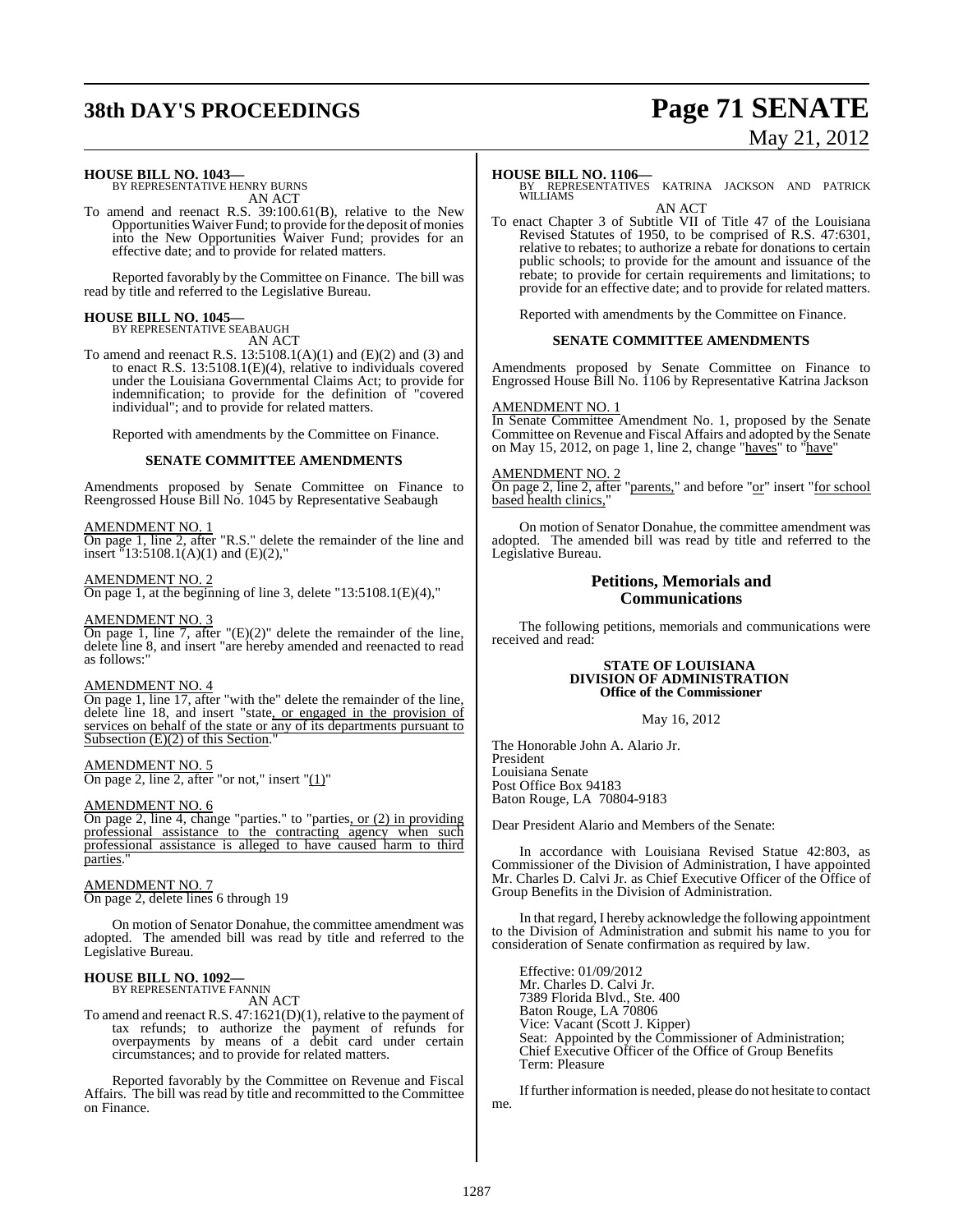# **Page 72 SENATE 38th DAY'S PROCEEDINGS**

With best wishes and kindest personal regards, I remain Very truly yours, PAUL RAINWATER

#### **LOUISIANA DEPARTMENT OF AGRICULTURE & FORESTRY**

April 4, 2012

The Honorable John Alario President of the Louisiana Senate P.O. Box 94183 Baton Rouge, LA 70804

Re: Appointment of Officers to the Department of Agriculture and Forestry

Dear President Alario:

Pursuant to the authority granted to me as set forth in La. R.S. 36:621, et seq, I have appointed the following individuals to positions within the Louisiana Department of Agriculture and Forestry and, therefore, respectfully request the consent of the Senate:

| <b>Brent Robbins, DVM</b> | Deputy Commissioner                                                              |
|---------------------------|----------------------------------------------------------------------------------|
| Fred E. Bass              | Confidential Assistant                                                           |
| Colonel Dane Kyle Morgan  | Assistant Commissioner - Office of<br>Management and Finance                     |
| James Todd Parker         | Assistant Commissioner - Office of<br>Agricultural and Environmental<br>Sciences |
| Benjamin Avery Rayburn    | Assistant Commissioner - Office of<br>Agro-Consumer Services                     |
| John Stanley Walther      | Assistant Commissioner - Office of<br>Animal Health and Food Safety              |

Furthermore, in accordance with La. R.S. 36:627(A), I have selected the following individuals in positions within the Louisiana Department of Agriculture and Forestry and, therefore, respectfully request the consent of the Senate:

Wade Dubea Assistant Commissioner - Office of Forestry

I am confident that each individual meets the qualifications required by law and will serve the State of Louisiana and the Department of Agriculture and Forestry honorably. Hence, I submit their names for consideration of confirmation by the Senate. I am also approving Bradley E. Spicer as Assistant Commissioner of Office of Soil and Water Conservation and Executive Director of the State Soil and Water Conservation Committee.

> Respectfully yours, MIKE STRAIN DVM Commissioner

#### **LOUISIANA DEPARTMENT OF AGRICULTURE & FORESTRY**

April 19, 2012

The Honorable John Alario President of the Louisiana Senate P.O. Box 94183 Baton Rouge, LA 70804

Re: Appointment of Members to the Louisiana Agricultural Commodities Commission

Dear President Alario:

Pursuant to the authority granted to me as set forth in La. R.S. 3:3403. I have appointed the following individuals as members of the Louisiana AgriculturalCommodities Commission and, therefore, respectfully request the consent of the Senate.

**Member Member** Mr. Robert Hanks Mr. David Bollich<br>P.O. Box 490 40466 Old Hickory

Mr. Stephen Logan Mr. Donald Zaunbrecher<br>P.O. Box 238 7021 Bueche Rd. P.O. Box 238 7021 Bueche Rd.<br>Gilliam, LA 71029 Bueche, LA 707 LA Farm Bureau Federation<br>APPT DATE: April 16, 2012-Concurrent VICE: Kenny Self

Mr. E. Lee Carter Mr. Filmore Bordelon<br>2214 Liberty St. P.O. Box 3402 2214 Liberty St.<br>Monroe, LA 71201 Commodity Broker Louisiana Bankers Association VICE: Self VICE: Self

Mr. F. Ryan Ellington Mr. Keith Hensgens<br>4270 Front St. P.O. Box 10 4270 Front St. <br>Winnsboro, LA 71295 Gueydan, LA 70542 Winnsboro, LA 71295<br>Cotton Merchant At-Large APPT DATE: April 16, 2012-Concurrent APPT DATE:<br>VICE: Self VICE: Self

# 40466 Old Hickory Ave<br>Gonzales LA, 70737

Crowely, LA 70526 Gonzales LA, 70737 Rice Miller's Association LA Ag Industries Association APPT DATE: April 16, 2012-Concurrent APPT DATE: April 16, 2012-Concurrent VICE: Self VICE: Kevin Adams

> Bueche, LA 70729<br>LA Soybean Association APPT DATE: April 16, 2012-Concurrent APPT DATE: April 16, 2012-Concurrent

Lake Charles, LA 70602 APPT DATE: April 16, 2012-Concurrent APPT DATE: April 16, 2012-Concurrent

Cotton Merchant At-Large LARice Drier and Warehouse Association APPT DATE: April 16, 2012-Concurrent APPT DATE: April 16, 2012-Concurrent

I am confident that each individual meets the qualifications required by law and will serve the State of Louisiana and the Louisiana Agricultural Commodities Commission honorably. Hence, I submit their names for consideration of confirmation by the Senate. Thank you.

> Respectfully yours, MIKE STRAIN DVM Commissioner

#### **LOUISIANA DEPARTMENT OF AGRICULTURE & FORESTRY**

March 13, 2012

The Honorable John Alario President of the Louisiana Senate P.O. Box 94183 Baton Rouge, LA 70804

Re: Appointment of Members to the Louisiana Board of Animal Health

Dear President Alario:

Pursuant to the authority granted to me as set forth in Louisiana Revised Statute 3:2091, I have appointed the following individuals as members of the Louisiana Board of Animal Health and, therefore, respectfully request the consent of the Senate.

Pine Prairie, LA 70576<br>Louisiana Cattlemen's Assoc. Commercial Breeder<br>Vice: T.B. Porter Appointment Date: March 9, 2012

John Van Bennett<br>
563 Tucker Story Rd.<br>
334 Meche Rd. 563 Tucker Story Rd.<br>Spearsville, LA 71277 Louisiana Farm Bureau Poultry Grower Louisiana Thoroughbred Association Vice: Self Vice: Self Appointment Date: March 9, 2012 Appointment Date: March 9, 2012

Tom Ardoin Maxwell Lea Jr. DVM<br>P.O. Box 400 22911 Samuels Rd. 22911 Samuels Rd. Zz2711 Sunners<br>
Cachary, LA 70791<br>
House Ag Chairman's Nomination

Vice: Ronnie L. Venson<br>Appointment Date: March 9, 2012

Carencro, LA 70520<br>Louisiana Thoroughbred Association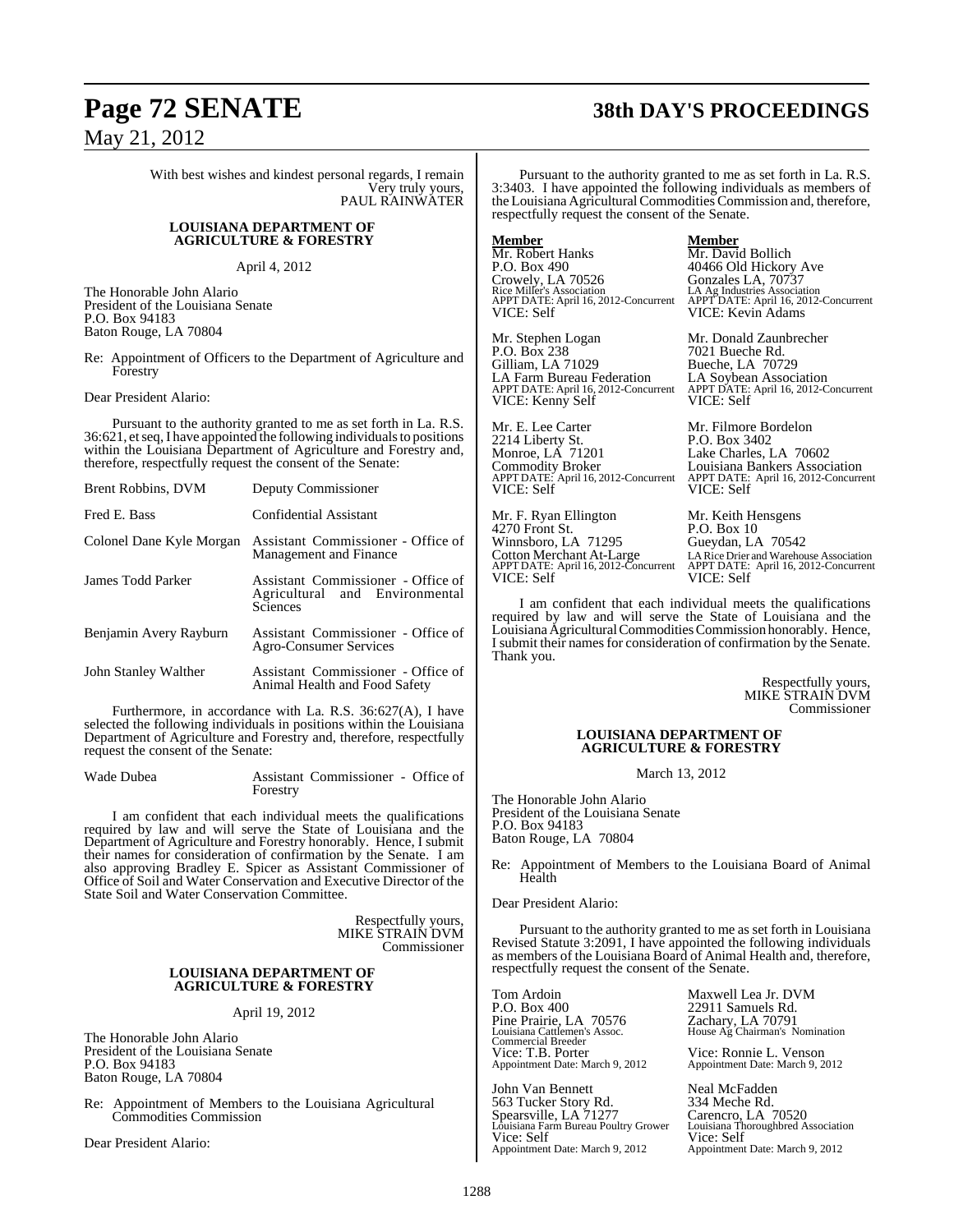# **38th DAY'S PROCEEDINGS Page 73 SENATE**

Giles Brown Bob Pitre 1120 Gaytine Rd.<br>Ragley, LA 70657 Ragley, LA 70657 Thibodaux, LA 70301<br>
Louisiana Livestock Marketing Louisiana Farm Bureau Fede Association<br>Vice: Self Appointment Date: March 9, 2012 Appointment Date: March 9, 2012

James Clark Cooper, DVM Law Ponder<br>5257 New Natchitoches Rd. P.O. Box 1241 5257 New Natchitoches Rd. West Monroe, LA 71292 Amite, LA 70422 Vice: Self Vice: David Savoy Appointment Date: March 9, 2012 Appointment Date: March 9, 2012

Lennie L. "Tim" Crawford Butch Racca<br>
P.O. Box 599 852 LaDoux Covington, LA 70433 Iowa, LA 70647 Independent Meat Packers Association Louisiana Pork Producers Association Independent Meat Packers Association<br>
Vice: Self<br>
Vice: Self<br>
Appointment Date: March 9, 2012<br>
Appointment Date: March 9, 2012<br>
Appointment Date: March 9, 2012

Craig Fontenot, DVM Eugene Robertson<br>
2751 Vadrine Rd. 1500 Hwy 1041 2751 Vadrine Rd.<br>Ville Platte, LA 70586 Louisiana Veterinary Medical Association

Vice: Self<br>
Appointment Date: March 9, 2012 <br>
Appointment Date: March 9, 2012

Kelly Garris **Rayburn Smith 3867** Second St. **Rayburn Smith** 103 Smith-Tho

Vice: Russ Danzy<br>Appointment Date: March 9, 2012

Gary Greene, DVM Chris Tauzin<br>17737 Hwy 40 1013 Dean L Covington, LA 70435 Breaux Bridge, LA 70517 Louisiana Cattleman's Association LA Meat Goat Association Purebred Breeder Vice: Law Ponder Vice: Self<br>Appointment Date: March 9, 2012 Appointment

William Holdman Tim Veillon<br>
215 Industrial Pkwy 8034 Ilene Ln. 215 Industrial Pkwy 8034 Ilene Ln. West Monroe, LA 71291 Lake Charles, LA 70605 Appointment Date: March 9, 2012

Louisiana Farm Bureau Federation

Vice: Maxwell Lea DVM<br>Appointment Date: March 9, 2012

Amite, LA 70422<br>Commissioners At Large Nominee<br>Vice: David Savoy

852 LaDoux Rd.<br>Iowa, LA 70647 Appointment Date: March 9, 2012 Appointment Date: March 9, 2012

Pine Grove, LA 70453 Organized Dairy Cooperatives<br>Domiciled in LA<br>Vice: Self

3867 Second St. 103 Smith-Thomas Rd. Arcadia, LA 71001 Natchitoches, LA 71457<br>
Louisiana Poultry Federation Commissioners Livestock Commissioners Livestock Dealer Nominee<br>Vice: Self Appointment Date: March 9, 2012 Appointment Date: March 9, 2012

1013 Dean LeBlanc Rd.<br>Breaux Bridge, LA 70517<br>LA Meat Goat Association

Appointment Date: March 9, 2012

Exotic Animal Farmer<br>
Vice: Self<br>
Vice: Self<br>
Vice: Self Appointment Date: March 9, 2012

I am confident that each individual meets the qualifications required by law and will serve the State of Louisiana and the Louisiana Board of Animal Health. Hence, I submit their names for consideration of confirmation by the Senate. Thank you.

> Respectfully yours, MIKE STRAIN DVM Commissioner

### **LOUISIANA DEPARTMENT OF AGRICULTURE & FORESTRY**

#### April 3, 2012

The Honorable John Alario President of the Louisiana Senate P.O. Box 94183 Baton Rouge, LA 70804

Re: Appointment of Members to the Louisiana Egg Commission

Dear President Alario:

Pursuant to the authority granted to me as set forth in La. R.S. 3:837. I have appointed the following individuals as members and alternates of the Louisiana Egg Commission and, therefore, respectfully request the consent of the Senate.

### **Member: Alternate:**

Jeanette Eisworth Christi Langlois TERM: Concurrent

Jerry Barnum Robert Hebert Pine Grove, LA 70453 VICE: Self VICE: Add TERM: Concurrent

28038 Sam Arnold Loop Ponchatoula, LA 70454 Active distributor VICE: Self TERM: Concurrent

Dr. Theresia Lavergne Dr. Dennis Ingram<br>120 Ingram Hall, LSU 120 Ingram Hall, LSU 120 Ingram Hall, LSU<br>Baton Rouge, LA 70803 Enowledge of the industry<br>VICE: Self<br>TERM: Concurrent

2644 Ridge Rd 2644 Ridge Rd Duson, LA 70529 Duson, LA 70529 VICE: Self VICE: Self TERM: Concurrent TERM: Concurrent

Robert Yarborough Don Schittone<br>P.O. Box 3374 P.O. Box 3374 P.O. Box 3374<br>Baton Rouge, LA 70821 Baton Rouge, LA 70821 Baton Rouge, LA 70821<br>Knowledge of the industry Alternate with knowledge of the VICE: Self VICE: Self<br>TERM: Concurrent TERM: Concurrent TERM: Concurrent TERM: Concurrent

Adam McAlpin Benji Campbell<br>
P.O. Box 758 P.O. Box 758 Pine Grove, LA 70453 Active egg producer<br>VICE: Mike Ermon<br>TERM: Concurrent

# May 21, 2012

13554 Lovett Rd. 17252 Greenwell Springs Rd. Baton Rouge, LA 70818 Greenwell Springs, LA 70739 Member at large **Alternate member at large**<br>
VICE: Add<br>
VICE: Add VICE: Add<br>TERM: Concurrent

P.O. Box 758 P.O. Box 758<br>Pine Grove, LA 70453 Pine Grove, LA 70453 Alternative active egg producer<br>VICE: Add

Scott Fernandez No alternate submitted at this time.

Baton Rouge, LA 70803 Alternate with knowledge of the industry<br>VICE: Self TERM: Concurrent

Kathy Sonnier Belton Joseph "BJ" Sonnier Jr. Active Distributor Alternative active distributor

Alternate with knowledge of the industry<br>VICE: Self

P.O. Box 758<br>Pine Grove, LA 70453 Alternative active egg producer<br>VICE: Add TERM: Concurrent

I am confident that each individual meets the qualifications required by law and will serve the State of Louisiana and the Louisiana Egg Commission honorably. Hence, I submit their names for consideration of confirmation by the Senate. Thank you.

> Respectfully yours, MIKE STRAIN DVM Commissioner

### **LOUISIANA DEPARTMENT OF AGRICULTURE & FORESTRY**

March 13, 2012

The Honorable John Alario President of the Louisiana Senate P.O. Box 94183 Baton Rouge, LA 70804

Re: Appointment of Members to the Louisiana Horticulture **Commission** 

Dear President Alario:

Pursuant to the authority granted to me as set forth in La. R.S. 3:3801. I have appointed the following individuals as members of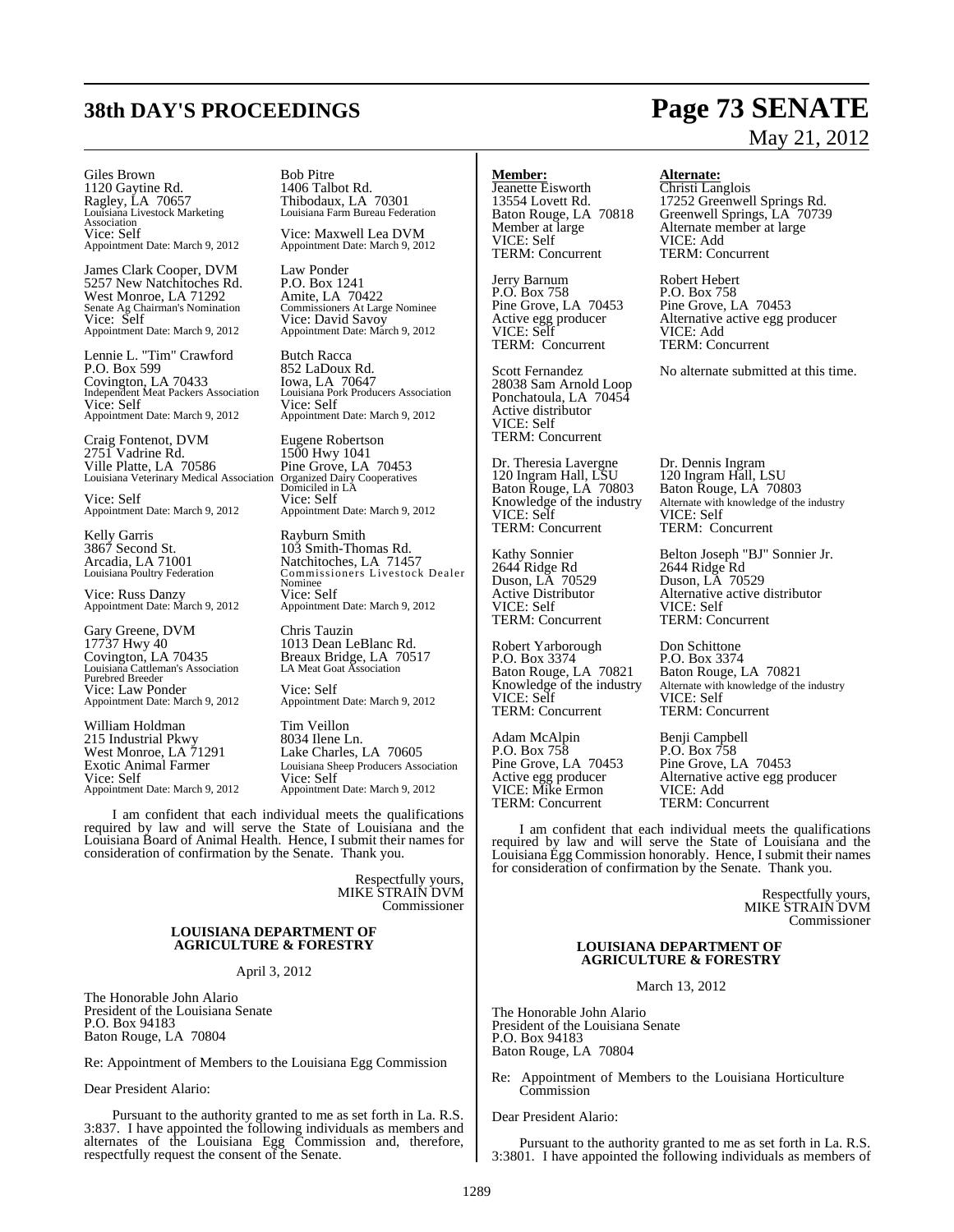the Louisiana Horticulture Commission and, therefore, respectfully request the consent of the Senate.

Mitch Mayes<br>
8680 Perkins Rd. 28498 Persin 8680 Perkins Rd. 28498 Persimmon Ln. Baton Rouge, LA 70810 Abita Springs, LA 70420 Appointed: 3/13/2012 Appointed: 3/13/2012 Term: 12/31/2015 Term: 12/31/2015 Vice: Roger Mayes Vice: Bill Fleming

P.O. Box 228 548 Kenmore Ave.<br>Sunset, LA 70584 Baton Rouge, LA Sunset, LA 70584 Baton Rouge, LA 70806<br>Wholesale Nurseryman Licensed Utility Arborist Wholesale Nurseryman Licensed Utility Arborist<br>Appointed:  $3/13/2012$  Appointed:  $3/13/2012$ Appointed: 3/13/2012 <br>
Term Expires: 12/31/2015 <br>
Term Expires: 12/31/2 Term Expires: 12/31/2015 Term Expires: 12/31/2012<br>Vice: Self Vice: Vacant

Nursery Stock Dealer Licensed Landscape Irrigation Contractor

Rob Barry III Zefferino Capitani Von Kurnatowski<br>P.O. Box 228 548 Kenmore Ave. Vice: Vacant (Paul R. Orr resigned Oct. 24, 2011)

I am confident that each individual meets the qualifications required by law and will serve the State of Louisiana and the Louisiana Horticulture Commission honorably. Hence, I submit their names for consideration of confirmation by the Senate. Thank you.

> Respectfully yours, MIKE STRAIN DVM Commissioner

### **LOUISIANA DEPARTMENT OF AGRICULTURE & FORESTRY**

April 3, 2012

The Honorable John Alario President of the Louisiana Senate P.O. Box 94183 Baton Rouge, LA 70804

Re: Appointment of Members and Alternates to the Livestock Brand **Commission** 

Dear President Alario:

Pursuant to the authority granted to me as set forth in La. R.S. 3:732, I have appointed the following individuals as members and alternates for members of the Livestock Brand Commission and, therefore, respectfully request the consent of the Senate.

**Primary Member**<br> **Alternate**<br> **Alternate**<br> **David Richard** Mr. Vic Blanchard David Richard Wilbert's Sons Stream Properties 58020 Bayou Rd. P.O. Box 40 Plaquemine, LA 70765 Lake Charles, LA 70602<br>VICE: ADD<br>VICE: ADD VICE: Self<br>TERM: April 3, 2012 - Concurrent<br>Louisiana Landowners Association

Mr. Calvin LeBouef Mr. James LeLeux<br>13610 South Hwy 335 P.O. Box 45 13610 South Hwy 335 Abbeville, LA 70510<br>VICE: Self

Sheriff Steve Prator Sheriff Austin Daniel<br>Caddo Parish Sheriff's Office West Feliciana Parish Sheri 501 Texas St., Room 101 TERM: April 3, 2012 - Concurrent TERM: April 3, 2012 - Concurrent

TERM: April 3, 2012 - Concurrent TERM: April 3, 2012 - Concurrent Louisiana Landowners Association Louisiana Landowners Association alternate

VICE: Self VICE: ADD TERM: April 3, 2012 - Concurrent TERM: April 3, 2012 - Concurrent Louisiana Cattlemen's Association Louisiana Cattlemen's Association alternate

West Feliciana Parish Sheriff's Office<br>P.O. Box 1844 St. Francisville, LA 70775<br>VICE: ADD Shreveport, LA 71101<br>
St. Francisville, LA 70775<br>
VICE: Self<br>
TERM: April 3, 2012 - Concurrent<br>
TERM: April 3, 2012 - Concurrent<br>
TERM: April 3, 2012 - Concurrent Louisiana Sheriff's Association alternate Mr. Jim Marsalis Vacant at this time. 616 St. John Rd. Athens, LA 71003 VICE: Self TERM: April 3, 2012 - Concurrent Louisiana Farm Bureau Federation, Inc. Louisiana Farm Bureau Federation, Inc.

Kent LeDoux **Henry Capdeboscq Jr.**<br>Gray Ranch Manager **Dairyman** Gray Ranch Manager<br>P.O. Box 40 Lake Charles, LA 70601 VICE: Sheriff Guffey Pattison<br>TERM: April 3, 2012 - Concurrent<br>Louisiana Forestry Association

The Honorable Cecil Sanner The Honorable Robert W. Levy District Attorney, Thirty-eight JDC<br>4830 Lake St. Lake Charles, LA 70605<br>VICE: Self VICE: Self VICE: ADD TERM: April 3, 2012 - Concurrent TERM: April 3, 2012 - Concurrent

Dennis Klein<br>
58128 Klein Rd.<br>
P.O. Box 2159 58128 Klein Rd. P.O. Box 2159 Loranger, LA 70446 VICE: Self<br>TERM: April 3, 2012 - Concurrent At Large operator of LA public livestock<br>market

Sheriff Budd Torres Sheriff Craig Webre Pointe Coupee Sheriff's Office Lafourche Parish Sheriff's Office Pointe Coupee Sheriff's Office<br>
P.O. Box 248 P.O. Box 5608<br>
New Roads, LA 70760 Thibodaux, LA 70302 New Roads, LA 70760 Thibodaux, LA 70302<br>
VICE: Jason St. Romaine DVM VICE: ADD<br>
TERM: April 3, 2012 - Concurrent TERM: April 3, 2012 - Concurrent VICE: Jason St. Romaine DVM VICE: ADD TERM: April 3, 2012 - Concurrent TERM: April 3, 2012 - Concurrent

Robert Joyner<br>
Port Allen, LA 70767<br>
Calhoun, LA 71225 Port Allen, LA 70767 VICE: Kenneth M. "Mike" Smith<br>TERM: April 3, 2012 - Concurrent

58451 Hwy 445<br>Husser, LA 70442 TERM: April 3, 2012 - Concurrent TERM: April 3, 2012 - Concurrent Louisiana Forestry Association Louisiana Forestry Association alternate

> The Holodale Robert<br>District Attorney, Third JDC<br>P.O. Box 777<br>Ruston, LA 71273-0777 NUCE: ADD<br>TERM: April 3, 2012 - Concurrent<br>Louisiana District Attorneys Association alternate

TERM: April 3, 2012 - Concurrent TERM: April 3, 2012 - Concurrent At Large operator of LA public livestock Operator of LA public livestock market

AtLarge South Member AtLarge South Member alternate

VICE: Kenneth M. "Mike" Smith VICE: ADD<br>TERM: April 3, 2012 - Concurrent TERM: April 3, 2012 - Concurrent<br>At Large North Member At Large North Member alte At Large North Member alternate

I am confident that each individual meets the qualifications required by law and will serve the State of Louisiana and the Livestock Brand Commission honorably. Hence, I submit their names for consideration of confirmation by the Senate. Thank you.

> Respectfully yours, MIKE STRAIN DVM Commissioner

### **LOUISIANA DEPARTMENT OF AGRICULTURE & FORESTRY**

April 23, 2012

The Honorable John Alario President of the Louisiana Senate P.O. Box 94183 Baton Rouge, LA 70804

Re: Appointment of an Alternate to the Livestock Brand **Commission** 

Dear President Alario:

Pursuant to the authority granted to me as set forth in La. R.S. 3:732, I have appointed the following individual as an alternate for the Louisiana Farm Bureau Federation member of the Livestock Brand Commission and, therefore, respectfully request the consent of the Senate.

## **Page 74 SENATE 38th DAY'S PROCEEDINGS**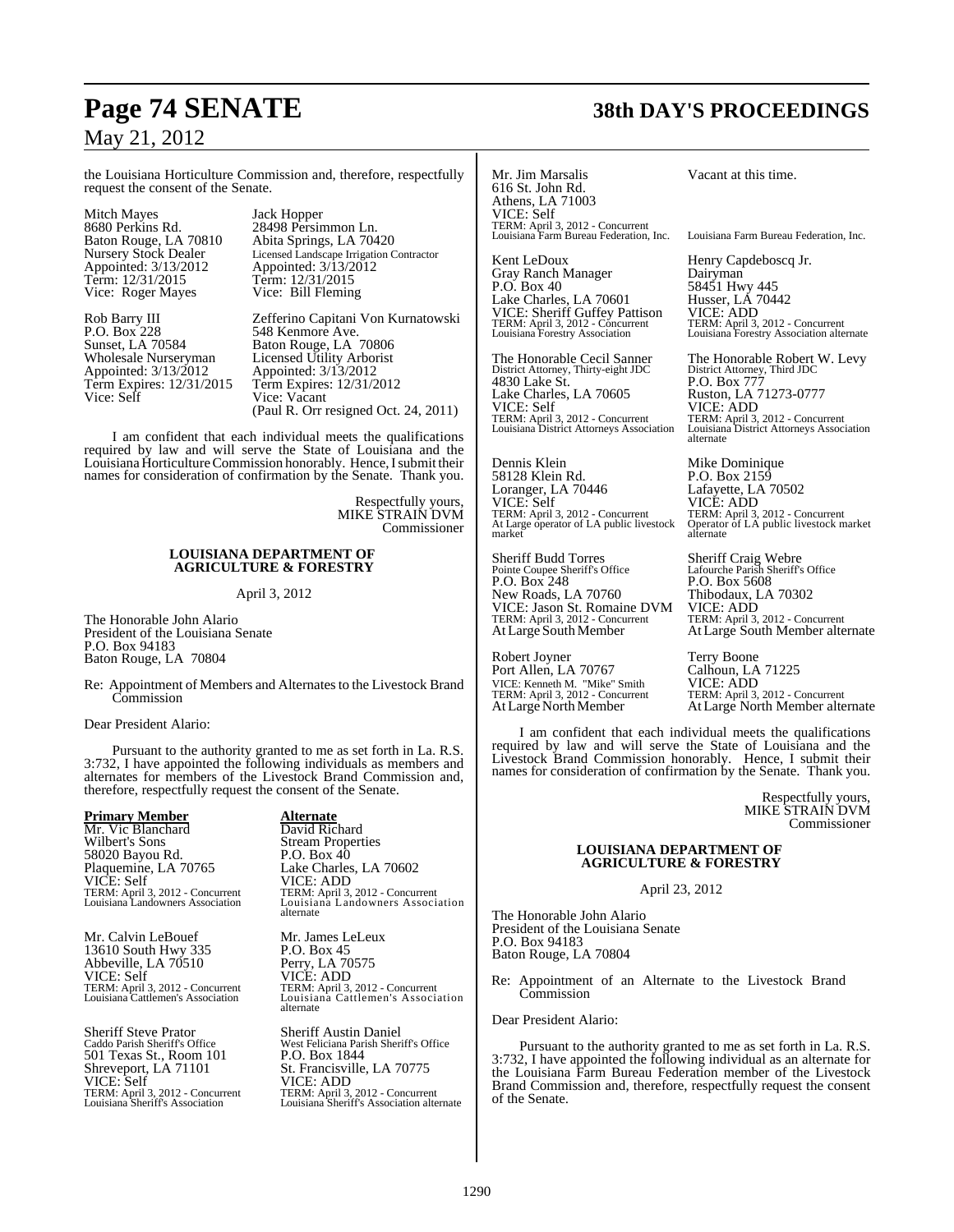# **38th DAY'S PROCEEDINGS Page 75 SENATE**

Mr. John Tilton 7121 N River Rd. Port Allen, LA 70767 Alternate for Louisiana Farm Bureau Federation position APPT. DATE: April 13, 2012-Concurrent VICE: ADD

I am confident that Mr. Tilton meets the qualifications required by law and will serve the State of Louisiana and the Livestock Brand Commission honorably. Hence, I submit his name for consideration of confirmation by the Senate. Thank you.

> Respectfully yours, MIKE STRAIN DVM Commissioner

### **LOUISIANA DEPARTMENT OF AGRICULTURE & FORESTRY**

April 5, 2012

The Honorable John Alario President of the Louisiana Senate P.O. Box 94183 Baton Rouge, LA 70804

Re: Appointment of Members to the Louisiana Advisory Commission on Pesticides

Dear President Alario:

Pursuant to the authority granted to me as set forth in La. R.S. 3:3211. I have appointed the following individuals as members of the Louisiana Advisory Commission on Pesticides and, therefore, respectfully request the consent of the Senate.

**MEMBERS ALTERNATES** George Bragg<br>1043 6th St. 1043 6th St. 725 Woodcliff Dr.<br>Port Allen, LA 70767 Baton Rouge, LA VICE: Wayne Kent VICE: Cole Church LA Mosquito Control Association LA Mosquito Control Association

Dr. Grady Coburn Ray Young P.O. Box 302 P.O. Box 648 Dr. Grady Coburn<br>
P.O. Box 302<br>
Cheneyville, LA 71325<br>
VICE: Self<br>
VICE: Joe Pankey VICE: Self VICE: Joe Pankey TERM: April 4, 2012 - Concurrent TERM: April 4, 2012 - Concurrent

Wayne Ducote Chad LeBlanc<br>
715 Hummingbird Ln. 202 Grand Lake Dr. 715 Hummingbird Ln.<br>New Iberia, LA 70560 VICE: Self VICE: Randy Verret TERM: April 4, 2012 - Concurrent TERM: April 4, 2012 - Concurrent LA Ag Industries Association LA Ag Industries Association

Martin Floyd Vacant at this time. 2044 Bayou Rd. Cheneyville, LA 71325 VICE: Smitty Smith TERM: April 4, 2012 - Concurrent LA Wildlife Federation

William "Billy" Guthrie Vacant at this time. P.O. Box 38 Newellton, LA 71357 VICE: Self TERM: April 4, 2012 - Concurrent Farmer At Large

Dr. Marcia Hardy Vacant at this time. 451 Florida St. Baton Rouge, LA 70801 VICE: Self TERM: April 4, 2012 - Concurrent Society of Toxicology

Baton Rouge, LA 70815 TERM: April 4, 2012 - Concurrent TERM: April 4, 2012 - Concurrent

LA Agricultural Consultants' Association LA Agricultural Consultants' Association

Arnaudville, LA 70512<br>VICE: Randy Verret<br>TERM: April 4, 2012 - Concurrent<br>LA Ag Industries Association

Keith Majure<br>
241 Wind Lake Ln.<br>
1327 Denise St. 241 Wind Lake Ln. 1327 Denise St.<br>West Monroe, LA 71291 Ville Platte, LA 70586 West Monroe, LA 71291 Ville Platte, LA 70586<br>
VICE: Doug Duty VICE: Add<br>
TERM: April 4, 2012 - Concurrent TERM: April 4, 2012 - Concurrent<br>
Pesticide Sales Person At Large Pesticide Sales Person At Large VICE: Doug Duty VICE: Add TERM: April 4, 2012 - Concurrent TERM: April 4, 2012 - Concurrent Pesticide Sales Person At Large Pesticide Sales Person At Large

Dwayne O'Brien Flerman Scott Meador<br>
P.O. Drawer 607 P.O. Box 420 P.O. Drawer 607<br>Iowa, LA 70647 VICE: Self VICE: Bradley Reed TERM: April 4, 2012 - Concurrent TERM: April 4, 2012 - Concurrent

John C. Landry Jr. Cecil Ramagos<br>6951 Hwy 1 36140 Richland 6951 Hwy 1 36140 Richland Rd.<br>Belle Rose, LA 70341 White Castle, LA 7

Dr. Gary Ross Vacant at this time. 6095 Stratford Ave. Baton Rouge, LA 70808 VICE: Self TERM: April 4, 2012 - Concurrent Audubon Society

Charles Roby Shields Bill Pondram P.O. Box 83812 Baton Rouge, LA 70884 VICE: Mike Vasko VICE: Self TERM: April 4, 2012 - Concurrent TERM: April 4, 2012 - Concurrent

# May 21, 2012

Mer Rouge, LA 71261 VICE: Bradley Reed<br>TERM: April 4, 2012 - Concurrent<br>LA Agricultural Aviation Association

White Castle, LA 70778<br>VICE: Add<br>TERM: April 4, 2012 - Concurrent<br>LA Farm Bureau Federation VICE: Mike Robichaux VICE: Add TERM: April 4, 2012 - Concurrent TERM: April 4, 2012 - Concurrent LA Farm Bureau Federation LA Farm Bureau Federation

F.O. DOS TO-0<br>
Eurice, LA 70535<br>
VICE: Self<br>
TERM: April 4, 2012 - Concurrent<br>
LA Vegetation Management Association

I am confident that each individual meets the qualifications required by law and will serve the State of Louisiana and the Louisiana Advisory Commission on Pesticides honorably. Hence, I submit their names for consideration of confirmation by the Senate. Thank you.

> Respectfully yours, MIKE STRAIN DVM Commissioner

### **LOUISIANA DEPARTMENT OF AGRICULTURE & FORESTRY**

March 13, 2012

The Honorable John Alario President of the Louisiana Senate P.O. Box 94183 Baton Rouge, LA 70804

Appointment of Members to the Structural Pest Control **Commission** 

Dear President Alario:

Pursuant to the authority granted to me as set forth in La. R.S. 3:3363(B), I have appointed the following individuals as members of the Structural Pest Control Commission and, therefore, respectfully request the consent of the Senate.

Robert L. Kunst 1980 Surgi Dr. Mandeville, LA 70448 Licensed Pest Control Operator Vice: Self Appointed: 03/09/2012 Term: Concurrent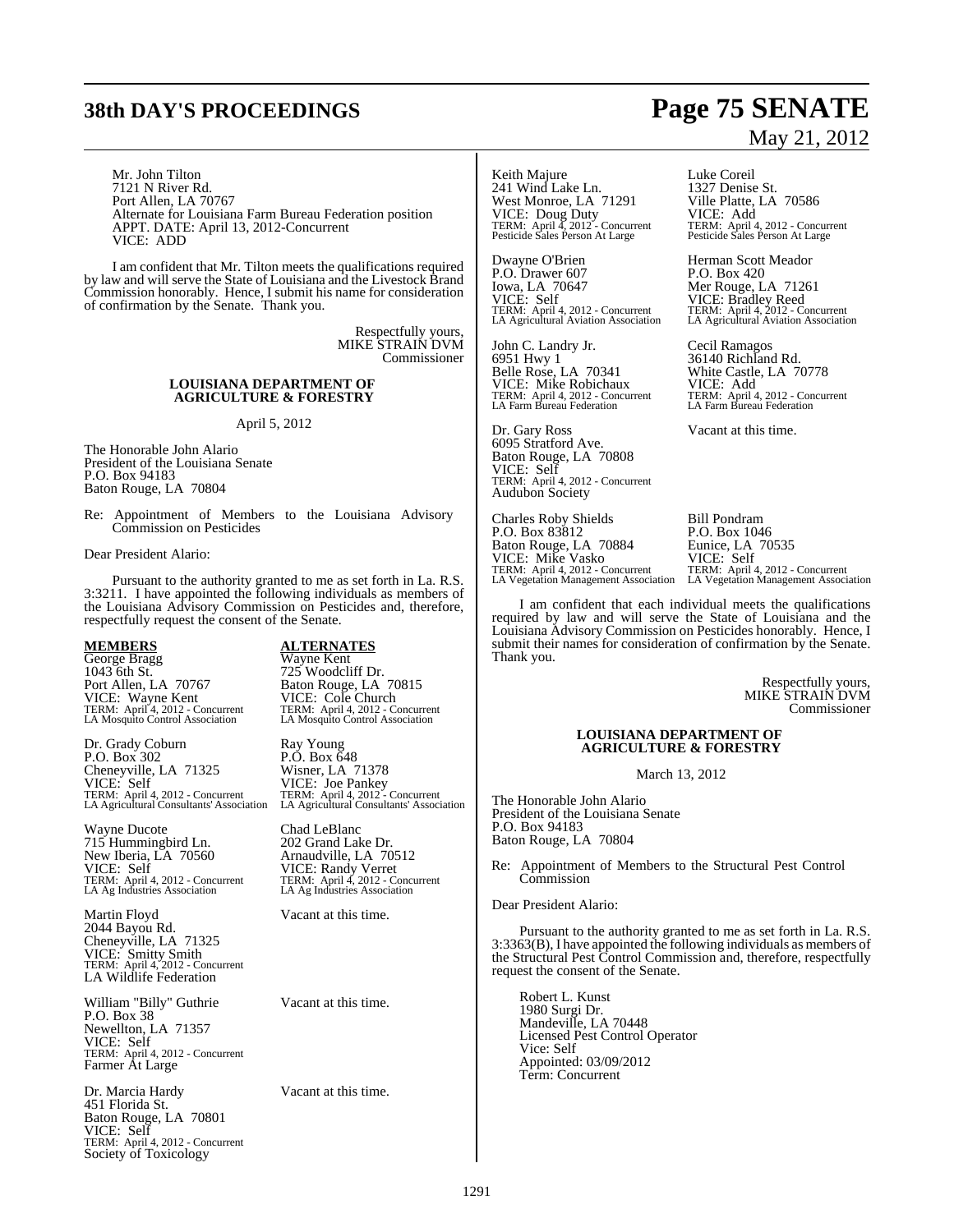Daniel L. Foster 110 Melody Dr. Houma, LA 70363 Licensed Pest Control Operator Vice: Self Appointed: 03/09/2012 Term: Concurrent

Dr. Timothy D. Schowalter Professor and Department Head 404 Life Sciences Bldg., LSU Baton Rouge, LA 70894 Member of Faculty of Entomology Dept. at LSU Vice: Self Appointed: 03/09/2012 Term: Concurrent

I am confident that each individual meets the qualifications required by law and will serve the State of Louisiana and the Structural Pest Control Commission honorably. Hence, I submit their names for consideration of confirmation by the Senate. Thank you.

> Respectfully yours, MIKE STRAIN DVM Commissioner

### **LOUISIANA DEPARTMENT OF AGRICULTURE & FORESTRY**

March 22, 2012

The Honorable John Alario President of the Senate- State of Louisiana P.O. Box 94183 Baton Rouge, LA 70804

Re: Appointment of the Director and Assistant Director of the Commission of Weights and Measures

Dear President Alario:

On March 21, 2012, the Commission of Weights and Measures convened in open and public session and recommended the appointment of its Director and Assistant Director pursuant to R.S.  $3:4603(I)$ .

Francis Todd Thompson - Director of the Commission of Weights and Measures 4452 Cypress St. Baton Rouge, LA 70808

Danny Milas McCartney - Assistant Director of the Commission of Weights and Measures 17093 Rannes Prairieville, LA 70760

In accordance with the authority granted to me as set forth in R.S. 3:14603(I), I have reappointed Francis Todd Thompson as Director and Danny McCartney as Assistant Director, within the Louisiana Department of Agriculture and Forestry and, therefore, respectfully request the required consent of the Senate.

I am confident that these gentlemen meet the qualifications required by law and will serve the State of Louisiana and the Department of Agriculture and Forestry honorably. Hence, I submit their names for consideration of confirmation by the Senate. Thank you.

> Respectfully yours, MIKE STRAIN DVM Commissioner

# **Page 76 SENATE 38th DAY'S PROCEEDINGS**

### **LOUISIANA DEPARTMENT OF AGRICULTURE & FORESTRY**

April 23, 2012

The Honorable John Alario President of the Louisiana Senate P.O. Box 94183 Baton Rouge, LA 70804

Re: Appointment of Members to the Commission on Weights and **Measures** 

Dear President Alario:

Pursuant to the authority granted to me as set forth in La. R.S. 3:4603. I have appointed the following individuals as members of the Commission on Weights and Measures and, therefore, respectfully request the consent of the Senate.

Mr. Roy Amedee Mr. Joseph "Al" Moreaux 20 Thrasher St. 124 Belle Helene 20 Thrasher St. (2012)<br>New Orleans, LA 70124 Thibodaux, LA 70301 LA Retail Association<br>TERM: 04/16/2012-Concurrent TERM: 04/16/2012-Concurrent<br>
TERM: 04/16/2012-Concurrent<br>
TERM: 04/16/2012-Concurrent<br>
VICE: Self<br>
VICE: Self

Mr. Mike Miller Mr. Justin Alford<br>952 15th Ave. 9611 Airline Hwy 952 15th Ave.<br>
Franklinton, LA 70438 Baton Rouge, LA<br>
LA Restaurant Association LA Oil Marketers & C

TERM: 04/16/2012-Concurrent<br>VICE: Self

Mr. Larry Terrell Mr. Brad Terral<br>
P.O. Box 1446 70 Cypress Cove Covington, LA 70434 Nonagricultural Industries<br>TERM: 04/16/2012-Concurrent VICE: Self VICE: VACANT

Mr. Dave George Mr. John O'Neill<br>3210 N.E. Evangeline Thruway 7580 Hot Wells Rd. 3210 N.E. Evangeline Thruway 7580 Hot Wells R<br>Lafayette, LA 70507 Boyce, LA 71409 Lafayette, LA 70507<br>Commercial Weighing/Measuring LA Ag Industries Association Device Industries<br>TERM: 04/16/2012-Concurrent<br>VICE: Self

Mr. Nolan Percy 2240 Fairway Dr. Baton Rouge, LA 70809 Consumer at-large TERM: 04/16/2012-Concurrent VICE: Self

I am confident that each individual meets the qualifications required by law and will serve the State of Louisiana and the Commission on Weights and Measures honorably. Hence, I submit their names for consideration of confirmation by the Senate. Thank you.

> Respectfully yours, MIKE STRAIN DVM Commissioner

### **STATE OF LOUISIANA DEPARTMENT OF CHILDREN AND FAMILY SERVICES**

February 27, 2012

The Honorable John A. Alario Jr. President Louisiana State Senate Post Office Box 94183 Baton Rouge, LA 70804-9183

VICE: Self

Franklinton, LA 70438 Baton Rouge, LA 70815 LA Restaurant Association LA Oil Marketers & Convenience Stores Assn.<br>TERM: 04/16/2012-Concurrent VICE: Tony Savoie

> 70 Cypress Cove<br>Delhi, LA 71232 TERM: 04/16/2012-Concurrent TERM: 04/16/2012-Concurrent

LA Ag Industries Association<br>TERM: 04/16/2012-Concurrent<br>VICE: VACANT (Ronald Gonsoulin)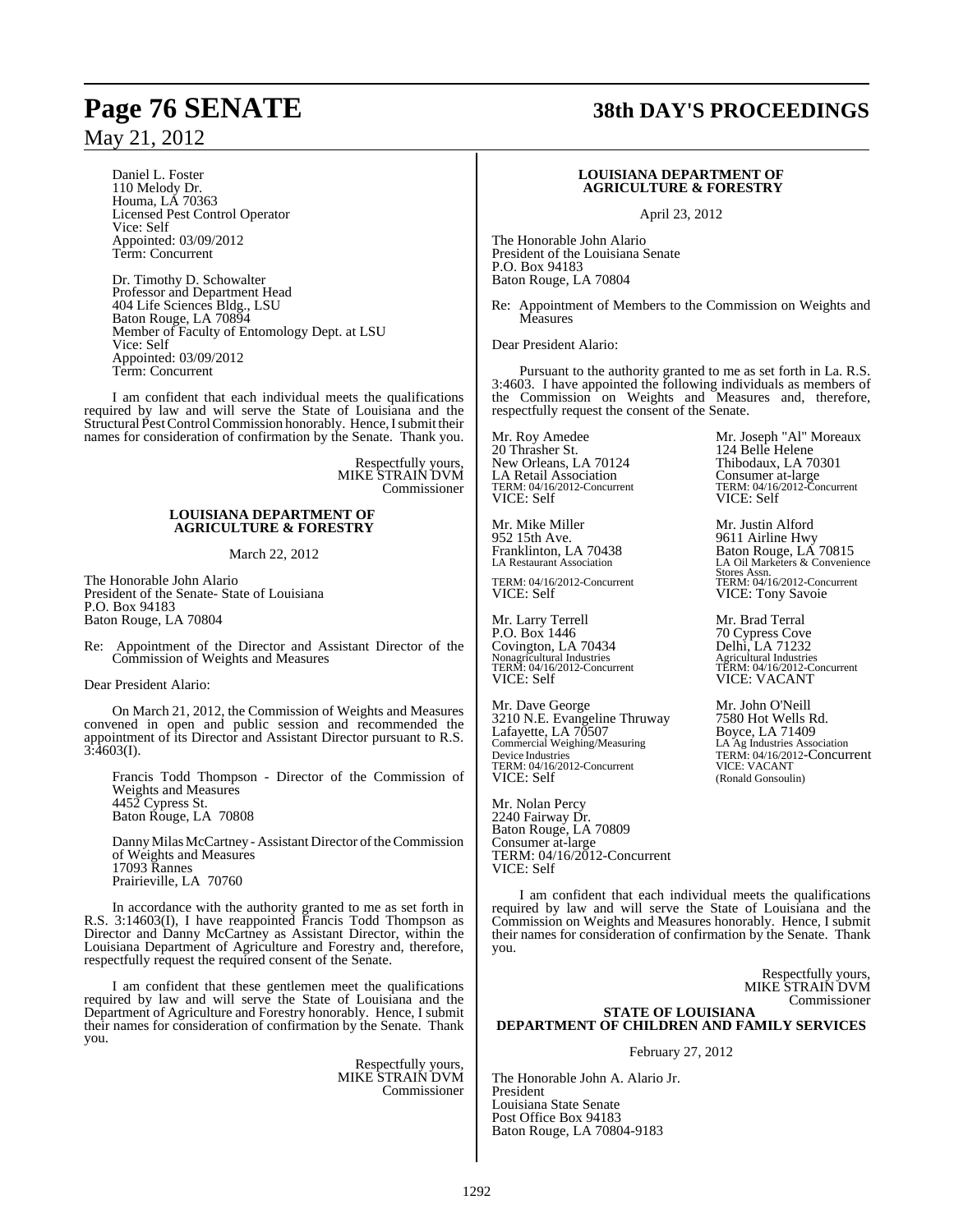# **38th DAY'S PROCEEDINGS Page 77 SENATE**

# May 21, 2012

Dear Senator Alario:

In accordance with Louisiana Revised Statute 36:475, I have reappointed Mr. Brent Villemarette as Deputy Secretary of Programs for the Louisiana Department of Children and Family Services, and Ms. Denise Fair as Deputy Secretary of Operations for the Louisiana Department of Children and Family Services.

In that regard, I hereby acknowledge the following appointments to the Department ofChildren and Family Services and submit to you the names for consideration of Senate confirmation as required by law.

DEPUTY SECRETARY OF PROGRAMS (Effective January 10, 2012) Mr. Brent Villemarette Vice: Self 627 N. 4th St., 8th Fl. Baton Rouge, LA 70802

DEPUTY SECRETARY OF OPERATIONS (Effective January 10, 2012) Ms. Denise Fair Vice: Self 1525 Fairfield Ave., Room 850 Shreveport, LA 71101

Thank you in advance for your attention to this important matter, and please contact me should you have any questions or need additional information.

> **Sincerely** RUTH JOHNSON Secretary

### **LOUISIANA CULTURAL ECONOMY FOUNDATION**

February 27, 2012

The Honorable John A. Alario President, Louisiana Senate P.O. Box 94183 Baton Rouge, LA 70804

Dear Senator Alario and Members of the Louisiana Senate:

Pursuant to RS 25:652 of the Regular Session concerning the restructuring of CODOFIL, the Louisiana Cultural Economy Foundation has appointed Stacey Simmons, Ph.D. to serve on the CODOFIL board.

In that regard, I hereby acknowledge the following appointment and submit to you the name for consideration of Senate confirmation as required by law.

(Effective 01/09/12) Stacey Simmons, Ph.D. 3711 North River Rd. Port Allen, LA 70767

Thank you in advance for your attention to thisimportant matter, and please contact me should you have any questions or need additional information.

> Sincerely, AIMEE SMALLWOOD CEO

### **LOUISIANA ECONOMIC DEVELOPMENT**

### March 8, 2012

The Honorable John A. Alario Jr., President Louisiana State Senate Post Office Box 94183 Baton Rouge, LA 70804-9183

Dear Senator Alario and Members of the Senate:

In accordance with Louisiana Revised Statute 36:105, I have reappointed Mr. Steven Grissom as deputy secretary of the Department of Economic Development.

In that regard, I hereby acknowledge the following appointment to the Department of Economic Development and submit to you the name for consideration of Senate confirmation as required by law.

DEPUTY SECRETARY (Effective January 10, 2012) Mr. Steven Grissom P.O. Box 94185 Baton Rouge, LA 70804

Thank you in advance for your attention to this important matter, and please contact me should you have any questions or need additional information.

> Sincerely, STEPHEN MORET Secretary

### **STATE BOARD OF ELEMENTARY AND SECONDARY EDUCATION**

January 17, 2012

The Honorable John Alario, President Louisiana State Senate State Capitol P.O. Box 94183 Baton Rouge, LA 70804

Re: Senate Confirmation of the State Superintendent of Education

Dear Senator Alario:

In accordance with mandates of the Louisiana Constitution and Titles 17 and 36 of the Louisiana Revised Statutes, we have appointed the following individual to the position of Louisiana State Superintendent of Education, and therefore, respectfully request the consent of the Senate.

Superintendent of Education (Effective January 11, 2012) Mr. John C. White P.O. Box 94064 Baton Rouge LA 70804

Thank you in advance for your attention to this important matter, and please contact the BESE office should you have any questions or need additional information.

> Sincerely, PENNY DASTUGUE President

### **STATE OF LOUISIANA DEPARTMENT OF EDUCATION**

March 9, 2012

The Honorable Joan A. Alario, President Louisiana State Senate Post Office Box 94183 Baton Rouge, LA 70804-9183

Dear Senator Alario:

In accordance with mandates of the Louisiana Constitution and the Titles 17 and 36 of the Louisiana Revised Statutes, I have appointed the following individualsto positions within the Louisiana Department of the Education which require Senate confirmation, and therefore, respectfully request the consent of the Senate.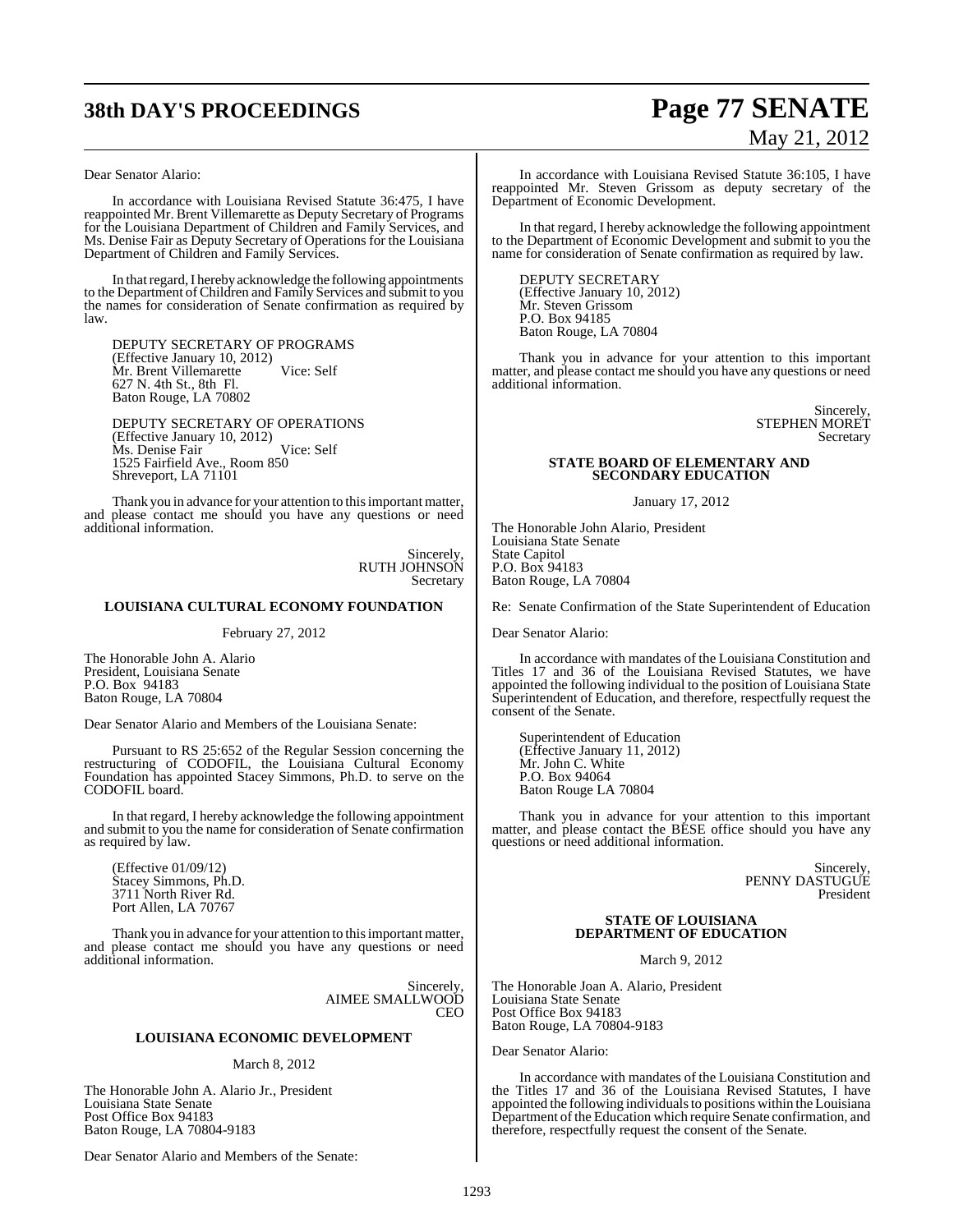### **Page 78 SENATE 38th DAY'S PROCEEDINGS**

### May 21, 2012

Assistant Deputy Superintendent - Office of Literacy Dr. Kerry Laster P.O. Box 94064 Baton Rouge, LA 70804

Assistant Deputy Superintendent - Office of College and Career Readiness Ms. Debbie Schum P.O. Box 94064 Baton Rouge, LA 70804

Assistant Deputy Superintendent - Office of Science, Technology, Engineering & Math Dr. Guillermo Ferreyra P.O. Box 94064 Baton Rouge, LA 70804

Assistant Deputy Superintendent - Office of Finance Ms. Beth Scioneaux P.O. Box 94064 Baton Rouge, LA 70804

Assistant Deputy Superintendent - Office of Departmental Support Ms. Erin Bendily P.O. Box 94064 Baton Rouge, LA 70804

State Director - Special School District Dr. Elizabeth Moore P.O. Box 94064 Baton Rouge, LA 70804

I respectfully submit this name for consideration and consent by the Senate. Thank you in advance for your attention to this important matter, and please contact me should you have any questions or need additional information.

> Sincerely, JOHN C. WHITE State Superintendent of Education

### **STATE OF LOUISIANA DEPARTMENT OF ENVIRONMENTAL QUALITY**

### March 5, 2012

The Honorable John A. Alario Jr. President Louisiana State Senate Post Office Box 94183 Baton Rouge, LA 70804-9183

Dear Senator Alario:

In accordance with Louisiana Revised Statute 36:235, I have reappointed Dr. Vladimir Alexander Appeaning as Deputy Secretary of the Louisiana Department of Environmental Quality.

In that regard, I hereby acknowledge the following appointment to the Department of Environmental Quality and submit to you the name for consideration of Senate confirmation as required by law.

DEPUTY SECRETARY OF THE DEPT. OF ENVIRONMENTAL QUALITY (Effective January 10, 2012) Dr. Vladimir Alexander Appeaning Vice: Self P.O. Box 4301 Baton Rouge, LA 70821

Thank you in advance for your attention to this important matter, and please contact me should you have any questions or need additional information.

**Sincerely** PEGGY HATCH Secretary

#### **STATE OF LOUISIANA DEPARTMENT OF HEALTH AND HOSPITALS Office of the Secretary**

February 29, 2012

The Honorable John A. Alario Jr., President Louisiana State Senate Post Office Box 94183 Baton Rouge, LA 70804-9183

Dear Senator Alario:

In accordance with Louisiana Revised Statute 36:255, I have appointed Ms. Kathy Hawkins Kliebert as deputy secretary of the Department of Health and Hospitals.

In that regard, I hereby acknowledge the following appointment to the Department of Health and Hospitals and submit to you the name for consideration of Senate confirmation as required by law.

DEPUTY SECRETARY (Effective January 10, 2012) Ms. Kathy Hawkins Kliebert P.O. Box 629 Baton Rouge, LA 70821-0629 Vice: Self Seat: Deputy Secretary of the Department of Health and Hospitals Term: Pleasure

Thank you in advance for your attention to this important matter, and please contact me should you have any questions or need additional information.

> Sincerely, BRUCE GREENSTEIN Secretary

#### **STATE OF LOUISIANA GOVERNOR'S OFFICE OF HOMELAND SECURITY AND EMERGENCY PREPAREDNESS**

March 1, 2012

The Honorable John A. Alario Jr., President Louisiana State Senate Post Office Box 94183 Baton Rouge, LA 70804-9183

Dear Senator Alario:

In accordance with Louisiana Revised Statute 29:725, I have appointed Mr. Earl Patrick Santos Jr. as Deputy Director of the Governor's Office of Homeland Security and Emergency Preparedness.

In that regard, I hereby acknowledge the following appointment to the Governor's Office of Homeland Security and Emergency Preparedness and submit to you the name for consideration of Senate confirmation as required by law.

DEPUTY DIRECTOR (Effective January 10, 2012) Mr. Earl Patrick Santos Jr. 7667 Independence Blvd. Baton Rouge, LA 70806

Thank you in advance for your attention to this important matter, and please contact me should you have any questions or need additional information.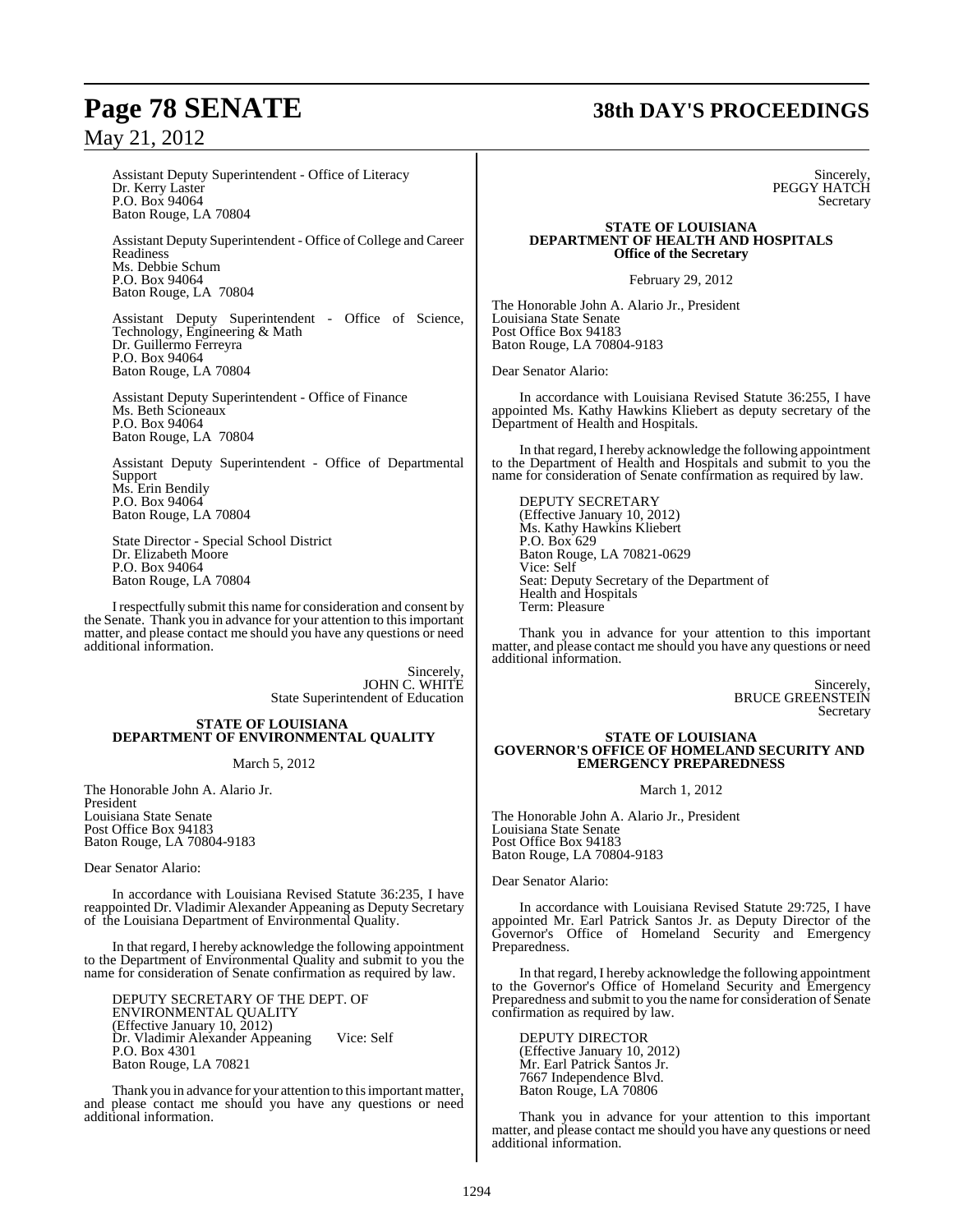## **38th DAY'S PROCEEDINGS Page 79 SENATE**

Sincerely, KEVIN C. DAVIS Director

### **LOUISIANA DEPARTMENT OF INSURANCE**

March 9, 2012

The Honorable John A. Alario Jr. President Louisiana Senate Post Office Box 94183 Baton Rouge, LA 70804-9183

Dear President Alario and Members of the Senate:

In accordance with Louisiana Revised Statue 22:2294, I have appointed Mr. Gene Galligan as a member of the Board of Directors of the Louisiana Citizens Property Insurance representing the Professional Insurance Agents of Louisiana, or its successor.

In that regard, I hereby acknowledge the following appointment to the Board of Directors of the Louisiana Citizen's Property Insurance Corporation and submit his name to you for consideration of Senate confirmation as required by law.

Effective: 11/21/11 Mr. Gene Galligan 1605 Lamy Ln., Ste. A Monroe, LA 71201 Vice: Vacant (Jody Miller Boudreaux) Seat: One member appointed by the commissioner from a list of three nominees from the Professional Insurance Agents of Louisiana, or its successor. Term: 12/31/12

Iffurther information is needed, please do not hesitate to contact me.

> With best wishes and kindest personal regards, I remain Very truly yours, JAMES J. DONELON Commissioner of Insurance

### **LOUISIANA DEPARTMENT OF INSURANCE**

March 29, 2012

The Honorable John A. Alario Jr. President of the Senate Post Office Box 94183 Baton Rouge, LA 70804

Dear Senator Alario:

The Louisiana Health Care Commission was created with its members serving terms of two years. The new study period for the two year term began July 1, 2011 and continues through June 30, 2013. Pursuant to the authority granted to me as set forth in Louisiana Revised Statute 22:2161, I have appointed the following individuals as members of the Louisiana Health Care Commission.

Ms. Rhonda Bagby One Galleria Blvd., Ste. 1122 Metairie, LA 70001-7542 Appointed: 07/01/2011 Term: 06/30/2013 Seat: Represents a domestic commercial health insurance issuer (Humana Health Benefit Plan of Louisiana, Inc.). Vice: VACANT (George Renaudin II)

# May 21, 2012

Ms. Coletta C. Barrett, RN, MHA, FAHA 5000 Hennessy Blvd. Baton Rouge, LA 70808-4375 Appointed: 07/11/2011 Term: 06/30/2013 Seat: Represents the Louisiana Hospital Association. Vice: Self

Ms. Leah Barron Post Office Drawer 83880 Baton Rouge, LA 70884-3880 Appointed: 07/01/2011 Term: 06/30/2013 Seat: Represents the Louisiana Health Plan. Vice: Self

Robert E. Barsley, D.D.S., JD Post Office Box 745 Ponchatoula, LA 70454 Appointed: 07/01/2011 Term: 06/30/2013 Seat: Represents the Louisiana Dental Association. Vice: Self

Ms. Doreen O. Brasseaux 3810 W. Lakeshore Dr., Ste. 126 Baton Rouge, LA 70808 Appointed: 07/01/2011 Term: 06/30/2013 Seat: Represents the governing boards of state colleges and universities (Louisiana State University System). Vice: Self

Mr. Scott Broussard 417 Industrial Park Dr. Oberlin, LA 70655 Appointed: 07/01/2011 Term: 06/30/2013 Seat: Represents the Louisiana Nursing Home Association. Vice: Self

Mr. Roderick C. Campbell, MBA/HCM 806 Jefferson Terrace Blvd. New Iberia, LA 70560 Appointed: 07/01/2011 Term: 06/30/2013 Seat: Represents the Louisiana Primary Care Association. Vice: Rhonda Renee Litt

Ms. Dawn E. Cantrell Post Office Box 98029 Baton Rouge, LA 70898-9029 Appointed: 07/01/2011 Term: 06/30/2013 Seat: Represents a domestic mutual, non-profit health service and indemnity company (Blue Cross and Blue Shield of Louisiana). Vice: Self

John Steven Caraway, D.C. 1200 Enterprise Blvd. Lake Charles, LA 70601 Appointed: 07/18/2011 Term: 06/30/2013 Seat: Represents the Chiropractic Association of Louisiana. Vice: Self

Mr. Allen Cassidy Post Office Box 957 Jennings, LA 70546 Appointed: 07/19/2011 Term: 06/30/2013 Seat: Represents the Louisiana Independent Pharmacies Association. Vice: Self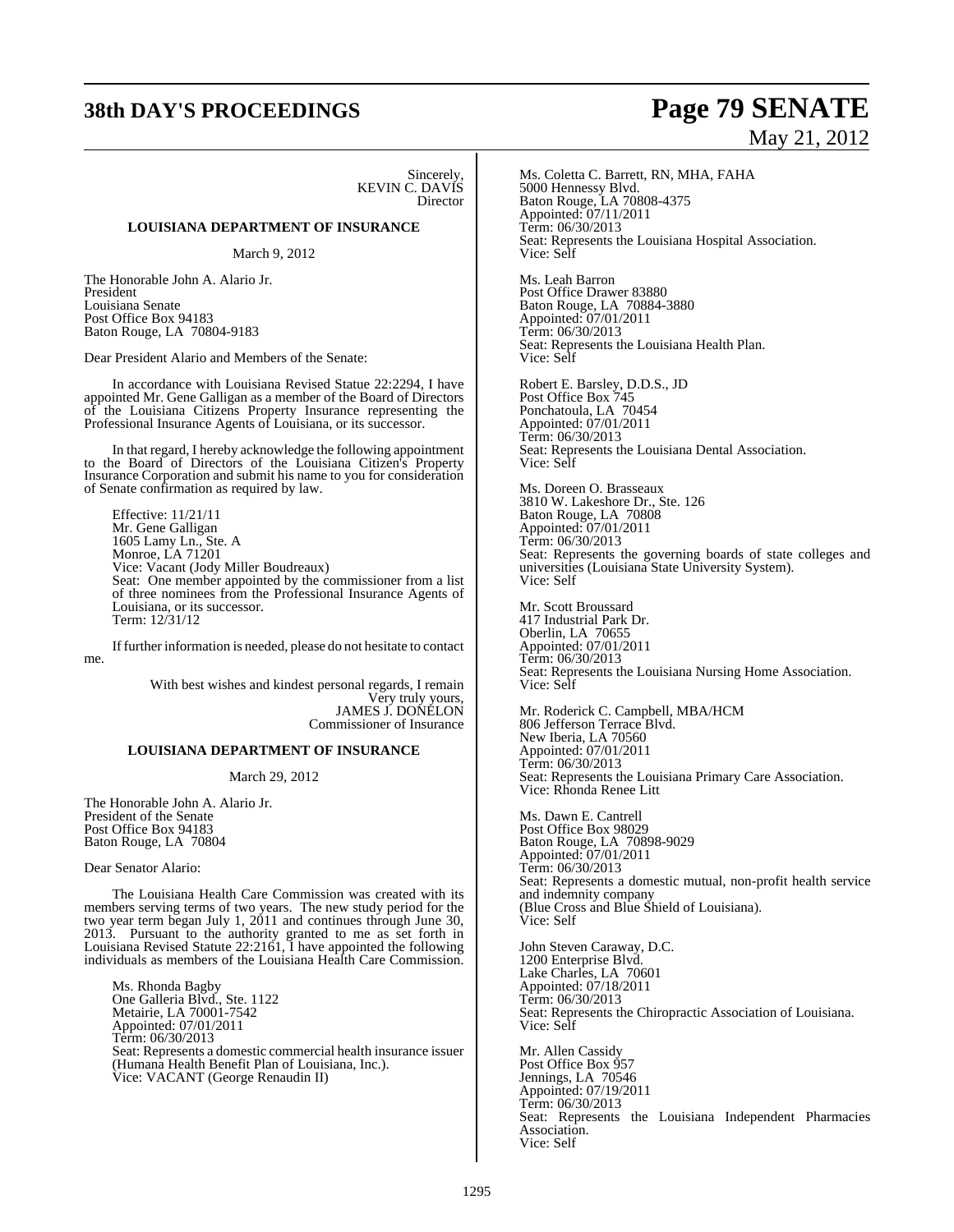Ms. Julie T. Cherry Post Office Box 3477 Baton Rouge, LA 70821 Appointed: 07/01/2011 Term: 06/30/2013 Seat: Represents the Louisiana AFL-CIO. Vice: Self

Mr. Derrell Cohoon 714 N. 5th St. Baton Rouge, LA 70802 Appointed: 03/21/2012 Term: 06/30/2013 Seat: At-large. Vice: Karen DeSalvo, M.D.

Denise Danna, DNS, RN, NEA-BC, FACHE 4432 Ithaca St. Metairie, LA 70006 Appointed: 07/01/2011 Term: 06/30/2013 Seat: Represents the Louisiana State Nurses Association. Vice: Gordon Natal Jr.

Ms. Diane Davidson Post Office Box 1110 Alexandria, LA 71309 Appointed: 07/01/2011 Term: 06/30/2013 Seat: Represents the Louisiana Business Group on Health. Vice: Self

Michael S. Ellis, M.D. 8 Park Island Dr. New Orleans, LA 70122 Appointed: 07/01/2011 Term: 06/30/2013 Seat: Represents the Louisiana State Medical Society. Vice: Robert Chugden, M.D.

Ms. Kerry Everitt One American Place 301 Main St., Ste. 1012 Baton Rouge, LA 70825 Appointed: 07/08/2011 Term: 06/30/2013 Seat: Represents AARP Louisiana. Vice: Self

Thomas C. Fain, Ph.D., M.P. 10641 Hillary Ct., Ste. 1 Baton Rouge, LA 70810 Appointed: 07/15/2011 Term: 06/30/2013 Seat: Represents the Louisiana Psychological Association. Vice: Warren C. Lowe, Ph.D., M.P.

William L. Ferguson, Ph.D., CLU, CPCU, ARM Post Office Box 44570 Lafayette, LA 70504-4570 Appointed: 07/01/2011 Term: 06/30/2013 Seat: Represents the governing boards of state colleges and universities- University of Louisiana System-University of Louisiana Lafayette. Vice: L. Philip Caillouet, Ph.D.

Donna Fraiche, Esq. 201 St. Charles Ave., Ste. 3600 New Orleans, LA 70170 Appointed: 07/01/2011 Term: 06/30/2013 Seat: At-large: Chair. Vice: Self

# **Page 80 SENATE 38th DAY'S PROCEEDINGS**

Holley Galland, M.D. 254 Nelson Dr. Baton Rouge, LA 70808 Appointed: 07/01/2011 Term: 06/30/2013 Seat: Represents the Louisiana Council on Human Relations. Vice: Self Ms. Leah Guerry Post Office Box 4289 Baton Rouge, LA 70821-4289 Appointed: 07/01/2011 Term: 06/30/2013 Seat: Represents the Louisiana Association for Justice (formerly Louisiana Trial Lawyers' Association). Vice: Benjamin P. Mouton Ms. Linda P. Hawkins 22271 Main St. Abita Springs, LA 70420 Appointed: 08/16/2011 Term: 06/30/2013 Seat: Represents the League of Women Voters. Vice: Myra Myers Mr. Paul A. Hildreth, PT, DPT, MPH 930 Marengo St. New Orleans, LA 70115 Appointed: 08/08/2011 Term: 06/30/2013 Seat: Represents the Louisiana Physical Therapy Association. Vice: William R. Naquin Ms. Bridgette R. Jamison Post Office Box 80258 Baton Rouge, LA 70808 Appointed: 07/01/2011 Term: 06/30/2013 Seat: Represents the Louisiana Association of Business and **Industry** Vice: Self (Bridgette J. Richard) Anil Kukreja, Ph.D. 1 Drexel Dr. New Orleans, LA 70125 Appointed: 07/01/2011 Term: 06/30/2013 Seat: Represents the Louisiana Association of Independent Colleges and Universities (Xavier University of Louisiana). Vice: Self Eva Lamendola, O.D. 1004 W. Highway 30 Gonzales, LA 70737 Appointed: 07/19/2011 Term: 06/30/2013 Seat: Represents the Optometry Association of Louisiana. Vice: Thomas R. Fairley, O.D. Ms. Janie Ward Martin Post Office Box 65047 Baton Rouge, LA 70896 Appointed: 07/01/2011 Term: 06/30/2013 Seat: Represents the Louisiana Maternal and Child Health Coalition (formerly the Louisiana Coalition for Maternal and Infant Health). Vice: Self Ms. Donna M. Mayeux 1555 Knollwood Dr. Baton Rouge, LA 70808 Appointed: 07/01/2011 Term: 06/30/2013 Seat: At-large.

Vice: Self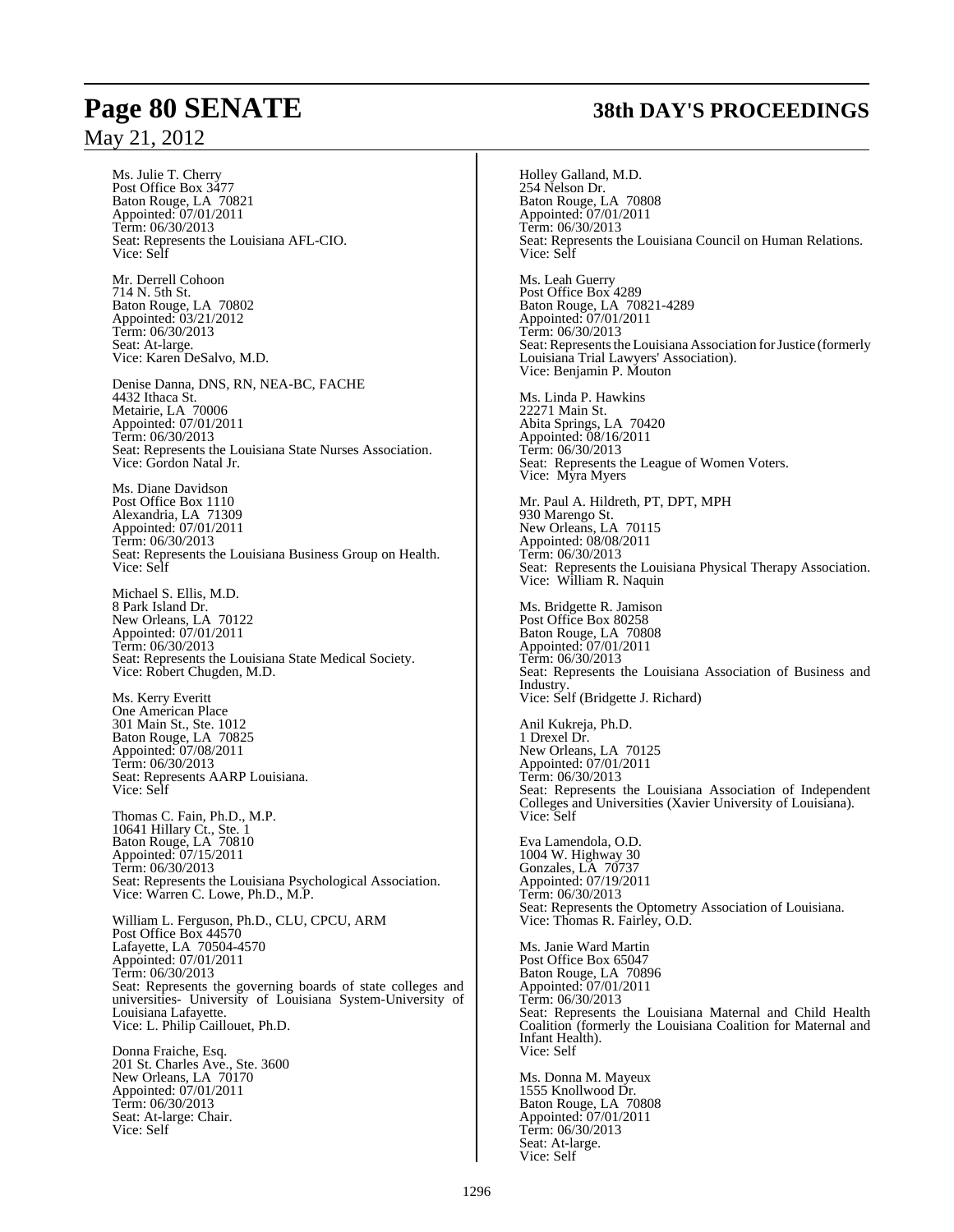# **38th DAY'S PROCEEDINGS Page 81 SENATE**

# May 21, 2012

Hugh V. McKnight Sr., D.D.S. 1134 Swan Ave. Baton Rouge, LA 70807 Appointed: 07/08/2011 Term: 06/30/2013 Seat: Represents the National Dental Association. Vice: Self

Mr. John David Monlezun Sr. 401 West College St. Lake Charles, LA 70605 Appointed: 07/01/2011 Term: 06/30/2013 Seat: Represents the National Federation of Independent Businesses. Vice: Self

Mr. Ron Nezat Post Office Box 91180 Lafayette, LA 70509 Appointed: 07/01/2011 Term: 06/30/2013 Seat: At-large. Vice: Bert T. Melancon

Ms. B. Ronnell Nolan, HIA Post Office Box 65128 Baton Rouge, LA 70896 Appointed: 07/01/2011 Term: 06/30/2013 Seat: Represents the Louisiana Association of Health Underwriters. Vice: Ron J. Nezat

Ms. Phyllis A. Perron 450 Laurel St., Ste. 1400 Baton Rouge, LA 70801 Appointed: 07/01/2011 Term: 06/30/2013 Seat: Represents the Louisiana Insurers' Conference. Vice: Self

Mr. Bobby G. Savoie 25569 Winged Foot Ct. Denham Springs, LA 70726 Appointed: 07/11/2011 Term: 06/30/2013 Seat: Represents AARP Louisiana, as a volunteer representative. Vice: Self

Ms. Sherry Soileau, RHU, CLTC 6421 Perkins Rd. Bldg. A, Ste. 2B Baton Rouge, LA 70808 Appointed: 07/01/2011 Term: 06/30/2013 Seat: Represents NAIFA Louisiana (formerly the Louisiana Association of Insurance and Financial Advisors). Vice: VACANT (Kerry B. Drake)

Laura E. Trunk, M.D. #1 Galleria Blvd., Ste. 1122 Metairie, LA 70001 Appointed: 07/13/2011 Term: 06/30/2013 Seat: Represents the Louisiana Association of Health Plans. Vice: Self

Tickfaw, LA 70466 Appointed: 07/22/2011 Term: 06/30/2013 Seat: Represents the National Association for the Advancement of Colored People. Vice: VACANT (Veronica Gray) Mr. Mayur Yermaneni 8591 United Plaza Blvd., #270 Baton Rouge, LA 70809 Appointed: 08/24/2011 Term: 06/30/2013 Seat: Represents eQHealth Solutions (formerly Louisiana's Medicare Peer Review Organization as designated by the Health Care Financing Administration).

I hereby submit the above listed appointments for Senate confirmation as required by law.

Ms. Emma Fontenot, Deputy Commissioner for Health Insurance, shall serve ex-offico on the commission as my designee, effective July 1, 2011.

If further information is needed, please call me or have a member of your staff contact Alison Ferguson, Executive Director of the Louisiana Health Care Commission to coordinate Senate confirmation.

> With best wishes and kindest personal regards, I remain Very truly yours, JAMES J. DONELON Commissioner of Insurance

### **LOUISIANA DEPARTMENT OF INSURANCE**

February 10, 2012

The Honorable John A. Alario Jr. President of the Senate Louisiana State Senate Post Office Box 94183 Baton Rouge, LA 70804-9183

Ms. Shelia Williams 11184 Coco Dr.

Vice: Scott Flowers

Dear Senator Alario:

In accordance with LSA-R.S. 36:681 et seq., I have made the following appointment:

Susan Denise Brignac Title: Deputy Commissioner of Management and Finance Department of Insurance Mailing Address: P.O. Box 858, Clinton, LA 70722 Appointment Effective: January 30, 2012

In that regard, I hereby acknowledge and submit the above listed appointment for Senate confirmation as required by law. For your records, the previous incumbent, Shirley Bowler, was appointed to the position of Special Assistant to the Chief Deputy Commissioner underR.S. 22:2(A)(2) effective January 30, 2012. Please contact Ms. Pamela Croxton, Human Resources Director, to coordinate Senate confirmation.

If further information is needed, please do not hesitate to contact me.

> With best wishes and kindest personal regards, I remain Very truly yours, JAMES J. DONELON Commissioner of Insurance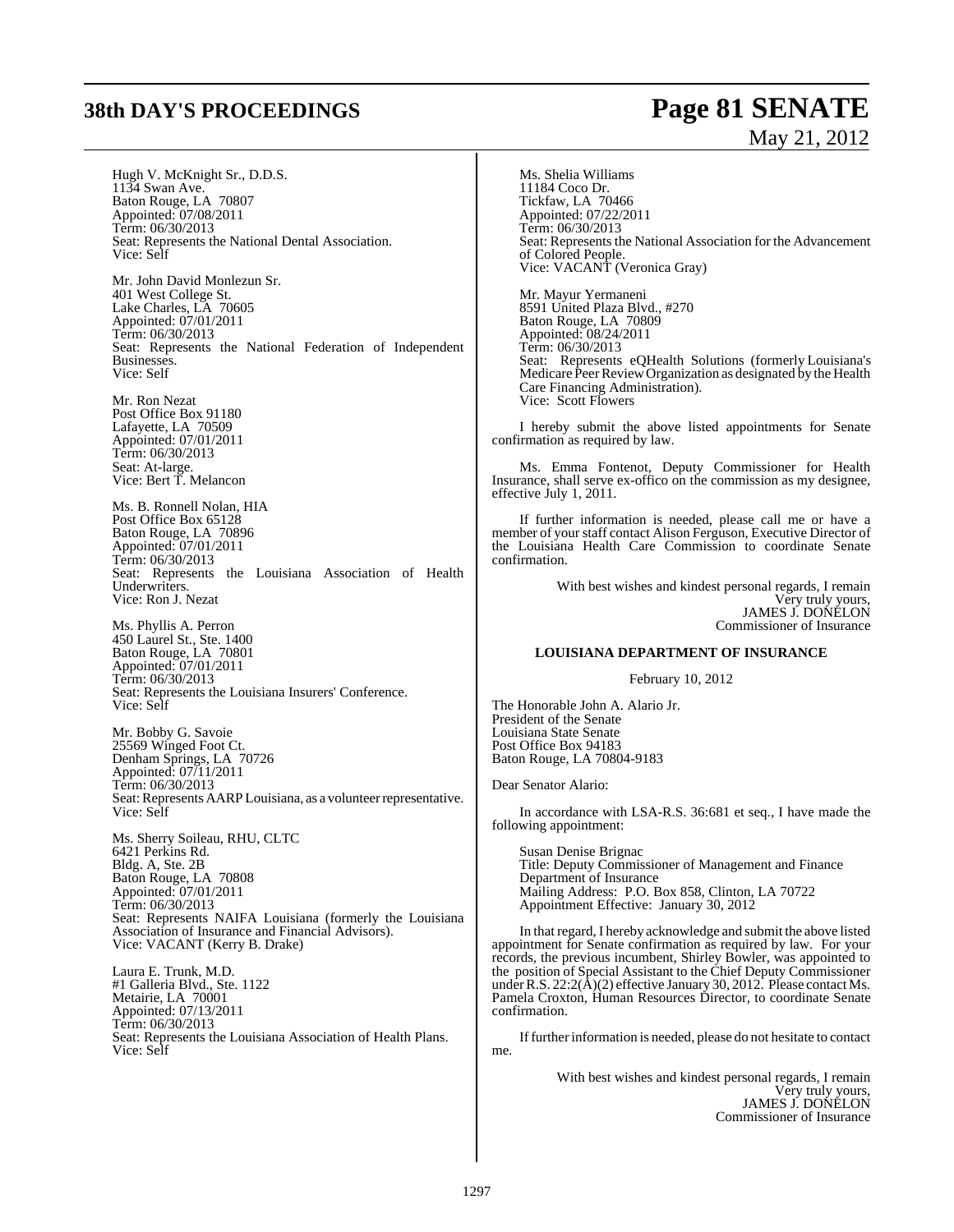### **LOUISIANA DEPARTMENT OF INSURANCE**

February 10, 2012

The Honorable John A. Alario Jr. President of the Senate Louisiana State Senate Post Office Box 94183 Baton Rouge, LA 70804-9183

Dear Senator Alario:

In accordance with LSA-R.S. 36:681 et seq., I have made the following appointment:

Amy Wynne David Title: Deputy Commissioner for Public Affairs Department of Insurance Mailing Address: 19614 S. Muirfield Cir., Baton Rouge, LA 70810 Appointment Effective: January 30, 2012

In that regard, I hereby acknowledge and submit the above listed appointment for Senate confirmation as required by law. For your records, the previous incumbent, Lori J. Cherry, resigned from her position effective January 26, 2012. Please contact Ms. Pamela Croxton, Human Resources Director, to coordinate Senate confirmation.

Iffurther information is needed, please do not hesitate to contact me.

> With best wishes and kindest personal regards, I remain Very truly yours, JAMES J. DONELON Commissioner of Insurance

### **LOUISIANA DEPARTMENT OF INSURANCE**

February 10, 2012

The Honorable John A. Alario Jr. President of the Senate Louisiana State Senate Post Office Box 94183 Baton Rouge, LA 70804-9183

Dear Senator Alario:

In accordance with LSA-R.S. 36:681 et seq., I have made the following appointment:

Noble Edward Ellington Title: Chief Deputy Commissioner Department of Insurance Mailing Address: 15557 Memoire Dr., Baton Rouge, LA 70810 Appointment Effective: January 30, 2012

In that regard, I hereby acknowledge and submit the above listed appointment for Senate confirmation as required by law. For your records, the previous incumbent, Susan Denise Brignac, was appointed to the position of Deputy Commissioner of Management and Finance effective January 30, 2012. Please contact Ms. Pamela Croxton, Human Resources Director, to coordinate Senate confirmation.

Iffurther information is needed, please do not hesitate to contact me.

> With best wishes and kindest personal regards, I remain Very truly yours, JAMES J. DONELON Commissioner of Insurance

### **Page 82 SENATE 38th DAY'S PROCEEDINGS**

#### **LOUISIANA DEPARTMENT OF INSURANCE**

September 29, 2011

The Honorable Joel T. Chaisson II President of the Senate Louisiana State Senate Post Office Box 94183 Baton Rouge, LA 70804-9183

Dear Senator Chaisson:

In accordance with LSA-R.S. 36:681 et seq., I have made the following appointment:

Barry Eugene Ward Title: Deputy Commissioner for Licensing and Compliance Department of Insurance Mailing Address: 5328 Kennesaw Dr., Baton Rouge, LA 70817 Appointment Effective: September 1, 2011

In that regard, I hereby acknowledge and submit the above listed appointment for Senate confirmation as required by law. For your records, the previous incumbent, Ron Henderson, resigned effective August 16, 2011. Please contact Ms. Pamela Croxton, Human Resources Director, to coordinate Senate confirmation.

Iffurther information is needed, please do not hesitate to contact me.

> With best wishes and kindest personal regards, I remain Very truly yours, JAMES J. DONELON Commissioner of Insurance

### **LOUISIANA DISTRICT JUDGES ASSOCIATION**

March 14, 2012

The Honorable John A. Alario Jr., President Louisiana State Senate Post Office Box 94183 Baton Rouge, LA 70804-9183

Re: Appointment to Judicial Compensation Commission By Louisiana District Judges Association

Dear Senator Alario and Members of the Senate:

In accordance with Louisiana Revised Statute 13:42, et seq., please allow this letter to serve as the Louisiana District Judges Association's reappointment of Judge Frank A. Marullo Jr. to the Judicial Compensation Commission.

In that regard, I hereby acknowledge the following appointment to the Judicial Compensation Commission and submit to you the name for consideration of Senate confirmation as required by law.

Judge Frank A. Marullo Jr. Vice: Self 2700 Tulane Ave. New Orleans, LA 70119 Appointed: September 27, 2011 Term: August 15, 2015

If you need further information, please feel free to contact our liaison counsel, Jennifer Eagan.

> **Sincerely** JUDGE SCOTT CRICHTON President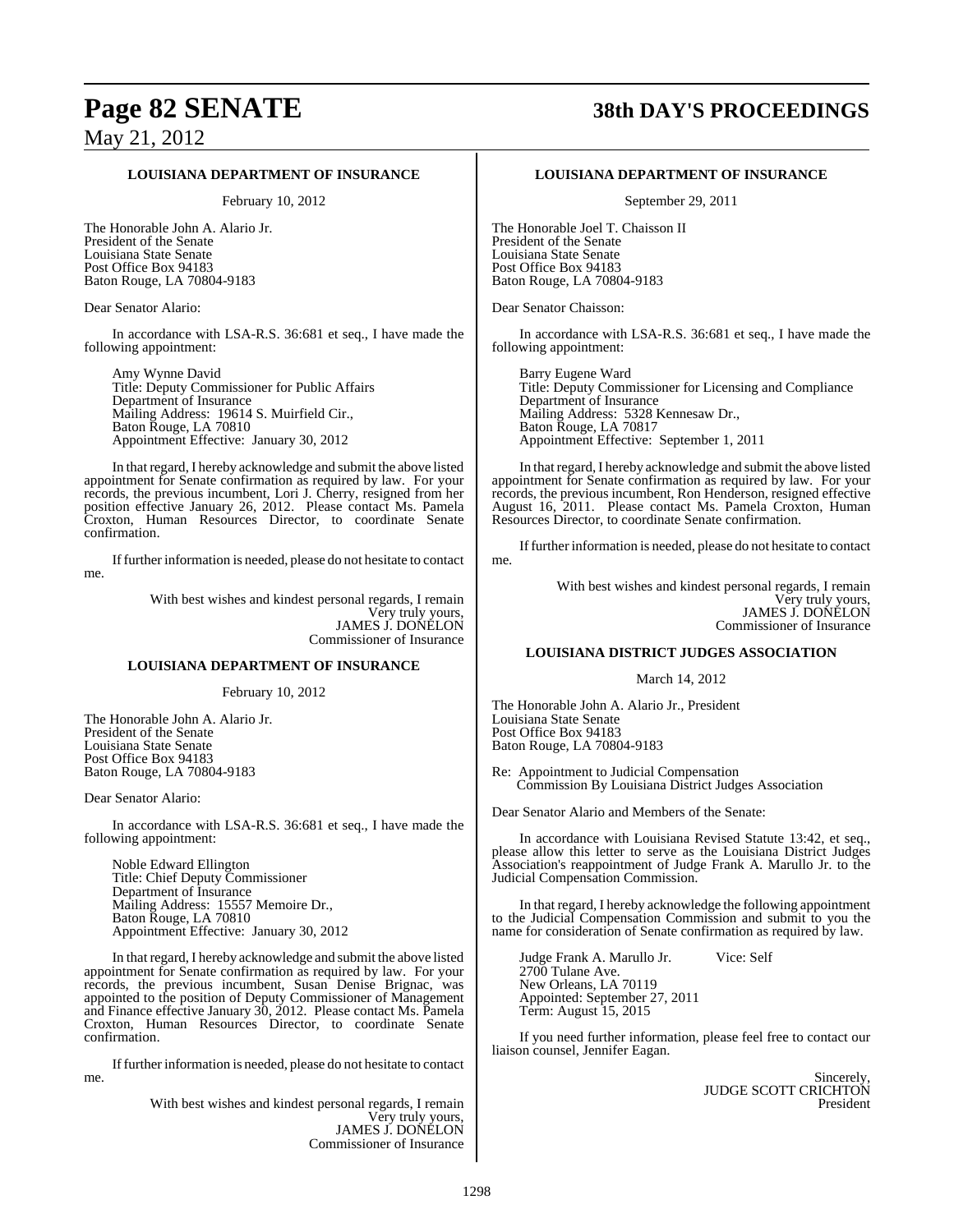#### **SENATE STATE OF LOUISIANA**

January 18, 2012

Honorable Jody Amedee State Senator 2109 South Burnside Ave. Ste. A Gonzales, LA 70737

RE: Judicial Compensation Commission

Dear Senator Amedee:

In accordance with R.S. 13:42, I hereby appoint you to serve as a member of the Judicial Compensation Commission.

I appreciate your willingness to serve in this important role. Please call if I can be of any assistance.

> Sincerely, JOHN A. ALARIO JR. Senate President

### **SENATE STATE OF LOUISIANA**

January 18, 2012

Honorable Dan Claitor State Senator 7520 Perkins Rd. Ste. 160A Baton Rouge, LA 70808

RE: Judicial Compensation Commission

Dear Senator Claitor:

In accordance with R.S. 13:42, I hereby appoint you to serve as a member of the Judicial Compensation Commission.

I appreciate your willingness to serve in this important role. Please call if I can be of any assistance.

> Sincerely, JOHN A. ALARIO JR. Senate President

### **SENATE STATE OF LOUISIANA**

September 28, 2011

Mr. Byron Doug Johnson 2100 Rue Simone Hammond, LA 70403

RE: Judicial Compensation Commission

Dear Mr. Johnson:

In accordance with R.S. 13:42, it is my pleasure to reappoint you to serve as a member of the Judicial Compensation Commission.

I appreciate your willingness to serve in this important role. Please call if I can be of any assistance.

> Sincerely, JOEL T. CHAISSON II Senate President

## **38th DAY'S PROCEEDINGS Page 83 SENATE** May 21, 2012

#### **SENATE STATE OF LOUISIANA**

September 28, 2011

Mr. Kirby Newburger 435 Betz Pl. Metairie, LA 70005-4401

RE: Judicial Compensation Commission

Dear Mr. Newburger:

In accordance with R.S. 13:42, it is my pleasure to reappoint you to serve as a member of the Judicial Compensation Commission.

I appreciate your willingness to serve in this important role. Please call if I can be of any assistance.

> Sincerely, JOEL T. CHAISSON II Senate President

### **STATE OF LOUISIANA DEPARTMENT OF JUSTICE**

March 7, 2012

The Honorable John A. Alario Jr., President Louisiana State Senate Post Office Box 94183 Baton Rouge, LA 70804-9183

RE: Trey Phillips, First Assistant Attorney General Senate Confirmation

Dear Senator Alario and Members of the Senate:

In accordance with Article 4, Section 13 of the Louisiana Constitution and R.S. 36:703, I have reappointed Mr. Trey Phillips as First Assistant Attorney General, Louisiana Department of Justice effective January 9, 2012.

In that regard, I hereby acknowledge the following appointment and submit to you the name for consideration of Senate confirmation as required by law. Mr. Phillip's contact information is:

Mr. Trey Phillips Department of Justice P.O. Box 94005 Baton Rouge, LA 70804-9005

Thank you in advance for your attention to this important matter, and please contact me should you have any questions or need additional information.

> Yours very truly, JAMES D. "BUDDY" CALDWELL Attorney General

### **LOUISIANA LEGISLATIVE AUDITOR**

November 29, 2011

The Honorable Joel Chaisson, President Louisiana State Senate Louisiana State Capitol Baton Rouge, Louisiana 70802

Dear President Chaisson:

In accordance with Louisiana Revised Statute 24:511(E), I have appointed Paul E. Pendas as First Assistant Legislative Auditor,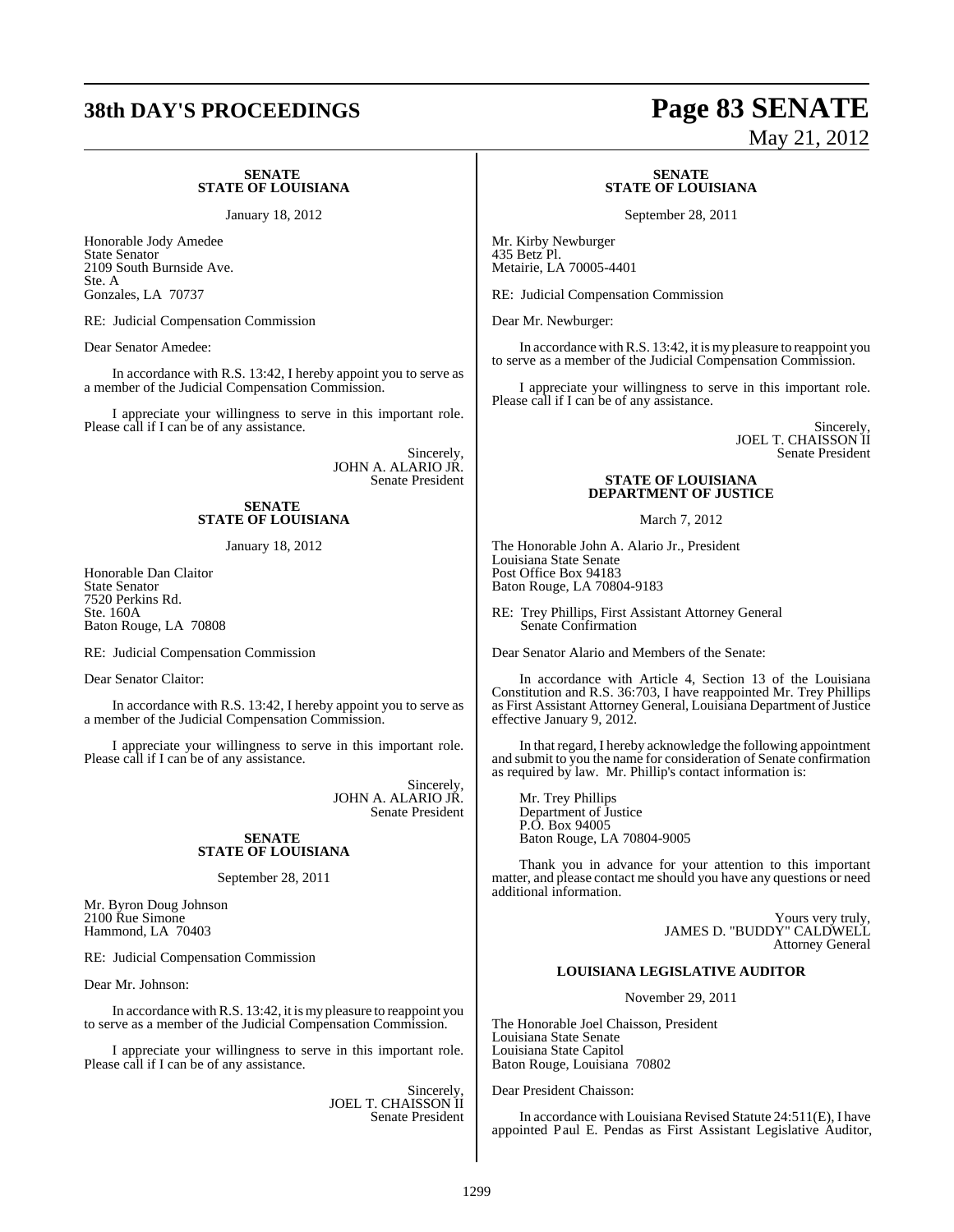effective September 9, 2011. Mr. Pendas is replacing David K. Greer, who has retired from our agency.

In that regard, I hereby acknowledge the following appointment and submit to you the name for consideration of Senate confirmation as required by law.

FIRST ASSISTANT LEGISLATIVE AUDITOR (Effective September 9, 2011) Mr. Paul E. Pendas Post Office Box 94397 Baton Rouge, Louisiana 70804

I believe this confirmation will be in the best interest of the Louisiana Legislative Auditor's Office and in the best interest of the State of Louisiana. Thank you in advance for your attention to this important matter, and please contact me if you should have any questions or need additional information.

> Sincerely, DARYL G. PURPERA, CPA, CFE Legislative Auditor **OFFICE OF THE LIEUTENANT GOVERNOR STATE OF LOUISIANA**

### May 1, 2012

The Honorable John A. Alario President, Louisiana Senate Post Office Box 94183 Baton Rouge, LA 70804-9183

Dear Senator Alario and Members of the Senate:

Pursuant to R. S. 36:207, I have appointed Mr. Kyle Edmiston as assistant secretary of the office of tourism from a list of nominees selected by the Louisiana Tourism Development Commission. In that regard, I hereby acknowledge the following appointment to the Louisiana Department of Culture, Recreation and Tourism, and submit to you the name for consideration of Senate confirmation as required by law:

> Mr. Kyle Edmiston Vice: James Hutchinson P.O. Box 94291 Baton Rouge, LA 70804 Appointed by Lt. Governor effective May 1, 2012

Thank you in advance for your attention to thisimportant matter, and please contact me should you have any questions or need additional information.

> Very truly yours, JAY DARDENNE Lieutenant Governor

### **OFFICE OF THE LIEUTENANT GOVERNOR STATE OF LOUISIANA**

#### April 10, 2012

The Honorable John A. Alario Jr. President Louisiana Senate Post Office Box 94183 Baton Rouge, LA 70804-9183

Dear President Alario:

In accordance with La R.S. 36:201 et seq., I have appointed the officers named below to serve in the Louisiana Department of Culture, Recreation and Tourism effective January 9, 2012. All serve at my pleasure. I submit to you these names for consideration of Senate confirmation as required by law.

## **Page 84 SENATE 38th DAY'S PROCEEDINGS**

DEPUTY SECRETARY (R.S. 36:205)<br>Mr. Charles R. Davis Vice: Self Mr. Charles R. Davis P.O. Box 94361 Baton Rouge, LA 70804

UNDERSECRETARY (R.S. 36:206) Ms. Desiree Honoré Thomas Vice: Self P.O. Box 94361 Baton Rouge, LA 70804

ASSISTANT SECRETARY - Office of Cultural Development (R.S. 36:207) Ms. Pam A. Breaux Vice: Self P.O. Box 44247 Baton Rouge, LA 70804

ASSISTANT SECRETARY - Office of State Parks  $(R.S. 36:207(A)(4))$ Dr. Stuart Johnson Vice: Self P.O. Box 44426 Baton Rouge, LA 70804

ASSISTANT SECRETARY - Office of State Museum (R.S. 36:207(A)(2)) Vice: Vacant (Sam G. Rykels) P.O. Box 2448 New Orleans, LA 70176

Thank you in advance for your attention to this matter. Should you have any questions or need further information, please do not hesitate to contact me.

> With best regards, I am Very truly yours, JAY DARDENNE Lieutenant Governor

### **OFFICE OF THE LIEUTENANT GOVERNOR STATE OF LOUISIANA**

February 22, 2012

The Honorable John A. Alario Jr. President Louisiana Senate Post Office Box 94183 Baton Rouge, LA 70804-9183

Dear President Alario and Members of the Senate:

Pursuant to R.S. 25:2, I have appointed the following individuals to the board of commissioners of the State Library of Louisiana. In that regard, I hereby acknowledge the following appointments to the board of commissioners of the State Library of Louisiana, and submit to you the namesfor consideration of Senate confirmation asrequired by law.

Mr. Tony Clesi Vice: Tania C. Tetlow 926 Leontine St. New Orleans, LA 70115 Appointed: July 31, 2011 Term: July 31, 2016 Seat: Appointed by the lieutenant governor; at large

Ms. Evelyn H. Valore Vice: Self 125 Fondern Cir. Shreveport, LA 71103 Appointed: July 31, 2011 Term: July 31, 2016 Seat: Appointed by the lieutenant governor; at large

Thank you in advance for your attention to this important matter, and please contact me should you have any questions or need additional information.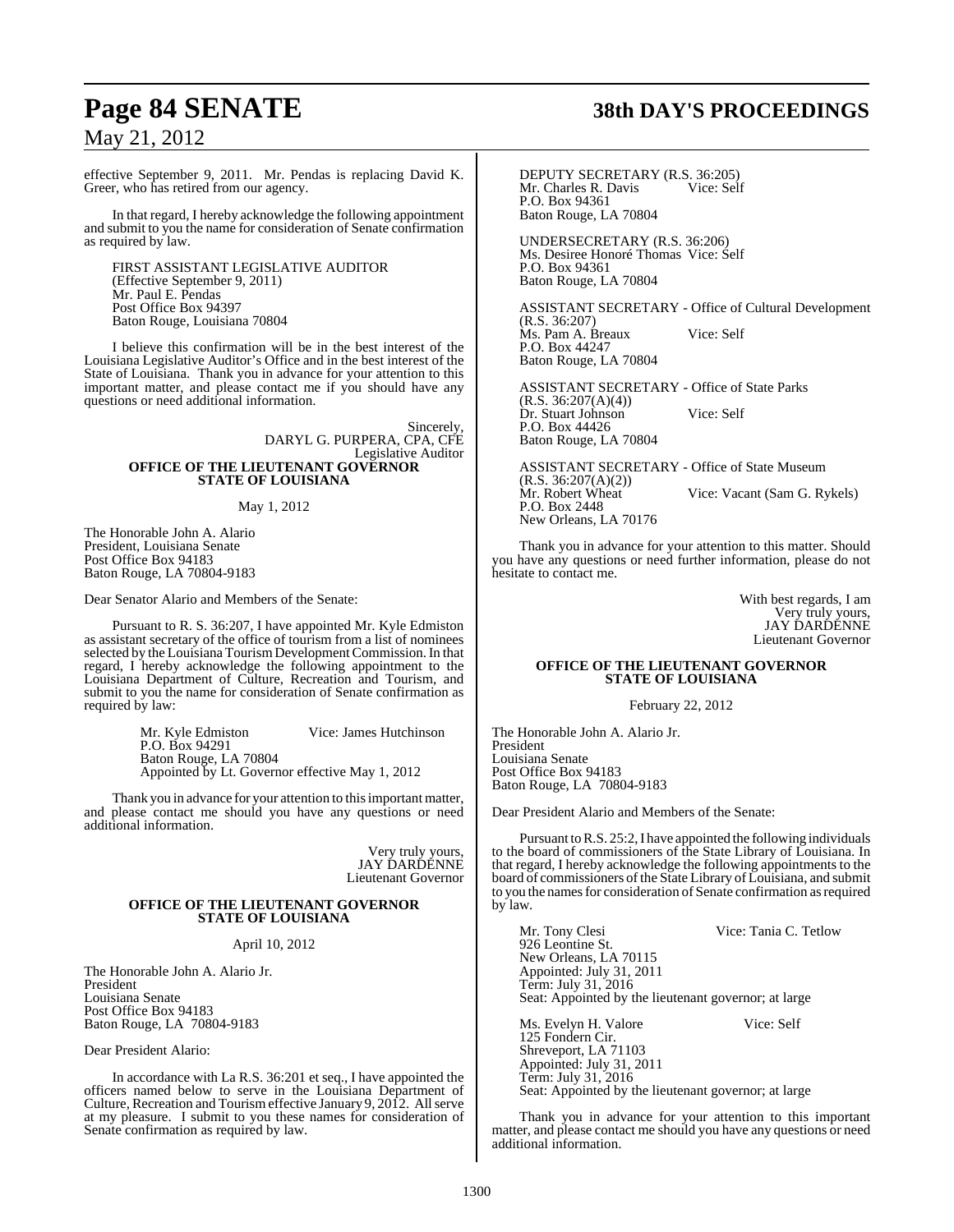Very truly yours, JAY DARDENNE Lieutenant Governor

### **OFFICE OF THE LIEUTENANT GOVERNOR STATE OF LOUISIANA**

April 25, 2012

The Honorable John A. Alario Jr. President Louisiana Senate Post Office Box 94183 Baton Rouge, LA 70804-9183

Dear President Alario:

In accordance with R.S. 25:341, I have appointed the following individuals to the Board of Directors of the Louisiana State Museum effective immediately to serve a term concurrent with that of the lieutenant governor. In that regard, I hereby submit to you these names for consideration for Senate confirmation as required by law:

Ms. Myrna Bergeron Vice: Darryl Gissel 1506 Stephens Ave. Baton Rouge, LA 70808 Appointed April 23, 2012 by Lt. Governor Seat: Represents Foundation for Historical Louisiana

Mr. Robert A. Barnett Vice: Elna P. Dease 639 Loyola Ave., Ste. 2500 New Orleans, LA 70113 Appointed April 23, 2012 by Lt. Governor Seat: At large

Thank you in advance for your attention to this matter. Should you have any questions or need further information, please do not hesitate to contact me.

> Very truly yours, JAY DARDENNE Lieutenant Governor

### **OFFICE OF THE LIEUTENANT GOVERNOR**

March 23, 2012

The Honorable John A. Alario President Louisiana State Senate P.O. Box 94183 Baton Rouge, LA 70804-9183

Dear Senator Alario and Members of the Senate:

Pursuant to R.S. 15:1256, I have appointed the following individuals to the Louisiana Tourism Development Commission. In that regard, I hereby acknowledge the following appointments to the Louisiana Tourism Development Commission and submit to you the names for consideration of Senate confirmation as required by law.

(Effective July 1, 2011)<br>Ms. Janice DeLerno Vice: Vacant (Bonnie Rabe) 8860 Highland Rd. Baton Rouge, LA 70808 Seat: Appointed by Lt. Governor; represents LA Bed & Breakfast Asn.

(Effective July 1, 2011)<br>Mr. Randy Zeigler Vice: Paul Prudhomme 8867 Highland Rd. Baton Rouge, LA 70808 Seat: Appointed by Lt. Governor; At large

## **38th DAY'S PROCEEDINGS Page 85 SENATE** May 21, 2012

Thank you in advance for your attention to this matter and please contact me should you have any questions or need additional information.

> Very truly yours, JAY DARDENNE Lieutenant Governor

### **CITY OF MORGAN CITY, LOUISIANA**

March 28, 2012

The Honorable John A. Alario, President Louisiana State Senate Post Office Box 94183 Baton Rouge, LA 70804-9183

Dear Senator Alario:

In accordance with Louisiana R.S. 34:322.1, the council of the city of Morgan City has appointed Mr. R. Scott Melancon to the Board of the Morgan City Harbor and Terminal District.

In that regard, I hereby acknowledge the following appointment and submit to you the name for consideration of Senate confirmation as required by law.

(Effective March 27, 2012) Mr. R. Scott Melancon 37 Marquis Manor Morgan City, LA 70380

Thank you in advance for your attention to this important matter, and please contact me should you have any questions or need additional information.

> Very truly yours, TIMOTHY MATTE Mayor

#### **STATE OF LOUISIANA OFFICE OF THE LIEUTENANT GOVERNOR DEPARTMENT OF CULTURE, RECREATION & TOURISM**

August 17, 2011

The Honorable Joel T. Chaisson II, President Louisiana State Senate Post Office Box 94183 Baton Rouge, LA 70804-9183

Dear Senator Chaisson:

In accordance with La. R.S. 25:902, as the State Historic Preservation Officer, I have appointed the following members to the Louisiana National Register Review Committee effective June 24, 2011.

In thatregard,I hereby acknowledge the following appointments to the Department of Culture, Recreation, and Tourism and submit to you the names for consideration of Senate confirmation as required by law.

Cooper, Mr. Gary W. Vice: Self 106 Azalea Dr. DeQuincy, LA 70633 Term: 6/25/2011-6/24/2014 Seat: At Large; Interested Non-Professional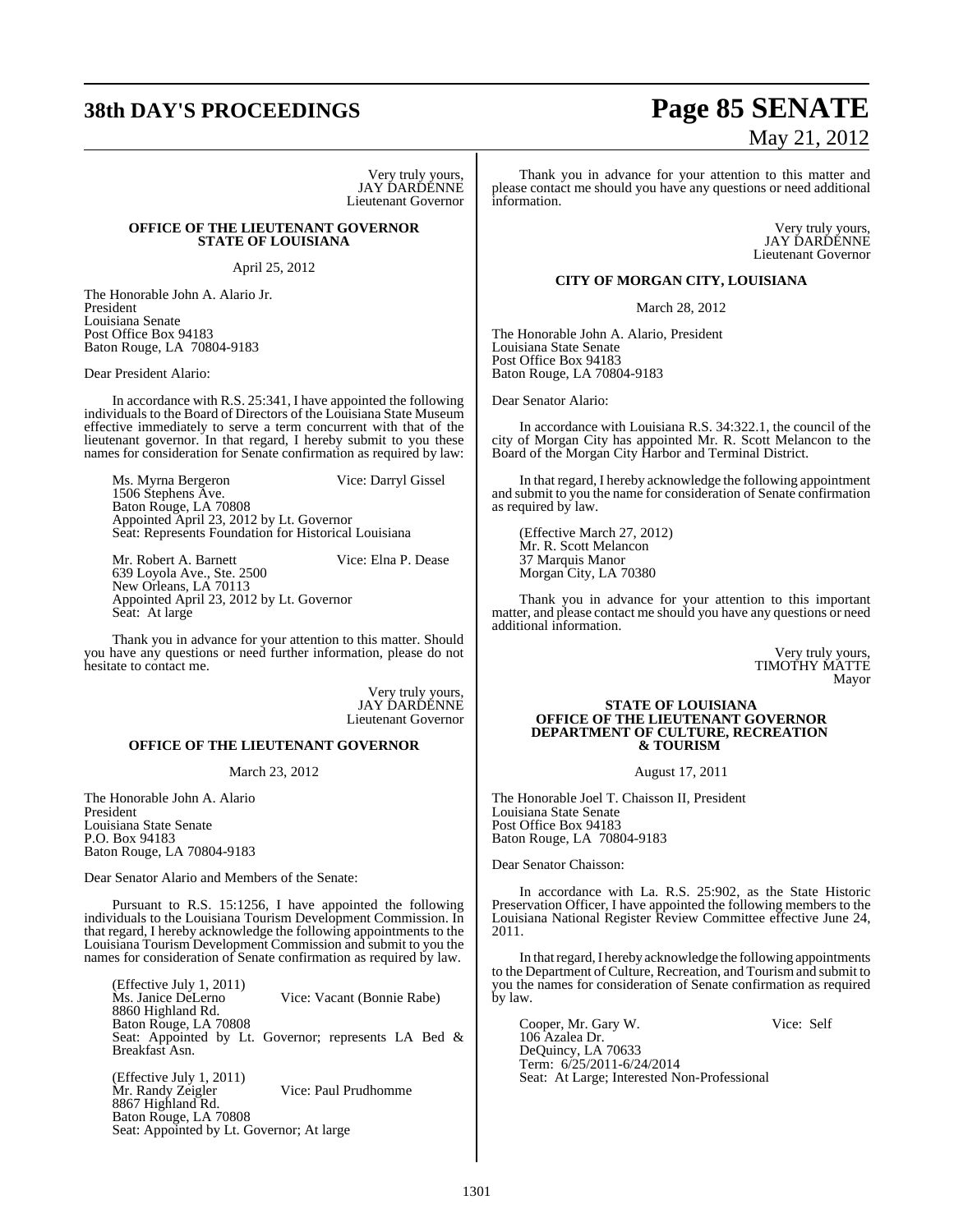Kramer, Mrs. Glenna Vice: Self

4484 Irish Bend Rd. Franklin, LA 70538 Term: 6/25/2011-6/24/2014 Seat: At Large; Interested Non-Professional

Lewis, The Honorable J. Lynn, Mayor Vice: Self Town of Delhi City Hall 209 Broadway St. Delhi, LA 71232 Term: 6/25/2011-6/24/2014 Seat: At Large; Interested Non-Professional

Turner, Mrs. Sue Vice: Self #3 Rue Sorbonne Baton Rouge, LA 70808 Term: 6/25/2011-6/24/2014 Seat: At Large; Interested Non-Professional

Thank you in advance for your attention to this important matter, and please contact me should you have any questions or need additional information.

> Sincerely, PAM BREAUX Deputy Assistant Secretary Office of Cultural Development

### **CONGRESS OF THE UNITED STATES HOUSE OF REPRESENTATIVES**

### May 14, 2012

The Honorable John A. Alario Jr. President Louisiana Senate Post Office Box 94183 Baton Rouge, LA 70804-9183

Dear President Alario and Members of the Senate:

In accordance with Louisiana Revised Statue 38:330.12.1, as Congressional Representative representing Congressional District No. 1, I have appointed Ms. Nyka M. Scott as a member of the Non-Flood Protection Asset Management Authority.

In that regard, I hereby acknowledge the following appointment to the Non-Flood Protection Asset Management Authority and submit her name to you for consideration of Senate confirmation as required by law.

Effective: 3/22/12 Ms. Nyka M. Scott 735 Delachaise St. New Orleans, LA 70115 Vice: ADD Seat: One member appointed by the Congressional Representative representing Congressional District No. 1 Term: 03/21/2016

Iffurther information is needed, please do not hesitate to contact me.

> With best wishes and kindest personal regards, I remain Very truly yours, STEVE SCALISE Member of Congress

## **Page 86 SENATE 38th DAY'S PROCEEDINGS**

### **ST. CHARLES PARISH OFFICE OF THE COUNCIL**

March 15, 2012

Honorable John A. Alario Jr., President Louisiana State Senate Post Office Box 94183 Baton Rouge, LA 70804-9183

Re: Port of South Louisiana Commission

Dear Senator Alario:

On Monday, January 23, 2012, the St. Charles Parish Council adopted Resolution No. 5876 approving the appointment of Mr. James Raymond Fryoux as a member of the Port of South Louisiana Commission.

I hereby acknowledge this appointment and submit to you the name for consideration of Senate confirmation as required by law.

A copy of the resolution is enclosed for your records.

Sincerely, CALLI T. MADERE Acting Council Secretary

### **PARISH OF ST. JAMES**

March 19, 2012

The Honorable John A. Alario Jr. Louisiana State Senate Post Office Box 94183 Baton Rouge, LA 70804-9183

Dear Senator Alario:

In accordance with Louisiana Revised Statute 34:2471, as parish president with the concurrence of two thirds of the St. James Council, it is the desire of the Parish Council to appoint Mr. Blaise Gravois to the board of commissioners of the Port of South Louisiana.

In that regard, I hereby acknowledge the following appointment to the Port of South Louisiana and submit to you the name for consideration of Senate confirmation as required by law.

(Effective March 8, 2012) Mr. Blaise Gravois 13303 Maria Gravois Rd. Vacherie, LA 70090

Thank you in advance for your attention to this important matter, and please contact me should you have any questions or need additional information.

> Sincerely, TIMOTHY ROUSSEL President

### **ST. JOHN THE BAPTIST PARISH**

March 15, 2012

The Honorable John A. Alario Jr. Louisiana State Senate Post Office Box 94183 Baton Rouge, LA 70804-9183

Dear Senator Alario:

In accordance with Louisiana Revised Statute 34:2471, as Parish President with the concurrence of two thirds of the St. John the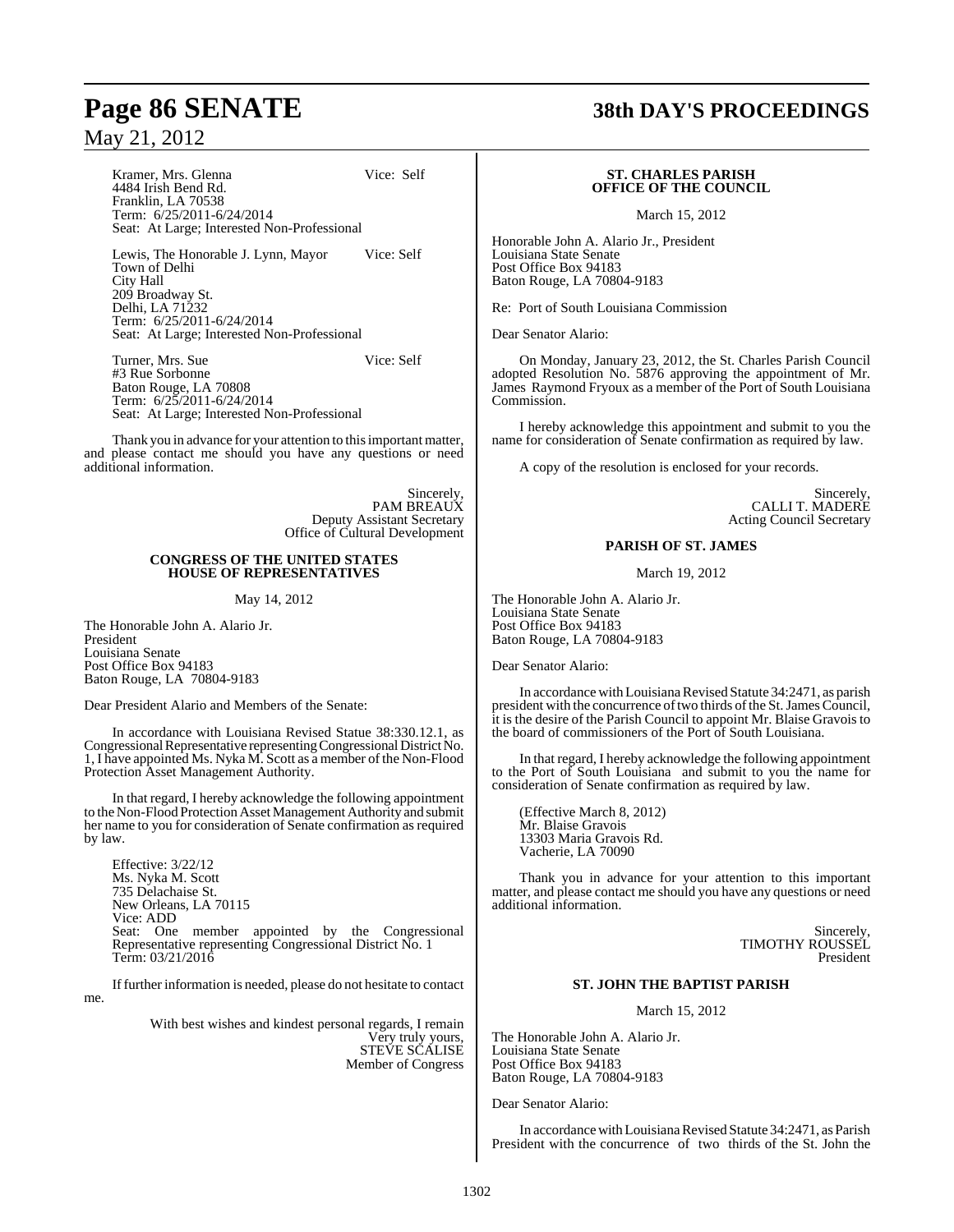# **38th DAY'S PROCEEDINGS Page 87 SENATE**

# May 21, 2012

Baptist Council, it is the desire of the Parish Council to appoint Mr. Joseph M. Scontrino III to the Board of Commissioners of the Port of South Louisiana.

In that regard, I hereby acknowledge the following appointment to the Port of South Louisiana and submit to you the name for consideration of Senate confirmation as required by law.

(Effective March 8, 2012) Mr. Joseph M. Scontrino III 1401 Main St. LaPlace, LA 70068

Thank you in advance for your attention to this important matter, and please contact me should you have any questions or need additional information.

> Sincerely, NATALIE ROBOTTOM Parish President

### **LOUISIANA STATE BAR ASSOCIATION**

March 21, 2012

The Honorable John A. Alario Jr., President Louisiana State Senate Post Office Box 94183 Baton Rouge, LA 70804-9183

Re: Appointment to the Louisiana Public Defender Board By the President of the Louisiana Bar Association

Dear President Alario and Members of the Senate:

Pursuant to La. R.S. 15:146, please be advised that, on behalf of the Louisiana State Bar Association, I have appointed Herschel E. Richard Jr. to the Public Defender Board.

In that regard, I hereby acknowledge the appointment to the Public Defender Board and submit his name to you for consideration of Senate confirmation as required by law.

Herschel E. Richard Jr. Vice: Vacant (Christine Lipsey) Cook, Yancy, King & Galloway, APLC 333 Texas St. Ste. 1700 Shreveport, LA 71101-3675 Seat: Appointed by president of LSBA Appointed: 07/21/2011 Term: 01/21/2015

Please do not hesitate to contact me if you have any questions.

Sincerely yours, JAMES J. DAVIDSON III President

#### **STATE OF LOUISIANA DEPARTMENT OF PUBLIC SAFETY AND CORRECTIONS**

July 19, 2011

The Honorable Joel T. Chaisson II President Louisiana Senate Post Office Box 94183 Baton Rouge, LA 70804-9183

Dear Senator Chaisson:

In accordance with La. R. S. 36:405, I have appointed and hereby acknowledge the appointment of Eugenie C. Powers as the

Deputy Secretary for the Department of Public Safety and Corrections, Corrections Services. I submit to you the following information to request consideration of Senate confirmation as required by law:

Eugenie C. Powers Deputy Secretary for Corrections Services (effective July 11, 2011) 7628 Chairman Ave. Baton Rouge, LA 70817

I thank you in advance for your consideration of this confirmation. Please contact me if you should have any questions.

> Sincerely, JAMES M. LEBLANC **Secretary**

### **STATE OF LOUISIANA DEPARTMENT OF PUBLIC SAFETY AND CORRECTIONS**

February 24, 2012

The Honorable John A. Alario Jr. President Louisiana Senate Post Office Box 94183 Baton Rouge, LA 70804-9183

Dear President Alario and Members of the Senate:

In accordance with Louisiana Revised Statute 36:405, I have appointed Ms. Eugenie C. Powers as Deputy Secretary for Corrections Services, Col. Michael Edmonson as Deputy Secretary for Public Safety Services.

In that regard, I hereby acknowledge the following appointments to the Department of Public Safety and Corrections and submit to you the names for consideration of Senate confirmation as required by law.

DEPUTY SECRETARY FOR CORRECTIONS SERVICES (Effective January 10, 2012) Ms. Eugenie C. Powers P.O. Box 94304 Baton Rouge, LA 70804

DEPUTY SECRETARY FOR PUBLIC SAFETY SERVICES (Effective January 10, 2012) Col. Michael Edmonson P.O. Box 66614, Box A-8 Baton Rouge, LA 70896

Thank you in advance for your attention to this important matter, and please contact me should you have any questions or need additional information.

> Sincerely, JAMES M. LEBLANC Secretary

### **STATE OF LOUISIANA DEPARTMENT OF REVENUE**

February 22, 2012

The Honorable John A. Alario Jr. President Louisiana Senate Post Office Box 94183 Baton Rouge, LA 70804-9183

Dear President Alario and Members of the Senate: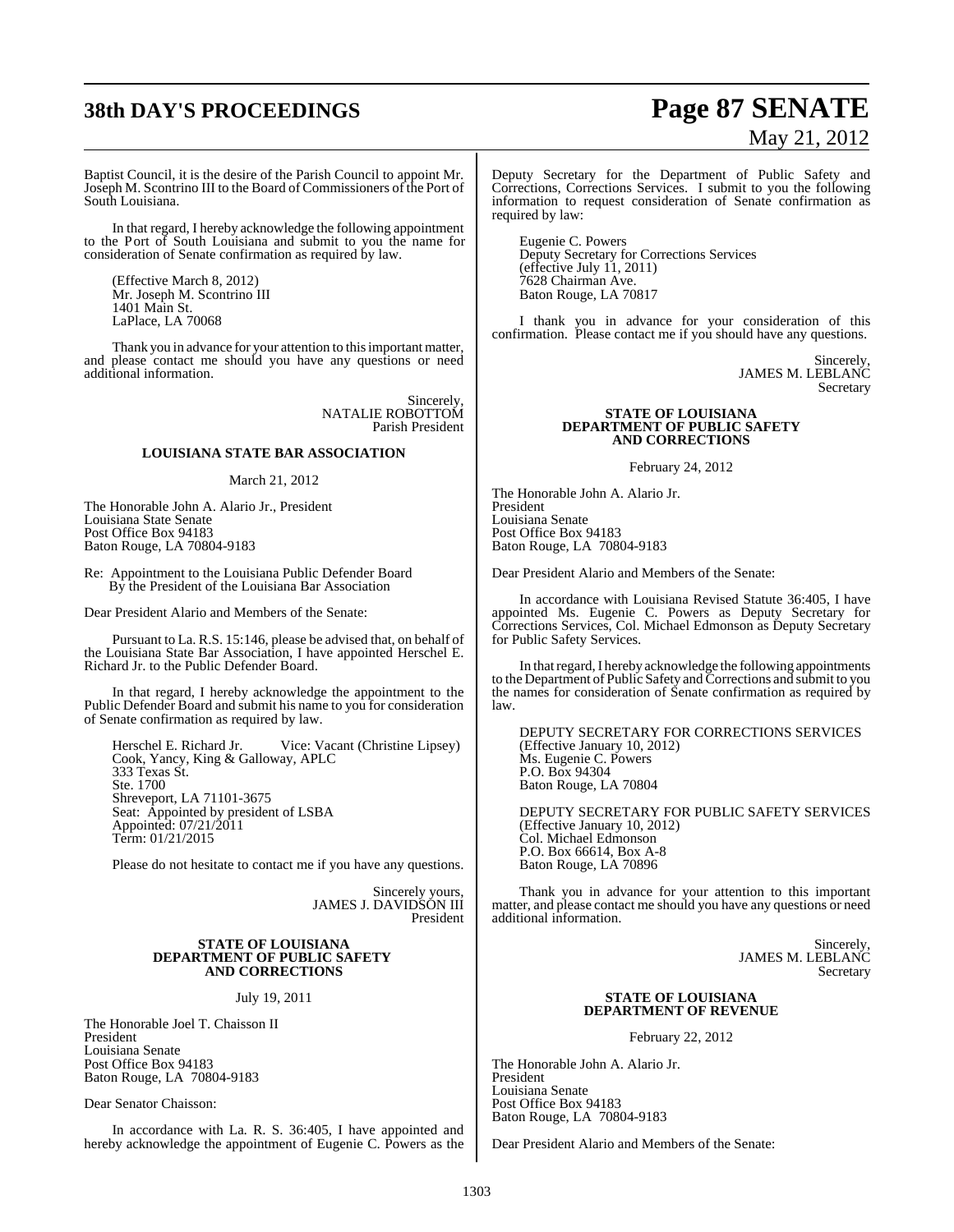In accordance with Louisiana Revised Statute 36:455, I have appointed Ms. Jane Smith as Deputy Secretary of the Louisiana Department of Revenue.

In that regard, I hereby acknowledge the following appointment to the Department of Revenue and submit to you the name for consideration of Senate confirmation as required by law.

DEPUTY SECRETARY OF THE DEPARTMENT OF REVENUE (Effective January 24, 2012) Ms. Jane H. Smith P.O. Box 66258 Baton Rouge, LA 70896 Vice: Earl J. Millet Jr.

Thank you in advance for your attention to thisimportant matter and please contact me should you have any questions or need additional information.

> Sincerely, CYNTHIA BRIDGES Secretary

### **NEW ORLEANS PLANTATION COUNTRY**

### May 8, 2012

The Honorable John A. Alario Jr. President Louisiana Senate Post Office Box 94183 Baton Rouge, LA 70804-9183

Dear President Alario and Members of the Senate:

In accordance with Louisiana Revised Statue 33:4574.12 (B), the following individuals have been appointed as commissioners of the River Parishes Convention, Tourist, and Visitors Commission. In that regard, I hereby acknowledge the following appointments and submit to you the names for consideration of Senate confirmation as required by law.

Judy Songy 8 Windsor Blvd. LaPlace, LA 70068 Appointed by St. John Parish EDC Board Appointed: February 28, 2012 Term: October 31, 2013 Vice: vacant (Peter Jasper)

Mr. Paul Aucoin 134 Goodwill Plantation Rd. Vacherie, LA 70090 Appointed by St. James Parish EDC Board Appointed: October 31, 2011 Term: October 31, 2015 Vice: Self

Iffurther information is needed, please do not hesitate to contact me.

> Thank you and with best personal regards, I am Very truly yours, PAUL G. AUCOIN Chairman

## **Page 88 SENATE 38th DAY'S PROCEEDINGS**

### **NEW ORLEANS PLANTATION COUNTRY**

May 8, 2012

The Honorable John A. Alario Jr. President Louisiana Senate Post Office Box 94183 Baton Rouge, LA 70804-9183

Dear President Alario and Members of the Senate:

In accordance with Louisiana Revised Statue 33:4574.12 (B), the following individuals have been appointed as commissioners of the River Parishes Convention, Tourist, and Visitors Commission. In that regard, I hereby acknowledge the following appointments and submit to you the names for consideration of Senate confirmation as required by law.

Ms. Angela Matherne 17 Elmwood Ct. Destrehan, LA 70047 Appointed by St. Charles Parish President Appointed: October 31, 2011 Term: October 31, 2015 Vice: Self

Mr. Louis Kliebert P.O. Box 554 Lutcher, LA 70071 Appointed by St. James Parish President Appointed: March 7, 2012 Term: October 31, 2013 Vice: vacant (Kathryn Hotard)

Ms. Janice Mitchell 2237 Williamsburg Dr. LaPlace, LA 70068 Appointed by St. John Parish President Appointed: February 14, 2012 Term: October 31, 2015 Vice: vacant (Mike Norton)

Mr. Rodney Nicholas 2063 Lafitte Dr. LaPlace, LA 70068 Appointed by St. John Parish Council Appointed: February 28, 2012 Term: October 31, 2014 Vice: Judy Songy

If further information is needed, please do not hesitate to contact

me.

Thank you and with best personal regards, I am Very truly yours, PAUL G. AUCOIN Chairman

### **ST. CHARLES PARISH**

May 15, 2012

Honorable John A. Alario Jr., President Louisiana State Senate Post Office Box 94183 Baton Rouge, LA 70804-9183

Re: Southeast Regional Airport Authority

Dear Senator Alario:

We are pleased that on Monday, January 23, 2012, the St. Charles Parish Council adopted Resolution No. 5877 approving the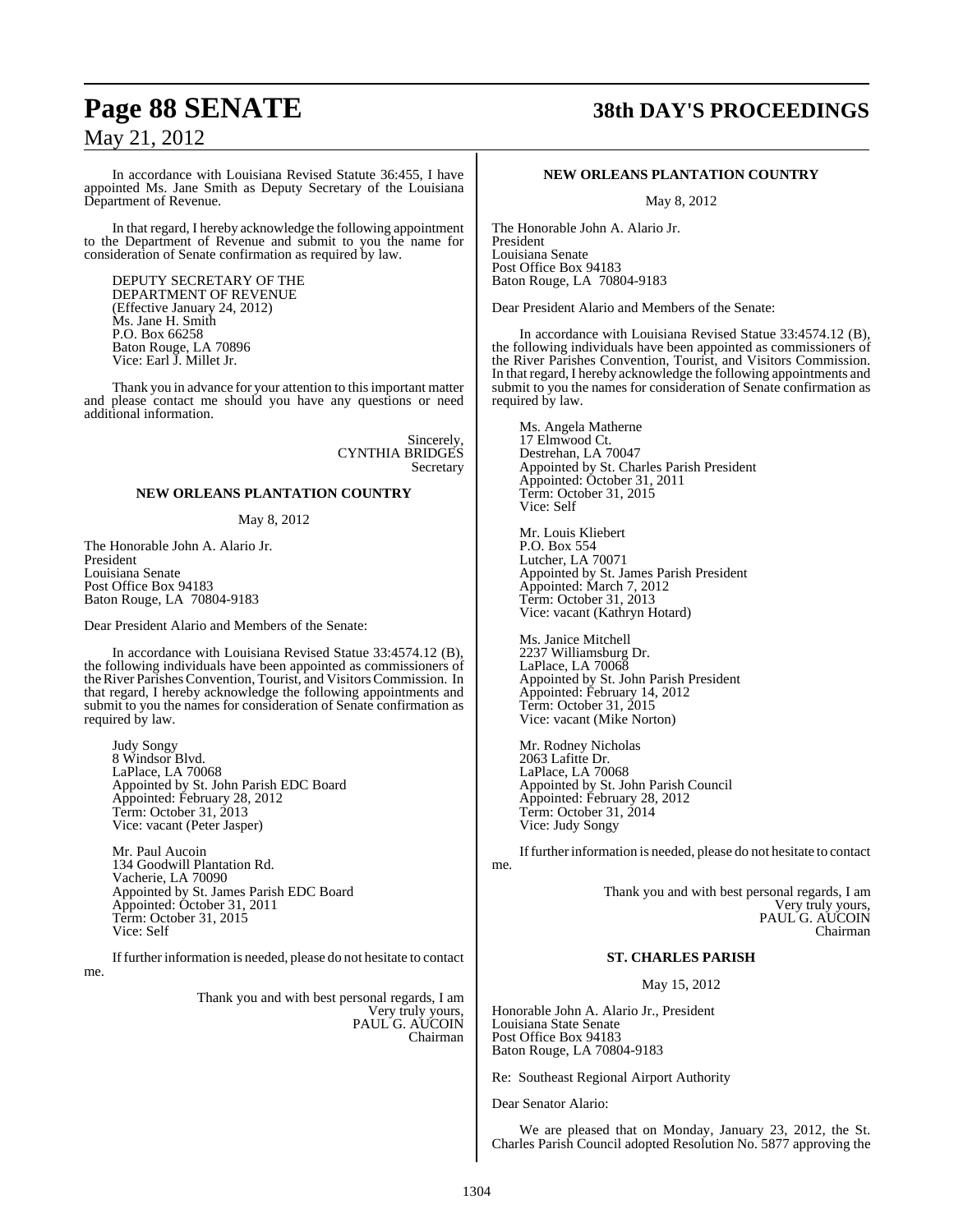# **38th DAY'S PROCEEDINGS Page 89 SENATE**

appointment of Mr. CarlJ. Cantrelle Jr. as a member of the Southeast Regional Airport Authority.

I hereby acknowledge this appointment and submit to you the name for consideration of Senate confirmation as required by law.

A copy of the resolution is enclosed for your records.

Sincerely, CALLI T. MADERE Acting Council Secretary

### **SECRETARY OF STATE STATE OF LOUISIANA**

March 5, 2012

The Honorable John A. Alario Jr. President Louisiana Senate Post Office Box 94183 Baton Rouge, LA 70804-9183

Dear President Alario and Members of the Senate:

In accordance with Article IV, Section 13 of the Louisiana Constitution, I have appointed Mr. R. Kyle Ardoin as First Assistant to the Secretary of State.

In that regard, I hereby acknowledge the following appointment to the Department of State and submit to you the name for consideration of Senate confirmation as required by law.

FIRST ASSISTANT TO THE SECRETARY OF STATE (Effective January 9, 2012) Mr. R. Kyle Ardoin P.O. Box 94215 Baton Rouge, LA 70804 Vice: Self

Thank you in advance for your attention to this important matter, and please contact me should you have any questions or need additional information.

> With best wishes and kindest personal regards, I remain Very truly yours, TOM SCHEDLER Secretary of State

### **SECRETARY OF STATE STATE OF LOUISIANA**

May 15, 2012

The Honorable John A. Alario Jr. President Louisiana Senate Post Office Box 94183 Baton Rouge, LA 70804-9183

Dear President Alario and Members of the Senate:

In accordance with R.S. 36:746, I have appointed Ms. Allison Clarke as Deputy Secretary for the Office of GeauxBiz.

In that regard, I hereby acknowledge the following appointment to the Department of State and submit to you the name for consideration of Senate confirmation as required by law.

# May 21, 2012

DEPUTY SECRETARY FOR THE OFFICE OF GEAUXBIZ (Effective April 25, 2012) Ms. Allison Clarke P.O. Box 94215 Baton Rouge, LA 70804 Vice: Self

Thank you in advance for your attention to this important matter, and please contact me should you have any questions or need additional information.

> With best wishes and kindest personal regards, I remain Sincerely, TOM SCHEDLER

Secretary of State

### **SECRETARY OF STATE STATE OF LOUISIANA**

March 5, 2012

The Honorable John A. Alario Jr. President Louisiana Senate Post Office Box 94183 Baton Rouge, LA 70804-9183

Dear President Alario and Members of the Senate:

In accordance with R.S. 18:18 (B), I have appointed Ms. Angie Rogers as Commissioner of Elections.

In that regard, I hereby acknowledge the following appointment to the Department of State and submit to you the name for consideration of Senate confirmation as required by law.

COMMISSIONER OF ELECTIONS (Effective January 9, 2012) Ms. Angie Rogers P.O. Box 94125 Baton Rouge, LA 70804 Vice: Self

Thank you in advance for your attention to this important matter, and please contact me should you have any questions or need additional information.

> With best wishes and kindest personal regards, I remain Very truly yours, TOM SCHEDLER Secretary of State

#### **STATE OF LOUISIANA DEPARTMENT OF TRANSPORTATION AND DEVELOPMENT**

May 10, 2012

Senator John Alario 900 N. Third St., State Capitol Baton Rouge, LA 70802

Dear Senator John Alario and Members of the Senate:

In accordance with Louisiana Revised Status 38:330.12.1, as Secretary of the Department of Transportation and Development, I have appointed Mr. Michael Stack as replacement for Mr. Michael Bridges as a member of the Non-Flood Protection Asset Management Authority.

In that regard, I hereby acknowledge the appointment to the Non-Flood Protection Asset Management Authority and submit his name to you for consideration of Senate confirmation as required by law.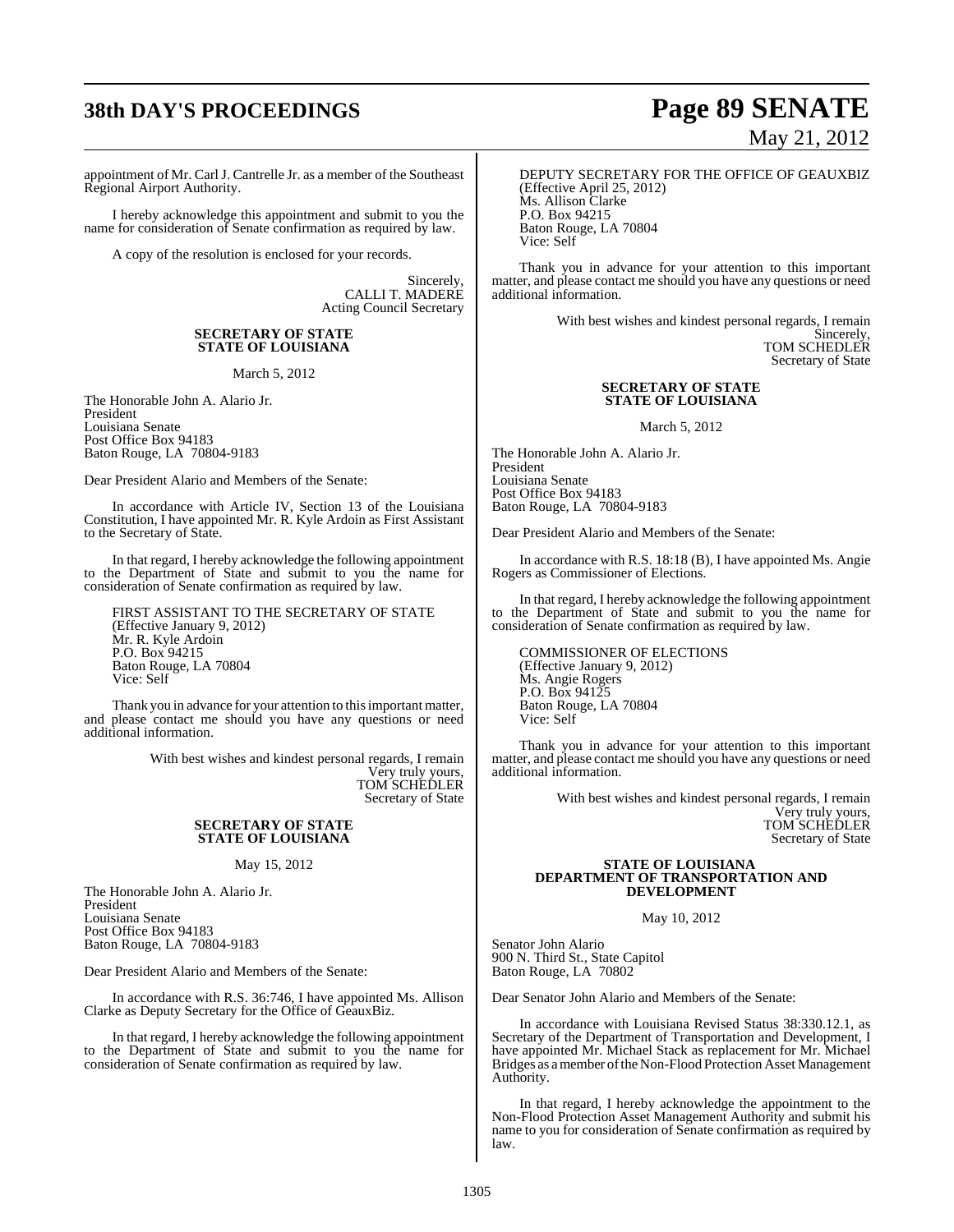Effective: 4/19/2012 Mr. Michael Stack District Engineer Administrator 1440 Highway 90 W Bridge City, LA 70096-3566 Vice: ADD Seat: Member appointed by the secretary of the Department of Transportation and Development Term: 08/12/14

Iffurther information is needed, please do not hesitate to contact me.

> Sincerely, SHERRI H. LEBAS, P.E. Secretary

### **TREASURER OF THE STATE OF LOUISIANA**

### April 10, 2012

The Honorable John A. Alario Jr., President Louisiana State Senate Post Office Box 94183 Baton Rouge, LA 70804-9183

RE: Department of Treasury Senate Confirmation

Dear Senator Alario:

In accordance with the authority granted to me as set forth in LA R.S. 36:761et seq., I have re-appointed the following individuals to positions with the Louisiana Department of the Treasury, effective January 9, 2012, and therefore, respectfully request the consent of the Senate.

FIRST ASSISTANT STATE TREASURER Mr. Ron Henson Department of Treasury P.O. Box 44154 Baton Rouge, LA 70804

DEPUTY STATE TREASURER Mr. Jason Redmond Department of Treasury P.O. Box 44154 Baton Rouge, LA 70804

ASSISTANT STATE TREASURER Mr. John J. Broussard Department of Treasury P.O. Box 44154 Baton Rouge, LA 70804

ASSISTANT STATE TREASURER & DIRECTOR OF THE STATE BOND COMMISSION Mr. Whitman J. Kling Jr. Department of Treasury P.O. Box 44154 Baton Rouge, LA 70804

EXECUTIVE COUNSEL Mr. James H. Napper II Department of Treasury P.O. Box 44154 Baton Rouge, LA 70804

Thank you in advance for your attention to thisimportant matter, and please contact me should you have any questions or need additional information.

> Sincerely, JOHN KENNEDY State Treasurer

## **Page 90 SENATE 38th DAY'S PROCEEDINGS**

### **TREASURER OF THE STATE OF LOUISIANA**

May 3, 2012

The Honorable John A. Alario Jr., President Louisiana State Senate Post Office Box 94183 Baton Rouge, LA 70804-9183

Re: Confirmation of James H. Napper II - Treasurer Designee to the Louisian Citizens Property Insurance Corporation Board of **Directors** 

Dear President Alario:

I have continued the original appointment of my Executive Counsel, James H. Napper II, as my Designee to the Board of Directors of Louisiana Citizens Property Insurance Corporation pursuant to applicable statute into this new termand will continue the appointment until further notice. He was originally confirmed in this position by the Senate during the Regular Session of the Louisiana Legislature of 2008.

To comply with the applicable statute as such Designee, I hereby request his confirmation by the Senate, through and as originating in your Committee, for this new term of the Legislature.

Please let me or Mr. Napper know if we need to do anything else to get this confirmation to the Citizens Board accomplished this Session.

> Very truly yours, JOHN N. KENNEDY State Treasurer

### **TREASURER OF THE STATE OF LOUISIANA**

May 3, 2012

Honorable John A. Alario Jr. President of the Senate State of Louisiana Post Office Box 94183 Baton Rouge, Louisiana 70804

Re: Confirmation of James H. Napper II Louisiana Utilities Restoration Corp. Board of Directors Designee

Dear President Alario:

In accordance with R.S. 45:1314 requiring confirmation of designees of elected official members of the Board of Directors of the Louisiana Utilities Restoration Corporation, I hereby request that your procedures for such confirmation or consent be initiated for the following individual, to-wit:

James H. Napper II - Executive Counsel and Assistant State Treasurer (as designee of State Treasurer, John Kennedy)

If we need to do anything else to get these procedures started, please let me know. Otherwise, we will wait to here from your staff.

> Very truly yours, JOHN N. KENNEDY State Treasurer

### **STATE OF LOUISIANA LOUISIANA DEPARTMENT OF VETERANS AFFAIRS**

#### February 28, 2012

The Honorable John A. Alario Jr. Louisiana State Senate Post Office Box 94183 Baton Rouge, LA 70804-9183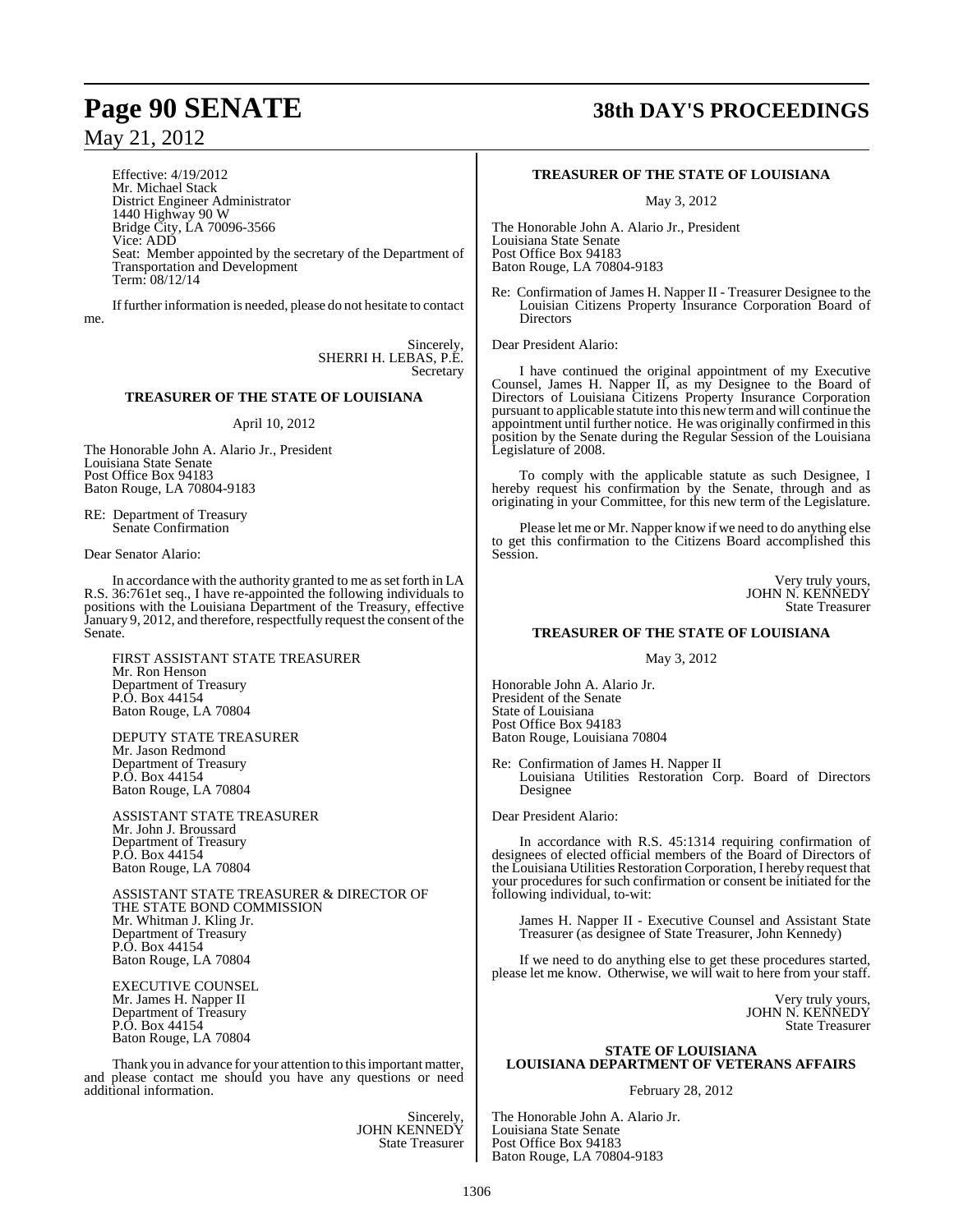# **38th DAY'S PROCEEDINGS Page 91 SENATE**

Dear Senator Alario and Members of the Senate:

In accordance with Louisiana Revised Statute 36:785, I have reappointed Mr. David LaCerte as Deputy Secretary of the Louisiana Department of Veterans Affairs.

In that regard, I hereby acknowledge the following appointment to the Department of Veterans Affairs and submit to you the name for consideration of Senate confirmation as required by law.

DEPUTY SECRETARY OF THE DEPARTMENT OF VETERANS AFFAIRS (Effective January 10, 2012) Mr. David LaCerte P.O. Box 94095 Baton Rouge, LA 70804-9095 Vice: Self

Thank you in advance for your attention to this important matter and please contact me should you have any questions or need additional information.

> Sincerely, LANE CARSON Secretary

### **LOUISIANA DEPARTMENT OF WILDLIFE AND FISHERIES**

### August 24, 2011

The Honorable Joel T. Chaisson II President Louisiana Senate Post Office Box 94183 Baton Rouge, LA 70804-9183

Dear President Chaisson and Members of the Senate:

Pursuant to the authority granted to me as set forth in Louisiana Revised Statue 56:331, I have appointed the following individual as a member of the Louisiana Crab Task Force, and therefore, respectfully submit this to you for consideration of Senate confirmation as required by law.

Mr. Kim Alfonso 2016 Flamingo Dr. St. Bernard, LA 70085 Hard crab fisherman Appointed: August 23, 2011

Mr. Alfonso replaces Mark Frosch who has resigned from the Crab Task Force. If further information is needed, please do not hesitate to contact me.

> With best wishes and kindest personal regards, I remain Very truly yours, ROBERT J. BARHAM Secretary

#### **STATE OF LOUISIANA DEPARTMENT OF WILDLIFE AND FISHERIES OFFICE OF FISHERIES**

July 7, 2011

The Honorable Joel T. Chaisson II President Louisiana Senate Post Office Box 94183 Baton Rouge, LA 70804-9183

Dear President Chaisson and Members of the Senate:

# May 21, 2012

Pursuant to the authority granted to me as set forth in Louisiana Revised Statue 56:331, I have appointed the following individuals as members of the Louisiana Crab Task Force, and therefore, respectfully submit these to you for consideration of Senate confirmation as required by law.

Ms. Trudy Luke Luke Seafood 8239 Shrimpers Row Dulac, LA 70353 Soft crab shredder Appointed: July 6, 2011

Mr. Rodney Parfait 220 Sterling Dr. Houma, LA 70363 Hard crab fisherman Appointed: July 6, 2011

Dr. Julie Anderson Assistant Professor LSU Agcenter & Louisiana Sea Grant 114 RNR Bldg. Baton Rouge, LA 70803 Appointed: July 6, 2011

Ms. Luke, Mr. Parfait and Dr. Anderson replace Billy Landry, William Cramer and Rusty Gaude' who have resigned from the Crab Task Force, respectively. If further information is needed, please do not hesitate to contact me.

> With best wishes and kindest personal regards, I remain Very truly yours, ROBERT J. BARHAM Secretary

### **LOUISIANA WORKFORCE COMMISSION**

#### February 27, 2012

The Honorable John A. Alario Jr. Louisiana State Senate Post Office Box 94183 Baton Rouge, LA 70804-9183

Dear Senator Alario:

In accordance with Louisiana Revised Statute 36:305, I have appointed Mr. Carey Foy as Deputy Executive Director of the Louisiana Workforce Commission.

In that regard, I hereby acknowledge the following appointment to the Louisiana Workforce Commission and submit to you the name for consideration of Senate confirmation as required by law.

DEPUTY EXECUTIVE DIRECTOR (Effective January 9, 2012) Mr. Carey Foy P.O. Box 94094 Baton Rouge, LA 70804

Thank you in advance for your attention to this important matter, and please contact me should you have any questions or need additional information.

> Sincerely, CURT EYSINK Executive Director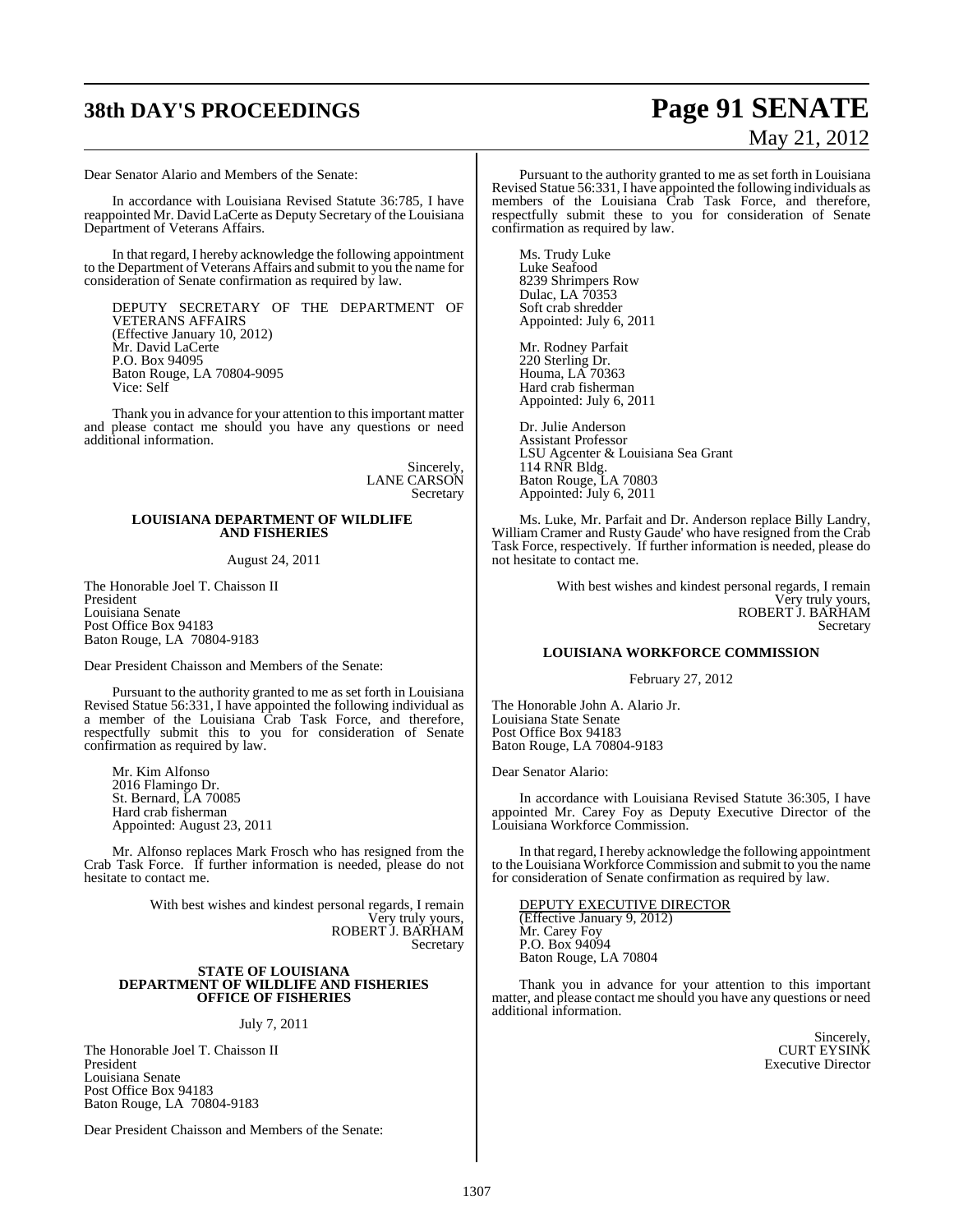# **Page 92 SENATE 38th DAY'S PROCEEDINGS**

May 21, 2012

### **Message to the Governor**

### **SIGNED SENATE BILLS**

### May 17, 2012

To the Honorable Governor of the State of Louisiana:

The President of the Senate and the Speaker of the House of Representatives have signed the following Senate Bills:

**SENATE BILL NO. 360—** BY SENATOR MARTINY AND REPRESENTATIVE PONTI AN ACT

To amend and reenact R.S. 32:1252(4) and (19), 1261, 1261.1, and 1263, to enact R.S. 32:1252(52) through (69), 1262(C), 1264(D), 1267(C), 1268(D), and Parts II, III, and IV of Chapter 6 of Title 32 of the Louisiana Revised Statutes of 1950, to be comprised of R.S. 32:1270 through 1270.30, and to repeal R.S. 32:1257.1 and 1268.1, relative to marine products, motorcycles, all-terrain vehicles, and recreational vehicles; to provide for certain terms, conditions, requirements, and procedures; to provide for definitions; to provide for the establishment of new dealerships and the relocation of existing dealerships; to provide for payment to dealers; to provide for unauthorized acts; to provide for warranty agreements and application thereof; to provide for the sale and leasing of certain marine products, motorcycles, all-terrain vehicles, and recreational vehicles; to provide for the succession of a dealer; to provide for the procedure to terminate a dealership; to provide for the repurchase of certain products, equipment, parts, and tools; and to provide for related matters.

### **SENATE BILL NO. 676— (Substitute of Senate Bill No. 437 by Senator Crowe)**

BY SENATOR CROWE

AN ACT

To amend and reenact R.S. 23:1513(A)(1), 1553(A), 1576, 1601(8), 1713(B) and (C), 1714, and 1726, to enact R.S. 23:1531.1(E), and to repeal R.S. 23:1713(D), relative to unemployment compensation; to provide for the penalty and interest account; to provide forfiling certain documents; to provide forseparation notices; to provide for method of calculation regarding the experience-rating account of an employer; to provide for disqualification of employee benefits subsequent to commission of a fraudulent act; to provide for the recovery of overpayment of benefits; to provide for the payment of certain benefits; and to provide for related matters.

### **SENATE BILL NO. 2—**<br>BY SENATOR GUILLORY

### AN ACT

To enact R.S. 11:186, relative to state and statewide retirement systems; to provide relative to meetings of system boards of trustees; to provide for representation during executive sessions of the boards and committees of such systems; to provide for written authorization; to provide restrictions; to provide an effective date; and to provide for related matters.

### **SENATE BILL NO. 10—**<br>BY SENATOR GUILLORY

### AN ACT

To enact R.S. 11:22(D), relative to actuarial valuation methods for state and statewide retirement systems; to provide for conversion of such methods; to specify the method to be utilized once the frozen unfunded actuarial accrued liability of certain systems has been fully amortized; to provide for an effective date; and to provide for related matters.

#### **SENATE BILL NO. 11—** BY SENATOR GUILLORY

AN ACT

To enact R.S. 11:1902(30) and (31), relative to the Parochial Employees' Retirement System; to provide for definitions; to provide for an effective date; and to provide for related matters.

### **SENATE BILL NO. 18—**

BY SENATOR GUILLORY AN ACT

To amend and reenact R.S. 11:4(A)(1)(d), 22(B)(12), 42(B)(10), 62(10), 102(B)(3)(d)(viii), 148(B), 154(A)(2), 158(B)(13), 162(A), 173(A)(2), 174(B)(2), 181(A)(4), 182(A)(1), 185(A)(4), 211(heading), 222(A), 223, 234(A)(12), 251, 262(12), 271(B)(12), 272(A)(2), 312(A)(12), 417(A) and (C), 516,  $1301(1)$ , (4), and (8),  $1302(A)$ (introductory paragraph),  $1305(A)(introductory)$  paragraph) and (B),  $1307(D)(1)$ , 1307.1(A), 1329, 1345.1, and 1345.2(4), relative to the State Police Pension and Retirement System; to provide for technical corrections; to provide for an effective date; and to provide for related matters.

### **SENATE BILL NO. 78—**

BY SENATOR MORRISH

AN ACT To amend and reenact R.S. 14:95(A)(4), relative to the illegal carrying and discharge of weapons; to exclude certain knives from the prohibition of certain weapons; and to provide for related matters.

**SENATE BILL NO. 20—** BY SENATOR CORTEZ AND REPRESENTATIVE HOFFMANN AN ACT

To enact R.S. 11:710(A)(5), relative to the Teachers' Retirement System of Louisiana; to allow certain retirees reemployed as adjunct professorsto receive benefits during reemployment; and to provide for related matters.

### **SENATE BILL NO. 24—**<br>BY SENATOR GUILLORY

AN ACT

To amend and reenact R.S. 11:2093, to enact R.S. 11:2077(D), and to repeal R.S. 11:2151, 2152, and 2153, relative to the Registrars of Voters Employees' Retirement System; to provide relative to compliance with applicable federal tax qualification requirements; to provide an effective date; and to provide for related matters.

#### **SENATE BILL NO. 65—** BY SENATOR MORRISH

AN ACT

To enact R.S. 13:985.2, relative to the Thirty-Eighth Judicial District; to provide for the assessment of court costs to fund court reporterfees prepared for indigents; to authorize additional costs in criminal cases; to authorize an additional filing fee in civil cases; to create an indigent transcript fund for the payment of court reporter fees; to provide terms and conditions for such funds; to authorize the clerk of court to retain certain fees; to provide for rates of payment to court reporters; to provide for an annual audit; and to provide for related matters.

### **SENATE BILL NO. 91—** BY SENATOR JOHN SMITH

AN ACT To enact R.S. 13:2583.5, relative to the appointment of a deputy constable in Calcasieu Parish; to authorize a constable of a justice of the peace court in Calcasieu Parish to appoint a deputy; to provide for compensation; to provide for qualifications of office; to provide for residency requirements; to provide for prohibitions; and to provide for related matters.

#### **SENATE BILL NO. 118—** BY SENATOR GARY SMITH

### AN ACT

To amend and reenact R.S. 22:1189, relative to the authority of the commissioner of insurance to promulgate regulations; to provide for the commissioner to promulgate regulations for independent review of benefit determinations; and to provide for related matters.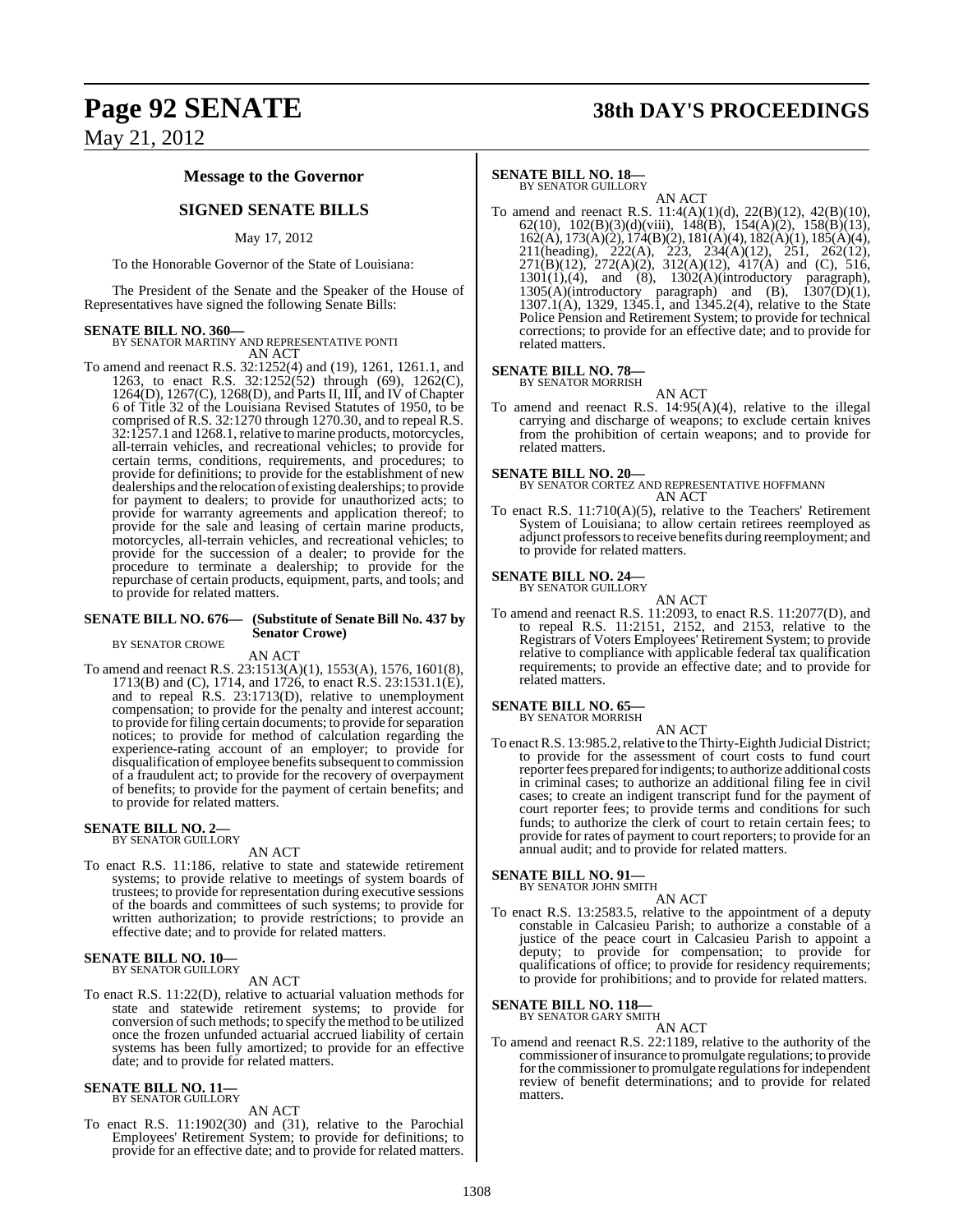# **38th DAY'S PROCEEDINGS Page 93 SENATE**

# May 21, 2012

#### **SENATE BILL NO. 657—** BY SENATOR LONG

AN ACT

To amend and reenact R.S. 11:1651(B)(introductory paragraph) and (2)(a), relative to the board of trustees of the District Attorneys' Retirement System; to provide for board membership; to increase the number of active members on the board; to specify that one active member shall be an assistant district attorney; to provide for an effective date; and to provide for related matters.

**SENATE BILL NO. 43—**<br>BY SENATOR GUILLORY

AN ACT

To enact R.S. 11:1404(F), 1411(E), and 1446, relative to the Assessors' Retirement Fund; to provide for compliance with federal tax qualification requirements; to provide relative to benefits accrued during military service; and to provide for related matters.

### **SENATE BILL NO. 64—** BY SENATOR MORRISH

AN ACT

To amend and reenact R.S. 26:85.1, relative to alcohol permits; to provide for Class A-General retail permits; to provide for Class B Retail Liquor Permit; to allow manufacturers to obtain a Class A-General retail permit or a Class B Retail Liquor Permit, or both, under certain circumstances; and to provide for related matters.

### **SENATE BILL NO. 174—** BY SENATOR MORRELL

AN ACT

To amend and reenact R.S. 13:2501.1(F) and to enact R.S. 13:1337(C), 2151(E) and 2151.4(E), relative to courts and judicial procedure; to provide relative to the jurisdiction of the Traffic Court of New Orleans and the First and Second City Courts of New Orleans; to provide relative to appeals by any person aggrieved by a decision concerning a traffic violation enforced by the city of New Orleans' automated traffic enforcement system; to provide certain terms and conditions; and to provide for related matters.

**SENATE BILL NO. 255** BY SENATOR MORRELL

AN ACT

To amend and reenact R.S. 14:37.4(A) and (C), relative to the crime of aggravated assault with a firearm; to provide relative to the definition of aggravated assault with a firearm; to increase the penalties for aggravated assault with a firearm; to provide for an effective date; and to provide for related matters.

**SENATE BILL NO. 434—**<br>BY SENATOR PETERSON AND REPRESENTATIVE LEGER<br>AN ACT

To amend and reenact R.S. 15:168(B)(2), relative to judicial district indigent defender funds; to require the inclusion of certain data with monthly remittances in Orleans Parish; to require certain notification; and to provide for related matters.

### **SENATE BILL NO. 535—** BY SENATOR JOHNS

AN ACT

To amend and reenact R.S. 33:441.13, relative to the mayor's court for the town of Westlake; to expand the court's jurisdiction; and to provide for related matters.

# **SENATE BILL NO. 572—** BY SENATOR MORRELL

AN ACT

To enact R.S. 14:95.1.3, relative to weapons; to prohibit the purchase of firearms or ammunition with the intent to transfer illegally; to provide for definitions; to provide for penalties; and to provide for related matters.

### **SENATE BILL NO. 642—**

BY SENATOR BROOME

AN ACT To amend and reenact R.S. 33:2337(A)(1) and (2), relative to mutual assistance between law enforcement agencies; to authorize city marshals and city constables to provide police manpower and equipment to a requesting police department or sheriff's office during an emergency orspecial event; and to provide for related matters.

### **SENATE BILL NO. 621—** BY SENATOR MURRAY

AN ACT

To amend and reenact R.S. 13:2497 and 2500.2(A)(1), to provide relative to courts and judicial procedures; to provide relative to the Municipal Court of New Orleans; to provide relative to certain court fees and salaries; to remove reference to specific dollar amounts of salaries for certain deputy clerks of the Municipal Court of New Orleans; to provide for an increase in certain fees collected by the Municipal Court of New Orleans; and to provide for related matters.

#### **SENATE BILL NO. 457—** BY SENATOR PERRY

AN ACT

To amend and reenact Code of Civil Procedure Article 4843 (E) and (G), relative to city courts; to provide relative to jurisdiction; to increase the civil jurisdictional maximum amount in dispute in the city courts of Abbeville and Kaplan.

and they are hereby presented for executive approval.

Respectfully submitted, GLENN A. KOEPP Secretary of the Senate

### **Privilege Report of the Committee on Senate and Governmental Affairs**

### **ENROLLMENTS**

Senator Amedee, Chairman on behalf of the Committee on Senate and Governmental Affairs, submitted the following report:

May 18, 2012

To the President and Members of the Senate:

I am directed by your Committee on Senate and Governmental Affairs to submit the following report:

The following Senate Resolutions have been properly enrolled:

### **SENATE RESOLUTION NO. 70—**

BY SENATOR THOMPSON A RESOLUTION

To designate May 9, 2012, as "FFA Day" at the legislature and to commend the state officers of FFA.

### **SENATE RESOLUTION NO. 113—** BY SENATOR HEITMEIER

A RESOLUTION

To commend the Louisiana Dental Hygienists' Association and dental hygienists around the state for their outstanding contributions to the oral health of citizens of the state of Louisiana and to recognize Tuesday, May 15, 2012, as Dental Hygiene Day at the Louisiana State Capitol.

### **SENATE RESOLUTION NO. 114—** BY SENATORS BUFFINGTON AND CLAITOR

A RESOLUTION

To commend Teri G. Fontenot, president and Chief Executive Officer of Woman's Hospital in Baton Rouge, upon her election as chair of the American Hospital Association, (AHA) for the year 2012.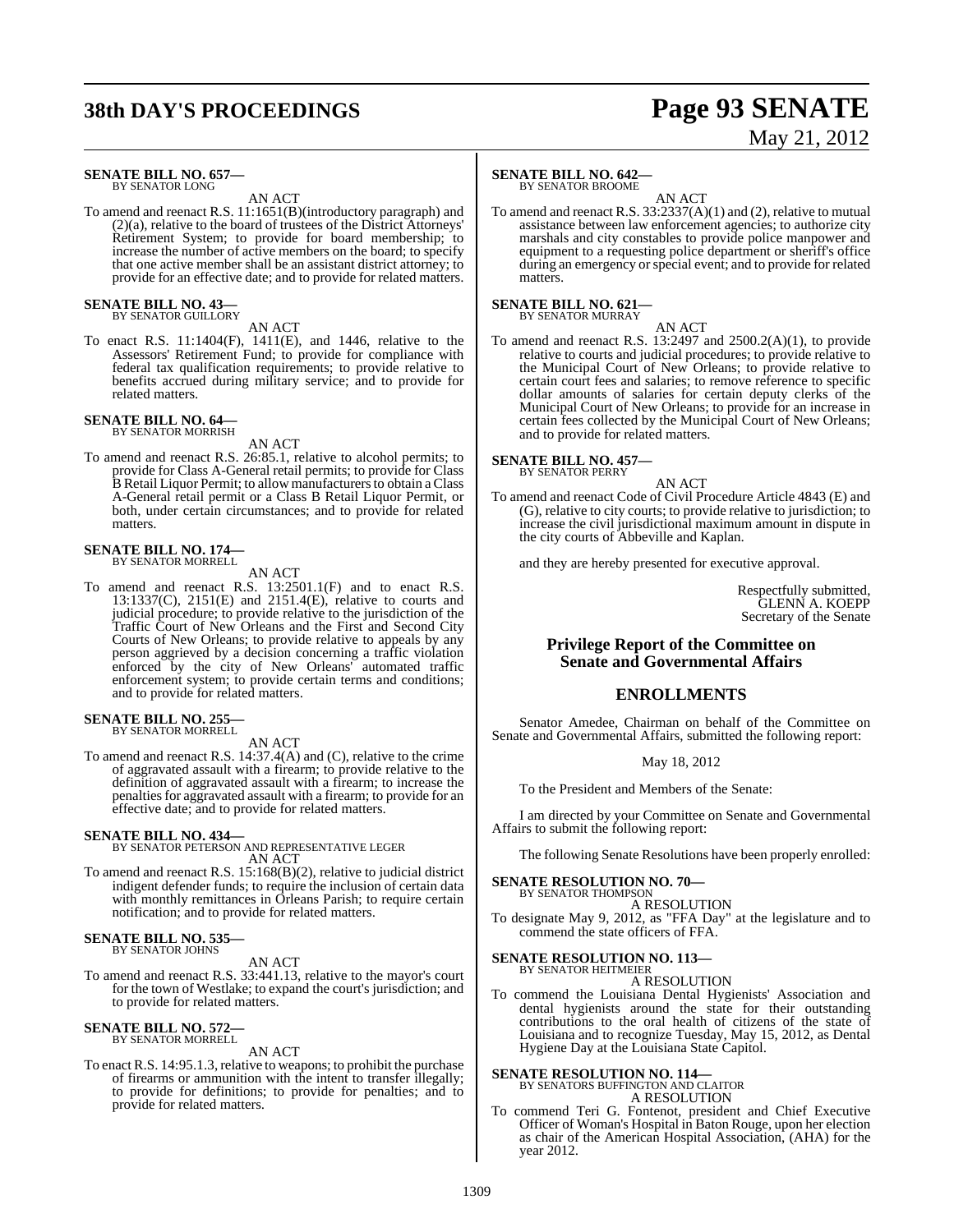#### **SENATE RESOLUTION NO. 111—** BY SENATOR MURRAY

A RESOLUTION

To express the sincere condolences of the Senate of the Legislature of Louisiana upon the death of Louis Donald Neveu, son, husband, father, brother, friend and Christian.

### **SENATE RESOLUTION NO. 112—** BY SENATORS WALSWORTH AND ADLEY

A RESOLUTION

To commend Adrian DeLukie on his ninetieth birthday, for a life well lived, and for his brave and faithful service to his country, state and community.

#### **SENATE RESOLUTION NO. 115—** BY SENATOR ALARIO

A RESOLUTION

To commend and congratulate Coach Billy North for twenty-two years of distinguished leadership as head football coach of the John Ehret High School Patriots.

#### **SENATE RESOLUTION NO. 116—** BY SENATOR PERRY

A RESOLUTION

To commend the Kaplan Telephone Company on the occasion of its sixtieth anniversary.

#### **SENATE RESOLUTION NO. 117—** BY SENATOR PERRY

A RESOLUTION

To commend Michael C. Moss for thirty-five years of dedicated public service with the Department of Transportation and Development and for his continued commitment to the success of the department.

#### **SENATE RESOLUTION NO. 95—** BY SENATOR MILLS

A RESOLUTION

To urge and request the Louisiana Department of Transportation and Development to proceed with the Vida Shaw Bridge replacement project.

SENATE RESOLUTION NO. 118—<br>BY SENATORS CORTEZ, ADLEY, ALARIO, ALLAIN, AMEDEE, APPEL, BROWIE, BROWN, BURFINGTON, CHABERT, CLAITOR, CROWE,<br>DONAHUE, DORSEY-COLOMB, ERDEY, GALLOT, GUILLORY,<br>HEITMEIER, JOHNS, KOSTELKA, LAFLEUR,

### A RESOLUTION

To express the sincere and heartfelt condolences of the Senate of the Legislature of Louisiana upon the passing of business entrepreneur, visionary, public servant, legislator, and former state superintendent of education, Louis Joseph Michot Jr., to commemorate a life well spent in service to the Lafayette community, and to note the proud legacy he leaves to the state of Louisiana.

#### **SENATE RESOLUTION NO. 119—** BY SENATOR THOMPSON

A RESOLUTION

To designate May 30, 2012, as "4-H Day" at the legislature and commends the state Executive Board officers of 4-H.

#### **SENATE RESOLUTION NO. 121—** BY SENATOR JOHN SMITH

A RESOLUTION

To commend Gerald Wayne Laughlin, principal of DeRidder High School, upon being selected as Beauregard Parish High School Principal of the Year and on thirty-eight years of dedicated service.

#### **SENATE RESOLUTION NO. 122—** BY SENATOR JOHN SMITH

A RESOLUTION

To commend Billy Ray Spikes for thirty-eight years of dedicated and loyal service with the City of DeRidder Fire Department.

# **Page 94 SENATE 38th DAY'S PROCEEDINGS**

Respectfully submitted, "JODY" AMEDEE Chairman

The foregoing Senate Resolutions were signed by the President of the Senate and presented to the Secretary of State by the Secretary on May 18, 2012.

### **Message to the Secretary of State**

### **SIGNED SENATE CONCURRENT RESOLUTIONS**

May 18, 2012

To the Honorable Secretary of State:

The President of the Senate and the Speaker of the House of Representatives have signed the following Senate Concurrent Resolutions:

### **SENATE CONCURRENT RESOLUTION NO. 3—**

BY SENATOR ERDEY AND REPRESENTATIVE WILLMOTT A CONCURRENT RESOLUTION

To urge and request the Department of Public Safety and Corrections, public safety services, the office of motor vehicles, and the Louisiana state police, to apply and enforce R.S. 32:303(D) which provides that headlamps on motor vehicles shall emit a white light only, including light emitted by white high intensity discharge forward lighting, and prohibits a motor vehicle from being equipped with headlamps that are off-road colored lights.

#### **SENATE CONCURRENT RESOLUTION NO. 4—** BY SENATOR ERDEY

### A CONCURRENT RESOLUTION

To urge and request that the Department of Transportation and Development to study truck traffic patterns on LA1019 between LA 16 and LA 64 in Livingston Parish.

# **SENATE CONCURRENT RESOLUTION NO. 20—** BY SENATOR ADLEY

A CONCURRENT RESOLUTION

To urge and request the Department of Transportation and Development to hold public meetings prior to proposed closure of a public railroad grade crossing on non-state maintained parish and municipal roadways.

# **SENATE CONCURRENT RESOLUTION NO. 35—** BY SENATOR BROWN

### A CONCURRENT RESOLUTION

To urge and request the Department of Transportation and Development to study the feasibility and costs of providing adequate lighting and needed maintenance to bridges on the state highway system over the Mississippi River and the grounds on which such bridges sit.

### **SENATE CONCURRENT RESOLUTION NO. 73—** BY SENATOR CROWE AND REPRESENTATIVE HODGES A CONCURRENT RESOLUTION

To memorialize the Congress of the United States and to urge and request the President of the United States to maintain steadfast support for the State of Israel and express vigorous support and unwavering commitment to the welfare, security, and survival of the State of Israel as a Jewish and democratic state with secure borders.

### **SENATE CONCURRENT RESOLUTION NO. 102—** BY SENATOR MILLS AND REPRESENTATIVE HUVAL A CONCURRENT RESOLUTION

To commend Breaux Bridge High School for placing second in the Louisiana High School Technology Challenge.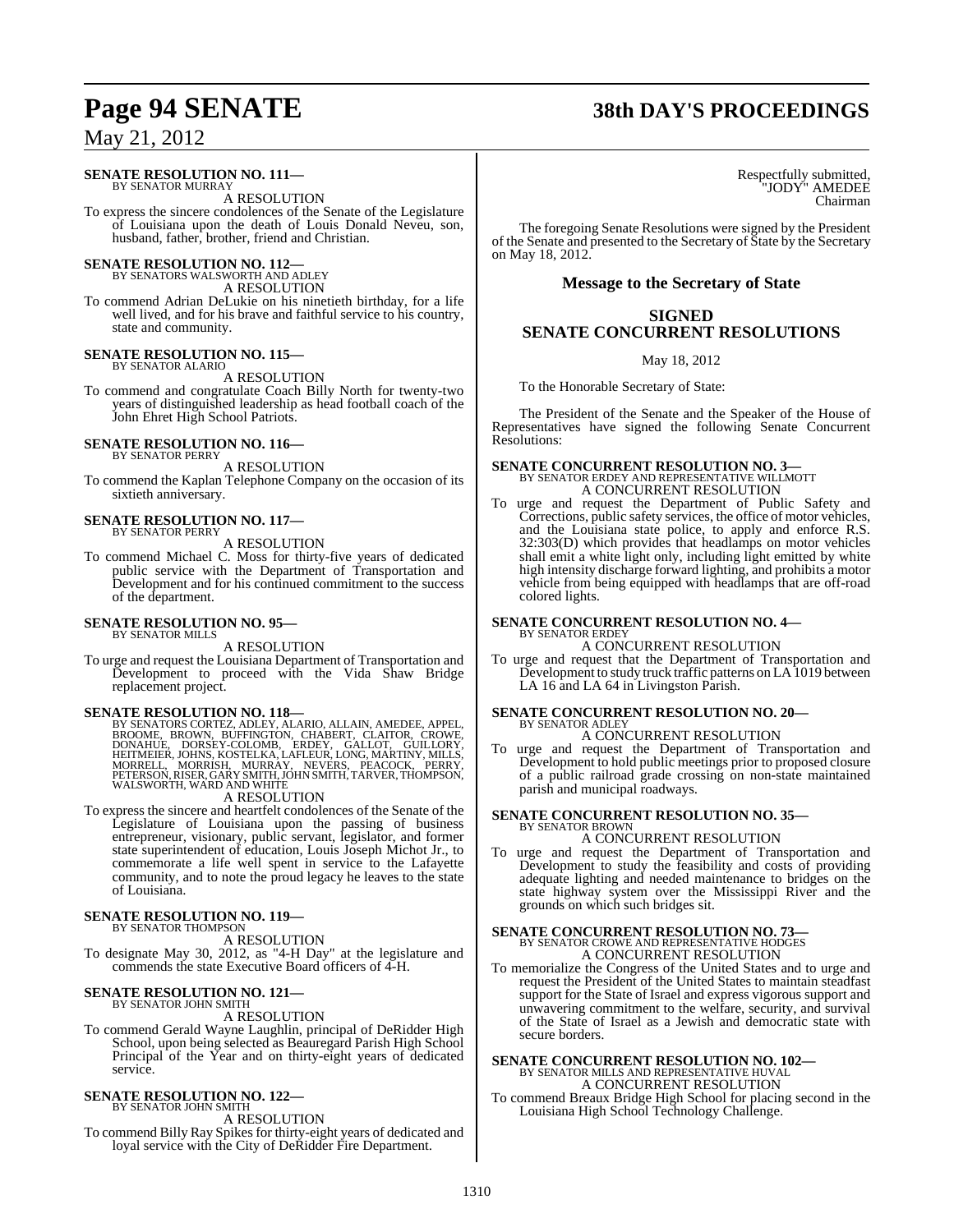# **38th DAY'S PROCEEDINGS Page 95 SENATE**

# May 21, 2012

#### **SENATE CONCURRENT RESOLUTION NO. 105—** BY SENATOR CORTEZ

A CONCURRENT RESOLUTION

To commend the city of Lafayette, Louisiana on being honored asthe winner of The South's Tastiest Town 2012 competition promoted by Southern Living Magazine.

- **SENATE CONCURRENT RESOLUTION NO. 110—**<br>BY SENATOR ALARIO ANDREPRESENTATIVES ABRAMSON, ADAMS, ANDERS, ARMES, ARNOLD, BADON, BARRAS, BARROW, BERTHELOT, BILLIOT, STUART BISHOP, WESLEY BISHOP, BROADWATER, BROSSETT, BROWN, BUR
- To commemorate the eightieth anniversary of the dedication of the Louisiana State Capitol on Wednesday, May 16, 2012, and to celebrate the pride, honor, and hope that the building brings to the citizens of the state of Louisiana.

# **SENATE CONCURRENT RESOLUTION NO. 10—** BY SENATOR DORSEY-COLOMB

A CONCURRENT RESOLUTION

To urge and request the Department of Transportation and Development to install a left turn signal at the intersection of Eddie Robinson and Government Street (LA 73) in Baton Rouge.

### **SENATE CONCURRENT RESOLUTION NO. 26—** BY SENATOR GALLOT

A CONCURRENT RESOLUTION

To urge and request the Louisiana State Law Institute to study the issue of heirship property; to request the Louisiana State Law Institute develop recommendations for facilitating the ability of family members to receive title to immovable property when successive generations of their family have failed to file succession proceedings; and to develop recommendations to facilitate more equitable and economically efficient distribution of immovable property.

# **SENATE CONCURRENT RESOLUTION NO. 36—** BY SENATOR DORSEY-COLOMB

A CONCURRENT RESOLUTION

To urge and request the Louisiana State Law Institute to study inclusion of the Uniform Adult Guardianship and Protective Proceedings Jurisdiction Act (UAGPPJA) in Louisiana law.

### **SENATE CONCURRENT RESOLUTION NO. 57—** BY SENATOR MURRAY

A CONCURRENT RESOLUTION

To urge and request the Louisiana State Law Institute to study how the value of a usufruct should be properly determined under state law.

# **SENATE CONCURRENT RESOLUTION NO. 68—** BY SENATOR BROOME

### A CONCURRENT RESOLUTION

To urge and request the Department of Public Safety and Corrections, office of motor vehicles, to study the impact of collecting the motor vehicle license tax on private passenger vehicles based upon the vehicle's fair market value at the time of each renewal.

#### **SENATE CONCURRENT RESOLUTION NO. 8—** BY SENATOR DORSEY-COLOMB

A CONCURRENT RESOLUTION

To urge and request the Department of Transportation and Development to study improving the operational safety of the

exit from Interstate 10 to East Washington Street in Baton Rouge.

- **SENATE CONCURRENT RESOLUTION NO. 65—**BY SENATORS ADLEY, ALARIO, ALIAN, AMEDER, APPEL, BROWNE, BOWAHUE, DORSEY-COLOMB, ERDEY, GALICOR, GUILLORY, GUILLORY, THEITMEIER, JOHNS, KOSTELKA, LAFLEUR, LONG, MARTINY, MILLS, MORRELL
	-
- To express the sincere condolences of the Legislature of Louisiana upon the passing of a legend and icon in Louisiana legislative politics, Charles L. "Charlie" Smith, lobbyist, political consultant, poet, and writer.

**SENATE CONCURRENT RESOLUTION NO. 101—**<br>BY SENATORS HEITMEIER, ADLEY, ALARIO, ALLAIN, AMEDEE, BROOME, BROWE, DROWE, DROWE, CORTEZ, CROWE, DROWELL DROWERT, CLAITOR,<br>CORTEZ, CROWE, DONAHUE, DORSEY-COLOMB, ERDEY, GALLOT,<br>GUIL

### A CONCURRENT RESOLUTION

To declare the month of May as "National Military Appreciation Month" in Louisiana.

- **SENATE CONCURRENT RESOLUTION NO. 106—**<br>BY SENATORS CORTEZ, ADLEY, ALARIO, ALLAIN, AMEDEE, APPEL, BROME, BROWE, BOOME, DORSEY-COLOMB, ERDEY, GLAITOR, CROWE,<br>DONAHUE, DORSEY-COLOMB, ERDEY, GALLOT, GUILLORY,<br>HEITMEIER, JOHNS A CONCURRENT RESOLUTION
- To expressthe sincere and heartfelt condolences of the Legislature of Louisiana upon the passing of business entrepreneur, visionary, public servant, legislator, and former state superintendent of education, Louis Joseph Michot Jr., to commemorate a life well spent in service to the Lafayette community, and to note the proud legacy he leaves to the state of Louisiana.

# **SENATE CONCURRENT RESOLUTION NO. 108—** BY SENATOR MURRAY

A CONCURRENT RESOLUTION

To urge and request the Louisiana State Law Institute to study certain aspects of civil jury trial procedure.

### **SENATE CONCURRENT RESOLUTION NO. 112—** BY SENATOR GUILLORY

A CONCURRENT RESOLUTION

To designate Tuesday, May 15, 2012, as Alpha Phi Alpha Day in the Louisiana Legislature, commends Alpha Phi Alpha for one hundred six years of exemplary leadership, and provides for suitable observance of such day.

# **SENATE CONCURRENT RESOLUTION NO. 113—**<br>BY SENATOR HEITMEIER AND REPRESENTATIVE SIMON A CONCURRENT RESOLUTION

To commend Ms. Debra Ann "Debbie" Maxwell Gough for thirtythree years of dedicated service to the citizens of the state of Louisiana as an employee of the Louisiana Department of Health and Hospitals.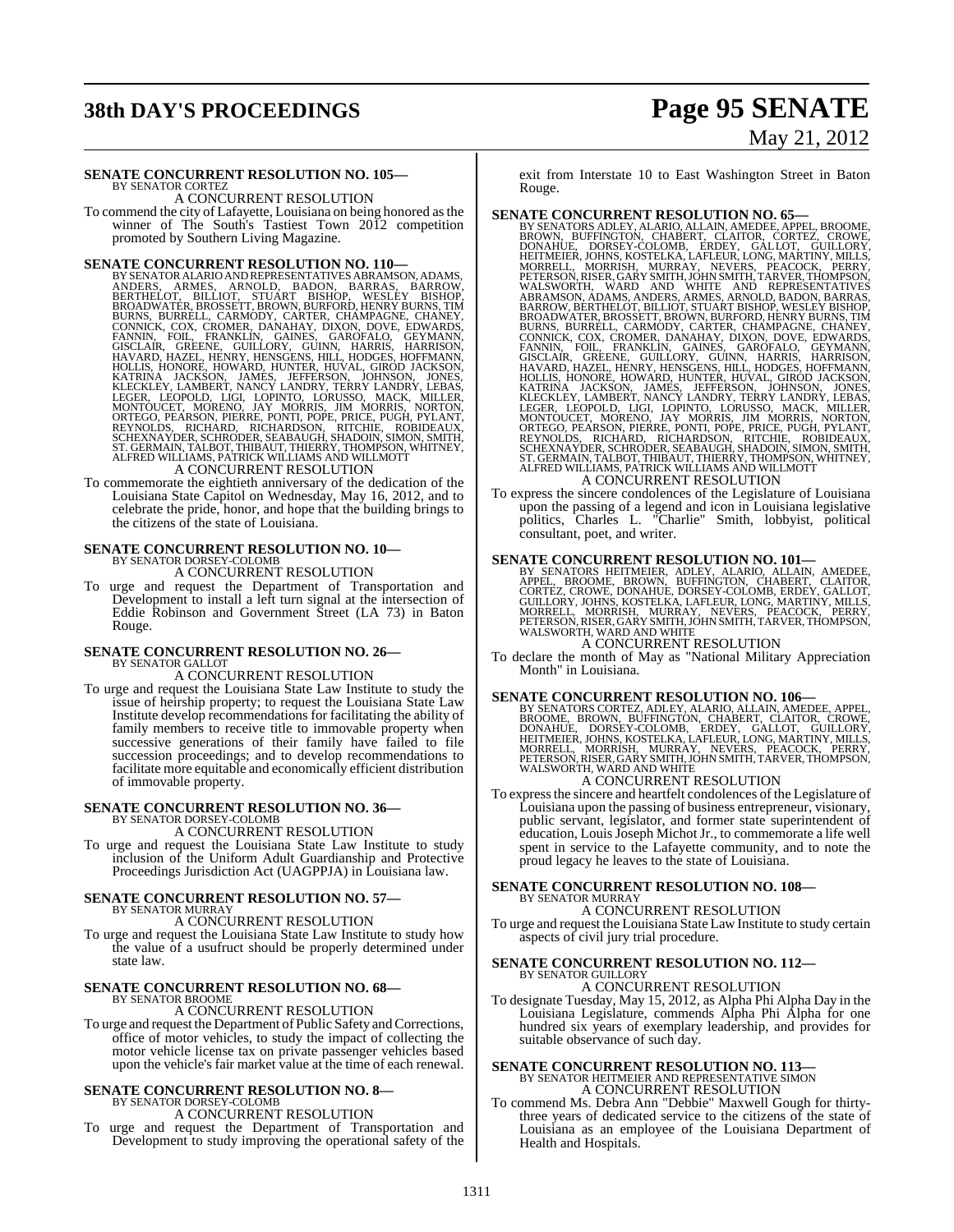# **Page 96 SENATE 38th DAY'S PROCEEDINGS**

May 21, 2012

Respectfully submitted, GLENN A. KOEPP Secretary of the Senate

The foregoing Senate Concurrent Resolutions were presented to the Secretary of State by the Secretary on May 18, 2012.

### **Message from the House**

### **SIGNED HOUSE BILLS AND JOINT RESOLUTIONS**

May 21, 2012

To the Honorable President and Members of the Senate:

I am directed to inform your honorable body that the Speaker of the House of Representatives has signed the following House Bills and Joint Resolutions:

### **HOUSE BILL NO. 197—**

BY REPRESENTATIVES HENRY BURNS AND WILLMOTT AN ACT

To amend and reenact R.S. 32:295.1(A) and (B), relative to seat belts; to require all passengers in motor vehicles to wear a seat belt; to prohibit a driver from transporting more passengers than a motor vehicle hasseat belts; and to provide for related matters.

# **HOUSE BILL NO. 242—** BY REPRESENTATIVE HARRIS

AN ACT

To enact R.S. 33:2481.5, relative to the city of Alexandria; to provide relative to the municipal fire and police civil service; to provide relative to the position of deputy chief of police; to include the governing authority of the city of Alexandria among those authorized to create that position; and to provide for related matters.

**HOUSE BILL NO. 269—**<br>BY REPRESENTATIVES BARROW, ANDERS, ARMES, ARNOLD,<br>BILLIOT, WESLEY BISHOP, BROADWATER, BROSSETT, BROWN,<br>HENRY BURNS, BURRELL, CARTER, CHANEY, COX, DIXON,<br>GISCLAIR, HARRIS, HARRISON, HODGES, HUNTER, KAT AN ACT

To amend and reenact R.S. 17:238(C), relative to the education of children in foster care; to provide relative to school placement of children in foster care; and to provide for related matters.

# **HOUSE BILL NO. 310—** BY REPRESENTATIVES PONTI AND REYNOLDS

AN ACT

To amend and reenact R.S. 32:717(B), relative to scrap motor vehicles; to provide for permits to dismantle vehicles over a certain number of years old; and to provide for related matters.

#### **HOUSE BILL NO. 374—** BY REPRESENTATIVE ARMES

AN ACT

To amend and reenact R.S. 32:1305(B), relative to motor vehicle inspections; to delete certain provisions of motor vehicle inspection law relative to issuance of permits to inspection stations; and to provide for related matters.

#### **HOUSE BILL NO. 384—** BY REPRESENTATIVE DANAHAY

AN ACT

To amend and reenact R.S.  $9:1102.2(A)(1)(a)$  and  $(2)(a)$ , relative to port commissions; authorizes shallow-draft port commissions to lease or sublease property without the necessity of public bid; and to provide for related matters.

### **HOUSE BILL NO. 425—**

BY REPRESENTATIVE BROSSETT AN ACT

To enact R.S. 47:469.1, relative to special license plates; to create a special "For Hire" plate for use in the city of New Orleans; to provide for the design and cost; to provide for rules and regulations; and to provide for related matters.

### **HOUSE BILL NO. 485—**

BY REPRESENTATIVES THIERRY, BROWN, CHAMPAGNE, FRANKLIN,<br>GISCLAIR, GUINN, HILL, HODGES, HONORE, HOWARD, KATRINA<br>JACKSON, NANCY LANDRY, LEBAS, LEOPOLD, MORENO, NORTON, RICHARD, SMITH, AND ST. GERMAIN

AN ACT

To amend and reenact R.S. 32:80(A)(4), relative to traffic violations; to provide for enhanced penalties for overtaking or passing a school bus when injury or death occurs as a result; and to provide for related matters.

### **HOUSE BILL NO. 499—**

BY REPRESENTATIVES HENRY BURNS, ADAMS, BARROW,<br>BERTHELOT, BILLIOT, BROADWATER, BROWN, BURFORD,<br>CHAMPAGNE, CHANEY, COX, CROMER, FOIL, FRANKLIN, GAINES,<br>GAROFALO, GISCLAIR, GUINN, HAVARD, HENRY, HILL, HODGES,<br>HOFFMANN, HOLLI AN ACT

To enact R.S.  $32:412(K)$  and R.S.  $40:1321(K)$ , relative to drivers' licenses and special identification cards; to authorize the designation of "Veteran" on drivers' licenses and special identification cards; to provide for rules; and to provide for related matters.

### **HOUSE BILL NO. 532—**

BY REPRESENTATIVE JIM MORRIS

AN ACT

To amend and reenact R.S. 30:961(E) and to enact R.S. 30:961(I), relative to withdrawal of surface water; to extend the time frame within which opportunities for cooperative agreements for such withdrawal may be entered into; to provide for approval by legislative committees of certain cooperative endeavor agreements; and to provide for related matters.

# **HOUSE BILL NO. 533—** BY REPRESENTATIVE HODGES

AN ACT To amend and reenact R.S. 32:662.1, relative to driving while intoxicated; to provide for admission of intoxilyzer instrument recertification forms; and to provide for related matters.

### **HOUSE BILL NO. 534—**

BY REPRESENTATIVE ALFRED WILLIAMS AN ACT

To amend and reenact R.S. 56:647(A) and (B) and to enact R.S. 23:1749.1 through 1749.8, relative to overdue unemployment compensation benefits overpayment obligations; to provide for the suspension of certain licenses while overpayment obligations are due; to provide definitions; and to provide for related matters.

### **HOUSE BILL NO. 545—** BY REPRESENTATIVE PEARSON

AN ACT

To enact R.S. 33:2957 and R.S. 46:1073.1, relative to hospital service districts and certain hospitals; to authorize and provide relative to investments of hospital service districts, including certain hospitals; to provide for limitations and procedures; and to provide for related matters.

### **HOUSE BILL NO. 565—**

BY REPRESENTATIVE DOVE AND SENATOR LONG AN ACT

To enact R.S. 49:191(6)(a) and to repeal R.S. 49:191(4)(d), relative to the Department of Natural Resources, including provisionsto provide for the re-creation of the Department of Natural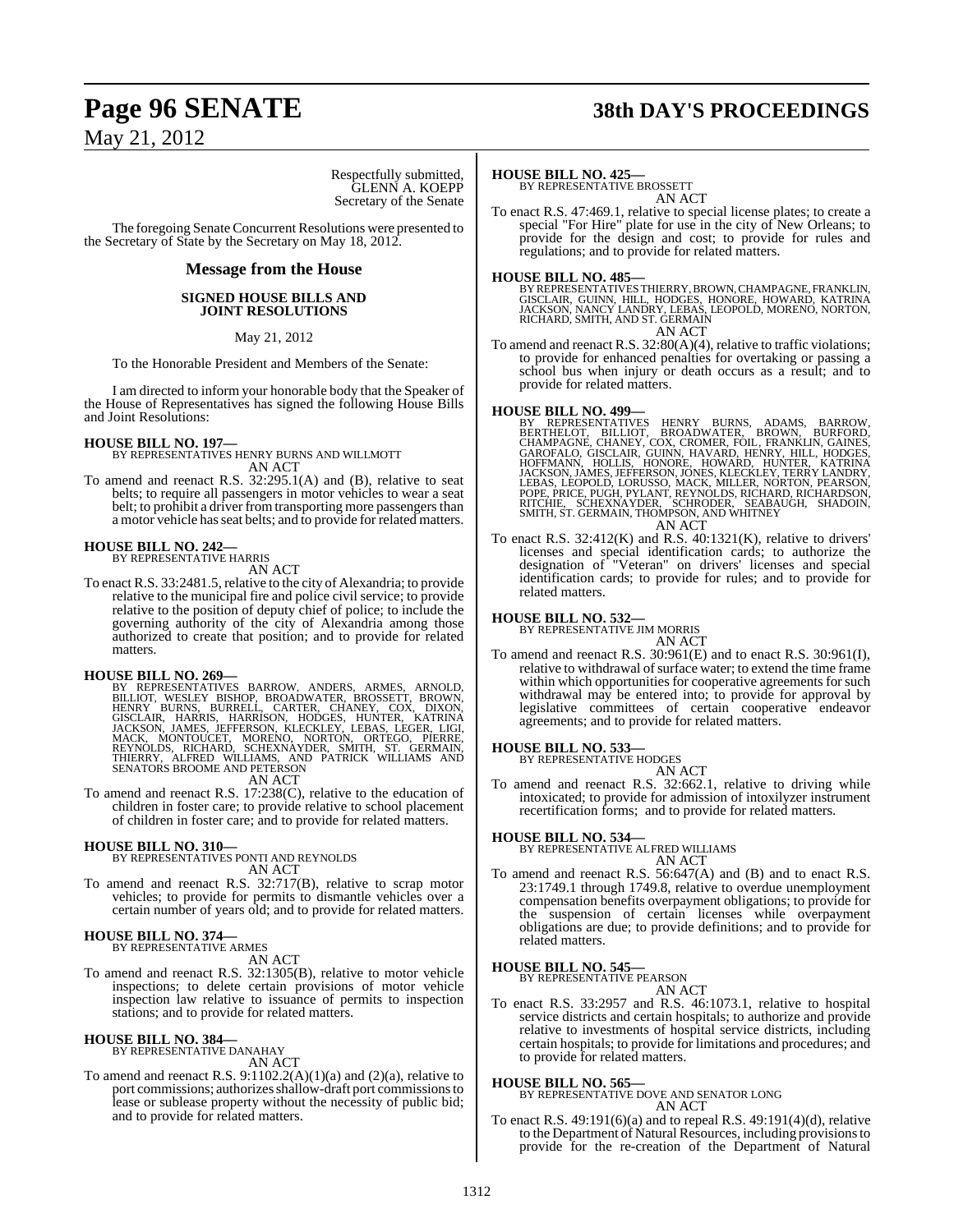# **38th DAY'S PROCEEDINGS Page 97 SENATE**

# May 21, 2012

Resources and the statutory entities made a part of the department by law; to provide for the effective termination date for all statutory authority for the existence of such statutory entities; and to provide for related matters.

#### **HOUSE BILL NO. 570—** BY REPRESENTATIVE MONTOUCET

AN ACT

To amend and reenact R.S.  $56:253(C)(1)$  and to enact R.S.  $44:4(45)$ , relative to shipping alligator parts and skins; provides that the Public Records Law shall not apply to certain records received and held by the Department of Wildlife and Fisheries relative to the alligator industry; to require certain shipper and receiver information be attached to alligator parts or skins prior to shipping; and to provide for related matters.

### **HOUSE BILL NO. 684—** BY REPRESENTATIVE PYLANT

- AN ACT
- To amend and reenact R.S. 40:1502.4(A) and (C)(2)(c), relative to Crowville Fire District #1; to provide relative to a service charge on structures imposed by the district; and to provide for related matters.

### **HOUSE BILL NO. 706—** BY REPRESENTATIVE BERTHELOT

AN ACT

To amend and reenact R.S.  $33:405(A)(3)$  and (4), relative to the Lawrason Act; to provide relative to the board of aldermen of municipalities governed by the Lawrason Act; to provide relative to meetings of any such board; to provide relative to the authority granted to the mayor pro tempore and other board members to preside at any such meeting in the absence of the mayor; to provide relative to the physical or mental disability of the mayor; to authorize the mayor pro tempore to perform the duties of the mayor during any such disability; to provide limitations on the authority of the mayor pro tempore; and to provide for related matters.

### **HOUSE BILL NO. 707—** BY REPRESENTATIVE SCHRODER

AN ACT

To amend and reenact R.S.  $17:24.4(A)(1)$ , (2), and (4), (E), (F)(1)(c), (d), and (e),  $(3)(a)$  and  $(b)(ii)$ , and  $(4)(a)$ , and  $(G)(4)(a)$  and to repealR.S. 17:24.4(F)(2), relative to the Louisiana Competency-Based Education Program and the Louisiana Educational Assessment Program; to provide relative to standards; to provide relative to testing; to provide relative to terminology and definitions; and to provide for related matters.

### **HOUSE BILL NO. 720—**

BY REPRESENTATIVES LEGER AND GAROFALO AN ACT

To enact Chapter 26 of Subtitle III of Title 39 of the Louisiana Revised Statutes of 1950, to be comprised of R.S. 39:2201 through 2204, relative to certain contracts for public works by the Office of Coastal Protection and Restoration and political subdivisions; to provide definitions; to provide for requirements for bidding and proposals; to provide for duties of the Louisiana Workforce Commission; to provide for agreements; to require reporting; and to provide for related matters.

### **HOUSE BILL NO. 883—**

BY REPRESENTATIVES HENRY BURNS AND LEGER AN ACT

To amend and reenact R.S. 17:1808(C)(1)(d); to provide relative to licensure of postsecondary, academic degree-granting institutions; to authorize the Board of Regents to increase the license fee for such institutions; and to provide for related matters.

### **HOUSE BILL NO. 1041—** BY REPRESENTATIVE DOVE

AN ACT

To authorize and provide for the transfer of certain state property; to authorize the transfer of certain state property in Terrebonne Parish; to provide for the property description; to provide for reservation of mineral rights; to provide terms and conditions; to provide an effective date; and to provide for related matters.

**HOUSE BILL NO. 1061—** BY REPRESENTATIVES ORTEGO AND LEGER AN ACT

To enact R.S. 40:1853.1 and to repeal R.S. 40:1853, relative to dispensing of fuels; to authorize the public use of automatic liquefied petroleum gas dispensing devices; to provide for rules and regulations; and to provide for related matters.

### **HOUSE BILL NO. 1088—**

BY REPRESENTATIVE HENRY AN ACT

To enact R.S. 17:17.6, relative to student health; to provide relative to the establishment and administration of a targeted coordinated school health program and a related grant program; to provide relative to the purpose and implementation of the program; to provide forrules and regulations; to provide relative to funding; and to provide for related matters.

**HOUSE BILL NO. 1154—**<br>BY REPRESENTATIVES THOMPSON, ANDERS, BARRAS, BERTHELOT, WESLEY BISHOP, BURFORD, HENRY BURNS, BURRELL, CARMODY,<br>CHANEY, COX, DIXON, EDWARDS, FANNIN, GAINES, GAROFALO,<br>HARRIS, HODGES, HOFFMANN, HOWARD,

AN ACT

To enact R.S. 47:463.155, relative to motor vehicle special prestige plates; to provide for creation, issuance, and design of such license plates; to provide relative to the fee and distribution of fees for such plates; to authorize promulgation of rules and regulations; and to provide for related matters.

#### **HOUSE BILL NO. 1194— (Substitute for House Bill No. 525 by Representative Barrow)** BY REPRESENTATIVE BARROW

AN ACT

To enact R.S. 17:264, relative to public high school graduation; to authorize the State Board of Elementary and Secondary Education to develop a diploma endorsement program for the performance of community service by high school students; to provide relative to rules, guidelines, and implementation; to provide for a report; and to provide for related matters.

### **HOUSE BILL NO. 1200— (Substitute for House Bill No. 1108 by Representative Brown)**<br>BY REPRESENTATIVE BROWN

AN ACT

To enact R.S. 48:283, relative to public works by the Department of Transportation and Development; to provide for plans, transfer, and relocations concerning buildings with historical or cultural significance acquired by the Department of Transportation and Development; and to provide for related matters.

### **HOUSE BILL NO. 117—**

BY REPRESENTATIVE HENRY BURNS AN ACT

To amend and reenact R.S. 32:408(B)(7)(e), relative to commercial motor vehicle driver waivers; to prohibit certain commercial motor vehicle drivers from driving commercial motor vehicles for public utilities; and to provide for related matters.

HOUSE BILL NO. 133—<br>BY REPRESENTATIVES ARMES, ADAMS, ANDERS, ARNOLD, BILLIOT,<br>STUART BISHOP, WESLEY BISHOP, BROADWATER, BROWN,<br>BURFORD, HENRY BURNS, GAINES, GARDELL, CHAMPAGNE, CHANEY, COX,<br>CROMER, EDWARDS, GARNES, GARDEN,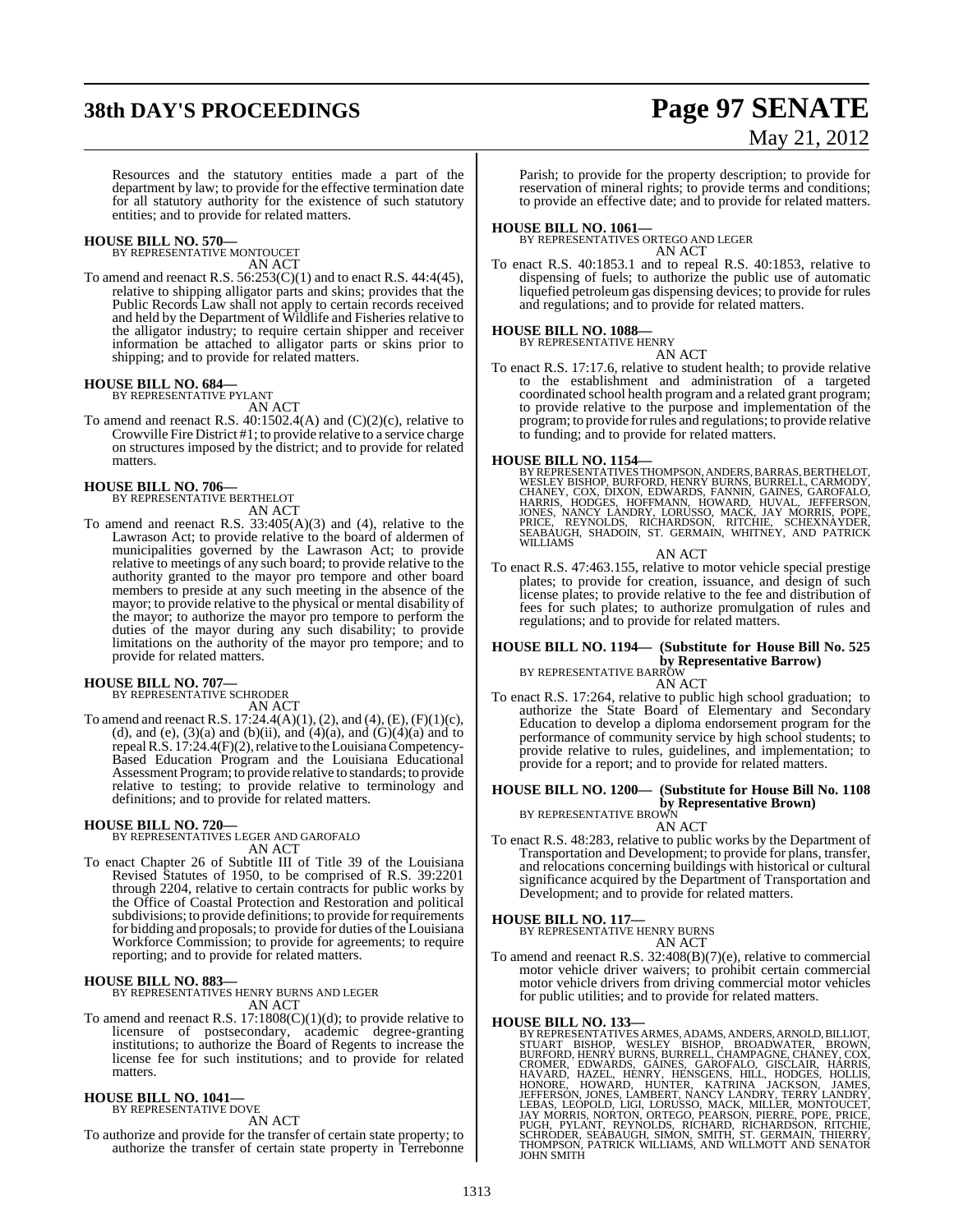# **Page 98 SENATE 38th DAY'S PROCEEDINGS**

### AN ACT

To enact R.S. 32:412(K) and R.S. 40:1321(K), relative to driver's licenses and special identification cards; to authorize the designation of "VETERAN" on drivers' licenses and special identification cards; to provide for rules; and to provide for related matters.

#### **HOUSE BILL NO. 162—** BY REPRESENTATIVE GISCLAIR

AN ACT

To amend and reenact R.S. 32:301, relative to motor vehicles; to provide that lighted lamps are required to be used while driving through a tunnel; and to provide for related matters.

### **HOUSE BILL NO. 188—** BY REPRESENTATIVE BROADWATER

AN ACT

To enact R.S. 23:1601(1)(b), relative to disqualification for unemployment compensation benefits; to provide with respect to temporary employees employed by a staffing firm; to provide definitions; and to provide for related matters.

### **HOUSE BILL NO. 986—**

BY REPRESENTATIVE HAZEL AND SENATOR THOMPSON AN ACT

To amend and reenact R.S. 11:2256(B)(2) and (3) and 2259(A) and to enact R.S. 11:2256(G) and 2256.2, relative to the Firefighters' Retirement System; to provide for distribution of benefits of a member to a trust established for the benefit of a child; to provide definitions; to provide requirements; to provide restrictions; and to provide for related matters.

and asked that the President of the Senate affix his signature to the same.

> Respectfully submitted, ALFRED W. SPEER Clerk of the House of Representatives

The House Bills and Joint Resolutions contained herein were signed by the President of the Senate.

### **Privilege Report of the Committee on Senate and Governmental Affairs**

### **ENROLLMENTS**

Senator Amedee, Chairman on behalf of the Committee on Senate and Governmental Affairs, submitted the following report:

### May 21, 2012

To the President and Members of the Senate:

I am directed by your Committee on Senate and Governmental Affairs to submit the following report:

The following Senate Bills have been properly enrolled:

**SENATE BILL NO. 61—**<br>BY SENATORS MILLS AND THOMPSON AND REPRESENTATIVES<br>ADAMS, BARROW, BROSSETT, BROWN, HENRY BURNS, CARMODY,<br>CHAMPAGNE, CHANEY, CONNICK, HAVARD, HAZEL, HENRY,<br>HENSGENS, HODGES, HOFFMANN, HOWARD, HUVAL, GI AN ACT

To enact R.S. 40:996.1 through 996.7, relative to dangerous substances; to authorize the secretary of the Department of Health and Hospitals to determine whether a substance is a dangerous substance; to permit the secretary to issue dangerous substance stop orders; to provide for rulemaking authority; to provide for penalties; to exempt the Louisiana Pesticide Law; and to provide for related matters.

**SENATE BILL NO. 77—** BY SENATORS GALLOT, GARY SMITH AND WALSWORTH AN ACT

To amend and reenact R.S. 32:402.3(C) and 408(C)(1), relative to motorcycle endorsements on drivers' licenses; to provide that persons meeting certain qualifications are not required to take a written knowledge test to obtain an "M" endorsement on a driver's license; and to provide for related matters.

### **SENATE BILL NO. 87—**

BY SENATORS BUFFINGTON AND THOMPSON AN ACT

To enact R.S. 49:191(6) and to repeal R.S. 49:191(4)(e), relative to the Department of Health and Hospitals; to provide for the recreation of the Department of Health and Hospitals and the statutory entities made a part of the department by law; to provide for the effective termination date for all statutory authority for the existence of such statutory entities; and to provide for related matters.

### **SENATE BILL NO. 101—**

BY SENATOR GUILLORY

AN ACT To amend and reenact R.S. 4:714(A), relative to charitable gaming; to increase the number of days a licensee may hold, operate, or conduct any game of chance within a calendar month; and to provide for related matters.

### **SENATE BILL NO. 178—**

BY SENATOR NEVERS AN ACT

To amend and reenact R.S. 33:4574(B)(30), 4574.1.1(A)(30), 4574.2(E), and 4574.6, relative to the Tangipahoa Parish Tourist and Film Commission; to rename the commission; and to provide for related matters.

**SENATE BILL NO. 270—**

BY SENATOR PERRY AND REPRESENTATIVES CHAMPAGNE AND HENSGENS

### AN ACT

To enact Subpart DD of Part 1 of Chapter 1 of Subtitle II of Title 47 of the Louisiana Revised Statutes of 1950, to be comprised of R.S. 47:120.102, relative to donations of refunds; to provide for such donations to the Friends of Palmetto Island State Park, Inc.; to provide for the administration and disbursement of donated monies; and to provide for related matters.

### **SENATE BILL NO. 353—**

BY SENATORS MURRAY, ALARIO, ALLAIN, APPEL, BROOME,<br>BROWN, CLAITOR, CORTEZ, DONAHUE, DORSEY-COLOMB,<br>HEITMEIER, JOHNS, KOSTELKA, LONG, MARTINY, MORRELL,<br>MORRISH, PEACOCK, PETERSON, GARY SMITH, TARVER,<br>THOMPSON AND WARD AND R AN ACT

To enact R.S. 49:170.17, relative to Irish-American Heritage Month; to designate the month of March as Irish-American Heritage Month; and to provide for related matters.

# **SENATE BILL NO. 407—** BY SENATOR MURRAY

AN ACT

To amend and reenact R.S. 33:4121(A)(1)(a), relative to the Sewerage and Water Board of New Orleans; to provide relative to exemptions from charges; to provide for effective date; and to provide for related matters.

**SENATE BILL NO. 523—**

BY SENATOR HEITMEIER

- AN ACT
- To amend and reenact R.S. 38:330.8(B), relative to authority of levee districts; to provide relative to the funding of the Algiers Levee District and the Orleans Levee District; and to provide for related matters.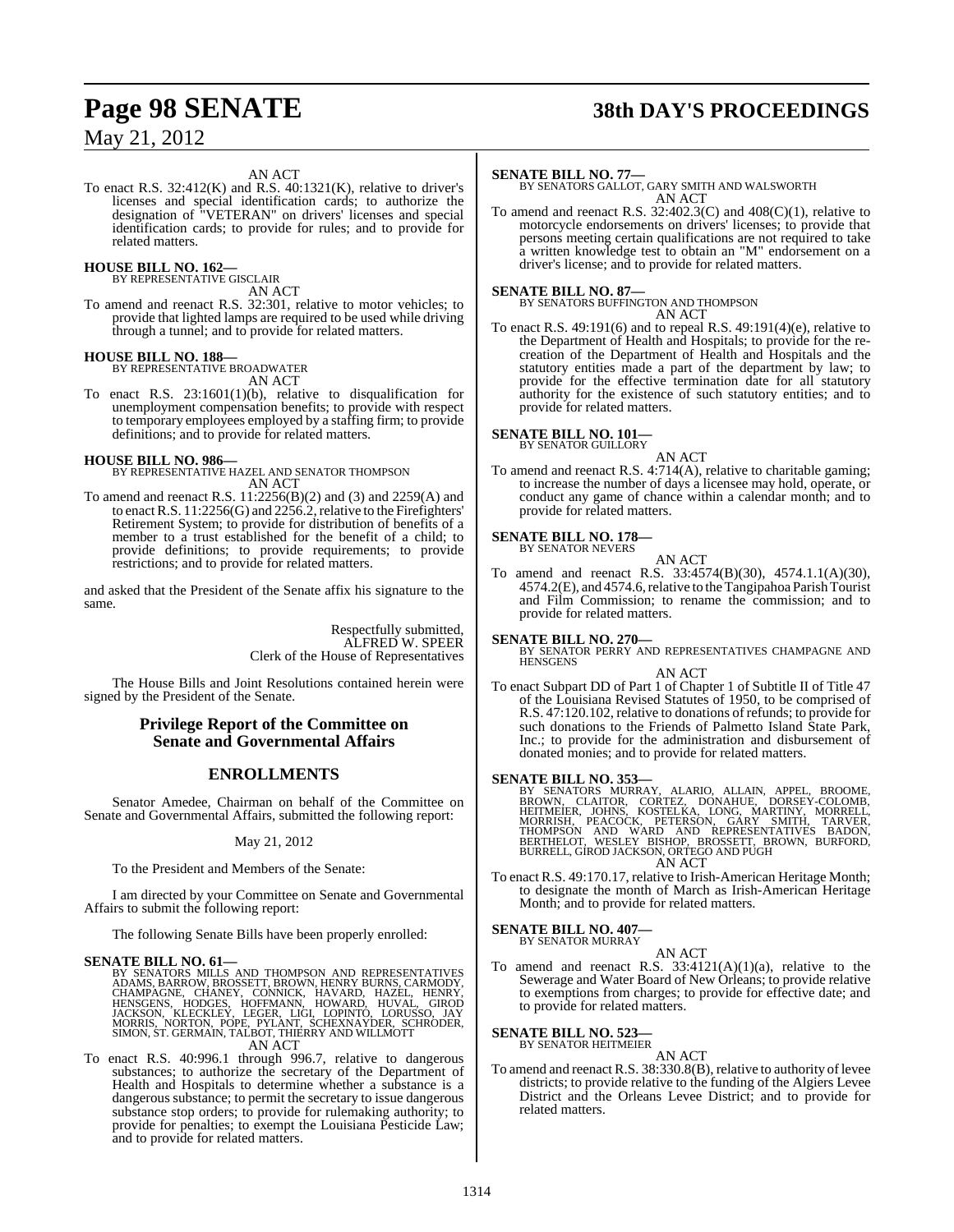# **38th DAY'S PROCEEDINGS Page 99 SENATE**

# May 21, 2012

#### **SENATE BILL NO. 559—** BY SENATOR ERDEY

AN ACT

To amend and reenact R.S. 32:898(A) and 901, relative to certificates of insurance; to provide for method of filing proof and notice of cancellation or termination; and to provide for related matters.

### **SENATE BILL NO. 582—** BY SENATORS GALLOT AND GARY SMITH

AN ACT

To amend and reenact R.S. 32:191.3(B), relative to motorcycles; to provide relative to handlebars on motorcycles; and to provide for related matters.

### **SENATE BILL NO. 626—** BY SENATOR JOHN SMITH

AN ACT

To amend and reenact R.S. 33:4574.1.1(P) and 4577(C)(2), to enact R.S. 33:4577.1 and to repeal R.S. 33:4577, relative to the Beauregard Parish Covered Arena Authority; to provide for board powers and duties; and to provide for related matters.

### **SENATE BILL NO. 627—** BY SENATOR BROOME

AN ACT

To enact R.S. 33:9097.13, relative to neighborhood improvement districts; to create the Live Oak Trace Subdivision Crime Prevention and Improvement District in the city of Zachary in East Baton Rouge Parish; to provide for the boundaries and purpose of the district; to provide for the powers and duties of the district and its board of commissioners; to provide for the levy of a parcel fee upon voter approval; to provide for the district's budget; to provide with respect to termination of the district; and to provide for related matters.

#### **SENATE BILL NO. 632—** BY SENATOR MARTINY

AN ACT

To amend and reenact R.S. 33:9124(E), relative to the Jefferson Parish Communication District; to provide for the authority to fund certain dispatching services; to provide for an effective date; and to provide for related matters.

### **SENATE BILL NO. 746— (Substitute of Senate Bill No. 547 by Senator Peacock)**

BY SENATOR PEACOCK AN ACT

To enact R.S. 12:1308.3, relative to limited liability companies; to provide for the manner of converting the state of organization of domestic and foreign limited liability companies; to provide certain terms, conditions, procedures, requirements, and effects; to provide for the content and requirements for certain certificates; and to provide for related matters.

# **SENATE BILL NO. 208—** BY SENATOR MORRISH

AN ACT

To enact R.S. 22:2171(C)(2) and (8), relative to the Louisiana Property and Casualty Commission; to provide for the addition of representatives to the commission membership; and to provide for related matters.

# **SENATE BILL NO. 196—** BY SENATOR MILLS

AN ACT

To enact R.S. 40:964(Schedule V)(D)(3), relative to controlled dangerous substances; to add Ezogabine as a Schedule V controlled dangerous substance; and to provide for related matters.

### **SENATE BILL NO. 206—**

BY SENATOR MORRISH

AN ACT To amend and reenact R.S. 22:1060.3(A), 1068(D)(2), and  $1074(D)(2)$ , relative to health benefit plans; to provide with respect to the continuation of coverage; to provide for guaranteed renewability of coverage in the group and individual market with regard to modifications affecting drug coverage; and to provide for related matters.

### **SENATE BILL NO. 230—** BY SENATOR BROWN

AN ACT

To amend and reenact R.S.  $22:611(8)(b)$ , (c), and (d) and  $613(A)(1)(b)$  and (c), relative to risk-based capital for domestic insurers; to provide for definitions; to provide with respect to a company-action level event; and to provide for related matters.

### **SENATE BILL NO. 232—** BY SENATOR BROOME

AN ACT To amend and reenact R.S. 22:18(A), relative to the suspension or revocation of insurers' licenses; to provide for the issuance of cease and desist orders by the commissioner; and to provide for related matters.

> Respectfully submitted, "JODY" AMEDEE Chairman

The foregoing Senate Bills were signed by the President of the Senate.

### **ATTENDANCE ROLL CALL**

### **ROLL CALL**

The roll was called with the following result:

### PRESENT

Mr. President Dorsey-Colomb Murray<br>Adley Erdey Peacoc Adley Erdey Peacock Allain Callot Perry<br>
Amedee Guillory Peters Appel Heitmeier Riser<br>Broome Johns Smith Broome Johns Smith, G.<br>Brown Kostelka Smith, J. Kostelka Smith,<br>LaFleur Tarver Buffington Chabert Long Thompson<br>Claitor Martiny Walsworth Cortez Mills Ward<br>Crowe Morrell White Morrell<br>Morrish Donahue

Peterson Martiny Walsworth<br>
Mills Ward

ABSENT

Nevers Total - 1

Total - 38

### **Leaves of Absence**

The following leaves of absence were asked for and granted:

Nevers 1 Day

### **Announcements**

The following committee meetings for May 22, 2012, were announced:

| <b>Environmental Quality</b> | 9:00 A.M.   | Room A       |
|------------------------------|-------------|--------------|
| Judiciary A                  | 9:00 A.M.   | Hainkel Room |
| Judiciary B                  | $9:30$ A.M. | Room E       |
| Judiciary C                  | 10:00 A.M.  | Room F       |